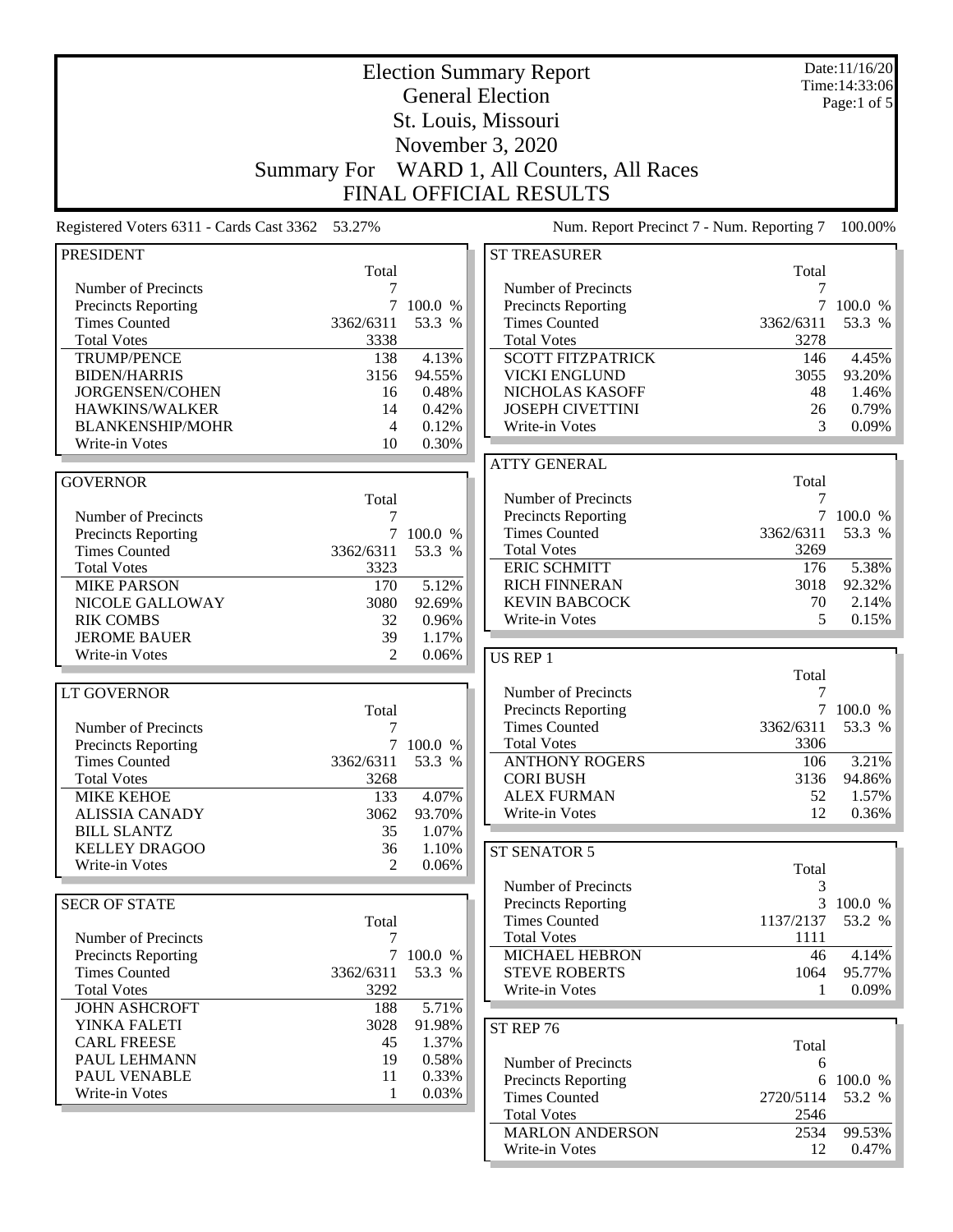| <b>Election Summary Report</b><br><b>General Election</b><br>St. Louis, Missouri<br>November 3, 2020<br>WARD 1, All Counters, All Races<br><b>Summary For</b> |                     |                   |                                                                            |              | Date:11/16/20<br>Time: 14:33:06<br>Page:2 of 5 |
|---------------------------------------------------------------------------------------------------------------------------------------------------------------|---------------------|-------------------|----------------------------------------------------------------------------|--------------|------------------------------------------------|
| Registered Voters 6311 - Cards Cast 3362 53.27%                                                                                                               |                     |                   | <b>FINAL OFFICIAL RESULTS</b><br>Num. Report Precinct 7 - Num. Reporting 7 |              | 100.00%                                        |
|                                                                                                                                                               |                     |                   |                                                                            |              |                                                |
| ST REP 84                                                                                                                                                     | Total               |                   | <b>KURT ODENWALD</b>                                                       | Total        |                                                |
| Number of Precincts                                                                                                                                           | 1                   |                   | Number of Precincts                                                        | 7            |                                                |
| Precincts Reporting                                                                                                                                           | 1                   | 100.0 %           | <b>Precincts Reporting</b>                                                 | 7            | 100.0 %                                        |
| <b>Times Counted</b>                                                                                                                                          | 642/1197            | 53.6 %            | <b>Times Counted</b>                                                       | 3362/6311    | 53.3 %                                         |
| <b>Total Votes</b><br><b>WILEY PRICE</b>                                                                                                                      | 598<br>594          | 99.33%            | <b>Total Votes</b><br><b>YES</b>                                           | 3066<br>1451 | 47.33%                                         |
| Write-in Votes                                                                                                                                                | 4                   | 0.67%             | NO                                                                         | 1615         | 52.67%                                         |
|                                                                                                                                                               |                     |                   |                                                                            |              |                                                |
| <b>CIRCUIT ATTY</b>                                                                                                                                           |                     |                   | <b>ROBIN RANSOM</b>                                                        |              |                                                |
|                                                                                                                                                               | Total               |                   |                                                                            | Total        |                                                |
| Number of Precincts<br>Precincts Reporting                                                                                                                    | 7<br>7              | 100.0 %           | Number of Precincts<br>Precincts Reporting                                 | 7<br>7       | 100.0 %                                        |
| <b>Times Counted</b>                                                                                                                                          | 3362/6311           | 53.3 %            | <b>Times Counted</b>                                                       | 3362/6311    | 53.3 %                                         |
| <b>Total Votes</b>                                                                                                                                            | 3289                |                   | <b>Total Votes</b>                                                         | 3088         |                                                |
| <b>DANIEL ZDRODOWSKI</b>                                                                                                                                      | 116                 | 3.53%             | <b>YES</b>                                                                 | 2143         | 69.40%                                         |
| <b>KIMBERLY GARDNER</b>                                                                                                                                       | 3171                | 96.41%            | NO                                                                         | 945          | 30.60%                                         |
| Write-in Votes                                                                                                                                                | 2                   | 0.06%             |                                                                            |              |                                                |
| <b>SHERIFF</b>                                                                                                                                                |                     |                   | <b>DAVID DOWD</b>                                                          |              |                                                |
|                                                                                                                                                               | Total               |                   | Number of Precincts                                                        | Total<br>7   |                                                |
| Number of Precincts                                                                                                                                           | 7                   |                   | Precincts Reporting                                                        | 7            | 100.0 %                                        |
| Precincts Reporting                                                                                                                                           | 7                   | 100.0 %           | <b>Times Counted</b>                                                       | 3362/6311    | 53.3 %                                         |
| <b>Times Counted</b>                                                                                                                                          | 3362/6311           | 53.3 %            | <b>Total Votes</b>                                                         | 3068         |                                                |
| <b>Total Votes</b>                                                                                                                                            | 3251                |                   | <b>YES</b>                                                                 | 1754         | 57.17%                                         |
| <b>JOHN CASTELLANO</b><br><b>VERNON BETTS</b>                                                                                                                 | 144<br>3091         | 4.43%<br>95.08%   | NO                                                                         | 1314         | 42.83%                                         |
| Write-in Votes                                                                                                                                                | 16                  | 0.49%             | <b>ELIZABETH HOGAN</b>                                                     |              |                                                |
|                                                                                                                                                               |                     |                   |                                                                            | Total        |                                                |
| <b>TREASURER</b>                                                                                                                                              |                     |                   | Number of Precincts                                                        | 7            |                                                |
|                                                                                                                                                               | Total               |                   | <b>Precincts Reporting</b>                                                 |              | 7100.0%                                        |
| Number of Precincts                                                                                                                                           | 7                   |                   | <b>Times Counted</b>                                                       | 3362/6311    | 53.3 %                                         |
| <b>Precincts Reporting</b><br><b>Times Counted</b>                                                                                                            | $\tau$<br>3362/6311 | 100.0 %<br>53.3 % | <b>Total Votes</b><br><b>YES</b>                                           | 3014<br>1626 | 53.95%                                         |
| <b>Total Votes</b>                                                                                                                                            | 3303                |                   | NO                                                                         | 1388         | 46.05%                                         |
| <b>ROBERT VROMAN</b>                                                                                                                                          | 107                 | 3.24%             |                                                                            |              |                                                |
| TISHAURA JONES                                                                                                                                                | 3161                | 95.70%            | <b>KATHERINE FOWLER</b>                                                    |              |                                                |
| DON DE VIVO                                                                                                                                                   | 32                  | 0.97%             |                                                                            | Total        |                                                |
| Write-in Votes                                                                                                                                                | 3                   | 0.09%             | Number of Precincts                                                        | 7            |                                                |
| PATRICIA BRECKENRIDGE                                                                                                                                         |                     |                   | Precincts Reporting<br><b>Times Counted</b>                                | 3362/6311    | 7 100.0 %<br>53.3 %                            |
|                                                                                                                                                               | Total               |                   | <b>Total Votes</b>                                                         | 2999         |                                                |
| Number of Precincts                                                                                                                                           | 7                   |                   | <b>YES</b>                                                                 | 1702         | 56.75%                                         |
| Precincts Reporting                                                                                                                                           | $7\overline{ }$     | 100.0 %           | NO                                                                         | 1297         | 43.25%                                         |
| <b>Times Counted</b>                                                                                                                                          | 3362/6311           | 53.3 %            |                                                                            |              |                                                |
| <b>Total Votes</b><br><b>YES</b>                                                                                                                              | 3062<br>1706        | 55.72%            |                                                                            |              |                                                |
| $\rm NO$                                                                                                                                                      | 1356                | 44.28%            |                                                                            |              |                                                |
|                                                                                                                                                               |                     |                   |                                                                            |              |                                                |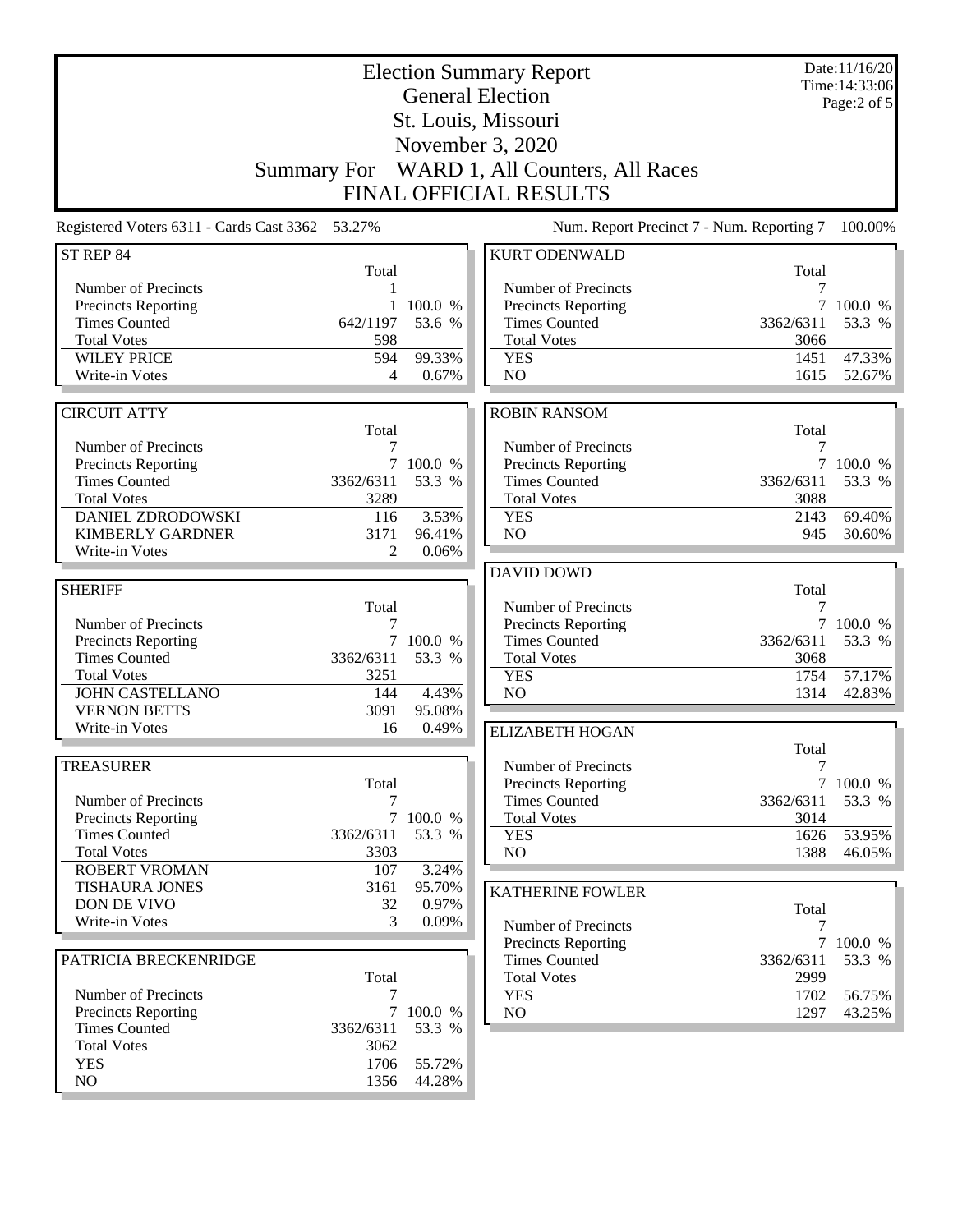|                                                 | <b>Election Summary Report</b><br><b>General Election</b> |                  |                                           |              | Date:11/16/20<br>Time: 14:33:06 |
|-------------------------------------------------|-----------------------------------------------------------|------------------|-------------------------------------------|--------------|---------------------------------|
|                                                 |                                                           |                  | St. Louis, Missouri                       |              | Page: $3$ of $5$                |
|                                                 |                                                           |                  | November 3, 2020                          |              |                                 |
|                                                 | <b>Summary For</b>                                        |                  | WARD 1, All Counters, All Races           |              |                                 |
|                                                 |                                                           |                  | <b>FINAL OFFICIAL RESULTS</b>             |              |                                 |
|                                                 |                                                           |                  |                                           |              |                                 |
| Registered Voters 6311 - Cards Cast 3362 53.27% |                                                           |                  | Num. Report Precinct 7 - Num. Reporting 7 |              | 100.00%                         |
| <b>CALEA STOVALL-REID</b>                       | Total                                                     |                  | <b>JOSEPH WHYTE</b>                       | Total        |                                 |
| Number of Precincts                             |                                                           |                  | Number of Precincts                       | 7            |                                 |
| <b>Precincts Reporting</b>                      | 7                                                         | 100.0 %          | <b>Precincts Reporting</b>                | 7            | 100.0 %                         |
| <b>Times Counted</b>                            | 3362/6311                                                 | 53.3 %           | <b>Times Counted</b>                      | 3362/6311    | 53.3 %                          |
| <b>Total Votes</b>                              | 3055                                                      |                  | <b>Total Votes</b>                        | 2968         |                                 |
| <b>YES</b>                                      | 2141                                                      | 70.08%           | <b>YES</b>                                | 1436         | 48.38%                          |
| N <sub>O</sub>                                  | 914                                                       | 29.92%           | N <sub>O</sub>                            | 1532         | 51.62%                          |
|                                                 |                                                           |                  |                                           |              |                                 |
| MICHAEL STELZER                                 |                                                           |                  | <b>ANNETTE LLEWELLYN</b>                  |              |                                 |
|                                                 | Total                                                     |                  |                                           | Total        |                                 |
| Number of Precincts                             | 7                                                         |                  | Number of Precincts                       | 7            |                                 |
| <b>Precincts Reporting</b>                      | $\tau$                                                    | 100.0 %          | <b>Precincts Reporting</b>                | 7            | 100.0 %                         |
| <b>Times Counted</b>                            | 3362/6311                                                 | 53.3 %           | <b>Times Counted</b>                      | 3362/6311    | 53.3 %                          |
| <b>Total Votes</b>                              | 2996                                                      |                  | <b>Total Votes</b>                        | 3027         |                                 |
| <b>YES</b><br>NO                                | 1404<br>1592                                              | 46.86%<br>53.14% | <b>YES</b><br>NO                          | 2151<br>876  | 71.06%<br>28.94%                |
|                                                 |                                                           |                  |                                           |              |                                 |
| <b>TIMOTHY BOYER</b>                            |                                                           |                  | <b>CLINTON WRIGHT</b>                     |              |                                 |
|                                                 | Total                                                     |                  |                                           | Total        |                                 |
| Number of Precincts                             | 7                                                         |                  | Number of Precincts                       | 7            |                                 |
| <b>Precincts Reporting</b>                      |                                                           | 7 100.0 %        | Precincts Reporting                       | 7            | 100.0 %                         |
| <b>Times Counted</b>                            | 3362/6311                                                 | 53.3 %           | <b>Times Counted</b>                      | 3362/6311    | 53.3 %                          |
| <b>Total Votes</b>                              | 2978                                                      |                  | <b>Total Votes</b>                        | 2973         |                                 |
| <b>YES</b>                                      | 1459                                                      | 48.99%           | <b>YES</b>                                | 1487         | 50.02%                          |
| N <sub>O</sub>                                  | 1519                                                      | 51.01%           | NO                                        | 1486         | 49.98%                          |
| <b>SCOTT MILLIKAN</b>                           |                                                           |                  | <b>STEVEN OHMER</b>                       |              |                                 |
|                                                 | Total                                                     |                  |                                           | Total        |                                 |
| Number of Precincts                             | 7                                                         |                  | Number of Precincts                       | 7            |                                 |
| <b>Precincts Reporting</b>                      |                                                           | 7 100.0 %        | <b>Precincts Reporting</b>                |              | 7 100.0 %                       |
| <b>Times Counted</b>                            |                                                           |                  |                                           |              |                                 |
|                                                 | 3362/6311                                                 | 53.3 %           | <b>Times Counted</b>                      | 3362/6311    | 53.3 %                          |
| <b>Total Votes</b>                              | 2972                                                      |                  | <b>Total Votes</b>                        | 2968         |                                 |
| <b>YES</b>                                      | 1353                                                      | 45.52%           | <b>YES</b>                                | 1394         | 46.97%                          |
| NO                                              | 1619                                                      | 54.48%           | NO                                        | 1574         | 53.03%                          |
|                                                 |                                                           |                  |                                           |              |                                 |
| MADELINE CONNOLLY                               |                                                           |                  | <b>DAVID ROITHER</b>                      |              |                                 |
| Number of Precincts                             | Total<br>7                                                |                  | Number of Precincts                       | Total<br>7   |                                 |
| Precincts Reporting                             | $\tau$                                                    | 100.0 %          | <b>Precincts Reporting</b>                |              | 7 100.0 %                       |
| <b>Times Counted</b>                            | 3362/6311                                                 | 53.3 %           | <b>Times Counted</b>                      | 3362/6311    | 53.3 %                          |
| <b>Total Votes</b>                              | 2977                                                      |                  | <b>Total Votes</b>                        | 2963         |                                 |
| <b>YES</b><br>NO                                | 1545<br>1432                                              | 51.90%<br>48.10% | <b>YES</b><br>NO                          | 1397<br>1566 | 47.15%<br>52.85%                |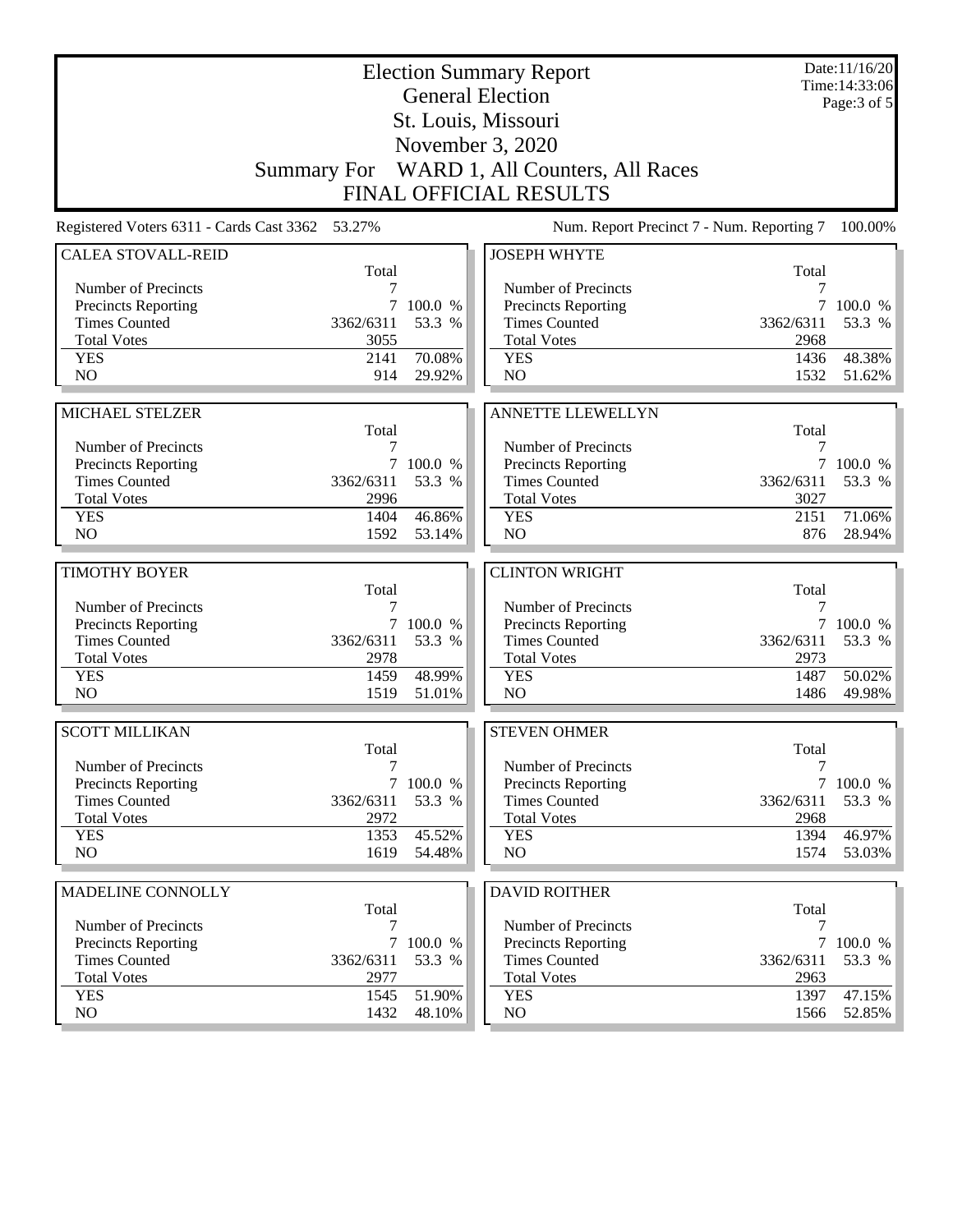| St. Louis, Missouri                                                                                                                                      | Date:11/16/20<br>Time: 14:33:06<br>Page:4 of 5 |  |  |  |
|----------------------------------------------------------------------------------------------------------------------------------------------------------|------------------------------------------------|--|--|--|
|                                                                                                                                                          |                                                |  |  |  |
| November 3, 2020                                                                                                                                         |                                                |  |  |  |
| WARD 1, All Counters, All Races<br><b>Summary For</b>                                                                                                    |                                                |  |  |  |
| <b>FINAL OFFICIAL RESULTS</b>                                                                                                                            |                                                |  |  |  |
| Registered Voters 6311 - Cards Cast 3362 53.27%<br>Num. Report Precinct 7 - Num. Reporting 7                                                             | 100.00%                                        |  |  |  |
| <b>CON AMEND 1</b><br>THOMAS McCARTHY<br>Total                                                                                                           |                                                |  |  |  |
| Total<br>Number of Precincts<br>Number of Precincts<br>7<br>7                                                                                            |                                                |  |  |  |
| <b>Precincts Reporting</b><br>100.0 %<br>Precincts Reporting                                                                                             | 100.0 %                                        |  |  |  |
| <b>Times Counted</b><br>3362/6311<br>53.3 %<br><b>Times Counted</b><br>3362/6311                                                                         | 53.3 %                                         |  |  |  |
| <b>Total Votes</b><br>2957<br><b>Total Votes</b><br>3210                                                                                                 |                                                |  |  |  |
| 48.12%<br><b>YES</b><br>1423<br><b>YES</b><br>1000                                                                                                       | 31.15%                                         |  |  |  |
| N <sub>O</sub><br>1534<br>51.88%<br>N <sub>O</sub><br>2210                                                                                               | 68.85%                                         |  |  |  |
|                                                                                                                                                          |                                                |  |  |  |
| MICHAEL COLONA<br><b>CON AMEND 3</b>                                                                                                                     |                                                |  |  |  |
| Total<br>Total                                                                                                                                           |                                                |  |  |  |
| Number of Precincts<br>Number of Precincts<br>7<br>7                                                                                                     |                                                |  |  |  |
| Precincts Reporting<br>7<br>100.0 %<br>Precincts Reporting<br>$\tau$<br><b>Times Counted</b><br>3362/6311<br>53.3 %<br><b>Times Counted</b><br>3362/6311 | 100.0 %<br>53.3 %                              |  |  |  |
| <b>Total Votes</b><br>2970<br><b>Total Votes</b><br>3226                                                                                                 |                                                |  |  |  |
| 53.77%<br><b>YES</b><br>1597<br><b>YES</b><br>1066                                                                                                       | 33.04%                                         |  |  |  |
| N <sub>O</sub><br>1373<br>46.23%<br>N <sub>O</sub><br>2160                                                                                               | 66.96%                                         |  |  |  |
|                                                                                                                                                          |                                                |  |  |  |
| <b>CRAIG HIGGINS</b><br><b>PROP D</b>                                                                                                                    |                                                |  |  |  |
| Total<br>Total<br>Number of Precincts<br>Number of Precincts<br>7<br>7                                                                                   |                                                |  |  |  |
| Precincts Reporting<br>100.0 %<br>Precincts Reporting<br>7<br>7                                                                                          | 100.0 %                                        |  |  |  |
| <b>Times Counted</b><br>3362/6311<br>53.3 %<br><b>Times Counted</b><br>3362/6311                                                                         | 53.3 %                                         |  |  |  |
| <b>Total Votes</b><br><b>Total Votes</b><br>3202<br>3014                                                                                                 |                                                |  |  |  |
| <b>YES</b><br>68.58%<br>1540<br>2067<br><b>YES</b>                                                                                                       | 48.09%                                         |  |  |  |
| NO<br>NO<br>947<br>31.42%<br>1662                                                                                                                        | 51.91%                                         |  |  |  |
|                                                                                                                                                          |                                                |  |  |  |
| <b>LYNNE PERKINS</b><br>PROP <sub>1</sub>                                                                                                                |                                                |  |  |  |
| Total<br>Total<br>Number of Precincts                                                                                                                    |                                                |  |  |  |
| Number of Precincts<br>7<br>7<br>7 100.0 %<br>Precincts Reporting<br><b>Precincts Reporting</b>                                                          | 7 100.0 %                                      |  |  |  |
| <b>Times Counted</b><br>53.3 %<br><b>Times Counted</b><br>3362/6311<br>3362/6311                                                                         | 53.3 %                                         |  |  |  |
| <b>Total Votes</b><br><b>Total Votes</b><br>3226<br>3030                                                                                                 |                                                |  |  |  |
|                                                                                                                                                          | 39.46%                                         |  |  |  |
| 2222<br>1273                                                                                                                                             |                                                |  |  |  |
| 73.33%<br><b>YES</b><br><b>YES</b><br>NO<br>NO<br>808<br>26.67%<br>1953                                                                                  |                                                |  |  |  |
|                                                                                                                                                          |                                                |  |  |  |
| <b>PROPR</b><br>NICOLE COLBERT-BOTCHWAY                                                                                                                  |                                                |  |  |  |
| Total<br>Total                                                                                                                                           |                                                |  |  |  |
| Number of Precincts<br>Number of Precincts<br>7<br>7<br>7                                                                                                |                                                |  |  |  |
| <b>Precincts Reporting</b><br>7 100.0 %<br><b>Precincts Reporting</b><br><b>Times Counted</b><br>53.3 %<br><b>Times Counted</b><br>3362/6311             | $60.54\%$<br>100.0 %                           |  |  |  |
| 3362/6311<br><b>Total Votes</b><br>3027<br><b>Total Votes</b><br>3232                                                                                    | 53.3 %                                         |  |  |  |
| <b>YES</b><br>2179<br>71.99%<br>1308<br><b>YES</b><br>NO<br>NO                                                                                           | 40.47%                                         |  |  |  |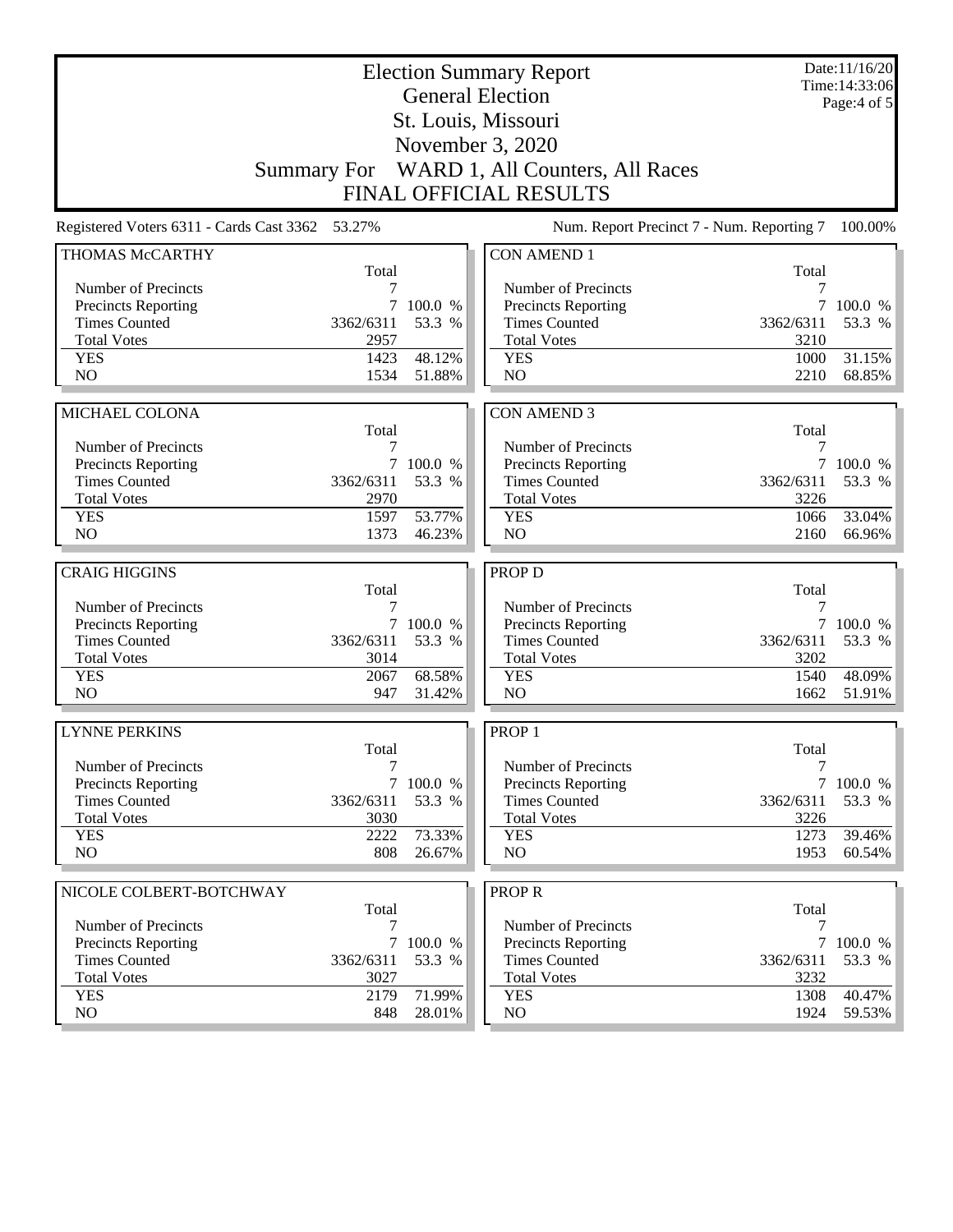Date:11/16/20 Time:14:33:06 Page:5 of 5

# Election Summary Report General Election St. Louis, Missouri November 3, 2020 Summary For WARD 1, All Counters, All Races FINAL OFFICIAL RESULTS

| <b>PROPT</b>               |                  |             |
|----------------------------|------------------|-------------|
|                            | Total            |             |
| Number of Precincts        |                  |             |
| <b>Precincts Reporting</b> | 7                | $100.0\%$   |
| <b>Times Counted</b>       | 3362/6311 53.3 % |             |
| <b>Total Votes</b>         | 3206             |             |
| YES                        | 934              | 29.13%      |
| NΟ                         |                  | 2272 70.87% |

Registered Voters 6311 - Cards Cast 3362 53.27% Num. Report Precinct 7 - Num. Reporting 7 100.00%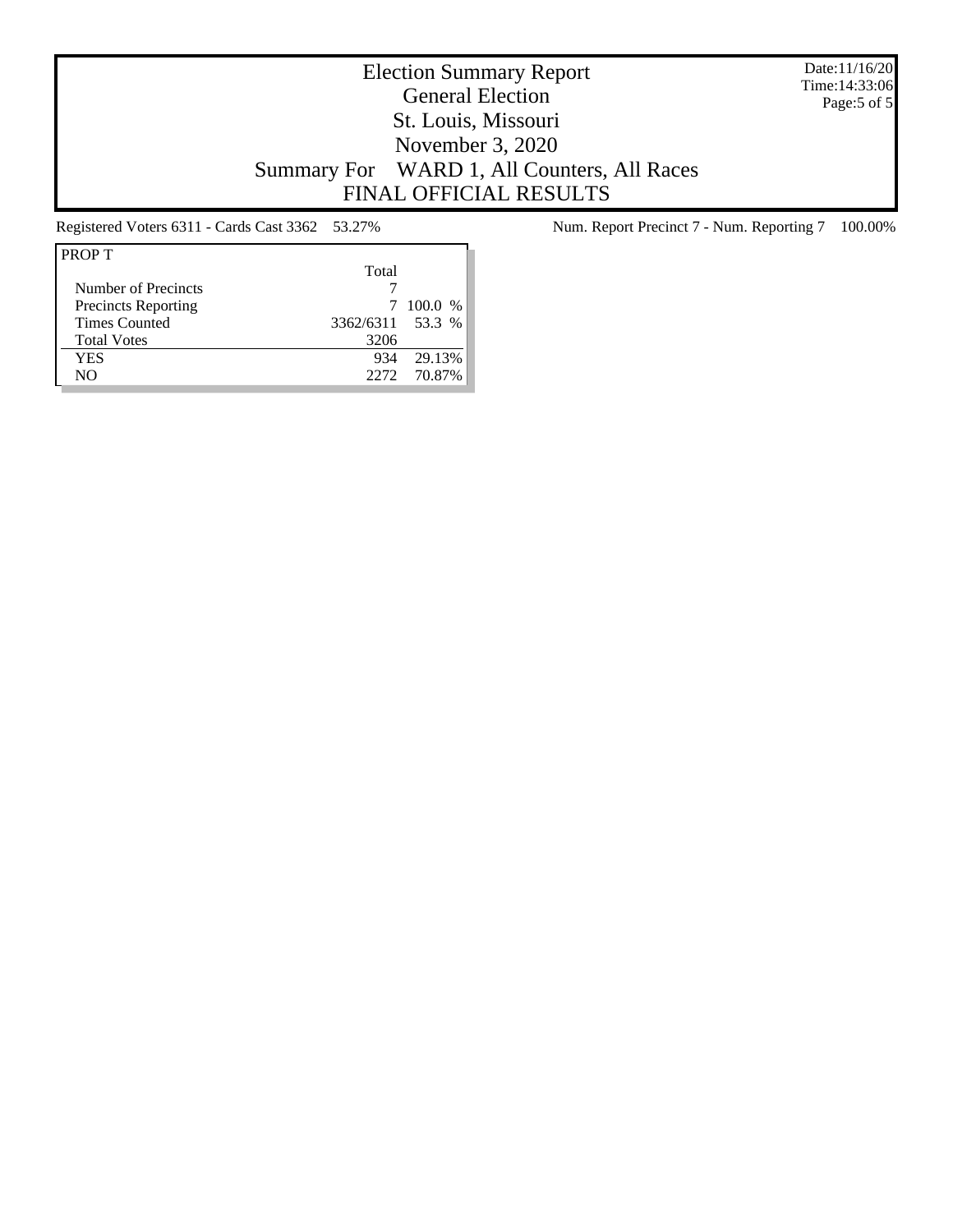|                                                    |                    |                 | <b>Election Summary Report</b>                    |                  | Date:11/16/20<br>Time: 14:33:11 |
|----------------------------------------------------|--------------------|-----------------|---------------------------------------------------|------------------|---------------------------------|
|                                                    |                    |                 | <b>General Election</b>                           |                  | Page:1 of $5$                   |
|                                                    |                    |                 | St. Louis, Missouri                               |                  |                                 |
|                                                    |                    |                 | November 3, 2020                                  |                  |                                 |
|                                                    |                    |                 |                                                   |                  |                                 |
|                                                    | <b>Summary For</b> |                 | WARD 2, All Counters, All Races                   |                  |                                 |
|                                                    |                    |                 | <b>FINAL OFFICIAL RESULTS</b>                     |                  |                                 |
| Registered Voters 5628 - Cards Cast 3100           | 55.08%             |                 | Num. Report Precinct 8 - Num. Reporting 8         |                  | 100.00%                         |
| <b>PRESIDENT</b>                                   |                    |                 | <b>ST TREASURER</b>                               |                  |                                 |
|                                                    | Total              |                 |                                                   | Total            |                                 |
| Number of Precincts<br><b>Precincts Reporting</b>  | 8<br>8             | 100.0 %         | Number of Precincts<br><b>Precincts Reporting</b> | 8<br>8           | 100.0 %                         |
| <b>Times Counted</b>                               | 3100/5628          | 55.1 %          | <b>Times Counted</b>                              | 3100/5628        | 55.1 %                          |
| <b>Total Votes</b>                                 | 3087               |                 | <b>Total Votes</b>                                | 3035             |                                 |
| <b>TRUMP/PENCE</b>                                 | 141                | 4.57%           | <b>SCOTT FITZPATRICK</b>                          | 157              | 5.17%                           |
| <b>BIDEN/HARRIS</b>                                | 2899               | 93.91%          | <b>VICKI ENGLUND</b>                              | 2806             | 92.45%                          |
| JORGENSEN/COHEN                                    | 17                 | 0.55%           | NICHOLAS KASOFF                                   | 43               | 1.42%                           |
| HAWKINS/WALKER                                     | 21                 | 0.68%           | <b>JOSEPH CIVETTINI</b>                           | 27               | 0.89%                           |
| <b>BLANKENSHIP/MOHR</b>                            | 5                  | 0.16%           | Write-in Votes                                    | $\overline{2}$   | 0.07%                           |
| Write-in Votes                                     | 4                  | 0.13%           |                                                   |                  |                                 |
|                                                    |                    |                 | <b>ATTY GENERAL</b>                               |                  |                                 |
| <b>GOVERNOR</b>                                    |                    |                 |                                                   | Total            |                                 |
|                                                    | Total              |                 | Number of Precincts                               | 8<br>8           |                                 |
| Number of Precincts                                | 8<br>8             | 100.0 %         | Precincts Reporting<br><b>Times Counted</b>       | 3100/5628        | 100.0 %<br>55.1 %               |
| <b>Precincts Reporting</b><br><b>Times Counted</b> | 3100/5628          | 55.1 %          | <b>Total Votes</b>                                | 3029             |                                 |
| <b>Total Votes</b>                                 | 3070               |                 | <b>ERIC SCHMITT</b>                               | 182              | 6.01%                           |
| <b>MIKE PARSON</b>                                 | 197                | 6.42%           | <b>RICH FINNERAN</b>                              | 2778             | 91.71%                          |
| NICOLE GALLOWAY                                    | 2798               | 91.14%          | <b>KEVIN BABCOCK</b>                              | 68               | 2.24%                           |
| <b>RIK COMBS</b>                                   | 38                 | 1.24%           | Write-in Votes                                    | 1                | 0.03%                           |
| <b>JEROME BAUER</b>                                | 36                 | 1.17%           |                                                   |                  |                                 |
| Write-in Votes                                     | 1                  | 0.03%           | US REP 1                                          |                  |                                 |
|                                                    |                    |                 |                                                   | Total            |                                 |
| <b>LT GOVERNOR</b>                                 |                    |                 | Number of Precincts                               | 8                |                                 |
|                                                    | Total              |                 | <b>Precincts Reporting</b>                        | 8                | 100.0 %                         |
| Number of Precincts                                | 8                  |                 | <b>Times Counted</b>                              | 3100/5628        | 55.1 %                          |
| <b>Precincts Reporting</b>                         | 8                  | 100.0 %         | <b>Total Votes</b>                                | 3049             |                                 |
| <b>Times Counted</b>                               | 3100/5628          | 55.1 %          | <b>ANTHONY ROGERS</b>                             | 126              | 4.13%                           |
| <b>Total Votes</b>                                 | 3030               |                 | <b>CORI BUSH</b>                                  | 2869             | 94.10%                          |
| <b>MIKE KEHOE</b>                                  | 142                | 4.69%<br>93.20% | <b>ALEX FURMAN</b><br>Write-in Votes              | 51<br>3          | 1.67%<br>0.10%                  |
| <b>ALISSIA CANADY</b><br><b>BILL SLANTZ</b>        | 2824<br>32         | 1.06%           |                                                   |                  |                                 |
| <b>KELLEY DRAGOO</b>                               | 30                 | 0.99%           |                                                   |                  |                                 |
| Write-in Votes                                     | $\mathfrak{D}$     | 0.07%           | ST SENATOR 5                                      | Total            |                                 |
|                                                    |                    |                 | Number of Precincts                               | 4                |                                 |
| <b>SECR OF STATE</b>                               |                    |                 | <b>Precincts Reporting</b>                        | $\overline{4}$   | 100.0 %                         |
|                                                    | Total              |                 | <b>Times Counted</b>                              | 557/1125         | 49.5 %                          |
| Number of Precincts                                | 8                  |                 | <b>Total Votes</b>                                | 539              |                                 |
| <b>Precincts Reporting</b>                         |                    | 8 100.0 %       | MICHAEL HEBRON                                    | 31               | 5.75%                           |
| <b>Times Counted</b>                               | 3100/5628          | 55.1 %          | <b>STEVE ROBERTS</b>                              | 508              | 94.25%                          |
| <b>Total Votes</b>                                 | 3042               |                 | Write-in Votes                                    | $\boldsymbol{0}$ | $0.00\%$                        |
| <b>JOHN ASHCROFT</b>                               | 175                | 5.75%           |                                                   |                  |                                 |
| YINKA FALETI                                       | 2785               | 91.55%          | ST REP 66                                         |                  |                                 |
| <b>CARL FREESE</b>                                 | 57                 | 1.87%           |                                                   | Total            |                                 |
| PAUL LEHMANN                                       | 20                 | 0.66%           | Number of Precincts                               | 2                |                                 |
| PAUL VENABLE                                       | 5                  | 0.16%           | <b>Precincts Reporting</b>                        | 2                | 100.0 %                         |
| Write-in Votes                                     | $\Omega$           | $0.00\%$        | <b>Times Counted</b>                              | 1215/2387        | 50.9 %                          |
|                                                    |                    |                 | <b>Total Votes</b>                                | 1135             |                                 |
|                                                    |                    |                 | <b>MARLENE TERRY</b>                              | 1131             | 99.65%                          |
|                                                    |                    |                 | Write-in Votes                                    | 4                | $0.35\%$                        |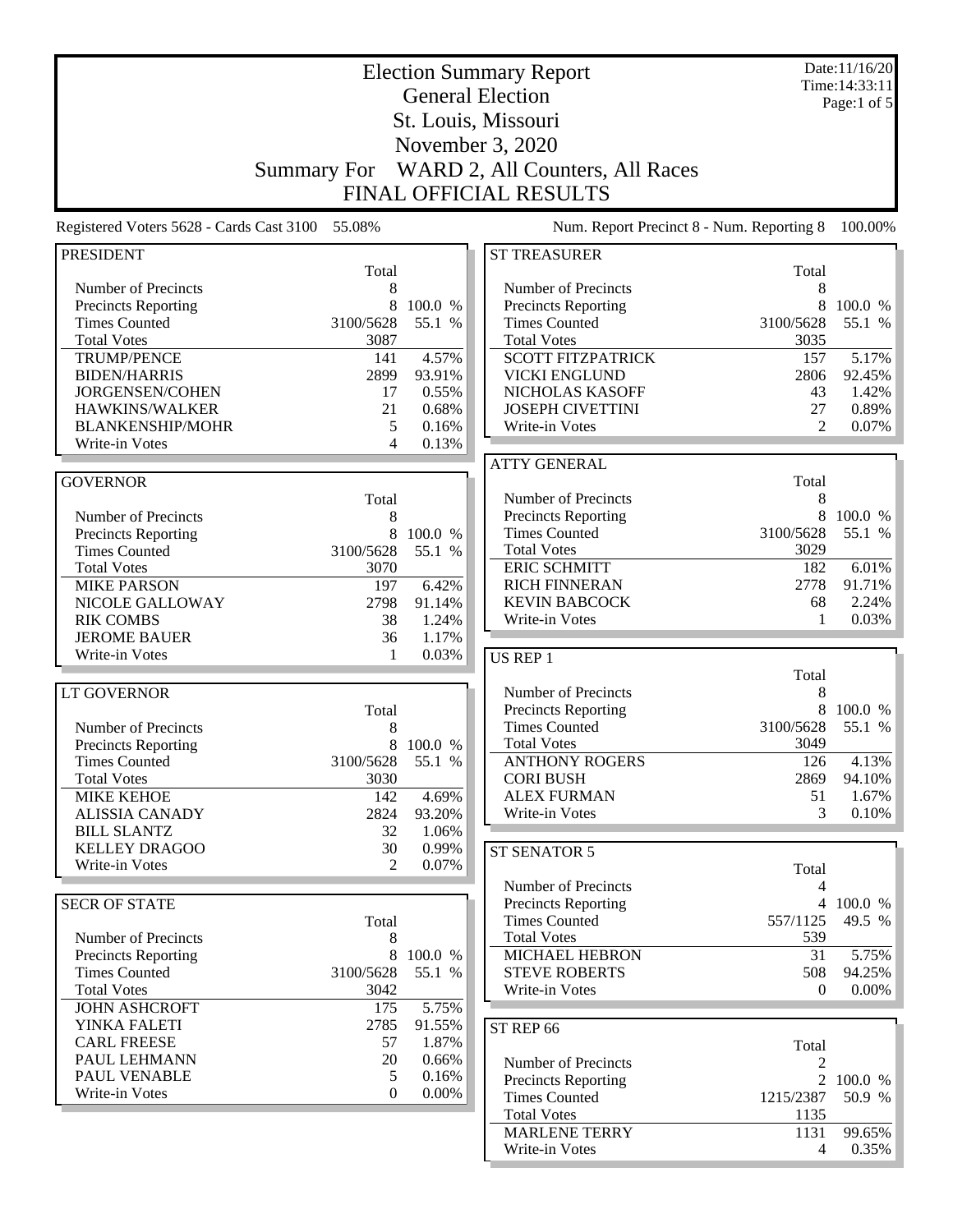|                                                              |                 | <b>Election Summary Report</b><br><b>General Election</b> |              | Date:11/16/20<br>Time: 14:33:11<br>Page:2 of 5 |
|--------------------------------------------------------------|-----------------|-----------------------------------------------------------|--------------|------------------------------------------------|
|                                                              |                 | St. Louis, Missouri                                       |              |                                                |
|                                                              |                 | November 3, 2020                                          |              |                                                |
| <b>Summary For</b>                                           |                 | WARD 2, All Counters, All Races                           |              |                                                |
|                                                              |                 | <b>FINAL OFFICIAL RESULTS</b>                             |              |                                                |
|                                                              |                 |                                                           |              |                                                |
| Registered Voters 5628 - Cards Cast 3100 55.08%              |                 | Num. Report Precinct 8 - Num. Reporting 8                 |              | 100.00%                                        |
| ST REP 76<br>Total                                           |                 | <b>TREASURER</b>                                          | Total        |                                                |
| Number of Precincts<br>4                                     |                 | Number of Precincts                                       | 8            |                                                |
| 4<br><b>Precincts Reporting</b>                              | 100.0 %         | <b>Precincts Reporting</b>                                | 8            | 100.0 %                                        |
| <b>Times Counted</b><br>1758/2967                            | 59.3 %          | <b>Times Counted</b>                                      | 3100/5628    | 55.1 %                                         |
| <b>Total Votes</b><br>1674                                   |                 | <b>Total Votes</b>                                        | 3053         |                                                |
| <b>MARLON ANDERSON</b><br>1666                               | 99.52%          | <b>ROBERT VROMAN</b>                                      | 126          | 4.13%<br>94.53%                                |
| Write-in Votes<br>8                                          | 0.48%           | <b>TISHAURA JONES</b><br>DON DE VIVO                      | 2886<br>37   | 1.21%                                          |
| ST REP 77                                                    |                 | Write-in Votes                                            | 4            | 0.13%                                          |
| Total                                                        |                 |                                                           |              |                                                |
| Number of Precincts<br>1                                     |                 | PATRICIA BRECKENRIDGE                                     |              |                                                |
| Precincts Reporting                                          | 1 100.0 %       |                                                           | Total        |                                                |
| 126/265<br><b>Times Counted</b><br><b>Total Votes</b><br>107 | 47.5 %          | Number of Precincts                                       | 8<br>8       | 100.0 %                                        |
| <b>KIMBERLY-ANN COLLINS</b><br>106                           | 99.07%          | Precincts Reporting<br><b>Times Counted</b>               | 3100/5628    | 55.1 %                                         |
| Write-in Votes<br>1                                          | 0.93%           | <b>Total Votes</b>                                        | 2821         |                                                |
|                                                              |                 | <b>YES</b>                                                | 1614         | 57.21%                                         |
| ST REP 78                                                    |                 | N <sub>O</sub>                                            | 1207         | 42.79%                                         |
| Total                                                        |                 |                                                           |              |                                                |
| Number of Precincts                                          |                 | <b>KURT ODENWALD</b>                                      |              |                                                |
| <b>Precincts Reporting</b>                                   | 1 100.0 %       |                                                           | Total        |                                                |
| <b>Times Counted</b><br>1/9<br><b>Total Votes</b><br>1       | 11.1 %          | Number of Precincts<br><b>Precincts Reporting</b>         | 8<br>8       | 100.0 %                                        |
| <b>TIMOTHY GARTIN</b><br>$\boldsymbol{0}$                    | 0.00%           | <b>Times Counted</b>                                      | 3100/5628    | 55.1 %                                         |
| <b>RASHEEN ALDRIDGE</b><br>1                                 | 100.00%         | <b>Total Votes</b>                                        | 2820         |                                                |
| Write-in Votes<br>$\theta$                                   | 0.00%           | <b>YES</b>                                                | 1363         | 48.33%                                         |
|                                                              |                 | N <sub>O</sub>                                            | 1457         | 51.67%                                         |
| <b>CIRCUIT ATTY</b>                                          |                 |                                                           |              |                                                |
| Total                                                        |                 | <b>ROBIN RANSOM</b>                                       |              |                                                |
| Number of Precincts<br>8<br>8                                | 100.0 %         | Number of Precincts                                       | Total<br>8   |                                                |
| Precincts Reporting<br><b>Times Counted</b><br>3100/5628     | 55.1 %          | Precincts Reporting                                       | 8            | 100.0 %                                        |
| <b>Total Votes</b><br>3038                                   |                 | <b>Times Counted</b>                                      | 3100/5628    | 55.1 %                                         |
| DANIEL ZDRODOWSKI<br>172                                     | 5.66%           | <b>Total Votes</b>                                        | 2833         |                                                |
| <b>KIMBERLY GARDNER</b><br>2859                              | 94.11%          | <b>YES</b>                                                | 1735         | 61.24%                                         |
| Write-in Votes<br>7                                          | 0.23%           | NO.                                                       | 1098         | 38.76%                                         |
|                                                              |                 |                                                           |              |                                                |
| <b>SHERIFF</b><br>Total                                      |                 | DAVID DOWD                                                | Total        |                                                |
| Number of Precincts<br>8                                     |                 | Number of Precincts                                       | 8            |                                                |
| 8<br>Precincts Reporting                                     | 100.0 %         | Precincts Reporting                                       | 8            | 100.0 %                                        |
| <b>Times Counted</b><br>3100/5628                            | 55.1 %          | <b>Times Counted</b>                                      | 3100/5628    | 55.1 %                                         |
| <b>Total Votes</b><br>3017                                   |                 | <b>Total Votes</b>                                        | 2806         |                                                |
| <b>JOHN CASTELLANO</b><br>133<br><b>VERNON BETTS</b><br>2874 | 4.41%<br>95.26% | <b>YES</b><br>NO                                          | 1481<br>1325 | 52.78%<br>47.22%                               |
| Write-in Votes<br>10                                         | 0.33%           |                                                           |              |                                                |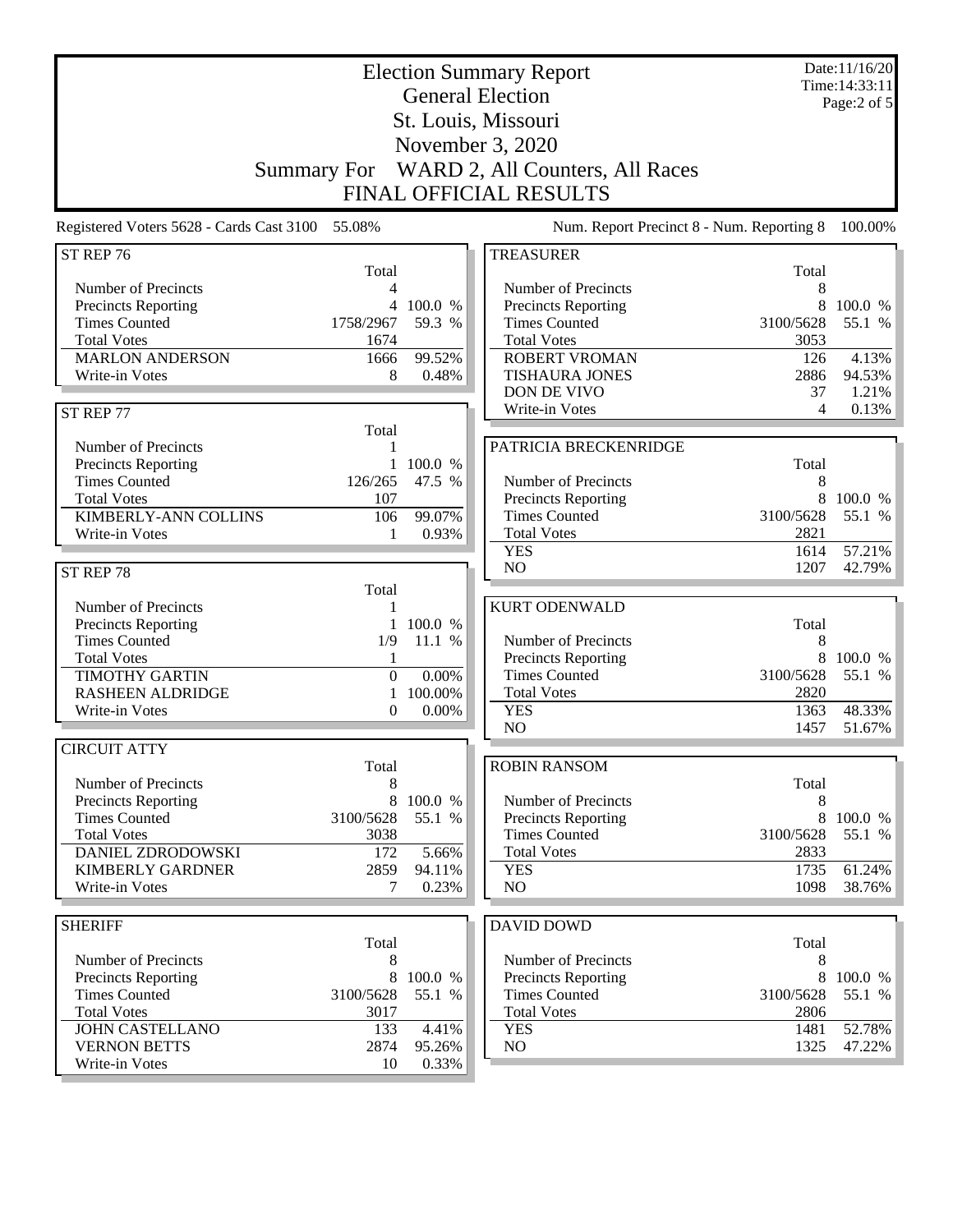|                                          |                    |         | <b>Election Summary Report</b><br><b>General Election</b> |           | Date:11/16/20<br>Time: 14:33:11<br>Page: 3 of 5 |
|------------------------------------------|--------------------|---------|-----------------------------------------------------------|-----------|-------------------------------------------------|
|                                          |                    |         | St. Louis, Missouri                                       |           |                                                 |
|                                          |                    |         | November 3, 2020                                          |           |                                                 |
|                                          | <b>Summary For</b> |         | WARD 2, All Counters, All Races                           |           |                                                 |
|                                          |                    |         | <b>FINAL OFFICIAL RESULTS</b>                             |           |                                                 |
|                                          |                    |         |                                                           |           |                                                 |
| Registered Voters 5628 - Cards Cast 3100 | 55.08%             |         | Num. Report Precinct 8 - Num. Reporting 8                 |           | 100.00%                                         |
| <b>ELIZABETH HOGAN</b>                   | Total              |         | <b>SCOTT MILLIKAN</b>                                     | Total     |                                                 |
| Number of Precincts                      | 8                  |         | Number of Precincts                                       | 8         |                                                 |
| <b>Precincts Reporting</b>               | 8                  | 100.0 % | <b>Precincts Reporting</b>                                | 8         | 100.0 %                                         |
| <b>Times Counted</b>                     | 3100/5628          | 55.1 %  | <b>Times Counted</b>                                      | 3100/5628 | 55.1 %                                          |
| <b>Total Votes</b>                       | 2785               |         | <b>Total Votes</b>                                        | 2747      |                                                 |
| <b>YES</b>                               | 1554               | 55.80%  | <b>YES</b>                                                | 1330      | 48.42%                                          |
| NO                                       | 1231               | 44.20%  | NO                                                        | 1417      | 51.58%                                          |
| <b>KATHERINE FOWLER</b>                  |                    |         |                                                           |           |                                                 |
|                                          | Total              |         | MADELINE CONNOLLY                                         | Total     |                                                 |
| Number of Precincts                      | 8                  |         | Number of Precincts                                       | 8         |                                                 |
| Precincts Reporting                      | 8                  | 100.0 % | Precincts Reporting                                       | 8         | 100.0 %                                         |
| <b>Times Counted</b>                     | 3100/5628          | 55.1 %  | <b>Times Counted</b>                                      | 3100/5628 | 55.1 %                                          |
| <b>Total Votes</b>                       | 2771               |         | <b>Total Votes</b>                                        | 2767      |                                                 |
| <b>YES</b>                               | 1705               | 61.53%  | <b>YES</b>                                                | 1554      | 56.16%                                          |
| N <sub>O</sub>                           | 1066               | 38.47%  | NO                                                        | 1213      | 43.84%                                          |
|                                          |                    |         |                                                           |           |                                                 |
| <b>CALEA STOVALL-REID</b>                | Total              |         | <b>JOSEPH WHYTE</b>                                       | Total     |                                                 |
| Number of Precincts                      | 8                  |         | Number of Precincts                                       | 8         |                                                 |
| Precincts Reporting                      | 8                  | 100.0 % | Precincts Reporting                                       | 8         | 100.0 %                                         |
| <b>Times Counted</b>                     | 3100/5628          | 55.1 %  | <b>Times Counted</b>                                      | 3100/5628 | 55.1 %                                          |
| <b>Total Votes</b>                       | 2777               |         | <b>Total Votes</b>                                        | 2737      |                                                 |
| <b>YES</b>                               | 1739               | 62.62%  | <b>YES</b>                                                | 1396      | 51.00%                                          |
| N <sub>O</sub>                           | 1038               | 37.38%  | NO                                                        | 1341      | 49.00%                                          |
|                                          |                    |         |                                                           |           |                                                 |
| MICHAEL STELZER                          | Total              |         | <b>ANNETTE LLEWELLYN</b>                                  | Total     |                                                 |
| Number of Precincts                      | 8                  |         | Number of Precincts                                       | 8         |                                                 |
| Precincts Reporting                      | 8                  | 100.0 % | Precincts Reporting                                       | 8         | 100.0 %                                         |
| <b>Times Counted</b>                     | 3100/5628          | 55.1 %  | <b>Times Counted</b>                                      | 3100/5628 | 55.1 %                                          |
| <b>Total Votes</b>                       | 2764               |         | <b>Total Votes</b>                                        | 2759      |                                                 |
| <b>YES</b>                               | 1360               | 49.20%  | <b>YES</b>                                                | 1714      | 62.12%                                          |
| NO                                       | 1404               | 50.80%  | NO                                                        | 1045      | 37.88%                                          |
| <b>TIMOTHY BOYER</b>                     |                    |         | <b>CLINTON WRIGHT</b>                                     |           |                                                 |
|                                          | Total              |         |                                                           | Total     |                                                 |
| Number of Precincts                      | 8                  |         | Number of Precincts                                       | 8         |                                                 |
| <b>Precincts Reporting</b>               | 8                  | 100.0 % | Precincts Reporting                                       | 8         | 100.0 %                                         |
| <b>Times Counted</b>                     | 3100/5628          | 55.1 %  | <b>Times Counted</b>                                      | 3100/5628 | 55.1 %                                          |
| <b>Total Votes</b>                       | 2753               |         | <b>Total Votes</b>                                        | 2737      |                                                 |
| <b>YES</b>                               | 1466               | 53.25%  | <b>YES</b>                                                | 1483      | 54.18%                                          |
| NO                                       | 1287               | 46.75%  | NO                                                        | 1254      | 45.82%                                          |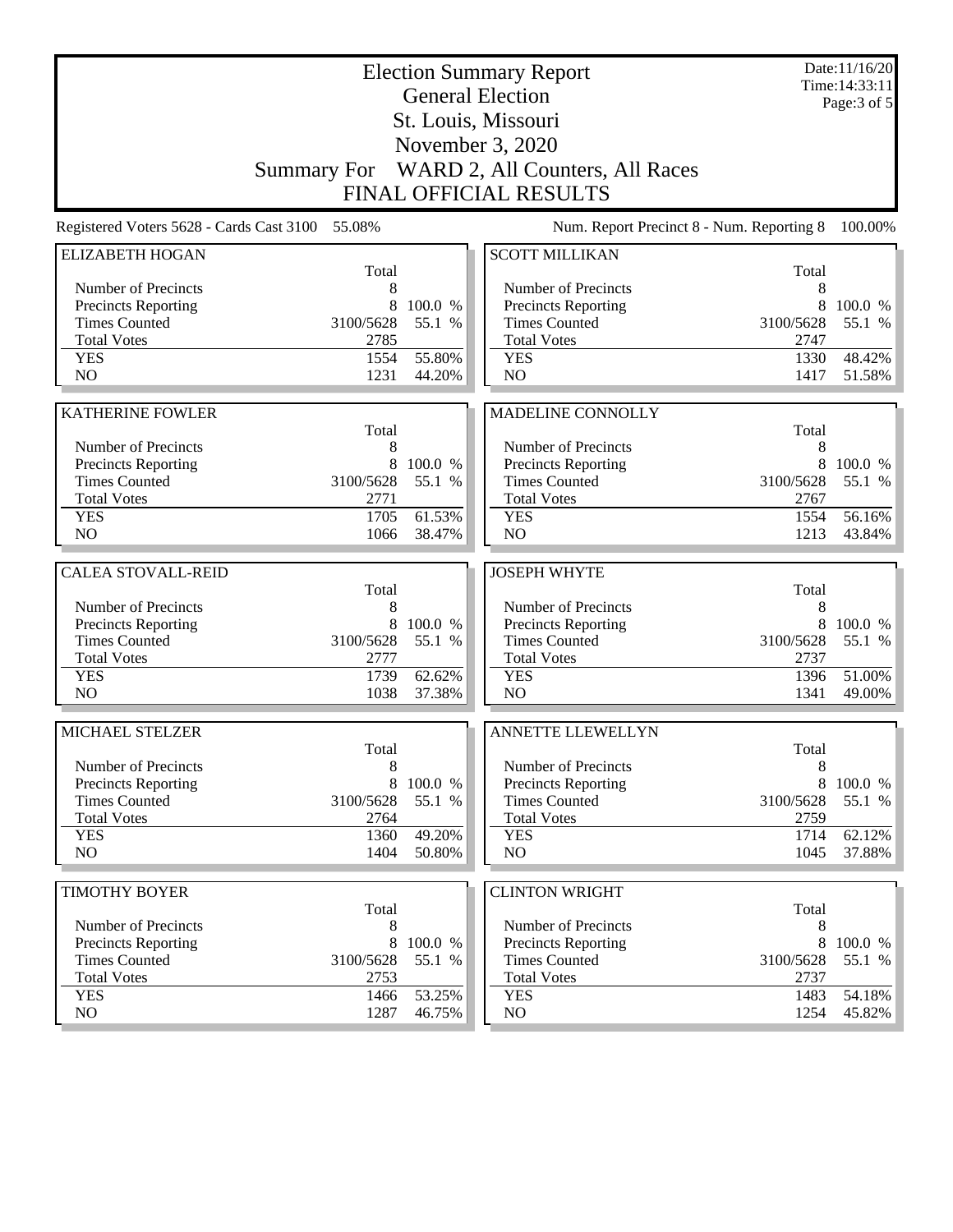|                                          |                    |         | <b>Election Summary Report</b><br><b>General Election</b> |              | Date:11/16/20<br>Time: 14:33:11 |
|------------------------------------------|--------------------|---------|-----------------------------------------------------------|--------------|---------------------------------|
|                                          |                    |         | St. Louis, Missouri                                       |              | Page: $4$ of $5$                |
|                                          |                    |         | November 3, 2020                                          |              |                                 |
|                                          | <b>Summary For</b> |         | WARD 2, All Counters, All Races                           |              |                                 |
|                                          |                    |         | <b>FINAL OFFICIAL RESULTS</b>                             |              |                                 |
|                                          |                    |         |                                                           |              |                                 |
| Registered Voters 5628 - Cards Cast 3100 | 55.08%             |         | Num. Report Precinct 8 - Num. Reporting 8                 |              | 100.00%                         |
| <b>STEVEN OHMER</b>                      | Total              |         | <b>LYNNE PERKINS</b>                                      | Total        |                                 |
| Number of Precincts                      | 8                  |         | Number of Precincts                                       | 8            |                                 |
| <b>Precincts Reporting</b>               | 8                  | 100.0 % | <b>Precincts Reporting</b>                                | 8            | 100.0 %                         |
| <b>Times Counted</b>                     | 3100/5628          | 55.1 %  | <b>Times Counted</b>                                      | 3100/5628    | 55.1 %                          |
| <b>Total Votes</b>                       | 2745               |         | <b>Total Votes</b>                                        | 2759         |                                 |
| <b>YES</b>                               | 1424               | 51.88%  | <b>YES</b>                                                | 1822         | 66.04%                          |
| NO                                       | 1321               | 48.12%  | NO                                                        | 937          | 33.96%                          |
|                                          |                    |         |                                                           |              |                                 |
| <b>DAVID ROITHER</b>                     |                    |         | NICOLE COLBERT-BOTCHWAY                                   |              |                                 |
|                                          | Total              |         |                                                           | Total        |                                 |
| Number of Precincts                      | 8                  |         | Number of Precincts                                       | 8            |                                 |
| Precincts Reporting                      | 8                  | 100.0 % | Precincts Reporting                                       | 8            | 100.0 %                         |
| <b>Times Counted</b>                     | 3100/5628          | 55.1 %  | <b>Times Counted</b>                                      | 3100/5628    | 55.1 %                          |
| <b>Total Votes</b><br><b>YES</b>         | 2739<br>1362       | 49.73%  | <b>Total Votes</b><br><b>YES</b>                          | 2766<br>1756 | 63.49%                          |
| N <sub>O</sub>                           | 1377               | 50.27%  | NO                                                        | 1010         | 36.51%                          |
|                                          |                    |         |                                                           |              |                                 |
| THOMAS McCARTHY                          |                    |         | <b>CON AMEND 1</b>                                        |              |                                 |
|                                          | Total              |         |                                                           | Total        |                                 |
| Number of Precincts                      | 8                  |         | Number of Precincts                                       | 8            |                                 |
| <b>Precincts Reporting</b>               | 8                  | 100.0 % | Precincts Reporting                                       | 8            | 100.0 %                         |
| <b>Times Counted</b>                     | 3100/5628          | 55.1 %  | <b>Times Counted</b>                                      | 3100/5628    | 55.1 %                          |
| <b>Total Votes</b>                       | 2735               |         | <b>Total Votes</b>                                        | 2967         |                                 |
| <b>YES</b>                               | 1470               | 53.75%  | <b>YES</b>                                                | 969          | 32.66%                          |
| N <sub>O</sub>                           | 1265               | 46.25%  | NO                                                        | 1998         | 67.34%                          |
| MICHAEL COLONA                           |                    |         | <b>CON AMEND 3</b>                                        |              |                                 |
|                                          | Total              |         |                                                           | Total        |                                 |
| Number of Precincts                      | 8                  |         | Number of Precincts                                       | 8            |                                 |
| <b>Precincts Reporting</b>               | 8                  | 100.0 % | Precincts Reporting                                       | 8            | 100.0 %                         |
| <b>Times Counted</b>                     | 3100/5628          | 55.1 %  | <b>Times Counted</b>                                      | 3100/5628    | 55.1 %                          |
| <b>Total Votes</b>                       | 2745               |         | <b>Total Votes</b>                                        | 3003         |                                 |
| <b>YES</b>                               | 1423               | 51.84%  | <b>YES</b>                                                | 990          | 32.97%                          |
| NO                                       | 1322               | 48.16%  | NO                                                        | 2013         | $67.03\%$                       |
|                                          |                    |         |                                                           |              |                                 |
| <b>CRAIG HIGGINS</b>                     | Total              |         | <b>PROP D</b>                                             | Total        |                                 |
| Number of Precincts                      | 8                  |         | Number of Precincts                                       | 8            |                                 |
| <b>Precincts Reporting</b>               | 8                  | 100.0 % | <b>Precincts Reporting</b>                                | 8            | 100.0 %                         |
| <b>Times Counted</b>                     | 3100/5628          | 55.1 %  | <b>Times Counted</b>                                      | 3100/5628    | 55.1 %                          |
| <b>Total Votes</b>                       | 2748               |         | <b>Total Votes</b>                                        | 2978         |                                 |
| <b>YES</b>                               | 1607               | 58.48%  | <b>YES</b>                                                | 1396         | 46.88%                          |
| NO                                       | 1141               | 41.52%  | NO                                                        | 1582         | 53.12%                          |
|                                          |                    |         |                                                           |              |                                 |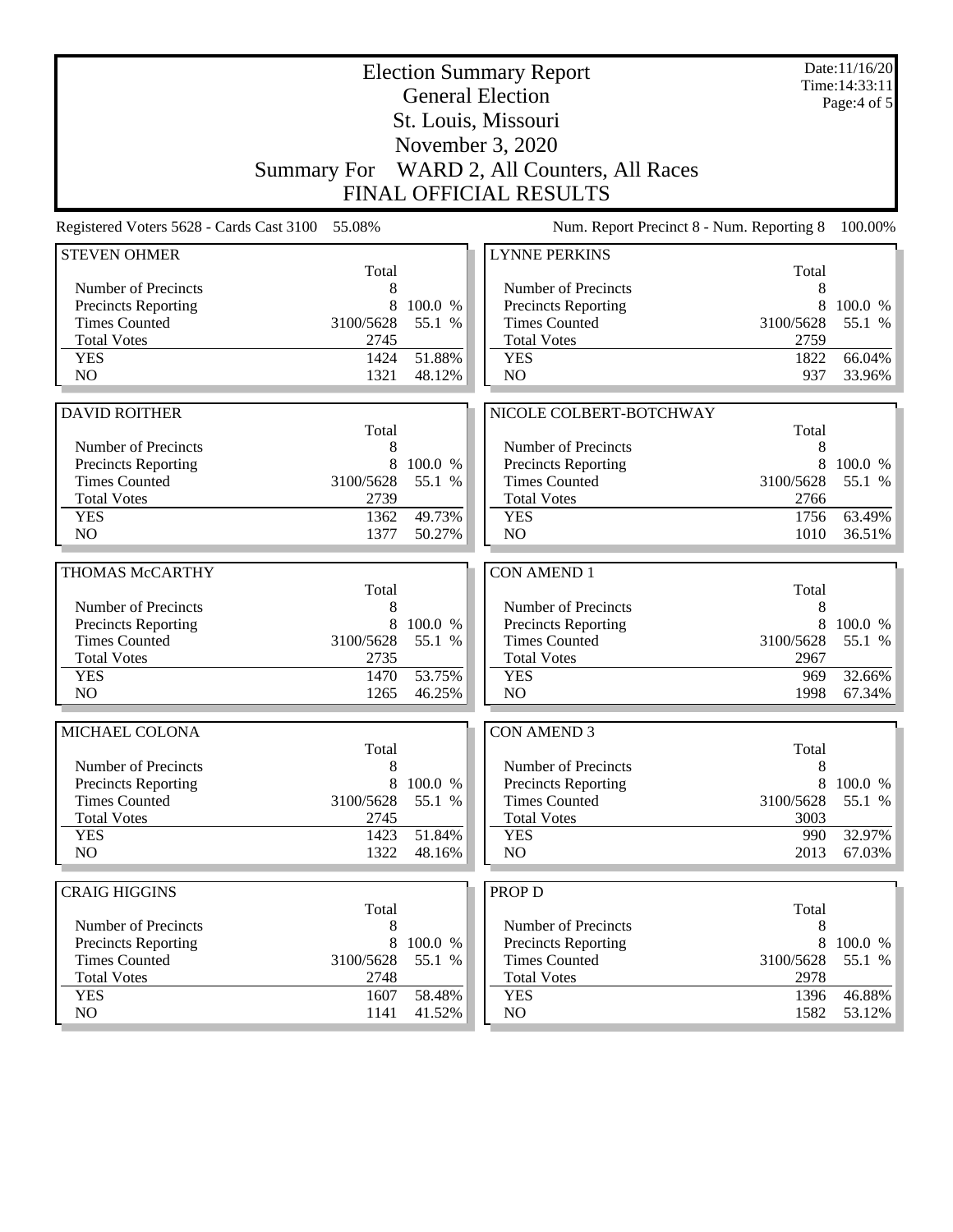Date:11/16/20 Time:14:33:11 Page:5 of 5

# Election Summary Report General Election St. Louis, Missouri November 3, 2020 Summary For WARD 2, All Counters, All Races FINAL OFFICIAL RESULTS

| PROP <sub>1</sub>          |                  |             |
|----------------------------|------------------|-------------|
|                            | Total            |             |
| Number of Precincts        | 8                |             |
|                            | 8                |             |
| <b>Precincts Reporting</b> |                  | 100.0 %     |
| <b>Times Counted</b>       | 3100/5628        | 55.1 %      |
| <b>Total Votes</b>         | 2992             |             |
| <b>YES</b>                 |                  | 1224 40.91% |
| N <sub>O</sub>             | 1768             | 59.09%      |
|                            |                  |             |
| <b>PROPR</b>               |                  |             |
|                            | Total            |             |
| <b>Number of Precincts</b> | 8                |             |
| <b>Precincts Reporting</b> | 8                | 100.0 %     |
| <b>Times Counted</b>       | 3100/5628        | 55.1 %      |
| <b>Total Votes</b>         | 2986             |             |
| <b>YES</b>                 |                  | 1633 54.69% |
| N <sub>O</sub>             | 1353             | 45.31%      |
|                            |                  |             |
|                            |                  |             |
| <b>PROPT</b>               |                  |             |
|                            | Total            |             |
| Number of Precincts        | 8                |             |
| <b>Precincts Reporting</b> | 8                | 100.0 %     |
| <b>Times Counted</b>       | 3100/5628 55.1 % |             |
| <b>Total Votes</b>         | 2971             |             |
| YES                        | 1268             | 42.68%      |

NO 1703 57.32%

Registered Voters 5628 - Cards Cast 3100 55.08% Num. Report Precinct 8 - Num. Reporting 8 100.00%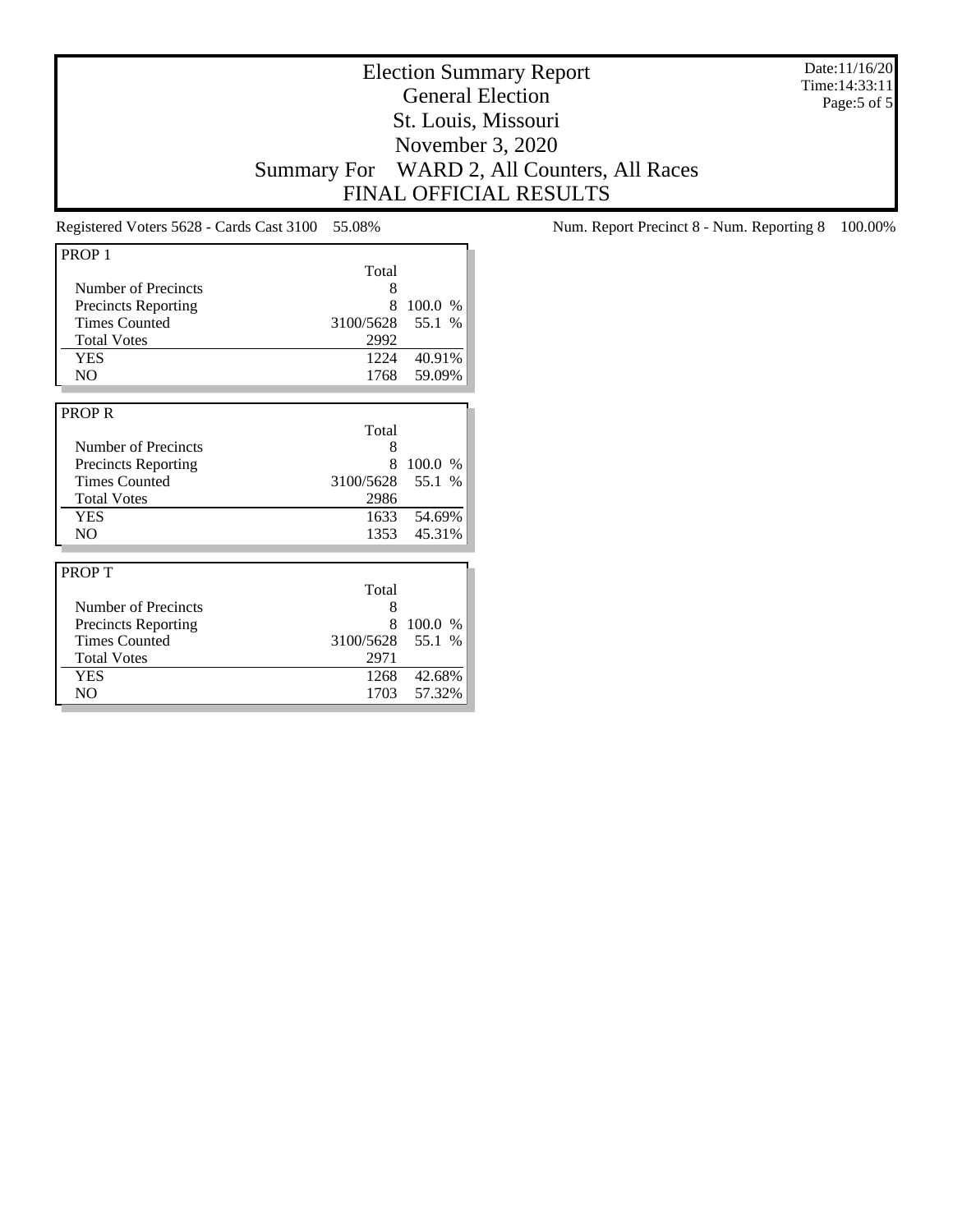|                                            |                    |                | <b>Election Summary Report</b>             |                | Date:11/16/20<br>Time: 14:33:18 |
|--------------------------------------------|--------------------|----------------|--------------------------------------------|----------------|---------------------------------|
|                                            |                    |                | <b>General Election</b>                    |                | Page:1 of $5$                   |
|                                            |                    |                | St. Louis, Missouri                        |                |                                 |
|                                            |                    |                | November 3, 2020                           |                |                                 |
|                                            |                    |                |                                            |                |                                 |
|                                            | <b>Summary For</b> |                | WARD 3, All Counters, All Races            |                |                                 |
|                                            |                    |                | <b>FINAL OFFICIAL RESULTS</b>              |                |                                 |
| Registered Voters 5827 - Cards Cast 2899   | 49.75%             |                | Num. Report Precinct 9 - Num. Reporting 9  |                | 100.00%                         |
| <b>PRESIDENT</b>                           |                    |                | <b>ST TREASURER</b>                        |                |                                 |
|                                            | Total              |                |                                            | Total          |                                 |
| Number of Precincts<br>Precincts Reporting | 9<br>9             | 100.0 %        | Number of Precincts<br>Precincts Reporting | 9<br>9         | 100.0 %                         |
| <b>Times Counted</b>                       | 2899/5827          | 49.8 %         | <b>Times Counted</b>                       | 2899/5827      | 49.8 %                          |
| <b>Total Votes</b>                         | 2876               |                | <b>Total Votes</b>                         | 2824           |                                 |
| <b>TRUMP/PENCE</b>                         | 163                | 5.67%          | <b>SCOTT FITZPATRICK</b>                   | 186            | 6.59%                           |
| <b>BIDEN/HARRIS</b>                        | 2667               | 92.73%         | <b>VICKI ENGLUND</b>                       | 2549           | 90.26%                          |
| JORGENSEN/COHEN                            | 14                 | 0.49%          | NICHOLAS KASOFF                            | 54             | 1.91%                           |
| HAWKINS/WALKER                             | 15                 | 0.52%          | <b>JOSEPH CIVETTINI</b>                    | 26             | 0.92%                           |
| <b>BLANKENSHIP/MOHR</b>                    | 4                  | 0.14%          | Write-in Votes                             | 9              | 0.32%                           |
| Write-in Votes                             | 13                 | 0.45%          |                                            |                |                                 |
|                                            |                    |                | <b>ATTY GENERAL</b>                        |                |                                 |
| <b>GOVERNOR</b>                            |                    |                |                                            | Total          |                                 |
|                                            | Total              |                | Number of Precincts                        | 9              |                                 |
| Number of Precincts                        | 9                  |                | Precincts Reporting                        | 9              | 100.0 %                         |
| <b>Precincts Reporting</b>                 | 9                  | 100.0 %        | <b>Times Counted</b>                       | 2899/5827      | 49.8 %                          |
| <b>Times Counted</b>                       | 2899/5827          | 49.8 %         | <b>Total Votes</b>                         | 2839           |                                 |
| <b>Total Votes</b>                         | 2863               |                | <b>ERIC SCHMITT</b>                        | 188            | 6.62%                           |
| <b>MIKE PARSON</b>                         | 210                | 7.33%          | <b>RICH FINNERAN</b>                       | 2571           | 90.56%                          |
| NICOLE GALLOWAY                            | 2580               | 90.12%         | <b>KEVIN BABCOCK</b>                       | 71             | 2.50%                           |
| <b>RIK COMBS</b>                           | 29                 | 1.01%          | Write-in Votes                             | 9              | 0.32%                           |
| <b>JEROME BAUER</b><br>Write-in Votes      | 38<br>6            | 1.33%<br>0.21% |                                            |                |                                 |
|                                            |                    |                | US REP 1                                   |                |                                 |
| <b>LT GOVERNOR</b>                         |                    |                | Number of Precincts                        | Total<br>9     |                                 |
|                                            | Total              |                | Precincts Reporting                        | 9              | 100.0 %                         |
| Number of Precincts                        | 9                  |                | <b>Times Counted</b>                       | 2899/5827      | 49.8 %                          |
| <b>Precincts Reporting</b>                 |                    | 9 100.0 %      | <b>Total Votes</b>                         | 2836           |                                 |
| <b>Times Counted</b>                       | 2899/5827          | 49.8 %         | <b>ANTHONY ROGERS</b>                      | 147            | 5.18%                           |
| <b>Total Votes</b>                         | 2821               |                | <b>CORI BUSH</b>                           | 2639           | 93.05%                          |
| <b>MIKE KEHOE</b>                          | 164                | 5.81%          | <b>ALEX FURMAN</b>                         | 46             | 1.62%                           |
| <b>ALISSIA CANADY</b>                      | 2568               | 91.03%         | Write-in Votes                             | 4              | 0.14%                           |
| <b>BILL SLANTZ</b>                         | 45                 | 1.60%          |                                            |                |                                 |
| <b>KELLEY DRAGOO</b>                       | 37                 | 1.31%          | ST SENATOR 5                               |                |                                 |
| Write-in Votes                             | 7                  | 0.25%          |                                            | Total          |                                 |
|                                            |                    |                | Number of Precincts                        | 9              |                                 |
| <b>SECR OF STATE</b>                       |                    |                | <b>Precincts Reporting</b>                 | 9              | 100.0 %                         |
|                                            | Total              |                | <b>Times Counted</b>                       | 2899/5827      | 49.8 %                          |
| Number of Precincts                        | 9                  |                | <b>Total Votes</b>                         | 2832           |                                 |
| <b>Precincts Reporting</b>                 | 9                  | 100.0 %        | MICHAEL HEBRON                             | 169            | 5.97%                           |
| <b>Times Counted</b>                       | 2899/5827          | 49.8 %         | <b>STEVE ROBERTS</b>                       | 2653           | 93.68%                          |
| <b>Total Votes</b>                         | 2847               |                | Write-in Votes                             | 10             | 0.35%                           |
| <b>JOHN ASHCROFT</b>                       | 194                | 6.81%          |                                            |                |                                 |
| YINKA FALETI                               | 2557               | 89.81%         | ST REP 77                                  |                |                                 |
| <b>CARL FREESE</b>                         | 56                 | 1.97%          |                                            | Total          |                                 |
| PAUL LEHMANN                               | 24                 | 0.84%          | Number of Precincts                        | 2              |                                 |
| PAUL VENABLE                               | 9<br>7             | 0.32%          | <b>Precincts Reporting</b>                 | $\overline{2}$ | 100.0 %                         |
| Write-in Votes                             |                    | 0.25%          | <b>Times Counted</b>                       | 496/1106       | 44.8 %                          |
|                                            |                    |                | <b>Total Votes</b>                         | 456            |                                 |
|                                            |                    |                | KIMBERLY-ANN COLLINS                       | 450            | 98.68%                          |
|                                            |                    |                | Write-in Votes                             | 6              | 1.32%                           |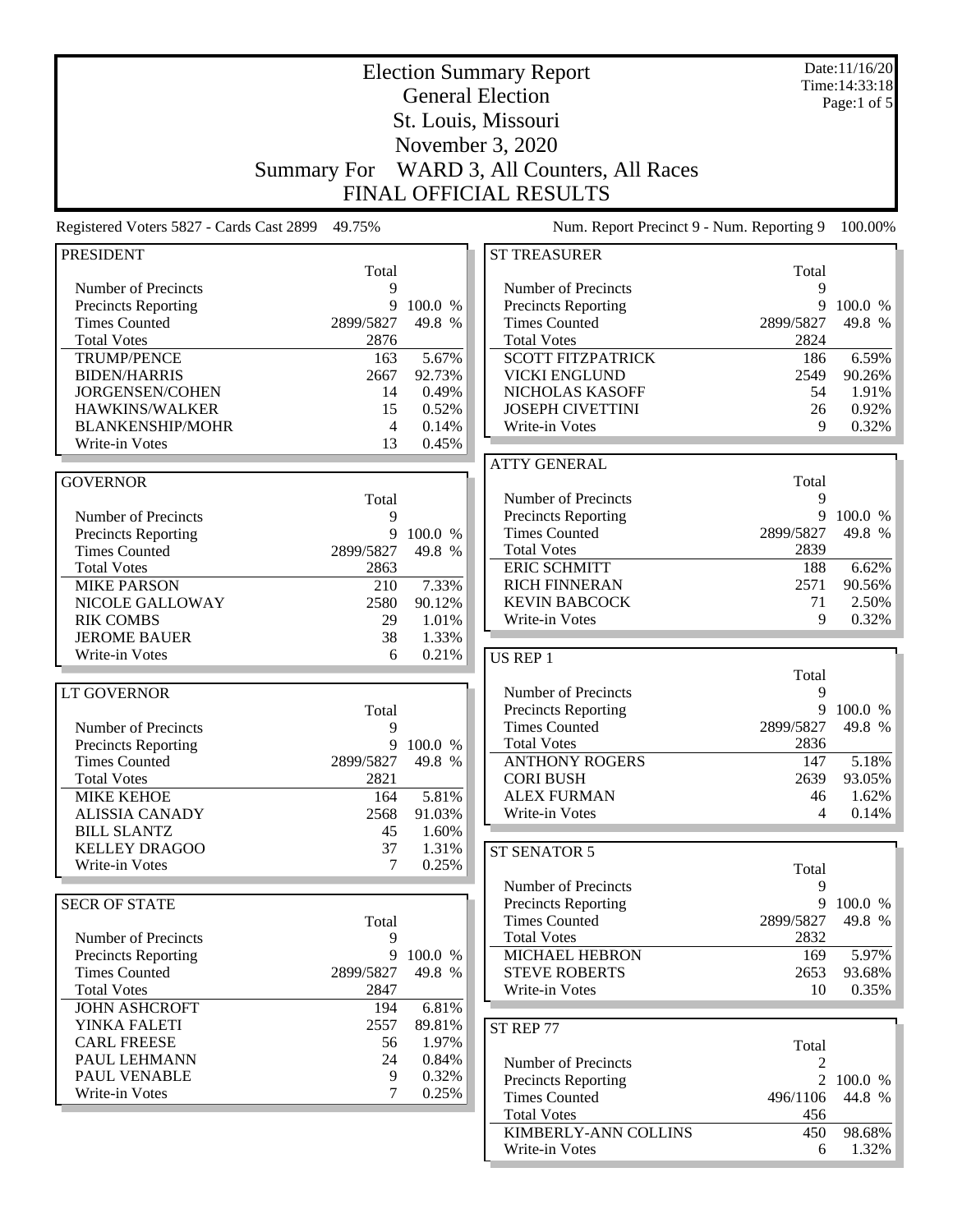| <b>Election Summary Report</b><br><b>General Election</b> |                |                   |                                             | Date:11/16/20<br>Time: 14:33:18<br>Page:2 of 5 |                   |
|-----------------------------------------------------------|----------------|-------------------|---------------------------------------------|------------------------------------------------|-------------------|
|                                                           |                |                   | St. Louis, Missouri                         |                                                |                   |
|                                                           |                |                   | November 3, 2020                            |                                                |                   |
|                                                           | Summary For    |                   | WARD 3, All Counters, All Races             |                                                |                   |
|                                                           |                |                   | <b>FINAL OFFICIAL RESULTS</b>               |                                                |                   |
| Registered Voters 5827 - Cards Cast 2899 49.75%           |                |                   | Num. Report Precinct 9 - Num. Reporting 9   |                                                | 100.00%           |
| ST REP 78                                                 |                |                   | PATRICIA BRECKENRIDGE                       |                                                |                   |
|                                                           | Total          |                   |                                             | Total                                          |                   |
| Number of Precincts                                       | 2              |                   | Number of Precincts                         | 9                                              |                   |
| <b>Precincts Reporting</b><br><b>Times Counted</b>        | 2<br>427/796   | 100.0 %<br>53.6 % | Precincts Reporting<br><b>Times Counted</b> | 9<br>2899/5827                                 | 100.0 %<br>49.8 % |
| <b>Total Votes</b>                                        | 416            |                   | <b>Total Votes</b>                          | 2682                                           |                   |
| <b>TIMOTHY GARTIN</b>                                     | 48             | 11.54%            | <b>YES</b>                                  | 1722                                           | 64.21%            |
| <b>RASHEEN ALDRIDGE</b>                                   | 368            | 88.46%            | NO                                          | 960                                            | 35.79%            |
| Write-in Votes                                            | $\overline{0}$ | $0.00\%$          |                                             |                                                |                   |
|                                                           |                |                   | <b>KURT ODENWALD</b>                        |                                                |                   |
| ST REP 79                                                 |                |                   |                                             | Total                                          |                   |
|                                                           | Total          |                   | Number of Precincts                         | 9                                              |                   |
| Number of Precincts                                       | 5              |                   | <b>Precincts Reporting</b>                  | 9                                              | 100.0 %           |
| <b>Precincts Reporting</b>                                | 5              | 100.0 %           | <b>Times Counted</b>                        | 2899/5827                                      | 49.8 %            |
| <b>Times Counted</b>                                      | 1976/3925      | 50.3 %            | <b>Total Votes</b>                          | 2688                                           |                   |
| <b>Total Votes</b>                                        | 1814           |                   | <b>YES</b>                                  | 1091                                           | 40.59%            |
| <b>LAKEYSHA BOSLEY</b>                                    | 1782           | 98.24%            | NO                                          | 1597                                           | 59.41%            |
| Write-in Votes                                            | 32             | 1.76%             |                                             |                                                |                   |
|                                                           |                |                   | <b>ROBIN RANSOM</b>                         |                                                |                   |
| <b>CIRCUIT ATTY</b>                                       | Total          |                   | Number of Precincts                         | Total<br>9                                     |                   |
| Number of Precincts                                       | 9              |                   | Precincts Reporting                         | 9                                              | 100.0 %           |
| <b>Precincts Reporting</b>                                | 9              | 100.0 %           | <b>Times Counted</b>                        | 2899/5827                                      | 49.8 %            |
| <b>Times Counted</b>                                      | 2899/5827      | 49.8 %            | <b>Total Votes</b>                          | 2689                                           |                   |
| <b>Total Votes</b>                                        | 2846           |                   | <b>YES</b>                                  | 1328                                           | 49.39%            |
| <b>DANIEL ZDRODOWSKI</b>                                  | 183            | 6.43%             | NO                                          | 1361                                           | 50.61%            |
| <b>KIMBERLY GARDNER</b>                                   | 2655           | 93.29%            |                                             |                                                |                   |
| Write-in Votes                                            | 8              | 0.28%             | <b>DAVID DOWD</b>                           |                                                |                   |
|                                                           |                |                   |                                             | Total                                          |                   |
| <b>SHERIFF</b>                                            |                |                   | Number of Precincts                         | 9                                              |                   |
|                                                           | Total          |                   | Precincts Reporting                         |                                                | 9 100.0 %         |
| Number of Precincts                                       | 9              |                   | <b>Times Counted</b>                        | 2899/5827                                      | 49.8 %            |
| <b>Precincts Reporting</b><br><b>Times Counted</b>        | 9<br>2899/5827 | 100.0 %<br>49.8 % | <b>Total Votes</b><br><b>YES</b>            | 2641                                           |                   |
| <b>Total Votes</b>                                        | 2818           |                   | NO.                                         | 1105<br>1536                                   | 41.84%<br>58.16%  |
| <b>JOHN CASTELLANO</b>                                    | 169            | 6.00%             |                                             |                                                |                   |
| <b>VERNON BETTS</b>                                       | 2640           | 93.68%            | <b>ELIZABETH HOGAN</b>                      |                                                |                   |
| Write-in Votes                                            | 9              | 0.32%             |                                             | Total                                          |                   |
|                                                           |                |                   | Number of Precincts                         | 9                                              |                   |
| <b>TREASURER</b>                                          |                |                   | <b>Precincts Reporting</b>                  | 9                                              | 100.0 %           |
|                                                           | Total          |                   | <b>Times Counted</b>                        | 2899/5827                                      | 49.8 %            |
| Number of Precincts                                       | 9              |                   | <b>Total Votes</b>                          | 2627                                           |                   |
| Precincts Reporting                                       | 9              | 100.0 %           | <b>YES</b>                                  | 1189                                           | 45.26%            |
| <b>Times Counted</b>                                      | 2899/5827      | 49.8 %            | NO                                          | 1438                                           | 54.74%            |
| <b>Total Votes</b>                                        | 2836           |                   |                                             |                                                |                   |
| ROBERT VROMAN                                             | 165            | 5.82%             |                                             |                                                |                   |
| <b>TISHAURA JONES</b>                                     | 2623           | 92.49%            |                                             |                                                |                   |
| DON DE VIVO<br>Write-in Votes                             | 43<br>5        | 1.52%<br>0.18%    |                                             |                                                |                   |
|                                                           |                |                   |                                             |                                                |                   |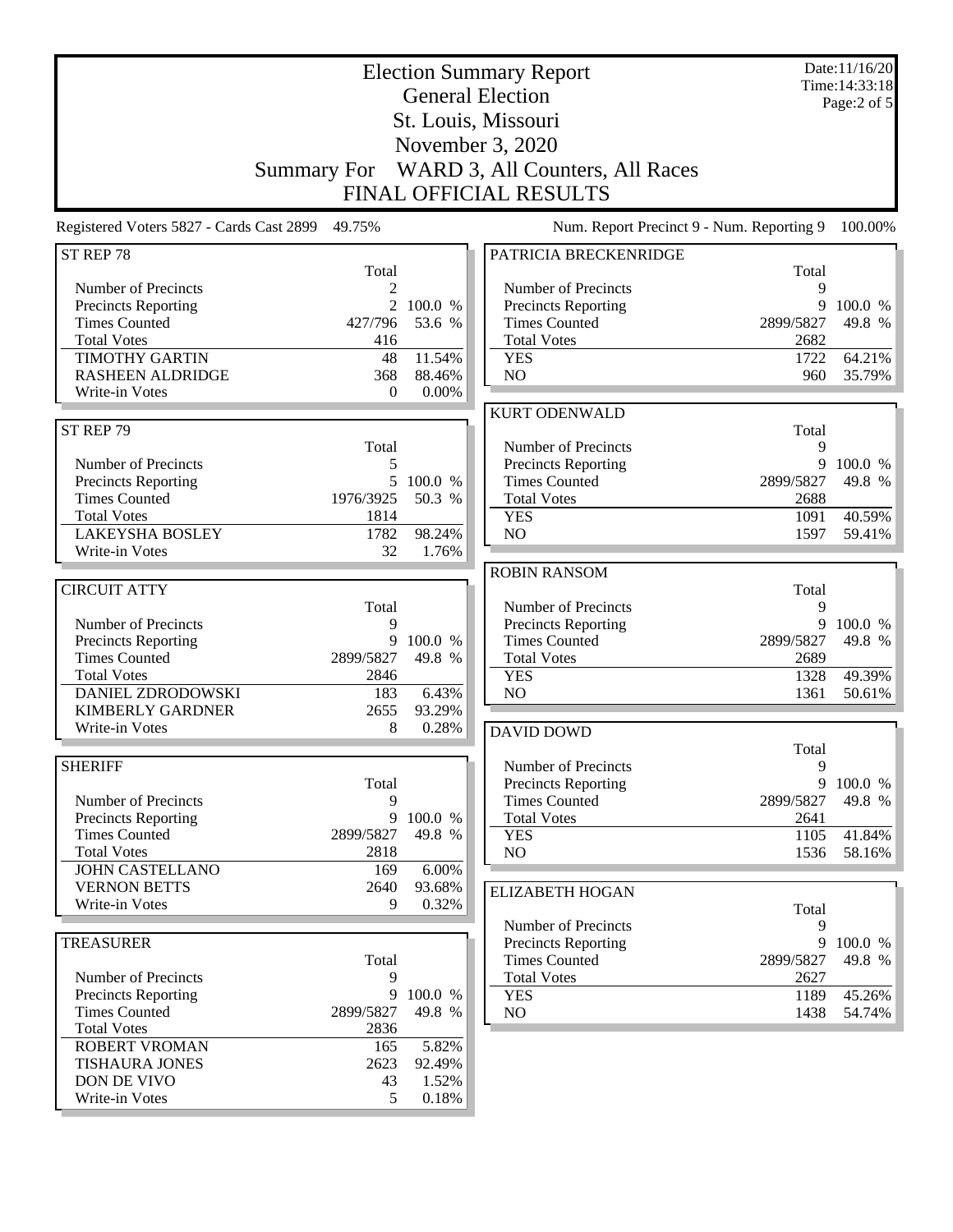| <b>Election Summary Report</b>           |              |                  |                                             |              | Date:11/16/20<br>Time: 14:33:18 |
|------------------------------------------|--------------|------------------|---------------------------------------------|--------------|---------------------------------|
| <b>General Election</b>                  |              |                  |                                             |              | Page: 3 of 5                    |
|                                          |              |                  | St. Louis, Missouri                         |              |                                 |
|                                          |              |                  | November 3, 2020                            |              |                                 |
|                                          |              |                  | Summary For WARD 3, All Counters, All Races |              |                                 |
|                                          |              |                  | <b>FINAL OFFICIAL RESULTS</b>               |              |                                 |
| Registered Voters 5827 - Cards Cast 2899 | 49.75%       |                  | Num. Report Precinct 9 - Num. Reporting 9   |              | 100.00%                         |
| <b>KATHERINE FOWLER</b>                  |              |                  | MADELINE CONNOLLY                           |              |                                 |
| Number of Precincts                      | Total<br>9   |                  | Number of Precincts                         | Total<br>9   |                                 |
| <b>Precincts Reporting</b>               | 9            | 100.0 %          | Precincts Reporting                         | 9            | 100.0 %                         |
| <b>Times Counted</b>                     | 2899/5827    | 49.8 %           | <b>Times Counted</b>                        | 2899/5827    | 49.8 %                          |
| <b>Total Votes</b>                       | 2615         |                  | <b>Total Votes</b>                          | 2622         |                                 |
| <b>YES</b>                               | 1739         | 66.50%           | <b>YES</b>                                  | 1162         | 44.32%                          |
| NO                                       | 876          | 33.50%           | NO                                          | 1460         | 55.68%                          |
|                                          |              |                  |                                             |              |                                 |
| <b>CALEA STOVALL-REID</b>                |              |                  | <b>JOSEPH WHYTE</b>                         |              |                                 |
| Number of Precincts                      | Total<br>9   |                  | Number of Precincts                         | Total<br>9   |                                 |
| <b>Precincts Reporting</b>               | 9            | 100.0 %          | Precincts Reporting                         | 9            | 100.0 %                         |
| <b>Times Counted</b>                     | 2899/5827    | 49.8 %           | <b>Times Counted</b>                        | 2899/5827    | 49.8 %                          |
| <b>Total Votes</b>                       | 2615         |                  | <b>Total Votes</b>                          | 2607         |                                 |
| <b>YES</b>                               | 1771         | 67.72%           | <b>YES</b>                                  | 1544         | 59.23%                          |
| NO                                       | 844          | 32.28%           | NO                                          | 1063         | 40.77%                          |
|                                          |              |                  |                                             |              |                                 |
| MICHAEL STELZER                          | Total        |                  | <b>ANNETTE LLEWELLYN</b>                    | Total        |                                 |
| Number of Precincts                      | 9            |                  | Number of Precincts                         | 9            |                                 |
| <b>Precincts Reporting</b>               |              | 9 100.0 %        | Precincts Reporting                         | 9            | 100.0 %                         |
| <b>Times Counted</b>                     | 2899/5827    | 49.8 %           | <b>Times Counted</b>                        | 2899/5827    | 49.8 %                          |
| <b>Total Votes</b>                       | 2622         |                  | <b>Total Votes</b>                          | 2621         |                                 |
| <b>YES</b>                               | 1037         | 39.55%           | <b>YES</b>                                  | 1791         | 68.33%                          |
| N <sub>O</sub>                           | 1585         | 60.45%           | N <sub>O</sub>                              | 830          | 31.67%                          |
| <b>TIMOTHY BOYER</b>                     |              |                  | <b>CLINTON WRIGHT</b>                       |              |                                 |
|                                          | Total        |                  |                                             | Total        |                                 |
| Number of Precincts                      | 9            |                  | Number of Precincts                         | 9            |                                 |
| <b>Precincts Reporting</b>               | 9            | 100.0 %          | Precincts Reporting                         | 9            | 100.0 %                         |
| <b>Times Counted</b>                     | 2899/5827    | 49.8 %           | <b>Times Counted</b>                        | 2899/5827    | 49.8 %                          |
| <b>Total Votes</b><br><b>YES</b>         | 2620<br>1091 | 41.64%           | <b>Total Votes</b><br><b>YES</b>            | 2615<br>1633 |                                 |
| NO                                       | 1529         | 58.36%           | NO                                          | 982          | 62.45%<br>37.55%                |
|                                          |              |                  |                                             |              |                                 |
| <b>SCOTT MILLIKAN</b>                    |              |                  | <b>STEVEN OHMER</b>                         |              |                                 |
|                                          | Total        |                  |                                             | Total        |                                 |
| Number of Precincts                      | 9            |                  | Number of Precincts                         | 9            |                                 |
| <b>Precincts Reporting</b>               | 9            | 100.0 %          | Precincts Reporting                         | 9            | 100.0 %                         |
| <b>Times Counted</b>                     | 2899/5827    | 49.8 %           | <b>Times Counted</b>                        | 2899/5827    | 49.8 %                          |
| <b>Total Votes</b>                       | 2607         |                  | <b>Total Votes</b>                          | 2614         |                                 |
| <b>YES</b><br>NO                         | 1059<br>1548 | 40.62%<br>59.38% | <b>YES</b><br>NO.                           | 1560<br>1054 | 59.68%<br>40.32%                |
|                                          |              |                  |                                             |              |                                 |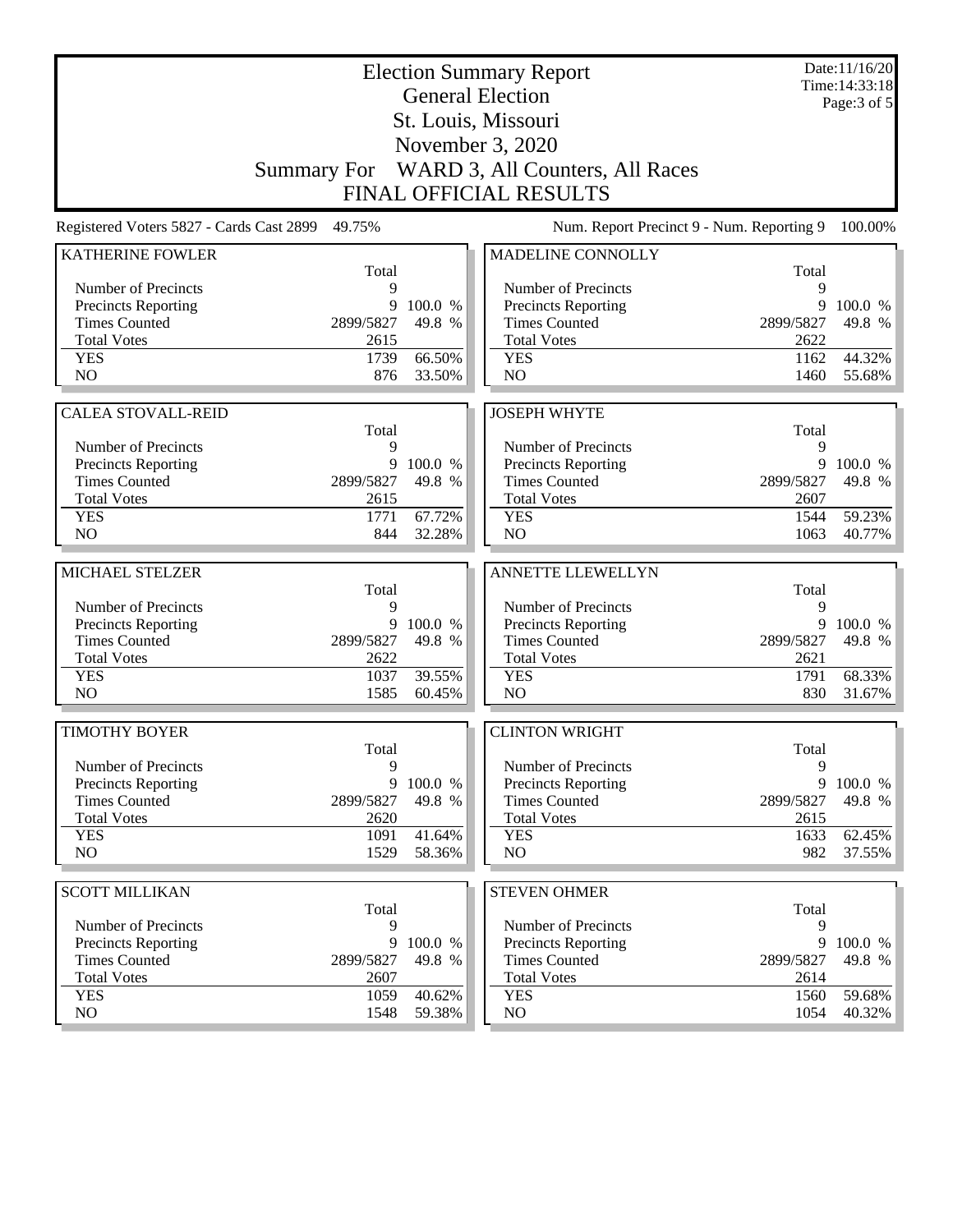|                                                   | Date:11/16/20<br><b>Election Summary Report</b><br>Time: 14:33:18<br><b>General Election</b> |           |                                                   |                   |                  |
|---------------------------------------------------|----------------------------------------------------------------------------------------------|-----------|---------------------------------------------------|-------------------|------------------|
|                                                   |                                                                                              |           |                                                   |                   | Page: $4$ of $5$ |
|                                                   |                                                                                              |           | St. Louis, Missouri                               |                   |                  |
|                                                   |                                                                                              |           | November 3, 2020                                  |                   |                  |
|                                                   |                                                                                              |           | Summary For WARD 3, All Counters, All Races       |                   |                  |
|                                                   |                                                                                              |           | <b>FINAL OFFICIAL RESULTS</b>                     |                   |                  |
| Registered Voters 5827 - Cards Cast 2899          | 49.75%                                                                                       |           | Num. Report Precinct 9 - Num. Reporting 9         |                   | 100.00%          |
| <b>DAVID ROITHER</b>                              |                                                                                              |           | NICOLE COLBERT-BOTCHWAY                           |                   |                  |
|                                                   | Total                                                                                        |           |                                                   | Total             |                  |
| Number of Precincts<br><b>Precincts Reporting</b> | 9<br>9                                                                                       | 100.0 %   | Number of Precincts<br><b>Precincts Reporting</b> | 9<br>9            | 100.0 %          |
| <b>Times Counted</b>                              | 2899/5827                                                                                    | 49.8 %    | <b>Times Counted</b>                              | 2899/5827         | 49.8 %           |
| <b>Total Votes</b>                                | 2606                                                                                         |           | <b>Total Votes</b>                                | 2624              |                  |
| <b>YES</b>                                        | 1032                                                                                         | 39.60%    | <b>YES</b>                                        | 1787              | 68.10%           |
| N <sub>O</sub>                                    | 1574                                                                                         | 60.40%    | NO                                                | 837               | 31.90%           |
|                                                   |                                                                                              |           |                                                   |                   |                  |
| THOMAS McCARTHY                                   |                                                                                              |           | <b>CON AMEND 1</b>                                |                   |                  |
|                                                   | Total                                                                                        |           |                                                   | Total             |                  |
| Number of Precincts                               | 9                                                                                            |           | Number of Precincts                               | 9                 |                  |
| <b>Precincts Reporting</b>                        | 9                                                                                            | 100.0 %   | Precincts Reporting                               | 9                 | 100.0 %          |
| <b>Times Counted</b><br><b>Total Votes</b>        | 2899/5827                                                                                    | 49.8 %    | <b>Times Counted</b>                              | 2899/5827         | 49.8 %           |
| <b>YES</b>                                        | 2610<br>1076                                                                                 | 41.23%    | <b>Total Votes</b><br><b>YES</b>                  | 2760<br>928       | 33.62%           |
| NO                                                | 1534                                                                                         | 58.77%    | NO                                                | 1832              | 66.38%           |
|                                                   |                                                                                              |           |                                                   |                   |                  |
| MICHAEL COLONA                                    |                                                                                              |           | <b>CON AMEND 3</b>                                |                   |                  |
|                                                   | Total                                                                                        |           |                                                   | Total             |                  |
| Number of Precincts                               | 9                                                                                            |           | Number of Precincts                               | 9                 |                  |
| <b>Precincts Reporting</b>                        | 9                                                                                            | 100.0 %   | Precincts Reporting                               | 9                 | 100.0 %          |
| <b>Times Counted</b>                              | 2899/5827                                                                                    | 49.8 %    | <b>Times Counted</b>                              | 2899/5827         | 49.8 %           |
| <b>Total Votes</b>                                | 2611                                                                                         |           | <b>Total Votes</b>                                | 2789              |                  |
| <b>YES</b>                                        | 1068<br>1543                                                                                 | 40.90%    | <b>YES</b><br>NO                                  | 879               | 31.52%           |
| N <sub>O</sub>                                    |                                                                                              | 59.10%    |                                                   | 1910              | 68.48%           |
| <b>CRAIG HIGGINS</b>                              |                                                                                              |           | <b>PROP D</b>                                     |                   |                  |
|                                                   | Total                                                                                        |           |                                                   | Total             |                  |
| Number of Precincts                               | 9                                                                                            |           | Number of Precincts                               | 9                 |                  |
| <b>Precincts Reporting</b>                        |                                                                                              | 9 100.0 % | <b>Precincts Reporting</b>                        | 9                 | 100.0 %          |
| <b>Times Counted</b><br><b>Total Votes</b>        | 2899/5827                                                                                    | 49.8 %    | <b>Times Counted</b><br><b>Total Votes</b>        | 2899/5827<br>2772 | 49.8 %           |
| <b>YES</b>                                        | 2616<br>1685                                                                                 | 64.41%    | <b>YES</b>                                        | 1302              | 46.97%           |
| NO.                                               | 931                                                                                          | 35.59%    | NO                                                | 1470              | 53.03%           |
|                                                   |                                                                                              |           |                                                   |                   |                  |
| <b>LYNNE PERKINS</b>                              |                                                                                              |           | PROP <sub>1</sub>                                 |                   |                  |
|                                                   | Total                                                                                        |           |                                                   | Total             |                  |
| Number of Precincts                               | 9                                                                                            |           | Number of Precincts                               | 9                 |                  |
| Precincts Reporting                               | 9                                                                                            | 100.0 %   | Precincts Reporting                               | 9                 | 100.0 %          |
| <b>Times Counted</b>                              | 2899/5827                                                                                    | 49.8 %    | <b>Times Counted</b>                              | 2899/5827         | 49.8 %           |
| <b>Total Votes</b>                                | 2625<br>1833                                                                                 | 69.83%    | <b>Total Votes</b><br><b>YES</b>                  | 2771<br>1042      | 37.60%           |
| <b>YES</b>                                        |                                                                                              |           |                                                   |                   |                  |
| NO.                                               | 792                                                                                          | 30.17%    | NO.                                               | 1729              | $62.40\%$        |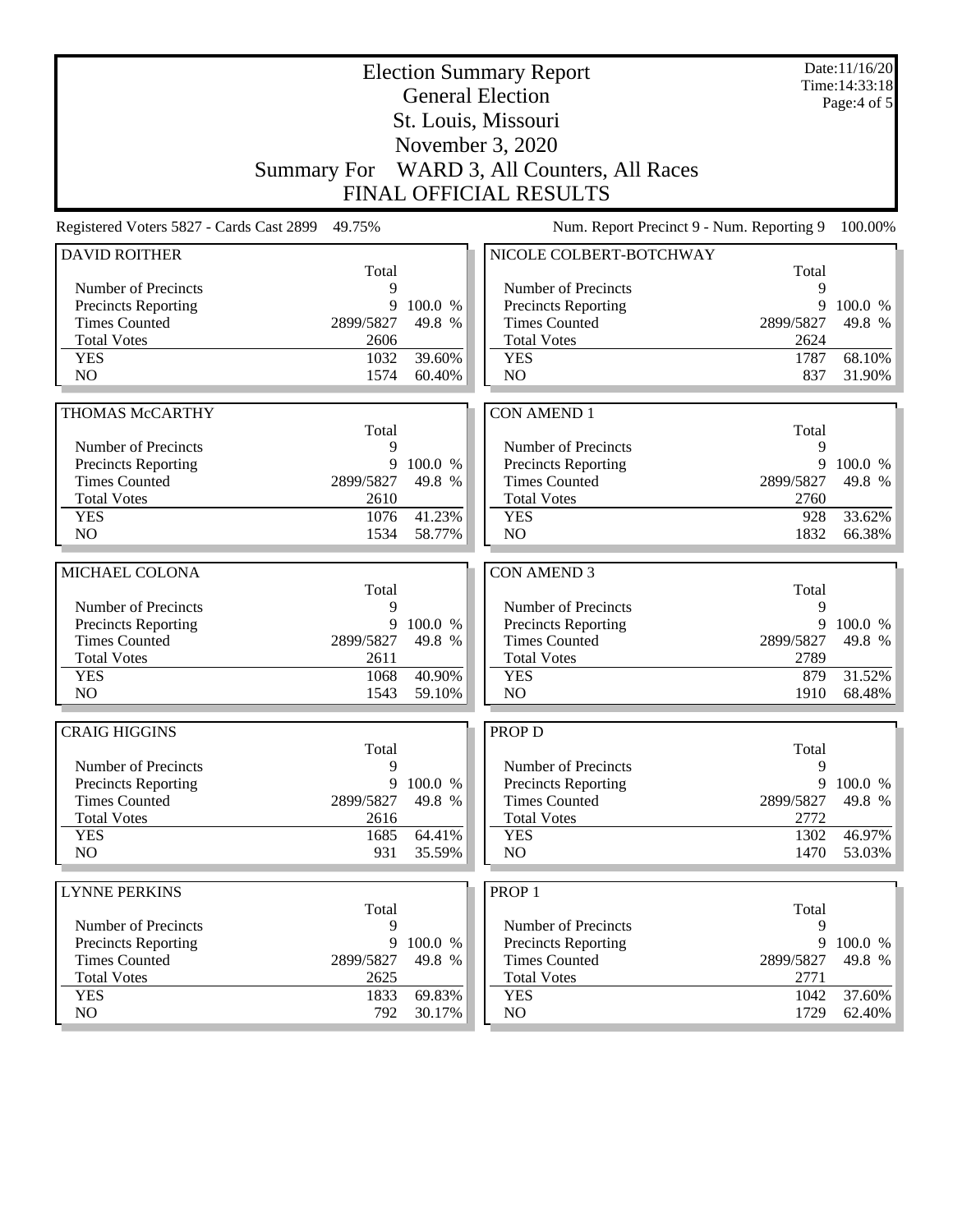Date:11/16/20 Time:14:33:18 Page:5 of 5

### Election Summary Report General Election St. Louis, Missouri November 3, 2020 Summary For WARD 3, All Counters, All Races FINAL OFFICIAL RESULTS

| <b>PROPR</b>               |           |         |
|----------------------------|-----------|---------|
|                            | Total     |         |
| Number of Precincts        | 9         |         |
| <b>Precincts Reporting</b> | 9         | 100.0 % |
| <b>Times Counted</b>       | 2899/5827 | 49.8 %  |
| <b>Total Votes</b>         | 2782      |         |
| <b>YES</b>                 | 1488      | 53.49%  |
| N <sub>O</sub>             | 1294      | 46.51%  |
|                            |           |         |
|                            |           |         |
| <b>PROPT</b>               |           |         |
|                            | Total     |         |
| Number of Precincts        | 9         |         |
| <b>Precincts Reporting</b> | 9         | 100.0%  |
| <b>Times Counted</b>       | 2899/5827 | 49.8 %  |
| <b>Total Votes</b>         | 2746      |         |
| <b>YES</b>                 | 667       | 24.29%  |

Registered Voters 5827 - Cards Cast 2899 49.75% Num. Report Precinct 9 - Num. Reporting 9 100.00%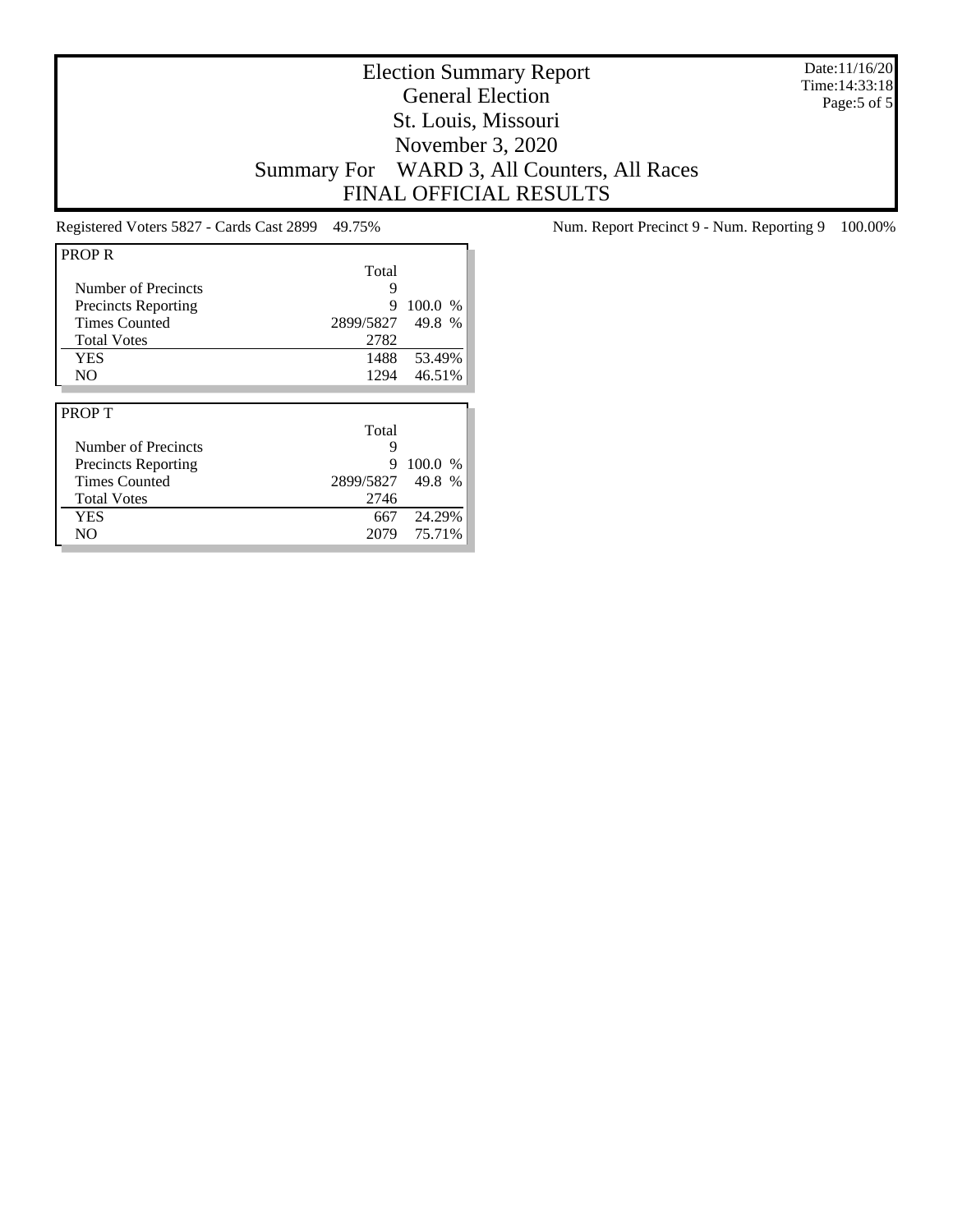|                                                    | Date:11/16/20<br><b>Election Summary Report</b> |                      |                                                   |                |                                 |
|----------------------------------------------------|-------------------------------------------------|----------------------|---------------------------------------------------|----------------|---------------------------------|
|                                                    |                                                 |                      | <b>General Election</b>                           |                | Time: 14:33:25<br>Page:1 of $5$ |
|                                                    |                                                 |                      | St. Louis, Missouri                               |                |                                 |
|                                                    |                                                 |                      |                                                   |                |                                 |
|                                                    |                                                 |                      | November 3, 2020                                  |                |                                 |
|                                                    | <b>Summary For</b>                              |                      | WARD 4, All Counters, All Races                   |                |                                 |
|                                                    |                                                 |                      | <b>FINAL OFFICIAL RESULTS</b>                     |                |                                 |
| Registered Voters 6219 - Cards Cast 3162           | 50.84%                                          |                      | Num. Report Precinct 10 - Num. Reporting 10       |                | 100.00%                         |
| <b>PRESIDENT</b>                                   |                                                 |                      | <b>ST TREASURER</b>                               |                |                                 |
|                                                    | Total                                           |                      |                                                   | Total          |                                 |
| Number of Precincts<br><b>Precincts Reporting</b>  | 10<br>10                                        | 100.0 %              | Number of Precincts<br><b>Precincts Reporting</b> | 10<br>10       | 100.0 %                         |
| <b>Times Counted</b>                               | 3162/6219                                       | 50.8 %               | <b>Times Counted</b>                              | 3162/6219      | 50.8 %                          |
| <b>Total Votes</b>                                 | 3151                                            |                      | <b>Total Votes</b>                                | 3092           |                                 |
| <b>TRUMP/PENCE</b>                                 | 112                                             | 3.55%                | <b>SCOTT FITZPATRICK</b>                          | 134            | 4.33%                           |
| <b>BIDEN/HARRIS</b>                                | 2991                                            | 94.92%               | <b>VICKI ENGLUND</b>                              | 2858           | 92.43%                          |
| JORGENSEN/COHEN                                    | 18                                              | 0.57%                | NICHOLAS KASOFF                                   | 56             | 1.81%                           |
| HAWKINS/WALKER                                     | 18                                              | 0.57%                | <b>JOSEPH CIVETTINI</b>                           | 36             | 1.16%                           |
| <b>BLANKENSHIP/MOHR</b>                            | 3                                               | 0.10%                | Write-in Votes                                    | 8              | 0.26%                           |
| Write-in Votes                                     | 9                                               | 0.29%                |                                                   |                |                                 |
|                                                    |                                                 |                      | <b>ATTY GENERAL</b>                               |                |                                 |
| <b>GOVERNOR</b>                                    |                                                 |                      |                                                   | Total          |                                 |
|                                                    | Total                                           |                      | Number of Precincts                               | 10             |                                 |
| Number of Precincts                                | 10                                              |                      | Precincts Reporting<br><b>Times Counted</b>       | 3162/6219      | 10 100.0 %<br>50.8 %            |
| <b>Precincts Reporting</b><br><b>Times Counted</b> | 3162/6219                                       | 10 100.0 %<br>50.8 % | <b>Total Votes</b>                                | 3086           |                                 |
| <b>Total Votes</b>                                 | 3122                                            |                      | <b>ERIC SCHMITT</b>                               | 154            | 4.99%                           |
| <b>MIKE PARSON</b>                                 | 159                                             | $\overline{5.09\%}$  | <b>RICH FINNERAN</b>                              | 2844           | 92.16%                          |
| NICOLE GALLOWAY                                    | 2884                                            | 92.38%               | <b>KEVIN BABCOCK</b>                              | 81             | 2.62%                           |
| <b>RIK COMBS</b>                                   | 29                                              | 0.93%                | Write-in Votes                                    | 7              | 0.23%                           |
| <b>JEROME BAUER</b>                                | 40                                              | 1.28%                |                                                   |                |                                 |
| Write-in Votes                                     | 10                                              | 0.32%                | US REP 1                                          |                |                                 |
|                                                    |                                                 |                      |                                                   | Total          |                                 |
| <b>LT GOVERNOR</b>                                 |                                                 |                      | Number of Precincts                               | 10             |                                 |
|                                                    | Total                                           |                      | <b>Precincts Reporting</b>                        |                | 10 100.0 %                      |
| Number of Precincts                                | 10                                              |                      | <b>Times Counted</b>                              | 3162/6219      | 50.8 %                          |
| <b>Precincts Reporting</b>                         |                                                 | 10 100.0 %           | <b>Total Votes</b>                                | 3105           |                                 |
| <b>Times Counted</b>                               | 3162/6219                                       | 50.8 %               | <b>ANTHONY ROGERS</b>                             | 101            | 3.25%                           |
| <b>Total Votes</b>                                 | 3087                                            |                      | <b>CORI BUSH</b>                                  | 2956           | 95.20%                          |
| <b>MIKE KEHOE</b>                                  | 112                                             | 3.63%                | <b>ALEX FURMAN</b>                                | 39             | 1.26%                           |
| <b>ALISSIA CANADY</b>                              | 2894                                            | 93.75%               | Write-in Votes                                    | 9              | 0.29%                           |
| <b>BILL SLANTZ</b><br><b>KELLEY DRAGOO</b>         | 33<br>45                                        | 1.07%<br>1.46%       |                                                   |                |                                 |
| Write-in Votes                                     | 3                                               | 0.10%                | ST SENATOR 5                                      | Total          |                                 |
|                                                    |                                                 |                      | Number of Precincts                               | 7              |                                 |
| <b>SECR OF STATE</b>                               |                                                 |                      | <b>Precincts Reporting</b>                        |                | 7 100.0 %                       |
|                                                    | Total                                           |                      | <b>Times Counted</b>                              | 2536/5028      | 50.4 %                          |
| Number of Precincts                                | 10                                              |                      | <b>Total Votes</b>                                | 2489           |                                 |
| <b>Precincts Reporting</b>                         |                                                 | 10 100.0 %           | MICHAEL HEBRON                                    | 86             | 3.46%                           |
| <b>Times Counted</b>                               | 3162/6219                                       | 50.8 %               | <b>STEVE ROBERTS</b>                              | 2400           | 96.42%                          |
| <b>Total Votes</b>                                 | 3101                                            |                      | Write-in Votes                                    | 3              | 0.12%                           |
| <b>JOHN ASHCROFT</b>                               | 160                                             | 5.16%                |                                                   |                |                                 |
| YINKA FALETI                                       | 2839                                            | 91.55%               | ST REP 76                                         |                |                                 |
| <b>CARL FREESE</b>                                 | 51                                              | 1.64%                |                                                   | Total          |                                 |
| PAUL LEHMANN                                       | 36                                              | 1.16%                | Number of Precincts                               | 3              |                                 |
| PAUL VENABLE                                       | 11                                              | 0.35%                | <b>Precincts Reporting</b>                        | 3              | 100.0 %                         |
| Write-in Votes                                     | 4                                               | 0.13%                | <b>Times Counted</b>                              | 1158/2210      | 52.4 %                          |
|                                                    |                                                 |                      | <b>Total Votes</b>                                | 1067           |                                 |
|                                                    |                                                 |                      | <b>MARLON ANDERSON</b>                            | 1063           | 99.63%                          |
|                                                    |                                                 |                      | Write-in Votes                                    | $\overline{4}$ | $0.37\%$                        |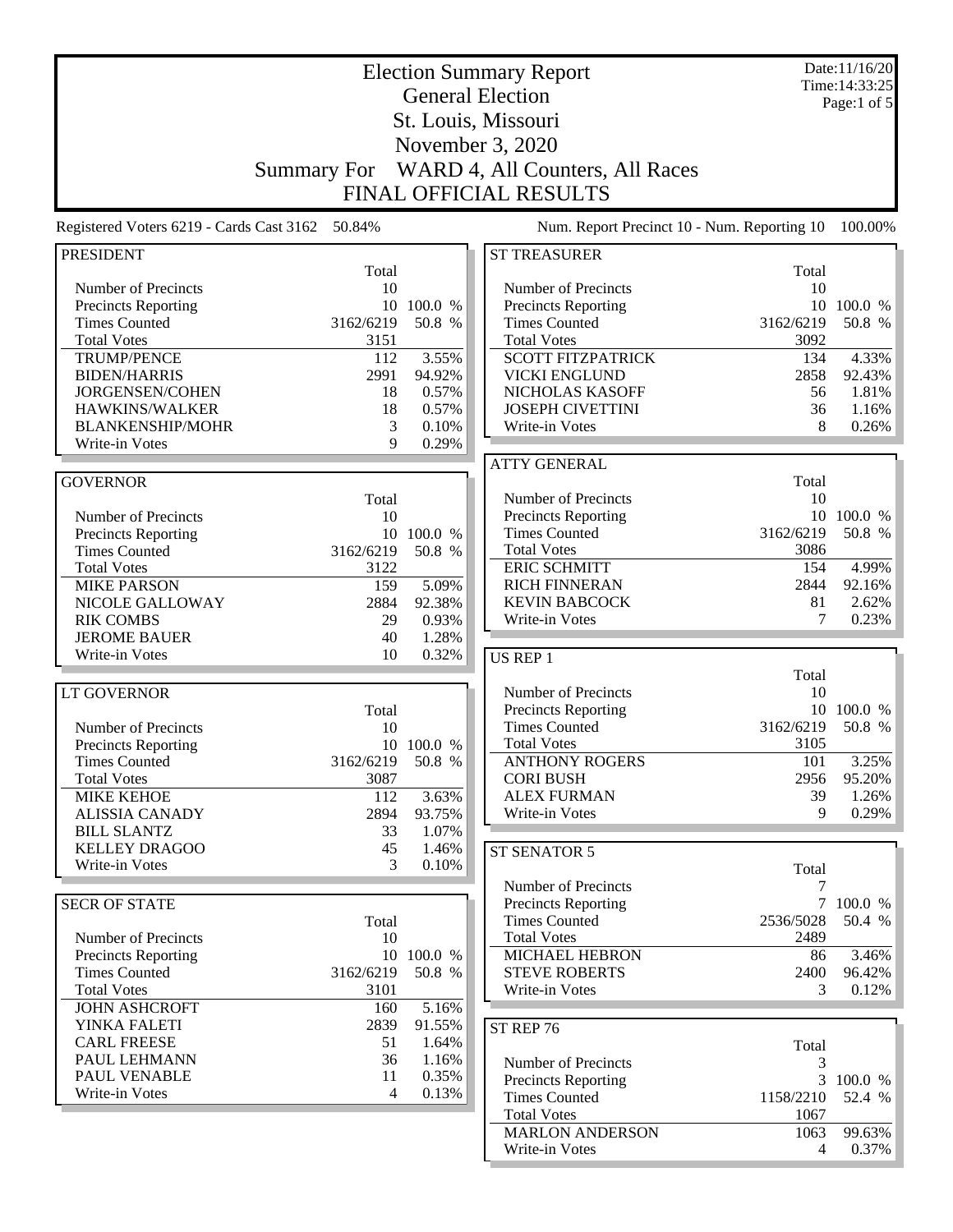| <b>Election Summary Report</b><br><b>General Election</b><br>St. Louis, Missouri |              |                 |                                             |                                             | Date:11/16/20<br>Time: 14:33:25<br>Page:2 of 5 |
|----------------------------------------------------------------------------------|--------------|-----------------|---------------------------------------------|---------------------------------------------|------------------------------------------------|
|                                                                                  |              |                 | November 3, 2020                            |                                             |                                                |
| <b>Summary For</b>                                                               |              |                 | WARD 4, All Counters, All Races             |                                             |                                                |
|                                                                                  |              |                 | <b>FINAL OFFICIAL RESULTS</b>               |                                             |                                                |
| Registered Voters 6219 - Cards Cast 3162 50.84%                                  |              |                 |                                             | Num. Report Precinct 10 - Num. Reporting 10 | 100.00%                                        |
| ST REP 77                                                                        |              |                 | <b>TREASURER</b>                            |                                             |                                                |
| Number of Precincts                                                              | Total<br>5   |                 | Number of Precincts                         | Total<br>10                                 |                                                |
| Precincts Reporting                                                              | 5            | 100.0 %         | Precincts Reporting                         | 10                                          | 100.0 %                                        |
| <b>Times Counted</b>                                                             | 1823/3630    | 50.2 %          | <b>Times Counted</b>                        | 3162/6219                                   | 50.8 %                                         |
| <b>Total Votes</b>                                                               | 1723         |                 | <b>Total Votes</b>                          | 3107                                        |                                                |
| <b>KIMBERLY-ANN COLLINS</b>                                                      | 1713         | 99.42%          | <b>ROBERT VROMAN</b>                        | 102                                         | 3.28%                                          |
| Write-in Votes                                                                   | 10           | 0.58%           | <b>TISHAURA JONES</b>                       | 2979                                        | 95.88%                                         |
|                                                                                  |              |                 | DON DE VIVO                                 | 20                                          | $0.64\%$                                       |
| ST REP 79                                                                        |              |                 | Write-in Votes                              | 6                                           | 0.19%                                          |
|                                                                                  | Total        |                 |                                             |                                             |                                                |
| Number of Precincts<br>Precincts Reporting                                       | 1<br>1       | 100.0 %         | PATRICIA BRECKENRIDGE                       | Total                                       |                                                |
| <b>Times Counted</b>                                                             | 115/250      | 46.0 %          | Number of Precincts                         | 10                                          |                                                |
| <b>Total Votes</b>                                                               | 110          |                 | Precincts Reporting                         |                                             | 10 100.0 %                                     |
| <b>LAKEYSHA BOSLEY</b>                                                           | 110          | 100.00%         | <b>Times Counted</b>                        | 3162/6219                                   | 50.8 %                                         |
| Write-in Votes                                                                   | $\Omega$     | $0.00\%$        | <b>Total Votes</b>                          | 2918                                        |                                                |
|                                                                                  |              |                 | <b>YES</b>                                  | 1933                                        | 66.24%                                         |
| ST REP 84                                                                        |              |                 | <b>NO</b>                                   | 985                                         | 33.76%                                         |
|                                                                                  | Total        |                 |                                             |                                             |                                                |
| Number of Precincts                                                              | 1            |                 | <b>KURT ODENWALD</b>                        |                                             |                                                |
| Precincts Reporting                                                              | $\mathbf{1}$ | 100.0 %         |                                             | Total                                       |                                                |
| <b>Times Counted</b>                                                             | 66/129       | 51.2 %          | Number of Precincts                         | 10                                          |                                                |
| <b>Total Votes</b><br><b>WILEY PRICE</b>                                         | 63           |                 | Precincts Reporting<br><b>Times Counted</b> | 3162/6219                                   | 10 100.0 %                                     |
| Write-in Votes                                                                   | 62<br>1      | 98.41%<br>1.59% | <b>Total Votes</b>                          | 2880                                        | 50.8 %                                         |
|                                                                                  |              |                 | <b>YES</b>                                  | 1288                                        | 44.72%                                         |
| <b>CIRCUIT ATTY</b>                                                              |              |                 | N <sub>O</sub>                              | 1592                                        | 55.28%                                         |
|                                                                                  | Total        |                 |                                             |                                             |                                                |
| Number of Precincts                                                              | 10           |                 | <b>ROBIN RANSOM</b>                         |                                             |                                                |
| Precincts Reporting                                                              |              | 10 100.0 %      |                                             | Total                                       |                                                |
| <b>Times Counted</b>                                                             | 3162/6219    | 50.8 %          | Number of Precincts                         | 10                                          |                                                |
| <b>Total Votes</b>                                                               | 3103         |                 | Precincts Reporting                         | 10                                          | 100.0 %                                        |
| <b>DANIEL ZDRODOWSKI</b>                                                         | 112          | 3.61%           | <b>Times Counted</b>                        | 3162/6219                                   | 50.8 %                                         |
| <b>KIMBERLY GARDNER</b>                                                          | 2986         | 96.23%          | <b>Total Votes</b>                          | 2880                                        |                                                |
| Write-in Votes                                                                   | 5            | 0.16%           | <b>YES</b><br>N <sub>O</sub>                | 1564<br>1316                                | 54.31%<br>45.69%                               |
| <b>SHERIFF</b>                                                                   |              |                 |                                             |                                             |                                                |
|                                                                                  | Total        |                 | <b>DAVID DOWD</b>                           |                                             |                                                |
| Number of Precincts                                                              | 10           |                 |                                             | Total                                       |                                                |
| Precincts Reporting                                                              | 10           | 100.0 %         | Number of Precincts                         | 10                                          |                                                |
| <b>Times Counted</b>                                                             | 3162/6219    | 50.8 %          | Precincts Reporting                         | 10                                          | 100.0 %                                        |
| <b>Total Votes</b>                                                               | 3088         |                 | <b>Times Counted</b>                        | 3162/6219                                   | 50.8 %                                         |
| <b>JOHN CASTELLANO</b>                                                           | 115          | 3.72%           | <b>Total Votes</b>                          | 2859                                        |                                                |
| <b>VERNON BETTS</b>                                                              | 2964         | 95.98%          | <b>YES</b>                                  | 1306                                        | 45.68%                                         |
| Write-in Votes                                                                   | 9            | 0.29%           | NO                                          | 1553                                        | 54.32%                                         |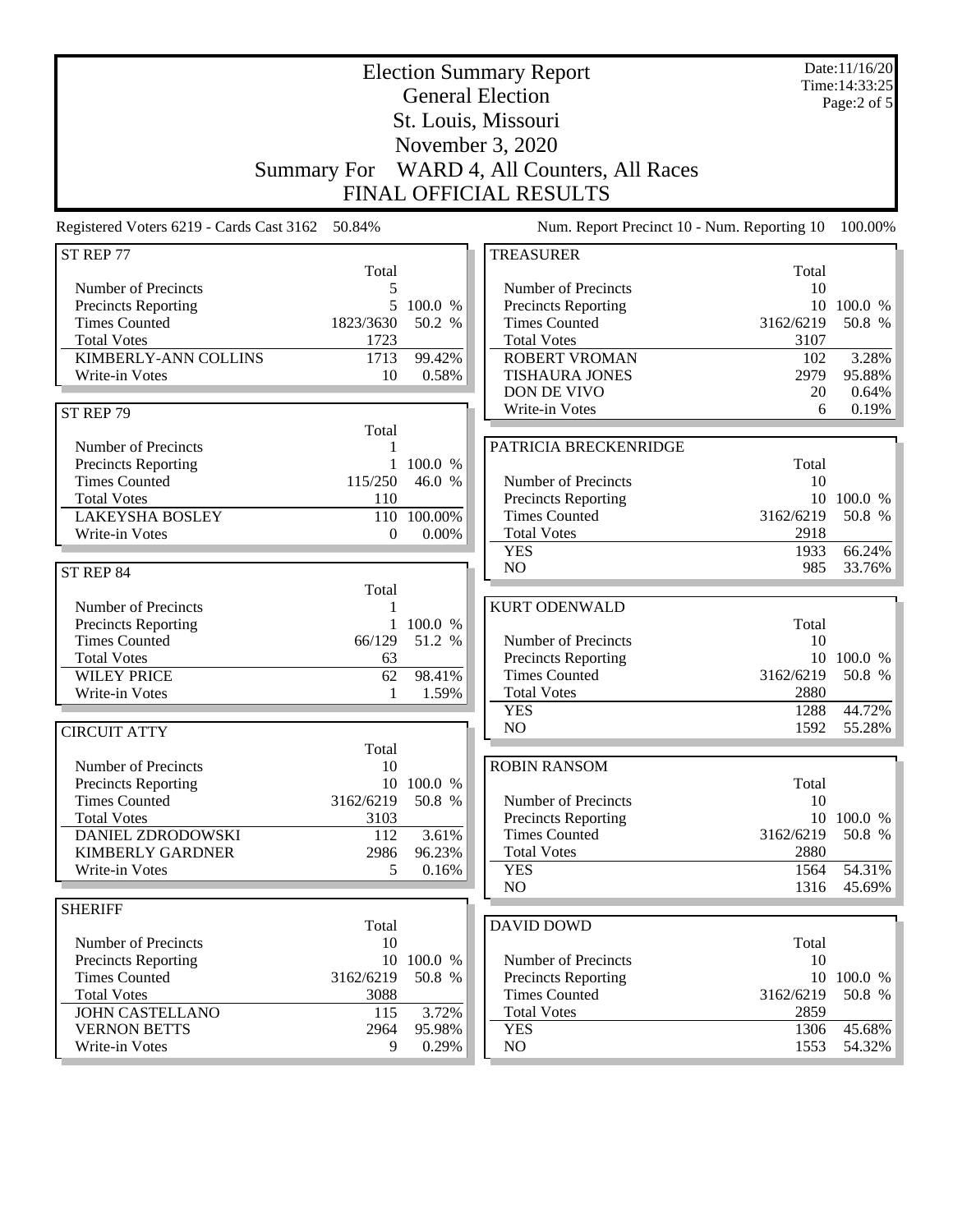|                                             |                    | <b>Election Summary Report</b><br><b>General Election</b> |                                             | Date:11/16/20<br>Time: 14:33:25<br>Page: 3 of 5 |                      |
|---------------------------------------------|--------------------|-----------------------------------------------------------|---------------------------------------------|-------------------------------------------------|----------------------|
|                                             |                    |                                                           | St. Louis, Missouri                         |                                                 |                      |
|                                             |                    |                                                           | November 3, 2020                            |                                                 |                      |
|                                             | <b>Summary For</b> |                                                           | WARD 4, All Counters, All Races             |                                                 |                      |
|                                             |                    |                                                           | <b>FINAL OFFICIAL RESULTS</b>               |                                                 |                      |
| Registered Voters 6219 - Cards Cast 3162    | 50.84%             |                                                           | Num. Report Precinct 10 - Num. Reporting 10 |                                                 | 100.00%              |
| <b>ELIZABETH HOGAN</b>                      |                    |                                                           | <b>SCOTT MILLIKAN</b>                       |                                                 |                      |
| Number of Precincts                         | Total<br>10        |                                                           | Number of Precincts                         | Total<br>10                                     |                      |
| <b>Precincts Reporting</b>                  |                    | 10 100.0 %                                                | <b>Precincts Reporting</b>                  | 10                                              | 100.0 %              |
| <b>Times Counted</b>                        | 3162/6219          | 50.8 %                                                    | <b>Times Counted</b>                        | 3162/6219                                       | 50.8 %               |
| <b>Total Votes</b>                          | 2839               |                                                           | <b>Total Votes</b>                          | 2809                                            |                      |
| <b>YES</b>                                  | 1445               | 50.90%                                                    | <b>YES</b>                                  | 1214                                            | 43.22%               |
| NO                                          | 1394               | 49.10%                                                    | NO                                          | 1595                                            | 56.78%               |
|                                             |                    |                                                           |                                             |                                                 |                      |
| <b>KATHERINE FOWLER</b>                     |                    |                                                           | MADELINE CONNOLLY                           |                                                 |                      |
|                                             | Total              |                                                           |                                             | Total                                           |                      |
| Number of Precincts                         | 10                 | 10 100.0 %                                                | Number of Precincts                         | 10<br>10                                        | 100.0 %              |
| Precincts Reporting<br><b>Times Counted</b> | 3162/6219          | 50.8 %                                                    | Precincts Reporting<br><b>Times Counted</b> | 3162/6219                                       | 50.8 %               |
| <b>Total Votes</b>                          | 2867               |                                                           | <b>Total Votes</b>                          | 2806                                            |                      |
| <b>YES</b>                                  | 1986               | 69.27%                                                    | <b>YES</b>                                  | 1367                                            | 48.72%               |
| N <sub>O</sub>                              | 881                | 30.73%                                                    | NO                                          | 1439                                            | 51.28%               |
|                                             |                    |                                                           |                                             |                                                 |                      |
| <b>CALEA STOVALL-REID</b>                   |                    |                                                           | <b>JOSEPH WHYTE</b>                         |                                                 |                      |
|                                             | Total              |                                                           |                                             | Total                                           |                      |
| Number of Precincts                         | 10                 |                                                           | Number of Precincts                         | 10                                              |                      |
| Precincts Reporting<br><b>Times Counted</b> | 3162/6219          | 10 100.0 %<br>50.8 %                                      | Precincts Reporting<br><b>Times Counted</b> | 3162/6219                                       | 10 100.0 %<br>50.8 % |
| <b>Total Votes</b>                          | 2862               |                                                           | <b>Total Votes</b>                          | 2831                                            |                      |
| <b>YES</b>                                  | 1965               | 68.66%                                                    | <b>YES</b>                                  | 1663                                            | 58.74%               |
| N <sub>O</sub>                              | 897                | 31.34%                                                    | NO                                          | 1168                                            | 41.26%               |
|                                             |                    |                                                           |                                             |                                                 |                      |
| MICHAEL STELZER                             | Total              |                                                           | <b>ANNETTE LLEWELLYN</b>                    | Total                                           |                      |
| Number of Precincts                         | 10                 |                                                           | Number of Precincts                         | 10                                              |                      |
| Precincts Reporting                         |                    | 10 100.0 %                                                | Precincts Reporting                         |                                                 | 10 100.0 %           |
| <b>Times Counted</b>                        | 3162/6219          | 50.8 %                                                    | <b>Times Counted</b>                        | 3162/6219                                       | 50.8 %               |
| <b>Total Votes</b>                          | 2814               |                                                           | <b>Total Votes</b>                          | 2842                                            |                      |
| <b>YES</b>                                  | 1192               | 42.36%                                                    | <b>YES</b>                                  | 1940                                            | 68.26%               |
| NO                                          | 1622               | 57.64%                                                    | NO                                          | 902                                             | 31.74%               |
| <b>TIMOTHY BOYER</b>                        |                    |                                                           | <b>CLINTON WRIGHT</b>                       |                                                 |                      |
|                                             | Total              |                                                           |                                             | Total                                           |                      |
| Number of Precincts                         | 10                 |                                                           | Number of Precincts                         | 10                                              |                      |
| <b>Precincts Reporting</b>                  |                    | 10 100.0 %                                                | <b>Precincts Reporting</b>                  |                                                 | 10 100.0 %           |
| <b>Times Counted</b>                        | 3162/6219          | 50.8 %                                                    | <b>Times Counted</b>                        | 3162/6219                                       | 50.8 %               |
| <b>Total Votes</b>                          | 2804               |                                                           | <b>Total Votes</b>                          | 2825                                            |                      |
| <b>YES</b>                                  | 1279               | 45.61%                                                    | <b>YES</b>                                  | 1755                                            | 62.12%               |
| NO                                          | 1525               | 54.39%                                                    | NO.                                         | 1070                                            | 37.88%               |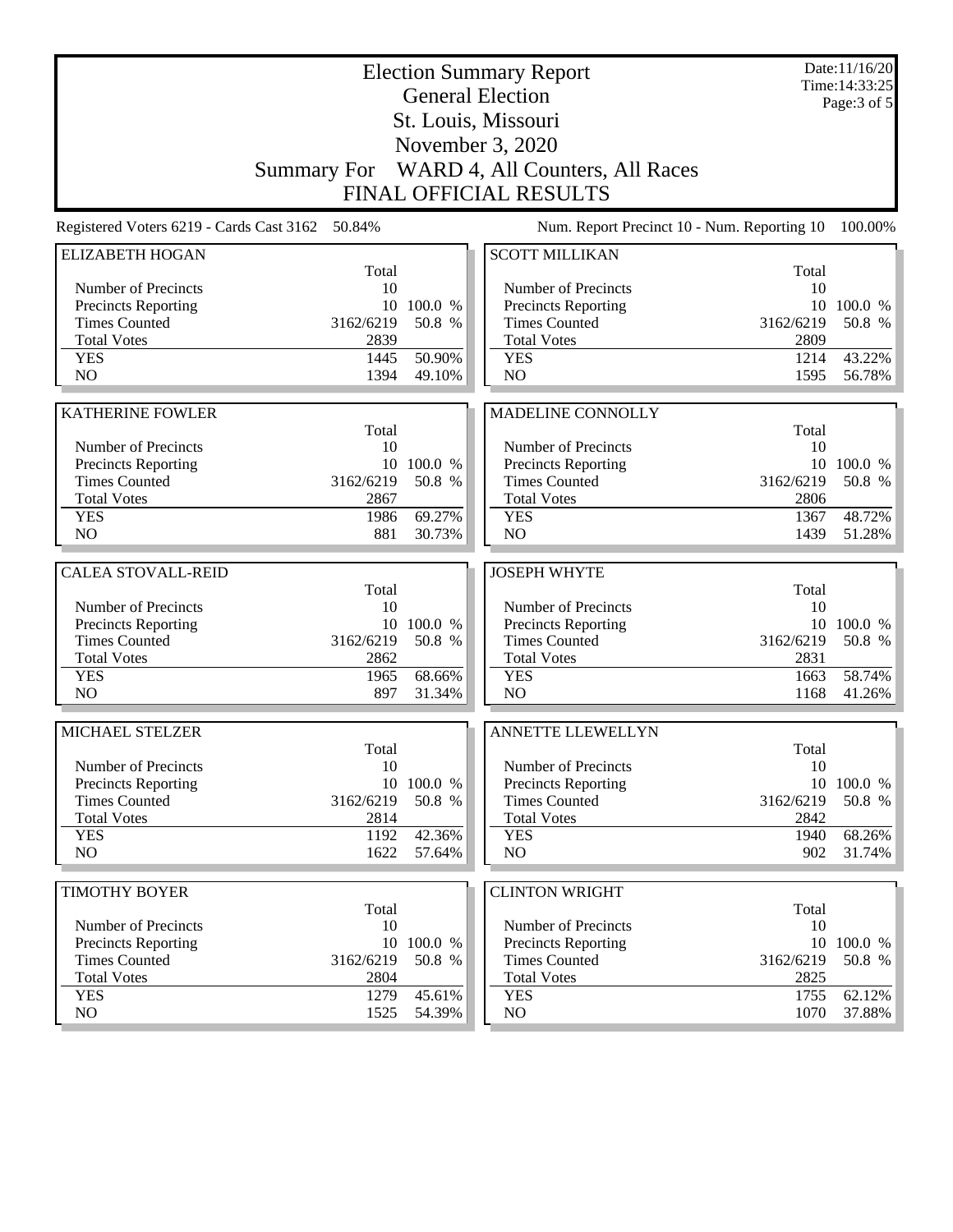| Page: $4$ of $5$<br>St. Louis, Missouri<br>November 3, 2020<br>WARD 4, All Counters, All Races<br><b>Summary For</b><br><b>FINAL OFFICIAL RESULTS</b><br>Registered Voters 6219 - Cards Cast 3162 50.84%<br>Num. Report Precinct 10 - Num. Reporting 10<br><b>STEVEN OHMER</b><br><b>LYNNE PERKINS</b><br>Total<br>Total<br>Number of Precincts<br>10<br>Number of Precincts<br>10<br>Precincts Reporting<br>10<br>100.0 %<br><b>Precincts Reporting</b><br>10<br>100.0 %<br><b>Times Counted</b><br>3162/6219<br>50.8 %<br><b>Times Counted</b><br>3162/6219<br>50.8 %<br>2858<br><b>Total Votes</b><br>2818<br><b>Total Votes</b><br>60.01%<br><b>YES</b><br>1691<br><b>YES</b><br>2012<br>70.40%<br>NO<br>NO<br>1127<br>39.99%<br>846<br>29.60%<br>NICOLE COLBERT-BOTCHWAY<br><b>DAVID ROITHER</b><br>Total<br>Total<br>Number of Precincts<br>Number of Precincts<br>10<br>10<br>Precincts Reporting<br>10 100.0 %<br>Precincts Reporting<br>10 100.0 %<br><b>Times Counted</b><br>3162/6219<br>50.8 %<br><b>Times Counted</b><br>3162/6219<br>50.8 %<br><b>Total Votes</b><br>2798<br><b>Total Votes</b><br>2855<br><b>YES</b><br>1210<br>43.25%<br>1981<br>69.39%<br><b>YES</b><br>NO<br>1588<br>56.75%<br>N <sub>O</sub><br>874<br>30.61%<br>THOMAS McCARTHY<br><b>CON AMEND 1</b><br>Total<br>Total<br>Number of Precincts<br>Number of Precincts<br>10<br>10<br><b>Precincts Reporting</b><br>10 100.0 %<br>Precincts Reporting<br>10 100.0 %<br><b>Times Counted</b><br>3162/6219<br>50.8 %<br><b>Times Counted</b><br>3162/6219<br>50.8 %<br><b>Total Votes</b><br>2795<br><b>Total Votes</b><br>3009<br><b>YES</b><br>1287<br>46.05%<br><b>YES</b><br>34.10%<br>1026<br>NO<br>N <sub>O</sub><br>1508<br>53.95%<br>1983<br>65.90%<br>MICHAEL COLONA<br><b>CON AMEND 3</b><br>Total<br>Total<br>Number of Precincts<br>Number of Precincts<br>10<br>10<br>10 100.0 %<br>Precincts Reporting<br>Precincts Reporting<br><b>Times Counted</b><br>3162/6219<br>50.8 %<br><b>Times Counted</b><br>3162/6219<br><b>Total Votes</b><br>2801<br><b>Total Votes</b><br>3038<br>45.31%<br>32.52%<br><b>YES</b><br>1269<br><b>YES</b><br>988<br>NO<br>NO<br>2050<br>1532<br>54.69%<br><b>CRAIG HIGGINS</b><br><b>PROP D</b><br>Total<br>Total<br>Number of Precincts<br>10<br>Number of Precincts<br>10<br><b>Precincts Reporting</b><br>10 100.0 %<br><b>Precincts Reporting</b><br>10 100.0 %<br><b>Times Counted</b><br>50.8 %<br><b>Times Counted</b><br>50.8 %<br>3162/6219<br>3162/6219<br><b>Total Votes</b><br>2837<br><b>Total Votes</b><br>3007<br>65.91%<br><b>YES</b><br>1870<br><b>YES</b><br>1385<br>46.06%<br>$\rm NO$<br>NO<br>1622<br>967<br>34.09% | <b>Election Summary Report</b><br><b>General Election</b> |  |  |  |  | Date:11/16/20<br>Time: 14:33:25 |
|---------------------------------------------------------------------------------------------------------------------------------------------------------------------------------------------------------------------------------------------------------------------------------------------------------------------------------------------------------------------------------------------------------------------------------------------------------------------------------------------------------------------------------------------------------------------------------------------------------------------------------------------------------------------------------------------------------------------------------------------------------------------------------------------------------------------------------------------------------------------------------------------------------------------------------------------------------------------------------------------------------------------------------------------------------------------------------------------------------------------------------------------------------------------------------------------------------------------------------------------------------------------------------------------------------------------------------------------------------------------------------------------------------------------------------------------------------------------------------------------------------------------------------------------------------------------------------------------------------------------------------------------------------------------------------------------------------------------------------------------------------------------------------------------------------------------------------------------------------------------------------------------------------------------------------------------------------------------------------------------------------------------------------------------------------------------------------------------------------------------------------------------------------------------------------------------------------------------------------------------------------------------------------------------------------------------------------------------------------------------------------------------------------------------------------------------------------------------------------------------------------------------------------------------------------------------------------------------------------------------------------------------------------------------|-----------------------------------------------------------|--|--|--|--|---------------------------------|
| 50.8 %                                                                                                                                                                                                                                                                                                                                                                                                                                                                                                                                                                                                                                                                                                                                                                                                                                                                                                                                                                                                                                                                                                                                                                                                                                                                                                                                                                                                                                                                                                                                                                                                                                                                                                                                                                                                                                                                                                                                                                                                                                                                                                                                                                                                                                                                                                                                                                                                                                                                                                                                                                                                                                                              |                                                           |  |  |  |  |                                 |
| 100.00%                                                                                                                                                                                                                                                                                                                                                                                                                                                                                                                                                                                                                                                                                                                                                                                                                                                                                                                                                                                                                                                                                                                                                                                                                                                                                                                                                                                                                                                                                                                                                                                                                                                                                                                                                                                                                                                                                                                                                                                                                                                                                                                                                                                                                                                                                                                                                                                                                                                                                                                                                                                                                                                             |                                                           |  |  |  |  |                                 |
|                                                                                                                                                                                                                                                                                                                                                                                                                                                                                                                                                                                                                                                                                                                                                                                                                                                                                                                                                                                                                                                                                                                                                                                                                                                                                                                                                                                                                                                                                                                                                                                                                                                                                                                                                                                                                                                                                                                                                                                                                                                                                                                                                                                                                                                                                                                                                                                                                                                                                                                                                                                                                                                                     |                                                           |  |  |  |  |                                 |
|                                                                                                                                                                                                                                                                                                                                                                                                                                                                                                                                                                                                                                                                                                                                                                                                                                                                                                                                                                                                                                                                                                                                                                                                                                                                                                                                                                                                                                                                                                                                                                                                                                                                                                                                                                                                                                                                                                                                                                                                                                                                                                                                                                                                                                                                                                                                                                                                                                                                                                                                                                                                                                                                     |                                                           |  |  |  |  |                                 |
|                                                                                                                                                                                                                                                                                                                                                                                                                                                                                                                                                                                                                                                                                                                                                                                                                                                                                                                                                                                                                                                                                                                                                                                                                                                                                                                                                                                                                                                                                                                                                                                                                                                                                                                                                                                                                                                                                                                                                                                                                                                                                                                                                                                                                                                                                                                                                                                                                                                                                                                                                                                                                                                                     |                                                           |  |  |  |  |                                 |
| 10 100.0 %<br>67.48%<br>53.94%                                                                                                                                                                                                                                                                                                                                                                                                                                                                                                                                                                                                                                                                                                                                                                                                                                                                                                                                                                                                                                                                                                                                                                                                                                                                                                                                                                                                                                                                                                                                                                                                                                                                                                                                                                                                                                                                                                                                                                                                                                                                                                                                                                                                                                                                                                                                                                                                                                                                                                                                                                                                                                      |                                                           |  |  |  |  |                                 |
|                                                                                                                                                                                                                                                                                                                                                                                                                                                                                                                                                                                                                                                                                                                                                                                                                                                                                                                                                                                                                                                                                                                                                                                                                                                                                                                                                                                                                                                                                                                                                                                                                                                                                                                                                                                                                                                                                                                                                                                                                                                                                                                                                                                                                                                                                                                                                                                                                                                                                                                                                                                                                                                                     |                                                           |  |  |  |  |                                 |
|                                                                                                                                                                                                                                                                                                                                                                                                                                                                                                                                                                                                                                                                                                                                                                                                                                                                                                                                                                                                                                                                                                                                                                                                                                                                                                                                                                                                                                                                                                                                                                                                                                                                                                                                                                                                                                                                                                                                                                                                                                                                                                                                                                                                                                                                                                                                                                                                                                                                                                                                                                                                                                                                     |                                                           |  |  |  |  |                                 |
|                                                                                                                                                                                                                                                                                                                                                                                                                                                                                                                                                                                                                                                                                                                                                                                                                                                                                                                                                                                                                                                                                                                                                                                                                                                                                                                                                                                                                                                                                                                                                                                                                                                                                                                                                                                                                                                                                                                                                                                                                                                                                                                                                                                                                                                                                                                                                                                                                                                                                                                                                                                                                                                                     |                                                           |  |  |  |  |                                 |
|                                                                                                                                                                                                                                                                                                                                                                                                                                                                                                                                                                                                                                                                                                                                                                                                                                                                                                                                                                                                                                                                                                                                                                                                                                                                                                                                                                                                                                                                                                                                                                                                                                                                                                                                                                                                                                                                                                                                                                                                                                                                                                                                                                                                                                                                                                                                                                                                                                                                                                                                                                                                                                                                     |                                                           |  |  |  |  |                                 |
|                                                                                                                                                                                                                                                                                                                                                                                                                                                                                                                                                                                                                                                                                                                                                                                                                                                                                                                                                                                                                                                                                                                                                                                                                                                                                                                                                                                                                                                                                                                                                                                                                                                                                                                                                                                                                                                                                                                                                                                                                                                                                                                                                                                                                                                                                                                                                                                                                                                                                                                                                                                                                                                                     |                                                           |  |  |  |  |                                 |
|                                                                                                                                                                                                                                                                                                                                                                                                                                                                                                                                                                                                                                                                                                                                                                                                                                                                                                                                                                                                                                                                                                                                                                                                                                                                                                                                                                                                                                                                                                                                                                                                                                                                                                                                                                                                                                                                                                                                                                                                                                                                                                                                                                                                                                                                                                                                                                                                                                                                                                                                                                                                                                                                     |                                                           |  |  |  |  |                                 |
|                                                                                                                                                                                                                                                                                                                                                                                                                                                                                                                                                                                                                                                                                                                                                                                                                                                                                                                                                                                                                                                                                                                                                                                                                                                                                                                                                                                                                                                                                                                                                                                                                                                                                                                                                                                                                                                                                                                                                                                                                                                                                                                                                                                                                                                                                                                                                                                                                                                                                                                                                                                                                                                                     |                                                           |  |  |  |  |                                 |
|                                                                                                                                                                                                                                                                                                                                                                                                                                                                                                                                                                                                                                                                                                                                                                                                                                                                                                                                                                                                                                                                                                                                                                                                                                                                                                                                                                                                                                                                                                                                                                                                                                                                                                                                                                                                                                                                                                                                                                                                                                                                                                                                                                                                                                                                                                                                                                                                                                                                                                                                                                                                                                                                     |                                                           |  |  |  |  |                                 |
|                                                                                                                                                                                                                                                                                                                                                                                                                                                                                                                                                                                                                                                                                                                                                                                                                                                                                                                                                                                                                                                                                                                                                                                                                                                                                                                                                                                                                                                                                                                                                                                                                                                                                                                                                                                                                                                                                                                                                                                                                                                                                                                                                                                                                                                                                                                                                                                                                                                                                                                                                                                                                                                                     |                                                           |  |  |  |  |                                 |
|                                                                                                                                                                                                                                                                                                                                                                                                                                                                                                                                                                                                                                                                                                                                                                                                                                                                                                                                                                                                                                                                                                                                                                                                                                                                                                                                                                                                                                                                                                                                                                                                                                                                                                                                                                                                                                                                                                                                                                                                                                                                                                                                                                                                                                                                                                                                                                                                                                                                                                                                                                                                                                                                     |                                                           |  |  |  |  |                                 |
|                                                                                                                                                                                                                                                                                                                                                                                                                                                                                                                                                                                                                                                                                                                                                                                                                                                                                                                                                                                                                                                                                                                                                                                                                                                                                                                                                                                                                                                                                                                                                                                                                                                                                                                                                                                                                                                                                                                                                                                                                                                                                                                                                                                                                                                                                                                                                                                                                                                                                                                                                                                                                                                                     |                                                           |  |  |  |  |                                 |
|                                                                                                                                                                                                                                                                                                                                                                                                                                                                                                                                                                                                                                                                                                                                                                                                                                                                                                                                                                                                                                                                                                                                                                                                                                                                                                                                                                                                                                                                                                                                                                                                                                                                                                                                                                                                                                                                                                                                                                                                                                                                                                                                                                                                                                                                                                                                                                                                                                                                                                                                                                                                                                                                     |                                                           |  |  |  |  |                                 |
|                                                                                                                                                                                                                                                                                                                                                                                                                                                                                                                                                                                                                                                                                                                                                                                                                                                                                                                                                                                                                                                                                                                                                                                                                                                                                                                                                                                                                                                                                                                                                                                                                                                                                                                                                                                                                                                                                                                                                                                                                                                                                                                                                                                                                                                                                                                                                                                                                                                                                                                                                                                                                                                                     |                                                           |  |  |  |  |                                 |
|                                                                                                                                                                                                                                                                                                                                                                                                                                                                                                                                                                                                                                                                                                                                                                                                                                                                                                                                                                                                                                                                                                                                                                                                                                                                                                                                                                                                                                                                                                                                                                                                                                                                                                                                                                                                                                                                                                                                                                                                                                                                                                                                                                                                                                                                                                                                                                                                                                                                                                                                                                                                                                                                     |                                                           |  |  |  |  |                                 |
|                                                                                                                                                                                                                                                                                                                                                                                                                                                                                                                                                                                                                                                                                                                                                                                                                                                                                                                                                                                                                                                                                                                                                                                                                                                                                                                                                                                                                                                                                                                                                                                                                                                                                                                                                                                                                                                                                                                                                                                                                                                                                                                                                                                                                                                                                                                                                                                                                                                                                                                                                                                                                                                                     |                                                           |  |  |  |  |                                 |
|                                                                                                                                                                                                                                                                                                                                                                                                                                                                                                                                                                                                                                                                                                                                                                                                                                                                                                                                                                                                                                                                                                                                                                                                                                                                                                                                                                                                                                                                                                                                                                                                                                                                                                                                                                                                                                                                                                                                                                                                                                                                                                                                                                                                                                                                                                                                                                                                                                                                                                                                                                                                                                                                     |                                                           |  |  |  |  |                                 |
|                                                                                                                                                                                                                                                                                                                                                                                                                                                                                                                                                                                                                                                                                                                                                                                                                                                                                                                                                                                                                                                                                                                                                                                                                                                                                                                                                                                                                                                                                                                                                                                                                                                                                                                                                                                                                                                                                                                                                                                                                                                                                                                                                                                                                                                                                                                                                                                                                                                                                                                                                                                                                                                                     |                                                           |  |  |  |  |                                 |
|                                                                                                                                                                                                                                                                                                                                                                                                                                                                                                                                                                                                                                                                                                                                                                                                                                                                                                                                                                                                                                                                                                                                                                                                                                                                                                                                                                                                                                                                                                                                                                                                                                                                                                                                                                                                                                                                                                                                                                                                                                                                                                                                                                                                                                                                                                                                                                                                                                                                                                                                                                                                                                                                     |                                                           |  |  |  |  |                                 |
|                                                                                                                                                                                                                                                                                                                                                                                                                                                                                                                                                                                                                                                                                                                                                                                                                                                                                                                                                                                                                                                                                                                                                                                                                                                                                                                                                                                                                                                                                                                                                                                                                                                                                                                                                                                                                                                                                                                                                                                                                                                                                                                                                                                                                                                                                                                                                                                                                                                                                                                                                                                                                                                                     |                                                           |  |  |  |  |                                 |
|                                                                                                                                                                                                                                                                                                                                                                                                                                                                                                                                                                                                                                                                                                                                                                                                                                                                                                                                                                                                                                                                                                                                                                                                                                                                                                                                                                                                                                                                                                                                                                                                                                                                                                                                                                                                                                                                                                                                                                                                                                                                                                                                                                                                                                                                                                                                                                                                                                                                                                                                                                                                                                                                     |                                                           |  |  |  |  |                                 |
|                                                                                                                                                                                                                                                                                                                                                                                                                                                                                                                                                                                                                                                                                                                                                                                                                                                                                                                                                                                                                                                                                                                                                                                                                                                                                                                                                                                                                                                                                                                                                                                                                                                                                                                                                                                                                                                                                                                                                                                                                                                                                                                                                                                                                                                                                                                                                                                                                                                                                                                                                                                                                                                                     |                                                           |  |  |  |  |                                 |
|                                                                                                                                                                                                                                                                                                                                                                                                                                                                                                                                                                                                                                                                                                                                                                                                                                                                                                                                                                                                                                                                                                                                                                                                                                                                                                                                                                                                                                                                                                                                                                                                                                                                                                                                                                                                                                                                                                                                                                                                                                                                                                                                                                                                                                                                                                                                                                                                                                                                                                                                                                                                                                                                     |                                                           |  |  |  |  |                                 |
|                                                                                                                                                                                                                                                                                                                                                                                                                                                                                                                                                                                                                                                                                                                                                                                                                                                                                                                                                                                                                                                                                                                                                                                                                                                                                                                                                                                                                                                                                                                                                                                                                                                                                                                                                                                                                                                                                                                                                                                                                                                                                                                                                                                                                                                                                                                                                                                                                                                                                                                                                                                                                                                                     |                                                           |  |  |  |  |                                 |
|                                                                                                                                                                                                                                                                                                                                                                                                                                                                                                                                                                                                                                                                                                                                                                                                                                                                                                                                                                                                                                                                                                                                                                                                                                                                                                                                                                                                                                                                                                                                                                                                                                                                                                                                                                                                                                                                                                                                                                                                                                                                                                                                                                                                                                                                                                                                                                                                                                                                                                                                                                                                                                                                     |                                                           |  |  |  |  |                                 |
|                                                                                                                                                                                                                                                                                                                                                                                                                                                                                                                                                                                                                                                                                                                                                                                                                                                                                                                                                                                                                                                                                                                                                                                                                                                                                                                                                                                                                                                                                                                                                                                                                                                                                                                                                                                                                                                                                                                                                                                                                                                                                                                                                                                                                                                                                                                                                                                                                                                                                                                                                                                                                                                                     |                                                           |  |  |  |  |                                 |
|                                                                                                                                                                                                                                                                                                                                                                                                                                                                                                                                                                                                                                                                                                                                                                                                                                                                                                                                                                                                                                                                                                                                                                                                                                                                                                                                                                                                                                                                                                                                                                                                                                                                                                                                                                                                                                                                                                                                                                                                                                                                                                                                                                                                                                                                                                                                                                                                                                                                                                                                                                                                                                                                     |                                                           |  |  |  |  |                                 |
|                                                                                                                                                                                                                                                                                                                                                                                                                                                                                                                                                                                                                                                                                                                                                                                                                                                                                                                                                                                                                                                                                                                                                                                                                                                                                                                                                                                                                                                                                                                                                                                                                                                                                                                                                                                                                                                                                                                                                                                                                                                                                                                                                                                                                                                                                                                                                                                                                                                                                                                                                                                                                                                                     |                                                           |  |  |  |  |                                 |
|                                                                                                                                                                                                                                                                                                                                                                                                                                                                                                                                                                                                                                                                                                                                                                                                                                                                                                                                                                                                                                                                                                                                                                                                                                                                                                                                                                                                                                                                                                                                                                                                                                                                                                                                                                                                                                                                                                                                                                                                                                                                                                                                                                                                                                                                                                                                                                                                                                                                                                                                                                                                                                                                     |                                                           |  |  |  |  |                                 |
|                                                                                                                                                                                                                                                                                                                                                                                                                                                                                                                                                                                                                                                                                                                                                                                                                                                                                                                                                                                                                                                                                                                                                                                                                                                                                                                                                                                                                                                                                                                                                                                                                                                                                                                                                                                                                                                                                                                                                                                                                                                                                                                                                                                                                                                                                                                                                                                                                                                                                                                                                                                                                                                                     |                                                           |  |  |  |  |                                 |
|                                                                                                                                                                                                                                                                                                                                                                                                                                                                                                                                                                                                                                                                                                                                                                                                                                                                                                                                                                                                                                                                                                                                                                                                                                                                                                                                                                                                                                                                                                                                                                                                                                                                                                                                                                                                                                                                                                                                                                                                                                                                                                                                                                                                                                                                                                                                                                                                                                                                                                                                                                                                                                                                     |                                                           |  |  |  |  |                                 |
|                                                                                                                                                                                                                                                                                                                                                                                                                                                                                                                                                                                                                                                                                                                                                                                                                                                                                                                                                                                                                                                                                                                                                                                                                                                                                                                                                                                                                                                                                                                                                                                                                                                                                                                                                                                                                                                                                                                                                                                                                                                                                                                                                                                                                                                                                                                                                                                                                                                                                                                                                                                                                                                                     |                                                           |  |  |  |  |                                 |
|                                                                                                                                                                                                                                                                                                                                                                                                                                                                                                                                                                                                                                                                                                                                                                                                                                                                                                                                                                                                                                                                                                                                                                                                                                                                                                                                                                                                                                                                                                                                                                                                                                                                                                                                                                                                                                                                                                                                                                                                                                                                                                                                                                                                                                                                                                                                                                                                                                                                                                                                                                                                                                                                     |                                                           |  |  |  |  |                                 |
|                                                                                                                                                                                                                                                                                                                                                                                                                                                                                                                                                                                                                                                                                                                                                                                                                                                                                                                                                                                                                                                                                                                                                                                                                                                                                                                                                                                                                                                                                                                                                                                                                                                                                                                                                                                                                                                                                                                                                                                                                                                                                                                                                                                                                                                                                                                                                                                                                                                                                                                                                                                                                                                                     |                                                           |  |  |  |  |                                 |
|                                                                                                                                                                                                                                                                                                                                                                                                                                                                                                                                                                                                                                                                                                                                                                                                                                                                                                                                                                                                                                                                                                                                                                                                                                                                                                                                                                                                                                                                                                                                                                                                                                                                                                                                                                                                                                                                                                                                                                                                                                                                                                                                                                                                                                                                                                                                                                                                                                                                                                                                                                                                                                                                     |                                                           |  |  |  |  |                                 |
|                                                                                                                                                                                                                                                                                                                                                                                                                                                                                                                                                                                                                                                                                                                                                                                                                                                                                                                                                                                                                                                                                                                                                                                                                                                                                                                                                                                                                                                                                                                                                                                                                                                                                                                                                                                                                                                                                                                                                                                                                                                                                                                                                                                                                                                                                                                                                                                                                                                                                                                                                                                                                                                                     |                                                           |  |  |  |  |                                 |
|                                                                                                                                                                                                                                                                                                                                                                                                                                                                                                                                                                                                                                                                                                                                                                                                                                                                                                                                                                                                                                                                                                                                                                                                                                                                                                                                                                                                                                                                                                                                                                                                                                                                                                                                                                                                                                                                                                                                                                                                                                                                                                                                                                                                                                                                                                                                                                                                                                                                                                                                                                                                                                                                     |                                                           |  |  |  |  |                                 |
|                                                                                                                                                                                                                                                                                                                                                                                                                                                                                                                                                                                                                                                                                                                                                                                                                                                                                                                                                                                                                                                                                                                                                                                                                                                                                                                                                                                                                                                                                                                                                                                                                                                                                                                                                                                                                                                                                                                                                                                                                                                                                                                                                                                                                                                                                                                                                                                                                                                                                                                                                                                                                                                                     |                                                           |  |  |  |  |                                 |
|                                                                                                                                                                                                                                                                                                                                                                                                                                                                                                                                                                                                                                                                                                                                                                                                                                                                                                                                                                                                                                                                                                                                                                                                                                                                                                                                                                                                                                                                                                                                                                                                                                                                                                                                                                                                                                                                                                                                                                                                                                                                                                                                                                                                                                                                                                                                                                                                                                                                                                                                                                                                                                                                     |                                                           |  |  |  |  |                                 |
|                                                                                                                                                                                                                                                                                                                                                                                                                                                                                                                                                                                                                                                                                                                                                                                                                                                                                                                                                                                                                                                                                                                                                                                                                                                                                                                                                                                                                                                                                                                                                                                                                                                                                                                                                                                                                                                                                                                                                                                                                                                                                                                                                                                                                                                                                                                                                                                                                                                                                                                                                                                                                                                                     |                                                           |  |  |  |  |                                 |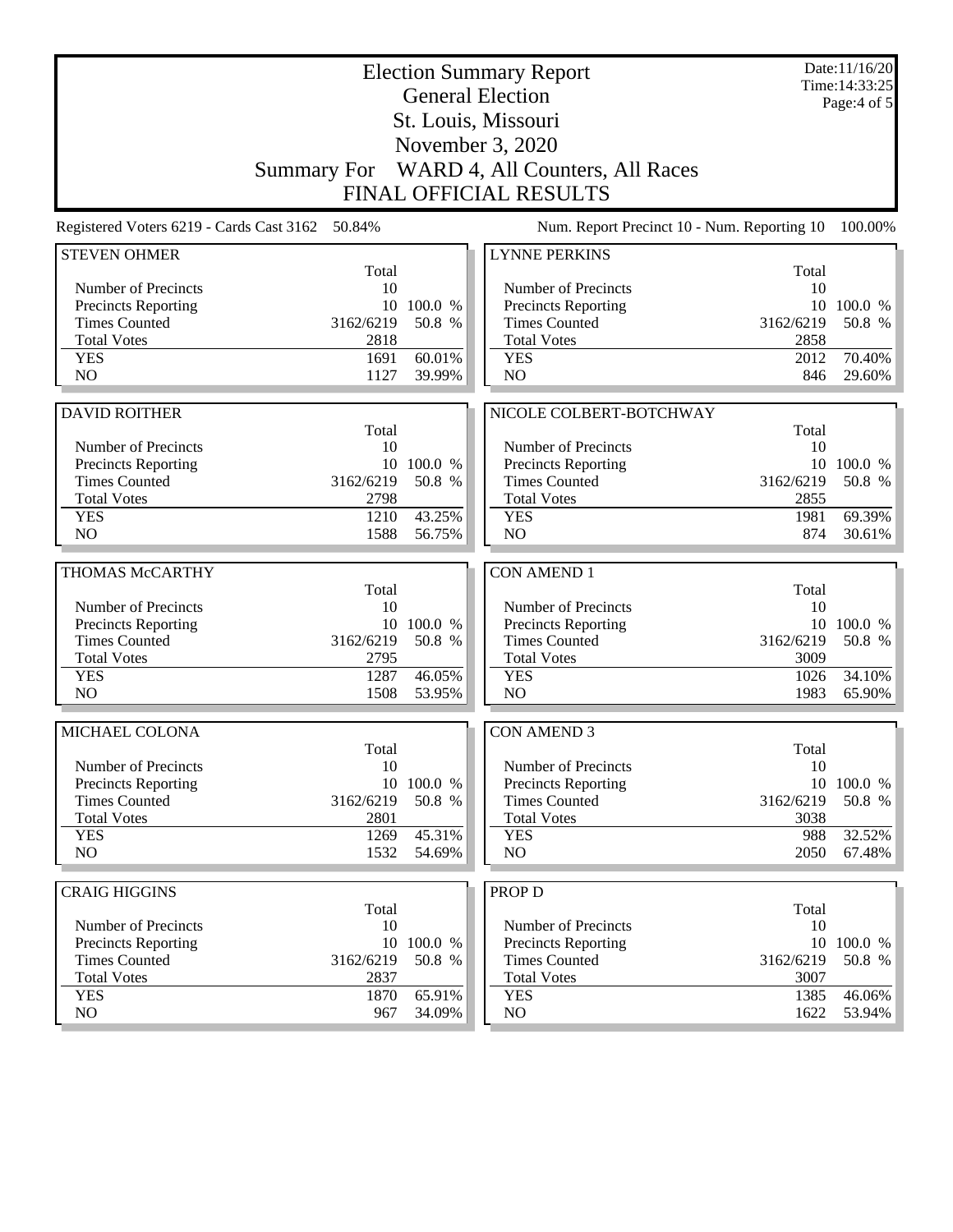Date:11/16/20 Time:14:33:25 Page:5 of 5

### Election Summary Report General Election St. Louis, Missouri November 3, 2020 Summary For WARD 4, All Counters, All Races FINAL OFFICIAL RESULTS

| PROP <sub>1</sub>          |                  |               |
|----------------------------|------------------|---------------|
|                            | Total            |               |
| Number of Precincts        | 10               |               |
| <b>Precincts Reporting</b> | 10               | 100.0 %       |
| <b>Times Counted</b>       | 3162/6219 50.8 % |               |
| <b>Total Votes</b>         | 3027             |               |
| <b>YES</b>                 | 1208             | 39.91%        |
| N <sub>O</sub>             | 1819             | 60.09%        |
|                            |                  |               |
| <b>PROPR</b>               |                  |               |
|                            | Total            |               |
| Number of Precincts        | 10               |               |
| <b>Precincts Reporting</b> | 10               | 100.0 %       |
| <b>Times Counted</b>       | 3162/6219 50.8 % |               |
| <b>Total Votes</b>         | 3007             |               |
| <b>YES</b>                 |                  | 1464 48.69%   |
| N <sub>O</sub>             | 1543             | 51.31%        |
|                            |                  |               |
| <b>PROPT</b>               |                  |               |
|                            | Total            |               |
| Number of Precincts        | 10               |               |
| <b>Precincts Reporting</b> | 10               | 100.0<br>$\%$ |
| <b>Times Counted</b>       | 3162/6219        | 50.8 %        |
| <b>Total Votes</b>         | 2985             |               |
| <b>YES</b>                 | 992              | 33.23%        |
| N <sub>O</sub>             | 1993             | 66.77%        |

Registered Voters 6219 - Cards Cast 3162 50.84% Num. Report Precinct 10 - Num. Reporting 10 100.00%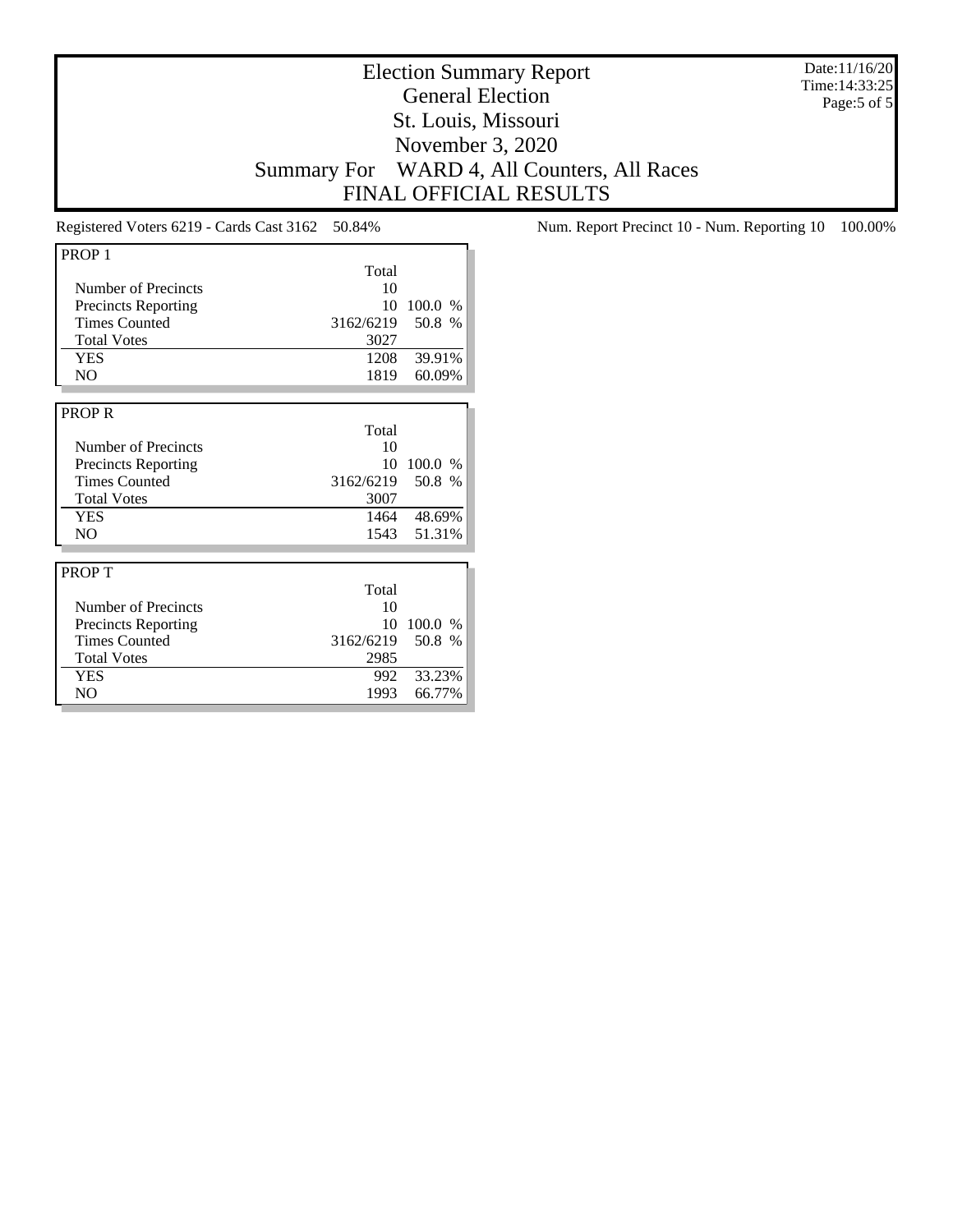|                                            | <b>Election Summary Report</b> |                  |                                              |             |                                 |
|--------------------------------------------|--------------------------------|------------------|----------------------------------------------|-------------|---------------------------------|
|                                            |                                |                  | <b>General Election</b>                      |             | Time: 14:33:31<br>Page:1 of $5$ |
|                                            |                                |                  | St. Louis, Missouri                          |             |                                 |
|                                            |                                |                  | November 3, 2020                             |             |                                 |
|                                            | <b>Summary For</b>             |                  | WARD 5, All Counters, All Races              |             |                                 |
|                                            |                                |                  | <b>FINAL OFFICIAL RESULTS</b>                |             |                                 |
| Registered Voters 6263 - Cards Cast 3400   | 54.29%                         |                  | Num. Report Precinct 8 - Num. Reporting 8    |             | 100.00%                         |
| <b>PRESIDENT</b>                           | Total                          |                  | <b>ST TREASURER</b>                          | Total       |                                 |
| Number of Precincts                        | 8                              |                  | Number of Precincts                          | 8           |                                 |
| <b>Precincts Reporting</b>                 | 8                              | 100.0 %          | <b>Precincts Reporting</b>                   | 8           | 100.0 %                         |
| <b>Times Counted</b>                       | 3400/6263                      | 54.3 %           | <b>Times Counted</b>                         | 3400/6263   | 54.3 %                          |
| <b>Total Votes</b>                         | 3384                           |                  | <b>Total Votes</b>                           | 3309        |                                 |
| <b>TRUMP/PENCE</b>                         | 295                            | 8.72%            | <b>SCOTT FITZPATRICK</b>                     | 329<br>2856 | 9.94%                           |
| <b>BIDEN/HARRIS</b><br>JORGENSEN/COHEN     | 3021<br>33                     | 89.27%<br>0.98%  | <b>VICKI ENGLUND</b><br>NICHOLAS KASOFF      | 95          | 86.31%<br>2.87%                 |
| HAWKINS/WALKER                             | 15                             | 0.44%            | <b>JOSEPH CIVETTINI</b>                      | 26          | 0.79%                           |
| <b>BLANKENSHIP/MOHR</b>                    | 5                              | 0.15%            | Write-in Votes                               | 3           | 0.09%                           |
| Write-in Votes                             | 15                             | 0.44%            |                                              |             |                                 |
|                                            |                                |                  | <b>ATTY GENERAL</b>                          |             |                                 |
| <b>GOVERNOR</b>                            |                                |                  |                                              | Total       |                                 |
|                                            | Total                          |                  | Number of Precincts                          | 8           |                                 |
| Number of Precincts                        | 8                              |                  | <b>Precincts Reporting</b>                   | 8           | 100.0 %                         |
| Precincts Reporting                        | 8                              | 100.0 %          | <b>Times Counted</b>                         | 3400/6263   | 54.3 %                          |
| <b>Times Counted</b>                       | 3400/6263                      | 54.3 %           | <b>Total Votes</b>                           | 3307        |                                 |
| <b>Total Votes</b>                         | 3353                           |                  | <b>ERIC SCHMITT</b>                          | 357         | 10.80%<br>86.21%                |
| <b>MIKE PARSON</b><br>NICOLE GALLOWAY      | 340<br>2935                    | 10.14%<br>87.53% | <b>RICH FINNERAN</b><br><b>KEVIN BABCOCK</b> | 2851<br>96  | 2.90%                           |
| <b>RIK COMBS</b>                           | 48                             | 1.43%            | Write-in Votes                               | 3           | 0.09%                           |
| <b>JEROME BAUER</b>                        | 29                             | 0.86%            |                                              |             |                                 |
| Write-in Votes                             | 1                              | 0.03%            | US REP 1                                     |             |                                 |
|                                            |                                |                  |                                              | Total       |                                 |
| <b>LT GOVERNOR</b>                         |                                |                  | Number of Precincts                          | 8           |                                 |
|                                            | Total                          |                  | <b>Precincts Reporting</b>                   | 8           | 100.0 %                         |
| Number of Precincts                        | 8                              |                  | <b>Times Counted</b>                         | 3400/6263   | 54.3 %                          |
| <b>Precincts Reporting</b>                 | 8                              | 100.0 %          | <b>Total Votes</b>                           | 3325        |                                 |
| <b>Times Counted</b>                       | 3400/6263                      | 54.3 %           | <b>ANTHONY ROGERS</b>                        | 301         | 9.05%                           |
| <b>Total Votes</b><br><b>MIKE KEHOE</b>    | 3320<br>308                    | 9.28%            | <b>CORI BUSH</b><br><b>ALEX FURMAN</b>       | 2935<br>82  | 88.27%<br>2.47%                 |
| <b>ALISSIA CANADY</b>                      | 2906                           | 87.53%           | Write-in Votes                               | 7           | 0.21%                           |
| <b>BILL SLANTZ</b>                         | 52                             | 1.57%            |                                              |             |                                 |
| <b>KELLEY DRAGOO</b>                       | 50                             | 1.51%            | ST SENATOR 5                                 |             |                                 |
| Write-in Votes                             | 4                              | 0.12%            |                                              | Total       |                                 |
|                                            |                                |                  | Number of Precincts                          | 8           |                                 |
| <b>SECR OF STATE</b>                       |                                |                  | <b>Precincts Reporting</b>                   | 8           | 100.0 %                         |
|                                            | Total                          |                  | <b>Times Counted</b>                         | 3400/6263   | 54.3 %                          |
| Number of Precincts                        | 8                              |                  | <b>Total Votes</b>                           | 3300        |                                 |
| <b>Precincts Reporting</b>                 | 8                              | 100.0 %          | MICHAEL HEBRON                               | 317         | 9.61%                           |
| <b>Times Counted</b>                       | 3400/6263                      | 54.3 %           | <b>STEVE ROBERTS</b>                         | 2975        | 90.15%                          |
| <b>Total Votes</b><br><b>JOHN ASHCROFT</b> | 3324<br>339                    |                  | Write-in Votes                               | 8           | 0.24%                           |
| YINKA FALETI                               | 2873                           | 10.20%<br>86.43% |                                              |             |                                 |
| <b>CARL FREESE</b>                         | 59                             | 1.77%            |                                              |             |                                 |
| PAUL LEHMANN                               | 32                             | 0.96%            |                                              |             |                                 |
| PAUL VENABLE                               | 16                             | 0.48%            |                                              |             |                                 |
| Write-in Votes                             | 5                              | 0.15%            |                                              |             |                                 |
|                                            |                                |                  |                                              |             |                                 |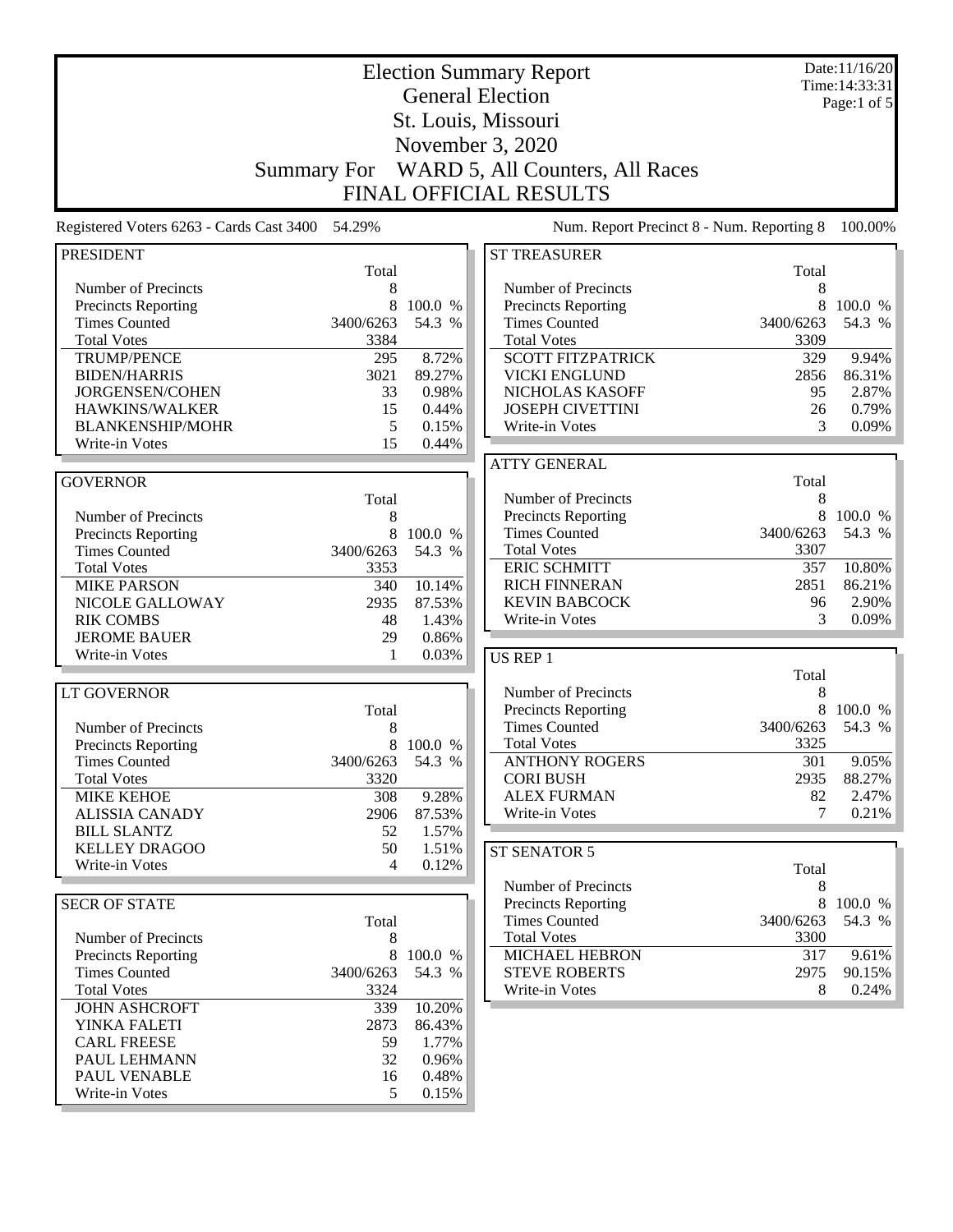|                                                   | <b>Election Summary Report</b><br><b>General Election</b><br>St. Louis, Missouri<br>November 3, 2020<br>WARD 5, All Counters, All Races<br><b>Summary For</b> |                     |                                                                            |                   | Date:11/16/20<br>Time: 14:33:31<br>Page:2 of 5 |
|---------------------------------------------------|---------------------------------------------------------------------------------------------------------------------------------------------------------------|---------------------|----------------------------------------------------------------------------|-------------------|------------------------------------------------|
| Registered Voters 6263 - Cards Cast 3400          | 54.29%                                                                                                                                                        |                     | <b>FINAL OFFICIAL RESULTS</b><br>Num. Report Precinct 8 - Num. Reporting 8 |                   | 100.00%                                        |
|                                                   |                                                                                                                                                               |                     |                                                                            |                   |                                                |
| ST REP 78                                         | Total                                                                                                                                                         |                     | PATRICIA BRECKENRIDGE                                                      | Total             |                                                |
| Number of Precincts                               | 6                                                                                                                                                             |                     | Number of Precincts                                                        | 8                 |                                                |
| <b>Precincts Reporting</b>                        | 6                                                                                                                                                             | 100.0 %             | <b>Precincts Reporting</b>                                                 | 8                 | 100.0 %                                        |
| <b>Times Counted</b>                              | 2328/4539                                                                                                                                                     | 51.3 %              | <b>Times Counted</b>                                                       | 3400/6263         | 54.3 %                                         |
| <b>Total Votes</b>                                | 2242                                                                                                                                                          |                     | <b>Total Votes</b>                                                         | 3026              |                                                |
| <b>TIMOTHY GARTIN</b>                             | 144                                                                                                                                                           | 6.42%               | <b>YES</b>                                                                 | 1839              | 60.77%                                         |
| <b>RASHEEN ALDRIDGE</b>                           | 2085                                                                                                                                                          | 93.00%              | N <sub>O</sub>                                                             | 1187              | 39.23%                                         |
| Write-in Votes                                    | 13                                                                                                                                                            | 0.58%               |                                                                            |                   |                                                |
| ST REP 79                                         |                                                                                                                                                               |                     | <b>KURT ODENWALD</b>                                                       | Total             |                                                |
|                                                   | Total                                                                                                                                                         |                     | Number of Precincts                                                        | 8                 |                                                |
| Number of Precincts                               | 2                                                                                                                                                             |                     | <b>Precincts Reporting</b>                                                 | 8                 | 100.0 %                                        |
| Precincts Reporting                               |                                                                                                                                                               | 2 100.0 %           | <b>Times Counted</b>                                                       | 3400/6263         | 54.3 %                                         |
| <b>Times Counted</b>                              | 1072/1724                                                                                                                                                     | 62.2 %              | <b>Total Votes</b>                                                         | 3018              |                                                |
| <b>Total Votes</b>                                | 921                                                                                                                                                           |                     | <b>YES</b>                                                                 | 1540              | 51.03%                                         |
| <b>LAKEYSHA BOSLEY</b>                            | 904                                                                                                                                                           | 98.15%              | NO                                                                         | 1478              | 48.97%                                         |
| Write-in Votes                                    | 17                                                                                                                                                            | 1.85%               |                                                                            |                   |                                                |
|                                                   |                                                                                                                                                               |                     | <b>ROBIN RANSOM</b>                                                        |                   |                                                |
| <b>CIRCUIT ATTY</b>                               |                                                                                                                                                               |                     |                                                                            | Total             |                                                |
| Number of Precincts                               | Total<br>8                                                                                                                                                    |                     | Number of Precincts<br><b>Precincts Reporting</b>                          | 8<br>8            | 100.0 %                                        |
| <b>Precincts Reporting</b>                        | 8                                                                                                                                                             | 100.0 %             | <b>Times Counted</b>                                                       | 3400/6263         | 54.3 %                                         |
| <b>Times Counted</b>                              | 3400/6263                                                                                                                                                     | 54.3 %              | <b>Total Votes</b>                                                         | 3016              |                                                |
| <b>Total Votes</b>                                | 3309                                                                                                                                                          |                     | <b>YES</b>                                                                 | 1887              | 62.57%                                         |
| <b>DANIEL ZDRODOWSKI</b>                          | 410                                                                                                                                                           | 12.39%              | N <sub>O</sub>                                                             | 1129              | 37.43%                                         |
| <b>KIMBERLY GARDNER</b>                           | 2896                                                                                                                                                          | 87.52%              |                                                                            |                   |                                                |
| Write-in Votes                                    | 3                                                                                                                                                             | 0.09%               | <b>DAVID DOWD</b>                                                          |                   |                                                |
|                                                   |                                                                                                                                                               |                     |                                                                            | Total             |                                                |
| <b>SHERIFF</b>                                    |                                                                                                                                                               |                     | Number of Precincts                                                        | 8                 |                                                |
|                                                   | Total                                                                                                                                                         |                     | <b>Precincts Reporting</b>                                                 | 8                 | 100.0 %                                        |
| Number of Precincts<br><b>Precincts Reporting</b> | 8<br>8                                                                                                                                                        | 100.0 %             | <b>Times Counted</b><br><b>Total Votes</b>                                 | 3400/6263<br>2960 | 54.3 %                                         |
| <b>Times Counted</b>                              | 3400/6263                                                                                                                                                     | 54.3 %              | <b>YES</b>                                                                 | 1578              | 53.31%                                         |
| <b>Total Votes</b>                                | 3290                                                                                                                                                          |                     | NO                                                                         | 1382              | 46.69%                                         |
| <b>JOHN CASTELLANO</b>                            | 326                                                                                                                                                           | 9.91%               |                                                                            |                   |                                                |
| <b>VERNON BETTS</b>                               | 2943                                                                                                                                                          | 89.45%              | <b>ELIZABETH HOGAN</b>                                                     |                   |                                                |
| Write-in Votes                                    | 21                                                                                                                                                            | 0.64%               |                                                                            | Total             |                                                |
|                                                   |                                                                                                                                                               |                     | Number of Precincts                                                        | 8                 |                                                |
| <b>TREASURER</b>                                  |                                                                                                                                                               |                     | <b>Precincts Reporting</b>                                                 | 8                 | 100.0 %                                        |
|                                                   | Total                                                                                                                                                         |                     | <b>Times Counted</b>                                                       | 3400/6263         | 54.3 %                                         |
| Number of Precincts                               | 8                                                                                                                                                             |                     | <b>Total Votes</b>                                                         | 2946              |                                                |
| Precincts Reporting<br><b>Times Counted</b>       | 3400/6263                                                                                                                                                     | 8 100.0 %<br>54.3 % | <b>YES</b><br>NO <sub>1</sub>                                              | 1733<br>1213      | 58.83%<br>41.17%                               |
| <b>Total Votes</b>                                | 3301                                                                                                                                                          |                     |                                                                            |                   |                                                |
| <b>ROBERT VROMAN</b>                              | 322                                                                                                                                                           | 9.75%               |                                                                            |                   |                                                |
| <b>TISHAURA JONES</b>                             | 2911                                                                                                                                                          | 88.19%              |                                                                            |                   |                                                |
| DON DE VIVO                                       | 63                                                                                                                                                            | 1.91%               |                                                                            |                   |                                                |
| Write-in Votes                                    | 5                                                                                                                                                             | 0.15%               |                                                                            |                   |                                                |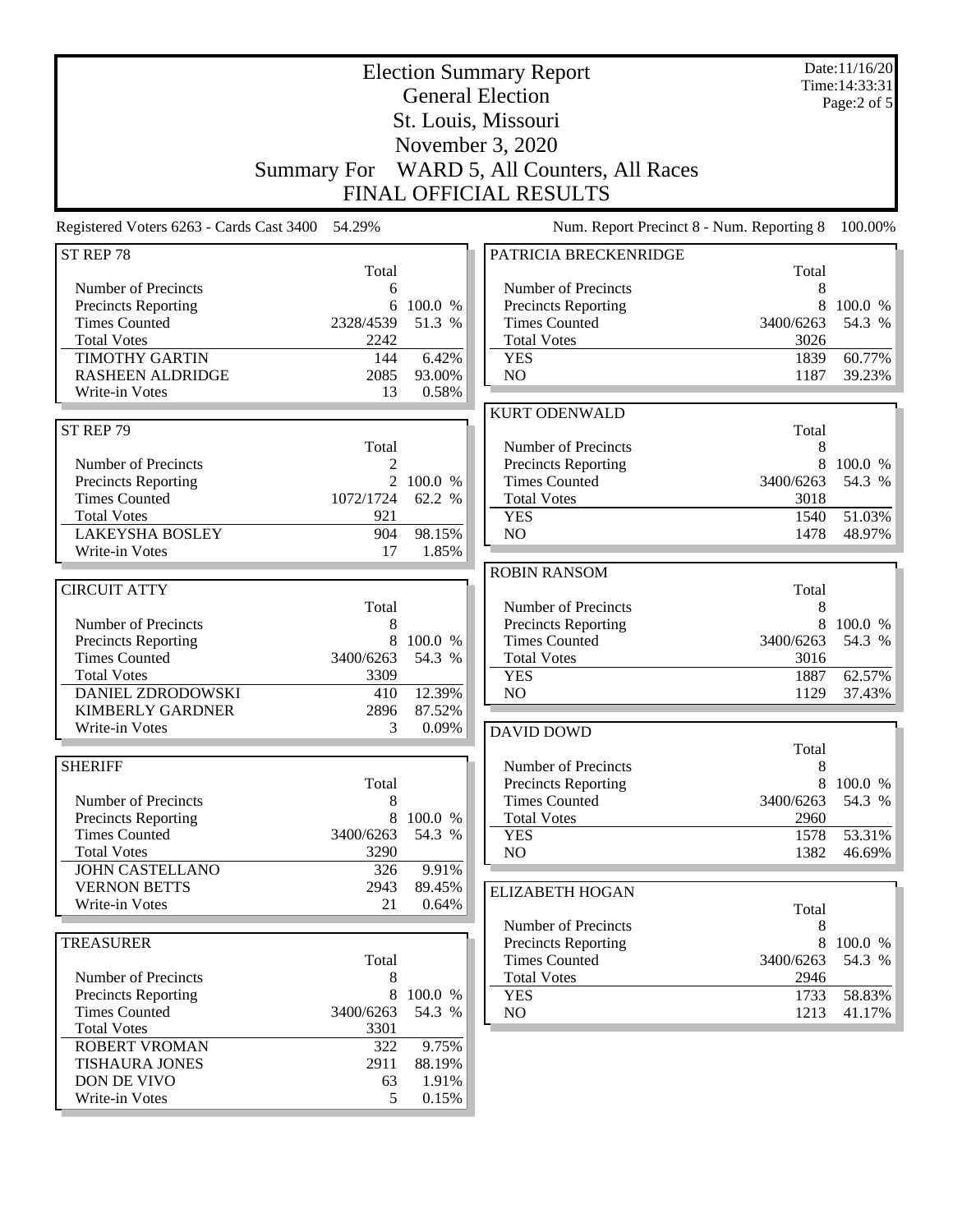|                                                 |                   |         | <b>Election Summary Report</b>              |                   | Date:11/16/20<br>Time: 14:33:31 |
|-------------------------------------------------|-------------------|---------|---------------------------------------------|-------------------|---------------------------------|
|                                                 |                   |         | <b>General Election</b>                     |                   | Page: $3$ of $5$                |
|                                                 |                   |         | St. Louis, Missouri                         |                   |                                 |
|                                                 |                   |         | November 3, 2020                            |                   |                                 |
|                                                 |                   |         | Summary For WARD 5, All Counters, All Races |                   |                                 |
|                                                 |                   |         | <b>FINAL OFFICIAL RESULTS</b>               |                   |                                 |
| Registered Voters 6263 - Cards Cast 3400 54.29% |                   |         | Num. Report Precinct 8 - Num. Reporting 8   |                   | 100.00%                         |
| <b>KATHERINE FOWLER</b>                         |                   |         | MADELINE CONNOLLY                           |                   |                                 |
|                                                 | Total             |         |                                             | Total             |                                 |
| Number of Precincts                             | 8                 |         | Number of Precincts                         | 8                 |                                 |
| Precincts Reporting                             | 8                 | 100.0 % | Precincts Reporting                         | 8                 | 100.0 %                         |
| <b>Times Counted</b><br><b>Total Votes</b>      | 3400/6263<br>2939 | 54.3 %  | <b>Times Counted</b><br><b>Total Votes</b>  | 3400/6263<br>2939 | 54.3 %                          |
| <b>YES</b>                                      | 1840              | 62.61%  | <b>YES</b>                                  | 1743              | 59.31%                          |
| NO                                              | 1099              | 37.39%  | NO                                          | 1196              | 40.69%                          |
|                                                 |                   |         |                                             |                   |                                 |
| <b>CALEA STOVALL-REID</b>                       |                   |         | <b>JOSEPH WHYTE</b>                         |                   |                                 |
|                                                 | Total             |         |                                             | Total             |                                 |
| Number of Precincts                             | 8                 |         | Number of Precincts                         | 8                 |                                 |
| <b>Precincts Reporting</b>                      | 8                 | 100.0 % | Precincts Reporting                         | 8                 | 100.0 %                         |
| <b>Times Counted</b>                            | 3400/6263         | 54.3 %  | <b>Times Counted</b>                        | 3400/6263         | 54.3 %                          |
| <b>Total Votes</b>                              | 2962              |         | <b>Total Votes</b>                          | 2921              |                                 |
| <b>YES</b>                                      | 1913              | 64.58%  | <b>YES</b>                                  | 1507              | 51.59%                          |
| NO                                              | 1049              | 35.42%  | NO                                          | 1414              | 48.41%                          |
|                                                 |                   |         |                                             |                   |                                 |
| MICHAEL STELZER                                 |                   |         | ANNETTE LLEWELLYN                           |                   |                                 |
| Number of Precincts                             | Total<br>8        |         | Number of Precincts                         | Total<br>8        |                                 |
| Precincts Reporting                             | 8                 | 100.0 % | Precincts Reporting                         | 8                 | 100.0 %                         |
| <b>Times Counted</b>                            | 3400/6263         | 54.3 %  | <b>Times Counted</b>                        | 3400/6263         | 54.3 %                          |
| <b>Total Votes</b>                              | 2951              |         | <b>Total Votes</b>                          | 2934              |                                 |
| <b>YES</b>                                      | 1504              | 50.97%  | <b>YES</b>                                  | 1848              | 62.99%                          |
| N <sub>O</sub>                                  | 1447              | 49.03%  | N <sub>O</sub>                              | 1086              | 37.01%                          |
|                                                 |                   |         |                                             |                   |                                 |
| <b>TIMOTHY BOYER</b>                            |                   |         | <b>CLINTON WRIGHT</b>                       |                   |                                 |
|                                                 | Total             |         |                                             | Total             |                                 |
| Number of Precincts                             | 8                 |         | Number of Precincts                         | 8                 |                                 |
| <b>Precincts Reporting</b>                      | 8                 | 100.0 % | <b>Precincts Reporting</b>                  | 8                 | 100.0 %                         |
| <b>Times Counted</b>                            | 3400/6263         | 54.3 %  | <b>Times Counted</b>                        | 3400/6263         | 54.3 %                          |
| <b>Total Votes</b>                              | 2933              |         | <b>Total Votes</b>                          | 2921              |                                 |
| <b>YES</b><br>NO.                               | 1548<br>1385      | 52.78%  | <b>YES</b><br>NO                            | 1570<br>1351      | 53.75%<br>46.25%                |
|                                                 |                   | 47.22%  |                                             |                   |                                 |
| <b>SCOTT MILLIKAN</b>                           |                   |         | <b>STEVEN OHMER</b>                         |                   |                                 |
|                                                 | Total             |         |                                             | Total             |                                 |
| Number of Precincts                             | 8                 |         | Number of Precincts                         | 8                 |                                 |
| <b>Precincts Reporting</b>                      | 8                 | 100.0 % | <b>Precincts Reporting</b>                  | 8                 | 100.0 %                         |
| <b>Times Counted</b>                            | 3400/6263         | 54.3 %  | <b>Times Counted</b>                        | 3400/6263         | 54.3 %                          |
| <b>Total Votes</b>                              | 2925              |         | <b>Total Votes</b>                          | 2923              |                                 |
| <b>YES</b>                                      | 1485              | 50.77%  | <b>YES</b>                                  | 1519              | 51.97%                          |
| NO                                              | 1440              | 49.23%  | NO                                          | 1404              | 48.03%                          |
|                                                 |                   |         |                                             |                   |                                 |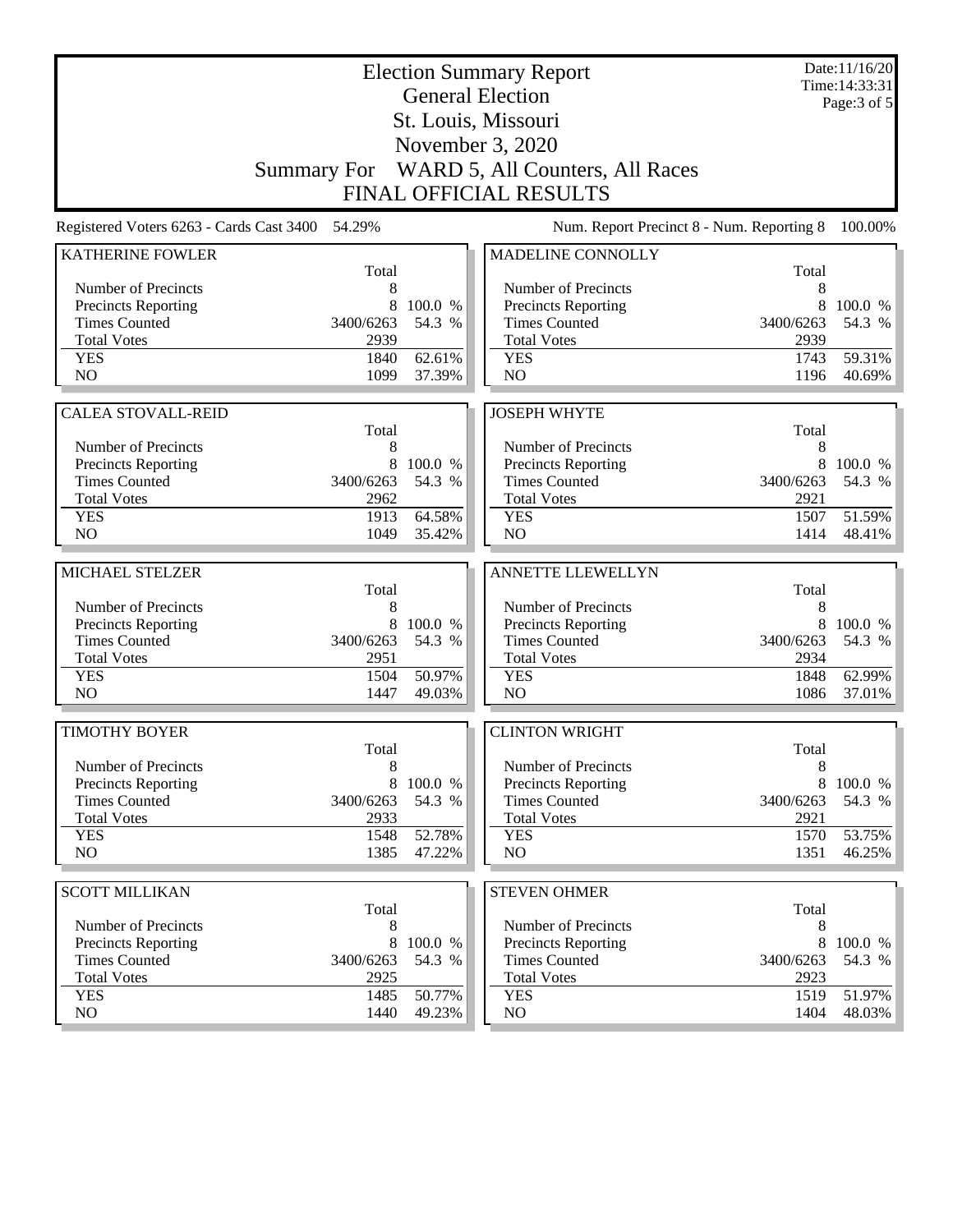| <b>Election Summary Report</b><br><b>General Election</b> |                    |         |                                                    |                   | Date:11/16/20<br>Time: 14:33:31 |
|-----------------------------------------------------------|--------------------|---------|----------------------------------------------------|-------------------|---------------------------------|
| St. Louis, Missouri                                       |                    |         |                                                    |                   | Page:4 of 5                     |
|                                                           |                    |         |                                                    |                   |                                 |
|                                                           |                    |         | November 3, 2020                                   |                   |                                 |
|                                                           | <b>Summary For</b> |         | WARD 5, All Counters, All Races                    |                   |                                 |
|                                                           |                    |         | <b>FINAL OFFICIAL RESULTS</b>                      |                   |                                 |
| Registered Voters 6263 - Cards Cast 3400                  | 54.29%             |         | Num. Report Precinct 8 - Num. Reporting 8          |                   | 100.00%                         |
| <b>DAVID ROITHER</b>                                      | Total              |         | NICOLE COLBERT-BOTCHWAY                            | Total             |                                 |
| Number of Precincts                                       | 8                  |         | Number of Precincts                                | 8                 |                                 |
| <b>Precincts Reporting</b>                                | 8                  | 100.0 % | <b>Precincts Reporting</b>                         | 8                 | 100.0 %                         |
| <b>Times Counted</b>                                      | 3400/6263          | 54.3 %  | <b>Times Counted</b>                               | 3400/6263         | 54.3 %                          |
| <b>Total Votes</b>                                        | 2922               |         | <b>Total Votes</b>                                 | 2944              |                                 |
| <b>YES</b>                                                | 1523               | 52.12%  | <b>YES</b>                                         | 1893              | 64.30%                          |
| N <sub>O</sub>                                            | 1399               | 47.88%  | N <sub>O</sub>                                     | 1051              | 35.70%                          |
| <b>THOMAS McCARTHY</b>                                    |                    |         | <b>CON AMEND 1</b>                                 |                   |                                 |
|                                                           | Total              |         |                                                    | Total             |                                 |
| Number of Precincts                                       | 8                  |         | Number of Precincts                                | 8                 |                                 |
| Precincts Reporting                                       | 8                  | 100.0 % | Precincts Reporting                                | 8                 | 100.0 %                         |
| <b>Times Counted</b>                                      | 3400/6263          | 54.3 %  | <b>Times Counted</b>                               | 3400/6263         | 54.3 %                          |
| <b>Total Votes</b>                                        | 2920               |         | <b>Total Votes</b>                                 | 3246              |                                 |
| <b>YES</b>                                                | 1569               | 53.73%  | <b>YES</b>                                         | 1198              | 36.91%                          |
| NO                                                        | 1351               | 46.27%  | NO                                                 | 2048              | 63.09%                          |
| MICHAEL COLONA                                            |                    |         | <b>CON AMEND 3</b>                                 |                   |                                 |
|                                                           | Total              |         |                                                    | Total             |                                 |
| Number of Precincts                                       | 8                  |         | Number of Precincts                                | 8                 |                                 |
| <b>Precincts Reporting</b>                                | 8                  | 100.0 % | Precincts Reporting                                | 8                 | 100.0 %                         |
| <b>Times Counted</b>                                      | 3400/6263          | 54.3 %  | <b>Times Counted</b>                               | 3400/6263         | 54.3 %                          |
| <b>Total Votes</b>                                        | 2932               |         | <b>Total Votes</b>                                 | 3269              |                                 |
| <b>YES</b>                                                | 1603               | 54.67%  | <b>YES</b>                                         | 1151              | 35.21%                          |
| N <sub>O</sub>                                            | 1329               | 45.33%  | NO                                                 | 2118              | 64.79%                          |
| <b>CRAIG HIGGINS</b>                                      |                    |         | <b>PROP D</b>                                      |                   |                                 |
|                                                           | Total              |         |                                                    | Total             |                                 |
| Number of Precincts                                       | 8                  |         | Number of Precincts                                | 8                 |                                 |
| <b>Precincts Reporting</b>                                | 8                  | 100.0 % | Precincts Reporting                                | 8                 | 100.0 %                         |
| <b>Times Counted</b><br><b>Total Votes</b>                | 3400/6263<br>2935  | 54.3 %  | <b>Times Counted</b><br><b>Total Votes</b>         | 3400/6263<br>3252 | 54.3 %                          |
| <b>YES</b>                                                | 1721               | 58.64%  | <b>YES</b>                                         | 1942              | 59.72%                          |
| NO.                                                       | 1214               | 41.36%  | NO                                                 | 1310              | $40.28\%$                       |
|                                                           |                    |         |                                                    |                   |                                 |
| <b>LYNNE PERKINS</b>                                      |                    |         | PROP <sub>1</sub>                                  |                   |                                 |
|                                                           | Total              |         |                                                    | Total             |                                 |
| Number of Precincts<br><b>Precincts Reporting</b>         | 8<br>8             | 100.0 % | Number of Precincts                                | 8<br>8            | 100.0 %                         |
| <b>Times Counted</b>                                      | 3400/6263          | 54.3 %  | <b>Precincts Reporting</b><br><b>Times Counted</b> | 3400/6263         | 54.3 %                          |
| <b>Total Votes</b>                                        | 2943               |         | <b>Total Votes</b>                                 | 3255              |                                 |
| <b>YES</b>                                                | 1917               | 65.14%  | <b>YES</b>                                         | 1848              | 56.77%                          |
| NO.                                                       | 1026               | 34.86%  | NO.                                                | 1407              | 43.23%                          |
|                                                           |                    |         |                                                    |                   |                                 |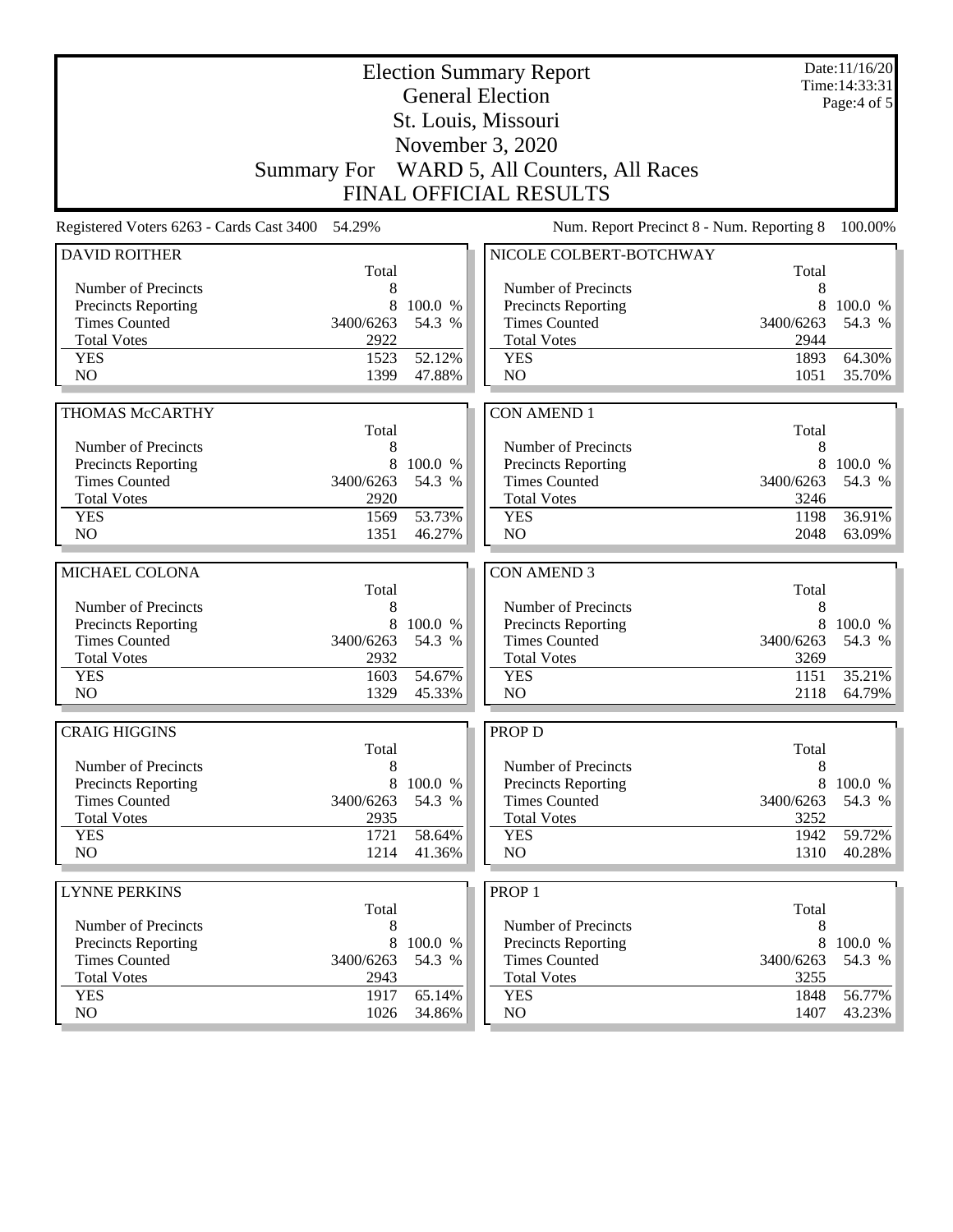Date:11/16/20 Time:14:33:31 Page:5 of 5

# Election Summary Report General Election St. Louis, Missouri November 3, 2020 Summary For WARD 5, All Counters, All Races FINAL OFFICIAL RESULTS

| <b>PROP R</b>              |           |         |
|----------------------------|-----------|---------|
|                            | Total     |         |
| Number of Precincts        | 8         |         |
| <b>Precincts Reporting</b> | 8         | 100.0 % |
| <b>Times Counted</b>       | 3400/6263 | 54.3 %  |
| <b>Total Votes</b>         | 3280      |         |
| <b>YES</b>                 | 2036      | 62.07%  |
| N <sub>O</sub>             | 1244      | 37.93%  |
|                            |           |         |
|                            |           |         |
| <b>PROPT</b>               |           |         |
|                            | Total     |         |
| Number of Precincts        | 8         |         |
| <b>Precincts Reporting</b> | 8         | 100.0%  |
| <b>Times Counted</b>       | 3400/6263 | 54.3 %  |
| <b>Total Votes</b>         | 3208      |         |
| <b>YES</b>                 | 990       | 30.86%  |

Registered Voters 6263 - Cards Cast 3400 54.29% Num. Report Precinct 8 - Num. Reporting 8 100.00%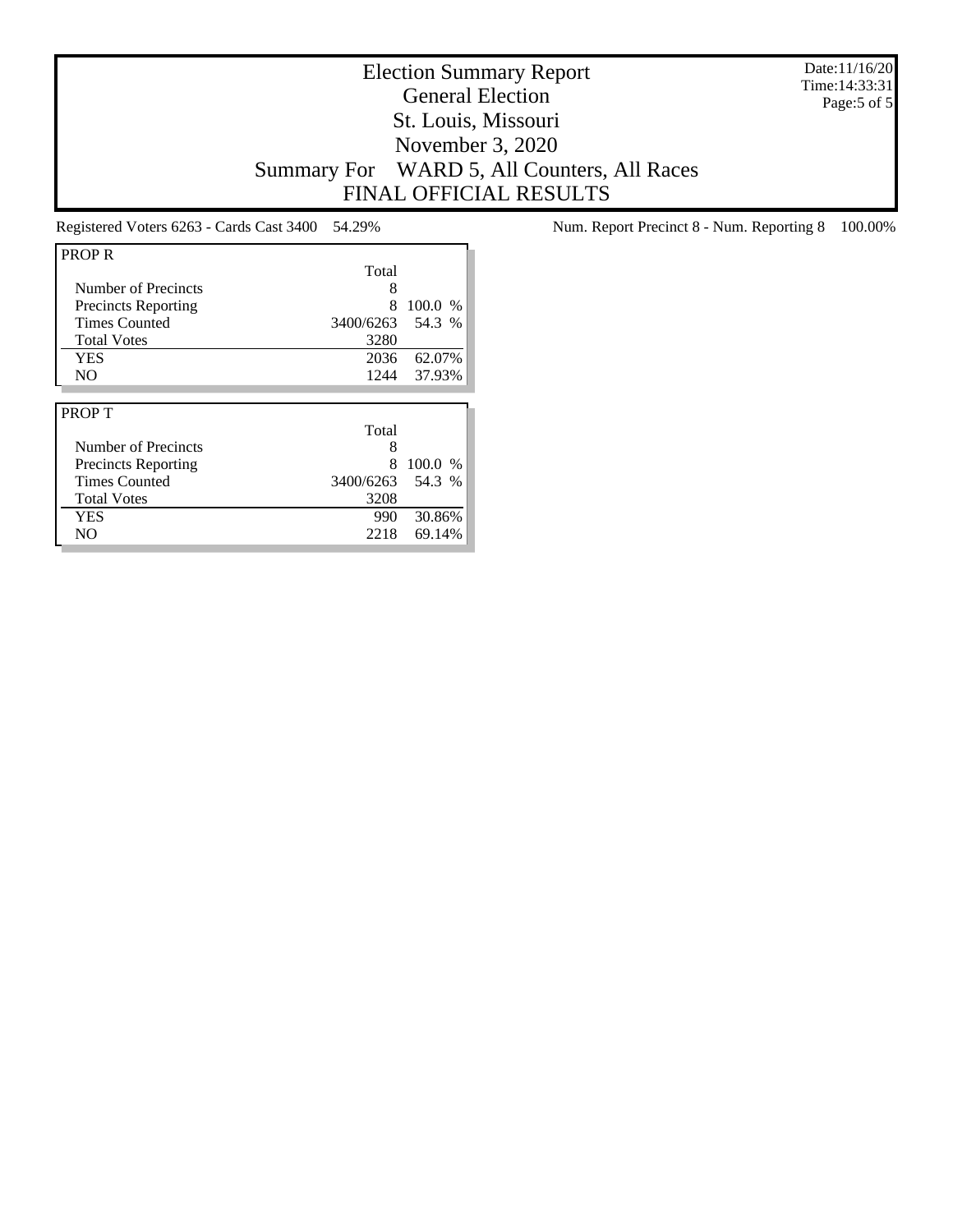| <b>Election Summary Report</b>                     |                    |                   |                                                  |                | Date:11/16/20<br>Time: 14:33:37 |
|----------------------------------------------------|--------------------|-------------------|--------------------------------------------------|----------------|---------------------------------|
|                                                    |                    |                   | <b>General Election</b>                          |                | Page:1 of $5$                   |
|                                                    |                    |                   | St. Louis, Missouri                              |                |                                 |
|                                                    |                    |                   | November 3, 2020                                 |                |                                 |
|                                                    | <b>Summary For</b> |                   | WARD 6, All Counters, All Races                  |                |                                 |
|                                                    |                    |                   | <b>FINAL OFFICIAL RESULTS</b>                    |                |                                 |
| Registered Voters 8523 - Cards Cast 5985           | 70.22%             |                   | Num. Report Precinct 9 - Num. Reporting 9        |                | 100.00%                         |
| <b>PRESIDENT</b>                                   |                    |                   | <b>ST TREASURER</b>                              |                |                                 |
|                                                    | Total              |                   |                                                  | Total          |                                 |
| Number of Precincts                                | 9                  |                   | Number of Precincts                              | 9              |                                 |
| <b>Precincts Reporting</b>                         | 9                  | 100.0 %           | Precincts Reporting                              | 9              | 100.0 %                         |
| <b>Times Counted</b>                               | 5985/8523          | 70.2 %            | <b>Times Counted</b>                             | 5985/8523      | 70.2 %                          |
| <b>Total Votes</b>                                 | 5966               |                   | <b>Total Votes</b>                               | 5852           |                                 |
| <b>TRUMP/PENCE</b><br><b>BIDEN/HARRIS</b>          | 517<br>5339        | 8.67%<br>89.49%   | <b>SCOTT FITZPATRICK</b><br><b>VICKI ENGLUND</b> | 742<br>4940    | 12.68%<br>84.42%                |
| JORGENSEN/COHEN                                    | 53                 | 0.89%             | NICHOLAS KASOFF                                  | 110            | 1.88%                           |
| HAWKINS/WALKER                                     | 30                 | 0.50%             | <b>JOSEPH CIVETTINI</b>                          | 58             | 0.99%                           |
| <b>BLANKENSHIP/MOHR</b>                            | 6                  | 0.10%             | Write-in Votes                                   | $\overline{2}$ | 0.03%                           |
| Write-in Votes                                     | 21                 | 0.35%             |                                                  |                |                                 |
|                                                    |                    |                   | <b>ATTY GENERAL</b>                              |                |                                 |
| <b>GOVERNOR</b>                                    |                    |                   |                                                  | Total          |                                 |
|                                                    | Total              |                   | Number of Precincts                              | 9              |                                 |
| Number of Precincts                                | 9                  |                   | <b>Precincts Reporting</b>                       | 9              | 100.0 %                         |
| Precincts Reporting                                | 9                  | 100.0 %           | <b>Times Counted</b>                             | 5985/8523      | 70.2 %                          |
| <b>Times Counted</b>                               | 5985/8523          | 70.2 %            | <b>Total Votes</b>                               | 5848           |                                 |
| <b>Total Votes</b>                                 | 5941               |                   | <b>ERIC SCHMITT</b>                              | 707            | 12.09%                          |
| <b>MIKE PARSON</b>                                 | 633                | 10.65%            | <b>RICH FINNERAN</b>                             | 5018           | 85.81%                          |
| NICOLE GALLOWAY                                    | 5213               | 87.75%            | <b>KEVIN BABCOCK</b>                             | 119            | 2.03%                           |
| <b>RIK COMBS</b>                                   | 52<br>39           | 0.88%             | Write-in Votes                                   | 4              | 0.07%                           |
| <b>JEROME BAUER</b><br>Write-in Votes              | 4                  | 0.66%<br>0.07%    |                                                  |                |                                 |
|                                                    |                    |                   | US REP 1                                         |                |                                 |
| <b>LT GOVERNOR</b>                                 |                    |                   | Number of Precincts                              | Total<br>9     |                                 |
|                                                    | Total              |                   | Precincts Reporting                              | 9              | 100.0 %                         |
| Number of Precincts                                | 9                  |                   | <b>Times Counted</b>                             | 5985/8523      | 70.2 %                          |
| <b>Precincts Reporting</b>                         | 9                  | 100.0 %           | <b>Total Votes</b>                               | 5863           |                                 |
| <b>Times Counted</b>                               | 5985/8523          | 70.2 %            | <b>ANTHONY ROGERS</b>                            | 625            | 10.66%                          |
| <b>Total Votes</b>                                 | 5866               |                   | <b>CORI BUSH</b>                                 | 5127           | 87.45%                          |
| <b>MIKE KEHOE</b>                                  | 644                | 10.98%            | <b>ALEX FURMAN</b>                               | 91             | 1.55%                           |
| <b>ALISSIA CANADY</b>                              | 5087               | 86.72%            | Write-in Votes                                   | 20             | 0.34%                           |
| <b>BILL SLANTZ</b>                                 | 70                 | 1.19%             |                                                  |                |                                 |
| <b>KELLEY DRAGOO</b>                               | 63                 | 1.07%             | ST SENATOR 5                                     |                |                                 |
| Write-in Votes                                     | $\mathfrak{D}$     | 0.03%             |                                                  | Total          |                                 |
|                                                    |                    |                   | Number of Precincts                              | 9              |                                 |
| <b>SECR OF STATE</b>                               |                    |                   | <b>Precincts Reporting</b>                       | 9              | 100.0 %                         |
|                                                    | Total              |                   | <b>Times Counted</b>                             | 5985/8523      | 70.2 %                          |
| Number of Precincts                                | 9                  |                   | <b>Total Votes</b><br><b>MICHAEL HEBRON</b>      | 5810           |                                 |
| <b>Precincts Reporting</b><br><b>Times Counted</b> | 9<br>5985/8523     | 100.0 %<br>70.2 % | <b>STEVE ROBERTS</b>                             | 682<br>5094    | 11.74%<br>87.68%                |
| <b>Total Votes</b>                                 | 5871               |                   | Write-in Votes                                   | 34             | 0.59%                           |
| <b>JOHN ASHCROFT</b>                               | 738                | 12.57%            |                                                  |                |                                 |
| YINKA FALETI                                       | 4984               | 84.89%            |                                                  |                |                                 |
| <b>CARL FREESE</b>                                 | 96                 | 1.64%             |                                                  |                |                                 |
| PAUL LEHMANN                                       | 43                 | 0.73%             |                                                  |                |                                 |
| PAUL VENABLE                                       | 8                  | 0.14%             |                                                  |                |                                 |
| Write-in Votes                                     | $\overline{c}$     | 0.03%             |                                                  |                |                                 |
|                                                    |                    |                   |                                                  |                |                                 |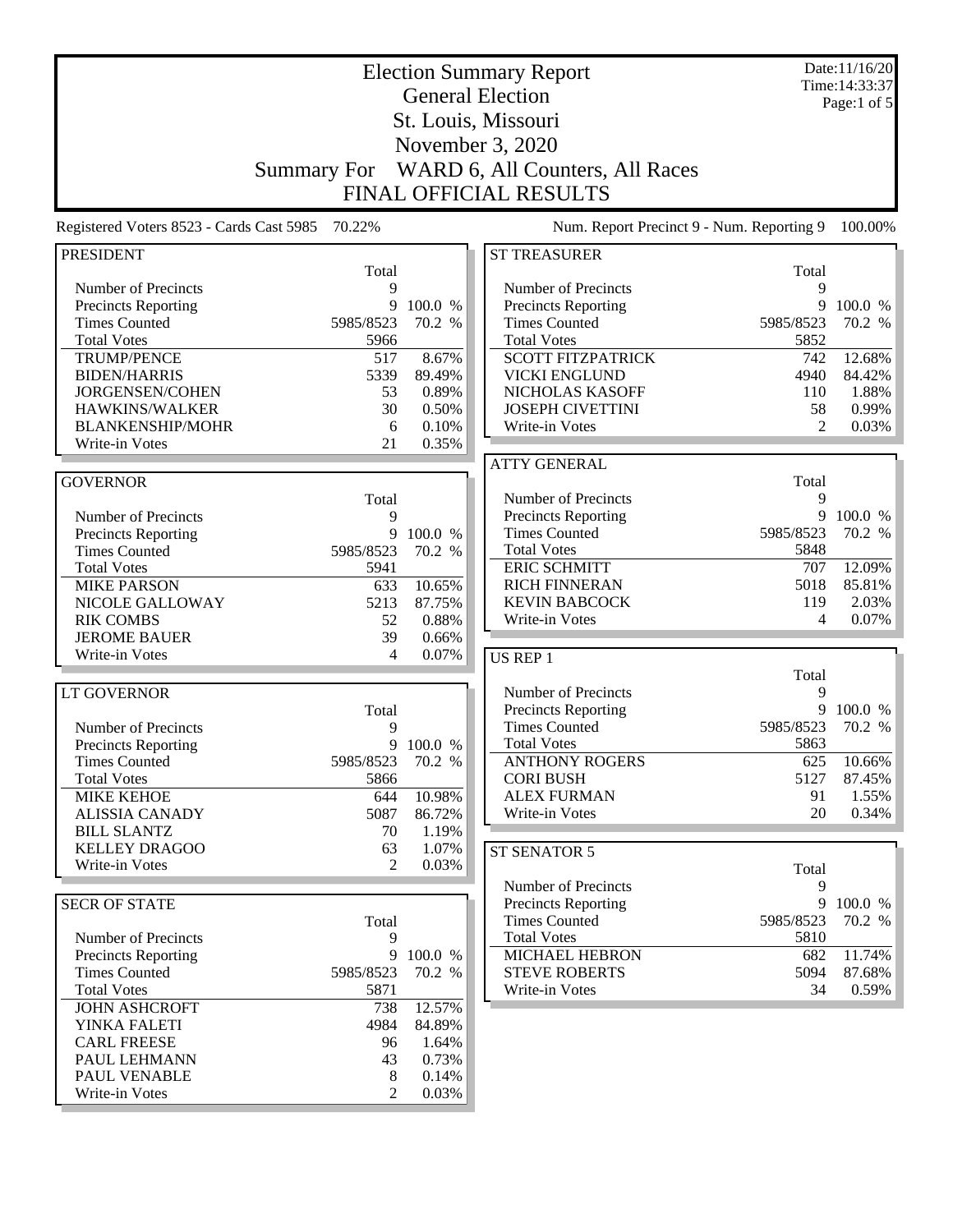| <b>Election Summary Report</b><br><b>General Election</b><br>St. Louis, Missouri |                    |                 |                                                    |                | Date:11/16/20<br>Time: 14:33:37<br>Page:2 of 5 |
|----------------------------------------------------------------------------------|--------------------|-----------------|----------------------------------------------------|----------------|------------------------------------------------|
|                                                                                  |                    |                 | November 3, 2020                                   |                |                                                |
|                                                                                  |                    |                 |                                                    |                |                                                |
|                                                                                  | <b>Summary For</b> |                 | WARD 6, All Counters, All Races                    |                |                                                |
|                                                                                  |                    |                 | <b>FINAL OFFICIAL RESULTS</b>                      |                |                                                |
| Registered Voters 8523 - Cards Cast 5985                                         | 70.22%             |                 | Num. Report Precinct 9 - Num. Reporting 9          |                | 100.00%                                        |
| ST REP 78                                                                        |                    |                 | PATRICIA BRECKENRIDGE                              |                |                                                |
| Number of Precincts                                                              | Total<br>2         |                 | Number of Precincts                                | Total<br>9     |                                                |
| Precincts Reporting                                                              | $\overline{2}$     | 100.0 %         | Precincts Reporting                                | 9              | 100.0 %                                        |
| <b>Times Counted</b>                                                             | 668/1184           | 56.4 %          | <b>Times Counted</b>                               | 5985/8523      | 70.2 %                                         |
| <b>Total Votes</b>                                                               | 642                |                 | <b>Total Votes</b>                                 | 5106           |                                                |
| <b>TIMOTHY GARTIN</b>                                                            | 85                 | 13.24%          | <b>YES</b>                                         | 3457           | 67.70%                                         |
| <b>RASHEEN ALDRIDGE</b>                                                          | 554                | 86.29%          | N <sub>O</sub>                                     | 1649           | 32.30%                                         |
| Write-in Votes                                                                   | 3                  | 0.47%           |                                                    |                |                                                |
|                                                                                  |                    |                 | <b>KURT ODENWALD</b>                               |                |                                                |
| ST REP 79                                                                        |                    |                 |                                                    | Total          |                                                |
|                                                                                  | Total              |                 | Number of Precincts                                | 9              |                                                |
| Number of Precincts                                                              | 7                  |                 | Precincts Reporting                                | 9              | 100.0 %                                        |
| Precincts Reporting                                                              | $7\overline{ }$    | 100.0 %         | <b>Times Counted</b>                               | 5985/8523      | 70.2 %                                         |
| <b>Times Counted</b>                                                             | 5317/7339          | 72.4 %          | <b>Total Votes</b>                                 | 5071           |                                                |
| <b>Total Votes</b>                                                               | 4669               |                 | <b>YES</b>                                         | 2987           | 58.90%                                         |
| <b>LAKEYSHA BOSLEY</b><br>Write-in Votes                                         | 4598<br>71         | 98.48%<br>1.52% | NO                                                 | 2084           | 41.10%                                         |
|                                                                                  |                    |                 |                                                    |                |                                                |
| <b>CIRCUIT ATTY</b>                                                              |                    |                 | <b>ROBIN RANSOM</b>                                |                |                                                |
|                                                                                  | Total              |                 | Number of Precincts                                | Total<br>9     |                                                |
| Number of Precincts                                                              | 9                  |                 | Precincts Reporting                                |                | 9 100.0 %                                      |
| Precincts Reporting                                                              | 9                  | 100.0 %         | <b>Times Counted</b>                               | 5985/8523      | 70.2 %                                         |
| <b>Times Counted</b>                                                             | 5985/8523          | 70.2 %          | <b>Total Votes</b>                                 | 5081           |                                                |
| <b>Total Votes</b>                                                               | 5788               |                 | <b>YES</b>                                         | 3613           | 71.11%                                         |
| <b>DANIEL ZDRODOWSKI</b>                                                         | 966                | 16.69%          | NO                                                 | 1468           | 28.89%                                         |
| <b>KIMBERLY GARDNER</b>                                                          | 4810               | 83.10%          |                                                    |                |                                                |
| Write-in Votes                                                                   | 12                 | 0.21%           | <b>DAVID DOWD</b>                                  |                |                                                |
|                                                                                  |                    |                 |                                                    | Total          |                                                |
| <b>SHERIFF</b>                                                                   |                    |                 | Number of Precincts                                | 9              |                                                |
|                                                                                  | Total              |                 | Precincts Reporting                                |                | 9 100.0 %                                      |
| Number of Precincts                                                              | 9                  |                 | <b>Times Counted</b>                               | 5985/8523      | 70.2 %                                         |
| <b>Precincts Reporting</b>                                                       | 9                  | 100.0 %         | <b>Total Votes</b>                                 | 4946           |                                                |
| <b>Times Counted</b>                                                             | 5985/8523          | 70.2 %          | <b>YES</b>                                         | 2991           | 60.47%                                         |
| <b>Total Votes</b>                                                               | 5755               |                 | NO                                                 | 1955           | 39.53%                                         |
| <b>JOHN CASTELLANO</b>                                                           | 713                | 12.39%          |                                                    |                |                                                |
| <b>VERNON BETTS</b>                                                              | 5021               | 87.25%          | <b>ELIZABETH HOGAN</b>                             |                |                                                |
| Write-in Votes                                                                   | 21                 | 0.36%           |                                                    | Total          |                                                |
| <b>TREASURER</b>                                                                 |                    |                 | Number of Precincts                                | 9              |                                                |
|                                                                                  | Total              |                 | <b>Precincts Reporting</b><br><b>Times Counted</b> | 9<br>5985/8523 | 100.0 %<br>70.2 %                              |
| Number of Precincts                                                              | 9                  |                 | <b>Total Votes</b>                                 | 4924           |                                                |
| Precincts Reporting                                                              | 9                  | 100.0 %         | <b>YES</b>                                         | 3168           | 64.34%                                         |
| <b>Times Counted</b>                                                             | 5985/8523          | 70.2 %          | NO <sub>1</sub>                                    | 1756           | 35.66%                                         |
| <b>Total Votes</b>                                                               | 5803               |                 |                                                    |                |                                                |
| ROBERT VROMAN                                                                    | 756                | 13.03%          |                                                    |                |                                                |
| <b>TISHAURA JONES</b>                                                            | 4937               | 85.08%          |                                                    |                |                                                |
| DON DE VIVO                                                                      | 105                | 1.81%           |                                                    |                |                                                |
| Write-in Votes                                                                   | 5                  | 0.09%           |                                                    |                |                                                |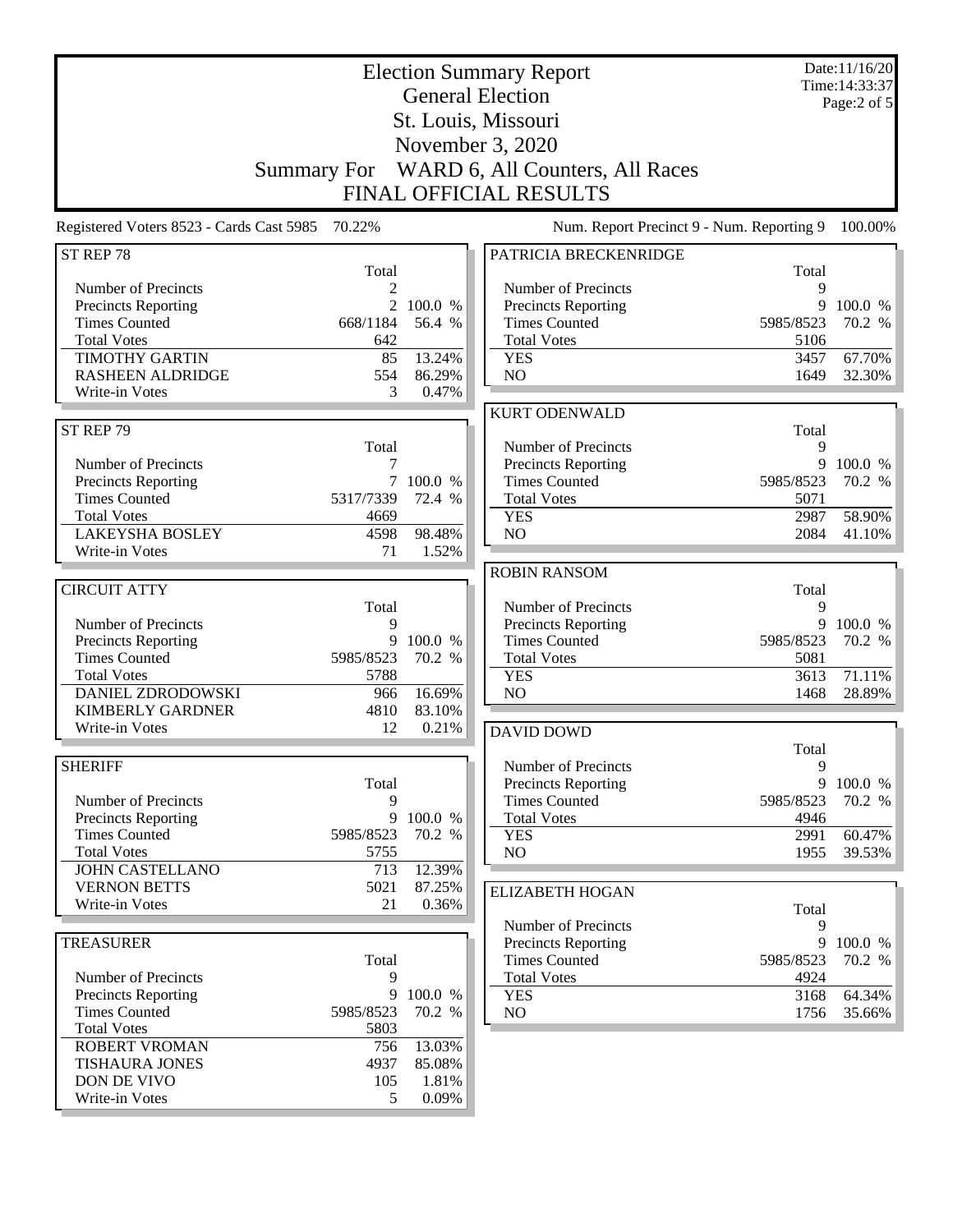| <b>Election Summary Report</b>           |              |                  |                                             |              | Date:11/16/20<br>Time: 14:33:37 |  |
|------------------------------------------|--------------|------------------|---------------------------------------------|--------------|---------------------------------|--|
|                                          |              |                  | <b>General Election</b>                     |              | Page: 3 of 5                    |  |
|                                          |              |                  | St. Louis, Missouri                         |              |                                 |  |
|                                          |              |                  | November 3, 2020                            |              |                                 |  |
|                                          |              |                  | Summary For WARD 6, All Counters, All Races |              |                                 |  |
|                                          |              |                  | <b>FINAL OFFICIAL RESULTS</b>               |              |                                 |  |
|                                          |              |                  |                                             |              |                                 |  |
| Registered Voters 8523 - Cards Cast 5985 | 70.22%       |                  | Num. Report Precinct 9 - Num. Reporting 9   |              | 100.00%                         |  |
| <b>KATHERINE FOWLER</b>                  | Total        |                  | MADELINE CONNOLLY                           |              |                                 |  |
| Number of Precincts                      | 9            |                  | Number of Precincts                         | Total<br>9   |                                 |  |
| Precincts Reporting                      | 9            | 100.0 %          | <b>Precincts Reporting</b>                  | 9            | 100.0 %                         |  |
| <b>Times Counted</b>                     | 5985/8523    | 70.2 %           | <b>Times Counted</b>                        | 5985/8523    | 70.2 %                          |  |
| <b>Total Votes</b>                       | 4900         |                  | <b>Total Votes</b>                          | 4845         |                                 |  |
| <b>YES</b>                               | 3394         | 69.27%           | <b>YES</b>                                  | 3290         | 67.91%                          |  |
| NO                                       | 1506         | 30.73%           | NO                                          | 1555         | 32.09%                          |  |
|                                          |              |                  |                                             |              |                                 |  |
| <b>CALEA STOVALL-REID</b>                | Total        |                  | <b>JOSEPH WHYTE</b>                         | Total        |                                 |  |
| Number of Precincts                      | 9            |                  | Number of Precincts                         | 9            |                                 |  |
| <b>Precincts Reporting</b>               | 9            | 100.0 %          | Precincts Reporting                         | 9            | 100.0 %                         |  |
| <b>Times Counted</b>                     | 5985/8523    | 70.2 %           | <b>Times Counted</b>                        | 5985/8523    | 70.2 %                          |  |
| <b>Total Votes</b>                       | 4920         |                  | <b>Total Votes</b>                          | 4821         |                                 |  |
| <b>YES</b>                               | 3489         | 70.91%           | <b>YES</b>                                  | 2750         | 57.04%                          |  |
| NO                                       | 1431         | 29.09%           | NO                                          | 2071         | 42.96%                          |  |
| MICHAEL STELZER                          |              |                  | ANNETTE LLEWELLYN                           |              |                                 |  |
|                                          | Total        |                  |                                             | Total        |                                 |  |
| Number of Precincts                      | 9            |                  | Number of Precincts                         | 9            |                                 |  |
| Precincts Reporting                      |              | 9 100.0 %        | Precincts Reporting                         | 9            | 100.0 %                         |  |
| <b>Times Counted</b>                     | 5985/8523    | 70.2 %           | <b>Times Counted</b>                        | 5985/8523    | 70.2 %                          |  |
| <b>Total Votes</b>                       | 4871         |                  | <b>Total Votes</b>                          | 4878         |                                 |  |
| <b>YES</b>                               | 2820         | 57.89%           | <b>YES</b>                                  | 3411         | 69.93%                          |  |
| N <sub>O</sub>                           | 2051         | 42.11%           | N <sub>O</sub>                              | 1467         | 30.07%                          |  |
| <b>TIMOTHY BOYER</b>                     |              |                  | <b>CLINTON WRIGHT</b>                       |              |                                 |  |
|                                          | Total        |                  |                                             | Total        |                                 |  |
| Number of Precincts                      | 9            |                  | Number of Precincts                         | 9            |                                 |  |
| Precincts Reporting                      | 9            | 100.0 %          | Precincts Reporting                         | 9            | 100.0 %                         |  |
| <b>Times Counted</b>                     | 5985/8523    | 70.2 %           | <b>Times Counted</b>                        | 5985/8523    | 70.2 %                          |  |
| <b>Total Votes</b>                       | 4831         |                  | <b>Total Votes</b>                          | 4789         |                                 |  |
| <b>YES</b>                               | 2736         | 56.63%           | <b>YES</b>                                  | 2814         | 58.76%                          |  |
| NO.                                      | 2095         | 43.37%           | NO                                          | 1975         | 41.24%                          |  |
| <b>SCOTT MILLIKAN</b>                    |              |                  | <b>STEVEN OHMER</b>                         |              |                                 |  |
|                                          | Total        |                  |                                             | Total        |                                 |  |
| Number of Precincts                      | 9            |                  | Number of Precincts                         | 9            |                                 |  |
| Precincts Reporting                      | 9            | 100.0 %          | <b>Precincts Reporting</b>                  | 9            | 100.0 %                         |  |
| <b>Times Counted</b>                     | 5985/8523    | 70.2 %           | <b>Times Counted</b>                        | 5985/8523    | 70.2 %                          |  |
| <b>Total Votes</b>                       | 4826         |                  | <b>Total Votes</b>                          | 4845         |                                 |  |
|                                          |              |                  |                                             |              |                                 |  |
| <b>YES</b><br>NO                         | 2754<br>2072 | 57.07%<br>42.93% | <b>YES</b><br>NO                            | 2796<br>2049 | 57.71%<br>42.29%                |  |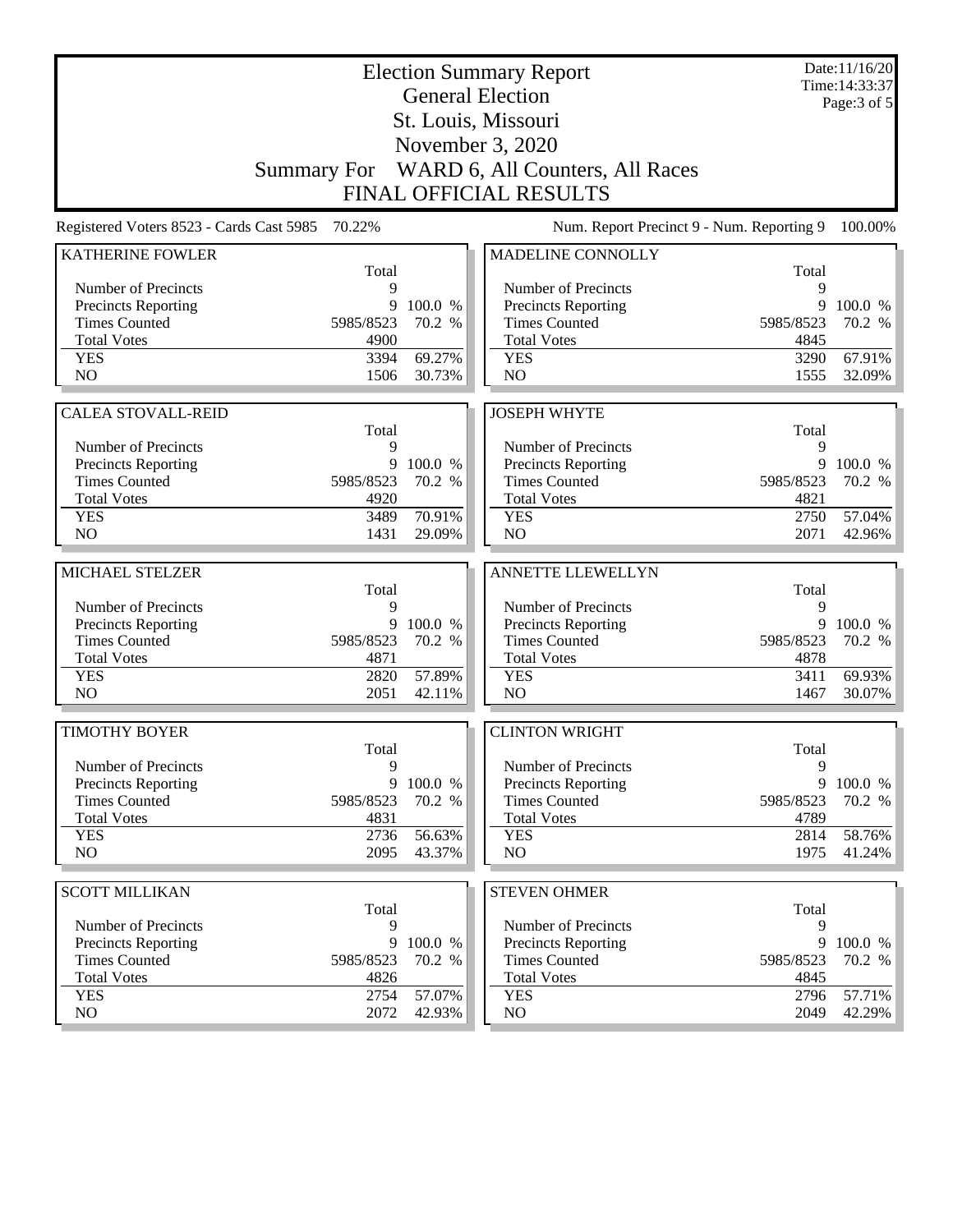|                                                   | <b>Election Summary Report</b><br><b>General Election</b> |                  |                                            |              | Date:11/16/20<br>Time: 14:33:37 |
|---------------------------------------------------|-----------------------------------------------------------|------------------|--------------------------------------------|--------------|---------------------------------|
|                                                   |                                                           |                  | St. Louis, Missouri                        |              | Page: $4$ of $5$                |
|                                                   |                                                           |                  | November 3, 2020                           |              |                                 |
|                                                   |                                                           |                  |                                            |              |                                 |
|                                                   | <b>Summary For</b>                                        |                  | WARD 6, All Counters, All Races            |              |                                 |
|                                                   |                                                           |                  | <b>FINAL OFFICIAL RESULTS</b>              |              |                                 |
| Registered Voters 8523 - Cards Cast 5985          | 70.22%                                                    |                  | Num. Report Precinct 9 - Num. Reporting 9  |              | 100.00%                         |
| <b>DAVID ROITHER</b>                              |                                                           |                  | NICOLE COLBERT-BOTCHWAY                    | Total        |                                 |
| Number of Precincts                               | Total<br>9                                                |                  | Number of Precincts                        | 9            |                                 |
| <b>Precincts Reporting</b>                        | 9                                                         | 100.0 %          | <b>Precincts Reporting</b>                 | 9            | 100.0 %                         |
| <b>Times Counted</b>                              | 5985/8523                                                 | 70.2 %           | <b>Times Counted</b>                       | 5985/8523    | 70.2 %                          |
| <b>Total Votes</b>                                | 4804                                                      |                  | <b>Total Votes</b>                         | 4880         |                                 |
| <b>YES</b>                                        | 2807                                                      | 58.43%           | <b>YES</b>                                 | 3545         | 72.64%                          |
| NO                                                | 1997                                                      | 41.57%           | NO                                         | 1335         | 27.36%                          |
|                                                   |                                                           |                  |                                            |              |                                 |
| <b>THOMAS McCARTHY</b>                            |                                                           |                  | <b>CON AMEND 1</b>                         |              |                                 |
| Number of Precincts                               | Total<br>9                                                |                  | Number of Precincts                        | Total<br>9   |                                 |
| Precincts Reporting                               | 9                                                         | 100.0 %          | Precincts Reporting                        | 9            | 100.0 %                         |
| <b>Times Counted</b>                              | 5985/8523                                                 | 70.2 %           | <b>Times Counted</b>                       | 5985/8523    | 70.2 %                          |
| <b>Total Votes</b>                                | 4803                                                      |                  | <b>Total Votes</b>                         | 5713         |                                 |
| <b>YES</b>                                        | 2841                                                      | 59.15%           | <b>YES</b>                                 | 2599         | 45.49%                          |
| NO                                                | 1962                                                      | 40.85%           | NO                                         | 3114         | 54.51%                          |
|                                                   |                                                           |                  |                                            |              |                                 |
| MICHAEL COLONA                                    |                                                           |                  |                                            |              |                                 |
|                                                   |                                                           |                  | <b>CON AMEND 3</b>                         |              |                                 |
|                                                   | Total<br>9                                                |                  |                                            | Total<br>9   |                                 |
| Number of Precincts<br><b>Precincts Reporting</b> | 9                                                         | 100.0 %          | Number of Precincts<br>Precincts Reporting | 9            | 100.0 %                         |
| <b>Times Counted</b>                              | 5985/8523                                                 | 70.2 %           | <b>Times Counted</b>                       | 5985/8523    | 70.2 %                          |
| <b>Total Votes</b>                                | 4855                                                      |                  | <b>Total Votes</b>                         | 5799         |                                 |
| <b>YES</b>                                        | 2932                                                      | 60.39%           | <b>YES</b>                                 | 1626         | 28.04%                          |
| N <sub>O</sub>                                    | 1923                                                      | 39.61%           | NO                                         | 4173         | 71.96%                          |
|                                                   |                                                           |                  |                                            |              |                                 |
| <b>CRAIG HIGGINS</b>                              | Total                                                     |                  | PROP D                                     | Total        |                                 |
| Number of Precincts                               | 9                                                         |                  | Number of Precincts                        | 9            |                                 |
| <b>Precincts Reporting</b>                        |                                                           | 9 100.0 %        | Precincts Reporting                        | 9            | 100.0 %                         |
| <b>Times Counted</b>                              | 5985/8523                                                 | 70.2 %           | <b>Times Counted</b>                       | 5985/8523    | 70.2 %                          |
| <b>Total Votes</b>                                | 4825                                                      |                  | <b>Total Votes</b>                         | 5716         |                                 |
| <b>YES</b>                                        | 3155                                                      | 65.39%           | <b>YES</b>                                 | 4121         | 72.10%                          |
| NO                                                | 1670                                                      | 34.61%           | NO                                         | 1595         | 27.90%                          |
| <b>LYNNE PERKINS</b>                              |                                                           |                  | PROP <sub>1</sub>                          |              |                                 |
|                                                   | Total                                                     |                  |                                            | Total        |                                 |
| Number of Precincts                               | 9                                                         |                  | Number of Precincts                        | 9            |                                 |
| <b>Precincts Reporting</b>                        | 9                                                         | 100.0 %          | <b>Precincts Reporting</b>                 | 9            | 100.0 %                         |
| <b>Times Counted</b>                              | 5985/8523                                                 | 70.2 %           | <b>Times Counted</b>                       | 5985/8523    | 70.2 %                          |
| <b>Total Votes</b>                                | 4857                                                      |                  | <b>Total Votes</b>                         | 5729         |                                 |
| <b>YES</b><br>NO                                  | 3428<br>1429                                              | 70.58%<br>29.42% | <b>YES</b><br>NO                           | 2834<br>2895 | 49.47%<br>50.53%                |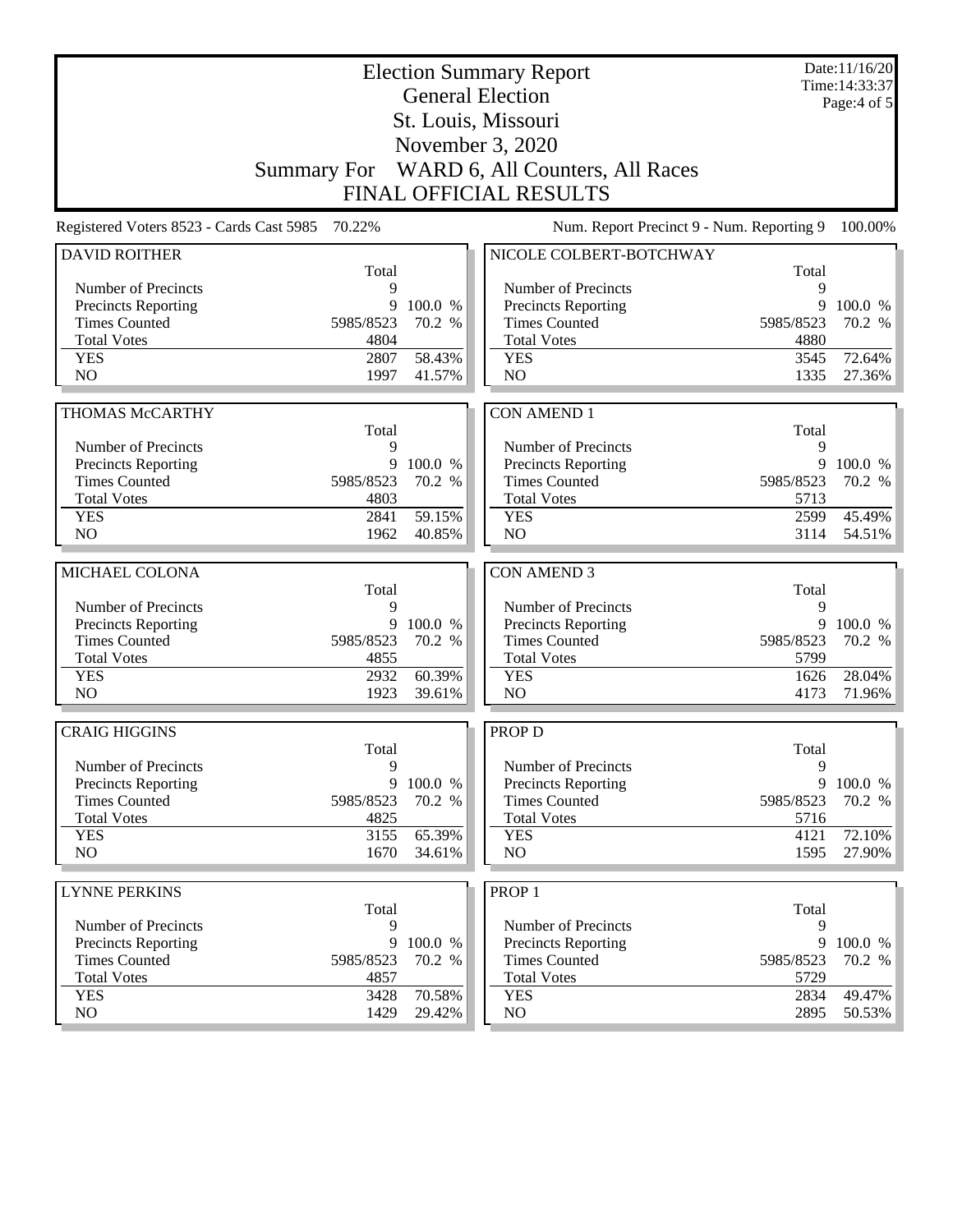Date:11/16/20 Time:14:33:37 Page:5 of 5

### Election Summary Report General Election St. Louis, Missouri November 3, 2020 Summary For WARD 6, All Counters, All Races FINAL OFFICIAL RESULTS

| <b>PROP R</b>              |           |         |
|----------------------------|-----------|---------|
|                            | Total     |         |
| Number of Precincts        | 9         |         |
| <b>Precincts Reporting</b> | 9         | 100.0 % |
| <b>Times Counted</b>       | 5985/8523 | 70.2 %  |
| <b>Total Votes</b>         | 5763      |         |
| <b>YES</b>                 | 3512      | 60.94%  |
| N <sub>O</sub>             | 2251      | 39.06%  |
|                            |           |         |
|                            |           |         |
| <b>PROPT</b>               |           |         |
|                            | Total     |         |
| Number of Precincts        | 9         |         |
| <b>Precincts Reporting</b> | 9         | 100.0 % |
| <b>Times Counted</b>       | 5985/8523 | 70.2 %  |
| <b>Total Votes</b>         | 5577      |         |
| <b>YES</b>                 | 2288      | 41.03%  |

Registered Voters 8523 - Cards Cast 5985 70.22% Num. Report Precinct 9 - Num. Reporting 9 100.00%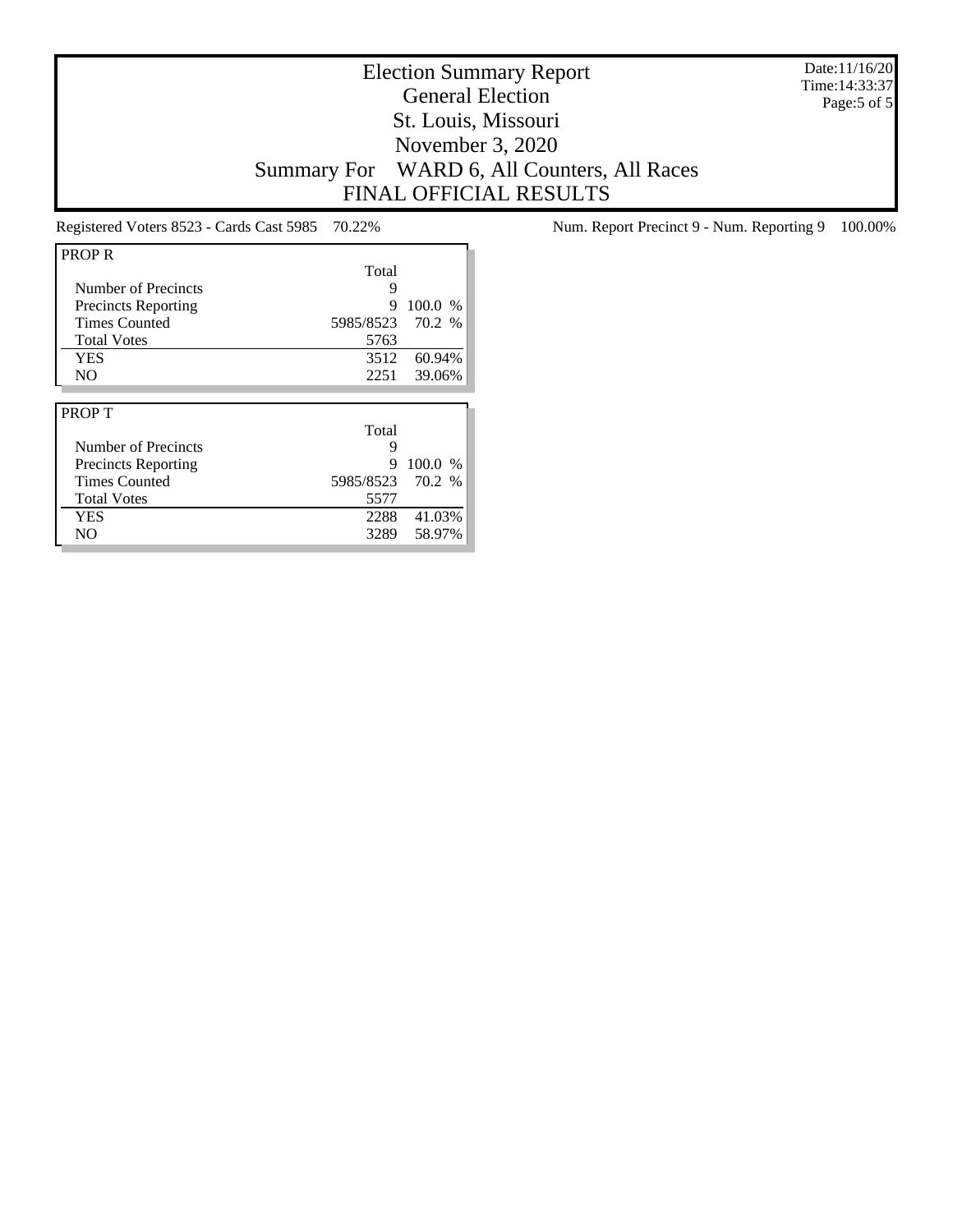| <b>Election Summary Report</b>                     |                    |                   |                                                    |              | Date:11/16/20<br>Time: 14:33:44 |
|----------------------------------------------------|--------------------|-------------------|----------------------------------------------------|--------------|---------------------------------|
|                                                    |                    |                   | <b>General Election</b>                            |              | Page:1 of $5$                   |
|                                                    |                    |                   | St. Louis, Missouri                                |              |                                 |
|                                                    |                    |                   | November 3, 2020                                   |              |                                 |
|                                                    | <b>Summary For</b> |                   | WARD 7, All Counters, All Races                    |              |                                 |
|                                                    |                    |                   | <b>FINAL OFFICIAL RESULTS</b>                      |              |                                 |
| Registered Voters 8979 - Cards Cast 6393           | 71.20%             |                   | Num. Report Precinct 6 - Num. Reporting 6          |              | 100.00%                         |
|                                                    |                    |                   |                                                    |              |                                 |
| <b>PRESIDENT</b>                                   | Total              |                   | <b>ST TREASURER</b>                                | Total        |                                 |
| Number of Precincts                                | 6                  |                   | Number of Precincts                                | 6            |                                 |
| <b>Precincts Reporting</b><br><b>Times Counted</b> | 6<br>6393/8979     | 100.0 %<br>71.2 % | <b>Precincts Reporting</b><br><b>Times Counted</b> | 6393/8979    | 6 100.0 %<br>71.2 %             |
| <b>Total Votes</b>                                 | 6380               |                   | <b>Total Votes</b>                                 | 6239         |                                 |
| <b>TRUMP/PENCE</b>                                 | 991                | 15.53%            | <b>SCOTT FITZPATRICK</b>                           | 1238         | 19.84%                          |
| <b>BIDEN/HARRIS</b>                                | 5222               | 81.85%            | <b>VICKI ENGLUND</b>                               | 4773         | 76.50%                          |
| JORGENSEN/COHEN                                    | 102                | 1.60%             | NICHOLAS KASOFF                                    | 161          | 2.58%                           |
| HAWKINS/WALKER                                     | 22                 | 0.34%             | <b>JOSEPH CIVETTINI</b>                            | 61           | 0.98%                           |
| <b>BLANKENSHIP/MOHR</b>                            | 8                  | 0.13%             | Write-in Votes                                     | 6            | 0.10%                           |
| Write-in Votes                                     | 35                 | 0.55%             |                                                    |              |                                 |
|                                                    |                    |                   | <b>ATTY GENERAL</b>                                |              |                                 |
| <b>GOVERNOR</b>                                    |                    |                   |                                                    | Total        |                                 |
|                                                    | Total              |                   | Number of Precincts                                | 6            |                                 |
| Number of Precincts                                | 6                  |                   | Precincts Reporting                                |              | 6 100.0 %                       |
| <b>Precincts Reporting</b>                         | 6                  | 100.0 %           | <b>Times Counted</b>                               | 6393/8979    | 71.2 %                          |
| <b>Times Counted</b>                               | 6393/8979          | 71.2 %            | <b>Total Votes</b>                                 | 6246         |                                 |
| <b>Total Votes</b>                                 | 6345               |                   | <b>ERIC SCHMITT</b>                                | 1171         | 18.75%                          |
| <b>MIKE PARSON</b>                                 | 1075               | 16.94%            | <b>RICH FINNERAN</b>                               | 4889         | 78.27%                          |
| NICOLE GALLOWAY                                    | 5116               | 80.63%            | <b>KEVIN BABCOCK</b>                               | 182          | 2.91%                           |
| <b>RIK COMBS</b>                                   | 110                | 1.73%             | Write-in Votes                                     | 4            | 0.06%                           |
| <b>JEROME BAUER</b><br>Write-in Votes              | 43<br>1            | 0.68%<br>0.02%    |                                                    |              |                                 |
|                                                    |                    |                   | <b>US REP 1</b>                                    | Total        |                                 |
| <b>LT GOVERNOR</b>                                 |                    |                   | Number of Precincts                                | 6            |                                 |
|                                                    | Total              |                   | <b>Precincts Reporting</b>                         |              | 6 100.0 %                       |
| Number of Precincts                                | 6                  |                   | <b>Times Counted</b>                               | 6393/8979    | 71.2 %                          |
| <b>Precincts Reporting</b>                         |                    | 6 100.0 %         | <b>Total Votes</b>                                 | 6234         |                                 |
| <b>Times Counted</b>                               | 6393/8979          | 71.2 %            | <b>ANTHONY ROGERS</b>                              | 1122         | 18.00%                          |
| <b>Total Votes</b>                                 | 6273               |                   | <b>CORI BUSH</b>                                   | 4938         | 79.21%                          |
| <b>MIKE KEHOE</b>                                  | 1136               | 18.11%            | <b>ALEX FURMAN</b>                                 | 162          | 2.60%                           |
| <b>ALISSIA CANADY</b>                              | 4926               | 78.53%            | Write-in Votes                                     | 12           | 0.19%                           |
| <b>BILL SLANTZ</b>                                 | 131                | 2.09%             |                                                    |              |                                 |
| <b>KELLEY DRAGOO</b>                               | 76                 | 1.21%             | ST SENATOR 5                                       |              |                                 |
| Write-in Votes                                     | 4                  | 0.06%             |                                                    | Total        |                                 |
|                                                    |                    |                   | Number of Precincts                                | 6            |                                 |
| <b>SECR OF STATE</b>                               |                    |                   | <b>Precincts Reporting</b>                         |              | 6 100.0 %                       |
|                                                    | Total              |                   | <b>Times Counted</b>                               | 6393/8979    | 71.2 %                          |
| Number of Precincts                                | 6                  |                   | <b>Total Votes</b>                                 | 6179         |                                 |
| <b>Precincts Reporting</b><br><b>Times Counted</b> | 6<br>6393/8979     | 100.0 %<br>71.2 % | <b>MICHAEL HEBRON</b><br><b>STEVE ROBERTS</b>      | 1150<br>5007 | 18.61%<br>81.03%                |
| <b>Total Votes</b>                                 | 6254               |                   | Write-in Votes                                     | 22           | 0.36%                           |
| <b>JOHN ASHCROFT</b>                               | 1187               | 18.98%            |                                                    |              |                                 |
| YINKA FALETI                                       | 4854               | 77.61%            |                                                    |              |                                 |
| <b>CARL FREESE</b>                                 | 144                | 2.30%             |                                                    |              |                                 |
| PAUL LEHMANN                                       | 59                 | 0.94%             |                                                    |              |                                 |
| PAUL VENABLE                                       | 8                  | 0.13%             |                                                    |              |                                 |
| Write-in Votes                                     | $\overline{2}$     | 0.03%             |                                                    |              |                                 |
|                                                    |                    |                   |                                                    |              |                                 |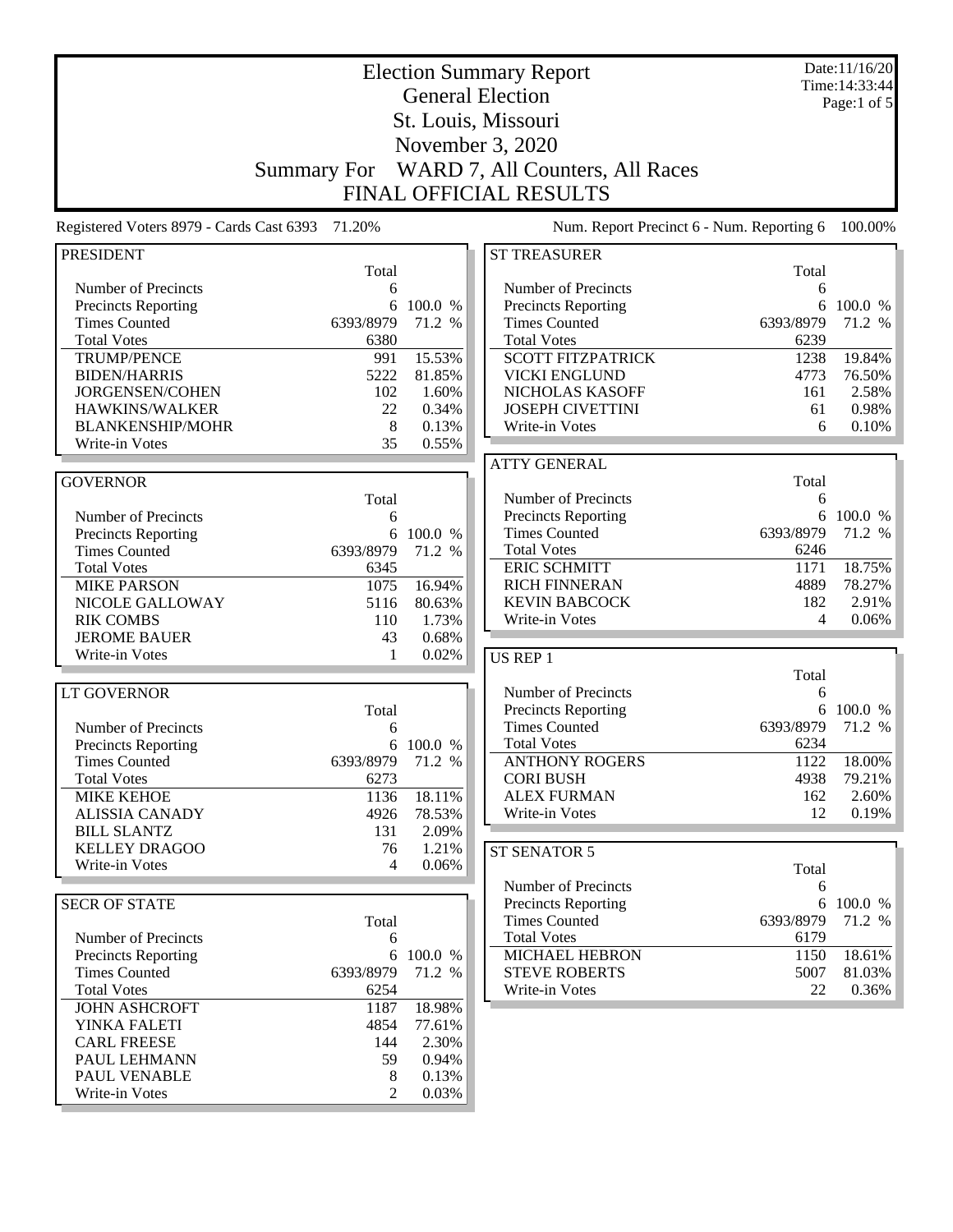| <b>Election Summary Report</b><br><b>General Election</b><br>St. Louis, Missouri                                  |                                    |                                    |                                                                                                               |                                     | Date:11/16/20<br>Time: 14:33:44<br>Page:2 of 5 |
|-------------------------------------------------------------------------------------------------------------------|------------------------------------|------------------------------------|---------------------------------------------------------------------------------------------------------------|-------------------------------------|------------------------------------------------|
|                                                                                                                   |                                    |                                    | November 3, 2020                                                                                              |                                     |                                                |
|                                                                                                                   | <b>Summary For</b>                 |                                    | WARD 7, All Counters, All Races<br><b>FINAL OFFICIAL RESULTS</b>                                              |                                     |                                                |
| Registered Voters 8979 - Cards Cast 6393                                                                          | 71.20%                             |                                    | Num. Report Precinct 6 - Num. Reporting 6                                                                     |                                     | 100.00%                                        |
| ST REP 78                                                                                                         | Total                              |                                    | PATRICIA BRECKENRIDGE                                                                                         | Total                               |                                                |
| Number of Precincts<br>Precincts Reporting<br><b>Times Counted</b><br><b>Total Votes</b><br><b>TIMOTHY GARTIN</b> | 3<br>3<br>4722/6740<br>4501<br>937 | 100.0 %<br>70.1 %<br>20.82%        | Number of Precincts<br><b>Precincts Reporting</b><br><b>Times Counted</b><br><b>Total Votes</b><br><b>YES</b> | 6<br>6<br>6393/8979<br>5502<br>3740 | 100.0 %<br>71.2 %<br>67.98%                    |
| <b>RASHEEN ALDRIDGE</b><br>Write-in Votes                                                                         | 3551<br>13                         | 78.89%<br>0.29%                    | NO                                                                                                            | 1762                                | 32.02%                                         |
|                                                                                                                   |                                    |                                    | <b>KURT ODENWALD</b>                                                                                          |                                     |                                                |
| ST REP 79<br>Number of Precincts                                                                                  | Total<br>3                         |                                    | Number of Precincts<br><b>Precincts Reporting</b>                                                             | Total<br>6<br>6                     | 100.0 %                                        |
| Precincts Reporting<br><b>Times Counted</b><br><b>Total Votes</b>                                                 | 1671/2239<br>1433                  | 3 100.0 %<br>74.6 %                | <b>Times Counted</b><br><b>Total Votes</b><br><b>YES</b>                                                      | 6393/8979<br>5437<br>3372           | 71.2 %<br>62.02%                               |
| <b>LAKEYSHA BOSLEY</b>                                                                                            | 1400                               | 97.70%                             | NO                                                                                                            | 2065                                | 37.98%                                         |
| Write-in Votes                                                                                                    | 33                                 | 2.30%                              | <b>ROBIN RANSOM</b>                                                                                           |                                     |                                                |
| <b>CIRCUIT ATTY</b>                                                                                               |                                    |                                    |                                                                                                               | Total                               |                                                |
| Number of Precincts<br>Precincts Reporting<br><b>Times Counted</b>                                                | Total<br>6<br>6<br>6393/8979       | 100.0 %<br>71.2 %                  | Number of Precincts<br>Precincts Reporting<br><b>Times Counted</b>                                            | 6<br>6<br>6393/8979                 | 100.0 %<br>71.2 %                              |
| <b>Total Votes</b><br>DANIEL ZDRODOWSKI                                                                           | 6155<br>1730                       | 28.11%                             | <b>Total Votes</b><br><b>YES</b><br>N <sub>O</sub>                                                            | 5437<br>3821<br>1616                | 70.28%<br>29.72%                               |
| <b>KIMBERLY GARDNER</b><br>Write-in Votes                                                                         | 4404<br>21                         | 71.55%<br>0.34%                    |                                                                                                               |                                     |                                                |
|                                                                                                                   |                                    |                                    | <b>DAVID DOWD</b>                                                                                             | Total                               |                                                |
| <b>SHERIFF</b><br>Number of Precincts                                                                             | Total<br>6                         |                                    | Number of Precincts<br><b>Precincts Reporting</b><br><b>Times Counted</b>                                     | 6<br>6393/8979                      | 6 100.0 %<br>71.2 %                            |
| <b>Precincts Reporting</b><br><b>Times Counted</b>                                                                | 6<br>6393/8979                     | 100.0 %<br>71.2 %                  | <b>Total Votes</b><br><b>YES</b>                                                                              | 5255<br>3334                        | 63.44%                                         |
| <b>Total Votes</b><br><b>JOHN CASTELLANO</b>                                                                      | 6144<br>1279                       | 20.82%                             | NO                                                                                                            | 1921                                | 36.56%                                         |
| <b>VERNON BETTS</b><br>Write-in Votes                                                                             | 4840<br>25                         | 78.78%<br>0.41%                    | <b>ELIZABETH HOGAN</b>                                                                                        |                                     |                                                |
|                                                                                                                   |                                    |                                    | Number of Precincts                                                                                           | Total<br>6                          |                                                |
| <b>TREASURER</b>                                                                                                  | Total                              |                                    | <b>Precincts Reporting</b><br><b>Times Counted</b>                                                            | 6<br>6393/8979                      | 100.0 %<br>71.2 %                              |
| Number of Precincts<br>Precincts Reporting                                                                        | 6                                  | 6 100.0 %                          | <b>Total Votes</b><br><b>YES</b>                                                                              | 5220<br>3480                        | 66.67%                                         |
| <b>Times Counted</b><br><b>Total Votes</b>                                                                        | 6393/8979<br>6167                  | 71.2 %                             | NO                                                                                                            | 1740                                | 33.33%                                         |
| <b>ROBERT VROMAN</b><br><b>TISHAURA JONES</b><br>DON DE VIVO<br>Write-in Votes                                    | 1363<br>4631<br>163<br>10          | 22.10%<br>75.09%<br>2.64%<br>0.16% |                                                                                                               |                                     |                                                |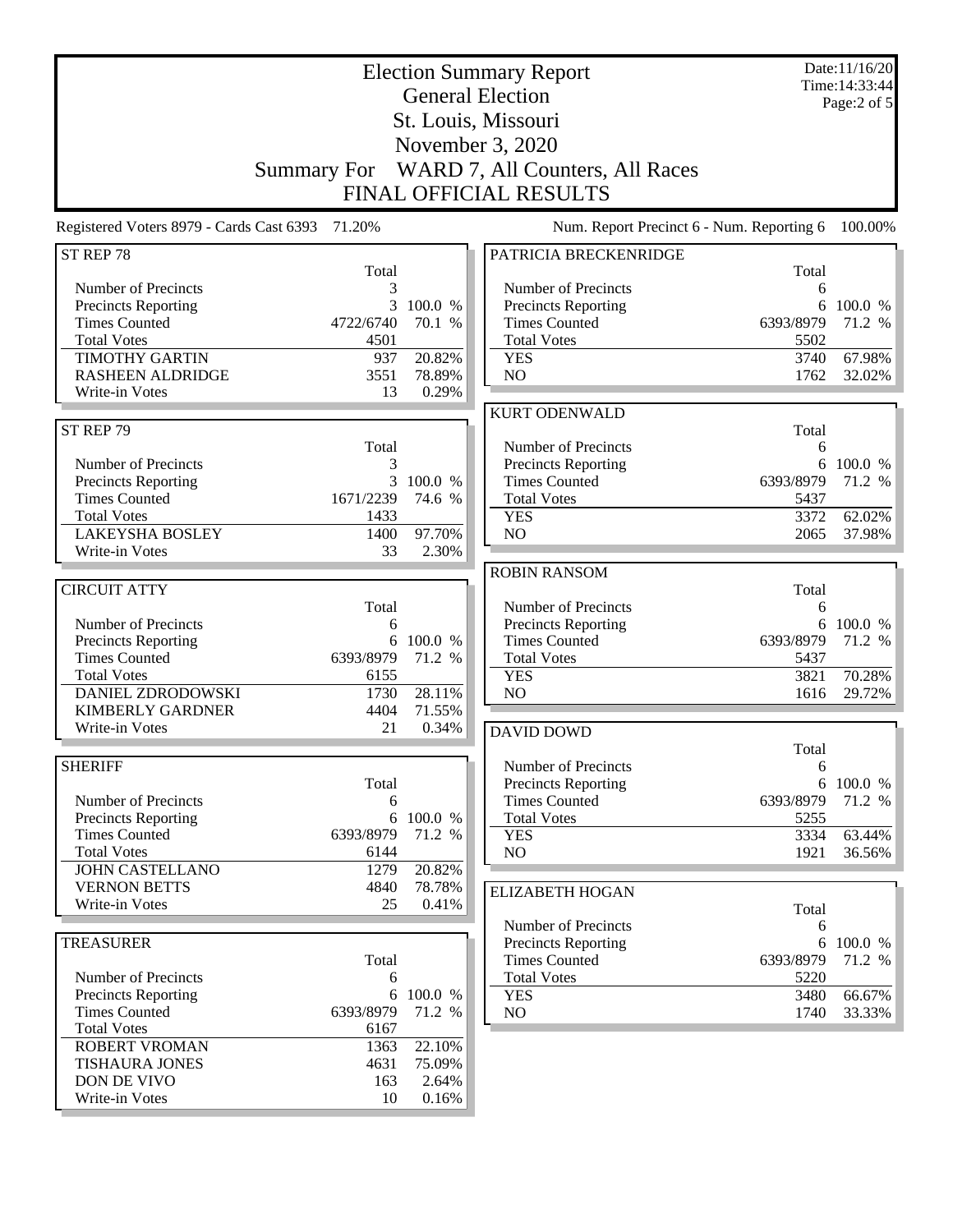|                                             |                   | Date:11/16/20<br>Time: 14:33:44 |                                             |                   |                  |
|---------------------------------------------|-------------------|---------------------------------|---------------------------------------------|-------------------|------------------|
|                                             |                   |                                 | <b>General Election</b>                     |                   | Page: 3 of 5     |
|                                             |                   |                                 | St. Louis, Missouri                         |                   |                  |
|                                             |                   |                                 | November 3, 2020                            |                   |                  |
|                                             |                   |                                 | Summary For WARD 7, All Counters, All Races |                   |                  |
|                                             |                   |                                 |                                             |                   |                  |
|                                             |                   |                                 | <b>FINAL OFFICIAL RESULTS</b>               |                   |                  |
| Registered Voters 8979 - Cards Cast 6393    | 71.20%            |                                 | Num. Report Precinct 6 - Num. Reporting 6   |                   | 100.00%          |
| <b>KATHERINE FOWLER</b>                     |                   |                                 | MADELINE CONNOLLY                           |                   |                  |
|                                             | Total             |                                 |                                             | Total             |                  |
| Number of Precincts<br>Precincts Reporting  | 6                 | 6 100.0 %                       | Number of Precincts<br>Precincts Reporting  | 6<br>6            | 100.0 %          |
| <b>Times Counted</b>                        | 6393/8979         | 71.2 %                          | <b>Times Counted</b>                        | 6393/8979         | 71.2 %           |
| <b>Total Votes</b>                          | 5208              |                                 | <b>Total Votes</b>                          | 5136              |                  |
| <b>YES</b>                                  | 3689              | 70.83%                          | <b>YES</b>                                  | 3578              | 69.67%           |
| NO                                          | 1519              | 29.17%                          | NO                                          | 1558              | 30.33%           |
|                                             |                   |                                 |                                             |                   |                  |
| <b>CALEA STOVALL-REID</b>                   |                   |                                 | <b>JOSEPH WHYTE</b>                         |                   |                  |
|                                             | Total             |                                 |                                             | Total             |                  |
| Number of Precincts                         | 6                 |                                 | Number of Precincts                         | 6                 |                  |
| Precincts Reporting<br><b>Times Counted</b> | 6393/8979         | 6 100.0 %                       | Precincts Reporting<br><b>Times Counted</b> | 6                 | 100.0 %          |
| <b>Total Votes</b>                          | 5232              | 71.2 %                          | <b>Total Votes</b>                          | 6393/8979<br>5098 | 71.2 %           |
| <b>YES</b>                                  | 3650              | 69.76%                          | <b>YES</b>                                  | 3094              | 60.69%           |
| NO                                          | 1582              | 30.24%                          | NO                                          | 2004              | 39.31%           |
|                                             |                   |                                 |                                             |                   |                  |
| MICHAEL STELZER                             |                   |                                 | ANNETTE LLEWELLYN                           |                   |                  |
|                                             | Total             |                                 |                                             | Total             |                  |
| Number of Precincts                         | 6                 |                                 | Number of Precincts                         | 6                 |                  |
| Precincts Reporting                         |                   | 6 100.0 %                       | Precincts Reporting                         | 6                 | 100.0 %          |
| <b>Times Counted</b><br><b>Total Votes</b>  | 6393/8979<br>5146 | 71.2 %                          | <b>Times Counted</b><br><b>Total Votes</b>  | 6393/8979         | 71.2 %           |
| <b>YES</b>                                  |                   |                                 |                                             |                   |                  |
|                                             |                   |                                 |                                             | 5144              |                  |
|                                             | 3205              | 62.28%                          | <b>YES</b>                                  | 3614              | 70.26%           |
| N <sub>O</sub>                              | 1941              | 37.72%                          | N <sub>O</sub>                              | 1530              | 29.74%           |
| <b>TIMOTHY BOYER</b>                        |                   |                                 |                                             |                   |                  |
|                                             | Total             |                                 | <b>CLINTON WRIGHT</b>                       | Total             |                  |
| Number of Precincts                         | 6                 |                                 | Number of Precincts                         | 6                 |                  |
| Precincts Reporting                         |                   | 6 100.0 %                       | Precincts Reporting                         | 6                 | 100.0 %          |
| <b>Times Counted</b>                        | 6393/8979         | 71.2 %                          | <b>Times Counted</b>                        | 6393/8979         | 71.2 %           |
| <b>Total Votes</b>                          | 5117              |                                 | <b>Total Votes</b>                          | 5083              |                  |
| <b>YES</b>                                  | 3166              | 61.87%                          | <b>YES</b>                                  | 3186              | 62.68%           |
| NO.                                         | 1951              | 38.13%                          | NO                                          | 1897              | 37.32%           |
|                                             |                   |                                 |                                             |                   |                  |
| <b>SCOTT MILLIKAN</b>                       |                   |                                 | <b>STEVEN OHMER</b>                         |                   |                  |
| Number of Precincts                         | Total<br>6        |                                 | Number of Precincts                         | Total<br>6        |                  |
| <b>Precincts Reporting</b>                  | 6                 | 100.0 %                         | <b>Precincts Reporting</b>                  | 6                 | 100.0 %          |
| <b>Times Counted</b>                        | 6393/8979         | 71.2 %                          | <b>Times Counted</b>                        | 6393/8979         | 71.2 %           |
| <b>Total Votes</b>                          | 5095              |                                 | <b>Total Votes</b>                          | 5110              |                  |
| <b>YES</b><br>NO                            | 3124<br>1971      | 61.32%<br>38.68%                | <b>YES</b><br>NO                            | 3110<br>2000      | 60.86%<br>39.14% |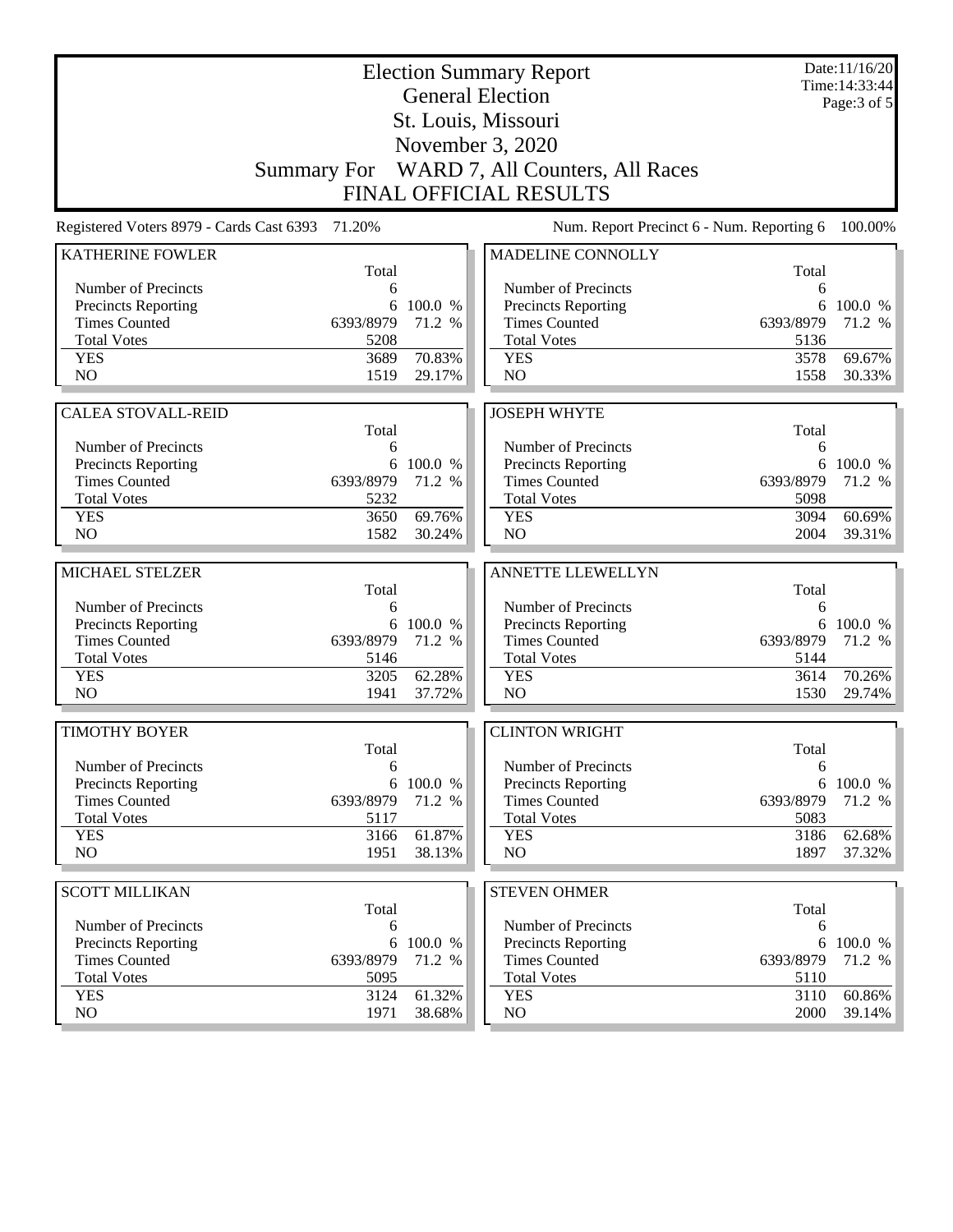| <b>Election Summary Report</b><br><b>General Election</b> |                    |           |                                                    |              | Date:11/16/20<br>Time: 14:33:44 |
|-----------------------------------------------------------|--------------------|-----------|----------------------------------------------------|--------------|---------------------------------|
|                                                           |                    |           | St. Louis, Missouri                                |              | Page: $4$ of $5$                |
|                                                           |                    |           |                                                    |              |                                 |
|                                                           |                    |           | November 3, 2020                                   |              |                                 |
|                                                           | <b>Summary For</b> |           | WARD 7, All Counters, All Races                    |              |                                 |
|                                                           |                    |           | <b>FINAL OFFICIAL RESULTS</b>                      |              |                                 |
| Registered Voters 8979 - Cards Cast 6393                  | 71.20%             |           | Num. Report Precinct 6 - Num. Reporting 6          |              | 100.00%                         |
| <b>DAVID ROITHER</b>                                      | Total              |           | NICOLE COLBERT-BOTCHWAY                            | Total        |                                 |
| Number of Precincts                                       | 6                  |           | Number of Precincts                                | 6            |                                 |
| <b>Precincts Reporting</b>                                | 6                  | 100.0 %   | <b>Precincts Reporting</b>                         | 6            | 100.0 %                         |
| <b>Times Counted</b>                                      | 6393/8979          | 71.2 %    | <b>Times Counted</b>                               | 6393/8979    | 71.2 %                          |
| <b>Total Votes</b>                                        | 5076               |           | <b>Total Votes</b>                                 | 5153         |                                 |
| <b>YES</b>                                                | 3160               | 62.25%    | <b>YES</b>                                         | 3703         | 71.86%                          |
| NO                                                        | 1916               | 37.75%    | NO                                                 | 1450         | 28.14%                          |
| <b>THOMAS McCARTHY</b>                                    |                    |           | <b>CON AMEND 1</b>                                 |              |                                 |
|                                                           | Total              |           |                                                    | Total        |                                 |
| Number of Precincts                                       | 6                  |           | Number of Precincts                                | 6            |                                 |
| <b>Precincts Reporting</b>                                | 6                  | 100.0 %   | Precincts Reporting                                | 6            | 100.0 %                         |
| <b>Times Counted</b>                                      | 6393/8979          | 71.2 %    | <b>Times Counted</b>                               | 6393/8979    | 71.2 %                          |
| <b>Total Votes</b>                                        | 5080               |           | <b>Total Votes</b>                                 | 6125         |                                 |
| <b>YES</b>                                                | 3171               | 62.42%    | <b>YES</b>                                         | 2959         | 48.31%                          |
| NO                                                        | 1909               | 37.58%    | NO                                                 | 3166         | 51.69%                          |
| MICHAEL COLONA                                            |                    |           | <b>CON AMEND 3</b>                                 |              |                                 |
|                                                           | Total              |           |                                                    | Total        |                                 |
| Number of Precincts                                       | 6                  |           | Number of Precincts                                | 6            |                                 |
| <b>Precincts Reporting</b>                                |                    | 6 100.0 % | Precincts Reporting                                | 6            | 100.0 %                         |
| <b>Times Counted</b>                                      | 6393/8979          | 71.2 %    | <b>Times Counted</b>                               | 6393/8979    | 71.2 %                          |
| <b>Total Votes</b>                                        | 5114               |           | <b>Total Votes</b>                                 | 6183         |                                 |
| <b>YES</b>                                                | 3305               | 64.63%    | <b>YES</b>                                         | 2173         | 35.14%                          |
| N <sub>O</sub>                                            | 1809               | 35.37%    | NO                                                 | 4010         | 64.86%                          |
| <b>CRAIG HIGGINS</b>                                      |                    |           | PROP D                                             |              |                                 |
|                                                           | Total              |           |                                                    | Total        |                                 |
| Number of Precincts                                       | 6                  |           | Number of Precincts                                | 6            |                                 |
| <b>Precincts Reporting</b>                                |                    | 6 100.0 % | <b>Precincts Reporting</b>                         | 6            | 100.0 %                         |
| <b>Times Counted</b>                                      | 6393/8979          | 71.2 %    | <b>Times Counted</b>                               | 6393/8979    | 71.2 %                          |
| <b>Total Votes</b><br><b>YES</b>                          | 5096<br>3376       | 66.25%    | <b>Total Votes</b><br><b>YES</b>                   | 6097<br>4656 | 76.37%                          |
| NO                                                        | 1720               | 33.75%    | NO                                                 | 1441         | 23.63%                          |
|                                                           |                    |           |                                                    |              |                                 |
| <b>LYNNE PERKINS</b>                                      |                    |           | PROP <sub>1</sub>                                  |              |                                 |
|                                                           | Total              |           | Number of Precincts                                | Total        |                                 |
| Number of Precincts                                       | 6<br>6             | 100.0 %   |                                                    | 6<br>6       |                                 |
| Precincts Reporting<br><b>Times Counted</b>               | 6393/8979          | 71.2 %    | <b>Precincts Reporting</b><br><b>Times Counted</b> | 6393/8979    | 100.0 %<br>71.2 %               |
| <b>Total Votes</b>                                        | 5130               |           | <b>Total Votes</b>                                 | 6109         |                                 |
| <b>YES</b>                                                | 3631               | 70.78%    | <b>YES</b>                                         | 3274         | 53.59%                          |
| NO                                                        |                    |           |                                                    |              |                                 |
|                                                           | 1499               | 29.22%    | NO                                                 | 2835         | 46.41%                          |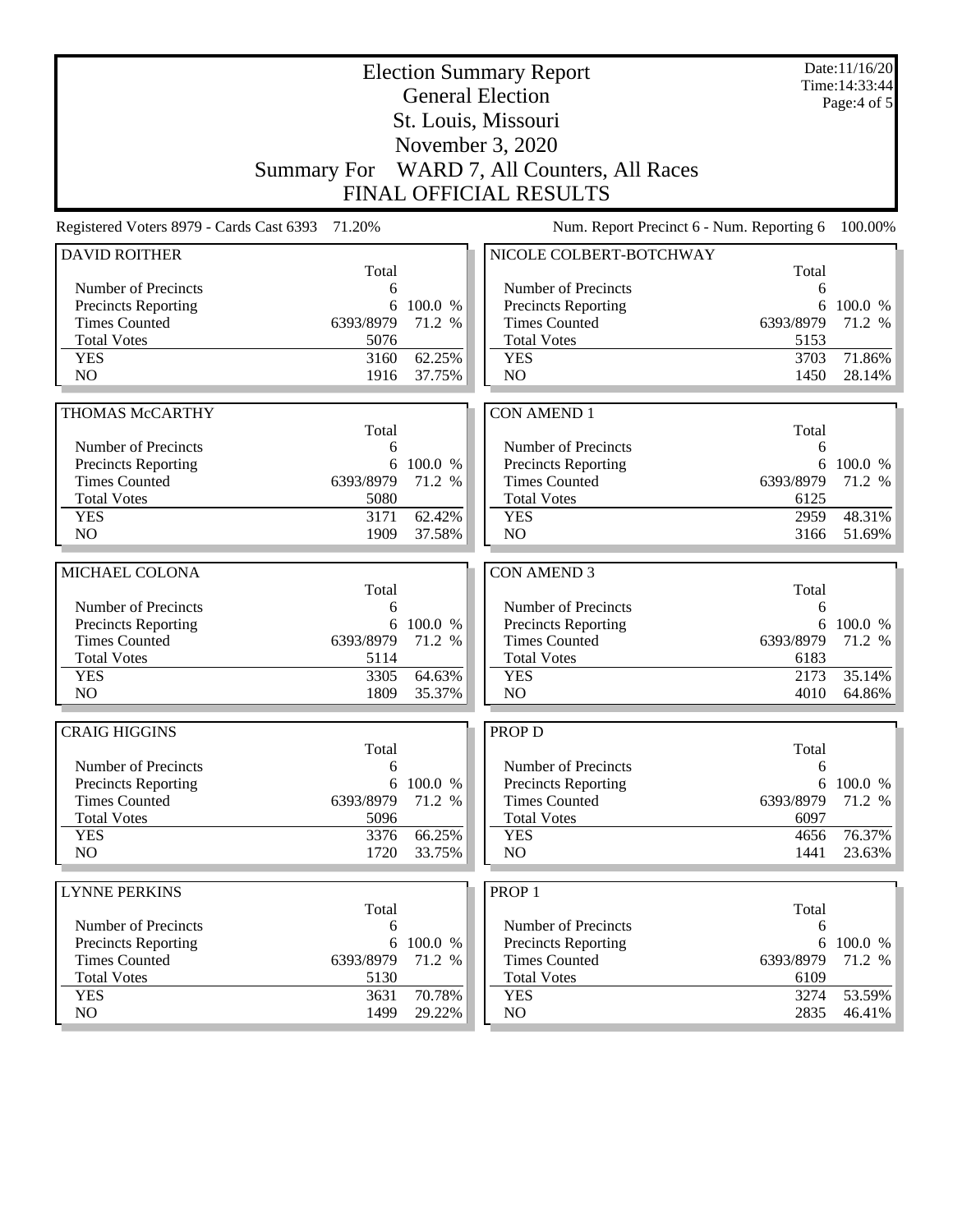Date:11/16/20 Time:14:33:44 Page:5 of 5

# Election Summary Report General Election St. Louis, Missouri November 3, 2020 Summary For WARD 7, All Counters, All Races FINAL OFFICIAL RESULTS

| <b>PROPR</b>               |           |         |
|----------------------------|-----------|---------|
|                            | Total     |         |
| Number of Precincts        | 6         |         |
| <b>Precincts Reporting</b> | 6         | 100.0 % |
| <b>Times Counted</b>       | 6393/8979 | 71.2 %  |
| <b>Total Votes</b>         | 6165      |         |
| <b>YES</b>                 | 3766      | 61.09%  |
| N <sub>O</sub>             | 2399      | 38.91%  |
|                            |           |         |
|                            |           |         |
| <b>PROPT</b>               |           |         |
|                            | Total     |         |
| Number of Precincts        | 6         |         |
| <b>Precincts Reporting</b> | 6         | 100.0 % |
| <b>Times Counted</b>       | 6393/8979 | 71.2 %  |
| <b>Total Votes</b>         | 5942      |         |
| <b>YES</b>                 | 2548      | 42.88%  |

Registered Voters 8979 - Cards Cast 6393 71.20% Num. Report Precinct 6 - Num. Reporting 6 100.00%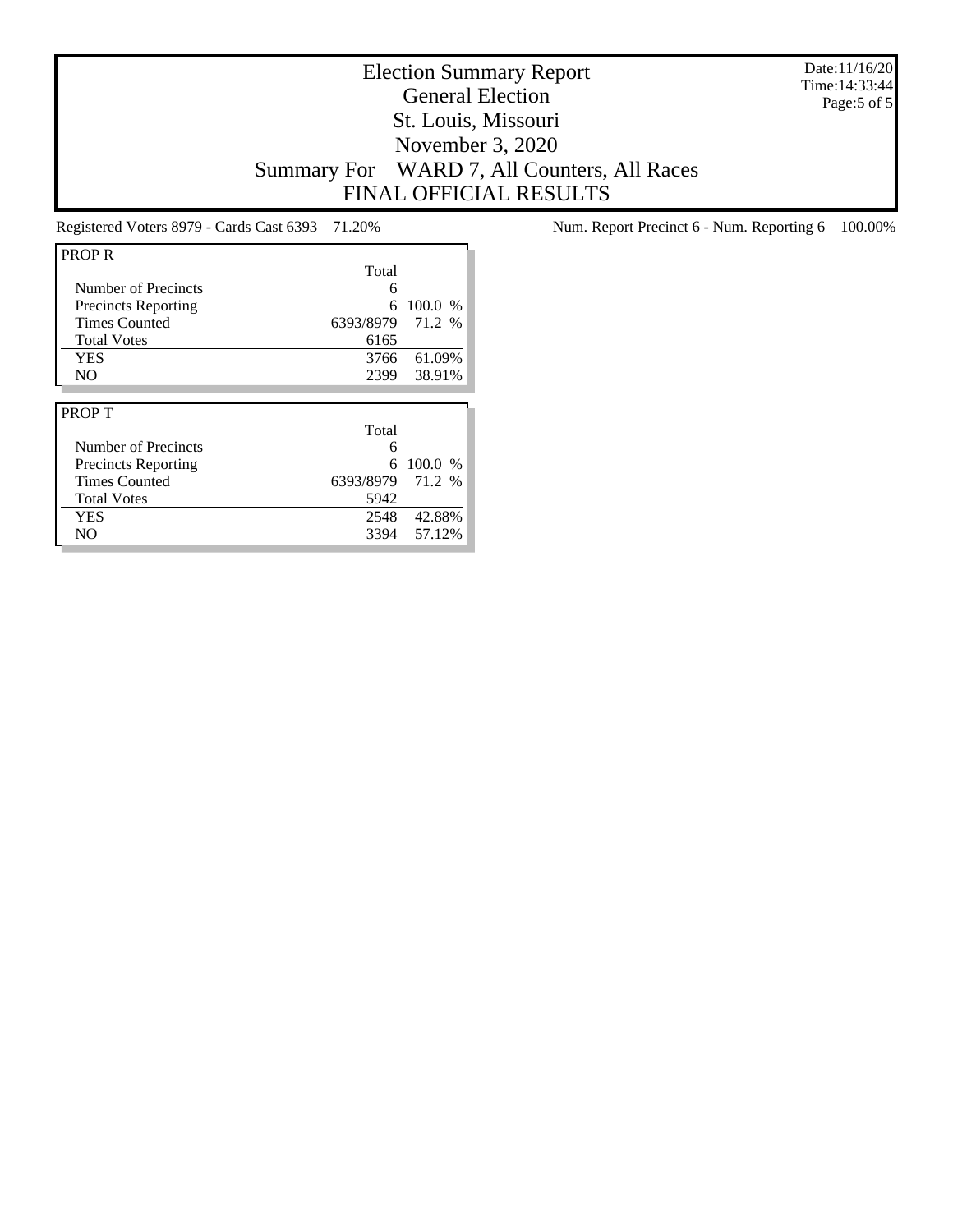| <b>Election Summary Report</b>                  |                    |         |                                           |            | Date:11/16/20<br>Time: 14:33:51 |
|-------------------------------------------------|--------------------|---------|-------------------------------------------|------------|---------------------------------|
|                                                 |                    |         | <b>General Election</b>                   |            | Page:1 of 5                     |
|                                                 |                    |         | St. Louis, Missouri                       |            |                                 |
|                                                 |                    |         | November 3, 2020                          |            |                                 |
|                                                 |                    |         |                                           |            |                                 |
|                                                 | <b>Summary For</b> |         | WARD 8, All Counters, All Races           |            |                                 |
|                                                 |                    |         | <b>FINAL OFFICIAL RESULTS</b>             |            |                                 |
| Registered Voters 8916 - Cards Cast 6876 77.12% |                    |         | Num. Report Precinct 9 - Num. Reporting 9 |            | 100.00%                         |
| <b>PRESIDENT</b>                                | Total              |         | <b>ST TREASURER</b>                       | Total      |                                 |
| Number of Precincts                             | 9                  |         | Number of Precincts                       | 9          |                                 |
| <b>Precincts Reporting</b>                      | 9                  | 100.0 % | <b>Precincts Reporting</b>                | 9          | 100.0 %                         |
| <b>Times Counted</b>                            | 6876/8916          | 77.1 %  | <b>Times Counted</b>                      | 6876/8916  | 77.1 %                          |
| <b>Total Votes</b>                              | 6858               |         | <b>Total Votes</b>                        | 6707       |                                 |
| <b>TRUMP/PENCE</b>                              | 789                | 11.50%  | <b>SCOTT FITZPATRICK</b>                  | 982        | 14.64%                          |
| <b>BIDEN/HARRIS</b>                             | 5921               | 86.34%  | <b>VICKI ENGLUND</b>                      | 5466       | 81.50%                          |
| JORGENSEN/COHEN                                 | 73                 | 1.06%   | NICHOLAS KASOFF                           | 149        | 2.22%                           |
| HAWKINS/WALKER                                  | 44                 | 0.64%   | <b>JOSEPH CIVETTINI</b>                   | 104        | 1.55%                           |
| <b>BLANKENSHIP/MOHR</b>                         | 4                  | 0.06%   | Write-in Votes                            | 6          | 0.09%                           |
| Write-in Votes                                  | 27                 | 0.39%   |                                           |            |                                 |
|                                                 |                    |         | <b>ATTY GENERAL</b>                       |            |                                 |
| <b>GOVERNOR</b>                                 |                    |         |                                           | Total      |                                 |
|                                                 | Total              |         | Number of Precincts                       | 9          |                                 |
| Number of Precincts                             | 9                  |         | <b>Precincts Reporting</b>                | 9          | 100.0 %                         |
| <b>Precincts Reporting</b>                      | 9                  | 100.0 % | <b>Times Counted</b>                      | 6876/8916  | 77.1 %                          |
| <b>Times Counted</b>                            | 6876/8916          | 77.1 %  | <b>Total Votes</b>                        | 6715       |                                 |
| <b>Total Votes</b>                              | 6824               |         | <b>ERIC SCHMITT</b>                       | 950        | 14.15%                          |
| <b>MIKE PARSON</b>                              | 880                | 12.90%  | <b>RICH FINNERAN</b>                      | 5613       | 83.59%                          |
| NICOLE GALLOWAY                                 | 5840               | 85.58%  | <b>KEVIN BABCOCK</b>                      | 149        | 2.22%                           |
| <b>RIK COMBS</b>                                | 66                 | 0.97%   | Write-in Votes                            | 3          | 0.04%                           |
| <b>JEROME BAUER</b>                             | 36                 | 0.53%   |                                           |            |                                 |
| Write-in Votes                                  | $\overline{2}$     | 0.03%   | <b>US REP 1</b>                           |            |                                 |
| <b>LT GOVERNOR</b>                              |                    |         | Number of Precincts                       | Total<br>9 |                                 |
|                                                 | Total              |         | <b>Precincts Reporting</b>                | 9          | 100.0 %                         |
| Number of Precincts                             | 9                  |         | <b>Times Counted</b>                      | 6876/8916  | 77.1 %                          |
| <b>Precincts Reporting</b>                      | 9                  | 100.0 % | <b>Total Votes</b>                        | 6718       |                                 |
| <b>Times Counted</b>                            | 6876/8916          | 77.1 %  | <b>ANTHONY ROGERS</b>                     | 886        | 13.19%                          |
| <b>Total Votes</b>                              | 6742               |         | <b>CORI BUSH</b>                          | 5683       | 84.59%                          |
| <b>MIKE KEHOE</b>                               | 911                | 13.51%  | <b>ALEX FURMAN</b>                        | 134        | 1.99%                           |
| <b>ALISSIA CANADY</b>                           | 5632               | 83.54%  | Write-in Votes                            | 15         | 0.22%                           |
| <b>BILL SLANTZ</b>                              | 102                | 1.51%   |                                           |            |                                 |
| <b>KELLEY DRAGOO</b>                            | 92                 | 1.36%   | ST SENATOR 5                              |            |                                 |
| Write-in Votes                                  | 5                  | 0.07%   |                                           | Total      |                                 |
|                                                 |                    |         | Number of Precincts                       | 8          |                                 |
| <b>SECR OF STATE</b>                            |                    |         | Precincts Reporting                       |            | 8 100.0 %                       |
|                                                 | Total              |         | <b>Times Counted</b>                      | 6231/8061  | 77.3 %                          |
| Number of Precincts                             | 9                  |         | <b>Total Votes</b>                        | 6004       |                                 |
| <b>Precincts Reporting</b>                      | 9                  | 100.0 % | <b>MICHAEL HEBRON</b>                     | 768        | 12.79%                          |
| <b>Times Counted</b>                            | 6876/8916          | 77.1 %  | <b>STEVE ROBERTS</b>                      | 5180       | 86.28%                          |
| <b>Total Votes</b>                              | 6743               |         | Write-in Votes                            | 56         | 0.93%                           |
| <b>JOHN ASHCROFT</b>                            | 979                | 14.52%  |                                           |            |                                 |
| YINKA FALETI                                    | 5588               | 82.87%  |                                           |            |                                 |
| <b>CARL FREESE</b>                              | 97                 | 1.44%   |                                           |            |                                 |
| PAUL LEHMANN                                    | 63                 | 0.93%   |                                           |            |                                 |
| PAUL VENABLE                                    | 12                 | 0.18%   |                                           |            |                                 |
| Write-in Votes                                  | 4                  | 0.06%   |                                           |            |                                 |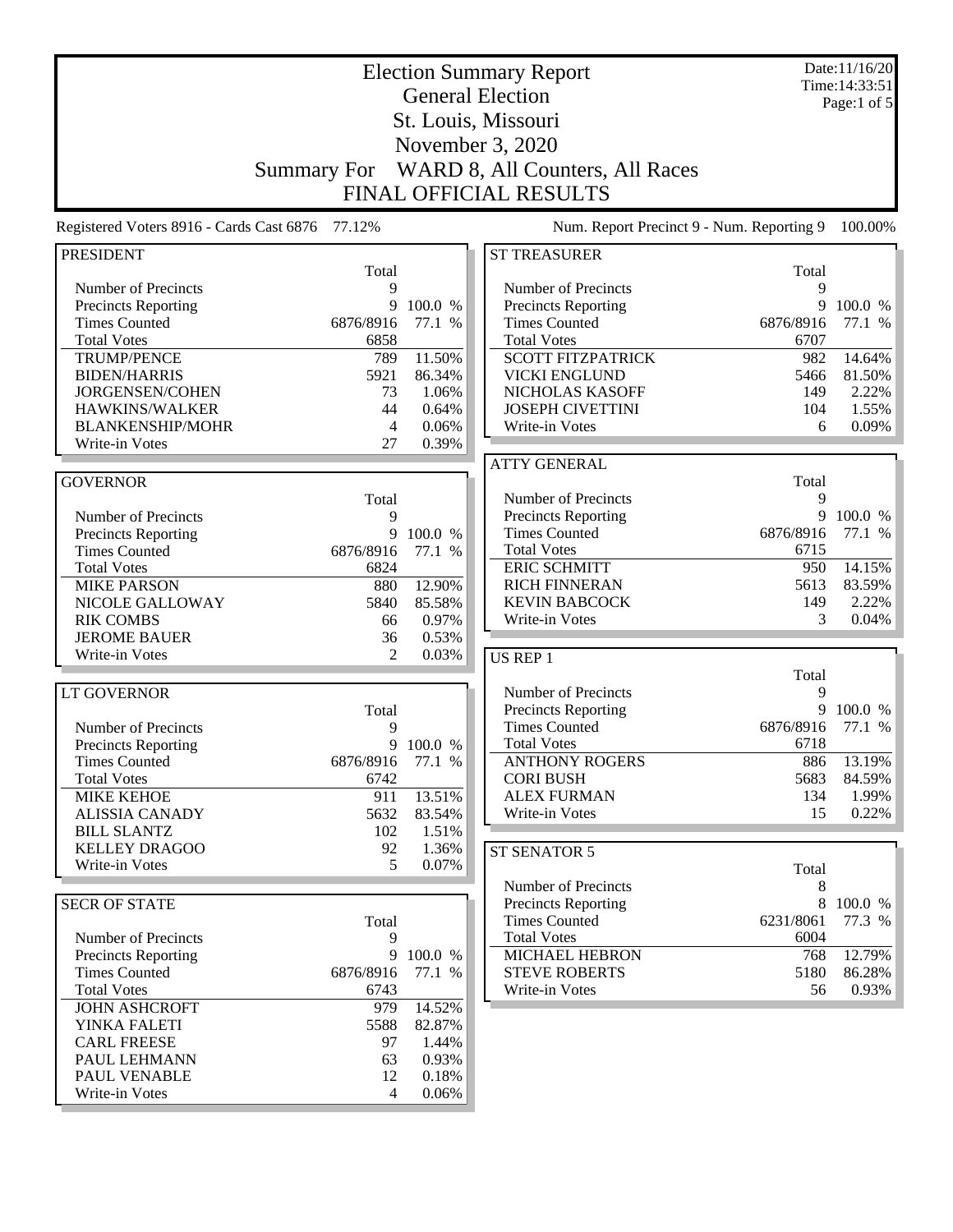|                                                 | <b>Summary For</b> |                  | <b>Election Summary Report</b><br><b>General Election</b><br>St. Louis, Missouri<br>November 3, 2020<br>WARD 8, All Counters, All Races |                   | Date:11/16/20<br>Time: 14:33:51<br>Page:2 of 5 |
|-------------------------------------------------|--------------------|------------------|-----------------------------------------------------------------------------------------------------------------------------------------|-------------------|------------------------------------------------|
|                                                 |                    |                  | <b>FINAL OFFICIAL RESULTS</b>                                                                                                           |                   |                                                |
| Registered Voters 8916 - Cards Cast 6876 77.12% |                    |                  | Num. Report Precinct 9 - Num. Reporting 9                                                                                               |                   | 100.00%                                        |
| ST REP 78                                       | Total              |                  | <b>TREASURER</b>                                                                                                                        | Total             |                                                |
| Number of Precincts                             | 1                  |                  | Number of Precincts                                                                                                                     | 9                 |                                                |
| Precincts Reporting                             | 1                  | 100.0 %          | Precincts Reporting                                                                                                                     | 9                 | 100.0 %                                        |
| <b>Times Counted</b>                            | 58/88              | 65.9 %           | <b>Times Counted</b>                                                                                                                    | 6876/8916         | 77.1 %                                         |
| <b>Total Votes</b><br><b>TIMOTHY GARTIN</b>     | 56<br>5            | 8.93%            | <b>Total Votes</b><br><b>ROBERT VROMAN</b>                                                                                              | 6670<br>1112      | 16.67%                                         |
| <b>RASHEEN ALDRIDGE</b>                         | 51                 | 91.07%           | <b>TISHAURA JONES</b>                                                                                                                   | 5381              | 80.67%                                         |
| Write-in Votes                                  | $\theta$           | 0.00%            | DON DE VIVO                                                                                                                             | 165               | 2.47%                                          |
|                                                 |                    |                  | Write-in Votes                                                                                                                          | 12                | 0.18%                                          |
| ST REP 79                                       | Total              |                  | PATRICIA BRECKENRIDGE                                                                                                                   |                   |                                                |
| Number of Precincts                             | 2                  |                  |                                                                                                                                         | Total             |                                                |
| Precincts Reporting                             |                    | 2 100.0 %        | Number of Precincts                                                                                                                     | 9                 |                                                |
| <b>Times Counted</b>                            | 1095/1470          | 74.5 %           | Precincts Reporting                                                                                                                     | 9                 | 100.0 %                                        |
| <b>Total Votes</b><br><b>LAKEYSHA BOSLEY</b>    | 941<br>921         | 97.87%           | <b>Times Counted</b><br><b>Total Votes</b>                                                                                              | 6876/8916<br>5763 | 77.1 %                                         |
| Write-in Votes                                  | 20                 | 2.13%            | <b>YES</b>                                                                                                                              | 4204              | 72.95%                                         |
|                                                 |                    |                  | NO                                                                                                                                      | 1559              | 27.05%                                         |
| ST REP 80                                       |                    |                  |                                                                                                                                         |                   |                                                |
|                                                 | Total              |                  | <b>KURT ODENWALD</b>                                                                                                                    |                   |                                                |
| Number of Precincts<br>Precincts Reporting      | 6                  | 6 100.0 %        | Number of Precincts                                                                                                                     | Total<br>9        |                                                |
| <b>Times Counted</b>                            | 5723/7358          | 77.8 %           | Precincts Reporting                                                                                                                     | 9                 | 100.0 %                                        |
| <b>Total Votes</b>                              | 5090               |                  | <b>Times Counted</b>                                                                                                                    | 6876/8916         | 77.1 %                                         |
| PETER MERIDETH                                  | 5014               | 98.51%           | <b>Total Votes</b>                                                                                                                      | 5670              |                                                |
| Write-in Votes                                  | 76                 | 1.49%            | <b>YES</b><br>NO                                                                                                                        | 3766              | 66.42%                                         |
| <b>CIRCUIT ATTY</b>                             |                    |                  |                                                                                                                                         | 1904              | 33.58%                                         |
|                                                 | Total              |                  | <b>ROBIN RANSOM</b>                                                                                                                     |                   |                                                |
| Number of Precincts                             | 9                  |                  |                                                                                                                                         | Total             |                                                |
| <b>Precincts Reporting</b>                      | 9                  | 100.0 %          | Number of Precincts                                                                                                                     | 9                 |                                                |
| <b>Times Counted</b><br><b>Total Votes</b>      | 6876/8916          | 77.1 %           | Precincts Reporting<br><b>Times Counted</b>                                                                                             | 6876/8916         | 9 100.0 %<br>77.1 %                            |
| DANIEL ZDRODOWSKI                               | 6670<br>1449       | 21.72%           | <b>Total Votes</b>                                                                                                                      | 5681              |                                                |
| <b>KIMBERLY GARDNER</b>                         | 5203               | 78.01%           | <b>YES</b>                                                                                                                              | 4296              | 75.62%                                         |
| Write-in Votes                                  | 18                 | 0.27%            | NO                                                                                                                                      | 1385              | 24.38%                                         |
|                                                 |                    |                  |                                                                                                                                         |                   |                                                |
| <b>SHERIFF</b>                                  | Total              |                  | <b>DAVID DOWD</b>                                                                                                                       | Total             |                                                |
| Number of Precincts                             | 9                  |                  | Number of Precincts                                                                                                                     | 9                 |                                                |
| Precincts Reporting                             | 9                  | 100.0 %          | Precincts Reporting                                                                                                                     | 9                 | 100.0 %                                        |
| <b>Times Counted</b>                            | 6876/8916          | 77.1 %           | <b>Times Counted</b>                                                                                                                    | 6876/8916         | 77.1 %                                         |
| <b>Total Votes</b>                              | 6575               |                  | <b>Total Votes</b>                                                                                                                      | 5512              |                                                |
| <b>JOHN CASTELLANO</b><br><b>VERNON BETTS</b>   | 987<br>5565        | 15.01%<br>84.64% | <b>YES</b><br>NO                                                                                                                        | 3716<br>1796      | 67.42%<br>32.58%                               |
| Write-in Votes                                  | 23                 | 0.35%            |                                                                                                                                         |                   |                                                |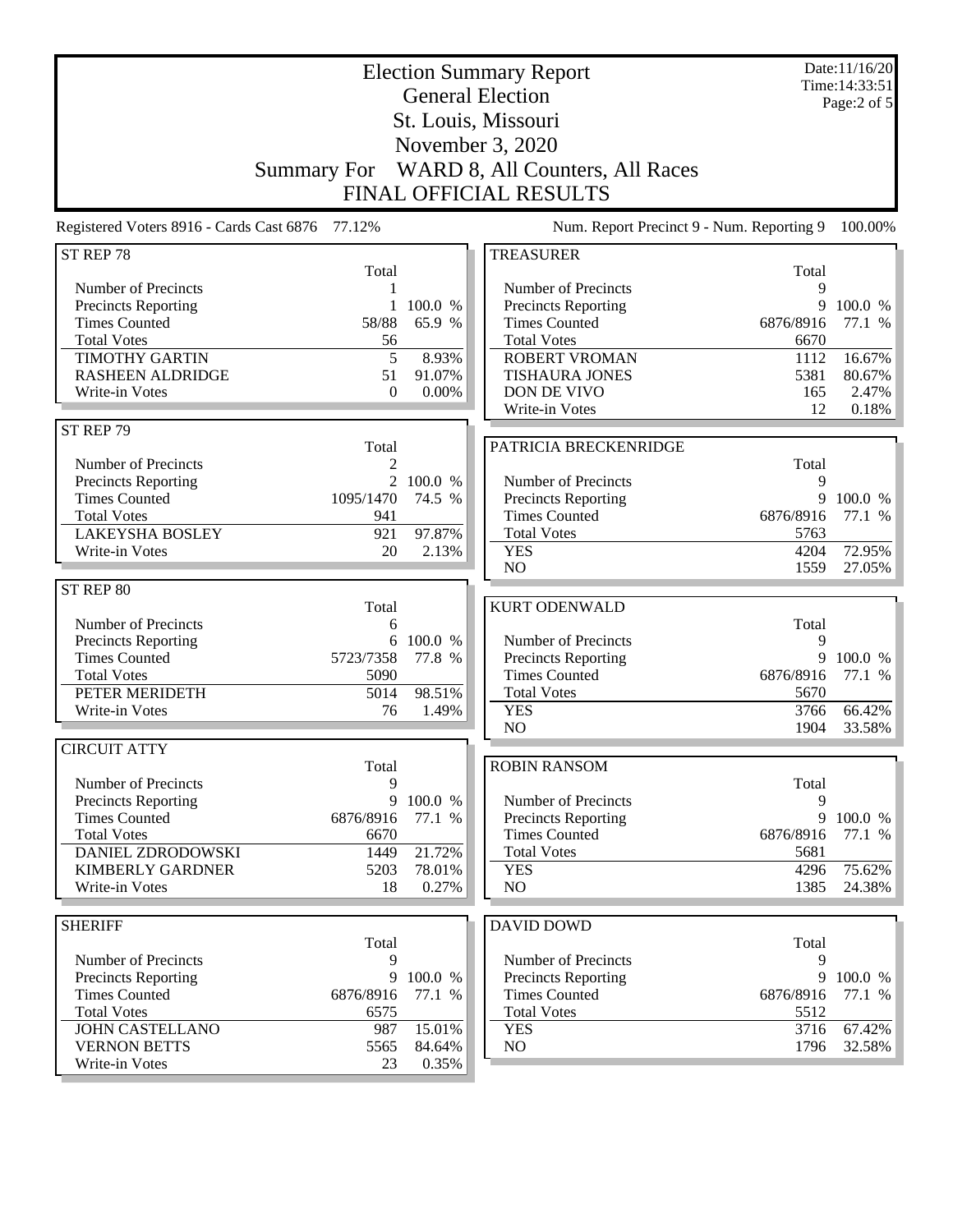|                                                    | <b>Election Summary Report</b> |                   |                                             |                   | Date:11/16/20<br>Time: 14:33:51 |
|----------------------------------------------------|--------------------------------|-------------------|---------------------------------------------|-------------------|---------------------------------|
| <b>General Election</b>                            |                                |                   |                                             | Page: $3$ of $5$  |                                 |
|                                                    |                                |                   | St. Louis, Missouri                         |                   |                                 |
|                                                    |                                |                   | November 3, 2020                            |                   |                                 |
|                                                    |                                |                   | Summary For WARD 8, All Counters, All Races |                   |                                 |
|                                                    |                                |                   | <b>FINAL OFFICIAL RESULTS</b>               |                   |                                 |
| Registered Voters 8916 - Cards Cast 6876 77.12%    |                                |                   | Num. Report Precinct 9 - Num. Reporting 9   |                   | 100.00%                         |
| <b>ELIZABETH HOGAN</b>                             |                                |                   | <b>SCOTT MILLIKAN</b>                       |                   |                                 |
|                                                    | Total                          |                   |                                             | Total             |                                 |
| Number of Precincts                                | 9                              |                   | Number of Precincts                         | 9                 |                                 |
| <b>Precincts Reporting</b>                         | 9                              | 100.0 %           | Precincts Reporting                         | 9                 | 100.0 %                         |
| <b>Times Counted</b><br><b>Total Votes</b>         | 6876/8916<br>5474              | 77.1 %            | <b>Times Counted</b><br><b>Total Votes</b>  | 6876/8916<br>5384 | 77.1 %                          |
| <b>YES</b>                                         | 3792                           | 69.27%            | <b>YES</b>                                  | 3509              | 65.17%                          |
| NO                                                 | 1682                           | 30.73%            | NO                                          | 1875              | 34.83%                          |
|                                                    |                                |                   |                                             |                   |                                 |
| <b>KATHERINE FOWLER</b>                            |                                |                   | <b>MADELINE CONNOLLY</b>                    |                   |                                 |
|                                                    | Total                          |                   |                                             | Total             |                                 |
| Number of Precincts                                | 9                              |                   | Number of Precincts                         | 9                 |                                 |
| <b>Precincts Reporting</b>                         | 9                              | 100.0 %           | <b>Precincts Reporting</b>                  | 9                 | 100.0 %                         |
| <b>Times Counted</b>                               | 6876/8916                      | 77.1 %            | <b>Times Counted</b>                        | 6876/8916         | 77.1 %                          |
| <b>Total Votes</b>                                 | 5460                           |                   | <b>Total Votes</b>                          | 5401              |                                 |
| <b>YES</b>                                         | 4156                           | 76.12%            | <b>YES</b>                                  | 4032              | 74.65%                          |
| NO                                                 | 1304                           | 23.88%            | NO                                          | 1369              | 25.35%                          |
|                                                    |                                |                   |                                             |                   |                                 |
| <b>CALEA STOVALL-REID</b>                          | Total                          |                   | <b>JOSEPH WHYTE</b>                         | Total             |                                 |
| Number of Precincts                                | 9                              |                   | Number of Precincts                         | 9                 |                                 |
| Precincts Reporting                                | 9                              | 100.0 %           | Precincts Reporting                         | 9                 | 100.0 %                         |
| <b>Times Counted</b>                               | 6876/8916                      | 77.1 %            | <b>Times Counted</b>                        | 6876/8916         | 77.1 %                          |
| <b>Total Votes</b>                                 | 5459                           |                   | <b>Total Votes</b>                          | 5367              |                                 |
| <b>YES</b>                                         | 4072                           | 74.59%            | <b>YES</b>                                  | 3393              | 63.22%                          |
| N <sub>O</sub>                                     | 1387                           | 25.41%            | N <sub>O</sub>                              | 1974              | 36.78%                          |
|                                                    |                                |                   | <b>ANNETTE LLEWELLYN</b>                    |                   |                                 |
| MICHAEL STELZER                                    | Total                          |                   |                                             | Total             |                                 |
| Number of Precincts                                | 9                              |                   | Number of Precincts                         | 9                 |                                 |
| <b>Precincts Reporting</b>                         | 9                              | 100.0 %           | Precincts Reporting                         | 9                 | 100.0 %                         |
| <b>Times Counted</b>                               | 6876/8916                      | 77.1 %            | <b>Times Counted</b>                        | 6876/8916         | 77.1 %                          |
| <b>Total Votes</b>                                 | 5459                           |                   | <b>Total Votes</b>                          | 5429              |                                 |
| <b>YES</b>                                         | 3458                           | 63.34%            | <b>YES</b>                                  | 4036              | 74.34%                          |
| NO                                                 | 2001                           | 36.66%            | NO                                          | 1393              | 25.66%                          |
|                                                    |                                |                   |                                             |                   |                                 |
| <b>TIMOTHY BOYER</b>                               |                                |                   | <b>CLINTON WRIGHT</b>                       |                   |                                 |
|                                                    | Total                          |                   |                                             | Total             |                                 |
| Number of Precincts                                | 9                              |                   | Number of Precincts                         | 9                 |                                 |
| <b>Precincts Reporting</b><br><b>Times Counted</b> | 9<br>6876/8916                 | 100.0 %<br>77.1 % | Precincts Reporting<br><b>Times Counted</b> | 9<br>6876/8916    | 100.0 %<br>77.1 %               |
| <b>Total Votes</b>                                 | 5397                           |                   | <b>Total Votes</b>                          | 5360              |                                 |
| <b>YES</b>                                         |                                | 64.02%            | <b>YES</b>                                  | 3456              | 64.48%                          |
|                                                    |                                |                   |                                             |                   |                                 |
| NO                                                 | 3455<br>1942                   | 35.98%            | NO                                          | 1904              | 35.52%                          |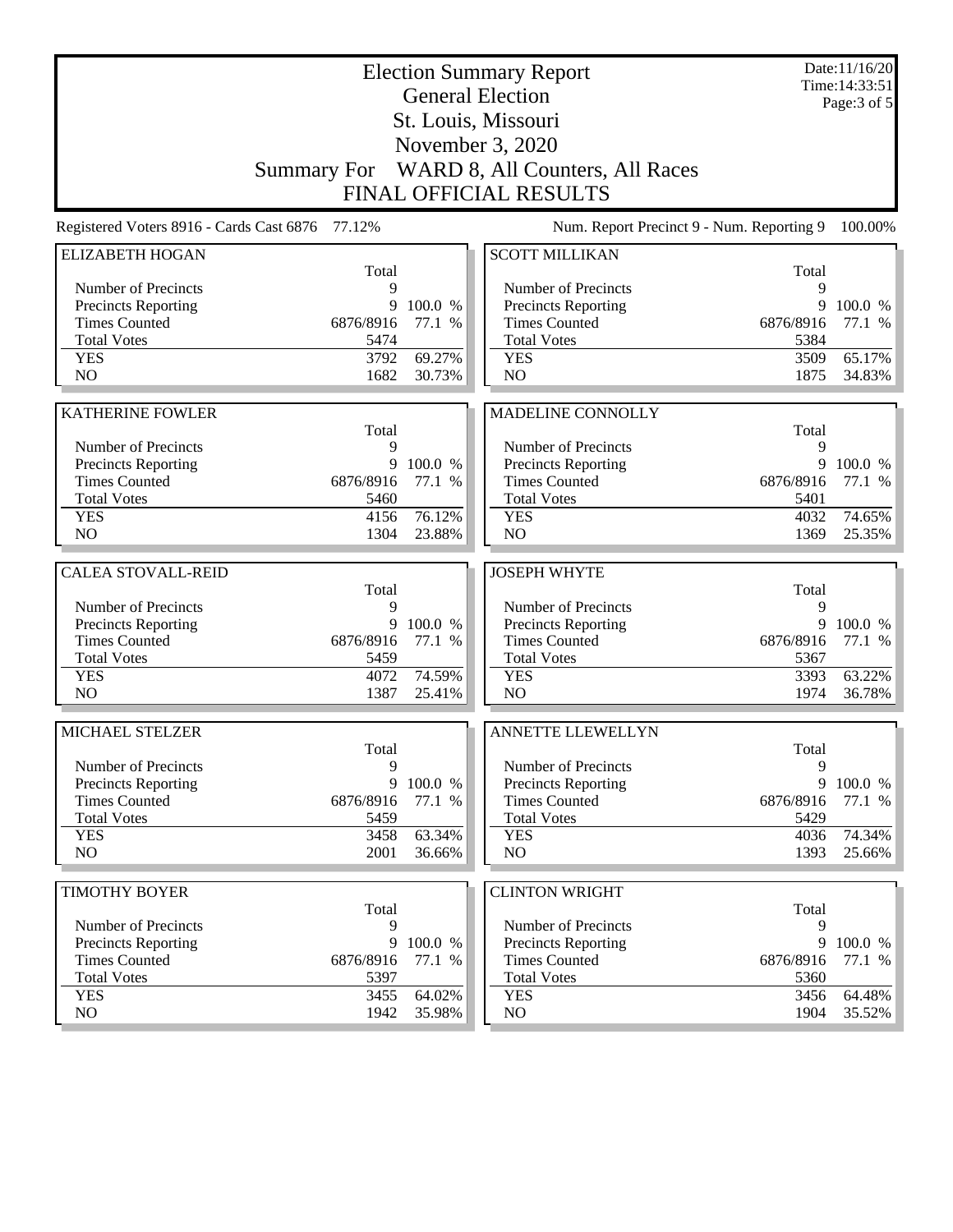|                                                                                                                         |                   | Date:11/16/20<br>Time: 14:33:51 |
|-------------------------------------------------------------------------------------------------------------------------|-------------------|---------------------------------|
| <b>General Election</b>                                                                                                 |                   | Page: $4$ of $5$                |
| St. Louis, Missouri                                                                                                     |                   |                                 |
| November 3, 2020                                                                                                        |                   |                                 |
| Summary For WARD 8, All Counters, All Races                                                                             |                   |                                 |
| <b>FINAL OFFICIAL RESULTS</b>                                                                                           |                   |                                 |
| Registered Voters 8916 - Cards Cast 6876 77.12%<br>Num. Report Precinct 9 - Num. Reporting 9                            |                   | 100.00%                         |
| <b>STEVEN OHMER</b><br><b>LYNNE PERKINS</b>                                                                             |                   |                                 |
| Total<br>Number of Precincts<br>9<br>Number of Precincts                                                                | Total<br>9        |                                 |
| 9<br>100.0 %<br><b>Precincts Reporting</b><br>Precincts Reporting                                                       | 9                 | 100.0 %                         |
| <b>Times Counted</b><br><b>Times Counted</b><br>6876/8916<br>77.1 %                                                     | 6876/8916         | 77.1 %                          |
| <b>Total Votes</b><br>5414<br><b>Total Votes</b>                                                                        | 5425              |                                 |
| 63.08%<br><b>YES</b><br>3415<br><b>YES</b>                                                                              | 4067              | 74.97%                          |
| NO<br>NO<br>1999<br>36.92%                                                                                              | 1358              | 25.03%                          |
|                                                                                                                         |                   |                                 |
| <b>DAVID ROITHER</b><br>NICOLE COLBERT-BOTCHWAY<br>Total                                                                |                   |                                 |
| Number of Precincts<br>9<br>Number of Precincts                                                                         | Total<br>9        |                                 |
| 9<br>Precincts Reporting<br>100.0 %<br>Precincts Reporting                                                              | 9                 | 100.0 %                         |
| <b>Times Counted</b><br><b>Times Counted</b><br>6876/8916<br>77.1 %                                                     | 6876/8916         | 77.1 %                          |
| <b>Total Votes</b><br>5376<br><b>Total Votes</b>                                                                        | 5435              |                                 |
| 65.94%<br><b>YES</b><br>3545<br><b>YES</b>                                                                              | 4206              | 77.39%                          |
| NO<br>NO<br>1831<br>34.06%                                                                                              | 1229              | 22.61%                          |
| THOMAS McCARTHY<br><b>CON AMEND 1</b>                                                                                   |                   |                                 |
| Total                                                                                                                   | Total             |                                 |
| Number of Precincts<br>9<br>Number of Precincts                                                                         | 9                 |                                 |
| Precincts Reporting<br>9<br>100.0 %<br>Precincts Reporting                                                              | 9                 | 100.0 %                         |
| <b>Times Counted</b><br><b>Times Counted</b><br>6876/8916<br>77.1 %                                                     | 6876/8916         | 77.1 %                          |
| <b>Total Votes</b><br><b>Total Votes</b><br>5364                                                                        | 6566              |                                 |
| 65.88%<br><b>YES</b><br>3534<br><b>YES</b>                                                                              | 3041              | 46.31%                          |
| N <sub>O</sub><br>1830<br>N <sub>O</sub><br>34.12%                                                                      | 3525              | 53.69%                          |
| MICHAEL COLONA<br><b>CON AMEND 3</b>                                                                                    |                   |                                 |
|                                                                                                                         |                   |                                 |
| Total                                                                                                                   | Total             |                                 |
| Number of Precincts<br>Number of Precincts<br>9                                                                         | 9                 |                                 |
| 9<br>100.0 %<br>Precincts Reporting<br><b>Precincts Reporting</b>                                                       | 9                 | 100.0 %                         |
| <b>Times Counted</b><br>6876/8916<br>77.1 %<br><b>Times Counted</b>                                                     | 6876/8916         | 77.1 %                          |
| <b>Total Votes</b><br><b>Total Votes</b><br>5450                                                                        | 6691              |                                 |
| <b>YES</b><br>66.31%<br><b>YES</b><br>3614<br>NO<br>1836<br>33.69%<br>NO                                                | 1450<br>5241      | 21.67%<br>78.33%                |
|                                                                                                                         |                   |                                 |
| <b>PROP D</b><br><b>CRAIG HIGGINS</b>                                                                                   |                   |                                 |
| Total                                                                                                                   | Total             |                                 |
| Number of Precincts<br>9<br>Number of Precincts                                                                         | 9                 |                                 |
| 9<br>100.0 %<br><b>Precincts Reporting</b><br>Precincts Reporting                                                       | 9                 | 100.0 %                         |
| <b>Times Counted</b><br><b>Times Counted</b><br>6876/8916<br>77.1 %<br><b>Total Votes</b><br><b>Total Votes</b><br>5381 | 6876/8916<br>6567 | 77.1 %                          |
| 70.49%<br><b>YES</b><br>3793<br><b>YES</b><br>NO<br>1588<br>29.51%<br>NO                                                | 5293<br>1274      | 80.60%<br>19.40%                |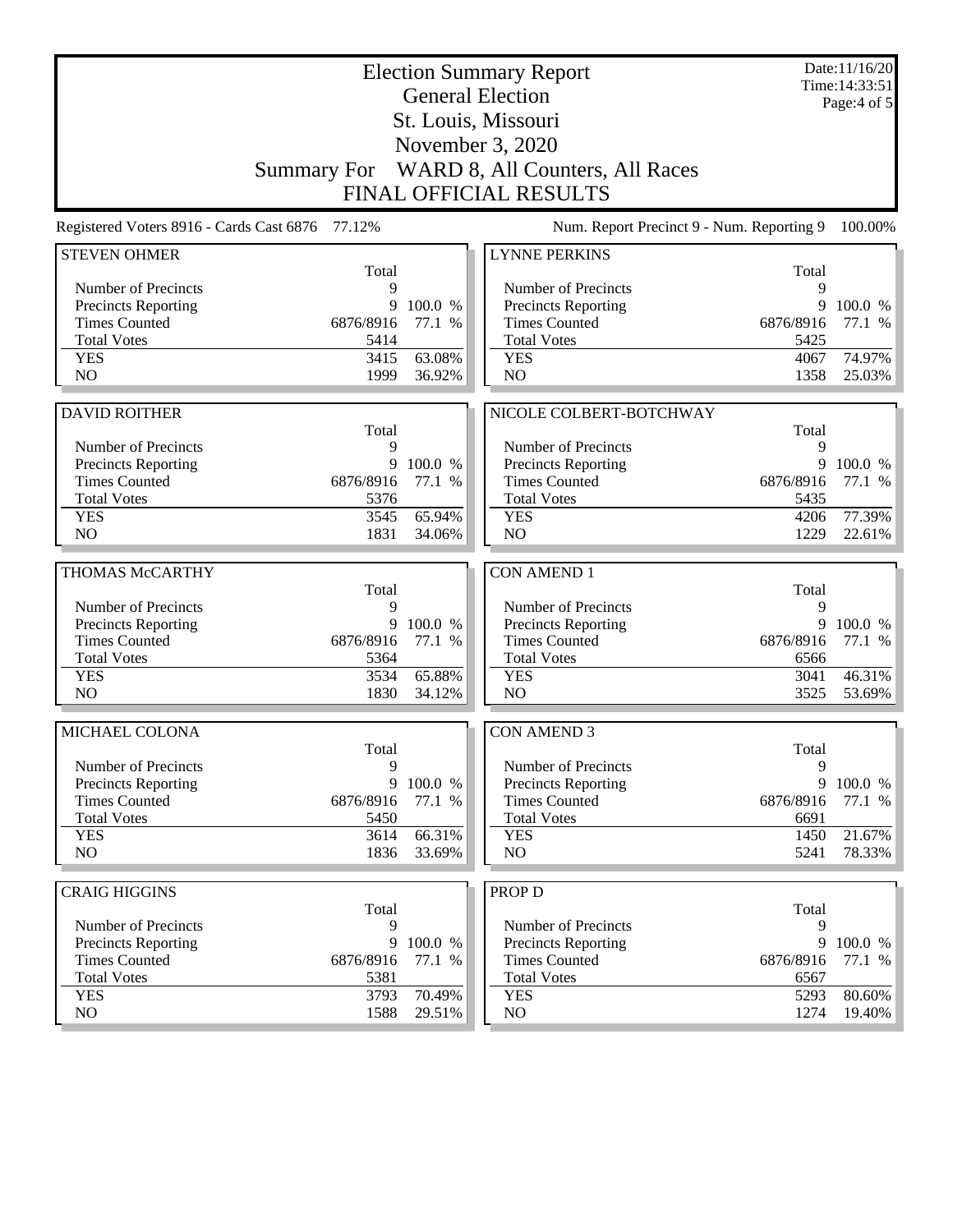Election Summary Report General Election St. Louis, Missouri November 3, 2020 Summary For WARD 8, All Counters, All Races FINAL OFFICIAL RESULTS

Date:11/16/20 Time:14:33:51 Page:5 of 5

| PROP <sub>1</sub>          |           |                        |
|----------------------------|-----------|------------------------|
|                            | Total     |                        |
| Number of Precincts        | 9         |                        |
| <b>Precincts Reporting</b> | 9         | 100.0 %                |
| <b>Times Counted</b>       | 6876/8916 | 77.1<br>$\%$           |
| <b>Total Votes</b>         | 6594      |                        |
| <b>YES</b>                 | 2940      | 44.59%                 |
| N <sub>O</sub>             |           | 3654 55.41%            |
|                            |           |                        |
| <b>PROPR</b>               |           |                        |
|                            | Total     |                        |
| Number of Precincts        | 9         |                        |
| <b>Precincts Reporting</b> | 9         | 100.0<br>$\frac{0}{0}$ |
| <b>Times Counted</b>       | 6876/8916 | 77.1<br>$\%$           |
| <b>Total Votes</b>         | 6657      |                        |
| <b>YES</b>                 | 4425      | 66.47%                 |
| N <sub>O</sub>             | 2232      | 33.53%                 |
|                            |           |                        |
| <b>PROPT</b>               |           |                        |
|                            | Total     |                        |
| Number of Precincts        | 9         |                        |
| <b>Precincts Reporting</b> | 9         | 100.0<br>$\%$          |
| <b>Times Counted</b>       | 6876/8916 | 77.1<br>$\%$           |
| <b>Total Votes</b>         | 6347      |                        |
| <b>YES</b>                 | 3313      | 52.20%                 |
| N <sub>O</sub>             | 3034      | 47.80%                 |

Registered Voters 8916 - Cards Cast 6876 77.12% Num. Report Precinct 9 - Num. Reporting 9 100.00%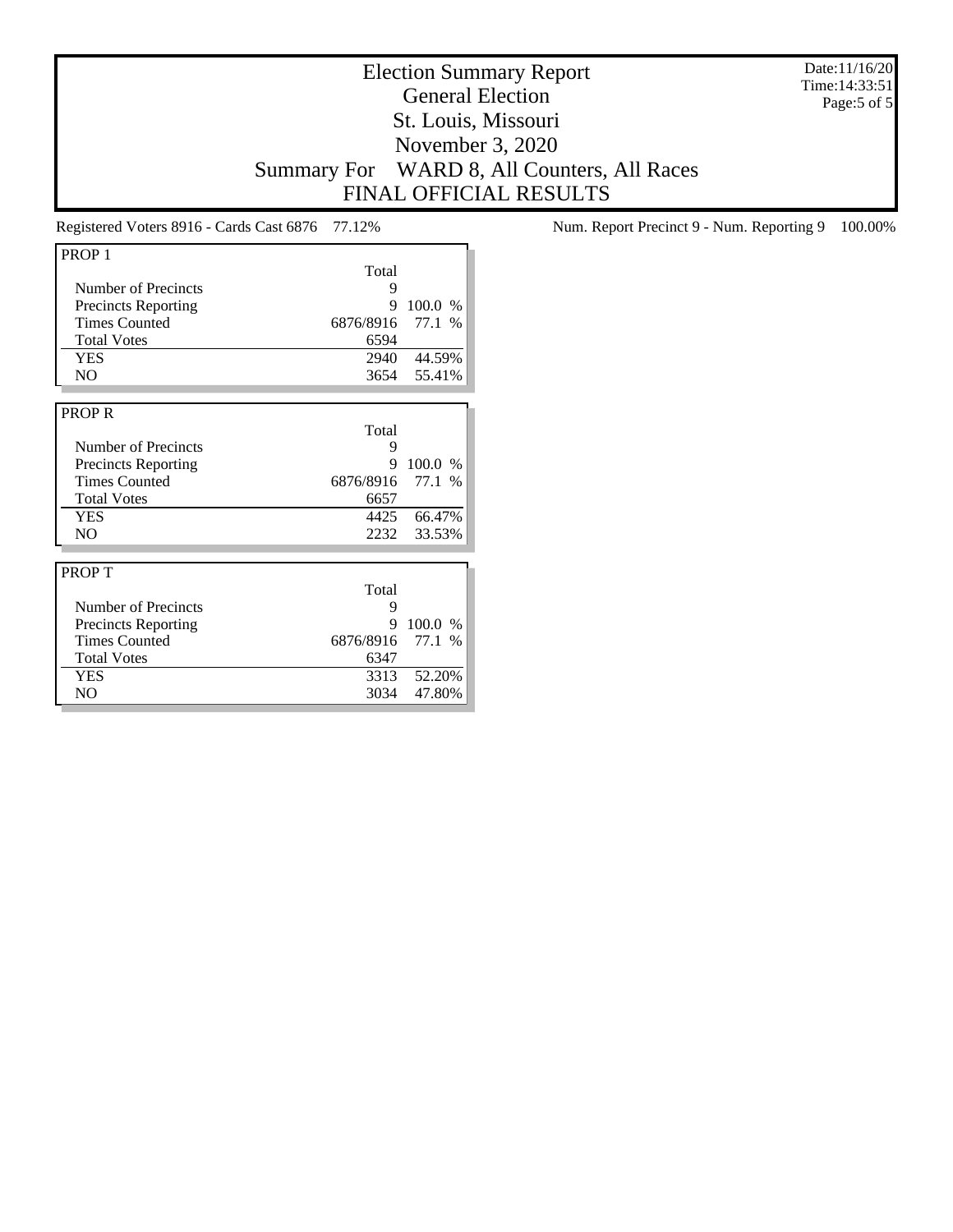|                                                    |                    |                   | <b>Election Summary Report</b>                                   |            | Date:11/16/20<br>Time: 14:34:01 |
|----------------------------------------------------|--------------------|-------------------|------------------------------------------------------------------|------------|---------------------------------|
|                                                    |                    |                   | <b>General Election</b>                                          |            | Page:1 of 5                     |
|                                                    |                    |                   | St. Louis, Missouri                                              |            |                                 |
|                                                    |                    |                   | November 3, 2020                                                 |            |                                 |
|                                                    |                    |                   |                                                                  |            |                                 |
|                                                    | <b>Summary For</b> |                   | WARD 9, All Counters, All Races<br><b>FINAL OFFICIAL RESULTS</b> |            |                                 |
|                                                    |                    |                   |                                                                  |            |                                 |
| Registered Voters 7178 - Cards Cast 4742           | 66.06%             |                   | Num. Report Precinct 9 - Num. Reporting 9                        |            | 100.00%                         |
| <b>PRESIDENT</b>                                   | Total              |                   | <b>ST TREASURER</b>                                              | Total      |                                 |
| Number of Precincts                                | 9                  |                   | Number of Precincts                                              | 9          |                                 |
| <b>Precincts Reporting</b>                         | 9                  | 100.0 %           | Precincts Reporting                                              | 9          | 100.0 %                         |
| <b>Times Counted</b>                               | 4742/7178          | 66.1 %            | <b>Times Counted</b>                                             | 4742/7178  | 66.1 %                          |
| <b>Total Votes</b>                                 | 4729               |                   | <b>Total Votes</b>                                               | 4624       |                                 |
| <b>TRUMP/PENCE</b>                                 | 637                | 13.47%            | <b>SCOTT FITZPATRICK</b>                                         | 766        | 16.57%<br>80.06%                |
| <b>BIDEN/HARRIS</b><br>JORGENSEN/COHEN             | 3985<br>65         | 84.27%<br>1.37%   | <b>VICKI ENGLUND</b><br>NICHOLAS KASOFF                          | 3702<br>92 | 1.99%                           |
| HAWKINS/WALKER                                     | 24                 | 0.51%             | <b>JOSEPH CIVETTINI</b>                                          | 61         | 1.32%                           |
| <b>BLANKENSHIP/MOHR</b>                            | 5                  | 0.11%             | Write-in Votes                                                   | 3          | 0.06%                           |
| Write-in Votes                                     | 13                 | 0.27%             |                                                                  |            |                                 |
|                                                    |                    |                   | <b>ATTY GENERAL</b>                                              |            |                                 |
| <b>GOVERNOR</b>                                    |                    |                   |                                                                  | Total      |                                 |
|                                                    | Total              |                   | Number of Precincts                                              | 9          |                                 |
| Number of Precincts                                | 9                  |                   | Precincts Reporting                                              | 9          | 100.0 %                         |
| <b>Precincts Reporting</b>                         | 9                  | 100.0 %           | <b>Times Counted</b>                                             | 4742/7178  | 66.1 %                          |
| <b>Times Counted</b>                               | 4742/7178          | 66.1 %            | <b>Total Votes</b>                                               | 4625       |                                 |
| <b>Total Votes</b>                                 | 4700               |                   | <b>ERIC SCHMITT</b>                                              | 727        | 15.72%                          |
| <b>MIKE PARSON</b>                                 | 689                | 14.66%            | <b>RICH FINNERAN</b>                                             | 3765       | 81.41%                          |
| NICOLE GALLOWAY                                    | 3884               | 82.64%            | <b>KEVIN BABCOCK</b>                                             | 131        | 2.83%                           |
| <b>RIK COMBS</b>                                   | 80                 | 1.70%             | Write-in Votes                                                   | 2          | 0.04%                           |
| <b>JEROME BAUER</b>                                | 46                 | 0.98%             |                                                                  |            |                                 |
| Write-in Votes                                     | 1                  | 0.02%             | US REP 1                                                         |            |                                 |
|                                                    |                    |                   |                                                                  | Total      |                                 |
| LT GOVERNOR                                        |                    |                   | Number of Precincts                                              | 9          |                                 |
|                                                    | Total              |                   | Precincts Reporting                                              | 9          | 100.0 %                         |
| Number of Precincts                                | 9                  |                   | <b>Times Counted</b>                                             | 4742/7178  | 66.1 %                          |
| <b>Precincts Reporting</b>                         | 9                  | 100.0 %           | <b>Total Votes</b>                                               | 4639       |                                 |
| <b>Times Counted</b>                               | 4742/7178          | 66.1 %            | <b>ANTHONY ROGERS</b>                                            | 680        | 14.66%                          |
| <b>Total Votes</b>                                 | 4641               |                   | <b>CORI BUSH</b>                                                 | 3839       | 82.75%                          |
| <b>MIKE KEHOE</b>                                  | 686                | 14.78%            | <b>ALEX FURMAN</b>                                               | 109        | 2.35%                           |
| <b>ALISSIA CANADY</b>                              | 3781               | 81.47%            | Write-in Votes                                                   | 11         | 0.24%                           |
| <b>BILL SLANTZ</b>                                 | 95                 | 2.05%             |                                                                  |            |                                 |
| <b>KELLEY DRAGOO</b>                               | 77                 | 1.66%             | ST SENATOR 5                                                     |            |                                 |
| Write-in Votes                                     | $\overline{2}$     | 0.04%             |                                                                  | Total      |                                 |
|                                                    |                    |                   | Number of Precincts                                              | 9          |                                 |
| <b>SECR OF STATE</b>                               |                    |                   | <b>Precincts Reporting</b>                                       | 9          | 100.0 %                         |
|                                                    | Total              |                   | <b>Times Counted</b>                                             | 4742/7178  | 66.1 %                          |
| Number of Precincts                                | 9                  |                   | <b>Total Votes</b>                                               | 4571       |                                 |
| <b>Precincts Reporting</b><br><b>Times Counted</b> | 9<br>4742/7178     | 100.0 %<br>66.1 % | <b>MICHAEL HEBRON</b><br><b>STEVE ROBERTS</b>                    | 680        | 14.88%                          |
| <b>Total Votes</b>                                 |                    |                   | Write-in Votes                                                   | 3863<br>28 | 84.51%                          |
| <b>JOHN ASHCROFT</b>                               | 4641<br>762        | 16.42%            |                                                                  |            | 0.61%                           |
| YINKA FALETI                                       | 3731               | 80.39%            |                                                                  |            |                                 |
| <b>CARL FREESE</b>                                 | 76                 | 1.64%             |                                                                  |            |                                 |
| PAUL LEHMANN                                       | 57                 | 1.23%             |                                                                  |            |                                 |
| PAUL VENABLE                                       | 14                 | 0.30%             |                                                                  |            |                                 |
| Write-in Votes                                     | 1                  | 0.02%             |                                                                  |            |                                 |
|                                                    |                    |                   |                                                                  |            |                                 |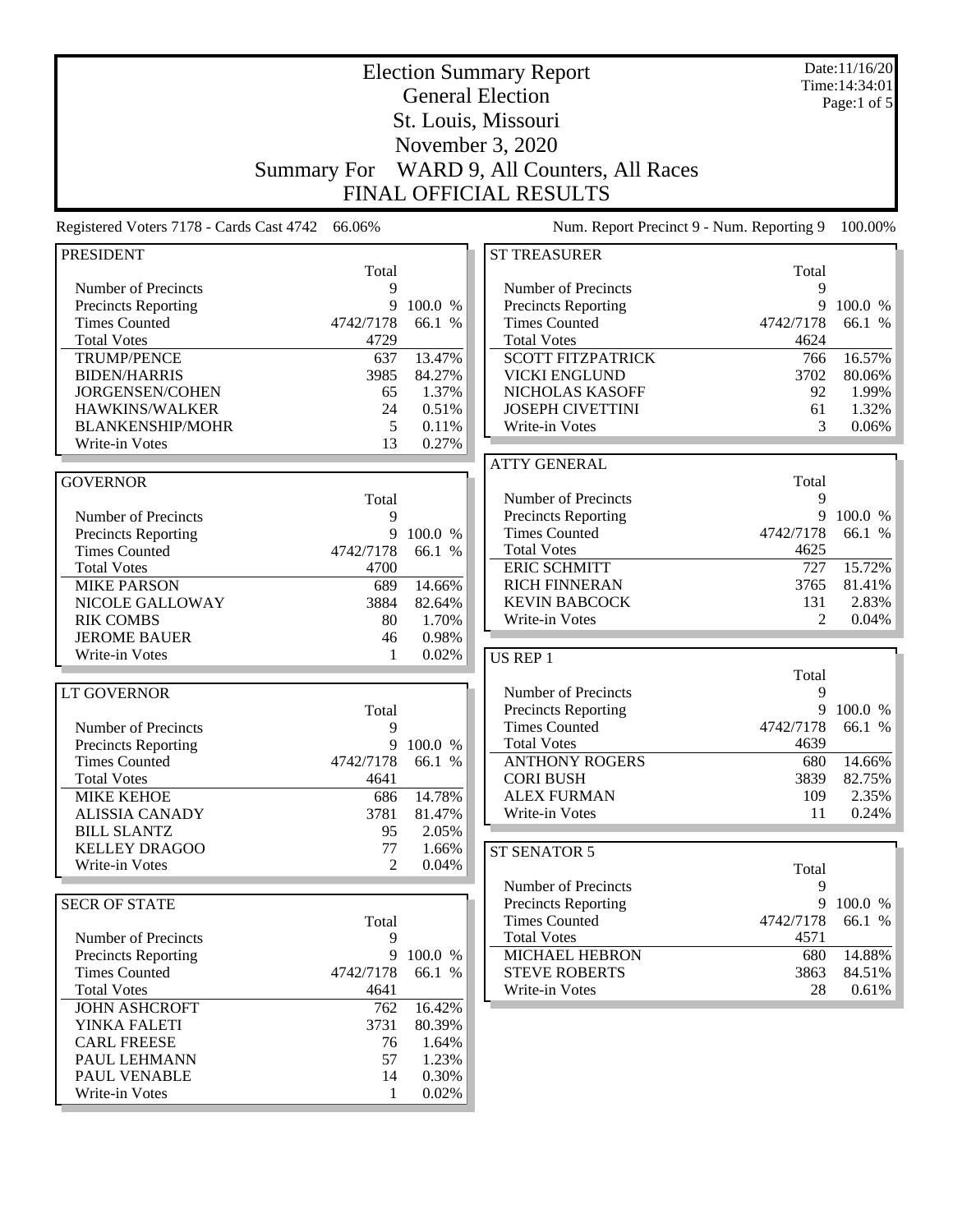|                                                    | <b>Election Summary Report</b><br><b>General Election</b> |                     |                                                   |                   | Date:11/16/20<br>Time: 14:34:01 |
|----------------------------------------------------|-----------------------------------------------------------|---------------------|---------------------------------------------------|-------------------|---------------------------------|
|                                                    |                                                           |                     |                                                   |                   | Page: $2$ of $5$                |
|                                                    |                                                           |                     | St. Louis, Missouri                               |                   |                                 |
|                                                    |                                                           |                     | November 3, 2020                                  |                   |                                 |
|                                                    |                                                           |                     |                                                   |                   |                                 |
| <b>Summary For</b>                                 |                                                           |                     | WARD 9, All Counters, All Races                   |                   |                                 |
|                                                    |                                                           |                     | FINAL OFFICIAL RESULTS                            |                   |                                 |
| Registered Voters 7178 - Cards Cast 4742<br>66.06% |                                                           |                     | Num. Report Precinct 9 - Num. Reporting 9         |                   | 100.00%                         |
| ST REP 78                                          |                                                           |                     | <b>SHERIFF</b>                                    |                   |                                 |
| Number of Precincts                                | Total<br>5                                                |                     | Number of Precincts                               | Total<br>9        |                                 |
| Precincts Reporting                                | 5                                                         | 100.0 %             | Precincts Reporting                               | 9                 | 100.0 %                         |
| <b>Times Counted</b>                               | 3269/4804                                                 | 68.0 %              | <b>Times Counted</b>                              | 4742/7178         | 66.1 %                          |
| <b>Total Votes</b>                                 | 3144                                                      |                     | <b>Total Votes</b>                                | 4569              |                                 |
| <b>TIMOTHY GARTIN</b>                              | 456                                                       | 14.50%              | <b>JOHN CASTELLANO</b>                            | 723               | 15.82%                          |
| <b>RASHEEN ALDRIDGE</b>                            | 2683                                                      | 85.34%              | <b>VERNON BETTS</b>                               | 3826              | 83.74%                          |
| Write-in Votes                                     | 5                                                         | 0.16%               | Write-in Votes                                    | 20                | 0.44%                           |
|                                                    |                                                           |                     |                                                   |                   |                                 |
| ST REP 79                                          |                                                           |                     | <b>TREASURER</b>                                  |                   |                                 |
|                                                    | Total                                                     |                     |                                                   | Total             |                                 |
| Number of Precincts                                | 1                                                         |                     | Number of Precincts                               | 9<br>9            | 100.0 %                         |
| Precincts Reporting<br><b>Times Counted</b>        | 260/347                                                   | 1 100.0 %<br>74.9 % | Precincts Reporting<br><b>Times Counted</b>       | 4742/7178         | 66.1 %                          |
| <b>Total Votes</b>                                 | 221                                                       |                     | <b>Total Votes</b>                                | 4609              |                                 |
| <b>LAKEYSHA BOSLEY</b>                             | 209                                                       | 94.57%              | <b>ROBERT VROMAN</b>                              | 765               | 16.60%                          |
| Write-in Votes                                     | 12                                                        | 5.43%               | <b>TISHAURA JONES</b>                             | 3728              | 80.89%                          |
|                                                    |                                                           |                     | DON DE VIVO                                       | 113               | 2.45%                           |
| ST REP 80                                          |                                                           |                     | Write-in Votes                                    | 3                 | 0.07%                           |
|                                                    | Total                                                     |                     |                                                   |                   |                                 |
| Number of Precincts                                | 1                                                         |                     | PATRICIA BRECKENRIDGE                             |                   |                                 |
| <b>Precincts Reporting</b>                         |                                                           | 1 100.0 %           |                                                   | Total             |                                 |
| <b>Times Counted</b>                               | 43/91                                                     | 47.3 %              | Number of Precincts                               | 9                 |                                 |
| <b>Total Votes</b>                                 | 40                                                        |                     | Precincts Reporting                               | 9                 | 100.0 %                         |
| PETER MERIDETH                                     | 40                                                        | 100.00%             | <b>Times Counted</b>                              | 4742/7178<br>4183 | 66.1 %                          |
| Write-in Votes                                     | $\theta$                                                  | $0.00\%$            | <b>Total Votes</b><br><b>YES</b>                  | 2921              | 69.83%                          |
|                                                    |                                                           |                     | N <sub>O</sub>                                    | 1262              | 30.17%                          |
| ST REP 81                                          | Total                                                     |                     |                                                   |                   |                                 |
| Number of Precincts                                | 2                                                         |                     | <b>KURT ODENWALD</b>                              |                   |                                 |
| Precincts Reporting                                | $\overline{c}$                                            | 100.0 %             |                                                   | Total             |                                 |
| <b>Times Counted</b>                               | 1170/1936                                                 | 60.4 %              | Number of Precincts                               | 9                 |                                 |
| <b>Total Votes</b>                                 | 998                                                       |                     | Precincts Reporting                               | 9                 | 100.0 %                         |
| <b>STEVE BUTZ</b>                                  | 984                                                       | 98.60%              | <b>Times Counted</b>                              | 4742/7178         | 66.1 %                          |
| Write-in Votes                                     | 14                                                        | 1.40%               | <b>Total Votes</b>                                | 4149              |                                 |
|                                                    |                                                           |                     | <b>YES</b>                                        | 2638              | 63.58%                          |
| <b>CIRCUIT ATTY</b>                                |                                                           |                     | NO                                                | 1511              | 36.42%                          |
|                                                    | Total                                                     |                     |                                                   |                   |                                 |
| Number of Precincts                                | 9                                                         |                     | <b>ROBIN RANSOM</b>                               |                   |                                 |
| Precincts Reporting                                | 9                                                         | 100.0 %             |                                                   | Total             |                                 |
| <b>Times Counted</b><br><b>Total Votes</b>         | 4742/7178<br>4596                                         | 66.1 %              | Number of Precincts<br><b>Precincts Reporting</b> | 9<br>9            | 100.0 %                         |
| <b>DANIEL ZDRODOWSKI</b>                           | 1008                                                      | 21.93%              | <b>Times Counted</b>                              | 4742/7178         | 66.1 %                          |
| <b>KIMBERLY GARDNER</b>                            | 3573                                                      | 77.74%              | <b>Total Votes</b>                                | 4147              |                                 |
| Write-in Votes                                     | 15                                                        | 0.33%               | <b>YES</b>                                        | 2950              | 71.14%                          |
|                                                    |                                                           |                     | NO                                                | 1197              | 28.86%                          |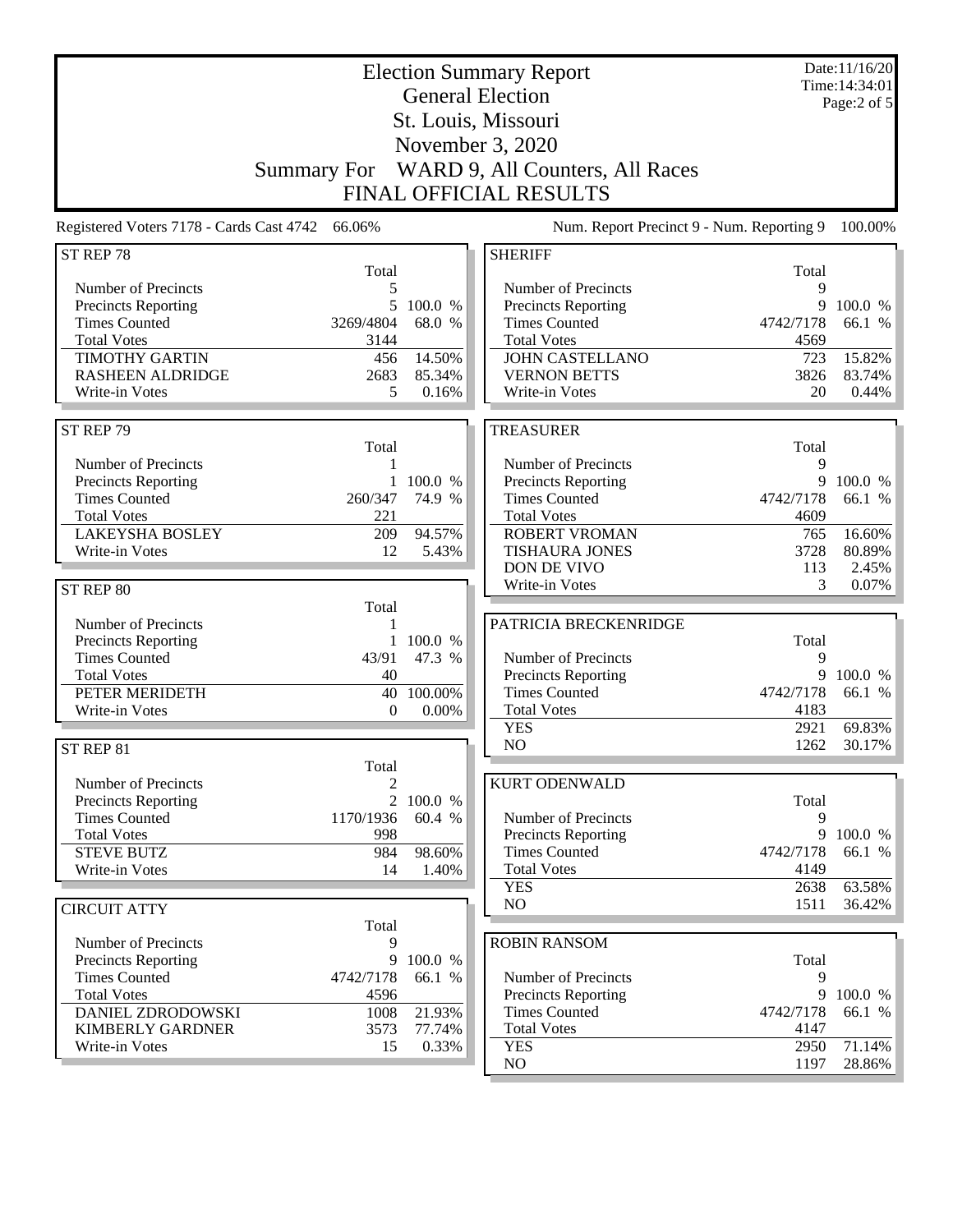| <b>Election Summary Report</b><br><b>General Election</b> |                    |           |                                           |              | Date:11/16/20<br>Time: 14:34:01<br>Page: 3 of 5 |
|-----------------------------------------------------------|--------------------|-----------|-------------------------------------------|--------------|-------------------------------------------------|
|                                                           |                    |           | St. Louis, Missouri                       |              |                                                 |
|                                                           |                    |           | November 3, 2020                          |              |                                                 |
|                                                           | <b>Summary For</b> |           | WARD 9, All Counters, All Races           |              |                                                 |
|                                                           |                    |           | <b>FINAL OFFICIAL RESULTS</b>             |              |                                                 |
|                                                           |                    |           |                                           |              |                                                 |
| Registered Voters 7178 - Cards Cast 4742                  | 66.06%             |           | Num. Report Precinct 9 - Num. Reporting 9 |              | 100.00%                                         |
| <b>DAVID DOWD</b>                                         | Total              |           | <b>TIMOTHY BOYER</b>                      | Total        |                                                 |
| Number of Precincts                                       | 9                  |           | Number of Precincts                       | 9            |                                                 |
| <b>Precincts Reporting</b>                                | 9                  | 100.0 %   | <b>Precincts Reporting</b>                | 9            | 100.0 %                                         |
| <b>Times Counted</b>                                      | 4742/7178          | 66.1 %    | <b>Times Counted</b>                      | 4742/7178    | 66.1 %                                          |
| <b>Total Votes</b>                                        | 4054               |           | <b>Total Votes</b>                        | 3980         |                                                 |
| <b>YES</b>                                                | 2053               | 50.64%    | <b>YES</b>                                | 1940         | 48.74%                                          |
| NO                                                        | 2001               | 49.36%    | NO                                        | 2040         | 51.26%                                          |
|                                                           |                    |           |                                           |              |                                                 |
| <b>ELIZABETH HOGAN</b>                                    |                    |           | <b>SCOTT MILLIKAN</b>                     |              |                                                 |
|                                                           | Total              |           |                                           | Total        |                                                 |
| Number of Precincts                                       | 9                  |           | Number of Precincts                       | 9            |                                                 |
| Precincts Reporting                                       | 9                  | 100.0 %   | Precincts Reporting                       | 9            | 100.0 %                                         |
| <b>Times Counted</b>                                      | 4742/7178          | 66.1 %    | <b>Times Counted</b>                      | 4742/7178    | 66.1 %                                          |
| <b>Total Votes</b>                                        | 4021               |           | <b>Total Votes</b>                        | 3971         |                                                 |
| <b>YES</b><br>N <sub>O</sub>                              | 2106<br>1915       | 52.38%    | <b>YES</b><br>NO                          | 1913<br>2058 | 48.17%<br>51.83%                                |
|                                                           |                    | 47.62%    |                                           |              |                                                 |
| <b>KATHERINE FOWLER</b>                                   |                    |           | MADELINE CONNOLLY                         |              |                                                 |
|                                                           | Total              |           |                                           | Total        |                                                 |
| Number of Precincts                                       | 9                  |           | Number of Precincts                       | 9            |                                                 |
| Precincts Reporting                                       | 9                  | 100.0 %   | Precincts Reporting                       | 9            | 100.0 %                                         |
| <b>Times Counted</b>                                      | 4742/7178          | 66.1 %    | <b>Times Counted</b>                      | 4742/7178    | 66.1 %                                          |
| <b>Total Votes</b>                                        | 4000               |           | <b>Total Votes</b>                        | 3982         |                                                 |
| <b>YES</b>                                                | 2858               | 71.45%    | <b>YES</b>                                | 2800         | 70.32%                                          |
| N <sub>O</sub>                                            | 1142               | 28.55%    | NO                                        | 1182         | 29.68%                                          |
|                                                           |                    |           |                                           |              |                                                 |
| <b>CALEA STOVALL-REID</b>                                 | Total              |           | <b>JOSEPH WHYTE</b>                       | Total        |                                                 |
| Number of Precincts                                       | 9                  |           | Number of Precincts                       | 9            |                                                 |
| Precincts Reporting                                       |                    | 9 100.0 % | Precincts Reporting                       | 9            | 100.0 %                                         |
| <b>Times Counted</b>                                      | 4742/7178          | 66.1 %    | <b>Times Counted</b>                      | 4742/7178    | 66.1 %                                          |
| <b>Total Votes</b>                                        | 4021               |           | <b>Total Votes</b>                        | 3970         |                                                 |
| <b>YES</b>                                                | 2817               | 70.06%    | <b>YES</b>                                | 1887         | 47.53%                                          |
| NO                                                        | 1204               | 29.94%    | NO                                        | 2083         | 52.47%                                          |
|                                                           |                    |           |                                           |              |                                                 |
| MICHAEL STELZER                                           | Total              |           | <b>ANNETTE LLEWELLYN</b>                  | Total        |                                                 |
| Number of Precincts                                       | 9                  |           | Number of Precincts                       | 9            |                                                 |
| Precincts Reporting                                       | 9                  | 100.0 %   | Precincts Reporting                       | 9            | 100.0 %                                         |
| <b>Times Counted</b>                                      | 4742/7178          | 66.1 %    | <b>Times Counted</b>                      | 4742/7178    | 66.1 %                                          |
| <b>Total Votes</b>                                        | 4002               |           | <b>Total Votes</b>                        | 3993         |                                                 |
| <b>YES</b>                                                | 1937               | 48.40%    | <b>YES</b>                                | 2254         | 56.45%                                          |
| NO                                                        | 2065               | 51.60%    | NO                                        | 1739         | 43.55%                                          |
|                                                           |                    |           |                                           |              |                                                 |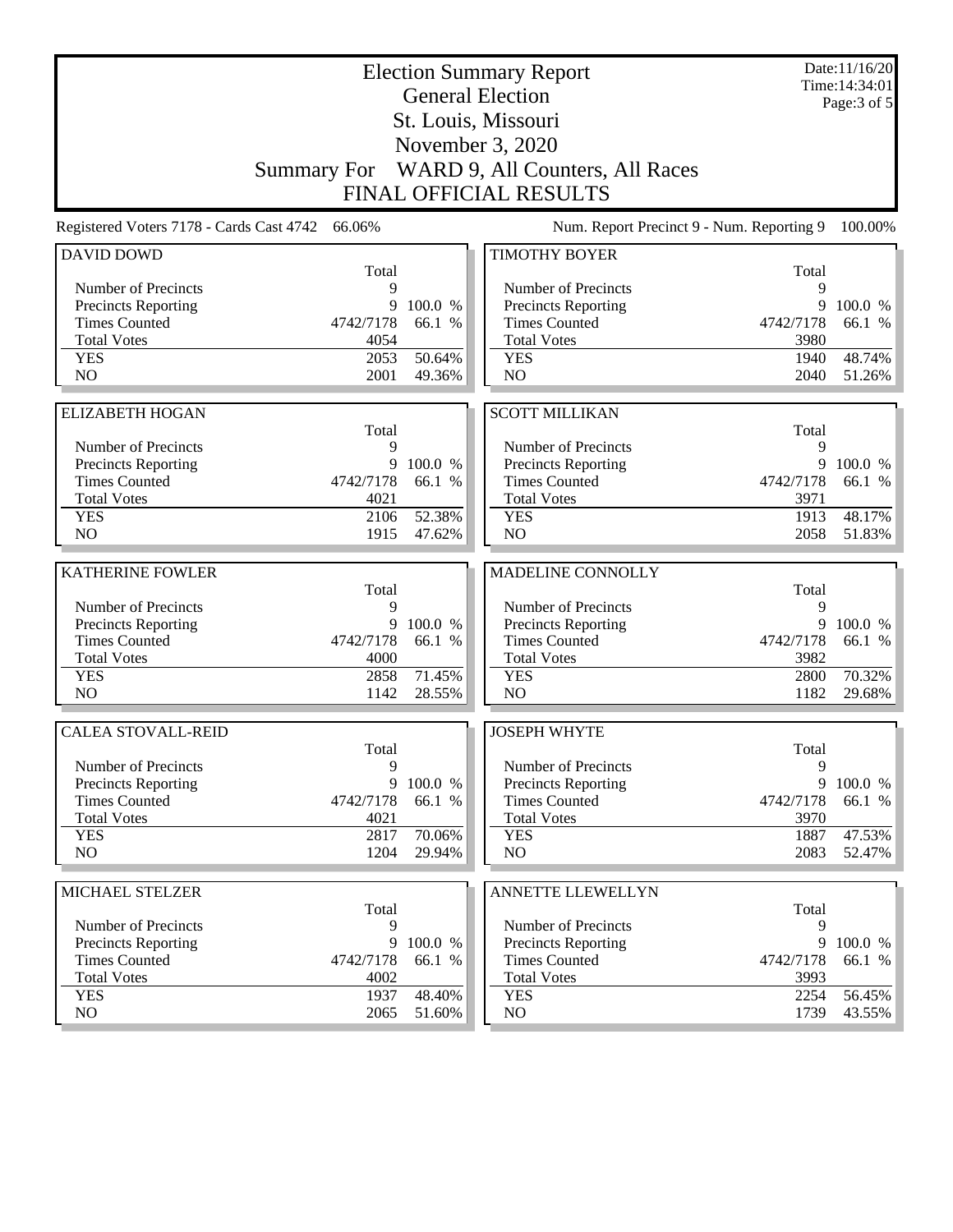| <b>General Election</b><br>Page:4 of 5<br>St. Louis, Missouri<br>November 3, 2020<br>WARD 9, All Counters, All Races<br><b>Summary For</b><br><b>FINAL OFFICIAL RESULTS</b><br>Num. Report Precinct 9 - Num. Reporting 9<br>Registered Voters 7178 - Cards Cast 4742 66.06%<br><b>CLINTON WRIGHT</b><br><b>CRAIG HIGGINS</b><br>Total<br>Total<br>Number of Precincts<br>Number of Precincts<br>9<br>9<br>9<br><b>Precincts Reporting</b><br>9<br>100.0 %<br><b>Precincts Reporting</b><br><b>Times Counted</b><br><b>Times Counted</b><br>4742/7178<br>66.1 %<br>4742/7178<br>66.1 %<br><b>Total Votes</b><br><b>Total Votes</b><br>3966<br>3969<br>48.59%<br>66.94%<br><b>YES</b><br>1927<br><b>YES</b><br>2657<br>NO<br>N <sub>O</sub><br>2039<br>1312<br>51.41%<br><b>STEVEN OHMER</b><br><b>LYNNE PERKINS</b><br>Total<br>Total<br>Number of Precincts<br>9<br>Number of Precincts<br>9<br>9<br>Precincts Reporting<br>9<br>100.0 %<br>Precincts Reporting<br>100.0 %<br><b>Times Counted</b><br><b>Times Counted</b><br>4742/7178<br>66.1 %<br>4742/7178<br>66.1 %<br><b>Total Votes</b><br><b>Total Votes</b><br>3985<br>3993<br><b>YES</b><br>1867<br>46.85%<br>71.22%<br><b>YES</b><br>2844<br>NO<br>NO<br>2118<br>53.15%<br>1149<br><b>DAVID ROITHER</b><br>NICOLE COLBERT-BOTCHWAY<br>Total<br>Total<br>9<br>9<br>Number of Precincts<br>Number of Precincts<br>9<br>Precincts Reporting<br>9<br>100.0 %<br>Precincts Reporting<br>100.0 %<br><b>Times Counted</b><br><b>Times Counted</b><br>66.1 %<br>4742/7178<br>66.1 %<br>4742/7178<br><b>Total Votes</b><br>3965<br><b>Total Votes</b><br>4006<br>49.41%<br>72.52%<br><b>YES</b><br>1959<br><b>YES</b><br>2905<br>NO<br>N <sub>O</sub><br>2006<br>50.59%<br>1101<br><b>THOMAS McCARTHY</b><br><b>CON AMEND 1</b><br>Total<br>Total<br>Number of Precincts<br>9<br>Number of Precincts<br>9<br>9<br>Precincts Reporting<br>100.0 %<br><b>Precincts Reporting</b><br>9<br><b>Times Counted</b><br>66.1 %<br><b>Times Counted</b><br>4742/7178<br>4742/7178<br><b>Total Votes</b><br><b>Total Votes</b><br>3964<br>4564<br><b>YES</b><br>2513<br>63.40%<br><b>YES</b><br>1973<br>NO<br>NO<br>1451<br>2591<br>36.60%<br><b>CON AMEND 3</b><br>MICHAEL COLONA<br>Total<br>Total<br>Number of Precincts<br>9<br>Number of Precincts<br>9<br><b>Precincts Reporting</b><br>9<br>100.0 %<br>9<br>Precincts Reporting<br><b>Times Counted</b><br><b>Times Counted</b><br>4742/7178<br>4742/7178<br>66.1 %<br><b>Total Votes</b><br><b>Total Votes</b><br>3986<br>4602<br>50.78%<br><b>YES</b><br>2024<br><b>YES</b><br>1355<br>NO<br>1962<br>NO<br>3247<br>49.22% |  | <b>Election Summary Report</b> | Date:11/16/20<br>Time: 14:34:01 |
|---------------------------------------------------------------------------------------------------------------------------------------------------------------------------------------------------------------------------------------------------------------------------------------------------------------------------------------------------------------------------------------------------------------------------------------------------------------------------------------------------------------------------------------------------------------------------------------------------------------------------------------------------------------------------------------------------------------------------------------------------------------------------------------------------------------------------------------------------------------------------------------------------------------------------------------------------------------------------------------------------------------------------------------------------------------------------------------------------------------------------------------------------------------------------------------------------------------------------------------------------------------------------------------------------------------------------------------------------------------------------------------------------------------------------------------------------------------------------------------------------------------------------------------------------------------------------------------------------------------------------------------------------------------------------------------------------------------------------------------------------------------------------------------------------------------------------------------------------------------------------------------------------------------------------------------------------------------------------------------------------------------------------------------------------------------------------------------------------------------------------------------------------------------------------------------------------------------------------------------------------------------------------------------------------------------------------------------------------------------------------------------------------------------------------------------------------------------------------------------------------------------------------------------------------------------------------------------------------------------------------|--|--------------------------------|---------------------------------|
|                                                                                                                                                                                                                                                                                                                                                                                                                                                                                                                                                                                                                                                                                                                                                                                                                                                                                                                                                                                                                                                                                                                                                                                                                                                                                                                                                                                                                                                                                                                                                                                                                                                                                                                                                                                                                                                                                                                                                                                                                                                                                                                                                                                                                                                                                                                                                                                                                                                                                                                                                                                                                           |  |                                |                                 |
|                                                                                                                                                                                                                                                                                                                                                                                                                                                                                                                                                                                                                                                                                                                                                                                                                                                                                                                                                                                                                                                                                                                                                                                                                                                                                                                                                                                                                                                                                                                                                                                                                                                                                                                                                                                                                                                                                                                                                                                                                                                                                                                                                                                                                                                                                                                                                                                                                                                                                                                                                                                                                           |  |                                |                                 |
| 100.0 %<br>33.06%<br>43.23%<br>66.1 %                                                                                                                                                                                                                                                                                                                                                                                                                                                                                                                                                                                                                                                                                                                                                                                                                                                                                                                                                                                                                                                                                                                                                                                                                                                                                                                                                                                                                                                                                                                                                                                                                                                                                                                                                                                                                                                                                                                                                                                                                                                                                                                                                                                                                                                                                                                                                                                                                                                                                                                                                                                     |  |                                |                                 |
|                                                                                                                                                                                                                                                                                                                                                                                                                                                                                                                                                                                                                                                                                                                                                                                                                                                                                                                                                                                                                                                                                                                                                                                                                                                                                                                                                                                                                                                                                                                                                                                                                                                                                                                                                                                                                                                                                                                                                                                                                                                                                                                                                                                                                                                                                                                                                                                                                                                                                                                                                                                                                           |  |                                |                                 |
|                                                                                                                                                                                                                                                                                                                                                                                                                                                                                                                                                                                                                                                                                                                                                                                                                                                                                                                                                                                                                                                                                                                                                                                                                                                                                                                                                                                                                                                                                                                                                                                                                                                                                                                                                                                                                                                                                                                                                                                                                                                                                                                                                                                                                                                                                                                                                                                                                                                                                                                                                                                                                           |  |                                |                                 |
| 28.78%<br>27.48%<br>100.0 %<br>66.1 %<br>56.77%<br>100.0 %<br>29.44%<br>70.56%                                                                                                                                                                                                                                                                                                                                                                                                                                                                                                                                                                                                                                                                                                                                                                                                                                                                                                                                                                                                                                                                                                                                                                                                                                                                                                                                                                                                                                                                                                                                                                                                                                                                                                                                                                                                                                                                                                                                                                                                                                                                                                                                                                                                                                                                                                                                                                                                                                                                                                                                            |  |                                | 100.00%                         |
|                                                                                                                                                                                                                                                                                                                                                                                                                                                                                                                                                                                                                                                                                                                                                                                                                                                                                                                                                                                                                                                                                                                                                                                                                                                                                                                                                                                                                                                                                                                                                                                                                                                                                                                                                                                                                                                                                                                                                                                                                                                                                                                                                                                                                                                                                                                                                                                                                                                                                                                                                                                                                           |  |                                |                                 |
|                                                                                                                                                                                                                                                                                                                                                                                                                                                                                                                                                                                                                                                                                                                                                                                                                                                                                                                                                                                                                                                                                                                                                                                                                                                                                                                                                                                                                                                                                                                                                                                                                                                                                                                                                                                                                                                                                                                                                                                                                                                                                                                                                                                                                                                                                                                                                                                                                                                                                                                                                                                                                           |  |                                |                                 |
|                                                                                                                                                                                                                                                                                                                                                                                                                                                                                                                                                                                                                                                                                                                                                                                                                                                                                                                                                                                                                                                                                                                                                                                                                                                                                                                                                                                                                                                                                                                                                                                                                                                                                                                                                                                                                                                                                                                                                                                                                                                                                                                                                                                                                                                                                                                                                                                                                                                                                                                                                                                                                           |  |                                |                                 |
|                                                                                                                                                                                                                                                                                                                                                                                                                                                                                                                                                                                                                                                                                                                                                                                                                                                                                                                                                                                                                                                                                                                                                                                                                                                                                                                                                                                                                                                                                                                                                                                                                                                                                                                                                                                                                                                                                                                                                                                                                                                                                                                                                                                                                                                                                                                                                                                                                                                                                                                                                                                                                           |  |                                |                                 |
|                                                                                                                                                                                                                                                                                                                                                                                                                                                                                                                                                                                                                                                                                                                                                                                                                                                                                                                                                                                                                                                                                                                                                                                                                                                                                                                                                                                                                                                                                                                                                                                                                                                                                                                                                                                                                                                                                                                                                                                                                                                                                                                                                                                                                                                                                                                                                                                                                                                                                                                                                                                                                           |  |                                |                                 |
|                                                                                                                                                                                                                                                                                                                                                                                                                                                                                                                                                                                                                                                                                                                                                                                                                                                                                                                                                                                                                                                                                                                                                                                                                                                                                                                                                                                                                                                                                                                                                                                                                                                                                                                                                                                                                                                                                                                                                                                                                                                                                                                                                                                                                                                                                                                                                                                                                                                                                                                                                                                                                           |  |                                |                                 |
|                                                                                                                                                                                                                                                                                                                                                                                                                                                                                                                                                                                                                                                                                                                                                                                                                                                                                                                                                                                                                                                                                                                                                                                                                                                                                                                                                                                                                                                                                                                                                                                                                                                                                                                                                                                                                                                                                                                                                                                                                                                                                                                                                                                                                                                                                                                                                                                                                                                                                                                                                                                                                           |  |                                |                                 |
|                                                                                                                                                                                                                                                                                                                                                                                                                                                                                                                                                                                                                                                                                                                                                                                                                                                                                                                                                                                                                                                                                                                                                                                                                                                                                                                                                                                                                                                                                                                                                                                                                                                                                                                                                                                                                                                                                                                                                                                                                                                                                                                                                                                                                                                                                                                                                                                                                                                                                                                                                                                                                           |  |                                |                                 |
|                                                                                                                                                                                                                                                                                                                                                                                                                                                                                                                                                                                                                                                                                                                                                                                                                                                                                                                                                                                                                                                                                                                                                                                                                                                                                                                                                                                                                                                                                                                                                                                                                                                                                                                                                                                                                                                                                                                                                                                                                                                                                                                                                                                                                                                                                                                                                                                                                                                                                                                                                                                                                           |  |                                |                                 |
|                                                                                                                                                                                                                                                                                                                                                                                                                                                                                                                                                                                                                                                                                                                                                                                                                                                                                                                                                                                                                                                                                                                                                                                                                                                                                                                                                                                                                                                                                                                                                                                                                                                                                                                                                                                                                                                                                                                                                                                                                                                                                                                                                                                                                                                                                                                                                                                                                                                                                                                                                                                                                           |  |                                |                                 |
|                                                                                                                                                                                                                                                                                                                                                                                                                                                                                                                                                                                                                                                                                                                                                                                                                                                                                                                                                                                                                                                                                                                                                                                                                                                                                                                                                                                                                                                                                                                                                                                                                                                                                                                                                                                                                                                                                                                                                                                                                                                                                                                                                                                                                                                                                                                                                                                                                                                                                                                                                                                                                           |  |                                |                                 |
|                                                                                                                                                                                                                                                                                                                                                                                                                                                                                                                                                                                                                                                                                                                                                                                                                                                                                                                                                                                                                                                                                                                                                                                                                                                                                                                                                                                                                                                                                                                                                                                                                                                                                                                                                                                                                                                                                                                                                                                                                                                                                                                                                                                                                                                                                                                                                                                                                                                                                                                                                                                                                           |  |                                |                                 |
|                                                                                                                                                                                                                                                                                                                                                                                                                                                                                                                                                                                                                                                                                                                                                                                                                                                                                                                                                                                                                                                                                                                                                                                                                                                                                                                                                                                                                                                                                                                                                                                                                                                                                                                                                                                                                                                                                                                                                                                                                                                                                                                                                                                                                                                                                                                                                                                                                                                                                                                                                                                                                           |  |                                |                                 |
|                                                                                                                                                                                                                                                                                                                                                                                                                                                                                                                                                                                                                                                                                                                                                                                                                                                                                                                                                                                                                                                                                                                                                                                                                                                                                                                                                                                                                                                                                                                                                                                                                                                                                                                                                                                                                                                                                                                                                                                                                                                                                                                                                                                                                                                                                                                                                                                                                                                                                                                                                                                                                           |  |                                |                                 |
|                                                                                                                                                                                                                                                                                                                                                                                                                                                                                                                                                                                                                                                                                                                                                                                                                                                                                                                                                                                                                                                                                                                                                                                                                                                                                                                                                                                                                                                                                                                                                                                                                                                                                                                                                                                                                                                                                                                                                                                                                                                                                                                                                                                                                                                                                                                                                                                                                                                                                                                                                                                                                           |  |                                |                                 |
|                                                                                                                                                                                                                                                                                                                                                                                                                                                                                                                                                                                                                                                                                                                                                                                                                                                                                                                                                                                                                                                                                                                                                                                                                                                                                                                                                                                                                                                                                                                                                                                                                                                                                                                                                                                                                                                                                                                                                                                                                                                                                                                                                                                                                                                                                                                                                                                                                                                                                                                                                                                                                           |  |                                |                                 |
|                                                                                                                                                                                                                                                                                                                                                                                                                                                                                                                                                                                                                                                                                                                                                                                                                                                                                                                                                                                                                                                                                                                                                                                                                                                                                                                                                                                                                                                                                                                                                                                                                                                                                                                                                                                                                                                                                                                                                                                                                                                                                                                                                                                                                                                                                                                                                                                                                                                                                                                                                                                                                           |  |                                |                                 |
|                                                                                                                                                                                                                                                                                                                                                                                                                                                                                                                                                                                                                                                                                                                                                                                                                                                                                                                                                                                                                                                                                                                                                                                                                                                                                                                                                                                                                                                                                                                                                                                                                                                                                                                                                                                                                                                                                                                                                                                                                                                                                                                                                                                                                                                                                                                                                                                                                                                                                                                                                                                                                           |  |                                |                                 |
|                                                                                                                                                                                                                                                                                                                                                                                                                                                                                                                                                                                                                                                                                                                                                                                                                                                                                                                                                                                                                                                                                                                                                                                                                                                                                                                                                                                                                                                                                                                                                                                                                                                                                                                                                                                                                                                                                                                                                                                                                                                                                                                                                                                                                                                                                                                                                                                                                                                                                                                                                                                                                           |  |                                |                                 |
|                                                                                                                                                                                                                                                                                                                                                                                                                                                                                                                                                                                                                                                                                                                                                                                                                                                                                                                                                                                                                                                                                                                                                                                                                                                                                                                                                                                                                                                                                                                                                                                                                                                                                                                                                                                                                                                                                                                                                                                                                                                                                                                                                                                                                                                                                                                                                                                                                                                                                                                                                                                                                           |  |                                |                                 |
|                                                                                                                                                                                                                                                                                                                                                                                                                                                                                                                                                                                                                                                                                                                                                                                                                                                                                                                                                                                                                                                                                                                                                                                                                                                                                                                                                                                                                                                                                                                                                                                                                                                                                                                                                                                                                                                                                                                                                                                                                                                                                                                                                                                                                                                                                                                                                                                                                                                                                                                                                                                                                           |  |                                |                                 |
|                                                                                                                                                                                                                                                                                                                                                                                                                                                                                                                                                                                                                                                                                                                                                                                                                                                                                                                                                                                                                                                                                                                                                                                                                                                                                                                                                                                                                                                                                                                                                                                                                                                                                                                                                                                                                                                                                                                                                                                                                                                                                                                                                                                                                                                                                                                                                                                                                                                                                                                                                                                                                           |  |                                |                                 |
|                                                                                                                                                                                                                                                                                                                                                                                                                                                                                                                                                                                                                                                                                                                                                                                                                                                                                                                                                                                                                                                                                                                                                                                                                                                                                                                                                                                                                                                                                                                                                                                                                                                                                                                                                                                                                                                                                                                                                                                                                                                                                                                                                                                                                                                                                                                                                                                                                                                                                                                                                                                                                           |  |                                |                                 |
|                                                                                                                                                                                                                                                                                                                                                                                                                                                                                                                                                                                                                                                                                                                                                                                                                                                                                                                                                                                                                                                                                                                                                                                                                                                                                                                                                                                                                                                                                                                                                                                                                                                                                                                                                                                                                                                                                                                                                                                                                                                                                                                                                                                                                                                                                                                                                                                                                                                                                                                                                                                                                           |  |                                |                                 |
|                                                                                                                                                                                                                                                                                                                                                                                                                                                                                                                                                                                                                                                                                                                                                                                                                                                                                                                                                                                                                                                                                                                                                                                                                                                                                                                                                                                                                                                                                                                                                                                                                                                                                                                                                                                                                                                                                                                                                                                                                                                                                                                                                                                                                                                                                                                                                                                                                                                                                                                                                                                                                           |  |                                |                                 |
|                                                                                                                                                                                                                                                                                                                                                                                                                                                                                                                                                                                                                                                                                                                                                                                                                                                                                                                                                                                                                                                                                                                                                                                                                                                                                                                                                                                                                                                                                                                                                                                                                                                                                                                                                                                                                                                                                                                                                                                                                                                                                                                                                                                                                                                                                                                                                                                                                                                                                                                                                                                                                           |  |                                |                                 |
|                                                                                                                                                                                                                                                                                                                                                                                                                                                                                                                                                                                                                                                                                                                                                                                                                                                                                                                                                                                                                                                                                                                                                                                                                                                                                                                                                                                                                                                                                                                                                                                                                                                                                                                                                                                                                                                                                                                                                                                                                                                                                                                                                                                                                                                                                                                                                                                                                                                                                                                                                                                                                           |  |                                |                                 |
|                                                                                                                                                                                                                                                                                                                                                                                                                                                                                                                                                                                                                                                                                                                                                                                                                                                                                                                                                                                                                                                                                                                                                                                                                                                                                                                                                                                                                                                                                                                                                                                                                                                                                                                                                                                                                                                                                                                                                                                                                                                                                                                                                                                                                                                                                                                                                                                                                                                                                                                                                                                                                           |  |                                |                                 |
|                                                                                                                                                                                                                                                                                                                                                                                                                                                                                                                                                                                                                                                                                                                                                                                                                                                                                                                                                                                                                                                                                                                                                                                                                                                                                                                                                                                                                                                                                                                                                                                                                                                                                                                                                                                                                                                                                                                                                                                                                                                                                                                                                                                                                                                                                                                                                                                                                                                                                                                                                                                                                           |  |                                |                                 |
|                                                                                                                                                                                                                                                                                                                                                                                                                                                                                                                                                                                                                                                                                                                                                                                                                                                                                                                                                                                                                                                                                                                                                                                                                                                                                                                                                                                                                                                                                                                                                                                                                                                                                                                                                                                                                                                                                                                                                                                                                                                                                                                                                                                                                                                                                                                                                                                                                                                                                                                                                                                                                           |  |                                |                                 |
|                                                                                                                                                                                                                                                                                                                                                                                                                                                                                                                                                                                                                                                                                                                                                                                                                                                                                                                                                                                                                                                                                                                                                                                                                                                                                                                                                                                                                                                                                                                                                                                                                                                                                                                                                                                                                                                                                                                                                                                                                                                                                                                                                                                                                                                                                                                                                                                                                                                                                                                                                                                                                           |  |                                |                                 |
|                                                                                                                                                                                                                                                                                                                                                                                                                                                                                                                                                                                                                                                                                                                                                                                                                                                                                                                                                                                                                                                                                                                                                                                                                                                                                                                                                                                                                                                                                                                                                                                                                                                                                                                                                                                                                                                                                                                                                                                                                                                                                                                                                                                                                                                                                                                                                                                                                                                                                                                                                                                                                           |  |                                |                                 |
|                                                                                                                                                                                                                                                                                                                                                                                                                                                                                                                                                                                                                                                                                                                                                                                                                                                                                                                                                                                                                                                                                                                                                                                                                                                                                                                                                                                                                                                                                                                                                                                                                                                                                                                                                                                                                                                                                                                                                                                                                                                                                                                                                                                                                                                                                                                                                                                                                                                                                                                                                                                                                           |  |                                |                                 |
|                                                                                                                                                                                                                                                                                                                                                                                                                                                                                                                                                                                                                                                                                                                                                                                                                                                                                                                                                                                                                                                                                                                                                                                                                                                                                                                                                                                                                                                                                                                                                                                                                                                                                                                                                                                                                                                                                                                                                                                                                                                                                                                                                                                                                                                                                                                                                                                                                                                                                                                                                                                                                           |  |                                |                                 |
|                                                                                                                                                                                                                                                                                                                                                                                                                                                                                                                                                                                                                                                                                                                                                                                                                                                                                                                                                                                                                                                                                                                                                                                                                                                                                                                                                                                                                                                                                                                                                                                                                                                                                                                                                                                                                                                                                                                                                                                                                                                                                                                                                                                                                                                                                                                                                                                                                                                                                                                                                                                                                           |  |                                |                                 |
|                                                                                                                                                                                                                                                                                                                                                                                                                                                                                                                                                                                                                                                                                                                                                                                                                                                                                                                                                                                                                                                                                                                                                                                                                                                                                                                                                                                                                                                                                                                                                                                                                                                                                                                                                                                                                                                                                                                                                                                                                                                                                                                                                                                                                                                                                                                                                                                                                                                                                                                                                                                                                           |  |                                |                                 |
|                                                                                                                                                                                                                                                                                                                                                                                                                                                                                                                                                                                                                                                                                                                                                                                                                                                                                                                                                                                                                                                                                                                                                                                                                                                                                                                                                                                                                                                                                                                                                                                                                                                                                                                                                                                                                                                                                                                                                                                                                                                                                                                                                                                                                                                                                                                                                                                                                                                                                                                                                                                                                           |  |                                |                                 |
|                                                                                                                                                                                                                                                                                                                                                                                                                                                                                                                                                                                                                                                                                                                                                                                                                                                                                                                                                                                                                                                                                                                                                                                                                                                                                                                                                                                                                                                                                                                                                                                                                                                                                                                                                                                                                                                                                                                                                                                                                                                                                                                                                                                                                                                                                                                                                                                                                                                                                                                                                                                                                           |  |                                |                                 |
|                                                                                                                                                                                                                                                                                                                                                                                                                                                                                                                                                                                                                                                                                                                                                                                                                                                                                                                                                                                                                                                                                                                                                                                                                                                                                                                                                                                                                                                                                                                                                                                                                                                                                                                                                                                                                                                                                                                                                                                                                                                                                                                                                                                                                                                                                                                                                                                                                                                                                                                                                                                                                           |  |                                |                                 |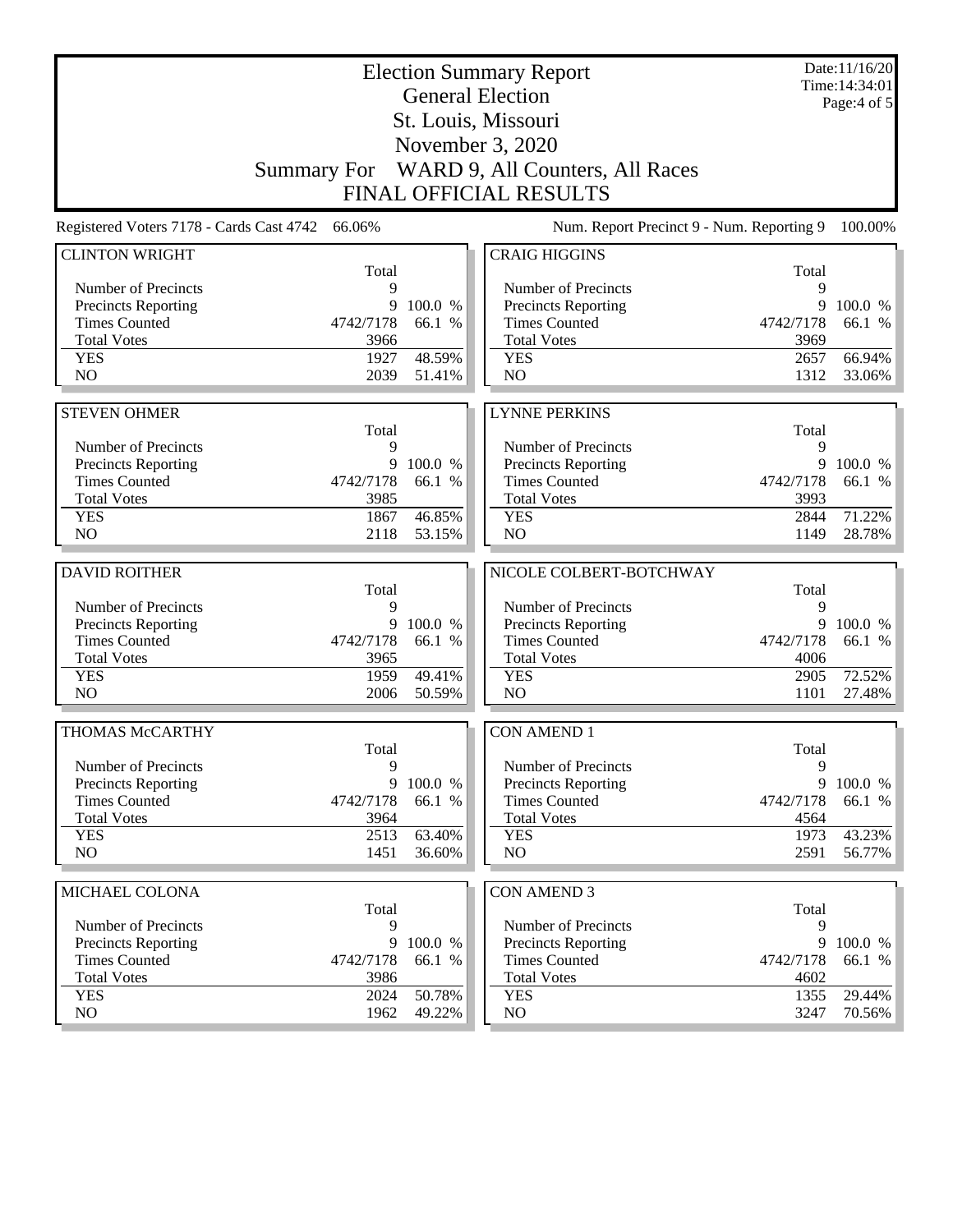Date:11/16/20 Time:14:34:01 Page:5 of 5

# Election Summary Report General Election St. Louis, Missouri November 3, 2020 Summary For WARD 9, All Counters, All Races FINAL OFFICIAL RESULTS

| <b>PROPD</b>               |           |         |
|----------------------------|-----------|---------|
|                            | Total     |         |
| Number of Precincts        | 9         |         |
| <b>Precincts Reporting</b> | 9         | 100.0 % |
| <b>Times Counted</b>       | 4742/7178 | 66.1 %  |
| <b>Total Votes</b>         | 4556      |         |
| <b>YES</b>                 | 3631      | 79.70%  |
| N <sub>O</sub>             | 925       | 20.30%  |
|                            |           |         |
| PROP <sub>1</sub>          |           |         |
|                            | Total     |         |
| Number of Precincts        | 9         |         |
| <b>Precincts Reporting</b> | 9         | 100.0 % |
| <b>Times Counted</b>       | 4742/7178 | 66.1 %  |
| <b>Total Votes</b>         | 4558      |         |
| <b>YES</b>                 | 2056      | 45.11%  |
| N <sub>O</sub>             | 2502      | 54.89%  |
|                            |           |         |
|                            |           |         |
| <b>PROPR</b>               |           |         |
|                            | Total     |         |
| Number of Precincts        | 9         |         |
| <b>Precincts Reporting</b> | 9         | 100.0%  |
| <b>Times Counted</b>       | 4742/7178 | 66.1 %  |
| <b>Total Votes</b>         | 4586      |         |
| <b>YES</b>                 | 2911      | 63.48%  |
| N <sub>O</sub>             | 1675      | 36.52%  |
|                            |           |         |
| <b>PROPT</b>               |           |         |
|                            | Total     |         |
| Number of Precincts        | 9         |         |
| <b>Precincts Reporting</b> | 9         | 100.0 % |
| <b>Times Counted</b>       | 4742/7178 | 66.1 %  |
| <b>Total Votes</b>         | 4444      |         |
| <b>YES</b>                 | 2157      | 48.54%  |
|                            |           |         |
| N <sub>O</sub>             | 2287      | 51.46%  |

Registered Voters 7178 - Cards Cast 4742 66.06% Num. Report Precinct 9 - Num. Reporting 9 100.00%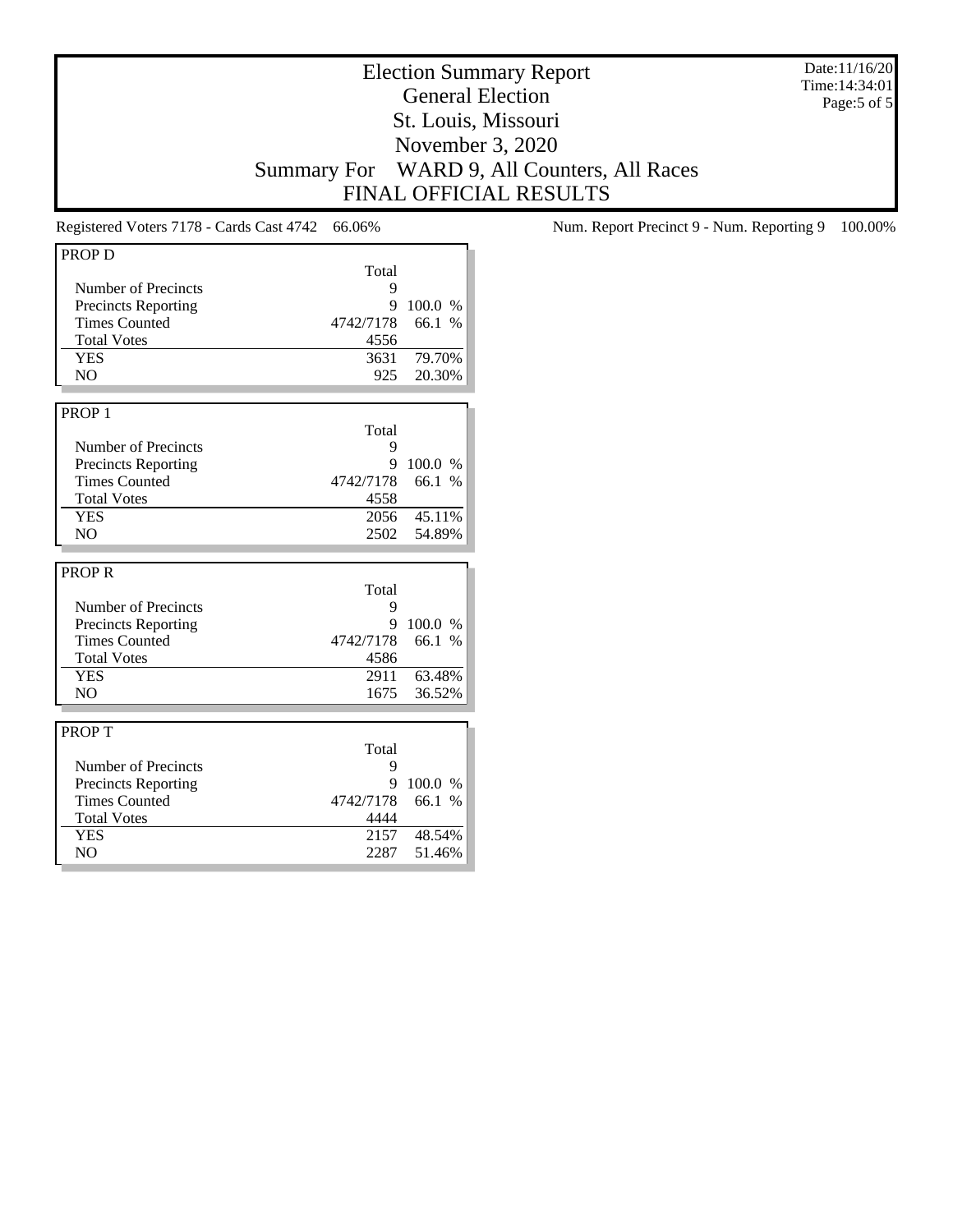| <b>Election Summary Report</b>             |                    |                  |                                                  |                       | Date:11/16/20<br>Time: 14:34:08 |
|--------------------------------------------|--------------------|------------------|--------------------------------------------------|-----------------------|---------------------------------|
|                                            |                    |                  | <b>General Election</b>                          |                       | Page:1 of 5                     |
|                                            |                    |                  | St. Louis, Missouri                              |                       |                                 |
|                                            |                    |                  |                                                  |                       |                                 |
|                                            |                    |                  | November 3, 2020                                 |                       |                                 |
|                                            | <b>Summary For</b> |                  | WARD 10, All Counters, All Races                 |                       |                                 |
|                                            |                    |                  | <b>FINAL OFFICIAL RESULTS</b>                    |                       |                                 |
| Registered Voters 7956 - Cards Cast 6041   | 75.93%             |                  | Num. Report Precinct 9 - Num. Reporting 9        |                       | 100.00%                         |
| <b>PRESIDENT</b>                           |                    |                  | <b>ST TREASURER</b>                              |                       |                                 |
|                                            | Total              |                  |                                                  | Total                 |                                 |
| Number of Precincts                        | 9                  |                  | Number of Precincts                              | 9                     |                                 |
| <b>Precincts Reporting</b>                 | 9                  | 100.0 %          | Precincts Reporting                              | 9                     | 100.0 %                         |
| <b>Times Counted</b>                       | 6041/7956          | 75.9 %           | <b>Times Counted</b>                             | 6041/7956             | 75.9 %                          |
| <b>Total Votes</b>                         | 6022               |                  | <b>Total Votes</b>                               | 5853                  |                                 |
| <b>TRUMP/PENCE</b><br><b>BIDEN/HARRIS</b>  | 1466<br>4425       | 24.34%<br>73.48% | <b>SCOTT FITZPATRICK</b><br><b>VICKI ENGLUND</b> | 1661<br>4006          | 28.38%<br>68.44%                |
| <b>JORGENSEN/COHEN</b>                     | 68                 | 1.13%            | NICHOLAS KASOFF                                  | 129                   | 2.20%                           |
| HAWKINS/WALKER                             | 28                 | 0.46%            | <b>JOSEPH CIVETTINI</b>                          | 50                    | 0.85%                           |
| <b>BLANKENSHIP/MOHR</b>                    | 7                  | 0.12%            | Write-in Votes                                   | 7                     | 0.12%                           |
| Write-in Votes                             | 28                 | 0.46%            |                                                  |                       |                                 |
|                                            |                    |                  | <b>ATTY GENERAL</b>                              |                       |                                 |
| <b>GOVERNOR</b>                            |                    |                  |                                                  | Total                 |                                 |
|                                            | Total              |                  | Number of Precincts                              | 9                     |                                 |
| Number of Precincts                        | 9                  |                  | Precincts Reporting                              | 9                     | 100.0 %                         |
| <b>Precincts Reporting</b>                 | 9                  | 100.0 %          | <b>Times Counted</b>                             | 6041/7956             | 75.9 %                          |
| <b>Times Counted</b>                       | 6041/7956          | 75.9 %           | <b>Total Votes</b>                               | 5861                  |                                 |
| <b>Total Votes</b>                         | 5986               |                  | <b>ERIC SCHMITT</b>                              | 1679                  | 28.65%                          |
| <b>MIKE PARSON</b>                         | 1547               | 25.84%           | <b>RICH FINNERAN</b>                             | 4046                  | 69.03%                          |
| NICOLE GALLOWAY                            | 4329               | 72.32%           | <b>KEVIN BABCOCK</b>                             | 130                   | 2.22%                           |
| <b>RIK COMBS</b>                           | 66                 | 1.10%            | Write-in Votes                                   | 6                     | 0.10%                           |
| <b>JEROME BAUER</b>                        | 37                 | 0.62%            |                                                  |                       |                                 |
| Write-in Votes                             | 7                  | 0.12%            | <b>US REP 1</b>                                  |                       |                                 |
|                                            |                    |                  |                                                  | Total                 |                                 |
| <b>LT GOVERNOR</b>                         |                    |                  | Number of Precincts                              | 9                     |                                 |
|                                            | Total              |                  | Precincts Reporting                              |                       | 9 100.0 %                       |
| Number of Precincts                        | 9                  |                  | <b>Times Counted</b>                             | 6041/7956             | 75.9 %                          |
| <b>Precincts Reporting</b>                 | 9                  | 100.0 %          | <b>Total Votes</b>                               | 5846                  |                                 |
| <b>Times Counted</b>                       | 6041/7956          | 75.9 %           | <b>ANTHONY ROGERS</b>                            | 1583                  | 27.08%                          |
| <b>Total Votes</b>                         | 5893               |                  | <b>CORI BUSH</b>                                 | 4106                  | 70.24%                          |
| <b>MIKE KEHOE</b>                          | 1592               | 27.02%           | <b>ALEX FURMAN</b>                               | 145                   | 2.48%                           |
| <b>ALISSIA CANADY</b>                      | 4117               | 69.86%           | Write-in Votes                                   | 12                    | 0.21%                           |
| <b>BILL SLANTZ</b>                         | 95                 | 1.61%            |                                                  |                       |                                 |
| <b>KELLEY DRAGOO</b><br>Write-in Votes     | 80<br>9            | 1.36%            | ST SENATOR 5                                     |                       |                                 |
|                                            |                    | 0.15%            |                                                  | Total                 |                                 |
|                                            |                    |                  | Number of Precincts                              | 1                     |                                 |
| <b>SECR OF STATE</b>                       |                    |                  | <b>Precincts Reporting</b>                       |                       | 1 100.0 %                       |
|                                            | Total              |                  | <b>Times Counted</b>                             | 835/1160              | 72.0 %                          |
| Number of Precincts                        | 9                  |                  | <b>Total Votes</b>                               | 804                   |                                 |
| <b>Precincts Reporting</b>                 | 9                  | 100.0 %          | <b>MICHAEL HEBRON</b>                            | 91                    | 11.32%                          |
| <b>Times Counted</b><br><b>Total Votes</b> | 6041/7956<br>5890  | 75.9 %           | <b>STEVE ROBERTS</b><br>Write-in Votes           | 711<br>$\overline{2}$ | 88.43%<br>0.25%                 |
| <b>JOHN ASHCROFT</b>                       | 1687               | 28.64%           |                                                  |                       |                                 |
| YINKA FALETI                               | 3994               | 67.81%           |                                                  |                       |                                 |
| <b>CARL FREESE</b>                         | 121                | 2.05%            | ST REP 80                                        |                       |                                 |
| PAUL LEHMANN                               | 72                 | 1.22%            |                                                  | Total                 |                                 |
| PAUL VENABLE                               | 11                 | 0.19%            | Number of Precincts                              | 7                     |                                 |
| Write-in Votes                             | 5                  | 0.08%            | <b>Precincts Reporting</b>                       |                       | 7 100.0 %                       |
|                                            |                    |                  | <b>Times Counted</b>                             | 4771/6331             | 75.4 %                          |
|                                            |                    |                  | <b>Total Votes</b><br>PETER MERIDETH             | 3987<br>3871          | 97.09%                          |
|                                            |                    |                  | Write-in Votes                                   | 116                   | $2.91\%$                        |
|                                            |                    |                  |                                                  |                       |                                 |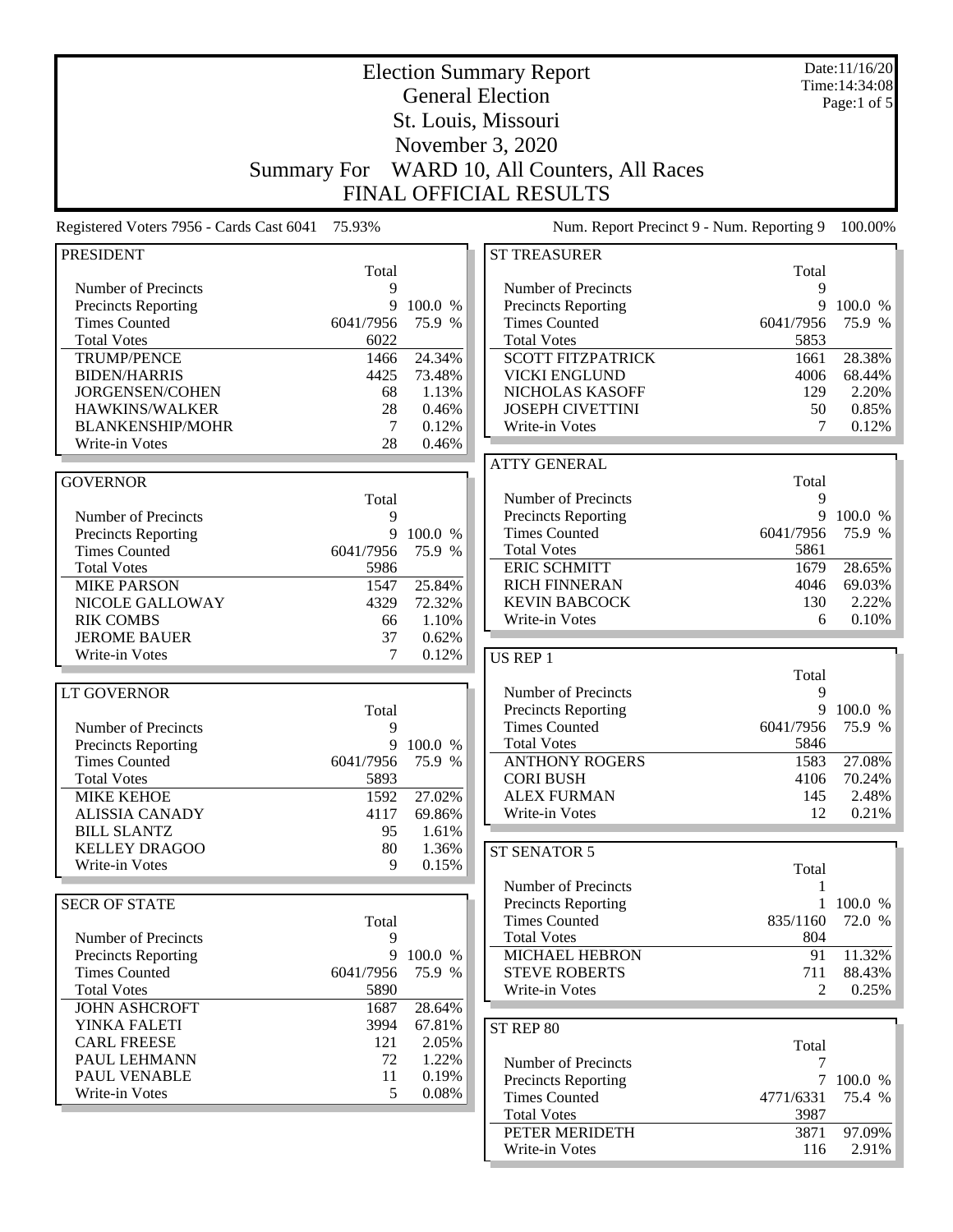|                                                                                                                                                                                   | <b>Summary For</b>                                         |                                                | <b>Election Summary Report</b><br><b>General Election</b><br>St. Louis, Missouri<br>November 3, 2020<br>WARD 10, All Counters, All Races<br><b>FINAL OFFICIAL RESULTS</b> |                                                      | Date:11/16/20<br>Time: 14:34:08<br>Page:2 of 5 |
|-----------------------------------------------------------------------------------------------------------------------------------------------------------------------------------|------------------------------------------------------------|------------------------------------------------|---------------------------------------------------------------------------------------------------------------------------------------------------------------------------|------------------------------------------------------|------------------------------------------------|
| Registered Voters 7956 - Cards Cast 6041                                                                                                                                          | 75.93%                                                     |                                                | Num. Report Precinct 9 - Num. Reporting 9                                                                                                                                 |                                                      | 100.00%                                        |
| ST REP 83                                                                                                                                                                         |                                                            |                                                | <b>KURT ODENWALD</b>                                                                                                                                                      |                                                      |                                                |
| Number of Precincts<br><b>Precincts Reporting</b><br><b>Times Counted</b><br><b>Total Votes</b><br><b>JO DOLL</b>                                                                 | Total<br>2<br>$\overline{2}$<br>1270/1625<br>1147<br>912   | 100.0 %<br>78.2 %<br>79.51%                    | Number of Precincts<br><b>Precincts Reporting</b><br><b>Times Counted</b><br><b>Total Votes</b><br><b>YES</b>                                                             | Total<br>9<br>9<br>6041/7956<br>5040<br>3203         | 100.0 %<br>75.9 %<br>63.55%                    |
| <b>ANDREW BOLIN</b><br>Write-in Votes                                                                                                                                             | 224<br>11                                                  | 19.53%<br>0.96%                                | NO                                                                                                                                                                        | 1837                                                 | 36.45%                                         |
| <b>CIRCUIT ATTY</b><br>Number of Precincts<br>Precincts Reporting<br><b>Times Counted</b><br><b>Total Votes</b><br>DANIEL ZDRODOWSKI<br><b>KIMBERLY GARDNER</b><br>Write-in Votes | Total<br>9<br>9<br>6041/7956<br>5783<br>2257<br>3500<br>26 | 100.0 %<br>75.9 %<br>39.03%<br>60.52%<br>0.45% | <b>ROBIN RANSOM</b><br>Number of Precincts<br><b>Precincts Reporting</b><br><b>Times Counted</b><br><b>Total Votes</b><br><b>YES</b><br>NO<br><b>DAVID DOWD</b>           | Total<br>9<br>9<br>6041/7956<br>5031<br>3511<br>1520 | 100.0 %<br>75.9 %<br>69.79%<br>30.21%          |
| <b>SHERIFF</b>                                                                                                                                                                    |                                                            |                                                | Number of Precincts                                                                                                                                                       | Total<br>9                                           |                                                |
| Number of Precincts<br>Precincts Reporting<br><b>Times Counted</b><br><b>Total Votes</b><br><b>JOHN CASTELLANO</b>                                                                | Total<br>9<br>9<br>6041/7956<br>5724<br>1624               | 100.0 %<br>75.9 %<br>28.37%                    | <b>Precincts Reporting</b><br><b>Times Counted</b><br><b>Total Votes</b><br><b>YES</b><br>N <sub>O</sub>                                                                  | 9<br>6041/7956<br>4916<br>3190<br>1726               | 100.0 %<br>75.9 %<br>64.89%<br>35.11%          |
| <b>VERNON BETTS</b><br>Write-in Votes                                                                                                                                             | 4073<br>27                                                 | 71.16%<br>0.47%                                | <b>ELIZABETH HOGAN</b>                                                                                                                                                    |                                                      |                                                |
| <b>TREASURER</b><br>Number of Precincts<br>Precincts Reporting<br><b>Times Counted</b>                                                                                            | Total<br>9<br>9<br>6041/7956                               | 100.0 %<br>75.9 %                              | Number of Precincts<br><b>Precincts Reporting</b><br><b>Times Counted</b><br><b>Total Votes</b><br><b>YES</b><br>NO                                                       | Total<br>9<br>9<br>6041/7956<br>4851<br>3203<br>1648 | 100.0 %<br>75.9 %<br>66.03%<br>33.97%          |
| <b>Total Votes</b><br><b>ROBERT VROMAN</b>                                                                                                                                        | 5788                                                       | 30.10%                                         |                                                                                                                                                                           |                                                      |                                                |
| <b>TISHAURA JONES</b><br>DON DE VIVO<br>Write-in Votes                                                                                                                            | 1742<br>3906<br>131<br>9                                   | 67.48%<br>2.26%<br>0.16%                       | <b>KATHERINE FOWLER</b><br>Number of Precincts<br><b>Precincts Reporting</b>                                                                                              | Total<br>9<br>9                                      | 100.0 %                                        |
| PATRICIA BRECKENRIDGE<br>Number of Precincts                                                                                                                                      | Total<br>9                                                 |                                                | <b>Times Counted</b><br><b>Total Votes</b><br><b>YES</b><br>NO.                                                                                                           | 6041/7956<br>4831<br>3414<br>1417                    | 75.9 %<br>70.67%<br>29.33%                     |
| Precincts Reporting<br><b>Times Counted</b><br><b>Total Votes</b><br><b>YES</b>                                                                                                   | 9<br>6041/7956<br>5093<br>3492                             | 100.0 %<br>75.9 %<br>68.56%                    |                                                                                                                                                                           |                                                      |                                                |
| NO                                                                                                                                                                                | 1601                                                       | 31.44%                                         |                                                                                                                                                                           |                                                      |                                                |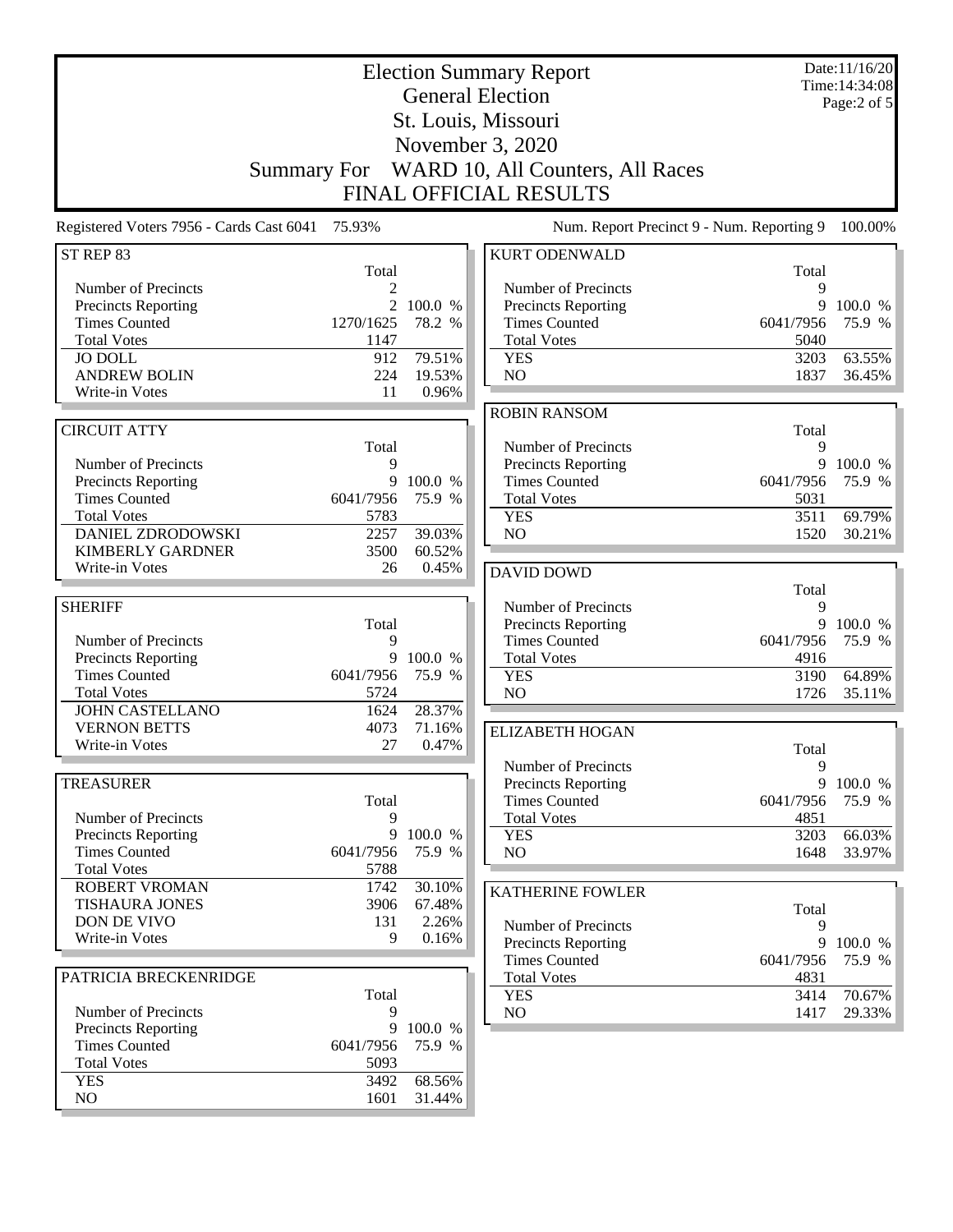| <b>Election Summary Report</b><br><b>General Election</b> |                   |                  |                                              |                   | Date:11/16/20<br>Time: 14:34:08 |
|-----------------------------------------------------------|-------------------|------------------|----------------------------------------------|-------------------|---------------------------------|
|                                                           |                   |                  | St. Louis, Missouri                          |                   | Page: $3$ of $5$                |
|                                                           |                   |                  | November 3, 2020                             |                   |                                 |
|                                                           |                   |                  | Summary For WARD 10, All Counters, All Races |                   |                                 |
|                                                           |                   |                  | <b>FINAL OFFICIAL RESULTS</b>                |                   |                                 |
|                                                           |                   |                  |                                              |                   |                                 |
| Registered Voters 7956 - Cards Cast 6041                  | 75.93%            |                  | Num. Report Precinct 9 - Num. Reporting 9    |                   | 100.00%                         |
| <b>CALEA STOVALL-REID</b>                                 | Total             |                  | <b>JOSEPH WHYTE</b>                          | Total             |                                 |
| Number of Precincts                                       | 9                 |                  | Number of Precincts                          | 9                 |                                 |
| <b>Precincts Reporting</b>                                | 9                 | 100.0 %          | <b>Precincts Reporting</b>                   | 9                 | 100.0 %                         |
| <b>Times Counted</b>                                      | 6041/7956         | 75.9 %           | <b>Times Counted</b>                         | 6041/7956         | 75.9 %                          |
| <b>Total Votes</b>                                        | 4823              |                  | <b>Total Votes</b>                           | 4772              |                                 |
| <b>YES</b>                                                | 3279              | 67.99%           | <b>YES</b>                                   | 2859              | 59.91%                          |
| NO                                                        | 1544              | 32.01%           | NO                                           | 1913              | 40.09%                          |
|                                                           |                   |                  |                                              |                   |                                 |
| MICHAEL STELZER                                           |                   |                  | <b>ANNETTE LLEWELLYN</b>                     |                   |                                 |
| Number of Precincts                                       | Total<br>9        |                  | Number of Precincts                          | Total<br>9        |                                 |
| <b>Precincts Reporting</b>                                |                   | 9 100.0 %        | Precincts Reporting                          | 9                 | 100.0 %                         |
| <b>Times Counted</b>                                      | 6041/7956         | 75.9 %           | <b>Times Counted</b>                         | 6041/7956         | 75.9 %                          |
| <b>Total Votes</b>                                        | 4892              |                  | <b>Total Votes</b>                           | 4810              |                                 |
| <b>YES</b>                                                | 3063              | 62.61%           | <b>YES</b>                                   | 3328              | 69.19%                          |
| NO                                                        | 1829              | 37.39%           | NO                                           | 1482              | 30.81%                          |
|                                                           |                   |                  |                                              |                   |                                 |
| <b>TIMOTHY BOYER</b>                                      | Total             |                  | <b>CLINTON WRIGHT</b>                        |                   |                                 |
|                                                           |                   |                  |                                              |                   |                                 |
|                                                           |                   |                  |                                              | Total             |                                 |
| Number of Precincts                                       | 9                 |                  | Number of Precincts                          | 9                 |                                 |
| <b>Precincts Reporting</b>                                | 9                 | 100.0 %          | Precincts Reporting                          | 9                 | 100.0 %                         |
| <b>Times Counted</b>                                      | 6041/7956<br>4794 | 75.9 %           | <b>Times Counted</b><br><b>Total Votes</b>   | 6041/7956<br>4750 | 75.9 %                          |
| <b>Total Votes</b><br><b>YES</b>                          | 2930              | 61.12%           | <b>YES</b>                                   | 2897              | 60.99%                          |
| N <sub>O</sub>                                            | 1864              | 38.88%           | NO                                           | 1853              | 39.01%                          |
|                                                           |                   |                  |                                              |                   |                                 |
| <b>SCOTT MILLIKAN</b>                                     |                   |                  | <b>STEVEN OHMER</b>                          |                   |                                 |
| Number of Precincts                                       | Total<br>9        |                  | Number of Precincts                          | Total<br>9        |                                 |
| <b>Precincts Reporting</b>                                |                   | 9 100.0 %        | <b>Precincts Reporting</b>                   | 9                 | 100.0 %                         |
| <b>Times Counted</b>                                      | 6041/7956         | 75.9 %           | <b>Times Counted</b>                         | 6041/7956         | 75.9 %                          |
| <b>Total Votes</b>                                        | 4799              |                  | <b>Total Votes</b>                           | 4806              |                                 |
| <b>YES</b>                                                | 2973              | 61.95%           | <b>YES</b>                                   | 2903              | 60.40%                          |
| NO                                                        | 1826              | 38.05%           | NO                                           | 1903              | 39.60%                          |
|                                                           |                   |                  |                                              |                   |                                 |
| MADELINE CONNOLLY                                         | Total             |                  | <b>DAVID ROITHER</b>                         | Total             |                                 |
| Number of Precincts                                       | 9                 |                  | Number of Precincts                          | 9                 |                                 |
| <b>Precincts Reporting</b>                                | 9                 | 100.0 %          | <b>Precincts Reporting</b>                   | 9                 | 100.0 %                         |
| <b>Times Counted</b>                                      | 6041/7956         | 75.9 %           | <b>Times Counted</b>                         | 6041/7956         | 75.9 %                          |
| <b>Total Votes</b>                                        | 4788              |                  | <b>Total Votes</b>                           | 4771              |                                 |
| <b>YES</b><br>NO                                          | 3326<br>1462      | 69.47%<br>30.53% | <b>YES</b><br>NO                             | 2968<br>1803      | 62.21%<br>37.79%                |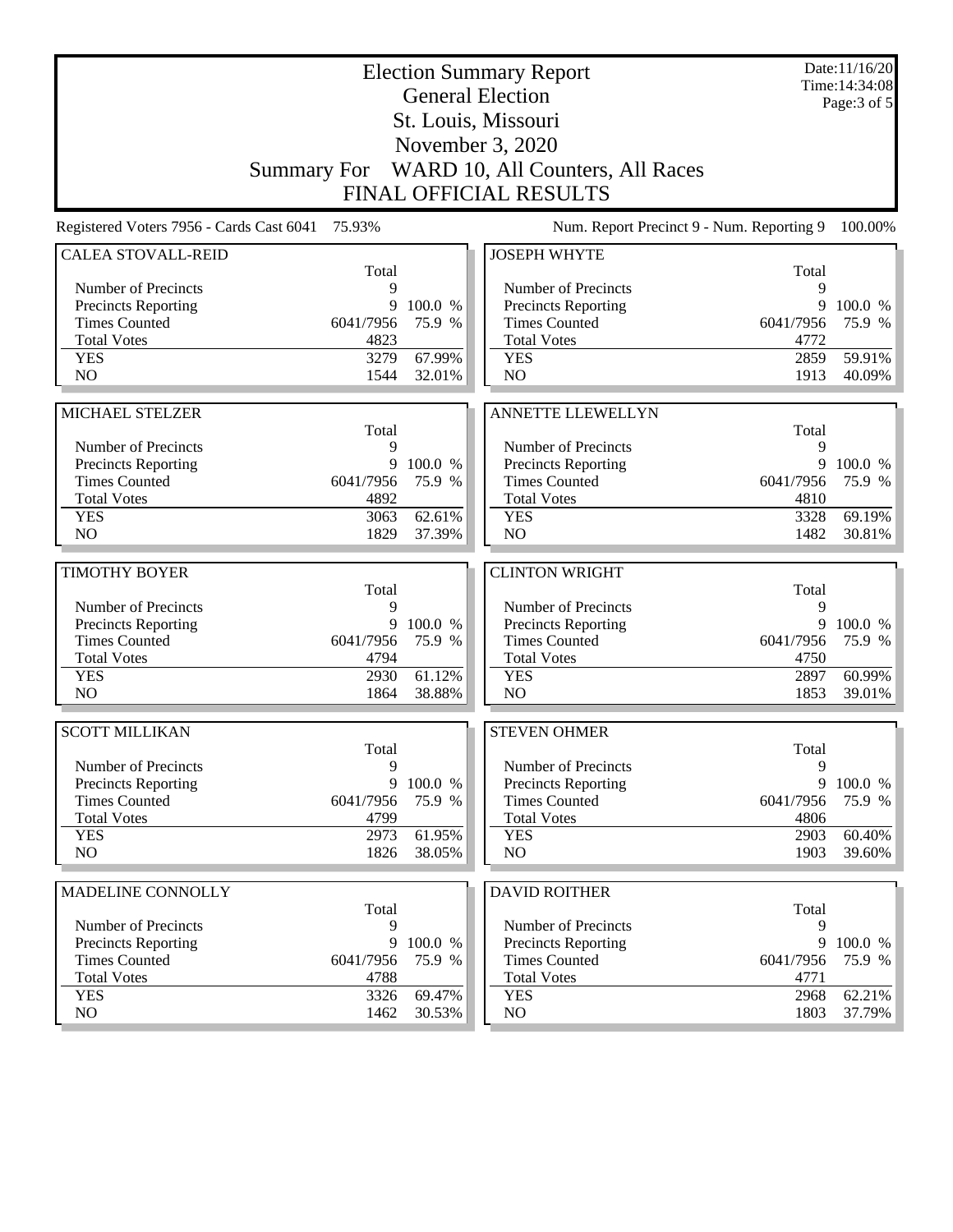|                                          |              |                  | <b>Election Summary Report</b><br><b>General Election</b><br>St. Louis, Missouri |              | Date:11/16/20<br>Time: 14:34:08<br>Page:4 of 5 |
|------------------------------------------|--------------|------------------|----------------------------------------------------------------------------------|--------------|------------------------------------------------|
|                                          |              |                  | November 3, 2020<br>Summary For WARD 10, All Counters, All Races                 |              |                                                |
|                                          |              |                  | <b>FINAL OFFICIAL RESULTS</b>                                                    |              |                                                |
| Registered Voters 7956 - Cards Cast 6041 | 75.93%       |                  | Num. Report Precinct 9 - Num. Reporting 9                                        |              | 100.00%                                        |
| THOMAS McCARTHY                          | Total        |                  | <b>CON AMEND 1</b>                                                               | Total        |                                                |
| Number of Precincts                      | 9            |                  | Number of Precincts                                                              | 9            |                                                |
| <b>Precincts Reporting</b>               | 9            | 100.0 %          | Precincts Reporting                                                              | 9            | 100.0 %                                        |
| <b>Times Counted</b>                     | 6041/7956    | 75.9 %           | <b>Times Counted</b>                                                             | 6041/7956    | 75.9 %                                         |
| <b>Total Votes</b>                       | 4764         |                  | <b>Total Votes</b>                                                               | 5762         |                                                |
| <b>YES</b>                               | 2989         | 62.74%           | <b>YES</b>                                                                       | 2722         | 47.24%                                         |
| N <sub>O</sub>                           | 1775         | 37.26%           | N <sub>O</sub>                                                                   | 3040         | 52.76%                                         |
|                                          |              |                  |                                                                                  |              |                                                |
| <b>MICHAEL COLONA</b>                    |              |                  | <b>CON AMEND 3</b>                                                               |              |                                                |
|                                          | Total        |                  |                                                                                  | Total        |                                                |
| Number of Precincts                      | 9            |                  | Number of Precincts                                                              | 9            |                                                |
| <b>Precincts Reporting</b>               | 9            | 100.0 %          | Precincts Reporting                                                              | 9            | 100.0 %                                        |
| <b>Times Counted</b>                     | 6041/7956    | 75.9 %           | <b>Times Counted</b>                                                             | 6041/7956    | 75.9 %                                         |
| <b>Total Votes</b>                       | 4823         |                  | <b>Total Votes</b>                                                               | 5817         |                                                |
| <b>YES</b>                               | 3106         | 64.40%           | <b>YES</b>                                                                       | 1996         | 34.31%                                         |
| N <sub>O</sub>                           | 1717         | 35.60%           | N <sub>O</sub>                                                                   | 3821         | 65.69%                                         |
|                                          |              |                  |                                                                                  |              |                                                |
| <b>CRAIG HIGGINS</b>                     |              |                  | PROP D                                                                           |              |                                                |
|                                          | Total        |                  |                                                                                  | Total        |                                                |
| Number of Precincts                      | 9            |                  | Number of Precincts                                                              | 9            |                                                |
| Precincts Reporting                      | 9            | 100.0 %          | Precincts Reporting                                                              | 9            | 100.0 %                                        |
| <b>Times Counted</b>                     | 6041/7956    | 75.9 %           | <b>Times Counted</b>                                                             | 6041/7956    | 75.9 %                                         |
| <b>Total Votes</b>                       | 4771         |                  | <b>Total Votes</b>                                                               | 5707         |                                                |
| <b>YES</b>                               | 3122         | 65.44%           | <b>YES</b>                                                                       | 4270         | 74.82%                                         |
| NO                                       | 1649         |                  |                                                                                  |              |                                                |
|                                          |              | 34.56%           | NO                                                                               | 1437         | 25.18%                                         |
|                                          |              |                  |                                                                                  |              |                                                |
| <b>LYNNE PERKINS</b>                     |              |                  | PROP <sub>1</sub>                                                                |              |                                                |
|                                          | Total        |                  |                                                                                  | Total        |                                                |
| Number of Precincts                      | 9            |                  | Number of Precincts                                                              | 9            |                                                |
| <b>Precincts Reporting</b>               |              | 9 100.0 %        | Precincts Reporting                                                              | 9            | 100.0 %                                        |
| <b>Times Counted</b>                     | 6041/7956    | 75.9 %           | <b>Times Counted</b>                                                             | 6041/7956    | 75.9 %                                         |
| <b>Total Votes</b>                       | 4791         |                  | <b>Total Votes</b>                                                               | 5730         |                                                |
| <b>YES</b>                               | 3316         | 69.21%           | <b>YES</b>                                                                       | 3102         | 54.14%                                         |
| NO                                       | 1475         | 30.79%           | NO                                                                               | 2628         |                                                |
|                                          |              |                  |                                                                                  |              |                                                |
| NICOLE COLBERT-BOTCHWAY                  |              |                  | <b>PROPR</b>                                                                     |              |                                                |
|                                          | Total        |                  |                                                                                  | Total        |                                                |
| Number of Precincts                      | 9            |                  | Number of Precincts                                                              | 9            |                                                |
| Precincts Reporting                      | 9            | 100.0 %          | <b>Precincts Reporting</b>                                                       | 9            | 100.0 %                                        |
| <b>Times Counted</b>                     | 6041/7956    | 75.9 %           | <b>Times Counted</b>                                                             | 6041/7956    | 75.9 %                                         |
| <b>Total Votes</b>                       | 4806         |                  | <b>Total Votes</b>                                                               | 5743         |                                                |
| <b>YES</b><br>NO                         | 3396<br>1410 | 70.66%<br>29.34% | <b>YES</b><br>NO                                                                 | 3123<br>2620 | 45.86%<br>54.38%<br>$45.62\%$                  |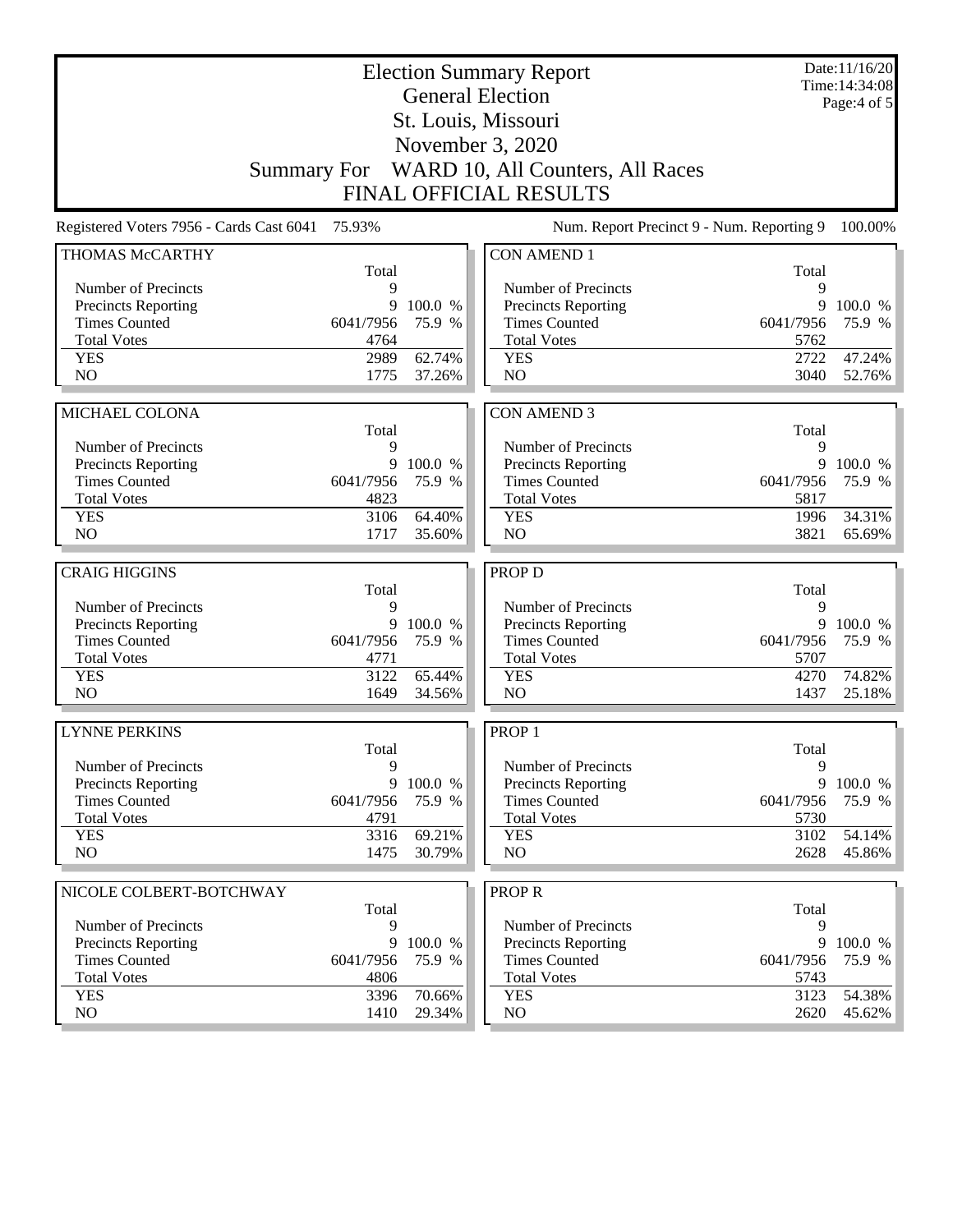Date:11/16/20 Time:14:34:08 Page:5 of 5

# Election Summary Report General Election St. Louis, Missouri November 3, 2020 Summary For WARD 10, All Counters, All Races FINAL OFFICIAL RESULTS

| <b>PROPT</b>               |                  |         |
|----------------------------|------------------|---------|
|                            | Total            |         |
| Number of Precincts        | g                |         |
| <b>Precincts Reporting</b> | 9                | 100.0 % |
| <b>Times Counted</b>       | 6041/7956 75.9 % |         |
| <b>Total Votes</b>         | 5519             |         |
| YES                        | 2068             | 37.47%  |
| NΟ                         | 3451             | 62.53%  |

Registered Voters 7956 - Cards Cast 6041 75.93% Num. Report Precinct 9 - Num. Reporting 9 100.00%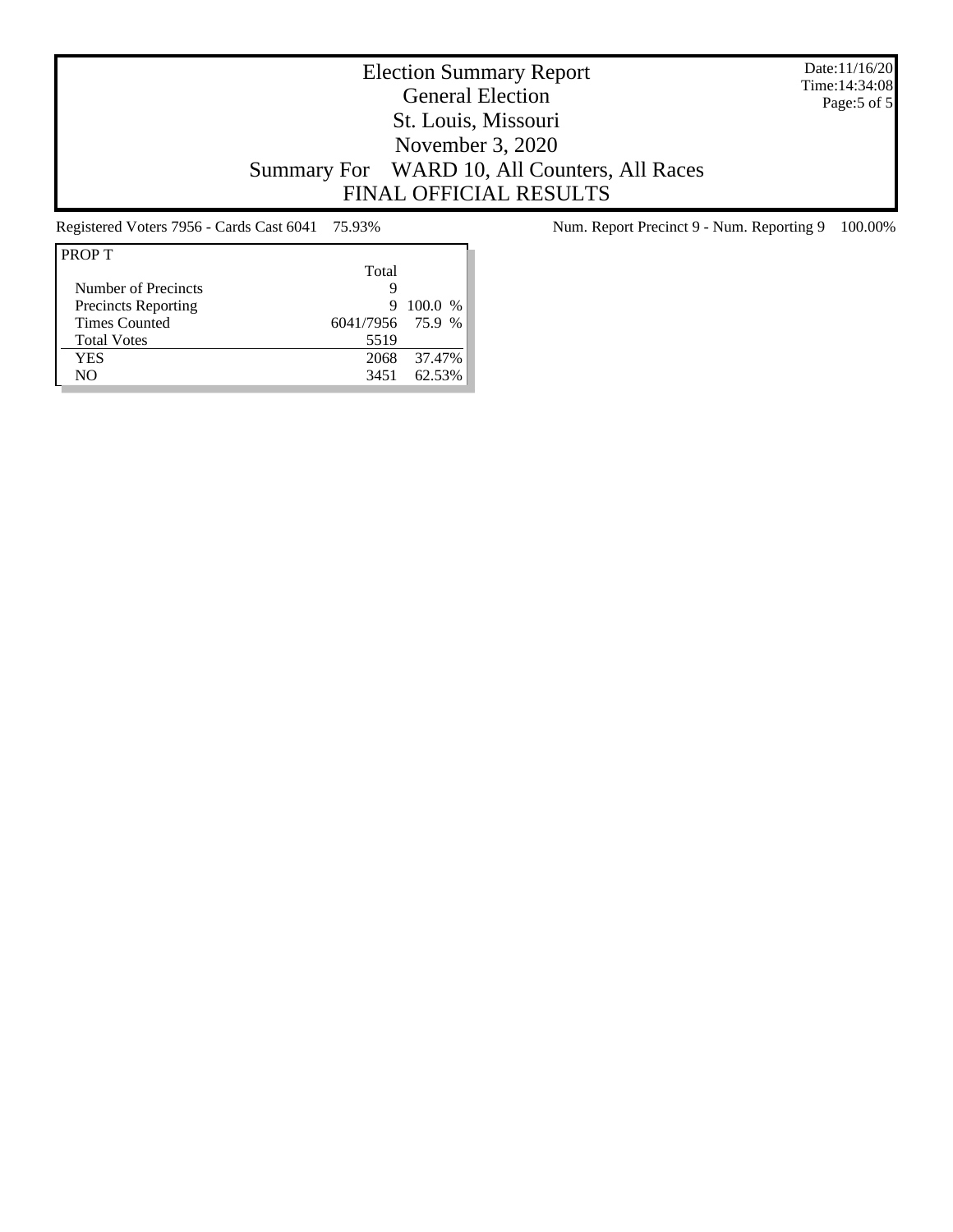|                                                   |                    |                  | <b>Election Summary Report</b>             |             | Date:11/16/20<br>Time: 14:34:14 |
|---------------------------------------------------|--------------------|------------------|--------------------------------------------|-------------|---------------------------------|
|                                                   |                    |                  | <b>General Election</b>                    |             | Page:1 of 5                     |
|                                                   |                    |                  | St. Louis, Missouri                        |             |                                 |
|                                                   |                    |                  | November 3, 2020                           |             |                                 |
|                                                   |                    |                  |                                            |             |                                 |
|                                                   | <b>Summary For</b> |                  | WARD 11, All Counters, All Races           |             |                                 |
|                                                   |                    |                  | FINAL OFFICIAL RESULTS                     |             |                                 |
| Registered Voters 6477 - Cards Cast 3911          | 60.38%             |                  | Num. Report Precinct 6 - Num. Reporting 6  |             | 100.00%                         |
| <b>PRESIDENT</b>                                  |                    |                  | <b>ST TREASURER</b>                        |             |                                 |
|                                                   | Total              |                  |                                            | Total       |                                 |
| Number of Precincts<br><b>Precincts Reporting</b> | 6<br>6             | 100.0 %          | Number of Precincts<br>Precincts Reporting | 6<br>6      | 100.0 %                         |
| <b>Times Counted</b>                              | 3911/6477          | 60.4 %           | <b>Times Counted</b>                       | 3911/6477   | 60.4 %                          |
| <b>Total Votes</b>                                | 3895               |                  | <b>Total Votes</b>                         | 3799        |                                 |
| <b>TRUMP/PENCE</b>                                | 965                | 24.78%           | <b>SCOTT FITZPATRICK</b>                   | 972         | 25.59%                          |
| <b>BIDEN/HARRIS</b>                               | 2826               | 72.55%           | <b>VICKI ENGLUND</b>                       | 2661        | 70.04%                          |
| JORGENSEN/COHEN                                   | 54                 | 1.39%            | NICHOLAS KASOFF                            | 121         | 3.19%                           |
| HAWKINS/WALKER                                    | 22                 | 0.56%            | <b>JOSEPH CIVETTINI</b>                    | 42          | 1.11%                           |
| <b>BLANKENSHIP/MOHR</b>                           | 3                  | 0.08%            | Write-in Votes                             | 3           | 0.08%                           |
| Write-in Votes                                    | 25                 | 0.64%            |                                            |             |                                 |
|                                                   |                    |                  | <b>ATTY GENERAL</b>                        |             |                                 |
| <b>GOVERNOR</b>                                   |                    |                  |                                            | Total       |                                 |
|                                                   | Total              |                  | Number of Precincts                        | 6           |                                 |
| Number of Precincts                               | 6                  |                  | Precincts Reporting                        | 6           | 100.0 %                         |
| <b>Precincts Reporting</b>                        | 6                  | 100.0 %          | <b>Times Counted</b>                       | 3911/6477   | 60.4 %                          |
| <b>Times Counted</b>                              | 3911/6477          | 60.4 %           | <b>Total Votes</b><br><b>ERIC SCHMITT</b>  | 3798<br>999 |                                 |
| <b>Total Votes</b>                                | 3867               |                  | <b>RICH FINNERAN</b>                       | 2666        | 26.30%<br>70.19%                |
| <b>MIKE PARSON</b><br>NICOLE GALLOWAY             | 968<br>2801        | 25.03%<br>72.43% | <b>KEVIN BABCOCK</b>                       | 126         | 3.32%                           |
| <b>RIK COMBS</b>                                  | 65                 | 1.68%            | Write-in Votes                             | 7           | 0.18%                           |
| <b>JEROME BAUER</b>                               | 27                 | 0.70%            |                                            |             |                                 |
| Write-in Votes                                    | 6                  | 0.16%            | <b>US REP 1</b>                            |             |                                 |
|                                                   |                    |                  |                                            | Total       |                                 |
| LT GOVERNOR                                       |                    |                  | Number of Precincts                        | 6           |                                 |
|                                                   | Total              |                  | <b>Precincts Reporting</b>                 | 6           | 100.0 %                         |
| Number of Precincts                               | 6                  |                  | <b>Times Counted</b>                       | 3911/6477   | 60.4 %                          |
| <b>Precincts Reporting</b>                        |                    | 6 100.0 %        | <b>Total Votes</b>                         | 3769        |                                 |
| <b>Times Counted</b>                              | 3911/6477          | 60.4 %           | <b>ANTHONY ROGERS</b>                      | 974         | 25.84%                          |
| <b>Total Votes</b>                                | 3807               |                  | <b>CORI BUSH</b>                           | 2676        | 71.00%                          |
| <b>MIKE KEHOE</b>                                 | 963                | 25.30%           | <b>ALEX FURMAN</b>                         | 108         | 2.87%                           |
| <b>ALISSIA CANADY</b><br><b>BILL SLANTZ</b>       | 2697               | 70.84%           | <b>Write-in Votes</b>                      | 11          | 0.29%                           |
| <b>KELLEY DRAGOO</b>                              | 89<br>52           | 2.34%<br>1.37%   |                                            |             |                                 |
| Write-in Votes                                    | 6                  | 0.16%            | ST SENATOR 5                               |             |                                 |
|                                                   |                    |                  | Number of Precincts                        | Total<br>5  |                                 |
| <b>SECR OF STATE</b>                              |                    |                  | <b>Precincts Reporting</b>                 |             | 5 100.0 %                       |
|                                                   | Total              |                  | <b>Times Counted</b>                       | 3019/5237   | 57.6 %                          |
| Number of Precincts                               | 6                  |                  | <b>Total Votes</b>                         | 2911        |                                 |
| <b>Precincts Reporting</b>                        | 6                  | 100.0 %          | MICHAEL HEBRON                             | 709         | 24.36%                          |
| <b>Times Counted</b>                              | 3911/6477          | 60.4 %           | <b>STEVE ROBERTS</b>                       | 2185        | 75.06%                          |
| <b>Total Votes</b>                                | 3818               |                  | Write-in Votes                             | 17          | $0.58\%$                        |
| <b>JOHN ASHCROFT</b>                              | 1030               | 26.98%           |                                            |             |                                 |
| YINKA FALETI                                      | 2611               | 68.39%           | ST REP 81                                  |             |                                 |
| <b>CARL FREESE</b>                                | 103                | 2.70%            |                                            | Total       |                                 |
| PAUL LEHMANN                                      | 48                 | 1.26%            | Number of Precincts                        | 4           |                                 |
| PAUL VENABLE                                      | 21                 | 0.55%            | <b>Precincts Reporting</b>                 |             | 4 100.0 %                       |
| Write-in Votes                                    | 5                  | 0.13%            | <b>Times Counted</b>                       | 3093/4918   | 62.9 %                          |
|                                                   |                    |                  | <b>Total Votes</b>                         | 2637        |                                 |
|                                                   |                    |                  | <b>STEVE BUTZ</b>                          | 2553        | 96.81%                          |
|                                                   |                    |                  | Write-in Votes                             | 84          | $3.19\%$                        |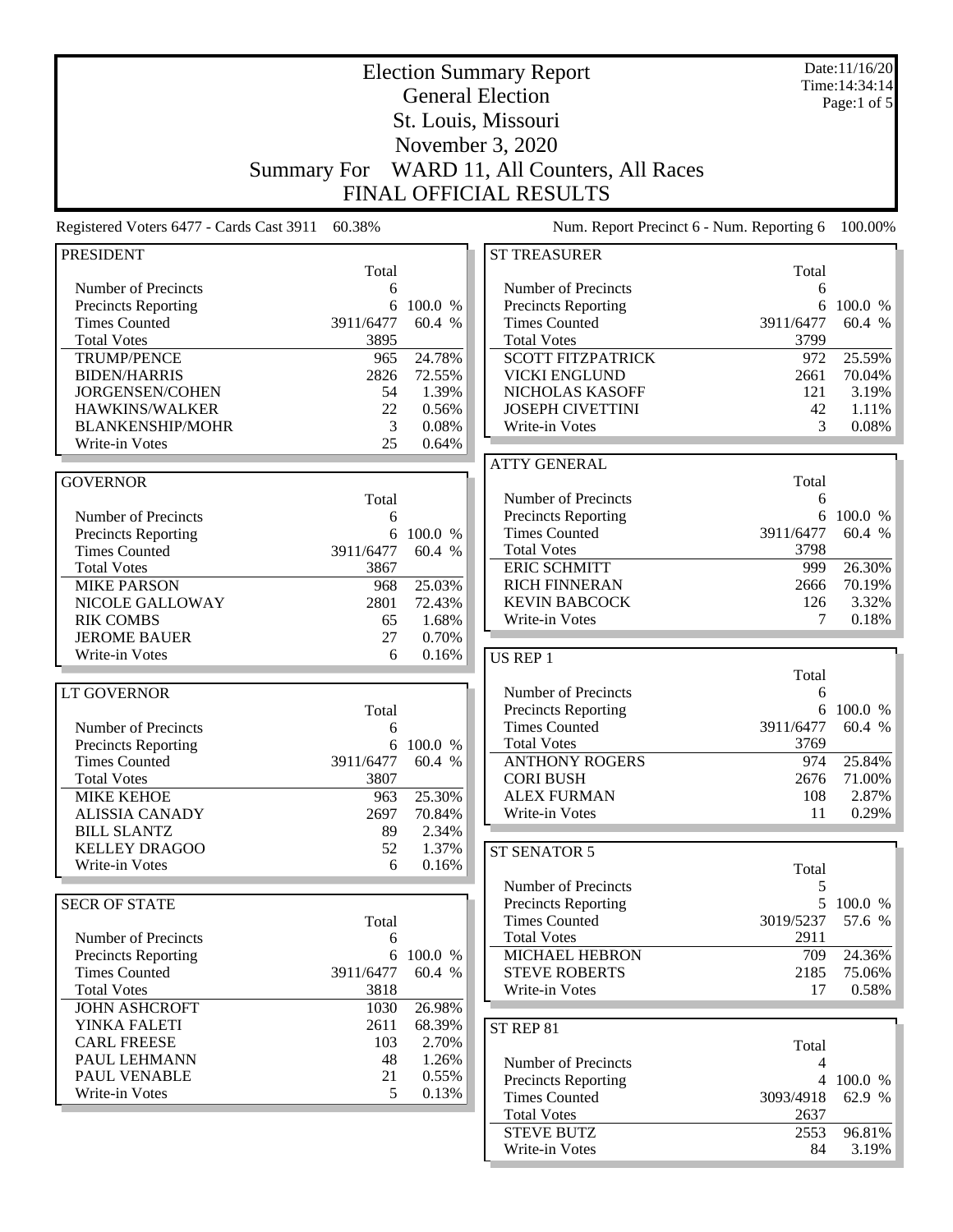|                                                                                                                                                                                      | <b>Summary For</b>                                        |                                                  | <b>Election Summary Report</b><br><b>General Election</b><br>St. Louis, Missouri<br>November 3, 2020<br>WARD 11, All Counters, All Races<br><b>FINAL OFFICIAL RESULTS</b> |                                                      | Date:11/16/20<br>Time: 14:34:14<br>Page:2 of 5 |
|--------------------------------------------------------------------------------------------------------------------------------------------------------------------------------------|-----------------------------------------------------------|--------------------------------------------------|---------------------------------------------------------------------------------------------------------------------------------------------------------------------------|------------------------------------------------------|------------------------------------------------|
| Registered Voters 6477 - Cards Cast 3911                                                                                                                                             | 60.38%                                                    |                                                  | Num. Report Precinct 6 - Num. Reporting 6                                                                                                                                 |                                                      | 100.00%                                        |
| ST REP 93                                                                                                                                                                            |                                                           |                                                  | <b>KURT ODENWALD</b>                                                                                                                                                      |                                                      |                                                |
| Number of Precincts<br><b>Precincts Reporting</b><br><b>Times Counted</b><br><b>Total Votes</b><br><b>GABRIEL JONES</b><br><b>BRIDGET MOORE</b>                                      | Total<br>2<br>2<br>818/1559<br>768<br>249<br>517          | 100.0 %<br>52.5 %<br>32.42%<br>67.32%            | Number of Precincts<br><b>Precincts Reporting</b><br><b>Times Counted</b><br><b>Total Votes</b><br><b>YES</b><br>NO                                                       | Total<br>6<br>6<br>3911/6477<br>3416<br>1980<br>1436 | 100.0 %<br>60.4 %<br>57.96%<br>42.04%          |
| Write-in Votes                                                                                                                                                                       | 2                                                         | 0.26%                                            | <b>ROBIN RANSOM</b>                                                                                                                                                       |                                                      |                                                |
| <b>CIRCUIT ATTY</b><br>Number of Precincts<br>Precincts Reporting<br><b>Times Counted</b><br><b>Total Votes</b><br>DANIEL ZDRODOWSKI<br><b>KIMBERLY GARDNER</b><br>Write-in Votes    | Total<br>6<br>3911/6477<br>3773<br>1383<br>2381<br>9      | 6 100.0 %<br>60.4 %<br>36.66%<br>63.11%<br>0.24% | Number of Precincts<br><b>Precincts Reporting</b><br><b>Times Counted</b><br><b>Total Votes</b><br><b>YES</b><br>NO<br><b>DAVID DOWD</b>                                  | Total<br>6<br>6<br>3911/6477<br>3416<br>2204<br>1212 | 100.0 %<br>60.4 %<br>64.52%<br>35.48%          |
|                                                                                                                                                                                      |                                                           |                                                  |                                                                                                                                                                           | Total                                                |                                                |
| <b>SHERIFF</b><br>Number of Precincts<br><b>Precincts Reporting</b><br><b>Times Counted</b><br><b>Total Votes</b><br><b>JOHN CASTELLANO</b><br><b>VERNON BETTS</b><br>Write-in Votes | Total<br>6<br>6<br>3911/6477<br>3755<br>995<br>2744<br>16 | 100.0 %<br>60.4 %<br>26.50%<br>73.08%<br>0.43%   | Number of Precincts<br><b>Precincts Reporting</b><br><b>Times Counted</b><br><b>Total Votes</b><br><b>YES</b><br>N <sub>O</sub><br><b>ELIZABETH HOGAN</b>                 | 6<br>6<br>3911/6477<br>3357<br>2064<br>1293<br>Total | 100.0 %<br>60.4 %<br>61.48%<br>38.52%          |
| <b>TREASURER</b>                                                                                                                                                                     |                                                           |                                                  | Number of Precincts<br><b>Precincts Reporting</b>                                                                                                                         | 6                                                    | 6 100.0 %                                      |
| Number of Precincts<br><b>Precincts Reporting</b><br><b>Times Counted</b><br><b>Total Votes</b>                                                                                      | Total<br>6<br>6<br>3911/6477<br>3759                      | 100.0 %<br>60.4 %                                | <b>Times Counted</b><br><b>Total Votes</b><br><b>YES</b><br>NO                                                                                                            | 3911/6477<br>3305<br>2046<br>1259                    | 60.4 %<br>61.91%<br>38.09%                     |
| <b>ROBERT VROMAN</b>                                                                                                                                                                 | 1055                                                      | 28.07%                                           | <b>KATHERINE FOWLER</b>                                                                                                                                                   |                                                      |                                                |
| <b>TISHAURA JONES</b><br>DON DE VIVO<br>Write-in Votes                                                                                                                               | 2598<br>99<br>7                                           | 69.11%<br>2.63%<br>0.19%                         | Number of Precincts<br><b>Precincts Reporting</b><br><b>Times Counted</b>                                                                                                 | Total<br>6<br>3911/6477                              | 6 100.0 %<br>60.4 %                            |
| PATRICIA BRECKENRIDGE                                                                                                                                                                |                                                           |                                                  | <b>Total Votes</b>                                                                                                                                                        | 3291                                                 |                                                |
| Number of Precincts<br><b>Precincts Reporting</b><br><b>Times Counted</b><br><b>Total Votes</b><br><b>YES</b><br>NO                                                                  | Total<br>6<br>6<br>3911/6477<br>3422<br>2201<br>1221      | 100.0 %<br>60.4 %<br>64.32%<br>35.68%            | <b>YES</b><br>NO.                                                                                                                                                         | 2152<br>1139                                         | 65.39%<br>34.61%                               |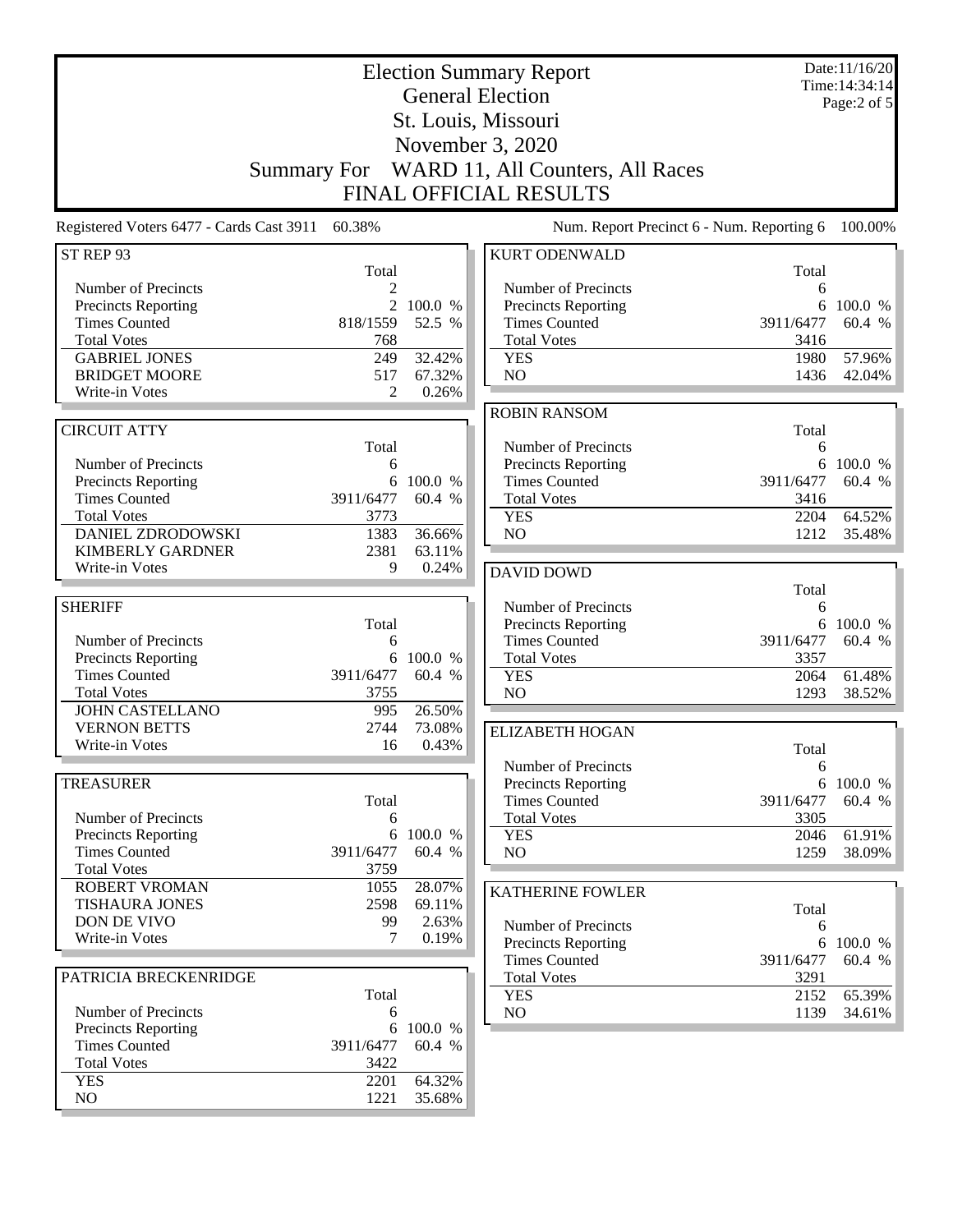|                                          |              |           | <b>Election Summary Report</b><br><b>General Election</b> |              | Date:11/16/20<br>Time: 14:34:14 |
|------------------------------------------|--------------|-----------|-----------------------------------------------------------|--------------|---------------------------------|
|                                          |              |           | St. Louis, Missouri                                       |              | Page: $3$ of $5$                |
|                                          |              |           | November 3, 2020                                          |              |                                 |
|                                          |              |           |                                                           |              |                                 |
|                                          |              |           | Summary For WARD 11, All Counters, All Races              |              |                                 |
|                                          |              |           | FINAL OFFICIAL RESULTS                                    |              |                                 |
| Registered Voters 6477 - Cards Cast 3911 | 60.38%       |           | Num. Report Precinct 6 - Num. Reporting 6                 |              | 100.00%                         |
| <b>CALEA STOVALL-REID</b>                | Total        |           | <b>JOSEPH WHYTE</b>                                       | Total        |                                 |
| Number of Precincts                      | 6            |           | Number of Precincts                                       | 6            |                                 |
| <b>Precincts Reporting</b>               | 6            | 100.0 %   | <b>Precincts Reporting</b>                                | 6            | 100.0 %                         |
| <b>Times Counted</b>                     | 3911/6477    | 60.4 %    | <b>Times Counted</b>                                      | 3911/6477    | 60.4 %                          |
| <b>Total Votes</b>                       | 3286         |           | <b>Total Votes</b>                                        | 3248         |                                 |
| <b>YES</b>                               | 2121         | 64.55%    | <b>YES</b>                                                | 1847         | 56.87%                          |
| N <sub>O</sub>                           | 1165         | 35.45%    | N <sub>O</sub>                                            | 1401         | 43.13%                          |
|                                          |              |           |                                                           |              |                                 |
| MICHAEL STELZER                          | Total        |           | <b>ANNETTE LLEWELLYN</b>                                  | Total        |                                 |
| Number of Precincts                      | 6            |           | Number of Precincts                                       | 6            |                                 |
| <b>Precincts Reporting</b>               | 6            | 100.0 %   | Precincts Reporting                                       | 6            | 100.0 %                         |
| <b>Times Counted</b>                     | 3911/6477    | 60.4 %    | <b>Times Counted</b>                                      | 3911/6477    | 60.4 %                          |
| <b>Total Votes</b>                       | 3273         |           | <b>Total Votes</b>                                        | 3266         |                                 |
| <b>YES</b>                               | 1927         | 58.88%    | <b>YES</b>                                                | 2105         | 64.45%                          |
| NO                                       | 1346         | 41.12%    | NO                                                        | 1161         | 35.55%                          |
|                                          |              |           |                                                           |              |                                 |
| <b>TIMOTHY BOYER</b>                     | Total        |           | <b>CLINTON WRIGHT</b>                                     | Total        |                                 |
| Number of Precincts                      | 6            |           | Number of Precincts                                       | 6            |                                 |
| Precincts Reporting                      |              | 6 100.0 % | Precincts Reporting                                       | 6            | 100.0 %                         |
| <b>Times Counted</b>                     | 3911/6477    | 60.4 %    | <b>Times Counted</b>                                      | 3911/6477    | 60.4 %                          |
| <b>Total Votes</b>                       | 3262         |           | <b>Total Votes</b>                                        | 3254         |                                 |
| <b>YES</b>                               | 1859         | 56.99%    | <b>YES</b>                                                | 1858         | 57.10%                          |
| N <sub>O</sub>                           | 1403         | 43.01%    | NO                                                        | 1396         | 42.90%                          |
| <b>SCOTT MILLIKAN</b>                    |              |           | <b>STEVEN OHMER</b>                                       |              |                                 |
|                                          | Total        |           |                                                           | Total        |                                 |
| Number of Precincts                      | 6            |           | Number of Precincts                                       | 6            |                                 |
| <b>Precincts Reporting</b>               |              | 6 100.0 % | Precincts Reporting                                       | 6            | 100.0 %                         |
| <b>Times Counted</b>                     | 3911/6477    | 60.4 %    | <b>Times Counted</b>                                      | 3911/6477    | 60.4 %                          |
| <b>Total Votes</b><br><b>YES</b>         | 3257<br>1869 | 57.38%    | <b>Total Votes</b><br><b>YES</b>                          | 3256<br>1871 | 57.46%                          |
| NO.                                      | 1388         | 42.62%    | NO                                                        | 1385         | 42.54%                          |
|                                          |              |           |                                                           |              |                                 |
| MADELINE CONNOLLY                        |              |           | <b>DAVID ROITHER</b>                                      |              |                                 |
|                                          | Total        |           |                                                           | Total        |                                 |
| Number of Precincts                      | 6            |           | Number of Precincts                                       | 6            |                                 |
| Precincts Reporting                      | 6            | 100.0 %   | Precincts Reporting                                       | 6            | 100.0 %                         |
| <b>Times Counted</b>                     | 3911/6477    | 60.4 %    | <b>Times Counted</b>                                      | 3911/6477    | 60.4 %                          |
| <b>Total Votes</b><br><b>YES</b>         | 3270<br>2064 | 63.12%    | <b>Total Votes</b><br><b>YES</b>                          | 3239<br>1895 | 58.51%                          |
| NO.                                      | 1206         | 36.88%    | NO.                                                       | 1344         | 41.49%                          |
|                                          |              |           |                                                           |              |                                 |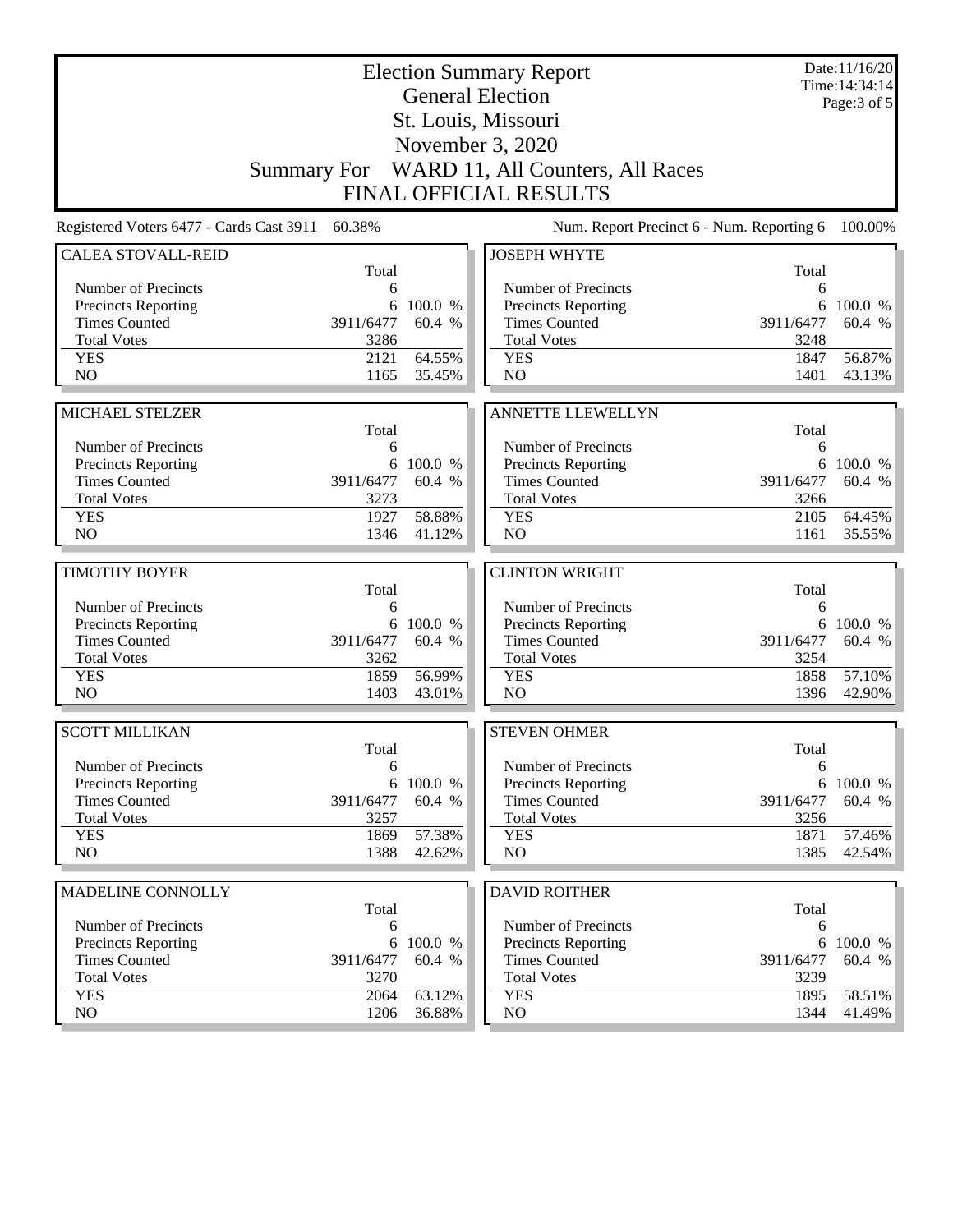|                                                   |                    |           | <b>Election Summary Report</b><br><b>General Election</b> |            | Date:11/16/20<br>Time: 14:34:14 |
|---------------------------------------------------|--------------------|-----------|-----------------------------------------------------------|------------|---------------------------------|
|                                                   |                    |           |                                                           |            | Page: $4$ of $5$                |
|                                                   |                    |           | St. Louis, Missouri                                       |            |                                 |
|                                                   |                    |           | November 3, 2020                                          |            |                                 |
|                                                   | <b>Summary For</b> |           | WARD 11, All Counters, All Races                          |            |                                 |
|                                                   |                    |           | <b>FINAL OFFICIAL RESULTS</b>                             |            |                                 |
| Registered Voters 6477 - Cards Cast 3911          | 60.38%             |           | Num. Report Precinct 6 - Num. Reporting 6                 |            | 100.00%                         |
| THOMAS McCARTHY                                   |                    |           | <b>CON AMEND 1</b>                                        |            |                                 |
| Number of Precincts                               | Total<br>6         |           | Number of Precincts                                       | Total<br>6 |                                 |
| <b>Precincts Reporting</b>                        | 6                  | 100.0 %   | Precincts Reporting                                       | 6          | 100.0 %                         |
| <b>Times Counted</b>                              | 3911/6477          | 60.4 %    | <b>Times Counted</b>                                      | 3911/6477  | 60.4 %                          |
| <b>Total Votes</b>                                | 3245               |           | <b>Total Votes</b>                                        | 3731       |                                 |
| <b>YES</b>                                        | 1916               | 59.04%    | <b>YES</b>                                                | 1611       | 43.18%                          |
| N <sub>O</sub>                                    | 1329               | 40.96%    | N <sub>O</sub>                                            | 2120       | 56.82%                          |
|                                                   |                    |           |                                                           |            |                                 |
| MICHAEL COLONA                                    |                    |           | <b>CON AMEND 3</b>                                        |            |                                 |
| Number of Precincts                               | Total<br>6         |           | Number of Precincts                                       | Total<br>6 |                                 |
| Precincts Reporting                               |                    | 6 100.0 % | Precincts Reporting                                       | 6          | 100.0 %                         |
| <b>Times Counted</b>                              | 3911/6477          | 60.4 %    | <b>Times Counted</b>                                      | 3911/6477  | 60.4 %                          |
| <b>Total Votes</b>                                | 3262               |           | <b>Total Votes</b>                                        | 3763       |                                 |
| <b>YES</b>                                        | 1957               | 59.99%    | <b>YES</b>                                                | 1320       | 35.08%                          |
| N <sub>O</sub>                                    | 1305               | 40.01%    | N <sub>O</sub>                                            | 2443       | 64.92%                          |
| <b>CRAIG HIGGINS</b>                              |                    |           | PROP D                                                    |            |                                 |
|                                                   | Total              |           |                                                           | Total      |                                 |
| Number of Precincts                               | 6                  |           | Number of Precincts                                       | 6          |                                 |
| Precincts Reporting                               | 6                  | 100.0 %   | Precincts Reporting                                       | 6          | 100.0 %                         |
| <b>Times Counted</b>                              | 3911/6477          | 60.4 %    | <b>Times Counted</b>                                      | 3911/6477  | 60.4 %                          |
| <b>Total Votes</b>                                | 3248               |           | <b>Total Votes</b>                                        | 3721       |                                 |
| <b>YES</b>                                        | 1980               | 60.96%    | <b>YES</b>                                                | 2353       | 63.24%                          |
| N <sub>O</sub>                                    | 1268               | 39.04%    | NO                                                        | 1368       | 36.76%                          |
| <b>LYNNE PERKINS</b>                              |                    |           | PROP <sub>1</sub>                                         |            |                                 |
|                                                   | Total              |           |                                                           | Total      |                                 |
| Number of Precincts<br><b>Precincts Reporting</b> | 6<br>6             | 100.0 %   | Number of Precincts<br>Precincts Reporting                | 6<br>6     | 100.0 %                         |
| <b>Times Counted</b>                              | 3911/6477          | 60.4 %    | <b>Times Counted</b>                                      | 3911/6477  | 60.4 %                          |
| <b>Total Votes</b>                                | 3263               |           | <b>Total Votes</b>                                        | 3744       |                                 |
| <b>YES</b>                                        | 2154               | 66.01%    | <b>YES</b>                                                | 1863       | 49.76%                          |
| NO                                                | 1109               | 33.99%    | NO                                                        | 1881       | 50.24%                          |
|                                                   |                    |           |                                                           |            |                                 |
| NICOLE COLBERT-BOTCHWAY                           | Total              |           | <b>PROPR</b>                                              | Total      |                                 |
| Number of Precincts                               | 6                  |           | Number of Precincts                                       | 6          |                                 |
| Precincts Reporting                               | 6                  | 100.0 %   | Precincts Reporting                                       | 6          | 100.0 %                         |
| <b>Times Counted</b>                              | 3911/6477          | 60.4 %    | <b>Times Counted</b>                                      | 3911/6477  | 60.4 %                          |
| <b>Total Votes</b>                                | 3266               |           | <b>Total Votes</b>                                        | 3751       |                                 |
| <b>YES</b>                                        | 2180               | 66.75%    | <b>YES</b>                                                | 1855       | 49.45%                          |
| NO                                                | 1086               | 33.25%    | NO                                                        | 1896       | $50.55\%$                       |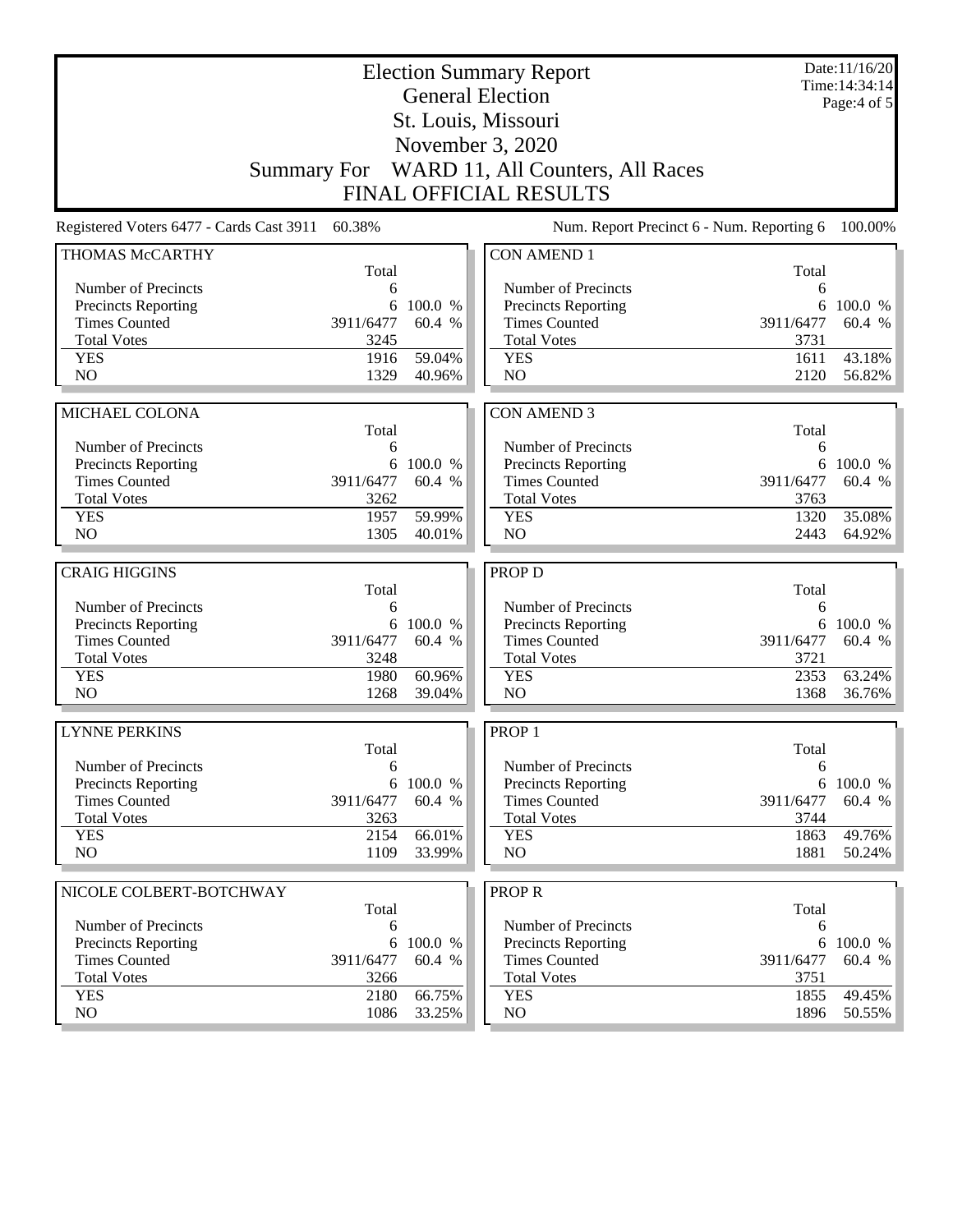Date:11/16/20 Time:14:34:14 Page:5 of 5

# Election Summary Report General Election St. Louis, Missouri November 3, 2020 Summary For WARD 11, All Counters, All Races FINAL OFFICIAL RESULTS

| <b>PROPT</b>               |                  |             |
|----------------------------|------------------|-------------|
|                            | Total            |             |
| Number of Precincts        | 6                |             |
| <b>Precincts Reporting</b> |                  | 6 100.0 $%$ |
| <b>Times Counted</b>       | 3911/6477 60.4 % |             |
| <b>Total Votes</b>         | 3634             |             |
| YES                        | 1185             | 32.61%      |
| NΟ                         | 2449             | 67.39%      |

Registered Voters 6477 - Cards Cast 3911 60.38% Num. Report Precinct 6 - Num. Reporting 6 100.00%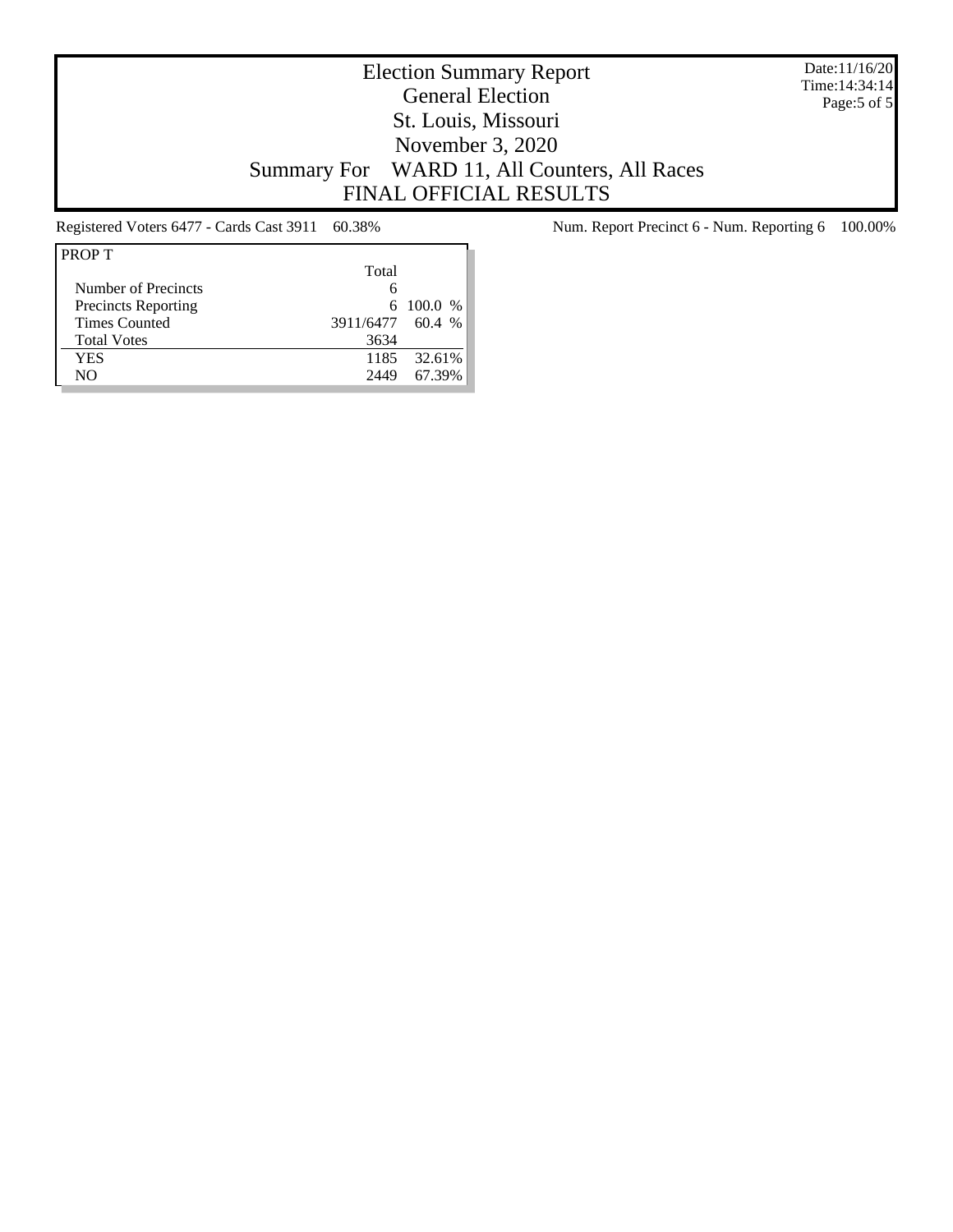|                                                    |                      |                | <b>Election Summary Report</b>                     |                     | Date:11/16/20<br>Time: 14:34:21 |
|----------------------------------------------------|----------------------|----------------|----------------------------------------------------|---------------------|---------------------------------|
|                                                    |                      |                | <b>General Election</b>                            |                     | Page:1 of $5$                   |
|                                                    |                      |                | St. Louis, Missouri                                |                     |                                 |
|                                                    |                      |                | November 3, 2020                                   |                     |                                 |
|                                                    |                      |                |                                                    |                     |                                 |
|                                                    | <b>Summary For</b>   |                | WARD 12, All Counters, All Races                   |                     |                                 |
|                                                    |                      |                | <b>FINAL OFFICIAL RESULTS</b>                      |                     |                                 |
| Registered Voters 8431 - Cards Cast 6379           | 75.66%               |                | Num. Report Precinct 8 - Num. Reporting 8          |                     | 100.00%                         |
| <b>PRESIDENT</b>                                   |                      |                | <b>ST TREASURER</b>                                |                     |                                 |
|                                                    | Total                |                |                                                    | Total               |                                 |
| Number of Precincts                                | 8<br>8               | 100.0 %        | Number of Precincts                                | 8<br>8              | 100.0 %                         |
| Precincts Reporting<br><b>Times Counted</b>        | 6379/8431            | 75.7 %         | Precincts Reporting<br><b>Times Counted</b>        | 6379/8431           | 75.7 %                          |
| <b>Total Votes</b>                                 | 6357                 |                | <b>Total Votes</b>                                 | 6135                |                                 |
| <b>TRUMP/PENCE</b>                                 | 2259                 | 35.54%         | <b>SCOTT FITZPATRICK</b>                           | 2413                | 39.33%                          |
| <b>BIDEN/HARRIS</b>                                | 3930                 | 61.82%         | <b>VICKI ENGLUND</b>                               | 3513                | 57.26%                          |
| JORGENSEN/COHEN                                    | 109                  | 1.71%          | NICHOLAS KASOFF                                    | 151                 | 2.46%                           |
| HAWKINS/WALKER                                     | 25                   | 0.39%          | <b>JOSEPH CIVETTINI</b>                            | 55                  | 0.90%                           |
| <b>BLANKENSHIP/MOHR</b>                            | 8                    | 0.13%          | Write-in Votes                                     | 3                   | 0.05%                           |
| Write-in Votes                                     | 26                   | 0.41%          |                                                    |                     |                                 |
|                                                    |                      |                | <b>ATTY GENERAL</b>                                |                     |                                 |
| <b>GOVERNOR</b>                                    |                      |                |                                                    | Total               |                                 |
|                                                    | Total                |                | Number of Precincts                                | 8                   |                                 |
| Number of Precincts                                | 8                    |                | Precincts Reporting                                | 8                   | 100.0 %                         |
| <b>Precincts Reporting</b>                         | 8                    | 100.0 %        | <b>Times Counted</b>                               | 6379/8431           | 75.7 %                          |
| <b>Times Counted</b>                               | 6379/8431            | 75.7 %         | <b>Total Votes</b>                                 | 6168                |                                 |
| <b>Total Votes</b>                                 | 6308                 |                | <b>ERIC SCHMITT</b>                                | 2480                | 40.21%                          |
| <b>MIKE PARSON</b>                                 | 2328                 | 36.91%         | <b>RICH FINNERAN</b>                               | 3512                | 56.94%                          |
| NICOLE GALLOWAY                                    | 3829                 | 60.70%         | <b>KEVIN BABCOCK</b>                               | 175                 | 2.84%                           |
| <b>RIK COMBS</b>                                   | 97                   | 1.54%          | Write-in Votes                                     | 1                   | 0.02%                           |
| <b>JEROME BAUER</b><br>Write-in Votes              | 52<br>$\overline{2}$ | 0.82%<br>0.03% |                                                    |                     |                                 |
|                                                    |                      |                | <b>US REP 1</b>                                    | Total               |                                 |
| <b>LT GOVERNOR</b>                                 |                      |                | Number of Precincts                                | 8                   |                                 |
|                                                    | Total                |                | Precincts Reporting                                | 8                   | 100.0 %                         |
| Number of Precincts                                | 8                    |                | <b>Times Counted</b>                               | 6379/8431           | 75.7 %                          |
| <b>Precincts Reporting</b>                         | 8                    | 100.0 %        | <b>Total Votes</b>                                 | 6123                |                                 |
| <b>Times Counted</b>                               | 6379/8431            | 75.7 %         | <b>ANTHONY ROGERS</b>                              | 2356                | 38.48%                          |
| <b>Total Votes</b>                                 | 6177                 |                | <b>CORI BUSH</b>                                   | 3551                | 57.99%                          |
| <b>MIKE KEHOE</b>                                  | 2414                 | 39.08%         | <b>ALEX FURMAN</b>                                 | 195                 | 3.18%                           |
| <b>ALISSIA CANADY</b>                              | 3548                 | 57.44%         | Write-in Votes                                     | 21                  | 0.34%                           |
| <b>BILL SLANTZ</b>                                 | 129                  | 2.09%          |                                                    |                     |                                 |
| <b>KELLEY DRAGOO</b><br>Write-in Votes             | 82<br>4              | 1.33%          | ST SENATOR 5                                       |                     |                                 |
|                                                    |                      | 0.06%          |                                                    | Total               |                                 |
|                                                    |                      |                | Number of Precincts                                | 2                   |                                 |
| <b>SECR OF STATE</b>                               |                      |                | <b>Precincts Reporting</b>                         | $\overline{2}$      | 100.0 %                         |
|                                                    | Total                |                | <b>Times Counted</b>                               | 96/150              | 64.0 %                          |
| Number of Precincts                                | 8                    | 8 100.0 %      | <b>Total Votes</b><br>MICHAEL HEBRON               | 90<br>35            |                                 |
| <b>Precincts Reporting</b><br><b>Times Counted</b> | 6379/8431            | 75.7 %         | <b>STEVE ROBERTS</b>                               | 55                  | 38.89%<br>61.11%                |
| <b>Total Votes</b>                                 | 6191                 |                | Write-in Votes                                     | $\Omega$            | $0.00\%$                        |
| <b>JOHN ASHCROFT</b>                               | 2546                 | 41.12%         |                                                    |                     |                                 |
| YINKA FALETI                                       | 3437                 | 55.52%         |                                                    |                     |                                 |
| <b>CARL FREESE</b>                                 | 135                  | 2.18%          | ST REP 81                                          |                     |                                 |
| PAUL LEHMANN                                       | 56                   | 0.90%          |                                                    | Total               |                                 |
| PAUL VENABLE                                       | 16                   | 0.26%          | Number of Precincts                                | 2<br>$\overline{2}$ | 100.0 %                         |
| Write-in Votes                                     | 1                    | 0.02%          | <b>Precincts Reporting</b><br><b>Times Counted</b> | 1245/1582           | 78.7 %                          |
|                                                    |                      |                | <b>Total Votes</b>                                 | 1028                |                                 |
|                                                    |                      |                | <b>STEVE BUTZ</b>                                  | 990                 | 96.30%                          |
|                                                    |                      |                | Write-in Votes                                     | 38                  | $3.70\%$                        |
|                                                    |                      |                |                                                    |                     |                                 |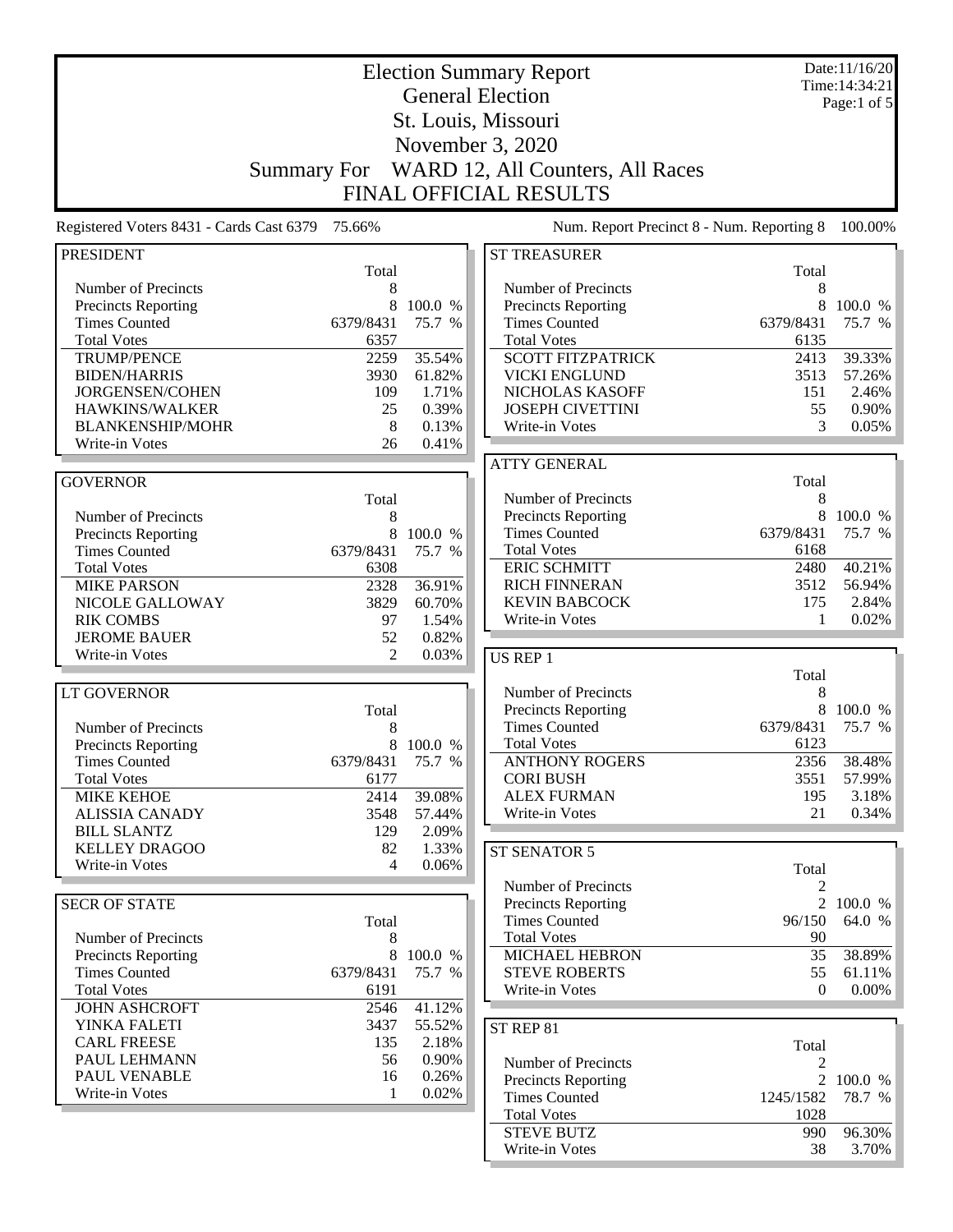|                                          |            |         | <b>Election Summary Report</b><br><b>General Election</b> |                   | Date:11/16/20<br>Time: 14:34:21 |
|------------------------------------------|------------|---------|-----------------------------------------------------------|-------------------|---------------------------------|
|                                          |            |         | St. Louis, Missouri                                       |                   | Page:2 of 5                     |
|                                          |            |         |                                                           |                   |                                 |
|                                          |            |         | November 3, 2020                                          |                   |                                 |
|                                          |            |         | Summary For WARD 12, All Counters, All Races              |                   |                                 |
|                                          |            |         | <b>FINAL OFFICIAL RESULTS</b>                             |                   |                                 |
| Registered Voters 8431 - Cards Cast 6379 | 75.66%     |         | Num. Report Precinct 8 - Num. Reporting 8                 |                   | 100.00%                         |
| ST REP 82                                |            |         | PATRICIA BRECKENRIDGE                                     |                   |                                 |
| Number of Precincts                      | Total<br>3 |         |                                                           | Total<br>8        |                                 |
| <b>Precincts Reporting</b>               | 3          | 100.0 % | Number of Precincts<br><b>Precincts Reporting</b>         | 8                 | 100.0 %                         |
| <b>Times Counted</b>                     | 3319/4321  | 76.8 %  | <b>Times Counted</b>                                      | 6379/8431         | 75.7 %                          |
| <b>Total Votes</b>                       | 3197       |         | <b>Total Votes</b>                                        | 5408              |                                 |
| <b>ROBERT CRUMP</b>                      | 923        | 28.87%  | <b>YES</b>                                                | 3754              | 69.42%                          |
| <b>DONNA BARINGER</b>                    | 2269       | 70.97%  | NO                                                        | 1654              | 30.58%                          |
| Write-in Votes                           | 5          | 0.16%   |                                                           |                   |                                 |
|                                          |            |         | <b>KURT ODENWALD</b>                                      |                   |                                 |
| ST REP 93                                | Total      |         | Number of Precincts                                       | Total<br>8        |                                 |
| Number of Precincts                      | 3          |         | <b>Precincts Reporting</b>                                | 8                 | 100.0 %                         |
| Precincts Reporting                      | 3          | 100.0 % | <b>Times Counted</b>                                      | 6379/8431         | 75.7 %                          |
| <b>Times Counted</b>                     | 1815/2528  | 71.8 %  | <b>Total Votes</b>                                        | 5369              |                                 |
| <b>Total Votes</b>                       | 1741       |         | <b>YES</b>                                                | 3515              | 65.47%                          |
| <b>GABRIEL JONES</b>                     | 810        | 46.52%  | NO                                                        | 1854              | 34.53%                          |
| <b>BRIDGET MOORE</b>                     | 928        | 53.30%  |                                                           |                   |                                 |
| Write-in Votes                           | 3          | 0.17%   | <b>ROBIN RANSOM</b>                                       |                   |                                 |
|                                          |            |         |                                                           | Total             |                                 |
| <b>CIRCUIT ATTY</b>                      | Total      |         | Number of Precincts<br><b>Precincts Reporting</b>         | 8<br>8            | 100.0 %                         |
| Number of Precincts                      | 8          |         | <b>Times Counted</b>                                      | 6379/8431         | 75.7 %                          |
| Precincts Reporting                      | 8          | 100.0 % | <b>Total Votes</b>                                        | 5365              |                                 |
| <b>Times Counted</b>                     | 6379/8431  | 75.7 %  | <b>YES</b>                                                | 3705              | 69.06%                          |
| <b>Total Votes</b>                       | 6123       |         | NO                                                        | 1660              | 30.94%                          |
| <b>DANIEL ZDRODOWSKI</b>                 | 3346       | 54.65%  |                                                           |                   |                                 |
| <b>KIMBERLY GARDNER</b>                  | 2759       | 45.06%  | <b>DAVID DOWD</b>                                         |                   |                                 |
| Write-in Votes                           | 18         | 0.29%   |                                                           | Total             |                                 |
| <b>SHERIFF</b>                           |            |         | Number of Precincts                                       | 8                 | 8 100.0 %                       |
|                                          | Total      |         | <b>Precincts Reporting</b><br><b>Times Counted</b>        | 6379/8431         | 75.7 %                          |
| Number of Precincts                      | 8          |         | <b>Total Votes</b>                                        | 5246              |                                 |
| <b>Precincts Reporting</b>               | 8          | 100.0 % | <b>YES</b>                                                | 3601              | 68.64%                          |
| <b>Times Counted</b>                     | 6379/8431  | 75.7 %  | NO                                                        | 1645              | 31.36%                          |
| <b>Total Votes</b>                       | 6041       |         |                                                           |                   |                                 |
| <b>JOHN CASTELLANO</b>                   | 2298       | 38.04%  | <b>ELIZABETH HOGAN</b>                                    |                   |                                 |
| <b>VERNON BETTS</b>                      | 3728       | 61.71%  |                                                           | Total             |                                 |
| Write-in Votes                           | 15         | 0.25%   | Number of Precincts                                       | 8                 |                                 |
|                                          |            |         | Precincts Reporting                                       |                   | 8 100.0 %                       |
| <b>TREASURER</b>                         | Total      |         | <b>Times Counted</b><br><b>Total Votes</b>                | 6379/8431<br>5142 | 75.7 %                          |
| Number of Precincts                      | 8          |         | <b>YES</b>                                                | 3492              | 67.91%                          |
| <b>Precincts Reporting</b>               | $\,8\,$    | 100.0 % | NO.                                                       | 1650              | 32.09%                          |
| <b>Times Counted</b>                     | 6379/8431  | 75.7 %  |                                                           |                   |                                 |
| <b>Total Votes</b>                       | 6063       |         |                                                           |                   |                                 |
| ROBERT VROMAN                            | 2611       | 43.06%  |                                                           |                   |                                 |
| <b>TISHAURA JONES</b>                    | 3267       | 53.88%  |                                                           |                   |                                 |
| DON DE VIVO                              | 181        | 2.99%   |                                                           |                   |                                 |
| Write-in Votes                           | 4          | 0.07%   |                                                           |                   |                                 |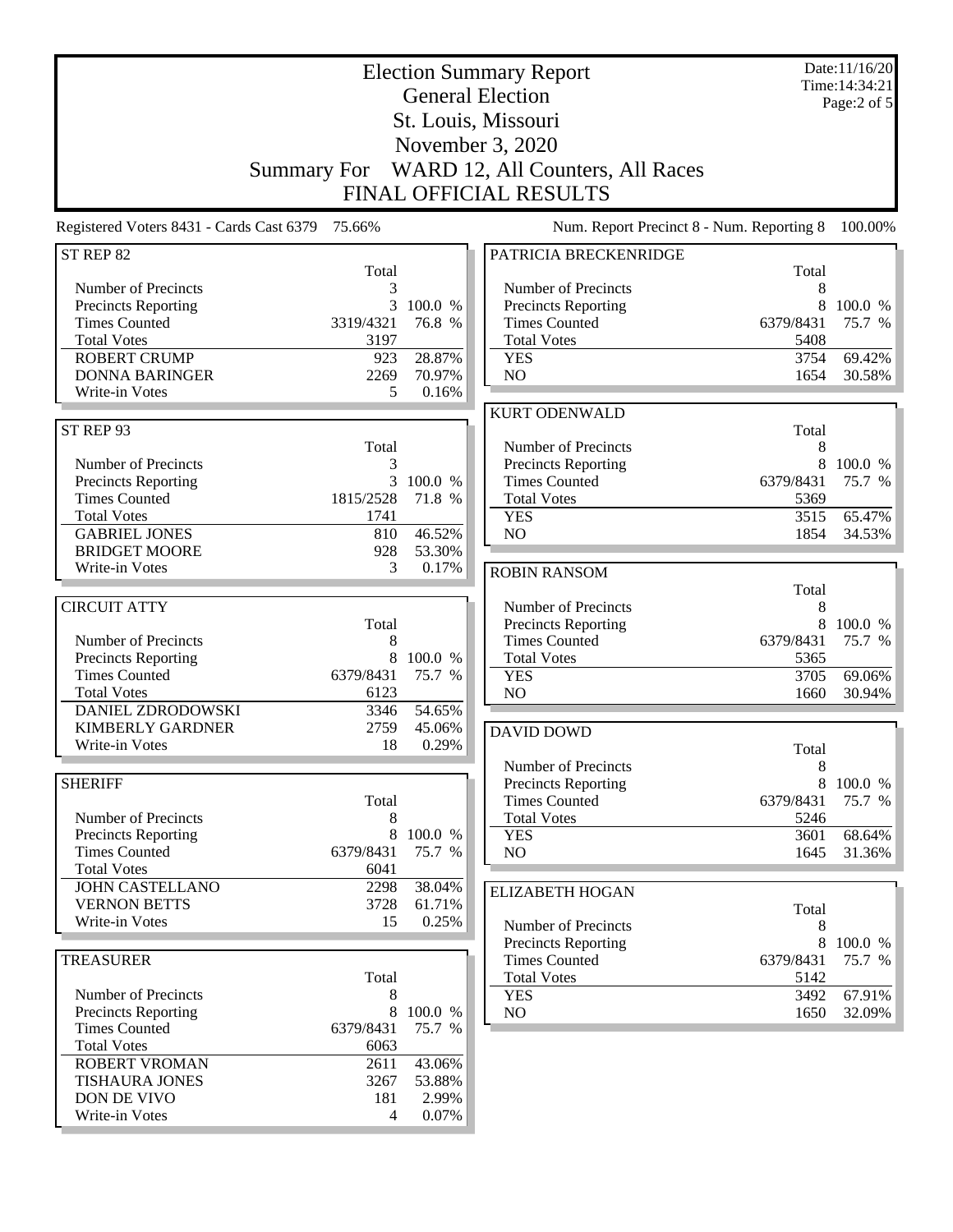|                                          |              |                  | <b>Election Summary Report</b><br><b>General Election</b> |              | Date:11/16/20<br>Time: 14:34:21 |
|------------------------------------------|--------------|------------------|-----------------------------------------------------------|--------------|---------------------------------|
|                                          |              |                  |                                                           |              | Page: 3 of 5                    |
|                                          |              |                  | St. Louis, Missouri                                       |              |                                 |
|                                          |              |                  | November 3, 2020                                          |              |                                 |
|                                          |              |                  | Summary For WARD 12, All Counters, All Races              |              |                                 |
|                                          |              |                  | <b>FINAL OFFICIAL RESULTS</b>                             |              |                                 |
| Registered Voters 8431 - Cards Cast 6379 | 75.66%       |                  | Num. Report Precinct 8 - Num. Reporting 8                 |              | 100.00%                         |
| <b>KATHERINE FOWLER</b>                  | Total        |                  | MADELINE CONNOLLY                                         | Total        |                                 |
| Number of Precincts                      | 8            |                  | Number of Precincts                                       | 8            |                                 |
| Precincts Reporting                      | 8            | 100.0 %          | Precincts Reporting                                       | 8            | 100.0 %                         |
| <b>Times Counted</b>                     | 6379/8431    | 75.7 %           | <b>Times Counted</b>                                      | 6379/8431    | 75.7 %                          |
| <b>Total Votes</b>                       | 5131         |                  | <b>Total Votes</b>                                        | 5091         |                                 |
| <b>YES</b>                               | 3620         | 70.55%           | <b>YES</b>                                                | 3517         | 69.08%                          |
| N <sub>O</sub>                           | 1511         | 29.45%           | NO                                                        | 1574         | 30.92%                          |
| <b>CALEA STOVALL-REID</b>                |              |                  | <b>JOSEPH WHYTE</b>                                       |              |                                 |
|                                          | Total        |                  |                                                           | Total        |                                 |
| Number of Precincts                      | 8            |                  | Number of Precincts                                       | 8            |                                 |
| Precincts Reporting                      | 8            | 100.0 %          | Precincts Reporting                                       | 8            | 100.0 %                         |
| <b>Times Counted</b>                     | 6379/8431    | 75.7 %           | <b>Times Counted</b>                                      | 6379/8431    | 75.7 %                          |
| <b>Total Votes</b>                       | 5110         |                  | <b>Total Votes</b>                                        | 5064         |                                 |
| <b>YES</b>                               | 3418         | 66.89%           | <b>YES</b>                                                | 3199         | 63.17%                          |
| N <sub>O</sub>                           | 1692         | 33.11%           | NO                                                        | 1865         | 36.83%                          |
| MICHAEL STELZER                          |              |                  | <b>ANNETTE LLEWELLYN</b>                                  |              |                                 |
|                                          | Total        |                  |                                                           | Total        |                                 |
| Number of Precincts                      | 8            |                  | Number of Precincts                                       | 8            |                                 |
| Precincts Reporting                      | 8            | 100.0 %          | Precincts Reporting                                       | 8            | 100.0 %                         |
| <b>Times Counted</b>                     | 6379/8431    | 75.7 %           | <b>Times Counted</b>                                      | 6379/8431    | 75.7 %                          |
| <b>Total Votes</b>                       | 5141         |                  | <b>Total Votes</b>                                        | 5094         |                                 |
| <b>YES</b><br>N <sub>O</sub>             | 3387         | 65.88%           | <b>YES</b>                                                | 3496         | 68.63%                          |
|                                          | 1754         | 34.12%           | N <sub>O</sub>                                            | 1598         | 31.37%                          |
| <b>TIMOTHY BOYER</b>                     |              |                  | <b>CLINTON WRIGHT</b>                                     |              |                                 |
|                                          | Total        |                  |                                                           | Total        |                                 |
| Number of Precincts                      | 8            |                  | Number of Precincts                                       | 8            |                                 |
| <b>Precincts Reporting</b>               | 8            | 100.0 %          | <b>Precincts Reporting</b>                                | 8            | 100.0 %                         |
| <b>Times Counted</b>                     | 6379/8431    | 75.7 %           | <b>Times Counted</b>                                      | 6379/8431    | 75.7 %                          |
| <b>Total Votes</b>                       | 5095         |                  | <b>Total Votes</b>                                        | 5054         |                                 |
| <b>YES</b><br>NO.                        | 3294<br>1801 | 64.65%<br>35.35% | <b>YES</b><br>NO                                          | 3216<br>1838 | 63.63%<br>36.37%                |
|                                          |              |                  |                                                           |              |                                 |
| <b>SCOTT MILLIKAN</b>                    |              |                  | <b>STEVEN OHMER</b>                                       |              |                                 |
|                                          | Total        |                  |                                                           | Total        |                                 |
| Number of Precincts                      | 8            |                  | Number of Precincts                                       | 8            |                                 |
| <b>Precincts Reporting</b>               | 8            | 100.0 %          | Precincts Reporting                                       | 8            | 100.0 %                         |
| <b>Times Counted</b>                     | 6379/8431    | 75.7 %           | <b>Times Counted</b>                                      | 6379/8431    | 75.7 %                          |
| <b>Total Votes</b>                       | 5099         |                  | <b>Total Votes</b>                                        | 5084         |                                 |
| <b>YES</b><br>NO.                        | 3319<br>1780 | 65.09%<br>34.91% | <b>YES</b><br>NO                                          | 3271<br>1813 | 64.34%<br>35.66%                |
|                                          |              |                  |                                                           |              |                                 |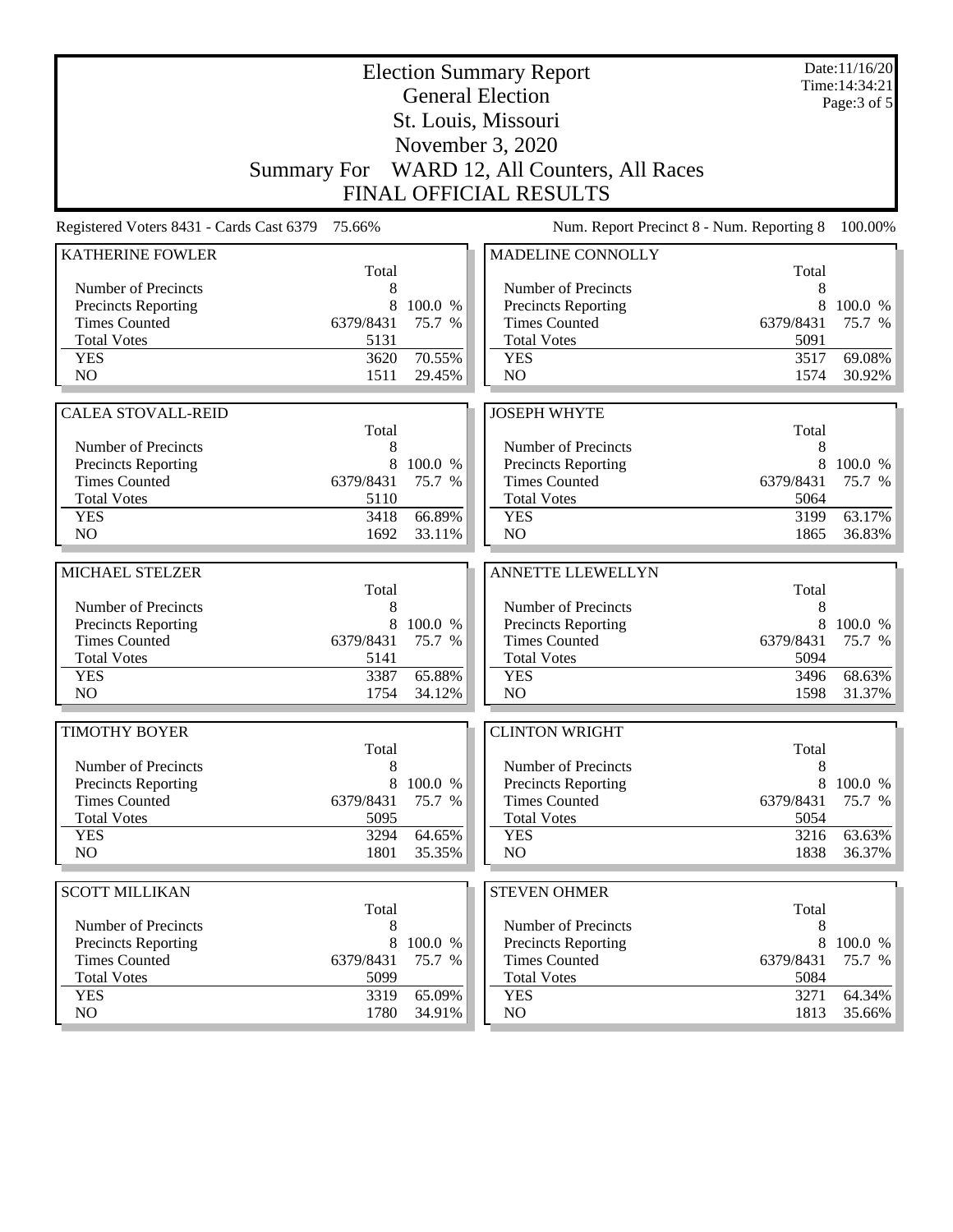|                                                    |              |                   | <b>Election Summary Report</b><br><b>General Election</b> |                | Date:11/16/20<br>Time: 14:34:21 |
|----------------------------------------------------|--------------|-------------------|-----------------------------------------------------------|----------------|---------------------------------|
|                                                    |              |                   | St. Louis, Missouri                                       |                | Page: $4$ of $5$                |
|                                                    |              |                   | November 3, 2020                                          |                |                                 |
|                                                    |              |                   | Summary For WARD 12, All Counters, All Races              |                |                                 |
|                                                    |              |                   | <b>FINAL OFFICIAL RESULTS</b>                             |                |                                 |
|                                                    |              |                   |                                                           |                |                                 |
| Registered Voters 8431 - Cards Cast 6379 75.66%    |              |                   | Num. Report Precinct 8 - Num. Reporting 8                 |                | 100.00%                         |
| <b>DAVID ROITHER</b>                               | Total        |                   | NICOLE COLBERT-BOTCHWAY                                   | Total          |                                 |
| Number of Precincts                                | 8            |                   | Number of Precincts                                       | 8              |                                 |
| <b>Precincts Reporting</b>                         | 8            | 100.0 %           | <b>Precincts Reporting</b>                                | 8              | 100.0 %                         |
| <b>Times Counted</b>                               | 6379/8431    | 75.7 %            | <b>Times Counted</b>                                      | 6379/8431      | 75.7 %                          |
| <b>Total Votes</b>                                 | 5051         |                   | <b>Total Votes</b>                                        | 5082           |                                 |
| <b>YES</b>                                         | 3264         | 64.62%            | <b>YES</b>                                                | 3515           | 69.17%                          |
| NO                                                 | 1787         | 35.38%            | NO                                                        | 1567           | 30.83%                          |
|                                                    |              |                   |                                                           |                |                                 |
| <b>THOMAS McCARTHY</b>                             |              |                   | <b>CON AMEND 1</b>                                        |                |                                 |
| Number of Precincts                                | Total        |                   |                                                           | Total          |                                 |
| Precincts Reporting                                | 8<br>8       | 100.0 %           | Number of Precincts<br>Precincts Reporting                | 8<br>8         | 100.0 %                         |
| <b>Times Counted</b>                               | 6379/8431    | 75.7 %            | <b>Times Counted</b>                                      | 6379/8431      | 75.7 %                          |
| <b>Total Votes</b>                                 | 5073         |                   | <b>Total Votes</b>                                        | 6035           |                                 |
| <b>YES</b>                                         | 3250         | 64.06%            | <b>YES</b>                                                | 2913           | 48.27%                          |
| N <sub>O</sub>                                     | 1823         | 35.94%            | NO                                                        | 3122           | 51.73%                          |
|                                                    |              |                   |                                                           |                |                                 |
| MICHAEL COLONA                                     |              |                   | <b>CON AMEND 3</b>                                        |                |                                 |
| Number of Precincts                                | Total<br>8   |                   | Number of Precincts                                       | Total<br>8     |                                 |
| <b>Precincts Reporting</b>                         | 8            | 100.0 %           | Precincts Reporting                                       | 8              | 100.0 %                         |
| <b>Times Counted</b>                               | 6379/8431    | 75.7 %            | <b>Times Counted</b>                                      | 6379/8431      | 75.7 %                          |
| <b>Total Votes</b>                                 | 5082         |                   | <b>Total Votes</b>                                        | 6109           |                                 |
| <b>YES</b>                                         | 3311         | 65.15%            | <b>YES</b>                                                | 2246           | 36.77%                          |
| N <sub>O</sub>                                     | 1771         | 34.85%            | NO                                                        | 3863           | 63.23%                          |
|                                                    |              |                   |                                                           |                |                                 |
| <b>CRAIG HIGGINS</b>                               |              |                   | PROP D                                                    |                |                                 |
|                                                    | Total        |                   |                                                           | Total          |                                 |
| Number of Precincts                                | 8<br>8       |                   | Number of Precincts                                       | 8              | 100.0 %                         |
| <b>Precincts Reporting</b><br><b>Times Counted</b> | 6379/8431    | 100.0 %<br>75.7 % | <b>Precincts Reporting</b><br><b>Times Counted</b>        | 8<br>6379/8431 | 75.7 %                          |
| <b>Total Votes</b>                                 | 5066         |                   | <b>Total Votes</b>                                        | 6001           |                                 |
| <b>YES</b>                                         | 3339         | 65.91%            | <b>YES</b>                                                | 4142           | 69.02%                          |
| NO                                                 | 1727         | 34.09%            | NO                                                        | 1859           | 30.98%                          |
|                                                    |              |                   |                                                           |                |                                 |
| <b>LYNNE PERKINS</b>                               |              |                   | PROP <sub>1</sub>                                         |                |                                 |
|                                                    | Total        |                   |                                                           | Total          |                                 |
| Number of Precincts                                | 8            |                   | Number of Precincts                                       | 8              |                                 |
| <b>Precincts Reporting</b>                         | 8            | 100.0 %           | Precincts Reporting                                       | 8              | 100.0 %                         |
| <b>Times Counted</b>                               | 6379/8431    | 75.7 %            | <b>Times Counted</b>                                      | 6379/8431      | 75.7 %                          |
| <b>Total Votes</b>                                 | 5082         |                   | <b>Total Votes</b>                                        | 6053           |                                 |
|                                                    |              |                   |                                                           |                |                                 |
| <b>YES</b><br>NO                                   | 3475<br>1607 | 68.38%<br>31.62%  | <b>YES</b><br>NO                                          | 3636<br>2417   | 60.07%<br>39.93%                |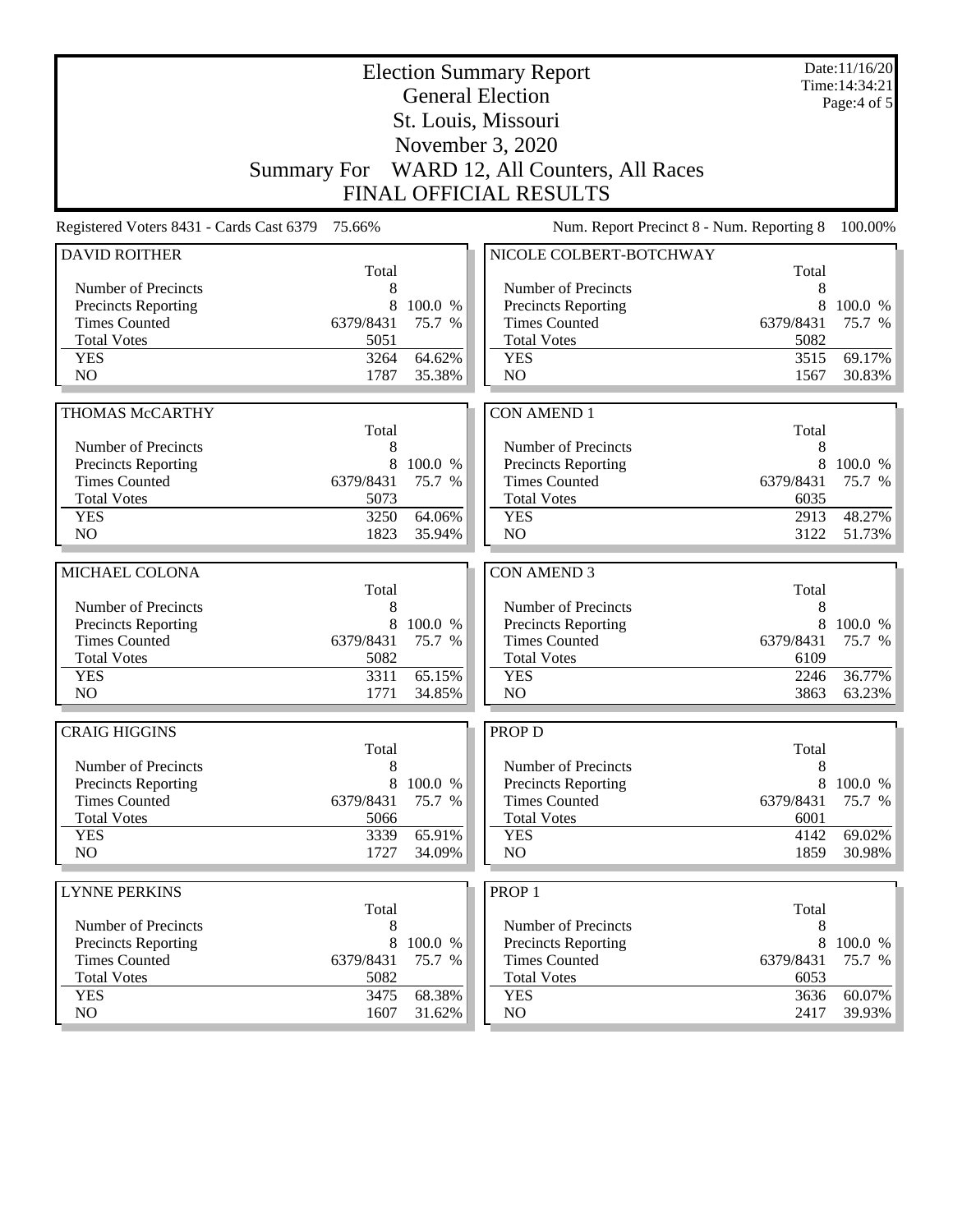Date:11/16/20 Time:14:34:21 Page:5 of 5

# Election Summary Report General Election St. Louis, Missouri November 3, 2020 Summary For WARD 12, All Counters, All Races FINAL OFFICIAL RESULTS

| <b>PROP R</b>              |           |         |
|----------------------------|-----------|---------|
|                            | Total     |         |
| Number of Precincts        | 8         |         |
| <b>Precincts Reporting</b> | 8         | 100.0 % |
| <b>Times Counted</b>       | 6379/8431 | 75.7 %  |
| <b>Total Votes</b>         | 6061      |         |
| <b>YES</b>                 | 2824      | 46.59%  |
| N <sub>O</sub>             | 3237      | 53.41%  |
|                            |           |         |
|                            |           |         |
| <b>PROPT</b>               |           |         |
|                            | Total     |         |
| Number of Precincts        | 8         |         |
| Precincts Reporting        | 8         | 100.0 % |
| <b>Times Counted</b>       | 6379/8431 | 75.7 %  |
| <b>Total Votes</b>         | 5851      |         |
| <b>YES</b>                 | 2003      | 34.23%  |

Registered Voters 8431 - Cards Cast 6379 75.66% Num. Report Precinct 8 - Num. Reporting 8 100.00%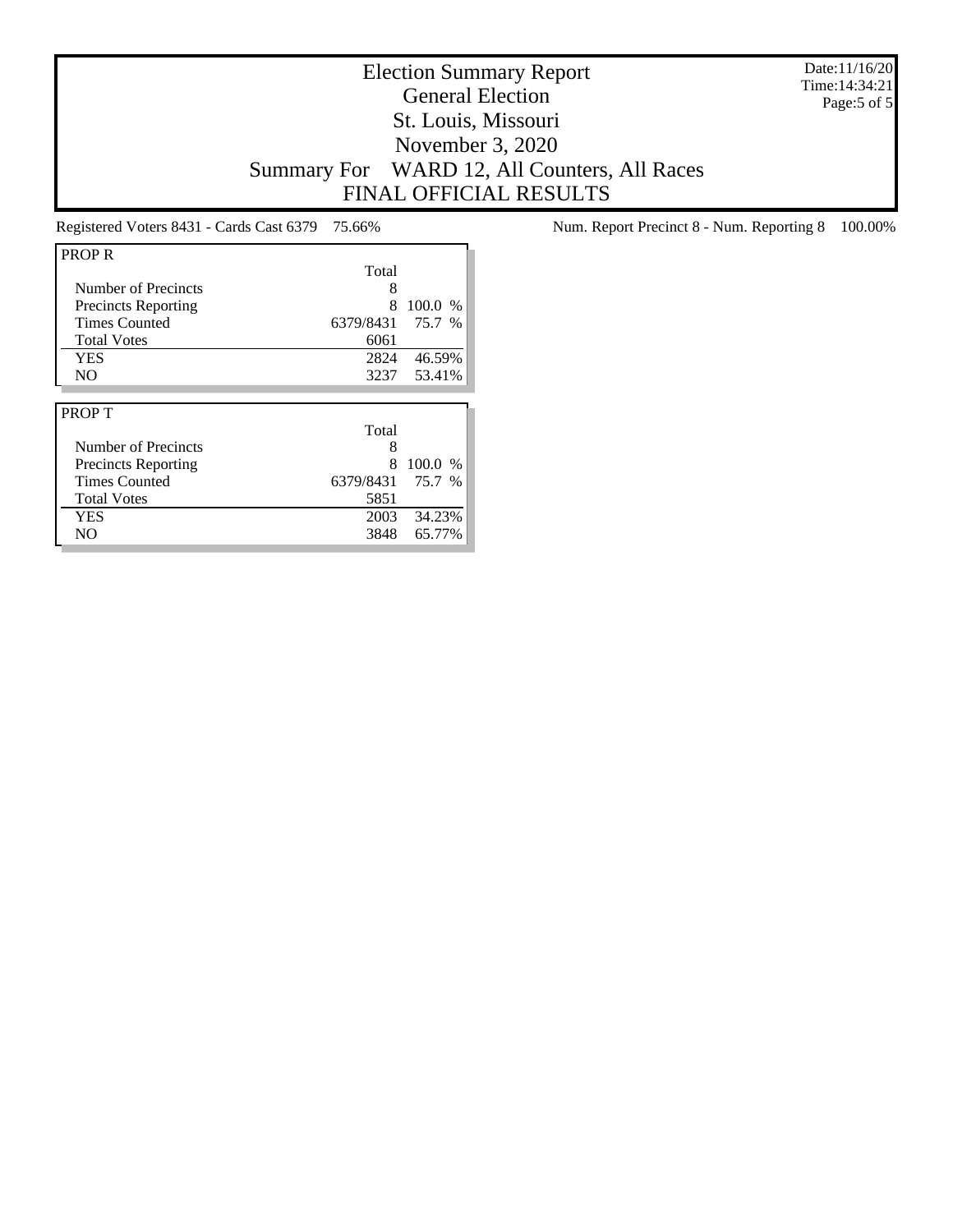|                                                   | Date:11/16/20<br><b>Election Summary Report</b> |                |                                              |              |                               |
|---------------------------------------------------|-------------------------------------------------|----------------|----------------------------------------------|--------------|-------------------------------|
|                                                   |                                                 |                | <b>General Election</b>                      |              | Time: 14:34:27<br>Page:1 of 5 |
|                                                   |                                                 |                | St. Louis, Missouri                          |              |                               |
|                                                   |                                                 |                |                                              |              |                               |
|                                                   |                                                 |                | November 3, 2020                             |              |                               |
|                                                   | <b>Summary For</b>                              |                | WARD 13, All Counters, All Races             |              |                               |
|                                                   |                                                 |                | <b>FINAL OFFICIAL RESULTS</b>                |              |                               |
| Registered Voters 7419 - Cards Cast 5320          | 71.71%                                          |                | Num. Report Precinct 6 - Num. Reporting 6    |              | 100.00%                       |
| <b>PRESIDENT</b>                                  |                                                 |                | <b>ST TREASURER</b>                          |              |                               |
|                                                   | Total                                           |                |                                              | Total        |                               |
| Number of Precincts                               | 6                                               |                | Number of Precincts                          | 6            |                               |
| <b>Precincts Reporting</b>                        | 6                                               | 100.0 %        | Precincts Reporting                          | 6            | 100.0 %                       |
| <b>Times Counted</b><br><b>Total Votes</b>        | 5320/7419                                       | 71.7 %         | <b>Times Counted</b><br><b>Total Votes</b>   | 5320/7419    | 71.7 %                        |
| <b>TRUMP/PENCE</b>                                | 5306<br>1450                                    | 27.33%         | <b>SCOTT FITZPATRICK</b>                     | 5155<br>1568 | 30.42%                        |
| <b>BIDEN/HARRIS</b>                               | 3721                                            | 70.13%         | <b>VICKI ENGLUND</b>                         | 3379         | 65.55%                        |
| <b>JORGENSEN/COHEN</b>                            | 76                                              | 1.43%          | NICHOLAS KASOFF                              | 137          | 2.66%                         |
| HAWKINS/WALKER                                    | 26                                              | 0.49%          | <b>JOSEPH CIVETTINI</b>                      | 65           | 1.26%                         |
| <b>BLANKENSHIP/MOHR</b>                           | 7                                               | 0.13%          | Write-in Votes                               | 6            | 0.12%                         |
| Write-in Votes                                    | 26                                              | 0.49%          |                                              |              |                               |
|                                                   |                                                 |                | <b>ATTY GENERAL</b>                          |              |                               |
| <b>GOVERNOR</b>                                   |                                                 |                |                                              | Total        |                               |
|                                                   | Total                                           |                | Number of Precincts                          | 6            |                               |
| Number of Precincts                               | 6                                               |                | Precincts Reporting                          |              | 6 100.0 %                     |
| <b>Precincts Reporting</b>                        | 6                                               | 100.0 %        | <b>Times Counted</b>                         | 5320/7419    | 71.7 %                        |
| <b>Times Counted</b>                              | 5320/7419                                       | 71.7 %         | <b>Total Votes</b>                           | 5162         |                               |
| <b>Total Votes</b>                                | 5270                                            |                | <b>ERIC SCHMITT</b>                          | 1615         | 31.29%                        |
| <b>MIKE PARSON</b>                                | 1489                                            | 28.25%         | <b>RICH FINNERAN</b><br><b>KEVIN BABCOCK</b> | 3375         | 65.38%                        |
| NICOLE GALLOWAY<br><b>RIK COMBS</b>               | 3653<br>77                                      | 69.32%         | Write-in Votes                               | 164<br>8     | 3.18%<br>0.15%                |
| <b>JEROME BAUER</b>                               | 48                                              | 1.46%<br>0.91% |                                              |              |                               |
| Write-in Votes                                    | 3                                               | 0.06%          | <b>US REP 1</b>                              |              |                               |
|                                                   |                                                 |                |                                              | Total        |                               |
| <b>LT GOVERNOR</b>                                |                                                 |                | Number of Precincts                          | 6            |                               |
|                                                   | Total                                           |                | Precincts Reporting                          |              | 6 100.0 %                     |
| Number of Precincts                               | 6                                               |                | <b>Times Counted</b>                         | 5320/7419    | 71.7 %                        |
| <b>Precincts Reporting</b>                        |                                                 | 6 100.0 %      | <b>Total Votes</b>                           | 5143         |                               |
| <b>Times Counted</b>                              | 5320/7419                                       | 71.7 %         | <b>ANTHONY ROGERS</b>                        | 1548         | 30.10%                        |
| <b>Total Votes</b>                                | 5177                                            |                | <b>CORI BUSH</b>                             | 3415         | 66.40%                        |
| <b>MIKE KEHOE</b>                                 | 1535                                            | 29.65%         | <b>ALEX FURMAN</b>                           | 163          | 3.17%                         |
| <b>ALISSIA CANADY</b>                             | 3449                                            | 66.62%         | Write-in Votes                               | 17           | 0.33%                         |
| <b>BILL SLANTZ</b>                                | 101                                             | 1.95%          |                                              |              |                               |
| <b>KELLEY DRAGOO</b>                              | 87                                              | 1.68%          | ST SENATOR 5                                 |              |                               |
| Write-in Votes                                    | 5                                               | 0.10%          |                                              | Total        |                               |
|                                                   |                                                 |                | Number of Precincts                          | 2            |                               |
| <b>SECR OF STATE</b>                              |                                                 |                | <b>Precincts Reporting</b>                   | 790/1324     | 2 100.0 %                     |
|                                                   | Total                                           |                | <b>Times Counted</b><br><b>Total Votes</b>   | 769          | 59.7 %                        |
| Number of Precincts<br><b>Precincts Reporting</b> | 6<br>6                                          | 100.0 %        | <b>MICHAEL HEBRON</b>                        | 147          | 19.12%                        |
| <b>Times Counted</b>                              | 5320/7419                                       | 71.7 %         | <b>STEVE ROBERTS</b>                         | 622          | 80.88%                        |
| <b>Total Votes</b>                                | 5199                                            |                | Write-in Votes                               | $\Omega$     | $0.00\%$                      |
| <b>JOHN ASHCROFT</b>                              | 1632                                            | 31.39%         |                                              |              |                               |
| YINKA FALETI                                      | 3372                                            | 64.86%         | ST REP 81                                    |              |                               |
| <b>CARL FREESE</b>                                | 116                                             | 2.23%          |                                              | Total        |                               |
| PAUL LEHMANN                                      | 58                                              | 1.12%          | Number of Precincts                          | 5            |                               |
| PAUL VENABLE                                      | 19                                              | 0.37%          | <b>Precincts Reporting</b>                   | 5            | 100.0 %                       |
| Write-in Votes                                    | $\mathfrak{D}$                                  | 0.04%          | <b>Times Counted</b>                         | 4053/5678    | 71.4 %                        |
|                                                   |                                                 |                | <b>Total Votes</b>                           | 3508         |                               |
|                                                   |                                                 |                | <b>STEVE BUTZ</b>                            | 3417         | 97.41%                        |
|                                                   |                                                 |                | Write-in Votes                               | 91           | $2.59\%$                      |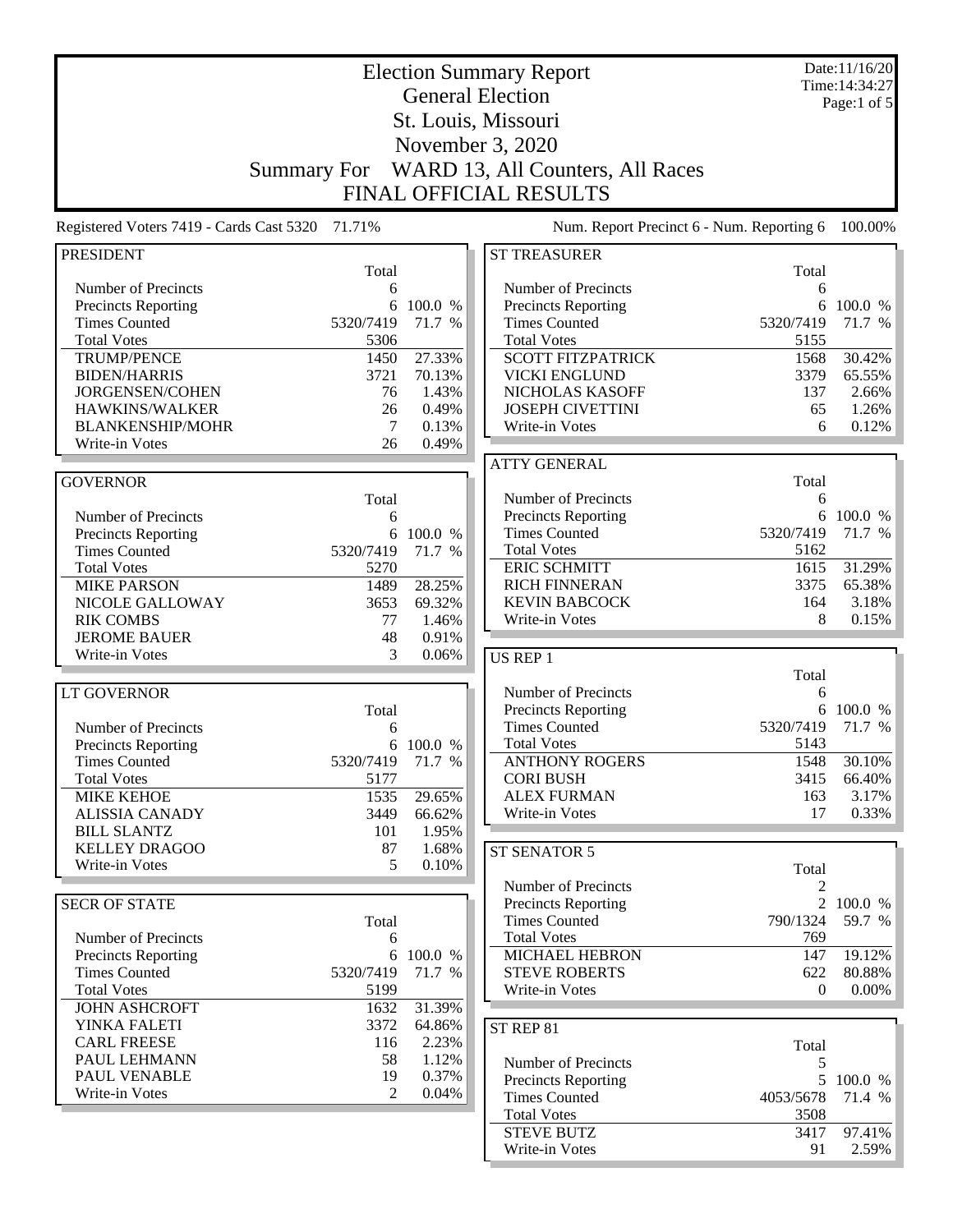|                                                 | <b>Election Summary Report</b><br><b>General Election</b> |                  |                                             |                | Date:11/16/20<br>Time: 14:34:27<br>Page:2 of 5 |  |
|-------------------------------------------------|-----------------------------------------------------------|------------------|---------------------------------------------|----------------|------------------------------------------------|--|
|                                                 |                                                           |                  | St. Louis, Missouri                         |                |                                                |  |
|                                                 | November 3, 2020                                          |                  |                                             |                |                                                |  |
|                                                 | Summary For                                               |                  | WARD 13, All Counters, All Races            |                |                                                |  |
|                                                 |                                                           |                  | <b>FINAL OFFICIAL RESULTS</b>               |                |                                                |  |
| Registered Voters 7419 - Cards Cast 5320 71.71% |                                                           |                  | Num. Report Precinct 6 - Num. Reporting 6   |                | 100.00%                                        |  |
| ST REP 82                                       | Total                                                     |                  | <b>KURT ODENWALD</b>                        | Total          |                                                |  |
| Number of Precincts                             |                                                           |                  | Number of Precincts                         | 6              |                                                |  |
| <b>Precincts Reporting</b>                      | 1                                                         | 100.0 %          | <b>Precincts Reporting</b>                  | 6              | 100.0 %                                        |  |
| <b>Times Counted</b>                            | 1267/1741                                                 | 72.8 %           | <b>Times Counted</b>                        | 5320/7419      | 71.7 %                                         |  |
| <b>Total Votes</b>                              | 1223                                                      |                  | <b>Total Votes</b>                          | 4552           |                                                |  |
| <b>ROBERT CRUMP</b><br><b>DONNA BARINGER</b>    | 292<br>929                                                | 23.88%<br>75.96% | <b>YES</b><br>NO                            | 2934<br>1618   | 64.46%<br>35.54%                               |  |
| Write-in Votes                                  | 2                                                         | 0.16%            |                                             |                |                                                |  |
|                                                 |                                                           |                  | <b>ROBIN RANSOM</b>                         |                |                                                |  |
| <b>CIRCUIT ATTY</b>                             |                                                           |                  |                                             | Total          |                                                |  |
|                                                 | Total                                                     |                  | Number of Precincts                         | 6              |                                                |  |
| Number of Precincts<br>Precincts Reporting      | 6                                                         | 6 100.0 %        | Precincts Reporting<br><b>Times Counted</b> | 6<br>5320/7419 | 100.0 %<br>71.7 %                              |  |
| <b>Times Counted</b>                            | 5320/7419                                                 | 71.7 %           | <b>Total Votes</b>                          | 4544           |                                                |  |
| <b>Total Votes</b>                              | 5138                                                      |                  | <b>YES</b>                                  | 3189           | 70.18%                                         |  |
| <b>DANIEL ZDRODOWSKI</b>                        | 2226                                                      | 43.32%           | NO                                          | 1355           | 29.82%                                         |  |
| <b>KIMBERLY GARDNER</b>                         | 2896                                                      | 56.36%           |                                             |                |                                                |  |
| Write-in Votes                                  | 16                                                        | 0.31%            | <b>DAVID DOWD</b>                           |                |                                                |  |
| <b>SHERIFF</b>                                  |                                                           |                  |                                             | Total          |                                                |  |
|                                                 | Total                                                     |                  | Number of Precincts<br>Precincts Reporting  | 6<br>6         | 100.0 %                                        |  |
| Number of Precincts                             | 6                                                         |                  | <b>Times Counted</b>                        | 5320/7419      | 71.7 %                                         |  |
| <b>Precincts Reporting</b>                      | 6                                                         | 100.0 %          | <b>Total Votes</b>                          | 4447           |                                                |  |
| <b>Times Counted</b>                            | 5320/7419                                                 | 71.7 %           | <b>YES</b>                                  | 2969           | 66.76%                                         |  |
| <b>Total Votes</b>                              | 5086                                                      |                  | NO                                          | 1478           | 33.24%                                         |  |
| <b>JOHN CASTELLANO</b>                          | 1492                                                      | 29.34%           |                                             |                |                                                |  |
| <b>VERNON BETTS</b>                             | 3582<br>12                                                | 70.43%           | <b>ELIZABETH HOGAN</b>                      |                |                                                |  |
| Write-in Votes                                  |                                                           | 0.24%            | Number of Precincts                         | Total          |                                                |  |
| <b>TREASURER</b>                                |                                                           |                  | <b>Precincts Reporting</b>                  | 6              | 6 100.0 %                                      |  |
|                                                 | Total                                                     |                  | <b>Times Counted</b>                        | 5320/7419      | 71.7 %                                         |  |
| Number of Precincts                             | 6                                                         |                  | <b>Total Votes</b>                          | 4348           |                                                |  |
| <b>Precincts Reporting</b>                      | 6                                                         | 100.0 %          | <b>YES</b>                                  | 2900           | 66.70%                                         |  |
| <b>Times Counted</b>                            | 5320/7419                                                 | 71.7 %           | NO                                          | 1448           | 33.30%                                         |  |
| <b>Total Votes</b>                              | 5114                                                      |                  |                                             |                |                                                |  |
| <b>ROBERT VROMAN</b><br><b>TISHAURA JONES</b>   | 1684<br>3267                                              | 32.93%<br>63.88% | <b>KATHERINE FOWLER</b>                     |                |                                                |  |
| DON DE VIVO                                     | 154                                                       | 3.01%            | Number of Precincts                         | Total<br>6     |                                                |  |
| Write-in Votes                                  | 9                                                         | 0.18%            | <b>Precincts Reporting</b>                  | 6              | 100.0 %                                        |  |
|                                                 |                                                           |                  | <b>Times Counted</b>                        | 5320/7419      | 71.7 %                                         |  |
| PATRICIA BRECKENRIDGE                           |                                                           |                  | <b>Total Votes</b>                          | 4325           |                                                |  |
|                                                 | Total                                                     |                  | <b>YES</b>                                  | 3044           | 70.38%                                         |  |
| Number of Precincts                             | 6                                                         | 100.0 %          | NO                                          | 1281           | 29.62%                                         |  |
| Precincts Reporting<br><b>Times Counted</b>     | 6<br>5320/7419                                            | 71.7 %           |                                             |                |                                                |  |
| <b>Total Votes</b>                              | 4578                                                      |                  |                                             |                |                                                |  |
| <b>YES</b>                                      | 3206                                                      | 70.03%           |                                             |                |                                                |  |
| NO                                              | 1372                                                      | 29.97%           |                                             |                |                                                |  |
|                                                 |                                                           |                  |                                             |                |                                                |  |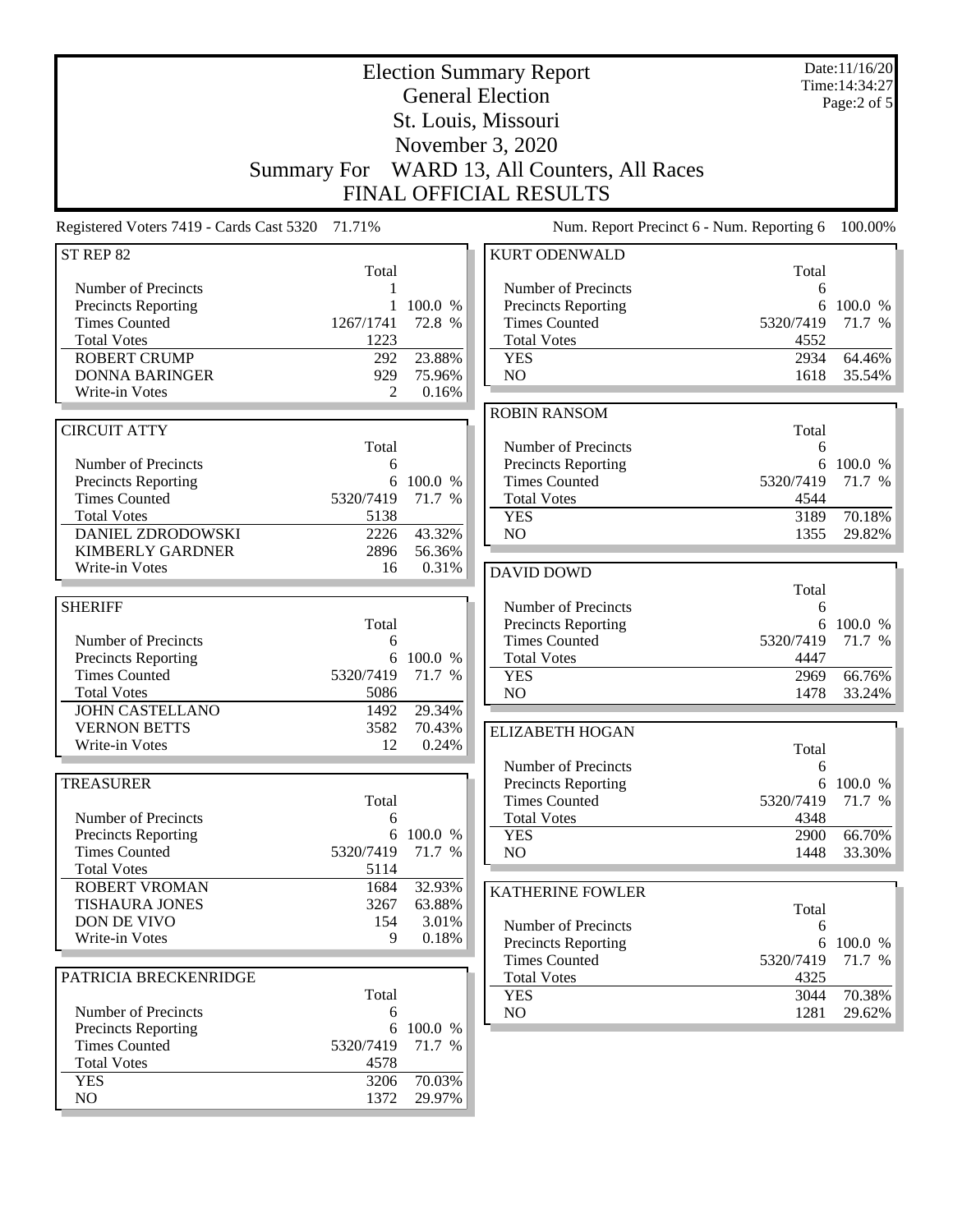|                                                 |              | Date:11/16/20<br>Time: 14:34:27<br>Page: 3 of 5 |                                                |              |                  |
|-------------------------------------------------|--------------|-------------------------------------------------|------------------------------------------------|--------------|------------------|
|                                                 |              |                                                 | <b>General Election</b><br>St. Louis, Missouri |              |                  |
|                                                 |              |                                                 | November 3, 2020                               |              |                  |
|                                                 |              |                                                 | Summary For WARD 13, All Counters, All Races   |              |                  |
|                                                 |              |                                                 | <b>FINAL OFFICIAL RESULTS</b>                  |              |                  |
|                                                 |              |                                                 |                                                |              |                  |
| Registered Voters 7419 - Cards Cast 5320 71.71% |              |                                                 | Num. Report Precinct 6 - Num. Reporting 6      |              | 100.00%          |
| <b>CALEA STOVALL-REID</b>                       | Total        |                                                 | <b>JOSEPH WHYTE</b>                            | Total        |                  |
| Number of Precincts                             | 6            |                                                 | Number of Precincts                            | 6            |                  |
| <b>Precincts Reporting</b>                      | 6            | 100.0 %                                         | <b>Precincts Reporting</b>                     | 6            | 100.0 %          |
| <b>Times Counted</b>                            | 5320/7419    | 71.7 %                                          | <b>Times Counted</b>                           | 5320/7419    | 71.7 %           |
| <b>Total Votes</b>                              | 4330         |                                                 | <b>Total Votes</b>                             | 4274         |                  |
| <b>YES</b>                                      | 2951         | 68.15%                                          | <b>YES</b>                                     | 2639         | 61.75%           |
| N <sub>O</sub>                                  | 1379         | 31.85%                                          | N <sub>O</sub>                                 | 1635         | 38.25%           |
|                                                 |              |                                                 |                                                |              |                  |
| MICHAEL STELZER                                 | Total        |                                                 | <b>ANNETTE LLEWELLYN</b>                       | Total        |                  |
| Number of Precincts                             | 6            |                                                 | Number of Precincts                            | 6            |                  |
| <b>Precincts Reporting</b>                      | 6            | 100.0 %                                         | <b>Precincts Reporting</b>                     | 6            | 100.0 %          |
| <b>Times Counted</b>                            | 5320/7419    | 71.7 %                                          | <b>Times Counted</b>                           | 5320/7419    | 71.7 %           |
| <b>Total Votes</b>                              | 4324         |                                                 | <b>Total Votes</b>                             | 4303         |                  |
| <b>YES</b>                                      | 2749         | 63.58%                                          | <b>YES</b>                                     | 2960         | 68.79%           |
| NO                                              | 1575         | 36.42%                                          | NO                                             | 1343         | 31.21%           |
|                                                 |              |                                                 |                                                |              |                  |
| <b>TIMOTHY BOYER</b>                            | Total        |                                                 | <b>CLINTON WRIGHT</b>                          | Total        |                  |
| Number of Precincts                             | 6            |                                                 | Number of Precincts                            | 6            |                  |
| <b>Precincts Reporting</b>                      | 6            | 100.0 %                                         | Precincts Reporting                            | 6            | 100.0 %          |
| <b>Times Counted</b>                            | 5320/7419    | 71.7 %                                          | <b>Times Counted</b>                           | 5320/7419    | 71.7 %           |
| <b>Total Votes</b>                              | 4295         |                                                 | <b>Total Votes</b>                             | 4270         |                  |
| <b>YES</b>                                      | 2672         | 62.21%                                          | <b>YES</b>                                     | 2632         | 61.64%           |
| N <sub>O</sub>                                  | 1623         | 37.79%                                          | NO                                             | 1638         | 38.36%           |
| <b>SCOTT MILLIKAN</b>                           |              |                                                 | <b>STEVEN OHMER</b>                            |              |                  |
|                                                 | Total        |                                                 |                                                | Total        |                  |
| Number of Precincts                             | 6            |                                                 | Number of Precincts                            | 6            |                  |
| <b>Precincts Reporting</b>                      |              | 6 100.0 %                                       | Precincts Reporting                            | 6            | 100.0 %          |
| <b>Times Counted</b>                            | 5320/7419    | 71.7 %                                          | <b>Times Counted</b>                           | 5320/7419    | 71.7 %           |
| <b>Total Votes</b>                              | 4277         |                                                 | <b>Total Votes</b>                             | 4285         |                  |
| <b>YES</b><br>NO                                | 2656<br>1621 | 62.10%<br>37.90%                                | <b>YES</b><br>NO                               | 2616<br>1669 | 61.05%<br>38.95% |
|                                                 |              |                                                 |                                                |              |                  |
| MADELINE CONNOLLY                               |              |                                                 | <b>DAVID ROITHER</b>                           |              |                  |
|                                                 | Total        |                                                 |                                                | Total        |                  |
| Number of Precincts                             | 6            |                                                 | Number of Precincts                            | 6            |                  |
| Precincts Reporting                             | 6            | 100.0 %                                         | <b>Precincts Reporting</b>                     | 6            | 100.0 %          |
| <b>Times Counted</b>                            |              | 71.7 %                                          | <b>Times Counted</b>                           | 5320/7419    | 71.7 %           |
|                                                 | 5320/7419    |                                                 |                                                |              |                  |
| <b>Total Votes</b>                              | 4300         |                                                 | <b>Total Votes</b>                             | 4272         |                  |
| <b>YES</b><br>NO.                               | 2956<br>1344 | 68.74%<br>31.26%                                | <b>YES</b><br>NO                               | 2678<br>1594 | 62.69%<br>37.31% |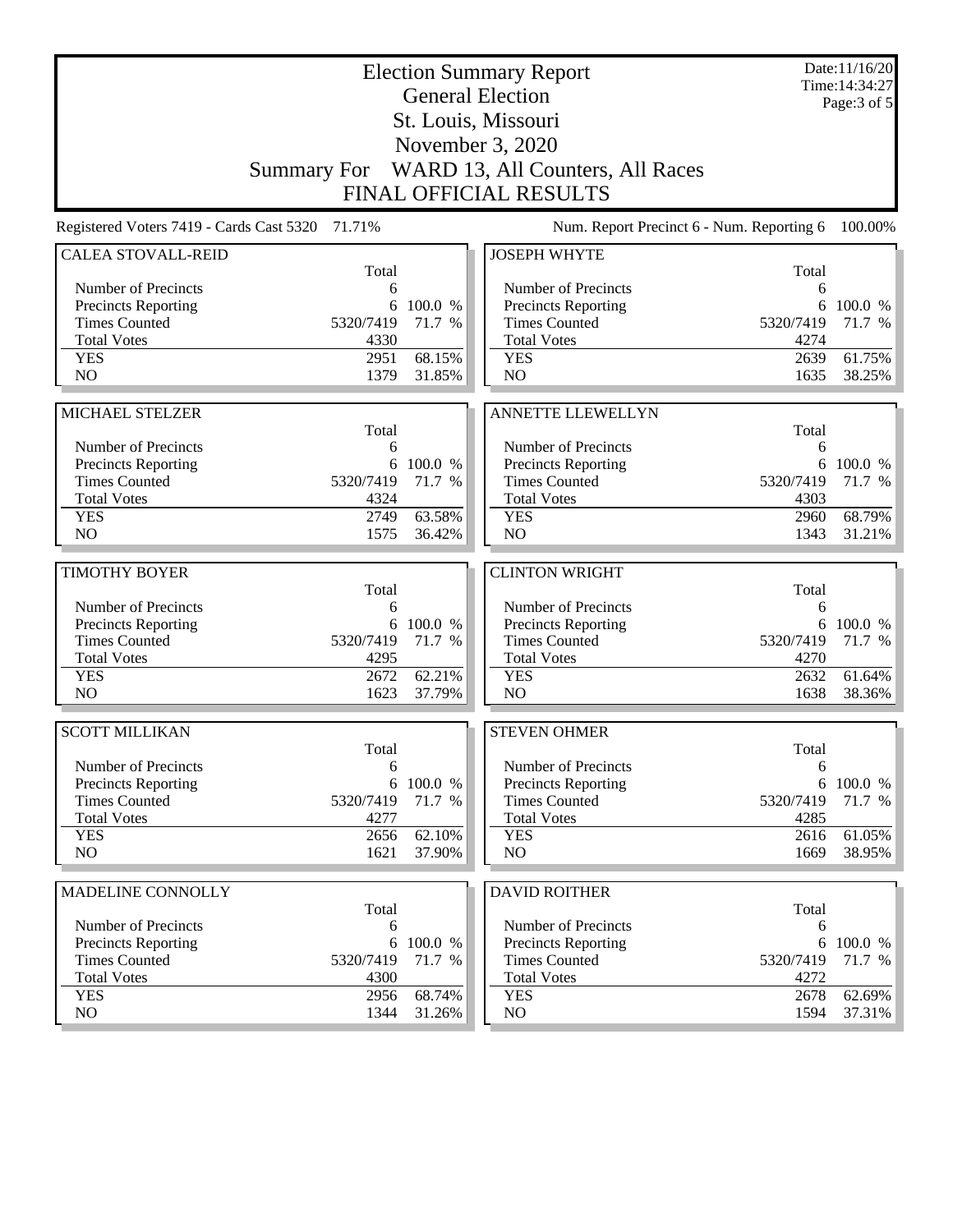| <b>General Election</b><br>St. Louis, Missouri                                                                                      |                   | Date:11/16/20<br>Time: 14:34:27<br>Page:4 of 5 |  |  |  |  |
|-------------------------------------------------------------------------------------------------------------------------------------|-------------------|------------------------------------------------|--|--|--|--|
| November 3, 2020                                                                                                                    |                   |                                                |  |  |  |  |
| Summary For WARD 13, All Counters, All Races                                                                                        |                   |                                                |  |  |  |  |
| <b>FINAL OFFICIAL RESULTS</b>                                                                                                       |                   |                                                |  |  |  |  |
| Registered Voters 7419 - Cards Cast 5320 71.71%<br>Num. Report Precinct 6 - Num. Reporting 6                                        |                   |                                                |  |  |  |  |
| <b>CON AMEND 1</b><br>THOMAS McCARTHY<br>Total                                                                                      | Total             |                                                |  |  |  |  |
| Number of Precincts<br>Number of Precincts<br>6                                                                                     | 6                 |                                                |  |  |  |  |
| <b>Precincts Reporting</b><br>6<br>100.0 %<br>Precincts Reporting                                                                   | 6                 | 100.0 %                                        |  |  |  |  |
| <b>Times Counted</b><br>5320/7419<br><b>Times Counted</b><br>71.7 %                                                                 | 5320/7419         | 71.7 %                                         |  |  |  |  |
| <b>Total Votes</b><br>4275<br><b>Total Votes</b>                                                                                    | 5073              |                                                |  |  |  |  |
| 63.35%<br>2708<br><b>YES</b><br><b>YES</b>                                                                                          | 2430              | 47.90%                                         |  |  |  |  |
| N <sub>O</sub><br>N <sub>O</sub><br>1567<br>36.65%                                                                                  | 2643              | 52.10%                                         |  |  |  |  |
|                                                                                                                                     |                   |                                                |  |  |  |  |
| <b>MICHAEL COLONA</b><br><b>CON AMEND 3</b>                                                                                         |                   |                                                |  |  |  |  |
| Total<br>Number of Precincts                                                                                                        | Total             |                                                |  |  |  |  |
| Number of Precincts<br>6<br><b>Precincts Reporting</b><br>6<br>100.0 %<br>Precincts Reporting                                       | 6<br>6            | 100.0 %                                        |  |  |  |  |
| <b>Times Counted</b><br>5320/7419<br><b>Times Counted</b><br>71.7 %                                                                 | 5320/7419         | 71.7 %                                         |  |  |  |  |
| <b>Total Votes</b><br>4280<br><b>Total Votes</b>                                                                                    | 5115              |                                                |  |  |  |  |
| <b>YES</b><br>2745<br>64.14%<br><b>YES</b>                                                                                          | 1753              | 34.27%                                         |  |  |  |  |
| N <sub>O</sub><br>1535<br>35.86%<br>N <sub>O</sub>                                                                                  | 3362              | 65.73%                                         |  |  |  |  |
|                                                                                                                                     |                   |                                                |  |  |  |  |
| <b>CRAIG HIGGINS</b><br>PROP D                                                                                                      |                   |                                                |  |  |  |  |
| Total<br>Number of Precincts<br>Number of Precincts<br>6                                                                            | Total<br>6        |                                                |  |  |  |  |
| Precincts Reporting<br>100.0 %<br>Precincts Reporting<br>6                                                                          | 6                 | 100.0 %                                        |  |  |  |  |
| <b>Times Counted</b><br>5320/7419<br>71.7 %<br><b>Times Counted</b>                                                                 | 5320/7419         |                                                |  |  |  |  |
|                                                                                                                                     |                   |                                                |  |  |  |  |
|                                                                                                                                     |                   | 71.7 %                                         |  |  |  |  |
| <b>Total Votes</b><br>4284<br><b>Total Votes</b>                                                                                    | 5033              |                                                |  |  |  |  |
| <b>YES</b><br>2764<br>64.52%<br><b>YES</b><br>NO<br>NO<br>1520<br>35.48%                                                            | 3703<br>1330      | 73.57%<br>26.43%                               |  |  |  |  |
|                                                                                                                                     |                   |                                                |  |  |  |  |
| <b>LYNNE PERKINS</b><br>PROP <sub>1</sub>                                                                                           |                   |                                                |  |  |  |  |
| Total                                                                                                                               | Total             |                                                |  |  |  |  |
| Number of Precincts<br>Number of Precincts<br>6                                                                                     | 6                 |                                                |  |  |  |  |
| <b>Precincts Reporting</b><br>6 100.0 %<br>Precincts Reporting                                                                      | 6                 | 100.0 %                                        |  |  |  |  |
| <b>Times Counted</b><br>71.7 %<br><b>Times Counted</b><br>5320/7419<br><b>Total Votes</b><br>4297                                   | 5320/7419<br>5062 | 71.7 %                                         |  |  |  |  |
| <b>Total Votes</b><br>68.65%<br><b>YES</b><br>2950<br><b>YES</b>                                                                    | 2920              | 57.68%                                         |  |  |  |  |
| NO<br>NO<br>1347<br>31.35%                                                                                                          | 2142              | 42.32%                                         |  |  |  |  |
|                                                                                                                                     |                   |                                                |  |  |  |  |
| <b>PROPR</b><br>NICOLE COLBERT-BOTCHWAY                                                                                             |                   |                                                |  |  |  |  |
| Total                                                                                                                               | Total             |                                                |  |  |  |  |
| Number of Precincts<br>Number of Precincts<br>6<br>6                                                                                | 6<br>6            |                                                |  |  |  |  |
| Precincts Reporting<br><b>Precincts Reporting</b><br>100.0 %<br><b>Times Counted</b><br><b>Times Counted</b><br>5320/7419<br>71.7 % | 5320/7419         | 100.0 %<br>71.7 %                              |  |  |  |  |
| <b>Total Votes</b><br>4288<br><b>Total Votes</b>                                                                                    | 5081              |                                                |  |  |  |  |
| <b>YES</b><br>2987<br>69.66%<br><b>YES</b><br>NO<br>$\rm NO$                                                                        | 2655              | 52.25%                                         |  |  |  |  |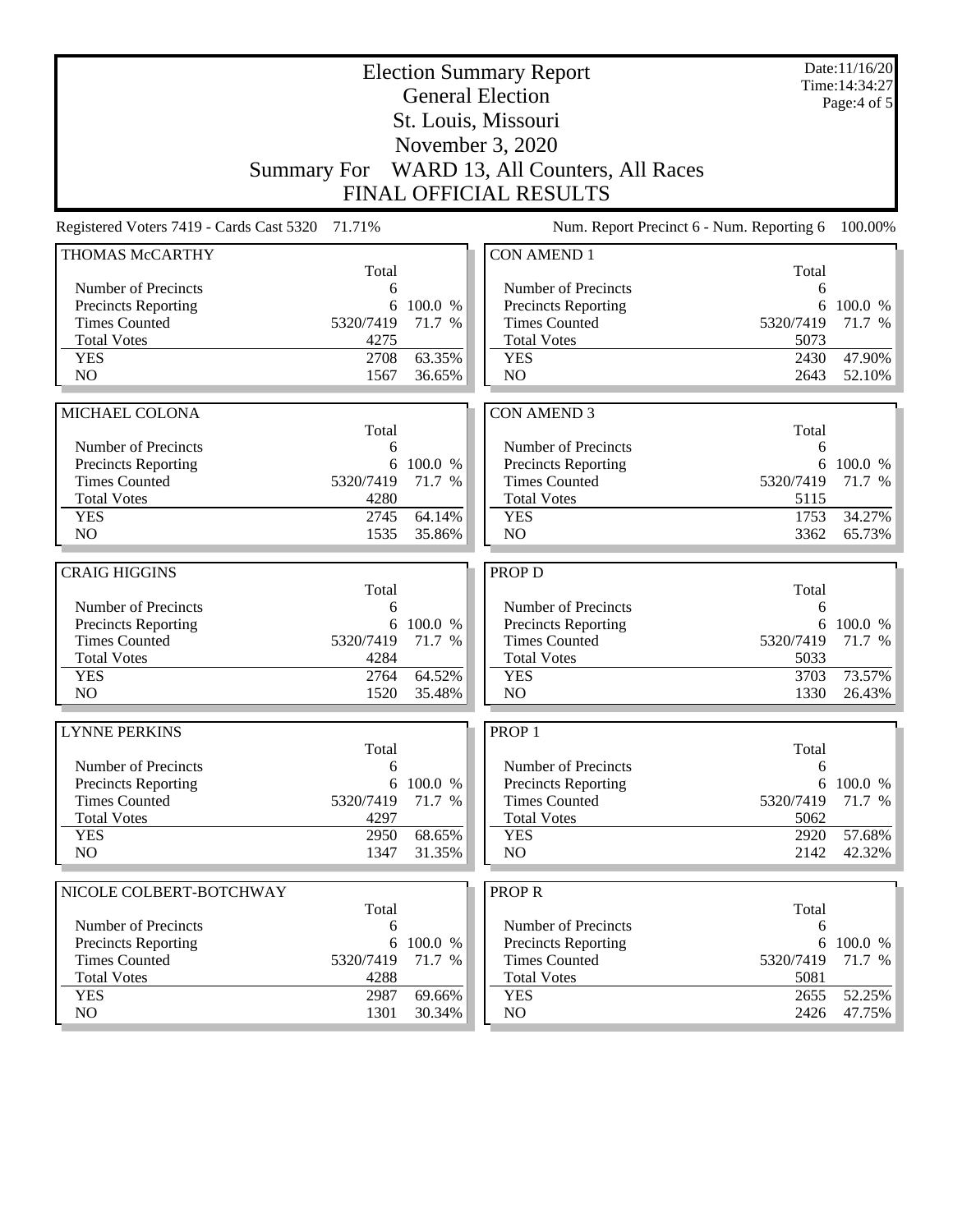Date:11/16/20 Time:14:34:27 Page:5 of 5

# Election Summary Report General Election St. Louis, Missouri November 3, 2020 Summary For WARD 13, All Counters, All Races FINAL OFFICIAL RESULTS

| <b>PROPT</b>               |                  |                 |
|----------------------------|------------------|-----------------|
|                            | Total            |                 |
| Number of Precincts        |                  |                 |
| <b>Precincts Reporting</b> |                  | $6\quad100.0\%$ |
| <b>Times Counted</b>       | 5320/7419 71.7 % |                 |
| <b>Total Votes</b>         | 4885             |                 |
| YES                        | 1782             | 36.48%          |
| NΟ                         | 3103             | 63.52%          |
|                            |                  |                 |

Registered Voters 7419 - Cards Cast 5320 71.71% Num. Report Precinct 6 - Num. Reporting 6 100.00%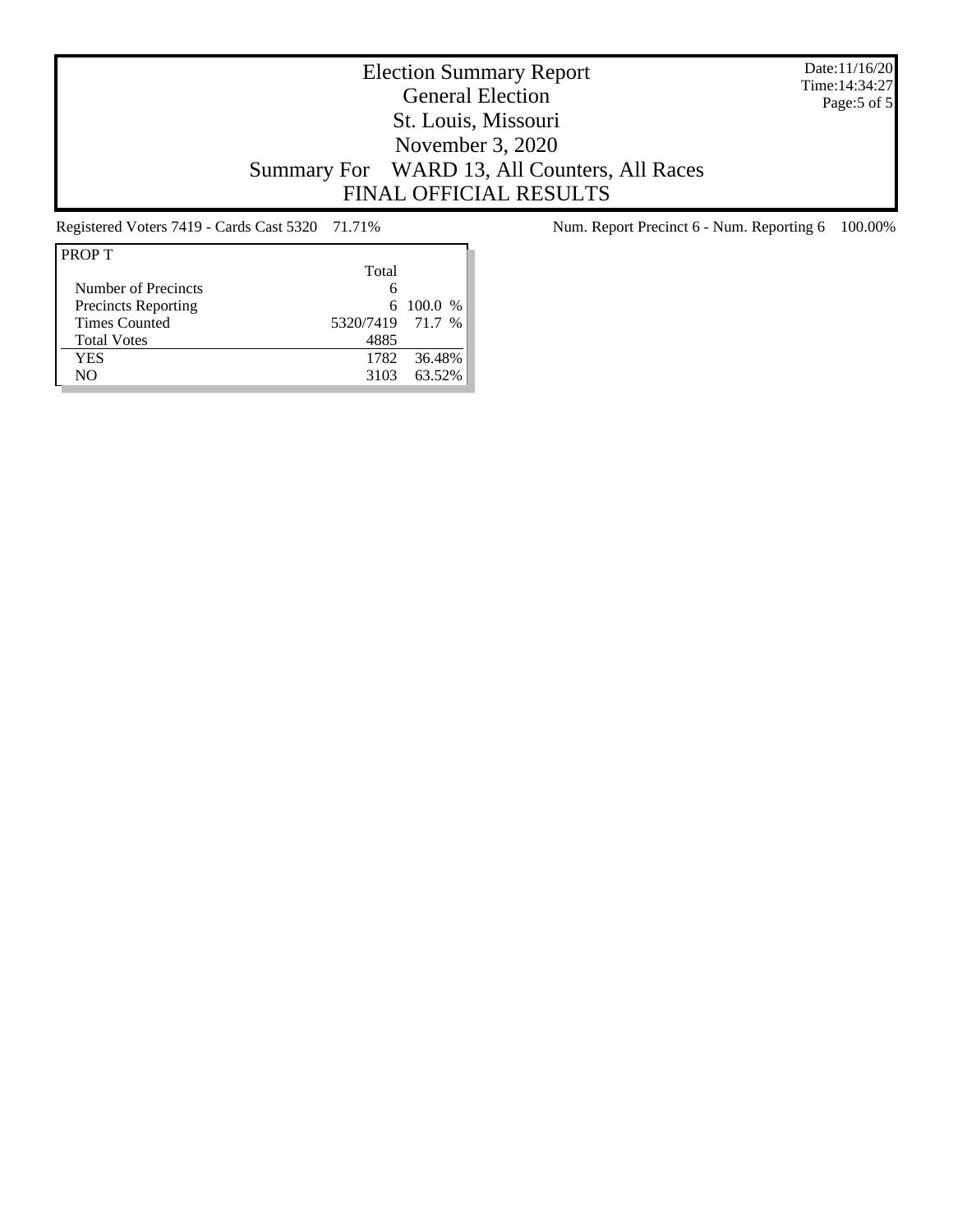|                                                    |                    | <b>Election Summary Report</b> |                                             |            |                               |  |
|----------------------------------------------------|--------------------|--------------------------------|---------------------------------------------|------------|-------------------------------|--|
|                                                    |                    |                                | <b>General Election</b>                     |            | Time: 14:34:34<br>Page:1 of 5 |  |
|                                                    |                    |                                | St. Louis, Missouri                         |            |                               |  |
|                                                    |                    |                                | November 3, 2020                            |            |                               |  |
|                                                    |                    |                                |                                             |            |                               |  |
|                                                    | <b>Summary For</b> |                                | WARD 14, All Counters, All Races            |            |                               |  |
|                                                    |                    |                                | <b>FINAL OFFICIAL RESULTS</b>               |            |                               |  |
| Registered Voters 6697 - Cards Cast 4655           | 69.51%             |                                | Num. Report Precinct 9 - Num. Reporting 9   |            | 100.00%                       |  |
| <b>PRESIDENT</b>                                   |                    |                                | <b>ST TREASURER</b>                         |            |                               |  |
| Number of Precincts                                | Total<br>9         |                                | Number of Precincts                         | Total<br>9 |                               |  |
| <b>Precincts Reporting</b>                         | 9                  | 100.0 %                        | Precincts Reporting                         | 9          | 100.0 %                       |  |
| <b>Times Counted</b>                               | 4655/6697          | 69.5 %                         | <b>Times Counted</b>                        | 4655/6697  | 69.5 %                        |  |
| <b>Total Votes</b>                                 | 4638               |                                | <b>Total Votes</b>                          | 4521       |                               |  |
| <b>TRUMP/PENCE</b>                                 | 1071               | 23.09%                         | <b>SCOTT FITZPATRICK</b>                    | 1203       | 26.61%                        |  |
| <b>BIDEN/HARRIS</b>                                | 3454               | 74.47%                         | <b>VICKI ENGLUND</b>                        | 3139       | 69.43%                        |  |
| JORGENSEN/COHEN                                    | 72                 | 1.55%                          | NICHOLAS KASOFF                             | 109        | 2.41%                         |  |
| HAWKINS/WALKER                                     | 18                 | 0.39%                          | <b>JOSEPH CIVETTINI</b>                     | 66         | 1.46%                         |  |
| <b>BLANKENSHIP/MOHR</b>                            | 6                  | 0.13%                          | Write-in Votes                              | 4          | 0.09%                         |  |
| Write-in Votes                                     | 17                 | 0.37%                          |                                             |            |                               |  |
|                                                    |                    |                                | <b>ATTY GENERAL</b>                         |            |                               |  |
| <b>GOVERNOR</b>                                    |                    |                                |                                             | Total      |                               |  |
|                                                    | Total              |                                | Number of Precincts                         | 9<br>9     | 100.0 %                       |  |
| Number of Precincts                                | 9<br>9             | 100.0 %                        | Precincts Reporting<br><b>Times Counted</b> | 4655/6697  | 69.5 %                        |  |
| <b>Precincts Reporting</b><br><b>Times Counted</b> | 4655/6697          | 69.5 %                         | <b>Total Votes</b>                          | 4534       |                               |  |
| <b>Total Votes</b>                                 | 4609               |                                | <b>ERIC SCHMITT</b>                         | 1183       | 26.09%                        |  |
| <b>MIKE PARSON</b>                                 | 1114               | 24.17%                         | <b>RICH FINNERAN</b>                        | 3189       | 70.34%                        |  |
| NICOLE GALLOWAY                                    | 3381               | 73.36%                         | <b>KEVIN BABCOCK</b>                        | 157        | 3.46%                         |  |
| <b>RIK COMBS</b>                                   | 74                 | 1.61%                          | Write-in Votes                              | 5          | 0.11%                         |  |
| <b>JEROME BAUER</b>                                | 37                 | 0.80%                          |                                             |            |                               |  |
| Write-in Votes                                     | 3                  | 0.07%                          | US REP 1                                    |            |                               |  |
|                                                    |                    |                                |                                             | Total      |                               |  |
| <b>LT GOVERNOR</b>                                 |                    |                                | Number of Precincts                         | 9          |                               |  |
|                                                    | Total              |                                | Precincts Reporting                         | 9          | 100.0 %                       |  |
| Number of Precincts                                | 9                  |                                | <b>Times Counted</b>                        | 4655/6697  | 69.5 %                        |  |
| <b>Precincts Reporting</b>                         | 9                  | 100.0 %                        | <b>Total Votes</b>                          | 4509       |                               |  |
| <b>Times Counted</b>                               | 4655/6697          | 69.5 %                         | <b>ANTHONY ROGERS</b>                       | 1112       | 24.66%                        |  |
| <b>Total Votes</b>                                 | 4517               |                                | <b>CORI BUSH</b>                            | 3263       | 72.37%                        |  |
| <b>MIKE KEHOE</b>                                  | 1126               | 24.93%                         | <b>ALEX FURMAN</b>                          | 126        | 2.79%                         |  |
| <b>ALISSIA CANADY</b>                              | 3204               | 70.93%                         | Write-in Votes                              | 8          | 0.18%                         |  |
| <b>BILL SLANTZ</b><br><b>KELLEY DRAGOO</b>         | 93<br>90           | 2.06%<br>1.99%                 |                                             |            |                               |  |
| Write-in Votes                                     | 4                  | 0.09%                          | ST SENATOR 5                                |            |                               |  |
|                                                    |                    |                                | Number of Precincts                         | Total<br>4 |                               |  |
| <b>SECR OF STATE</b>                               |                    |                                | Precincts Reporting                         |            | 4 100.0 %                     |  |
|                                                    | Total              |                                | <b>Times Counted</b>                        | 1343/2144  | 62.6 %                        |  |
| Number of Precincts                                | 9                  |                                | <b>Total Votes</b>                          | 1303       |                               |  |
| <b>Precincts Reporting</b>                         | 9                  | 100.0 %                        | <b>MICHAEL HEBRON</b>                       | 323        | 24.79%                        |  |
| <b>Times Counted</b>                               | 4655/6697          | 69.5 %                         | <b>STEVE ROBERTS</b>                        | 976        | 74.90%                        |  |
| <b>Total Votes</b>                                 | 4553               |                                | Write-in Votes                              | 4          | 0.31%                         |  |
| <b>JOHN ASHCROFT</b>                               | 1240               | 27.23%                         |                                             |            |                               |  |
| YINKA FALETI                                       | 3122               | 68.57%                         | ST REP 81                                   |            |                               |  |
| <b>CARL FREESE</b>                                 | 100                | 2.20%                          |                                             | Total      |                               |  |
| PAUL LEHMANN                                       | 72                 | 1.58%                          | Number of Precincts                         | 3          |                               |  |
| PAUL VENABLE                                       | 17                 | 0.37%                          | <b>Precincts Reporting</b>                  | 3          | 100.0 %                       |  |
| Write-in Votes                                     | $\overline{2}$     | 0.04%                          | <b>Times Counted</b>                        | 835/1257   | 66.4 %                        |  |
|                                                    |                    |                                | <b>Total Votes</b>                          | 686        |                               |  |
|                                                    |                    |                                | <b>STEVE BUTZ</b>                           | 663        | 96.65%                        |  |
|                                                    |                    |                                | Write-in Votes                              | 23         | $3.35\%$                      |  |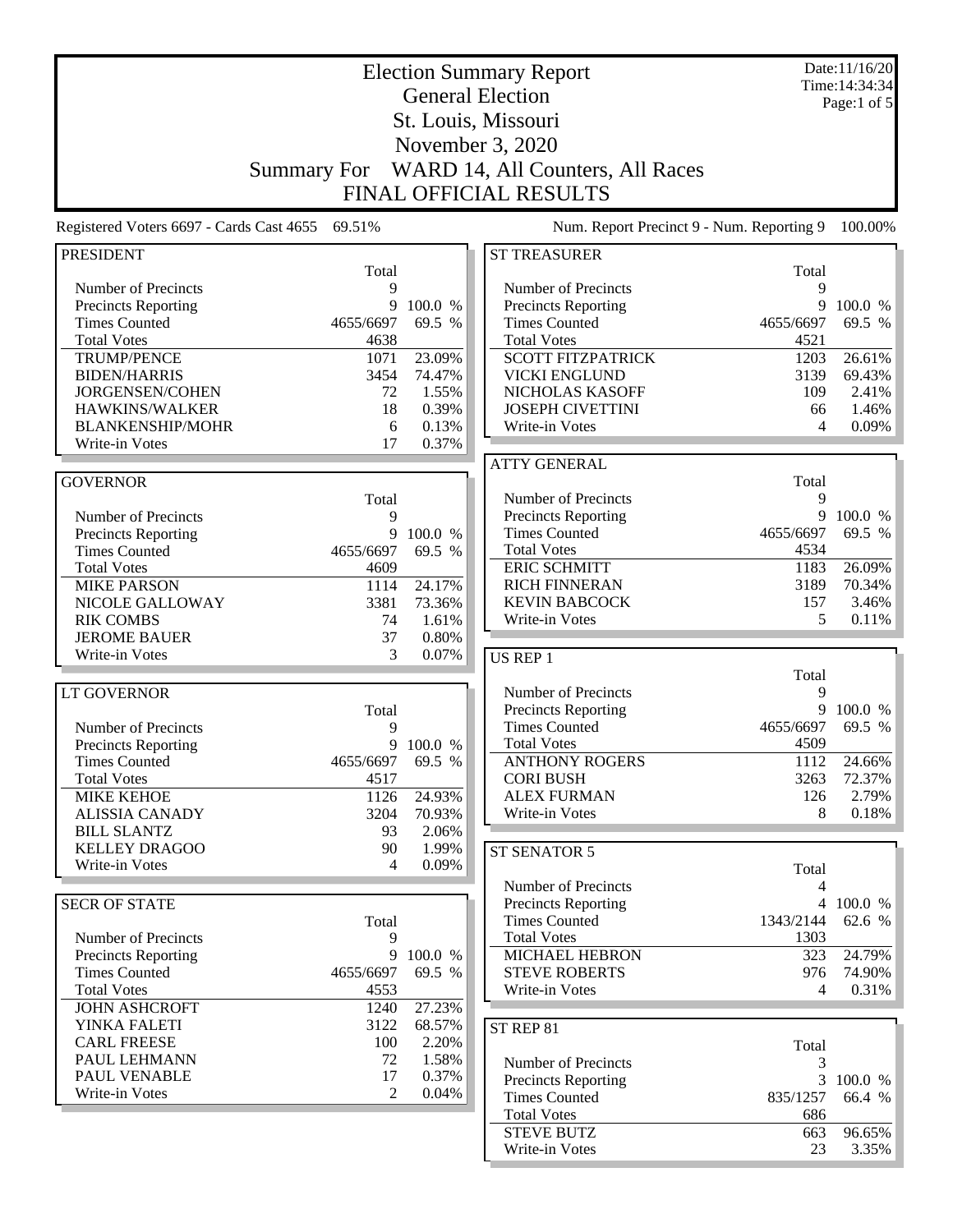|                                                    | <b>Election Summary Report</b><br><b>General Election</b><br>St. Louis, Missouri<br>November 3, 2020<br>WARD 14, All Counters, All Races<br><b>Summary For</b> |                   | Date:11/16/20<br>Time: 14:34:34<br>Page:2 of 5                             |                   |                   |
|----------------------------------------------------|----------------------------------------------------------------------------------------------------------------------------------------------------------------|-------------------|----------------------------------------------------------------------------|-------------------|-------------------|
| Registered Voters 6697 - Cards Cast 4655 69.51%    |                                                                                                                                                                |                   | <b>FINAL OFFICIAL RESULTS</b><br>Num. Report Precinct 9 - Num. Reporting 9 |                   | 100.00%           |
| ST REP 82                                          |                                                                                                                                                                |                   | <b>KURT ODENWALD</b>                                                       |                   |                   |
|                                                    | Total                                                                                                                                                          |                   |                                                                            | Total             |                   |
| Number of Precincts                                | 6                                                                                                                                                              |                   | Number of Precincts                                                        | 9                 |                   |
| <b>Precincts Reporting</b><br><b>Times Counted</b> | 6<br>3820/5440                                                                                                                                                 | 100.0 %<br>70.2 % | <b>Precincts Reporting</b><br><b>Times Counted</b>                         | 9<br>4655/6697    | 100.0 %           |
| <b>Total Votes</b>                                 | 3698                                                                                                                                                           |                   | <b>Total Votes</b>                                                         | 3956              | 69.5 %            |
| <b>ROBERT CRUMP</b>                                | 781                                                                                                                                                            | 21.12%            | <b>YES</b>                                                                 | 2461              | 62.21%            |
| <b>DONNA BARINGER</b>                              | 2908                                                                                                                                                           | 78.64%            | NO                                                                         | 1495              | 37.79%            |
| Write-in Votes                                     | 9                                                                                                                                                              | 0.24%             |                                                                            |                   |                   |
|                                                    |                                                                                                                                                                |                   | <b>ROBIN RANSOM</b>                                                        |                   |                   |
| <b>CIRCUIT ATTY</b>                                |                                                                                                                                                                |                   |                                                                            | Total             |                   |
|                                                    | Total                                                                                                                                                          |                   | Number of Precincts                                                        | 9                 |                   |
| Number of Precincts<br>Precincts Reporting         | 9<br>9                                                                                                                                                         | 100.0 %           | <b>Precincts Reporting</b><br><b>Times Counted</b>                         | 9<br>4655/6697    | 100.0 %<br>69.5 % |
| <b>Times Counted</b>                               | 4655/6697                                                                                                                                                      | 69.5 %            | <b>Total Votes</b>                                                         | 3963              |                   |
| <b>Total Votes</b>                                 | 4465                                                                                                                                                           |                   | <b>YES</b>                                                                 | 2698              | 68.08%            |
| DANIEL ZDRODOWSKI                                  | 1592                                                                                                                                                           | 35.66%            | NO                                                                         | 1265              | 31.92%            |
| <b>KIMBERLY GARDNER</b>                            | 2863                                                                                                                                                           | 64.12%            |                                                                            |                   |                   |
| Write-in Votes                                     | 10                                                                                                                                                             | 0.22%             | <b>DAVID DOWD</b>                                                          |                   |                   |
|                                                    |                                                                                                                                                                |                   |                                                                            | Total             |                   |
| <b>SHERIFF</b>                                     |                                                                                                                                                                |                   | Number of Precincts                                                        | 9<br>9            |                   |
| Number of Precincts                                | Total<br>9                                                                                                                                                     |                   | <b>Precincts Reporting</b><br><b>Times Counted</b>                         | 4655/6697         | 100.0 %<br>69.5 % |
| <b>Precincts Reporting</b>                         | 9                                                                                                                                                              | 100.0 %           | <b>Total Votes</b>                                                         | 3875              |                   |
| <b>Times Counted</b>                               | 4655/6697                                                                                                                                                      | 69.5 %            | <b>YES</b>                                                                 | 2468              | 63.69%            |
| <b>Total Votes</b>                                 | 4444                                                                                                                                                           |                   | N <sub>O</sub>                                                             | 1407              | 36.31%            |
| <b>JOHN CASTELLANO</b>                             | 1162                                                                                                                                                           | 26.15%            |                                                                            |                   |                   |
| <b>VERNON BETTS</b>                                | 3270                                                                                                                                                           | 73.58%            | <b>ELIZABETH HOGAN</b>                                                     |                   |                   |
| Write-in Votes                                     | 12                                                                                                                                                             | 0.27%             |                                                                            | Total             |                   |
|                                                    |                                                                                                                                                                |                   | Number of Precincts                                                        | 9                 |                   |
| <b>TREASURER</b>                                   |                                                                                                                                                                |                   | <b>Precincts Reporting</b>                                                 | 9                 | 100.0 %           |
| Number of Precincts                                | Total<br>9                                                                                                                                                     |                   | <b>Times Counted</b><br><b>Total Votes</b>                                 | 4655/6697<br>3831 | 69.5 %            |
| <b>Precincts Reporting</b>                         | 9                                                                                                                                                              | 100.0 %           | <b>YES</b>                                                                 | 2508              | 65.47%            |
| <b>Times Counted</b>                               | 4655/6697                                                                                                                                                      | 69.5 %            | NO                                                                         | 1323              | 34.53%            |
| <b>Total Votes</b>                                 | 4456                                                                                                                                                           |                   |                                                                            |                   |                   |
| <b>ROBERT VROMAN</b>                               | 1239                                                                                                                                                           | 27.81%            | <b>KATHERINE FOWLER</b>                                                    |                   |                   |
| <b>TISHAURA JONES</b>                              | 3078                                                                                                                                                           | 69.08%            |                                                                            | Total             |                   |
| DON DE VIVO                                        | 131                                                                                                                                                            | 2.94%             | Number of Precincts                                                        | 9                 |                   |
| Write-in Votes                                     | 8                                                                                                                                                              | 0.18%             | <b>Precincts Reporting</b>                                                 | 9                 | 100.0 %           |
|                                                    |                                                                                                                                                                |                   | <b>Times Counted</b>                                                       | 4655/6697         | 69.5 %            |
| PATRICIA BRECKENRIDGE                              | Total                                                                                                                                                          |                   | <b>Total Votes</b><br><b>YES</b>                                           | 3819<br>2608      | 68.29%            |
| Number of Precincts                                | 9                                                                                                                                                              |                   | NO                                                                         | 1211              | 31.71%            |
| Precincts Reporting                                | 9                                                                                                                                                              | 100.0 %           |                                                                            |                   |                   |
| <b>Times Counted</b>                               | 4655/6697                                                                                                                                                      | 69.5 %            |                                                                            |                   |                   |
| <b>Total Votes</b>                                 | 4003                                                                                                                                                           |                   |                                                                            |                   |                   |
| <b>YES</b>                                         | 2720                                                                                                                                                           | 67.95%            |                                                                            |                   |                   |
| NO                                                 | 1283                                                                                                                                                           | 32.05%            |                                                                            |                   |                   |
|                                                    |                                                                                                                                                                |                   |                                                                            |                   |                   |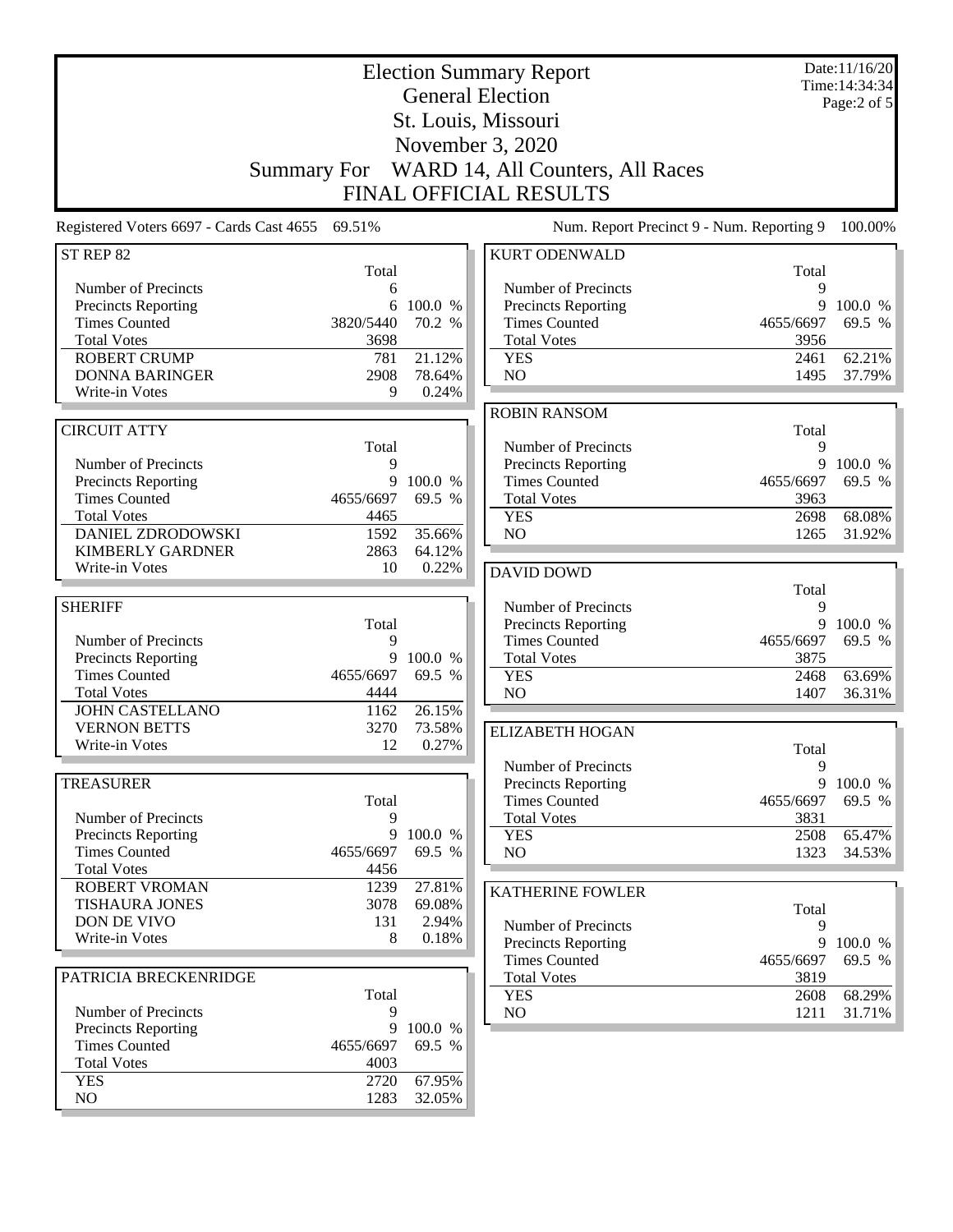|                                                    | <b>Election Summary Report</b><br><b>General Election</b> |         | Date:11/16/20<br>Time: 14:34:34                    |              |                   |  |  |
|----------------------------------------------------|-----------------------------------------------------------|---------|----------------------------------------------------|--------------|-------------------|--|--|
|                                                    |                                                           |         |                                                    |              | Page: $3$ of $5$  |  |  |
|                                                    |                                                           |         | St. Louis, Missouri                                |              |                   |  |  |
|                                                    |                                                           |         | November 3, 2020                                   |              |                   |  |  |
|                                                    |                                                           |         | Summary For WARD 14, All Counters, All Races       |              |                   |  |  |
| <b>FINAL OFFICIAL RESULTS</b>                      |                                                           |         |                                                    |              |                   |  |  |
| Registered Voters 6697 - Cards Cast 4655 69.51%    |                                                           |         | Num. Report Precinct 9 - Num. Reporting 9          |              | 100.00%           |  |  |
| <b>CALEA STOVALL-REID</b>                          |                                                           |         | <b>JOSEPH WHYTE</b>                                |              |                   |  |  |
| Number of Precincts                                | Total<br>9                                                |         | Number of Precincts                                | Total<br>9   |                   |  |  |
| <b>Precincts Reporting</b>                         | 9                                                         | 100.0 % | Precincts Reporting                                | 9            | 100.0 %           |  |  |
| <b>Times Counted</b>                               | 4655/6697                                                 | 69.5 %  | <b>Times Counted</b>                               | 4655/6697    | 69.5 %            |  |  |
| <b>Total Votes</b>                                 | 3812                                                      |         | <b>Total Votes</b>                                 | 3764         |                   |  |  |
| <b>YES</b>                                         | 2550                                                      | 66.89%  | <b>YES</b>                                         | 2256         | 59.94%            |  |  |
| N <sub>O</sub>                                     | 1262                                                      | 33.11%  | NO                                                 | 1508         | 40.06%            |  |  |
|                                                    |                                                           |         |                                                    |              |                   |  |  |
| MICHAEL STELZER                                    |                                                           |         | <b>ANNETTE LLEWELLYN</b>                           |              |                   |  |  |
| Number of Precincts                                | Total                                                     |         |                                                    | Total        |                   |  |  |
| <b>Precincts Reporting</b>                         | 9<br>9                                                    | 100.0 % | Number of Precincts<br>Precincts Reporting         | 9<br>9       | 100.0 %           |  |  |
| <b>Times Counted</b>                               | 4655/6697                                                 | 69.5 %  | <b>Times Counted</b>                               | 4655/6697    | 69.5 %            |  |  |
| <b>Total Votes</b>                                 | 3803                                                      |         | <b>Total Votes</b>                                 | 3778         |                   |  |  |
| <b>YES</b>                                         | 2294                                                      | 60.32%  | <b>YES</b>                                         | 2593         | 68.63%            |  |  |
| N <sub>O</sub>                                     | 1509                                                      | 39.68%  | NO                                                 | 1185         | 31.37%            |  |  |
|                                                    |                                                           |         |                                                    |              |                   |  |  |
| <b>TIMOTHY BOYER</b>                               | Total                                                     |         | <b>CLINTON WRIGHT</b>                              | Total        |                   |  |  |
| Number of Precincts                                | 9                                                         |         | Number of Precincts                                | 9            |                   |  |  |
| <b>Precincts Reporting</b>                         | 9                                                         | 100.0 % | Precincts Reporting                                | 9            | 100.0 %           |  |  |
| <b>Times Counted</b>                               | 4655/6697                                                 | 69.5 %  | <b>Times Counted</b>                               | 4655/6697    | 69.5 %            |  |  |
| <b>Total Votes</b>                                 | 3771                                                      |         | <b>Total Votes</b>                                 | 3744         |                   |  |  |
| <b>YES</b>                                         | 2315                                                      | 61.39%  | <b>YES</b>                                         | 2266         | 60.52%            |  |  |
| N <sub>O</sub>                                     | 1456                                                      | 38.61%  | N <sub>O</sub>                                     | 1478         | 39.48%            |  |  |
| <b>SCOTT MILLIKAN</b>                              |                                                           |         | <b>STEVEN OHMER</b>                                |              |                   |  |  |
|                                                    | Total                                                     |         |                                                    | Total        |                   |  |  |
| Number of Precincts                                | 9                                                         |         | Number of Precincts                                | 9            |                   |  |  |
| <b>Precincts Reporting</b>                         | 9                                                         | 100.0 % | Precincts Reporting                                | 9            | 100.0 %           |  |  |
| <b>Times Counted</b><br><b>Total Votes</b>         | 4655/6697<br>3774                                         | 69.5 %  | <b>Times Counted</b><br><b>Total Votes</b>         | 4655/6697    | 69.5 %            |  |  |
| <b>YES</b>                                         | 2299                                                      | 60.92%  | <b>YES</b>                                         | 3780<br>2277 | 60.24%            |  |  |
| NO.                                                | 1475                                                      | 39.08%  | NO                                                 | 1503         | 39.76%            |  |  |
|                                                    |                                                           |         |                                                    |              |                   |  |  |
| MADELINE CONNOLLY                                  |                                                           |         | <b>DAVID ROITHER</b>                               |              |                   |  |  |
|                                                    | Total                                                     |         |                                                    | Total        |                   |  |  |
| Number of Precincts                                | 9<br>9                                                    | 100.0 % | Number of Precincts                                | 9<br>9       |                   |  |  |
| <b>Precincts Reporting</b><br><b>Times Counted</b> | 4655/6697                                                 | 69.5 %  | <b>Precincts Reporting</b><br><b>Times Counted</b> | 4655/6697    | 100.0 %<br>69.5 % |  |  |
| <b>Total Votes</b>                                 | 3789                                                      |         | <b>Total Votes</b>                                 | 3756         |                   |  |  |
| <b>YES</b>                                         | 2590                                                      | 68.36%  | <b>YES</b>                                         | 2328         | 61.98%            |  |  |
| NO                                                 | 1199                                                      | 31.64%  | NO                                                 | 1428         | 38.02%            |  |  |
|                                                    |                                                           |         |                                                    |              |                   |  |  |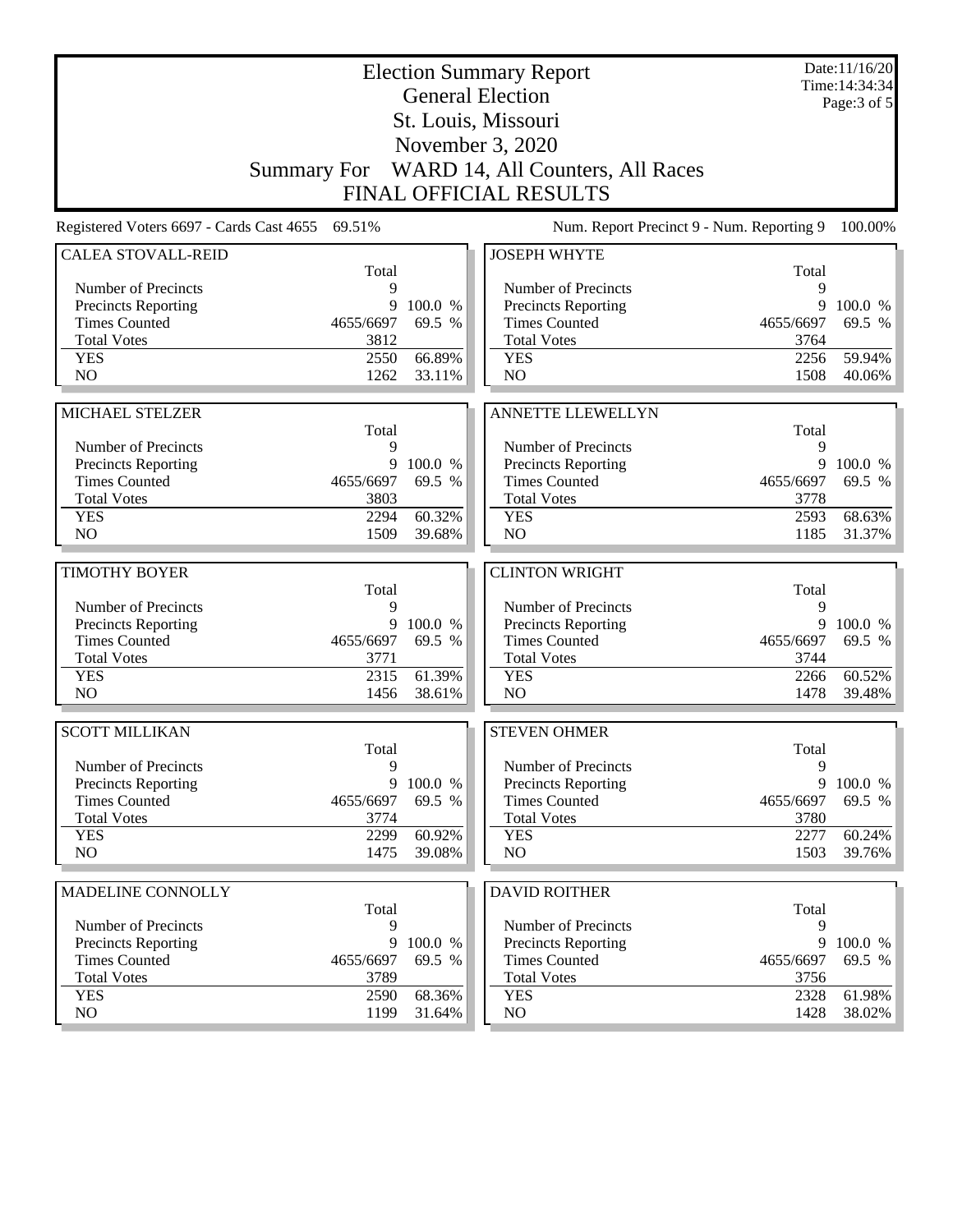|                            | <b>Election Summary Report</b><br><b>General Election</b>                                               |         | Date:11/16/20<br>Time: 14:34:34<br>Page: $4$ of $5$ |              |         |
|----------------------------|---------------------------------------------------------------------------------------------------------|---------|-----------------------------------------------------|--------------|---------|
|                            |                                                                                                         |         | St. Louis, Missouri                                 |              |         |
|                            |                                                                                                         |         | November 3, 2020                                    |              |         |
|                            |                                                                                                         |         | Summary For WARD 14, All Counters, All Races        |              |         |
|                            |                                                                                                         |         | <b>FINAL OFFICIAL RESULTS</b>                       |              |         |
|                            | Registered Voters 6697 - Cards Cast 4655 69.51%<br>Num. Report Precinct 9 - Num. Reporting 9<br>100.00% |         |                                                     |              |         |
| THOMAS McCARTHY            |                                                                                                         |         | <b>CON AMEND 1</b>                                  |              |         |
| Number of Precincts        | Total<br>9                                                                                              |         | Number of Precincts                                 | Total<br>9   |         |
| <b>Precincts Reporting</b> | 9                                                                                                       | 100.0 % | <b>Precincts Reporting</b>                          | 9            | 100.0 % |
| <b>Times Counted</b>       | 4655/6697                                                                                               | 69.5 %  | <b>Times Counted</b>                                | 4655/6697    | 69.5 %  |
| <b>Total Votes</b>         | 3756                                                                                                    |         | <b>Total Votes</b>                                  | 4408         |         |
| <b>YES</b>                 | 2339                                                                                                    | 62.27%  | <b>YES</b>                                          | 2043         | 46.35%  |
| NO                         | 1417                                                                                                    | 37.73%  | NO                                                  | 2365         | 53.65%  |
|                            |                                                                                                         |         |                                                     |              |         |
| MICHAEL COLONA             | Total                                                                                                   |         | <b>CON AMEND 3</b>                                  |              |         |
| Number of Precincts        | 9                                                                                                       |         | Number of Precincts                                 | Total<br>9   |         |
| <b>Precincts Reporting</b> | 9                                                                                                       | 100.0 % | Precincts Reporting                                 | 9            | 100.0 % |
| <b>Times Counted</b>       | 4655/6697                                                                                               | 69.5 %  | <b>Times Counted</b>                                | 4655/6697    | 69.5 %  |
| <b>Total Votes</b>         | 3771                                                                                                    |         | <b>Total Votes</b>                                  | 4467         |         |
| <b>YES</b>                 | 2364                                                                                                    | 62.69%  | <b>YES</b>                                          | 1478         | 33.09%  |
| NO                         | 1407                                                                                                    | 37.31%  | N <sub>O</sub>                                      | 2989         | 66.91%  |
|                            |                                                                                                         |         |                                                     |              |         |
| <b>CRAIG HIGGINS</b>       | Total                                                                                                   |         | <b>PROP D</b>                                       | Total        |         |
| Number of Precincts        | 9                                                                                                       |         | Number of Precincts                                 | 9            |         |
| <b>Precincts Reporting</b> | 9                                                                                                       | 100.0 % | Precincts Reporting                                 | 9            | 100.0 % |
| <b>Times Counted</b>       | 4655/6697                                                                                               | 69.5 %  | <b>Times Counted</b>                                | 4655/6697    | 69.5 %  |
| <b>Total Votes</b>         | 3753                                                                                                    |         | <b>Total Votes</b>                                  | 4407         |         |
| <b>YES</b>                 | 2420                                                                                                    | 64.48%  | <b>YES</b>                                          | 3340         | 75.79%  |
| NO                         | 1333                                                                                                    | 35.52%  | NO                                                  | 1067         | 24.21%  |
| <b>LYNNE PERKINS</b>       |                                                                                                         |         | PROP <sub>1</sub>                                   |              |         |
|                            | Total                                                                                                   |         |                                                     | Total        |         |
| Number of Precincts        | 9                                                                                                       |         | Number of Precincts                                 | 9            |         |
| <b>Precincts Reporting</b> | 9                                                                                                       | 100.0 % | <b>Precincts Reporting</b>                          | 9            | 100.0 % |
| <b>Times Counted</b>       | 4655/6697                                                                                               | 69.5 %  | <b>Times Counted</b>                                | 4655/6697    | 69.5 %  |
| <b>Total Votes</b>         | 3781                                                                                                    |         | <b>Total Votes</b>                                  | 4427         |         |
| <b>YES</b><br>NO           | 2610                                                                                                    | 69.03%  | <b>YES</b><br>NO                                    | 2342<br>2085 | 52.90%  |
|                            | 1171                                                                                                    | 30.97%  |                                                     |              | 47.10%  |
| NICOLE COLBERT-BOTCHWAY    |                                                                                                         |         | <b>PROPR</b>                                        |              |         |
|                            | Total                                                                                                   |         |                                                     | Total        |         |
| Number of Precincts        | 9                                                                                                       |         | Number of Precincts                                 | 9            |         |
| <b>Precincts Reporting</b> | 9                                                                                                       | 100.0 % | <b>Precincts Reporting</b>                          | 9            | 100.0 % |
| <b>Times Counted</b>       | 4655/6697                                                                                               | 69.5 %  | <b>Times Counted</b>                                | 4655/6697    | 69.5 %  |
| <b>Total Votes</b>         | 3779                                                                                                    |         | <b>Total Votes</b>                                  | 4438         |         |
| <b>YES</b><br>NO           | 2629                                                                                                    | 69.57%  | <b>YES</b>                                          | 2272         | 51.19%  |
|                            | 1150                                                                                                    | 30.43%  | NO                                                  | 2166         | 48.81%  |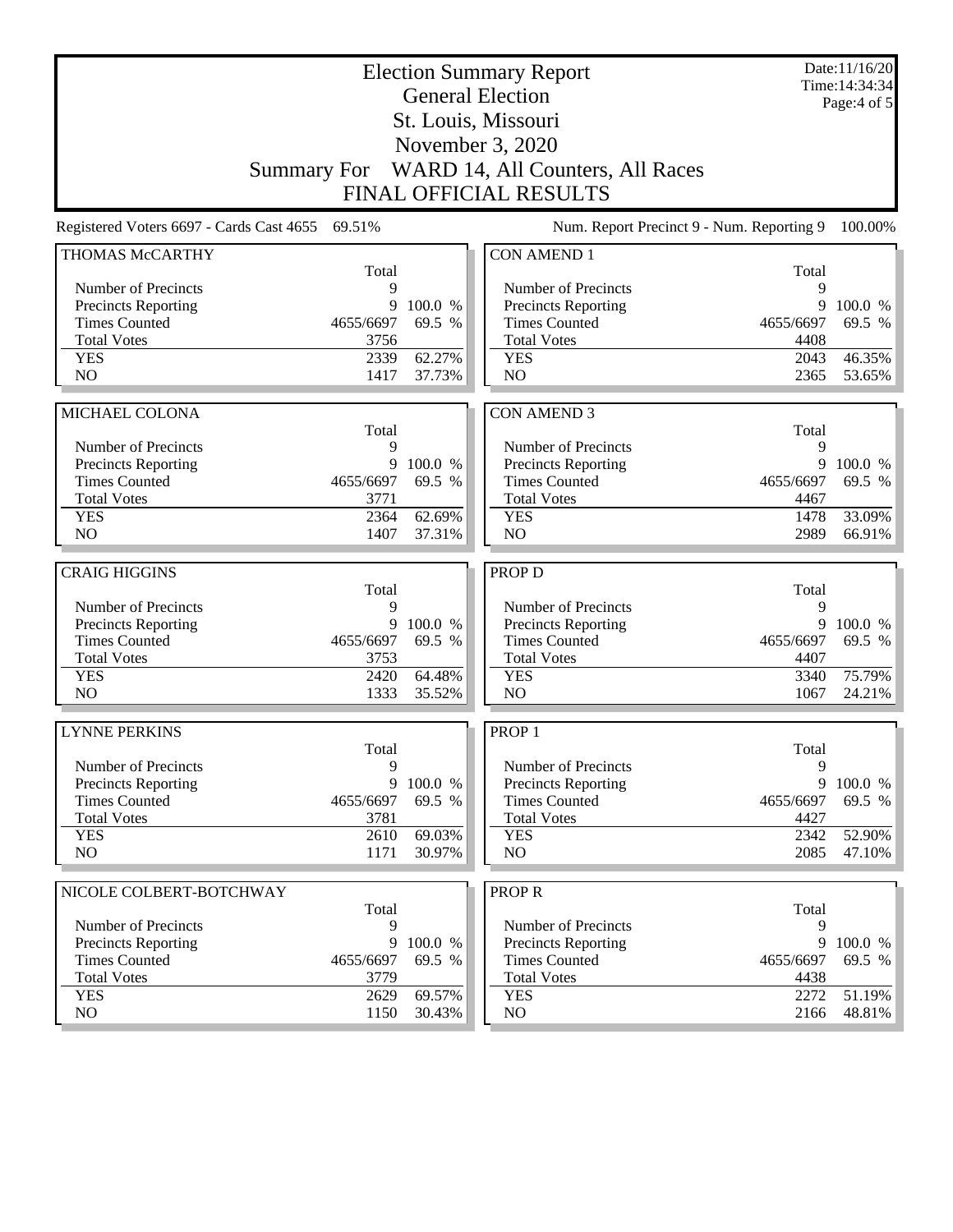Date:11/16/20 Time:14:34:34 Page:5 of 5

# Election Summary Report General Election St. Louis, Missouri November 3, 2020 Summary For WARD 14, All Counters, All Races FINAL OFFICIAL RESULTS

| <b>PROP T</b>              |                  |           |
|----------------------------|------------------|-----------|
|                            | Total            |           |
| Number of Precincts        | g                |           |
| <b>Precincts Reporting</b> | 9                | $100.0\%$ |
| <b>Times Counted</b>       | 4655/6697 69.5 % |           |
| <b>Total Votes</b>         | 4304             |           |
| YES                        | 1850             | 42.98%    |
| NO                         | 2454             | 57.02%    |
|                            |                  |           |

Registered Voters 6697 - Cards Cast 4655 69.51% Num. Report Precinct 9 - Num. Reporting 9 100.00%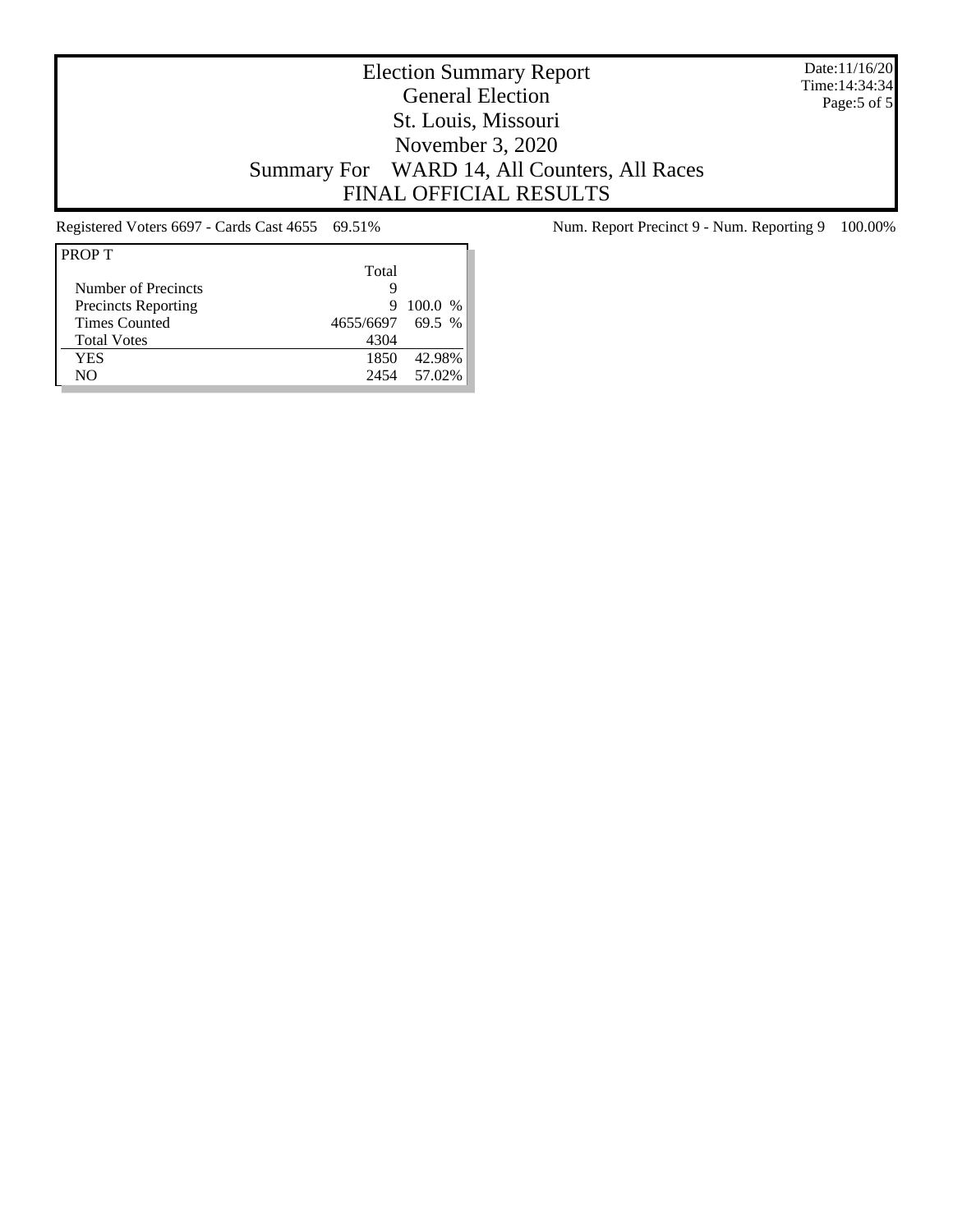|                                                   | <b>Election Summary Report</b> |           |                                                   |                   |                                 |
|---------------------------------------------------|--------------------------------|-----------|---------------------------------------------------|-------------------|---------------------------------|
|                                                   |                                |           | <b>General Election</b>                           |                   | Time: 14:34:41<br>Page:1 of $4$ |
|                                                   |                                |           | St. Louis, Missouri                               |                   |                                 |
|                                                   |                                |           | November 3, 2020                                  |                   |                                 |
|                                                   |                                |           |                                                   |                   |                                 |
|                                                   | <b>Summary For</b>             |           | WARD 15, All Counters, All Races                  |                   |                                 |
|                                                   |                                |           | <b>FINAL OFFICIAL RESULTS</b>                     |                   |                                 |
| Registered Voters 7921 - Cards Cast 5760 72.72%   |                                |           | Num. Report Precinct 7 - Num. Reporting 7         |                   | 100.00%                         |
| <b>PRESIDENT</b>                                  |                                |           | <b>ST TREASURER</b>                               |                   |                                 |
| Number of Precincts                               | Total<br>7                     |           | Number of Precincts                               | Total             |                                 |
| <b>Precincts Reporting</b>                        | 7                              | 100.0 %   | <b>Precincts Reporting</b>                        | 7                 | 100.0 %                         |
| <b>Times Counted</b>                              | 5760/7921                      | 72.7 %    | <b>Times Counted</b>                              | 5760/7921         | 72.7 %                          |
| <b>Total Votes</b>                                | 5733                           |           | <b>Total Votes</b>                                | 5615              |                                 |
| <b>TRUMP/PENCE</b>                                | 688                            | 12.00%    | <b>SCOTT FITZPATRICK</b>                          | 804               | 14.32%                          |
| <b>BIDEN/HARRIS</b>                               | 4938                           | 86.13%    | <b>VICKI ENGLUND</b>                              | 4634              | 82.53%                          |
| <b>JORGENSEN/COHEN</b>                            | 52                             | 0.91%     | NICHOLAS KASOFF                                   | 108               | 1.92%                           |
| HAWKINS/WALKER                                    | 25                             | 0.44%     | <b>JOSEPH CIVETTINI</b>                           | 66                | 1.18%                           |
| <b>BLANKENSHIP/MOHR</b>                           | -1                             | 0.02%     | Write-in Votes                                    | 3                 | 0.05%                           |
| Write-in Votes                                    | 29                             | 0.51%     |                                                   |                   |                                 |
| <b>GOVERNOR</b>                                   |                                |           | <b>ATTY GENERAL</b>                               | Total             |                                 |
|                                                   | Total                          |           | Number of Precincts                               | 7                 |                                 |
| Number of Precincts                               | 7                              |           | <b>Precincts Reporting</b>                        |                   | 7 100.0 %                       |
| <b>Precincts Reporting</b>                        | 7                              | 100.0 %   | <b>Times Counted</b>                              | 5760/7921         | 72.7 %                          |
| <b>Times Counted</b>                              | 5760/7921                      | 72.7 %    | <b>Total Votes</b>                                | 5629              |                                 |
| <b>Total Votes</b>                                | 5713                           |           | <b>ERIC SCHMITT</b>                               | 805               | 14.30%                          |
| <b>MIKE PARSON</b>                                | 742                            | 12.99%    | <b>RICH FINNERAN</b>                              | 4694              | 83.39%                          |
| NICOLE GALLOWAY                                   | 4874                           | 85.31%    | <b>KEVIN BABCOCK</b>                              | 123               | 2.19%                           |
| <b>RIK COMBS</b>                                  | 61                             | 1.07%     | Write-in Votes                                    | 7                 | 0.12%                           |
| <b>JEROME BAUER</b>                               | 33                             | 0.58%     |                                                   |                   |                                 |
| Write-in Votes                                    | 3                              | 0.05%     | <b>US REP 1</b>                                   |                   |                                 |
|                                                   |                                |           |                                                   | Total             |                                 |
| <b>LT GOVERNOR</b>                                |                                |           | Number of Precincts<br><b>Precincts Reporting</b> | 7                 | 7 100.0 %                       |
| Number of Precincts                               | Total<br>7                     |           | <b>Times Counted</b>                              | 5760/7921         | 72.7 %                          |
| <b>Precincts Reporting</b>                        |                                | 7 100.0 % | <b>Total Votes</b>                                | 5623              |                                 |
| <b>Times Counted</b>                              | 5760/7921                      | 72.7 %    | <b>ANTHONY ROGERS</b>                             | 744               | 13.23%                          |
| <b>Total Votes</b>                                | 5643                           |           | <b>CORI BUSH</b>                                  | 4756              | 84.58%                          |
| <b>MIKE KEHOE</b>                                 | 772                            | 13.68%    | <b>ALEX FURMAN</b>                                | 109               | 1.94%                           |
| <b>ALISSIA CANADY</b>                             | 4695                           | 83.20%    | Write-in Votes                                    | 14                | 0.25%                           |
| <b>BILL SLANTZ</b>                                | 85                             | 1.51%     |                                                   |                   |                                 |
| <b>KELLEY DRAGOO</b>                              | 88                             | 1.56%     | ST SENATOR 5                                      |                   |                                 |
| Write-in Votes                                    | 3                              | 0.05%     |                                                   | Total             |                                 |
|                                                   |                                |           | Number of Precincts                               | 6                 |                                 |
| <b>SECR OF STATE</b>                              |                                |           | Precincts Reporting                               |                   | 6 100.0 %                       |
|                                                   | Total                          |           | <b>Times Counted</b><br><b>Total Votes</b>        | 5757/7916<br>5556 | 72.7 %                          |
| Number of Precincts<br><b>Precincts Reporting</b> | 7                              | 7 100.0 % | <b>MICHAEL HEBRON</b>                             | 739               | 13.30%                          |
| <b>Times Counted</b>                              | 5760/7921                      | 72.7 %    | <b>STEVE ROBERTS</b>                              | 4766              | 85.78%                          |
| <b>Total Votes</b>                                | 5645                           |           | Write-in Votes                                    | 51                | 0.92%                           |
| <b>JOHN ASHCROFT</b>                              | 807                            | 14.30%    |                                                   |                   |                                 |
| YINKA FALETI                                      | 4681                           | 82.92%    | ST REP 80                                         |                   |                                 |
| <b>CARL FREESE</b>                                | 90                             | 1.59%     |                                                   | Total             |                                 |
| PAUL LEHMANN                                      | 57                             | 1.01%     | Number of Precincts                               | 7                 |                                 |
| PAUL VENABLE                                      | 7                              | 0.12%     | <b>Precincts Reporting</b>                        |                   | 7 100.0 %                       |
| Write-in Votes                                    | 3                              | 0.05%     | <b>Times Counted</b>                              | 5760/7921         | 72.7 %                          |
|                                                   |                                |           | <b>Total Votes</b>                                | 5112              |                                 |
|                                                   |                                |           | PETER MERIDETH                                    | 5029              | 98.38%                          |
|                                                   |                                |           | Write-in Votes                                    | 83                | 1.62%                           |

L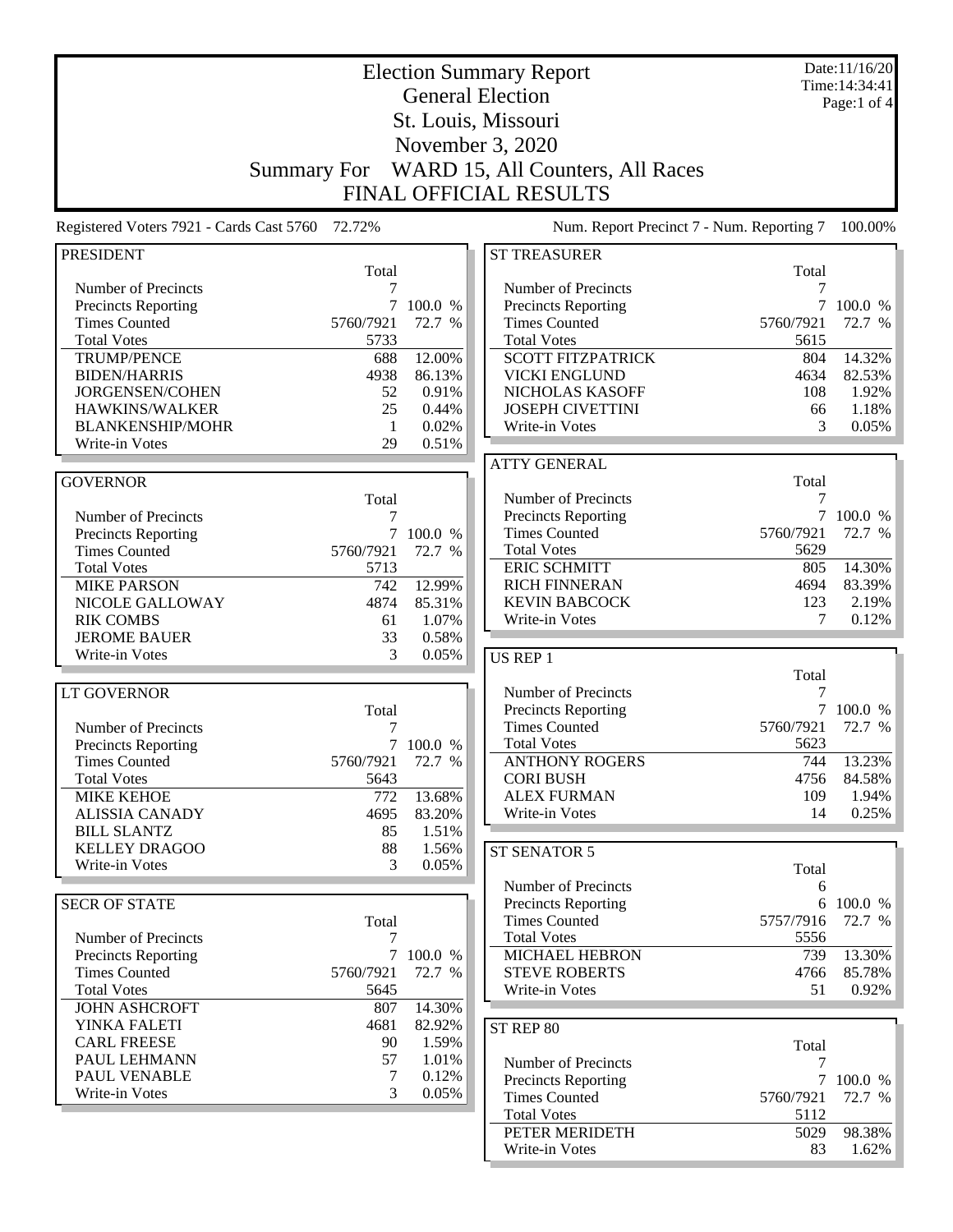| <b>Election Summary Report</b><br><b>General Election</b><br>St. Louis, Missouri |              |                  |                                                                  |                      | Date:11/16/20<br>Time: 14:34:41<br>Page:2 of 4 |
|----------------------------------------------------------------------------------|--------------|------------------|------------------------------------------------------------------|----------------------|------------------------------------------------|
|                                                                                  |              |                  | November 3, 2020<br>Summary For WARD 15, All Counters, All Races |                      |                                                |
|                                                                                  |              |                  | <b>FINAL OFFICIAL RESULTS</b>                                    |                      |                                                |
| Registered Voters 7921 - Cards Cast 5760                                         | 72.72%       |                  | Num. Report Precinct 7 - Num. Reporting 7                        |                      | 100.00%                                        |
| <b>CIRCUIT ATTY</b>                                                              | Total        |                  | <b>ROBIN RANSOM</b>                                              | Total                |                                                |
| Number of Precincts                                                              | 7            |                  | Number of Precincts                                              | 7                    |                                                |
| <b>Precincts Reporting</b>                                                       | 7            | 100.0 %          | <b>Precincts Reporting</b>                                       | 7                    | 100.0 %                                        |
| <b>Times Counted</b>                                                             | 5760/7921    | 72.7 %           | <b>Times Counted</b>                                             | 5760/7921            | 72.7 %                                         |
| <b>Total Votes</b><br><b>DANIEL ZDRODOWSKI</b>                                   | 5560         | 20.56%           | <b>Total Votes</b>                                               | 4660                 |                                                |
| <b>KIMBERLY GARDNER</b>                                                          | 1143<br>4402 | 79.17%           | <b>YES</b><br>N <sub>O</sub>                                     | 3356<br>1304         | 72.02%<br>27.98%                               |
| Write-in Votes                                                                   | 15           | 0.27%            |                                                                  |                      |                                                |
|                                                                                  |              |                  | <b>DAVID DOWD</b>                                                |                      |                                                |
| <b>SHERIFF</b>                                                                   |              |                  |                                                                  | Total                |                                                |
|                                                                                  | Total        |                  | Number of Precincts                                              | 7                    |                                                |
| Number of Precincts                                                              | 7            |                  | <b>Precincts Reporting</b>                                       | 7                    | 100.0 %                                        |
| Precincts Reporting                                                              |              | 7 100.0 %        | <b>Times Counted</b>                                             | 5760/7921            | 72.7 %                                         |
| <b>Times Counted</b>                                                             | 5760/7921    | 72.7 %           | <b>Total Votes</b>                                               | 4545                 |                                                |
| <b>Total Votes</b>                                                               | 5506         |                  | <b>YES</b>                                                       | 2900                 | 63.81%                                         |
| <b>JOHN CASTELLANO</b>                                                           | 795          | 14.44%           | NO                                                               | 1645                 | 36.19%                                         |
| <b>VERNON BETTS</b>                                                              | 4680         | 85.00%           |                                                                  |                      |                                                |
| Write-in Votes                                                                   | 31           | 0.56%            | <b>ELIZABETH HOGAN</b>                                           |                      |                                                |
|                                                                                  |              |                  |                                                                  | Total                |                                                |
| <b>TREASURER</b>                                                                 | Total        |                  | Number of Precincts                                              | 7<br>$7\overline{ }$ |                                                |
| Number of Precincts                                                              | 7            |                  | <b>Precincts Reporting</b><br><b>Times Counted</b>               | 5760/7921            | 100.0 %<br>72.7 %                              |
| <b>Precincts Reporting</b>                                                       | $\tau$       | 100.0 %          | <b>Total Votes</b>                                               | 4507                 |                                                |
| <b>Times Counted</b>                                                             | 5760/7921    | 72.7 %           | <b>YES</b>                                                       | 3004                 | 66.65%                                         |
| <b>Total Votes</b>                                                               | 5578         |                  | NO                                                               | 1503                 | 33.35%                                         |
| <b>ROBERT VROMAN</b>                                                             | 861          | 15.44%           |                                                                  |                      |                                                |
| <b>TISHAURA JONES</b>                                                            | 4576         | 82.04%           | <b>KATHERINE FOWLER</b>                                          |                      |                                                |
| DON DE VIVO                                                                      | 134          | 2.40%            |                                                                  | Total                |                                                |
| Write-in Votes                                                                   | $\tau$       | 0.13%            | Number of Precincts                                              | 7                    |                                                |
|                                                                                  |              |                  | Precincts Reporting                                              |                      | 7 100.0 %                                      |
| PATRICIA BRECKENRIDGE                                                            |              |                  | <b>Times Counted</b>                                             | 5760/7921            | 72.7 %                                         |
|                                                                                  | Total        |                  | <b>Total Votes</b>                                               | 4502                 |                                                |
| Number of Precincts<br>Precincts Reporting                                       | $\tau$       | 100.0 %          | <b>YES</b><br>NO                                                 | 3277<br>1225         | 72.79%<br>27.21%                               |
| <b>Times Counted</b>                                                             | 5760/7921    | 72.7 %           |                                                                  |                      |                                                |
| <b>Total Votes</b>                                                               | 4732         |                  |                                                                  |                      |                                                |
| <b>YES</b>                                                                       | 3332         | 70.41%           | <b>CALEA STOVALL-REID</b>                                        | Total                |                                                |
| NO                                                                               | 1400         | 29.59%           | Number of Precincts                                              | 7                    |                                                |
|                                                                                  |              |                  | <b>Precincts Reporting</b>                                       | $\tau$               | 100.0 %                                        |
| <b>KURT ODENWALD</b>                                                             |              |                  | <b>Times Counted</b>                                             | 5760/7921            | 72.7 %                                         |
|                                                                                  | Total        |                  | <b>Total Votes</b>                                               | 4505                 |                                                |
| Number of Precincts                                                              | 7            |                  | <b>YES</b>                                                       | 3236                 | 71.83%                                         |
| Precincts Reporting                                                              | $\tau$       | 100.0 %          | NO                                                               | 1269                 | 28.17%                                         |
| <b>Times Counted</b>                                                             | 5760/7921    | 72.7 %           |                                                                  |                      |                                                |
| <b>Total Votes</b>                                                               | 4656         |                  |                                                                  |                      |                                                |
| <b>YES</b><br>NO                                                                 | 2911<br>1745 | 62.52%<br>37.48% |                                                                  |                      |                                                |
|                                                                                  |              |                  |                                                                  |                      |                                                |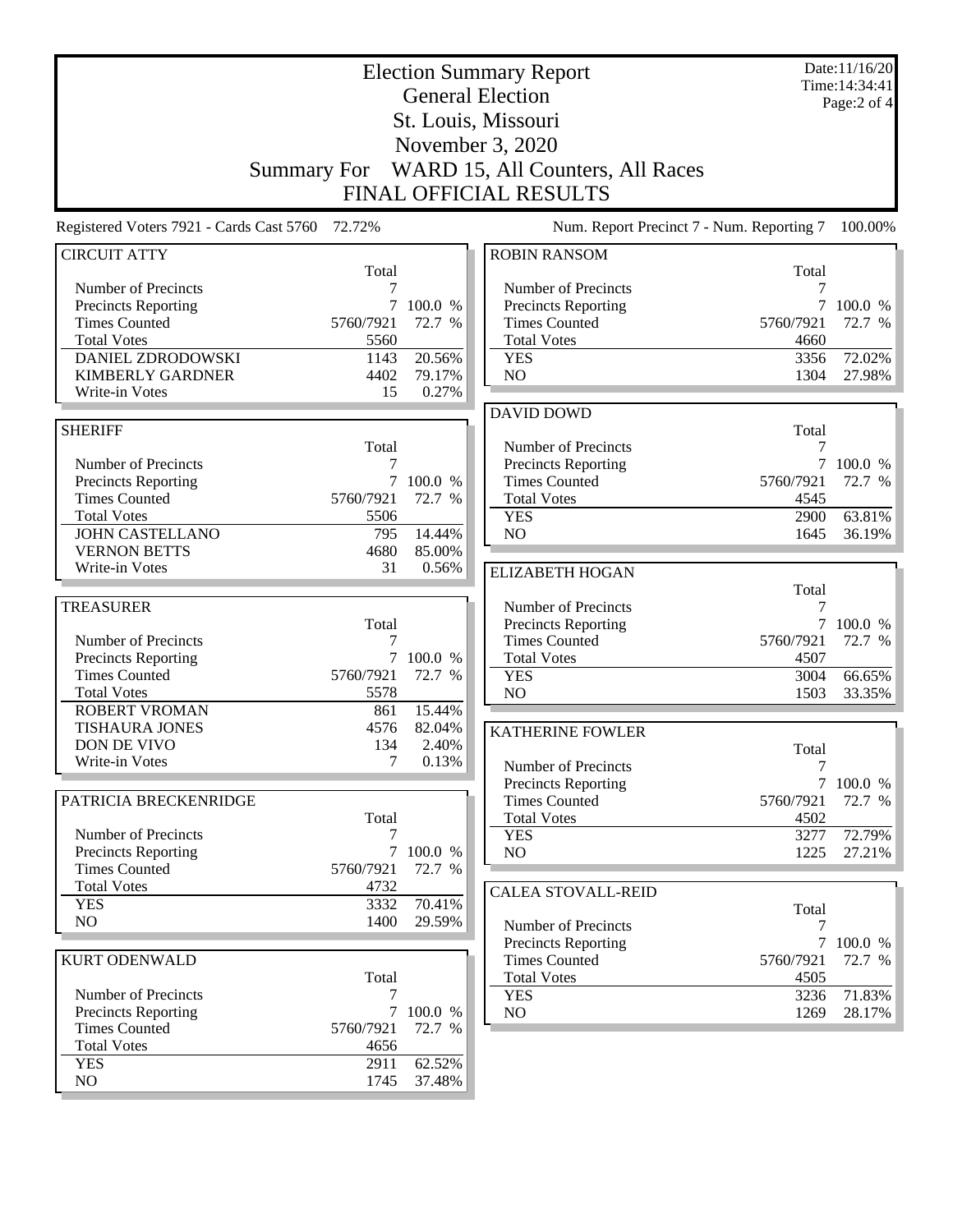|                                                   |              | Date:11/16/20<br>Time: 14:34:41 |                                              |              |                  |  |
|---------------------------------------------------|--------------|---------------------------------|----------------------------------------------|--------------|------------------|--|
|                                                   |              | Page: 3 of 4                    |                                              |              |                  |  |
|                                                   |              |                                 |                                              |              |                  |  |
|                                                   |              |                                 |                                              |              |                  |  |
|                                                   |              |                                 | Summary For WARD 15, All Counters, All Races |              |                  |  |
| <b>FINAL OFFICIAL RESULTS</b>                     |              |                                 |                                              |              |                  |  |
| Registered Voters 7921 - Cards Cast 5760 72.72%   |              |                                 | Num. Report Precinct 7 - Num. Reporting 7    |              | 100.00%          |  |
| MICHAEL STELZER                                   |              |                                 | ANNETTE LLEWELLYN                            |              |                  |  |
| Number of Precincts                               | Total<br>7   |                                 | Number of Precincts                          | Total<br>7   |                  |  |
| <b>Precincts Reporting</b>                        | $7^{\circ}$  | 100.0 %                         | Precincts Reporting                          | 7            | 100.0 %          |  |
| <b>Times Counted</b>                              | 5760/7921    | 72.7 %                          | <b>Times Counted</b>                         | 5760/7921    | 72.7 %           |  |
| <b>Total Votes</b>                                | 4492         |                                 | <b>Total Votes</b>                           | 4460         |                  |  |
| <b>YES</b>                                        | 2673         | 59.51%                          | <b>YES</b>                                   | 3224         | 72.29%           |  |
| N <sub>O</sub>                                    | 1819         | 40.49%                          | NO                                           | 1236         | 27.71%           |  |
|                                                   |              |                                 |                                              |              |                  |  |
| <b>TIMOTHY BOYER</b>                              |              |                                 | <b>CLINTON WRIGHT</b>                        |              |                  |  |
|                                                   | Total        |                                 |                                              | Total        |                  |  |
| Number of Precincts<br><b>Precincts Reporting</b> | 7            | 7 100.0 %                       | Number of Precincts<br>Precincts Reporting   | 7<br>7       | 100.0 %          |  |
| <b>Times Counted</b>                              | 5760/7921    | 72.7 %                          | <b>Times Counted</b>                         | 5760/7921    | 72.7 %           |  |
| <b>Total Votes</b>                                | 4433         |                                 | <b>Total Votes</b>                           | 4400         |                  |  |
| <b>YES</b>                                        | 2688         | 60.64%                          | <b>YES</b>                                   | 2712         | 61.64%           |  |
| N <sub>O</sub>                                    | 1745         | 39.36%                          | NO                                           | 1688         | 38.36%           |  |
|                                                   |              |                                 |                                              |              |                  |  |
| <b>SCOTT MILLIKAN</b>                             |              |                                 | <b>STEVEN OHMER</b>                          |              |                  |  |
| Number of Precincts                               | Total<br>7   |                                 | Number of Precincts                          | Total<br>7   |                  |  |
| <b>Precincts Reporting</b>                        |              | 7 100.0 %                       | Precincts Reporting                          | 7            | 100.0 %          |  |
| <b>Times Counted</b>                              | 5760/7921    | 72.7 %                          | <b>Times Counted</b>                         | 5760/7921    | 72.7 %           |  |
| <b>Total Votes</b>                                | 4429         |                                 | <b>Total Votes</b>                           | 4462         |                  |  |
| <b>YES</b>                                        | 2722         | 61.46%                          | <b>YES</b>                                   | 2667         | 59.77%           |  |
| N <sub>O</sub>                                    | 1707         | 38.54%                          | N <sub>O</sub>                               | 1795         | 40.23%           |  |
| MADELINE CONNOLLY                                 |              |                                 | <b>DAVID ROITHER</b>                         |              |                  |  |
|                                                   | Total        |                                 |                                              | Total        |                  |  |
| Number of Precincts                               | 7            |                                 | Number of Precincts                          | 7            |                  |  |
| <b>Precincts Reporting</b>                        |              | 7 100.0 %                       | Precincts Reporting                          | 7            | 100.0 %          |  |
| <b>Times Counted</b>                              | 5760/7921    | 72.7 %                          | <b>Times Counted</b>                         | 5760/7921    | 72.7 %           |  |
| <b>Total Votes</b>                                | 4466         |                                 | <b>Total Votes</b>                           | 4415         |                  |  |
| <b>YES</b><br>NO.                                 | 3184<br>1282 | 71.29%<br>28.71%                | <b>YES</b><br>NO                             | 2796<br>1619 | 63.33%<br>36.67% |  |
|                                                   |              |                                 |                                              |              |                  |  |
| <b>JOSEPH WHYTE</b>                               |              |                                 | THOMAS McCARTHY                              |              |                  |  |
|                                                   | Total        |                                 |                                              | Total        |                  |  |
| Number of Precincts                               | 7            |                                 | Number of Precincts                          | 7            |                  |  |
| Precincts Reporting                               | 7            | 100.0 %                         | <b>Precincts Reporting</b>                   |              | 100.0 %          |  |
| <b>Times Counted</b>                              | 5760/7921    | 72.7 %                          | <b>Times Counted</b>                         | 5760/7921    | 72.7 %           |  |
| <b>Total Votes</b>                                | 4415         |                                 | <b>Total Votes</b>                           | 4415         |                  |  |
| <b>YES</b><br>NO                                  | 2669<br>1746 | 60.45%<br>39.55%                | <b>YES</b><br>NO                             | 2716<br>1699 | 61.52%<br>38.48% |  |
|                                                   |              |                                 |                                              |              |                  |  |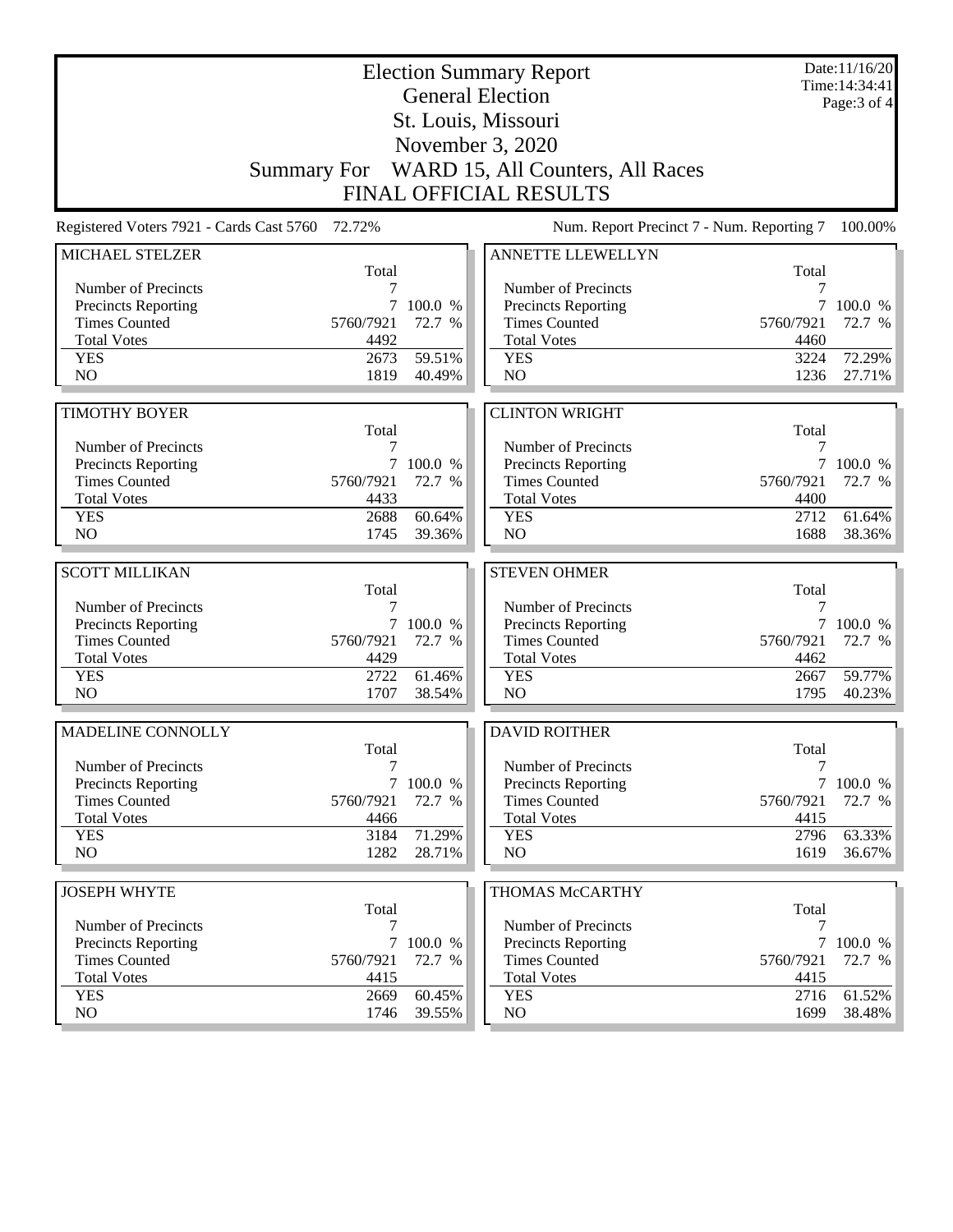|                                          |              | Date:11/16/20<br>Time: 14:34:41<br>Page: 4 of 4 |                                                                  |              |                  |
|------------------------------------------|--------------|-------------------------------------------------|------------------------------------------------------------------|--------------|------------------|
|                                          |              |                                                 |                                                                  |              |                  |
|                                          |              |                                                 |                                                                  |              |                  |
|                                          |              |                                                 | November 3, 2020<br>Summary For WARD 15, All Counters, All Races |              |                  |
|                                          |              |                                                 | <b>FINAL OFFICIAL RESULTS</b>                                    |              |                  |
|                                          |              |                                                 |                                                                  |              |                  |
| Registered Voters 7921 - Cards Cast 5760 | 72.72%       |                                                 | Num. Report Precinct 7 - Num. Reporting 7                        |              | 100.00%          |
| MICHAEL COLONA                           | Total        |                                                 | <b>CON AMEND 3</b>                                               | Total        |                  |
| Number of Precincts                      | 7            |                                                 | Number of Precincts                                              | 7            |                  |
| Precincts Reporting                      | 7            | 100.0 %                                         | <b>Precincts Reporting</b>                                       | 7            | 100.0 %          |
| <b>Times Counted</b>                     | 5760/7921    | 72.7 %                                          | <b>Times Counted</b>                                             | 5760/7921    | 72.7 %           |
| <b>Total Votes</b>                       | 4509         |                                                 | <b>Total Votes</b>                                               | 5621         |                  |
| <b>YES</b>                               | 2836         | 62.90%                                          | <b>YES</b>                                                       | 1160         | 20.64%           |
| NO                                       | 1673         | 37.10%                                          | NO                                                               | 4461         | 79.36%           |
|                                          |              |                                                 |                                                                  |              |                  |
| <b>CRAIG HIGGINS</b>                     |              |                                                 | PROP D                                                           |              |                  |
| Number of Precincts                      | Total<br>7   |                                                 | Number of Precincts                                              | Total<br>7   |                  |
| Precincts Reporting                      | 7            | 100.0 %                                         | Precincts Reporting                                              | 7            | 100.0 %          |
| <b>Times Counted</b>                     | 5760/7921    | 72.7 %                                          | <b>Times Counted</b>                                             | 5760/7921    | 72.7 %           |
| <b>Total Votes</b>                       | 4414         |                                                 | <b>Total Votes</b>                                               | 5533         |                  |
| <b>YES</b>                               | 2940         | 66.61%                                          | <b>YES</b>                                                       | 4566         | 82.52%           |
| NO                                       | 1474         | 33.39%                                          | N <sub>O</sub>                                                   | 967          | 17.48%           |
|                                          |              |                                                 |                                                                  |              |                  |
|                                          |              |                                                 |                                                                  |              |                  |
| <b>LYNNE PERKINS</b>                     |              |                                                 | PROP <sub>1</sub>                                                |              |                  |
| Number of Precincts                      | Total<br>7   |                                                 | Number of Precincts                                              | Total<br>7   |                  |
| <b>Precincts Reporting</b>               | $7^{\circ}$  | 100.0 %                                         | Precincts Reporting                                              | 7            | 100.0 %          |
| <b>Times Counted</b>                     | 5760/7921    | 72.7 %                                          | <b>Times Counted</b>                                             | 5760/7921    | 72.7 %           |
| <b>Total Votes</b>                       | 4454         |                                                 | <b>Total Votes</b>                                               | 5548         |                  |
| <b>YES</b>                               | 3183         | 71.46%                                          | <b>YES</b>                                                       | 2152         | 38.79%           |
| N <sub>O</sub>                           | 1271         | 28.54%                                          | NO                                                               | 3396         | 61.21%           |
| NICOLE COLBERT-BOTCHWAY                  |              |                                                 | <b>PROPR</b>                                                     |              |                  |
|                                          | Total        |                                                 |                                                                  | Total        |                  |
| Number of Precincts                      | 7            |                                                 | Number of Precincts                                              | 7            |                  |
| <b>Precincts Reporting</b>               |              | 7 100.0 %                                       | <b>Precincts Reporting</b>                                       |              | 7 100.0 %        |
| <b>Times Counted</b>                     | 5760/7921    | 72.7 %                                          | <b>Times Counted</b>                                             | 5760/7921    | 72.7 %           |
| <b>Total Votes</b>                       | 4476         |                                                 | <b>Total Votes</b>                                               | 5580         |                  |
| <b>YES</b><br>NO                         | 3318<br>1158 | 74.13%<br>25.87%                                | <b>YES</b><br>NO                                                 | 4042<br>1538 | 72.44%<br>27.56% |
|                                          |              |                                                 |                                                                  |              |                  |
| <b>CON AMEND 1</b>                       |              |                                                 | <b>PROPT</b>                                                     |              |                  |
|                                          | Total        |                                                 |                                                                  | Total        |                  |
| Number of Precincts                      | 7            |                                                 | Number of Precincts                                              | 7            |                  |
| <b>Precincts Reporting</b>               |              | 7 100.0 %                                       | <b>Precincts Reporting</b>                                       |              | 7 100.0 %        |
| <b>Times Counted</b>                     | 5760/7921    | 72.7 %                                          | <b>Times Counted</b>                                             | 5760/7921    | 72.7 %           |
| <b>Total Votes</b>                       | 5562         |                                                 | <b>Total Votes</b>                                               | 5432         |                  |
| <b>YES</b><br>NO                         | 2095<br>3467 | 37.67%<br>62.33%                                | <b>YES</b><br>NO                                                 | 3337<br>2095 | 61.43%<br>38.57% |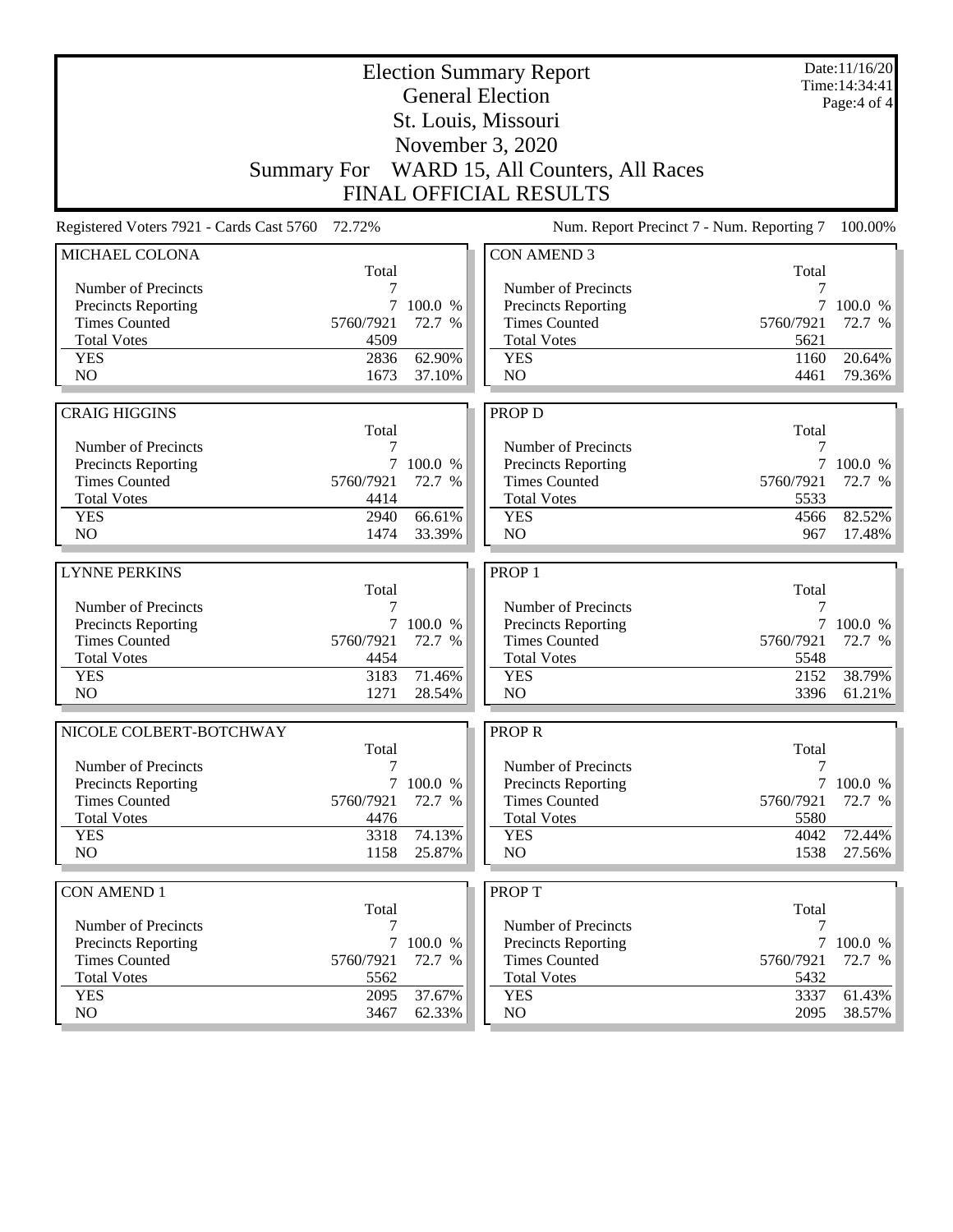| Date:11/16/20<br><b>Election Summary Report</b>            |                     |                   |                                             |            |                   |  |  |  |  |
|------------------------------------------------------------|---------------------|-------------------|---------------------------------------------|------------|-------------------|--|--|--|--|
| Time: 14:34:47<br><b>General Election</b><br>Page:1 of $4$ |                     |                   |                                             |            |                   |  |  |  |  |
|                                                            | St. Louis, Missouri |                   |                                             |            |                   |  |  |  |  |
|                                                            |                     |                   |                                             |            |                   |  |  |  |  |
| November 3, 2020                                           |                     |                   |                                             |            |                   |  |  |  |  |
|                                                            | <b>Summary For</b>  |                   | WARD 16, All Counters, All Races            |            |                   |  |  |  |  |
| <b>FINAL OFFICIAL RESULTS</b>                              |                     |                   |                                             |            |                   |  |  |  |  |
| Registered Voters 9181 - Cards Cast 7637                   | 83.18%              |                   | Num. Report Precinct 8 - Num. Reporting 8   |            | 100.00%           |  |  |  |  |
| <b>PRESIDENT</b>                                           |                     |                   | <b>ST TREASURER</b>                         |            |                   |  |  |  |  |
|                                                            | Total               |                   |                                             | Total      |                   |  |  |  |  |
| Number of Precincts                                        | 8                   |                   | Number of Precincts                         | 8          |                   |  |  |  |  |
| <b>Precincts Reporting</b><br><b>Times Counted</b>         | 8<br>7637/9181      | 100.0 %<br>83.2 % | Precincts Reporting<br><b>Times Counted</b> | 7637/9181  | 100.0 %<br>83.2 % |  |  |  |  |
| <b>Total Votes</b>                                         | 7606                |                   | <b>Total Votes</b>                          | 7410       |                   |  |  |  |  |
| <b>TRUMP/PENCE</b>                                         | 2457                | 32.30%            | <b>SCOTT FITZPATRICK</b>                    | 2884       | 38.92%            |  |  |  |  |
| <b>BIDEN/HARRIS</b>                                        | 4996                | 65.68%            | <b>VICKI ENGLUND</b>                        | 4351       | 58.72%            |  |  |  |  |
| JORGENSEN/COHEN                                            | 91                  | 1.20%             | NICHOLAS KASOFF                             | 122        | 1.65%             |  |  |  |  |
| HAWKINS/WALKER                                             | 18                  | 0.24%             | <b>JOSEPH CIVETTINI</b>                     | 48         | 0.65%             |  |  |  |  |
| <b>BLANKENSHIP/MOHR</b>                                    | 12                  | 0.16%             | Write-in Votes                              | 5          | 0.07%             |  |  |  |  |
| Write-in Votes                                             | 32                  | 0.42%             |                                             |            |                   |  |  |  |  |
|                                                            |                     |                   | <b>ATTY GENERAL</b>                         |            |                   |  |  |  |  |
| <b>GOVERNOR</b>                                            |                     |                   |                                             | Total      |                   |  |  |  |  |
|                                                            | Total               |                   | Number of Precincts                         | 8          |                   |  |  |  |  |
| Number of Precincts                                        | 8                   |                   | <b>Precincts Reporting</b>                  | 8          | 100.0 %           |  |  |  |  |
| <b>Precincts Reporting</b>                                 | 8                   | 100.0 %           | <b>Times Counted</b>                        | 7637/9181  | 83.2 %            |  |  |  |  |
| <b>Times Counted</b>                                       | 7637/9181           | 83.2 %            | <b>Total Votes</b>                          | 7420       |                   |  |  |  |  |
| <b>Total Votes</b>                                         | 7574                |                   | <b>ERIC SCHMITT</b>                         | 2882       | 38.84%            |  |  |  |  |
| <b>MIKE PARSON</b>                                         | 2573                | 33.97%            | <b>RICH FINNERAN</b>                        | 4410       | 59.43%            |  |  |  |  |
| NICOLE GALLOWAY                                            | 4902                | 64.72%            | <b>KEVIN BABCOCK</b>                        | 127        | 1.71%             |  |  |  |  |
| <b>RIK COMBS</b>                                           | 71                  | 0.94%             | Write-in Votes                              | 1          | 0.01%             |  |  |  |  |
| <b>JEROME BAUER</b>                                        | 24                  | 0.32%             |                                             |            |                   |  |  |  |  |
| Write-in Votes                                             | 4                   | 0.05%             | US REP 1                                    |            |                   |  |  |  |  |
|                                                            |                     |                   |                                             | Total      |                   |  |  |  |  |
| LT GOVERNOR                                                |                     |                   | Number of Precincts                         | 8          |                   |  |  |  |  |
|                                                            | Total               |                   | <b>Precincts Reporting</b>                  | 8          | 100.0 %           |  |  |  |  |
| Number of Precincts                                        | 8                   |                   | <b>Times Counted</b>                        | 7637/9181  | 83.2 %            |  |  |  |  |
| <b>Precincts Reporting</b>                                 | 8                   | 100.0 %           | <b>Total Votes</b>                          | 7359       |                   |  |  |  |  |
| <b>Times Counted</b>                                       | 7637/9181           | 83.2 %            | <b>ANTHONY ROGERS</b>                       | 2792       | 37.94%            |  |  |  |  |
| <b>Total Votes</b>                                         | 7433                |                   | <b>CORI BUSH</b>                            | 4357       | 59.21%            |  |  |  |  |
| <b>MIKE KEHOE</b>                                          | 2813                | 37.84%            | <b>ALEX FURMAN</b>                          | 166<br>44  | 2.26%             |  |  |  |  |
| <b>ALISSIA CANADY</b><br><b>BILL SLANTZ</b>                | 4431<br>121         | 59.61%<br>1.63%   | Write-in Votes                              |            | 0.60%             |  |  |  |  |
| <b>KELLEY DRAGOO</b>                                       | 67                  | 0.90%             |                                             |            |                   |  |  |  |  |
| Write-in Votes                                             | 1                   | 0.01%             | ST REP 82                                   |            |                   |  |  |  |  |
|                                                            |                     |                   | Number of Precincts                         | Total<br>7 |                   |  |  |  |  |
| <b>SECR OF STATE</b>                                       |                     |                   | <b>Precincts Reporting</b>                  |            | 7 100.0 %         |  |  |  |  |
|                                                            | Total               |                   | <b>Times Counted</b>                        | 7235/8639  | 83.7 %            |  |  |  |  |
| Number of Precincts                                        | 8                   |                   | <b>Total Votes</b>                          | 7027       |                   |  |  |  |  |
| <b>Precincts Reporting</b>                                 | 8                   | 100.0 %           | <b>ROBERT CRUMP</b>                         | 1927       | 27.42%            |  |  |  |  |
| <b>Times Counted</b>                                       | 7637/9181           | 83.2 %            | <b>DONNA BARINGER</b>                       | 5086       | 72.38%            |  |  |  |  |
| <b>Total Votes</b>                                         | 7468                |                   | Write-in Votes                              | 14         | 0.20%             |  |  |  |  |
| <b>JOHN ASHCROFT</b>                                       | 2998                | 40.14%            |                                             |            |                   |  |  |  |  |
| YINKA FALETI                                               | 4289                | 57.43%            |                                             |            |                   |  |  |  |  |
| <b>CARL FREESE</b>                                         | 122                 | 1.63%             | ST REP 91                                   |            |                   |  |  |  |  |
| PAUL LEHMANN                                               | 48                  | 0.64%             | Number of Precincts                         | Total      |                   |  |  |  |  |
| PAUL VENABLE                                               | 11                  | 0.15%             | Precincts Reporting                         | 1          | 100.0 %           |  |  |  |  |
| Write-in Votes                                             | $\mathbf{0}$        | $0.00\%$          | <b>Times Counted</b>                        | 402/542    | 74.2 %            |  |  |  |  |
|                                                            |                     |                   | <b>Total Votes</b>                          | 346        |                   |  |  |  |  |
|                                                            |                     |                   | <b>SARAH UNSICKER</b>                       | 337        | 97.40%            |  |  |  |  |
|                                                            |                     |                   | Write-in Votes                              | 9          | $2.60\%$          |  |  |  |  |
|                                                            |                     |                   |                                             |            |                   |  |  |  |  |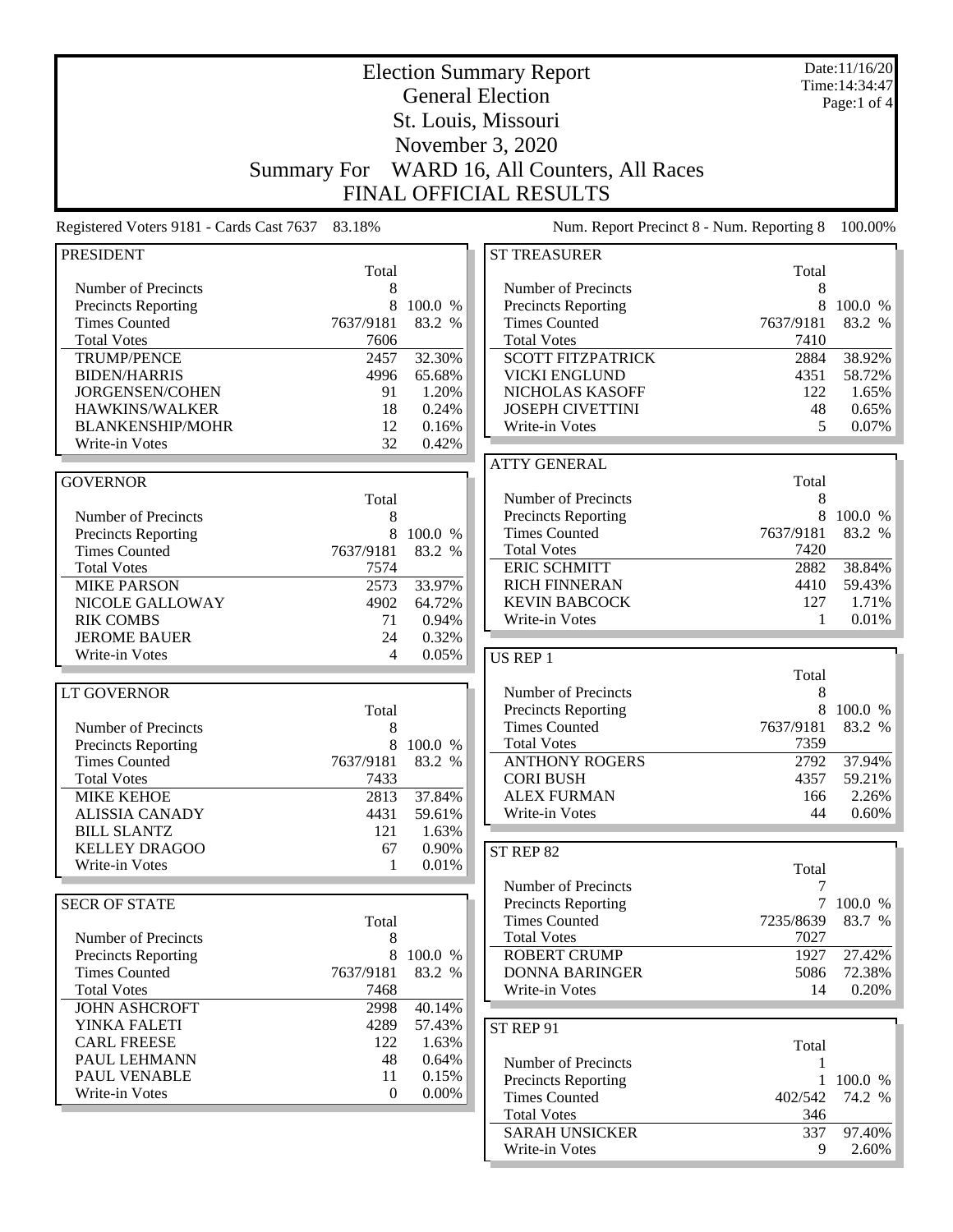| <b>Election Summary Report</b><br><b>General Election</b><br>St. Louis, Missouri<br>November 3, 2020<br>Summary For WARD 16, All Counters, All Races |                |                   |                                                   |                   | Date:11/16/20<br>Time: 14:34:47<br>Page:2 of 4 |
|------------------------------------------------------------------------------------------------------------------------------------------------------|----------------|-------------------|---------------------------------------------------|-------------------|------------------------------------------------|
|                                                                                                                                                      |                |                   | <b>FINAL OFFICIAL RESULTS</b>                     |                   |                                                |
| Registered Voters 9181 - Cards Cast 7637 83.18%                                                                                                      |                |                   | Num. Report Precinct 8 - Num. Reporting 8         |                   | 100.00%                                        |
| <b>CIRCUIT ATTY</b>                                                                                                                                  | Total          |                   | <b>ROBIN RANSOM</b>                               | Total             |                                                |
| Number of Precincts                                                                                                                                  | 8              |                   | Number of Precincts                               | 8                 |                                                |
| Precincts Reporting                                                                                                                                  | 8              | 100.0 %           | Precincts Reporting                               | 8                 | 100.0 %                                        |
| <b>Times Counted</b>                                                                                                                                 | 7637/9181      | 83.2 %            | <b>Times Counted</b>                              | 7637/9181         | 83.2 %                                         |
| <b>Total Votes</b><br><b>DANIEL ZDRODOWSKI</b>                                                                                                       | 7349<br>4125   | 56.13%            | <b>Total Votes</b><br><b>YES</b>                  | 6387<br>4836      | 75.72%                                         |
| <b>KIMBERLY GARDNER</b>                                                                                                                              | 3185           | 43.34%            | NO                                                | 1551              | 24.28%                                         |
| Write-in Votes                                                                                                                                       | 39             | 0.53%             |                                                   |                   |                                                |
|                                                                                                                                                      |                |                   | <b>DAVID DOWD</b>                                 |                   |                                                |
| <b>SHERIFF</b>                                                                                                                                       |                |                   |                                                   | Total             |                                                |
|                                                                                                                                                      | Total          |                   | Number of Precincts                               | 8                 |                                                |
| Number of Precincts                                                                                                                                  | 8              |                   | <b>Precincts Reporting</b>                        | 8                 | 100.0 %                                        |
| Precincts Reporting<br><b>Times Counted</b>                                                                                                          | 8<br>7637/9181 | 100.0 %<br>83.2 % | <b>Times Counted</b><br><b>Total Votes</b>        | 7637/9181<br>6307 | 83.2 %                                         |
| <b>Total Votes</b>                                                                                                                                   | 7255           |                   | <b>YES</b>                                        | 4751              | 75.33%                                         |
| <b>JOHN CASTELLANO</b>                                                                                                                               | 2715           | 37.42%            | NO                                                | 1556              | 24.67%                                         |
| <b>VERNON BETTS</b>                                                                                                                                  | 4527           | 62.40%            |                                                   |                   |                                                |
| Write-in Votes                                                                                                                                       | 13             | 0.18%             | <b>ELIZABETH HOGAN</b>                            |                   |                                                |
|                                                                                                                                                      |                |                   |                                                   | Total             |                                                |
| <b>TREASURER</b>                                                                                                                                     |                |                   | Number of Precincts                               | 8                 |                                                |
| Number of Precincts                                                                                                                                  | Total<br>8     |                   | Precincts Reporting<br><b>Times Counted</b>       | 8<br>7637/9181    | 100.0 %<br>83.2 %                              |
| Precincts Reporting                                                                                                                                  | 8              | 100.0 %           | <b>Total Votes</b>                                | 6165              |                                                |
| <b>Times Counted</b>                                                                                                                                 | 7637/9181      | 83.2 %            | <b>YES</b>                                        | 4655              | 75.51%                                         |
| <b>Total Votes</b>                                                                                                                                   | 7279           |                   | NO                                                | 1510              | 24.49%                                         |
| <b>ROBERT VROMAN</b>                                                                                                                                 | 3172           | 43.58%            |                                                   |                   |                                                |
| <b>TISHAURA JONES</b>                                                                                                                                | 3925           | 53.92%            | <b>KATHERINE FOWLER</b>                           |                   |                                                |
| DON DE VIVO<br>Write-in Votes                                                                                                                        | 169<br>13      | 2.32%<br>0.18%    |                                                   | Total             |                                                |
|                                                                                                                                                      |                |                   | Number of Precincts                               | 8                 |                                                |
| PATRICIA BRECKENRIDGE                                                                                                                                |                |                   | Precincts Reporting<br><b>Times Counted</b>       | 8<br>7637/9181    | 100.0 %<br>83.2 %                              |
|                                                                                                                                                      | Total          |                   | <b>Total Votes</b>                                | 6095              |                                                |
| Number of Precincts                                                                                                                                  | 8              |                   | <b>YES</b>                                        | 4715              | 77.36%                                         |
| Precincts Reporting                                                                                                                                  | 8              | 100.0 %           | NO                                                | 1380              | 22.64%                                         |
| <b>Times Counted</b>                                                                                                                                 | 7637/9181      | 83.2 %            |                                                   |                   |                                                |
| <b>Total Votes</b>                                                                                                                                   | 6470           | 76.91%            | <b>CALEA STOVALL-REID</b>                         |                   |                                                |
| <b>YES</b><br>NO                                                                                                                                     | 4976<br>1494   | 23.09%            |                                                   | Total             |                                                |
|                                                                                                                                                      |                |                   | Number of Precincts<br><b>Precincts Reporting</b> | 8<br>8            |                                                |
| <b>KURT ODENWALD</b>                                                                                                                                 |                |                   | <b>Times Counted</b>                              | 7637/9181         | 100.0 %<br>83.2 %                              |
|                                                                                                                                                      | Total          |                   | <b>Total Votes</b>                                | 6104              |                                                |
| Number of Precincts                                                                                                                                  | 8              |                   | <b>YES</b>                                        | 4448              | 72.87%                                         |
| Precincts Reporting                                                                                                                                  | 8              | 100.0 %           | NO                                                | 1656              | 27.13%                                         |
| <b>Times Counted</b>                                                                                                                                 | 7637/9181      | 83.2 %            |                                                   |                   |                                                |
| <b>Total Votes</b><br><b>YES</b>                                                                                                                     | 6425<br>4750   | 73.93%            |                                                   |                   |                                                |
| NO                                                                                                                                                   | 1675           | 26.07%            |                                                   |                   |                                                |
|                                                                                                                                                      |                |                   |                                                   |                   |                                                |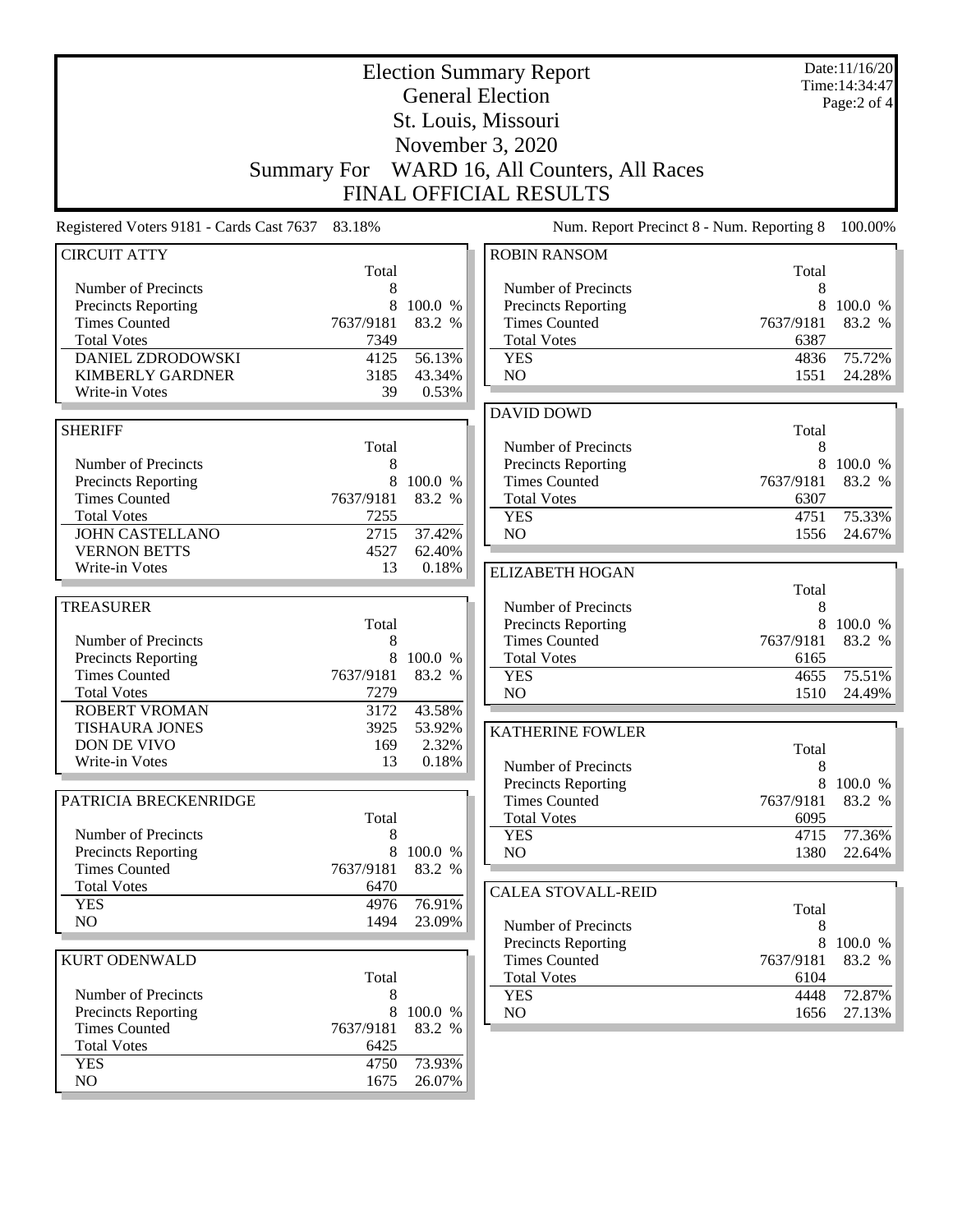|                                                                               |                | Date:11/16/20<br>Time: 14:34:47<br>Page: 3 of 4 |                                                |                |                   |  |
|-------------------------------------------------------------------------------|----------------|-------------------------------------------------|------------------------------------------------|----------------|-------------------|--|
|                                                                               |                |                                                 | <b>General Election</b><br>St. Louis, Missouri |                |                   |  |
|                                                                               |                |                                                 |                                                |                |                   |  |
|                                                                               |                |                                                 | November 3, 2020                               |                |                   |  |
| Summary For WARD 16, All Counters, All Races<br><b>FINAL OFFICIAL RESULTS</b> |                |                                                 |                                                |                |                   |  |
| Registered Voters 9181 - Cards Cast 7637                                      | 83.18%         |                                                 | Num. Report Precinct 8 - Num. Reporting 8      |                | 100.00%           |  |
|                                                                               |                |                                                 | ANNETTE LLEWELLYN                              |                |                   |  |
| MICHAEL STELZER                                                               | Total          |                                                 |                                                | Total          |                   |  |
| Number of Precincts                                                           | 8              |                                                 | Number of Precincts                            | 8              |                   |  |
| <b>Precincts Reporting</b>                                                    | 8              | 100.0 %                                         | Precincts Reporting                            | 8              | 100.0 %           |  |
| <b>Times Counted</b>                                                          | 7637/9181      | 83.2 %                                          | <b>Times Counted</b>                           | 7637/9181      | 83.2 %            |  |
| <b>Total Votes</b>                                                            | 6234           |                                                 | <b>Total Votes</b>                             | 6062           |                   |  |
| <b>YES</b>                                                                    | 4622           | 74.14%                                          | <b>YES</b>                                     | 4637           | 76.49%            |  |
| N <sub>O</sub>                                                                | 1612           | 25.86%                                          | NO                                             | 1425           | 23.51%            |  |
|                                                                               |                |                                                 |                                                |                |                   |  |
| <b>TIMOTHY BOYER</b>                                                          |                |                                                 | <b>CLINTON WRIGHT</b>                          |                |                   |  |
|                                                                               | Total          |                                                 |                                                | Total          |                   |  |
| Number of Precincts                                                           | 8              |                                                 | Number of Precincts                            | 8              |                   |  |
| <b>Precincts Reporting</b><br><b>Times Counted</b>                            | 8<br>7637/9181 | 100.0 %<br>83.2 %                               | Precincts Reporting<br><b>Times Counted</b>    | 8<br>7637/9181 | 100.0 %<br>83.2 % |  |
| <b>Total Votes</b>                                                            | 6061           |                                                 | <b>Total Votes</b>                             | 6009           |                   |  |
| <b>YES</b>                                                                    | 4408           | 72.73%                                          | <b>YES</b>                                     | 4278           | 71.19%            |  |
| N <sub>O</sub>                                                                | 1653           | 27.27%                                          | NO                                             | 1731           | 28.81%            |  |
|                                                                               |                |                                                 |                                                |                |                   |  |
| <b>SCOTT MILLIKAN</b>                                                         |                |                                                 | <b>STEVEN OHMER</b>                            |                |                   |  |
|                                                                               | Total          |                                                 |                                                | Total          |                   |  |
| Number of Precincts                                                           | 8              |                                                 | Number of Precincts                            | 8              |                   |  |
| <b>Precincts Reporting</b>                                                    | 8              | 100.0 %                                         | Precincts Reporting                            | 8              | 100.0 %           |  |
| <b>Times Counted</b>                                                          | 7637/9181      | 83.2 %                                          | <b>Times Counted</b>                           | 7637/9181      | 83.2 %            |  |
| <b>Total Votes</b>                                                            | 6112           |                                                 | <b>Total Votes</b>                             | 6063           |                   |  |
| <b>YES</b>                                                                    | 4513           | 73.84%                                          | <b>YES</b>                                     | 4385           | 72.32%            |  |
| N <sub>O</sub>                                                                | 1599           | 26.16%                                          | N <sub>O</sub>                                 | 1678           | 27.68%            |  |
| MADELINE CONNOLLY                                                             |                |                                                 | <b>DAVID ROITHER</b>                           |                |                   |  |
|                                                                               | Total          |                                                 |                                                | Total          |                   |  |
| Number of Precincts                                                           | 8              |                                                 | Number of Precincts                            | 8              |                   |  |
| <b>Precincts Reporting</b>                                                    | 8              | 100.0 %                                         | Precincts Reporting                            | 8              | 100.0 %           |  |
| <b>Times Counted</b>                                                          | 7637/9181      | 83.2 %                                          | <b>Times Counted</b>                           | 7637/9181      | 83.2 %            |  |
| <b>Total Votes</b>                                                            | 6075           |                                                 | <b>Total Votes</b>                             | 5991           |                   |  |
| <b>YES</b>                                                                    | 4620           | 76.05%                                          | <b>YES</b>                                     | 4335           | 72.36%            |  |
| NO.                                                                           | 1455           | 23.95%                                          | NO                                             | 1656           | 27.64%            |  |
| <b>JOSEPH WHYTE</b>                                                           |                |                                                 | THOMAS McCARTHY                                |                |                   |  |
|                                                                               | Total          |                                                 |                                                | Total          |                   |  |
| Number of Precincts                                                           | 8              |                                                 | Number of Precincts                            | 8              |                   |  |
| <b>Precincts Reporting</b>                                                    | 8              | 100.0 %                                         | <b>Precincts Reporting</b>                     | 8              | 100.0 %           |  |
| <b>Times Counted</b>                                                          | 7637/9181      | 83.2 %                                          | <b>Times Counted</b>                           | 7637/9181      | 83.2 %            |  |
| <b>Total Votes</b>                                                            | 6022           |                                                 | <b>Total Votes</b>                             | 6005           |                   |  |
| <b>YES</b>                                                                    | 4348           | 72.20%                                          | <b>YES</b>                                     | 4358           | 72.57%            |  |
| NO                                                                            | 1674           | 27.80%                                          | NO                                             | 1647           | 27.43%            |  |
|                                                                               |                |                                                 |                                                |                |                   |  |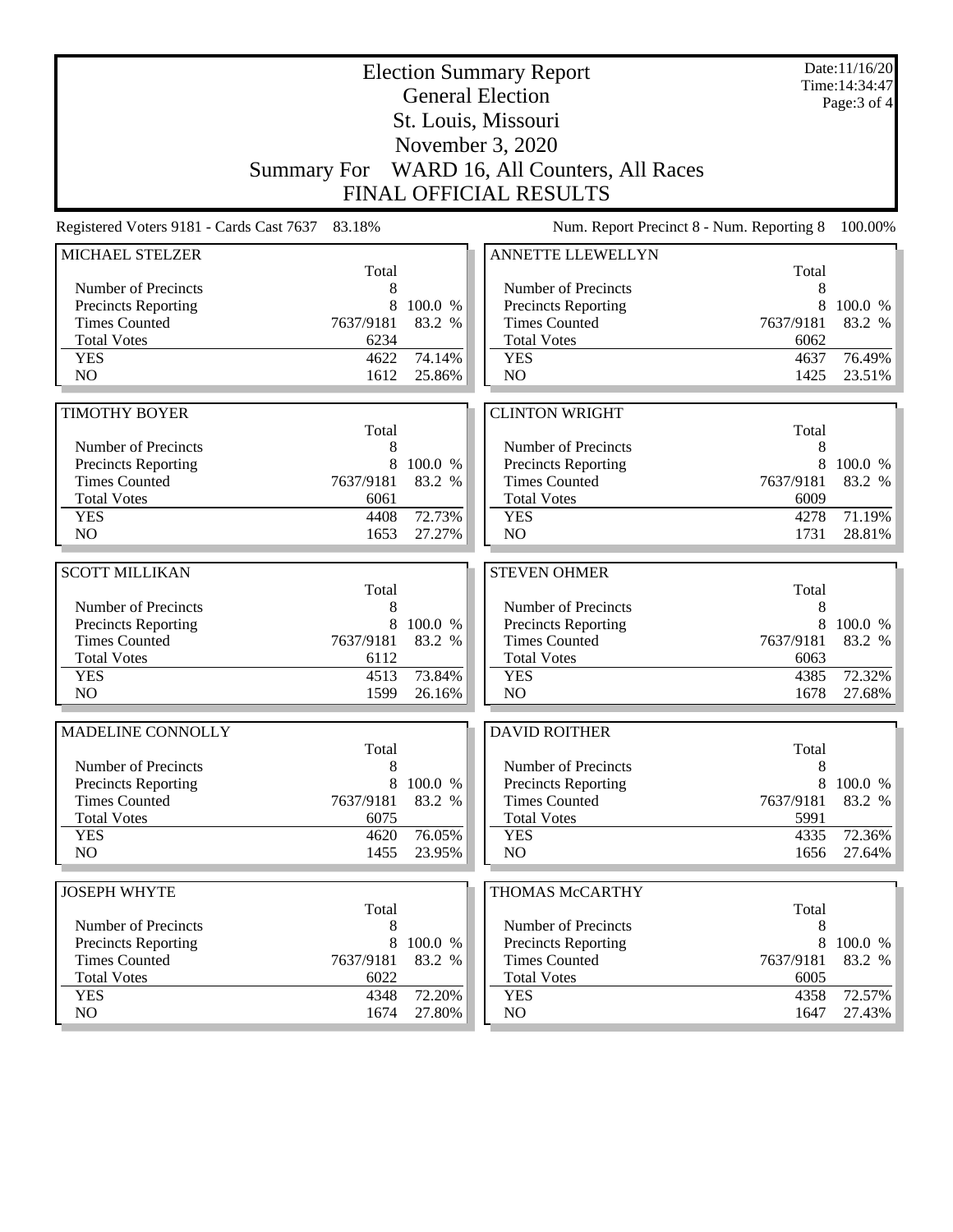|                                                   |            | Date:11/16/20<br>Time: 14:34:47<br>Page: 4 of 4 |                                              |            |           |
|---------------------------------------------------|------------|-------------------------------------------------|----------------------------------------------|------------|-----------|
|                                                   |            |                                                 |                                              |            |           |
|                                                   |            |                                                 |                                              |            |           |
|                                                   |            |                                                 | Summary For WARD 16, All Counters, All Races |            |           |
|                                                   |            |                                                 | <b>FINAL OFFICIAL RESULTS</b>                |            |           |
| Registered Voters 9181 - Cards Cast 7637          | 83.18%     |                                                 | Num. Report Precinct 8 - Num. Reporting 8    |            | 100.00%   |
| MICHAEL COLONA                                    |            |                                                 | <b>CON AMEND 3</b>                           |            |           |
| Number of Precincts                               | Total<br>8 |                                                 | Number of Precincts                          | Total<br>8 |           |
| Precincts Reporting                               | 8          | 100.0 %                                         | Precincts Reporting                          | 8          | 100.0 %   |
| <b>Times Counted</b>                              | 7637/9181  | 83.2 %                                          | <b>Times Counted</b>                         | 7637/9181  | 83.2 %    |
| <b>Total Votes</b>                                | 6039       |                                                 | <b>Total Votes</b>                           | 7369       |           |
| <b>YES</b>                                        | 4433       | 73.41%                                          | <b>YES</b>                                   | 2493       | 33.83%    |
| N <sub>O</sub>                                    | 1606       | 26.59%                                          | N <sub>O</sub>                               | 4876       | 66.17%    |
| <b>CRAIG HIGGINS</b>                              |            |                                                 |                                              |            |           |
|                                                   | Total      |                                                 | PROP D                                       | Total      |           |
| Number of Precincts                               | 8          |                                                 | Number of Precincts                          | 8          |           |
| Precincts Reporting                               | 8          | 100.0 %                                         | Precincts Reporting                          | 8          | 100.0 %   |
| <b>Times Counted</b>                              | 7637/9181  | 83.2 %                                          | <b>Times Counted</b>                         | 7637/9181  | 83.2 %    |
| <b>Total Votes</b>                                | 5990       |                                                 | <b>Total Votes</b>                           | 7196       |           |
| <b>YES</b>                                        | 4408       | 73.59%                                          | <b>YES</b>                                   | 5120       | 71.15%    |
| N <sub>O</sub>                                    | 1582       | 26.41%                                          | N <sub>O</sub>                               | 2076       | 28.85%    |
| <b>LYNNE PERKINS</b>                              |            |                                                 | PROP <sub>1</sub>                            |            |           |
|                                                   | Total      |                                                 |                                              | Total      |           |
| Number of Precincts                               | 8          |                                                 | Number of Precincts                          | 8          |           |
| Precincts Reporting                               | 8          | 100.0 %                                         | Precincts Reporting                          | 8          | 100.0 %   |
| <b>Times Counted</b>                              | 7637/9181  | 83.2 %                                          | <b>Times Counted</b>                         | 7637/9181  | 83.2 %    |
| <b>Total Votes</b>                                | 6018       |                                                 | <b>Total Votes</b>                           | 7267       |           |
| <b>YES</b>                                        | 4600       | 76.44%                                          | <b>YES</b>                                   | 4571       | 62.90%    |
| NO                                                | 1418       | 23.56%                                          | NO                                           | 2696       | 37.10%    |
| NICOLE COLBERT-BOTCHWAY                           |            |                                                 | <b>PROPR</b>                                 |            |           |
|                                                   | Total      |                                                 |                                              | Total      |           |
| Number of Precincts<br><b>Precincts Reporting</b> | 8<br>8     | 100.0 %                                         | Number of Precincts<br>Precincts Reporting   | 8<br>8     | 100.0 %   |
| <b>Times Counted</b>                              | 7637/9181  | 83.2 %                                          | <b>Times Counted</b>                         | 7637/9181  | 83.2 %    |
| <b>Total Votes</b>                                | 6047       |                                                 | <b>Total Votes</b>                           | 7298       |           |
| <b>YES</b>                                        | 4588       | 75.87%                                          | <b>YES</b>                                   | 3720       | 50.97%    |
| NO                                                | 1459       | 24.13%                                          | NO                                           | 3578       | 49.03%    |
|                                                   |            |                                                 |                                              |            |           |
| <b>CON AMEND 1</b>                                | Total      |                                                 | <b>PROPT</b>                                 | Total      |           |
| Number of Precincts                               | 8          |                                                 | Number of Precincts                          | 8          |           |
| <b>Precincts Reporting</b>                        | 8          | 100.0 %                                         | <b>Precincts Reporting</b>                   | 8          | 100.0 %   |
| <b>Times Counted</b>                              | 7637/9181  | 83.2 %                                          | <b>Times Counted</b>                         | 7637/9181  | 83.2 %    |
| <b>Total Votes</b>                                | 7299       |                                                 | <b>Total Votes</b>                           | 6964       |           |
| <b>YES</b>                                        | 3749       | 51.36%                                          | <b>YES</b>                                   | 2598       | 37.31%    |
| NO                                                | 3550       | 48.64%                                          | NO                                           | 4366       | $62.69\%$ |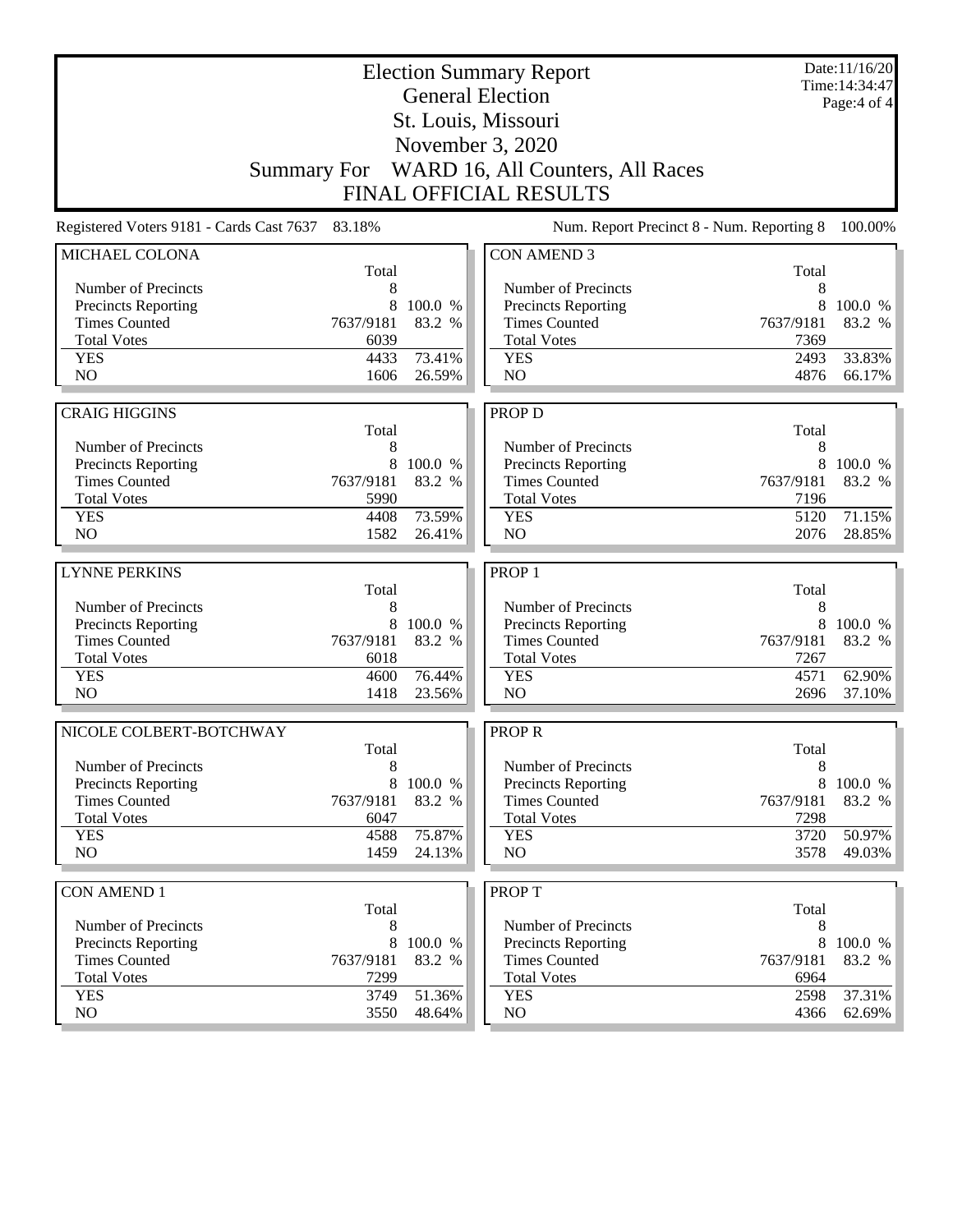|                                                    |                                                        | Date:11/16/20<br>Time: 14:34:53 |                                              |                |                   |  |  |  |
|----------------------------------------------------|--------------------------------------------------------|---------------------------------|----------------------------------------------|----------------|-------------------|--|--|--|
|                                                    |                                                        | Page:1 of $5$                   |                                              |                |                   |  |  |  |
|                                                    | St. Louis, Missouri                                    |                                 |                                              |                |                   |  |  |  |
|                                                    |                                                        |                                 |                                              |                |                   |  |  |  |
|                                                    | November 3, 2020                                       |                                 |                                              |                |                   |  |  |  |
|                                                    | WARD 17, All Counters, All Races<br><b>Summary For</b> |                                 |                                              |                |                   |  |  |  |
| <b>FINAL OFFICIAL RESULTS</b>                      |                                                        |                                 |                                              |                |                   |  |  |  |
| Registered Voters 9052 - Cards Cast 6287           | 69.45%                                                 |                                 | Num. Report Precinct 8 - Num. Reporting 8    |                | 100.00%           |  |  |  |
| <b>PRESIDENT</b>                                   |                                                        |                                 | <b>ST TREASURER</b>                          |                |                   |  |  |  |
|                                                    | Total                                                  |                                 |                                              | Total          |                   |  |  |  |
| Number of Precincts                                | 8                                                      | 100.0 %                         | Number of Precincts                          | 8              |                   |  |  |  |
| <b>Precincts Reporting</b><br><b>Times Counted</b> | 8<br>6287/9052                                         | 69.5 %                          | Precincts Reporting<br><b>Times Counted</b>  | 8<br>6287/9052 | 100.0 %<br>69.5 % |  |  |  |
| <b>Total Votes</b>                                 | 6268                                                   |                                 | <b>Total Votes</b>                           | 6080           |                   |  |  |  |
| <b>TRUMP/PENCE</b>                                 | 711                                                    | 11.34%                          | <b>SCOTT FITZPATRICK</b>                     | 957            | 15.74%            |  |  |  |
| <b>BIDEN/HARRIS</b>                                | 5432                                                   | 86.66%                          | <b>VICKI ENGLUND</b>                         | 4963           | 81.63%            |  |  |  |
| <b>JORGENSEN/COHEN</b>                             | 67                                                     | 1.07%                           | NICHOLAS KASOFF                              | 104            | 1.71%             |  |  |  |
| <b>HAWKINS/WALKER</b>                              | 27                                                     | 0.43%                           | <b>JOSEPH CIVETTINI</b>                      | 54             | 0.89%             |  |  |  |
| <b>BLANKENSHIP/MOHR</b>                            | 3                                                      | 0.05%                           | Write-in Votes                               | 2              | 0.03%             |  |  |  |
| Write-in Votes                                     | 28                                                     | 0.45%                           |                                              |                |                   |  |  |  |
|                                                    |                                                        |                                 | <b>ATTY GENERAL</b>                          |                |                   |  |  |  |
| <b>GOVERNOR</b>                                    |                                                        |                                 |                                              | Total          |                   |  |  |  |
|                                                    | Total                                                  |                                 | Number of Precincts                          | 8              |                   |  |  |  |
| Number of Precincts                                | 8                                                      |                                 | <b>Precincts Reporting</b>                   | 8              | 100.0 %           |  |  |  |
| <b>Precincts Reporting</b>                         | 8                                                      | 100.0 %                         | <b>Times Counted</b>                         | 6287/9052      | 69.5 %            |  |  |  |
| <b>Times Counted</b>                               | 6287/9052                                              | 69.5 %                          | <b>Total Votes</b>                           | 6102           |                   |  |  |  |
| <b>Total Votes</b>                                 | 6226                                                   |                                 | <b>ERIC SCHMITT</b>                          | 896            | 14.68%            |  |  |  |
| <b>MIKE PARSON</b>                                 | 832                                                    | 13.36%                          | <b>RICH FINNERAN</b><br><b>KEVIN BABCOCK</b> | 5075           | 83.17%            |  |  |  |
| NICOLE GALLOWAY                                    | 5285                                                   | 84.89%                          |                                              | 126<br>5       | 2.06%             |  |  |  |
| <b>RIK COMBS</b><br><b>JEROME BAUER</b>            | 56<br>47                                               | 0.90%<br>0.75%                  | Write-in Votes                               |                | 0.08%             |  |  |  |
| Write-in Votes                                     | 6                                                      | 0.10%                           |                                              |                |                   |  |  |  |
|                                                    |                                                        |                                 | <b>US REP 1</b>                              | Total          |                   |  |  |  |
| <b>LT GOVERNOR</b>                                 |                                                        |                                 | Number of Precincts                          | 8              |                   |  |  |  |
|                                                    | Total                                                  |                                 | Precincts Reporting                          | 8              | 100.0 %           |  |  |  |
| Number of Precincts                                | 8                                                      |                                 | <b>Times Counted</b>                         | 6287/9052      | 69.5 %            |  |  |  |
| <b>Precincts Reporting</b>                         | 8                                                      | 100.0 %                         | <b>Total Votes</b>                           | 6112           |                   |  |  |  |
| <b>Times Counted</b>                               | 6287/9052                                              | 69.5 %                          | <b>ANTHONY ROGERS</b>                        | 836            | 13.68%            |  |  |  |
| <b>Total Votes</b>                                 | 6150                                                   |                                 | <b>CORI BUSH</b>                             | 5134           | 84.00%            |  |  |  |
| <b>MIKE KEHOE</b>                                  | 903                                                    | 14.68%                          | <b>ALEX FURMAN</b>                           | 121            | 1.98%             |  |  |  |
| <b>ALISSIA CANADY</b>                              | 5073                                                   | 82.49%                          | Write-in Votes                               | 21             | 0.34%             |  |  |  |
| <b>BILL SLANTZ</b>                                 | 102                                                    | 1.66%                           |                                              |                |                   |  |  |  |
| <b>KELLEY DRAGOO</b>                               | 70                                                     | 1.14%                           | ST SENATOR 5                                 |                |                   |  |  |  |
| Write-in Votes                                     | $\mathfrak{D}$                                         | 0.03%                           |                                              | Total          |                   |  |  |  |
|                                                    |                                                        |                                 | Number of Precincts                          | 6              |                   |  |  |  |
| <b>SECR OF STATE</b>                               |                                                        |                                 | Precincts Reporting                          |                | 6 100.0 %         |  |  |  |
|                                                    | Total                                                  |                                 | <b>Times Counted</b>                         | 4954/7097      | 69.8 %            |  |  |  |
| Number of Precincts                                | 8                                                      |                                 | <b>Total Votes</b>                           | 4761           |                   |  |  |  |
| <b>Precincts Reporting</b>                         | 8                                                      | 100.0 %                         | <b>MICHAEL HEBRON</b>                        | 670            | 14.07%            |  |  |  |
| <b>Times Counted</b>                               | 6287/9052                                              | 69.5 %                          | <b>STEVE ROBERTS</b>                         | 4060           | 85.28%            |  |  |  |
| <b>Total Votes</b><br><b>JOHN ASHCROFT</b>         | 6138                                                   | 15.17%                          | Write-in Votes                               | 31             | 0.65%             |  |  |  |
| YINKA FALETI                                       | 931<br>5052                                            | 82.31%                          |                                              |                |                   |  |  |  |
| <b>CARL FREESE</b>                                 | 95                                                     | 1.55%                           | ST REP 77                                    |                |                   |  |  |  |
| PAUL LEHMANN                                       | 47                                                     | 0.77%                           | Number of Precincts                          | Total<br>4     |                   |  |  |  |
| PAUL VENABLE                                       | 9                                                      | 0.15%                           | <b>Precincts Reporting</b>                   |                | 4 100.0 %         |  |  |  |
| Write-in Votes                                     | 4                                                      | 0.07%                           | <b>Times Counted</b>                         | 4898/7090      | 69.1 %            |  |  |  |
|                                                    |                                                        |                                 | <b>Total Votes</b>                           | 4263           |                   |  |  |  |
|                                                    |                                                        |                                 | KIMBERLY-ANN COLLINS                         | 4205           | 98.64%            |  |  |  |
|                                                    |                                                        |                                 | Write-in Votes                               | 58             | 1.36%             |  |  |  |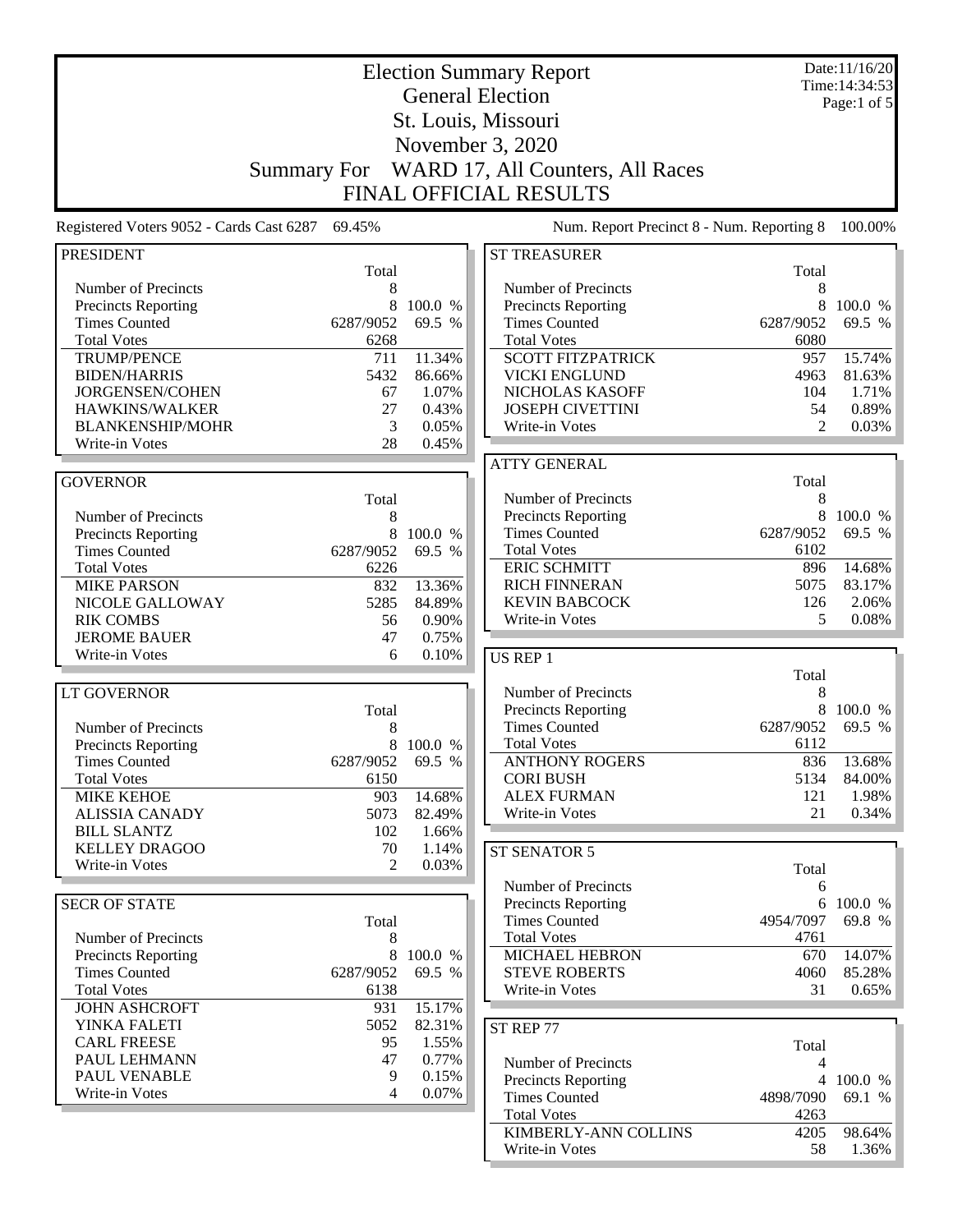| <b>Election Summary Report</b><br><b>General Election</b><br>St. Louis, Missouri<br>November 3, 2020<br>Summary For WARD 17, All Counters, All Races |                |                   |                                                    |                | Date:11/16/20<br>Time: 14:34:53<br>Page:2 of 5 |
|------------------------------------------------------------------------------------------------------------------------------------------------------|----------------|-------------------|----------------------------------------------------|----------------|------------------------------------------------|
|                                                                                                                                                      |                |                   | <b>FINAL OFFICIAL RESULTS</b>                      |                |                                                |
| Registered Voters 9052 - Cards Cast 6287                                                                                                             | 69.45%         |                   | Num. Report Precinct 8 - Num. Reporting 8          |                | 100.00%                                        |
| ST REP 79                                                                                                                                            | Total          |                   | PATRICIA BRECKENRIDGE                              | Total          |                                                |
| Number of Precincts                                                                                                                                  | 2              |                   | Number of Precincts                                | 8              |                                                |
| <b>Precincts Reporting</b>                                                                                                                           | 2              | 100.0 %           | <b>Precincts Reporting</b>                         | 8              | 100.0 %                                        |
| <b>Times Counted</b>                                                                                                                                 | 1220/1715      | 71.1 %            | <b>Times Counted</b>                               | 6287/9052      | 69.5 %                                         |
| <b>Total Votes</b>                                                                                                                                   | 1067           |                   | <b>Total Votes</b>                                 | 5125           |                                                |
| <b>LAKEYSHA BOSLEY</b>                                                                                                                               | 1052           | 98.59%            | <b>YES</b>                                         | 3823           | 74.60%                                         |
| Write-in Votes                                                                                                                                       | 15             | 1.41%             | NO                                                 | 1302           | 25.40%                                         |
| ST REP 80                                                                                                                                            |                |                   | <b>KURT ODENWALD</b>                               |                |                                                |
|                                                                                                                                                      | Total          |                   |                                                    | Total          |                                                |
| Number of Precincts                                                                                                                                  | 2              |                   | Number of Precincts                                | 8              |                                                |
| <b>Precincts Reporting</b>                                                                                                                           | $\overline{2}$ | 100.0 %           | Precincts Reporting                                | 8              | 100.0 %                                        |
| <b>Times Counted</b>                                                                                                                                 | 169/247        | 68.4 %            | <b>Times Counted</b>                               | 6287/9052      | 69.5 %                                         |
| <b>Total Votes</b><br>PETER MERIDETH                                                                                                                 | 154<br>152     | 98.70%            | <b>Total Votes</b><br><b>YES</b>                   | 5042<br>3388   | 67.20%                                         |
| Write-in Votes                                                                                                                                       | 2              | 1.30%             | NO                                                 | 1654           | 32.80%                                         |
|                                                                                                                                                      |                |                   |                                                    |                |                                                |
| <b>CIRCUIT ATTY</b>                                                                                                                                  |                |                   | <b>ROBIN RANSOM</b>                                |                |                                                |
|                                                                                                                                                      | Total          |                   |                                                    | Total          |                                                |
| Number of Precincts                                                                                                                                  | 8              |                   | Number of Precincts                                | 8              |                                                |
| <b>Precincts Reporting</b><br><b>Times Counted</b>                                                                                                   | 8<br>6287/9052 | 100.0 %<br>69.5 % | <b>Precincts Reporting</b><br><b>Times Counted</b> | 8<br>6287/9052 | 100.0 %<br>69.5 %                              |
| <b>Total Votes</b>                                                                                                                                   | 6029           |                   | <b>Total Votes</b>                                 | 5044           |                                                |
| <b>DANIEL ZDRODOWSKI</b>                                                                                                                             | 1171           | 19.42%            | <b>YES</b>                                         | 3912           | 77.56%                                         |
| <b>KIMBERLY GARDNER</b>                                                                                                                              | 4848           | 80.41%            | NO                                                 | 1132           | 22.44%                                         |
| Write-in Votes                                                                                                                                       | 10             | 0.17%             |                                                    |                |                                                |
|                                                                                                                                                      |                |                   | <b>DAVID DOWD</b>                                  |                |                                                |
| <b>SHERIFF</b>                                                                                                                                       |                |                   |                                                    | Total          |                                                |
|                                                                                                                                                      | Total          |                   | Number of Precincts                                | 8<br>8         |                                                |
| Number of Precincts<br><b>Precincts Reporting</b>                                                                                                    | 8<br>8         | 100.0 %           | <b>Precincts Reporting</b><br><b>Times Counted</b> | 6287/9052      | 100.0 %<br>69.5 %                              |
| <b>Times Counted</b>                                                                                                                                 | 6287/9052      | 69.5 %            | <b>Total Votes</b>                                 | 4877           |                                                |
| <b>Total Votes</b>                                                                                                                                   | 5980           |                   | <b>YES</b>                                         | 3446           | 70.66%                                         |
| <b>JOHN CASTELLANO</b>                                                                                                                               | 927            | 15.50%            | N <sub>O</sub>                                     | 1431           | 29.34%                                         |
| <b>VERNON BETTS</b>                                                                                                                                  | 5030           | 84.11%            |                                                    |                |                                                |
| Write-in Votes                                                                                                                                       | 23             | 0.38%             | <b>ELIZABETH HOGAN</b>                             |                |                                                |
| <b>TREASURER</b>                                                                                                                                     |                |                   | Number of Precincts                                | Total<br>8     |                                                |
|                                                                                                                                                      | Total          |                   | <b>Precincts Reporting</b>                         | 8              | 100.0 %                                        |
| Number of Precincts                                                                                                                                  | 8              |                   | <b>Times Counted</b>                               | 6287/9052      | 69.5 %                                         |
| Precincts Reporting                                                                                                                                  | 8              | 100.0 %           | <b>Total Votes</b>                                 | 4845           |                                                |
| <b>Times Counted</b>                                                                                                                                 | 6287/9052      | 69.5 %            | <b>YES</b>                                         | 3524           | 72.73%                                         |
| <b>Total Votes</b>                                                                                                                                   | 6007           |                   | NO                                                 | 1321           | 27.27%                                         |
| <b>ROBERT VROMAN</b><br><b>TISHAURA JONES</b>                                                                                                        | 988<br>4906    | 16.45%<br>81.67%  |                                                    |                |                                                |
| DON DE VIVO                                                                                                                                          | 107            | 1.78%             |                                                    |                |                                                |
| Write-in Votes                                                                                                                                       | 6              | 0.10%             |                                                    |                |                                                |
|                                                                                                                                                      |                |                   |                                                    |                |                                                |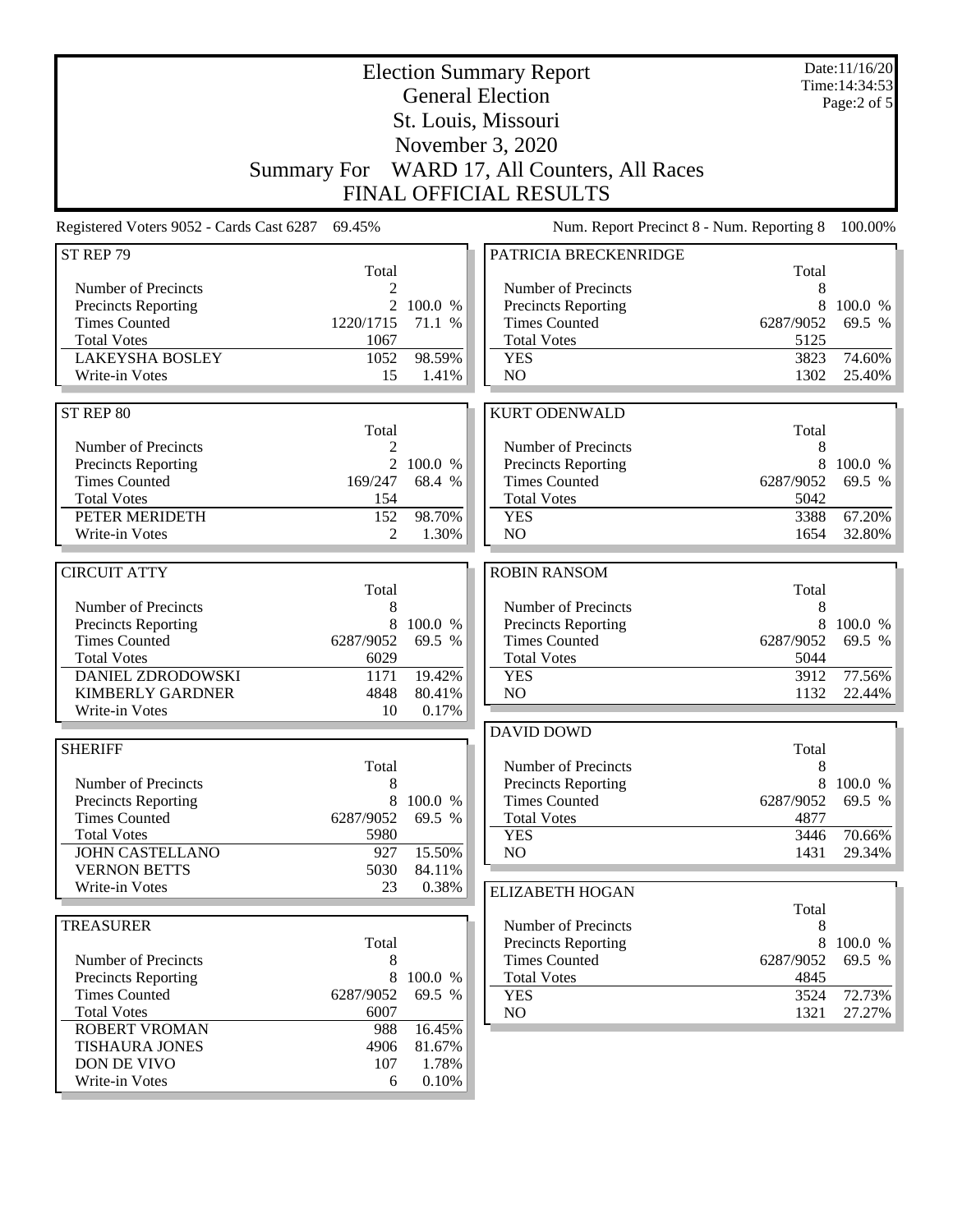|                                            |                   | Date:11/16/20<br>Time: 14:34:53 |                                                   |                   |                  |
|--------------------------------------------|-------------------|---------------------------------|---------------------------------------------------|-------------------|------------------|
|                                            |                   |                                 | <b>General Election</b><br>St. Louis, Missouri    |                   | Page: 3 of 5     |
|                                            |                   |                                 |                                                   |                   |                  |
|                                            |                   |                                 | November 3, 2020                                  |                   |                  |
|                                            |                   |                                 | Summary For WARD 17, All Counters, All Races      |                   |                  |
|                                            |                   |                                 | <b>FINAL OFFICIAL RESULTS</b>                     |                   |                  |
| Registered Voters 9052 - Cards Cast 6287   | 69.45%            |                                 | Num. Report Precinct 8 - Num. Reporting 8         |                   | 100.00%          |
| <b>KATHERINE FOWLER</b>                    |                   |                                 | MADELINE CONNOLLY                                 |                   |                  |
| Number of Precincts                        | Total<br>8        |                                 | Number of Precincts                               | Total<br>8        |                  |
| Precincts Reporting                        | 8                 | 100.0 %                         | Precincts Reporting                               | 8                 | 100.0 %          |
| <b>Times Counted</b>                       | 6287/9052         | 69.5 %                          | <b>Times Counted</b>                              | 6287/9052         | 69.5 %           |
| <b>Total Votes</b>                         | 4829              |                                 | <b>Total Votes</b>                                | 4779              |                  |
| <b>YES</b>                                 | 3750              | 77.66%                          | <b>YES</b>                                        | 3599              | 75.31%           |
| N <sub>O</sub>                             | 1079              | 22.34%                          | NO                                                | 1180              | 24.69%           |
| <b>CALEA STOVALL-REID</b>                  |                   |                                 | <b>JOSEPH WHYTE</b>                               |                   |                  |
|                                            | Total             |                                 |                                                   | Total             |                  |
| Number of Precincts                        | 8                 |                                 | Number of Precincts                               | 8                 |                  |
| Precincts Reporting                        | 8                 | 100.0 %                         | Precincts Reporting                               | 8                 | 100.0 %          |
| <b>Times Counted</b>                       | 6287/9052         | 69.5 %                          | <b>Times Counted</b>                              | 6287/9052         | 69.5 %           |
| <b>Total Votes</b>                         | 4845              |                                 | <b>Total Votes</b>                                | 4752              |                  |
| <b>YES</b>                                 | 3741              | 77.21%                          | <b>YES</b>                                        | 3157              | 66.44%           |
| N <sub>O</sub>                             | 1104              | 22.79%                          | NO                                                | 1595              | 33.56%           |
| MICHAEL STELZER                            |                   |                                 | <b>ANNETTE LLEWELLYN</b>                          |                   |                  |
|                                            | Total             |                                 |                                                   | Total             |                  |
| Number of Precincts                        | 8                 |                                 | Number of Precincts                               | 8                 |                  |
| Precincts Reporting                        | 8                 | 100.0 %                         | Precincts Reporting                               | 8                 | 100.0 %          |
| <b>Times Counted</b>                       | 6287/9052         | 69.5 %                          | <b>Times Counted</b>                              | 6287/9052         | 69.5 %           |
| <b>Total Votes</b>                         | 4806              |                                 | <b>Total Votes</b>                                | 4797              |                  |
| <b>YES</b><br>N <sub>O</sub>               | 3244<br>1562      | 67.50%<br>32.50%                | <b>YES</b><br>N <sub>O</sub>                      | 3738<br>1059      | 77.92%<br>22.08% |
|                                            |                   |                                 |                                                   |                   |                  |
| <b>TIMOTHY BOYER</b>                       |                   |                                 | <b>CLINTON WRIGHT</b>                             |                   |                  |
|                                            | Total             |                                 |                                                   | Total             |                  |
| Number of Precincts                        | 8                 |                                 | Number of Precincts                               | 8                 |                  |
| Precincts Reporting                        | 8                 | 100.0 %                         | <b>Precincts Reporting</b>                        | 8                 | 100.0 %          |
| <b>Times Counted</b><br><b>Total Votes</b> | 6287/9052<br>4772 | 69.5 %                          | <b>Times Counted</b><br><b>Total Votes</b>        | 6287/9052<br>4741 | 69.5 %           |
| <b>YES</b>                                 | 3238              | 67.85%                          | <b>YES</b>                                        | 3266              | 68.89%           |
| NO.                                        | 1534              | 32.15%                          | NO                                                | 1475              | 31.11%           |
|                                            |                   |                                 |                                                   |                   |                  |
| <b>SCOTT MILLIKAN</b>                      |                   |                                 | <b>STEVEN OHMER</b>                               |                   |                  |
|                                            | Total             |                                 |                                                   | Total             |                  |
| Number of Precincts<br>Precincts Reporting | 8<br>8            | 100.0 %                         | Number of Precincts<br><b>Precincts Reporting</b> | 8<br>8            | 100.0 %          |
| <b>Times Counted</b>                       | 6287/9052         | 69.5 %                          | <b>Times Counted</b>                              | 6287/9052         | 69.5 %           |
| <b>Total Votes</b>                         | 4755              |                                 | <b>Total Votes</b>                                | 4770              |                  |
| <b>YES</b>                                 | 3262              | 68.60%                          | <b>YES</b>                                        | 3172              | 66.50%           |
|                                            |                   |                                 |                                                   |                   |                  |
| NO.                                        | 1493              | 31.40%                          | NO                                                | 1598              | 33.50%           |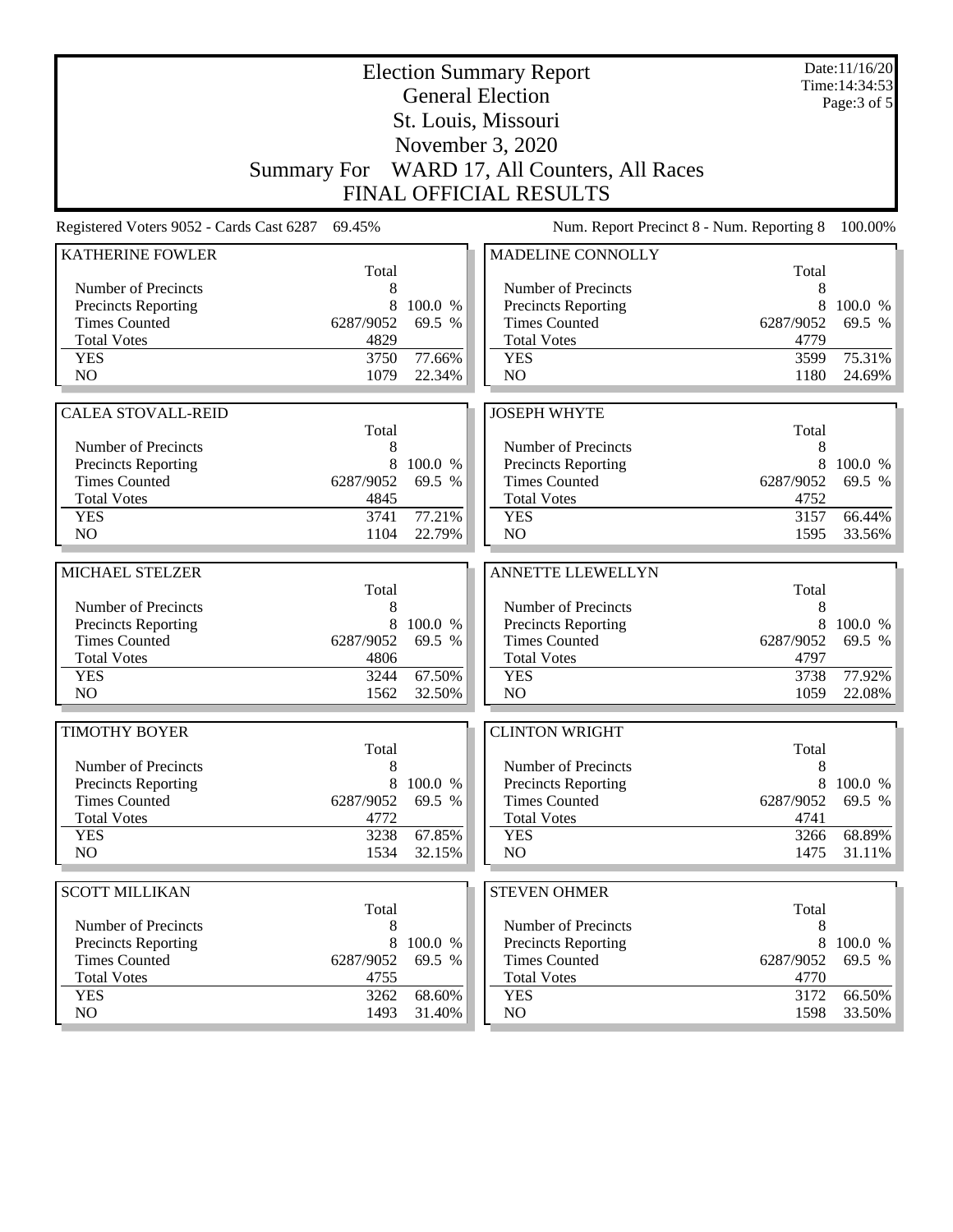| <b>Election Summary Report</b><br><b>General Election</b> |              |                  |                                              |              |                  |  |
|-----------------------------------------------------------|--------------|------------------|----------------------------------------------|--------------|------------------|--|
|                                                           |              |                  | St. Louis, Missouri                          |              | Page: $4$ of $5$ |  |
| November 3, 2020                                          |              |                  |                                              |              |                  |  |
|                                                           |              |                  | Summary For WARD 17, All Counters, All Races |              |                  |  |
|                                                           |              |                  | <b>FINAL OFFICIAL RESULTS</b>                |              |                  |  |
|                                                           |              |                  |                                              |              |                  |  |
| Registered Voters 9052 - Cards Cast 6287                  | 69.45%       |                  | Num. Report Precinct 8 - Num. Reporting 8    |              | 100.00%          |  |
| <b>DAVID ROITHER</b>                                      | Total        |                  | NICOLE COLBERT-BOTCHWAY                      | Total        |                  |  |
| Number of Precincts                                       | 8            |                  | Number of Precincts                          | 8            |                  |  |
| <b>Precincts Reporting</b>                                | 8            | 100.0 %          | <b>Precincts Reporting</b>                   | 8            | 100.0 %          |  |
| <b>Times Counted</b>                                      | 6287/9052    | 69.5 %           | <b>Times Counted</b>                         | 6287/9052    | 69.5 %           |  |
| <b>Total Votes</b>                                        | 4733         |                  | <b>Total Votes</b>                           | 4781         |                  |  |
| <b>YES</b>                                                | 3295         | 69.62%           | <b>YES</b>                                   | 3761         | 78.67%           |  |
| N <sub>O</sub>                                            | 1438         | 30.38%           | NO                                           | 1020         | 21.33%           |  |
| <b>THOMAS McCARTHY</b>                                    |              |                  |                                              |              |                  |  |
|                                                           | Total        |                  | <b>CON AMEND 1</b>                           | Total        |                  |  |
| Number of Precincts                                       | 8            |                  | Number of Precincts                          | 8            |                  |  |
| Precincts Reporting                                       | 8            | 100.0 %          | Precincts Reporting                          | 8            | 100.0 %          |  |
| <b>Times Counted</b>                                      | 6287/9052    | 69.5 %           | <b>Times Counted</b>                         | 6287/9052    | 69.5 %           |  |
| <b>Total Votes</b>                                        | 4740         |                  | <b>Total Votes</b>                           | 5955         |                  |  |
| <b>YES</b>                                                | 3234         | 68.23%           | <b>YES</b>                                   | 2880         | 48.36%           |  |
| NO                                                        | 1506         | 31.77%           | NO                                           | 3075         | 51.64%           |  |
|                                                           |              |                  |                                              |              |                  |  |
|                                                           |              |                  |                                              |              |                  |  |
| MICHAEL COLONA                                            |              |                  | <b>CON AMEND 3</b>                           |              |                  |  |
|                                                           | Total        |                  |                                              | Total        |                  |  |
| Number of Precincts                                       | 8<br>8       | 100.0 %          | Number of Precincts                          | 8<br>8       | 100.0 %          |  |
| <b>Precincts Reporting</b><br><b>Times Counted</b>        | 6287/9052    | 69.5 %           | Precincts Reporting<br><b>Times Counted</b>  | 6287/9052    | 69.5 %           |  |
| <b>Total Votes</b>                                        | 4776         |                  | <b>Total Votes</b>                           | 6017         |                  |  |
| <b>YES</b>                                                | 3346         | 70.06%           | <b>YES</b>                                   | 1825         | 30.33%           |  |
| N <sub>O</sub>                                            | 1430         | 29.94%           | NO                                           | 4192         | 69.67%           |  |
|                                                           |              |                  |                                              |              |                  |  |
| <b>CRAIG HIGGINS</b>                                      |              |                  | <b>PROP D</b>                                |              |                  |  |
| Number of Precincts                                       | Total<br>8   |                  | Number of Precincts                          | Total<br>8   |                  |  |
| <b>Precincts Reporting</b>                                | 8            | 100.0 %          | <b>Precincts Reporting</b>                   | 8            | 100.0 %          |  |
| <b>Times Counted</b>                                      | 6287/9052    | 69.5 %           | <b>Times Counted</b>                         | 6287/9052    | 69.5 %           |  |
| <b>Total Votes</b>                                        | 4737         |                  | <b>Total Votes</b>                           | 5939         |                  |  |
| <b>YES</b>                                                | 3453         | 72.89%           | <b>YES</b>                                   | 4448         | 74.89%           |  |
| NO.                                                       | 1284         | 27.11%           | NO                                           | 1491         | $25.11\%$        |  |
|                                                           |              |                  |                                              |              |                  |  |
| <b>LYNNE PERKINS</b>                                      | Total        |                  | PROP <sub>1</sub>                            | Total        |                  |  |
| Number of Precincts                                       | 8            |                  | Number of Precincts                          | 8            |                  |  |
| <b>Precincts Reporting</b>                                | 8            | 100.0 %          | Precincts Reporting                          | 8            | 100.0 %          |  |
| <b>Times Counted</b>                                      | 6287/9052    | 69.5 %           | <b>Times Counted</b>                         | 6287/9052    | 69.5 %           |  |
| <b>Total Votes</b>                                        | 4775         |                  | <b>Total Votes</b>                           | 5912         |                  |  |
| <b>YES</b><br>NO.                                         | 3678<br>1097 | 77.03%<br>22.97% | <b>YES</b><br>NO.                            | 3047<br>2865 | 51.54%<br>48.46% |  |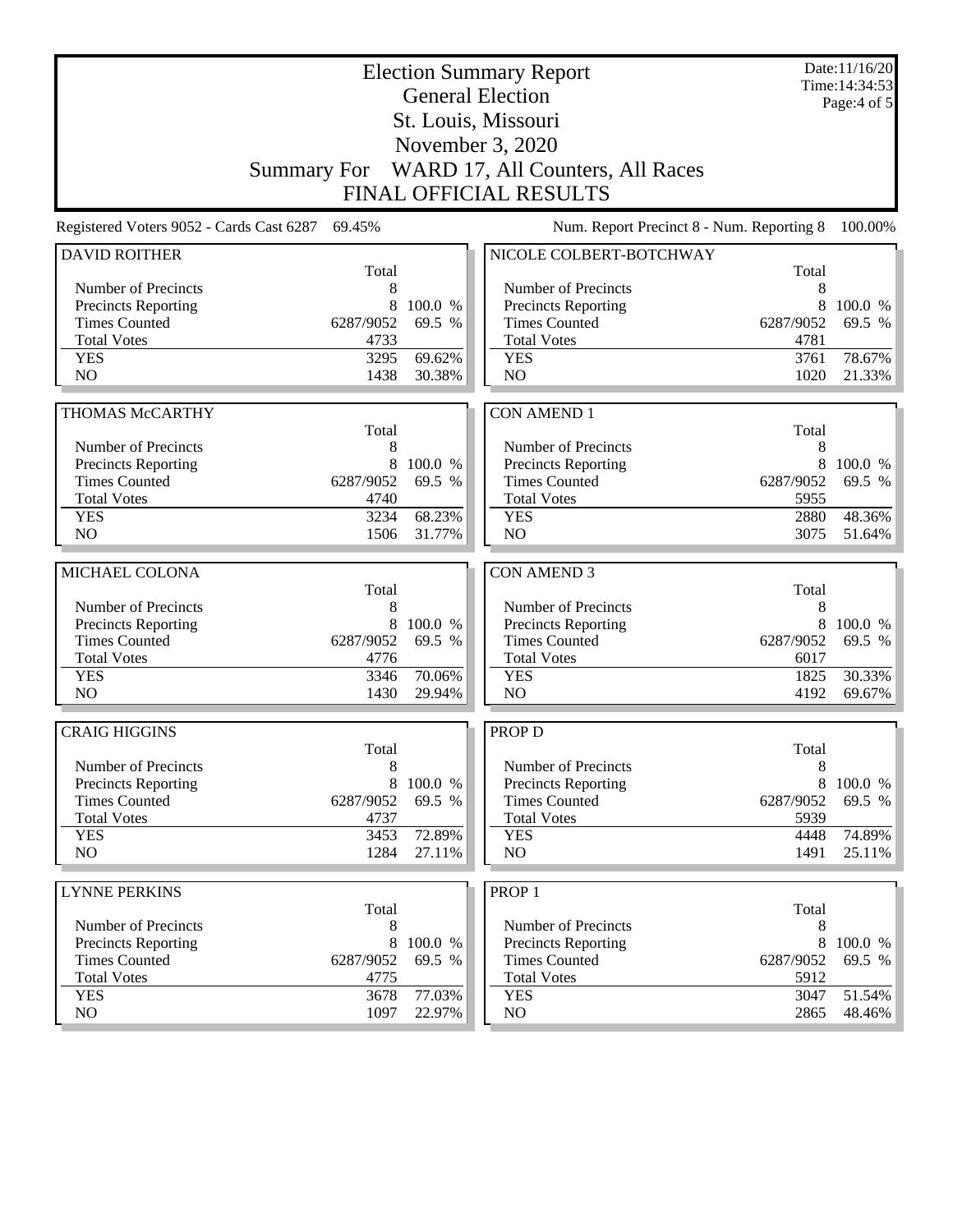Date:11/16/20 Time:14:34:53 Page:5 of 5

## Election Summary Report General Election St. Louis, Missouri November 3, 2020 Summary For WARD 17, All Counters, All Races FINAL OFFICIAL RESULTS

| <b>PROPR</b>               |           |        |
|----------------------------|-----------|--------|
|                            | Total     |        |
| Number of Precincts        | 8         |        |
| <b>Precincts Reporting</b> | 8         | 100.0% |
| <b>Times Counted</b>       | 6287/9052 | 69.5 % |
| <b>Total Votes</b>         | 6004      |        |
| <b>YES</b>                 | 4203      | 70.00% |
| N <sub>O</sub>             | 1801      | 30.00% |
|                            |           |        |
|                            |           |        |
| <b>PROPT</b>               |           |        |
|                            | Total     |        |
| Number of Precincts        | 8         |        |
| <b>Precincts Reporting</b> | 8         | 100.0% |
| <b>Times Counted</b>       | 6287/9052 | 69.5 % |
| <b>Total Votes</b>         | 5758      |        |
| <b>YES</b>                 | 2948      | 51.20% |

Registered Voters 9052 - Cards Cast 6287 69.45% Num. Report Precinct 8 - Num. Reporting 8 100.00%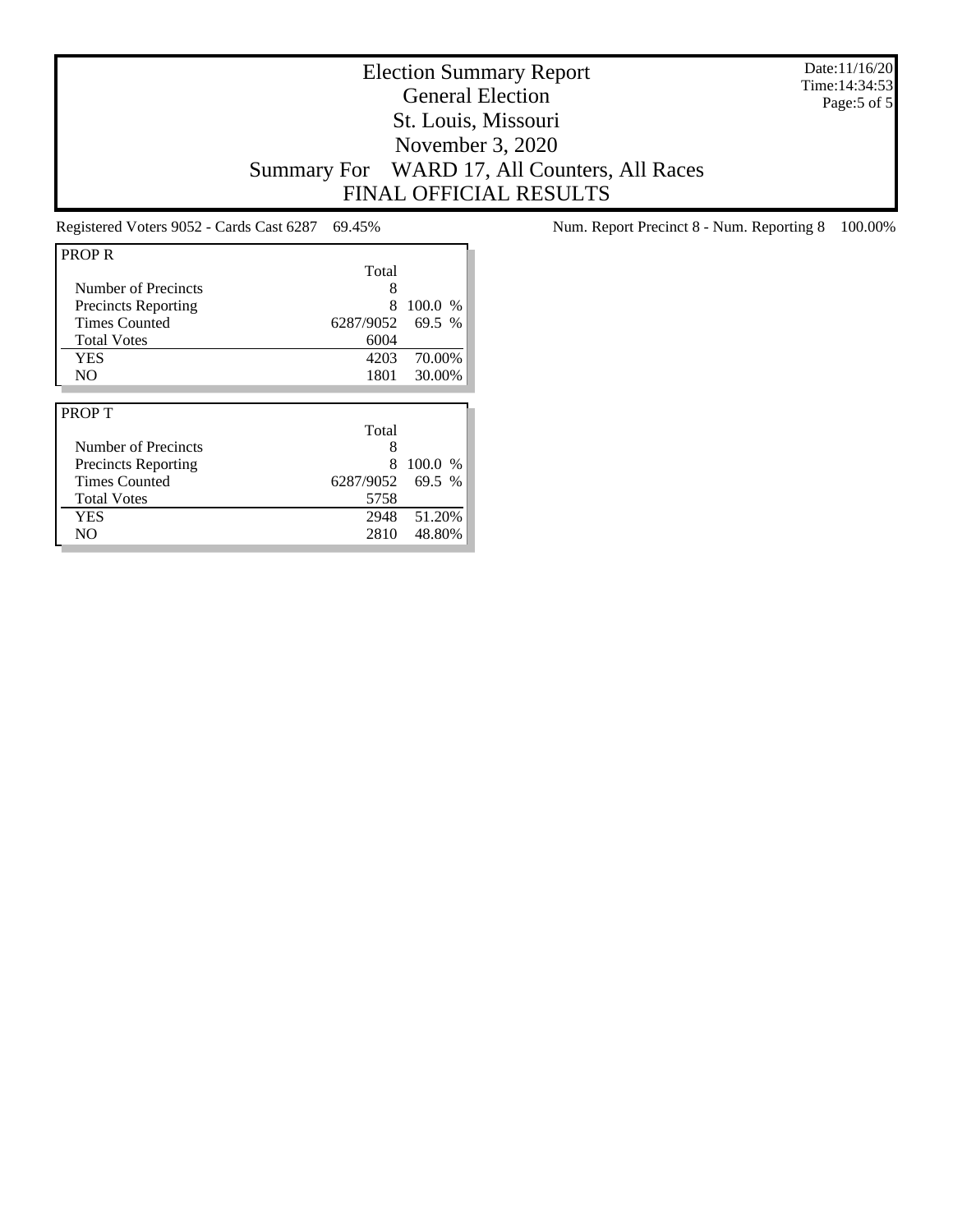|                                                   | Date:11/16/20<br><b>Election Summary Report</b><br>Time: 14:34:58 |                |                                                    |                |                   |  |  |
|---------------------------------------------------|-------------------------------------------------------------------|----------------|----------------------------------------------------|----------------|-------------------|--|--|
|                                                   | <b>General Election</b>                                           |                |                                                    |                |                   |  |  |
|                                                   |                                                                   |                | St. Louis, Missouri                                |                | Page:1 of $5$     |  |  |
|                                                   | November 3, 2020                                                  |                |                                                    |                |                   |  |  |
|                                                   |                                                                   |                |                                                    |                |                   |  |  |
|                                                   | <b>Summary For</b>                                                |                | WARD 18, All Counters, All Races                   |                |                   |  |  |
|                                                   |                                                                   |                | <b>FINAL OFFICIAL RESULTS</b>                      |                |                   |  |  |
| Registered Voters 6165 - Cards Cast 3556 57.68%   |                                                                   |                | Num. Report Precinct 6 - Num. Reporting 6          |                | 100.00%           |  |  |
| <b>PRESIDENT</b>                                  |                                                                   |                | <b>ST TREASURER</b>                                |                |                   |  |  |
|                                                   | Total                                                             |                |                                                    | Total          |                   |  |  |
| Number of Precincts<br><b>Precincts Reporting</b> | 6<br>6                                                            | 100.0 %        | Number of Precincts<br><b>Precincts Reporting</b>  | 6<br>6         | 100.0 %           |  |  |
| <b>Times Counted</b>                              | 3556/6165                                                         | 57.7 %         | <b>Times Counted</b>                               | 3556/6165      | 57.7 %            |  |  |
| <b>Total Votes</b>                                | 3537                                                              |                | <b>Total Votes</b>                                 | 3440           |                   |  |  |
| <b>TRUMP/PENCE</b>                                | 266                                                               | 7.52%          | <b>SCOTT FITZPATRICK</b>                           | 288            | 8.37%             |  |  |
| <b>BIDEN/HARRIS</b>                               | 3197                                                              | 90.39%         | <b>VICKI ENGLUND</b>                               | 3051           | 88.69%            |  |  |
| JORGENSEN/COHEN                                   | 24                                                                | 0.68%          | NICHOLAS KASOFF                                    | 59             | 1.72%             |  |  |
| HAWKINS/WALKER                                    | 16                                                                | 0.45%          | <b>JOSEPH CIVETTINI</b>                            | 38             | 1.10%             |  |  |
| <b>BLANKENSHIP/MOHR</b>                           | 8                                                                 | 0.23%          | Write-in Votes                                     | 4              | 0.12%             |  |  |
| Write-in Votes                                    | 26                                                                | 0.74%          |                                                    |                |                   |  |  |
|                                                   |                                                                   |                | <b>ATTY GENERAL</b>                                |                |                   |  |  |
| <b>GOVERNOR</b>                                   |                                                                   |                |                                                    | Total          |                   |  |  |
|                                                   | Total                                                             |                | Number of Precincts                                | 6              |                   |  |  |
| Number of Precincts                               | 6                                                                 |                | Precincts Reporting                                | 6              | 100.0 %           |  |  |
| <b>Precincts Reporting</b>                        | 6                                                                 | 100.0 %        | <b>Times Counted</b>                               | 3556/6165      | 57.7 %            |  |  |
| <b>Times Counted</b><br><b>Total Votes</b>        | 3556/6165<br>3504                                                 | 57.7 %         | <b>Total Votes</b><br><b>ERIC SCHMITT</b>          | 3443<br>318    | 9.24%             |  |  |
| <b>MIKE PARSON</b>                                | 309                                                               | 8.82%          | <b>RICH FINNERAN</b>                               | 3033           | 88.09%            |  |  |
| NICOLE GALLOWAY                                   | 3100                                                              | 88.47%         | <b>KEVIN BABCOCK</b>                               | 86             | 2.50%             |  |  |
| <b>RIK COMBS</b>                                  | 39                                                                | 1.11%          | Write-in Votes                                     | 6              | 0.17%             |  |  |
| <b>JEROME BAUER</b>                               | 54                                                                | 1.54%          |                                                    |                |                   |  |  |
| Write-in Votes                                    | $\overline{2}$                                                    | 0.06%          | US REP 1                                           |                |                   |  |  |
|                                                   |                                                                   |                |                                                    | Total          |                   |  |  |
| <b>LT GOVERNOR</b>                                |                                                                   |                | Number of Precincts                                | 6              |                   |  |  |
|                                                   | Total                                                             |                | <b>Precincts Reporting</b>                         | 6              | 100.0 %           |  |  |
| Number of Precincts                               | 6                                                                 |                | <b>Times Counted</b>                               | 3556/6165      | 57.7 %            |  |  |
| <b>Precincts Reporting</b>                        |                                                                   | 6 100.0 %      | <b>Total Votes</b>                                 | 3456           |                   |  |  |
| <b>Times Counted</b>                              | 3556/6165                                                         | 57.7 %         | <b>ANTHONY ROGERS</b>                              | 237            | 6.86%             |  |  |
| <b>Total Votes</b>                                | 3445                                                              |                | <b>CORI BUSH</b>                                   | 3137           | 90.77%            |  |  |
| <b>MIKE KEHOE</b>                                 | 272                                                               | 7.90%          | <b>ALEX FURMAN</b>                                 | 67             | 1.94%             |  |  |
| <b>ALISSIA CANADY</b>                             | 3076                                                              | 89.29%         | Write-in Votes                                     | 15             | 0.43%             |  |  |
| <b>BILL SLANTZ</b>                                | 51                                                                | 1.48%          |                                                    |                |                   |  |  |
| <b>KELLEY DRAGOO</b><br>Write-in Votes            | 41<br>5                                                           | 1.19%<br>0.15% | ST SENATOR 5                                       |                |                   |  |  |
|                                                   |                                                                   |                |                                                    | Total          |                   |  |  |
|                                                   |                                                                   |                | Number of Precincts                                | 3              |                   |  |  |
| <b>SECR OF STATE</b>                              | Total                                                             |                | <b>Precincts Reporting</b><br><b>Times Counted</b> | 3<br>1926/3099 | 100.0 %<br>62.1 % |  |  |
| Number of Precincts                               | 6                                                                 |                | <b>Total Votes</b>                                 | 1853           |                   |  |  |
| <b>Precincts Reporting</b>                        |                                                                   | 6 100.0 %      | MICHAEL HEBRON                                     | 186            | 10.04%            |  |  |
| <b>Times Counted</b>                              | 3556/6165                                                         | 57.7 %         | <b>STEVE ROBERTS</b>                               | 1654           | 89.26%            |  |  |
| <b>Total Votes</b>                                | 3471                                                              |                | Write-in Votes                                     | 13             | 0.70%             |  |  |
| <b>JOHN ASHCROFT</b>                              | 318                                                               | 9.16%          |                                                    |                |                   |  |  |
| YINKA FALETI                                      | 3047                                                              | 87.78%         | ST REP 77                                          |                |                   |  |  |
| <b>CARL FREESE</b>                                | 54                                                                | 1.56%          |                                                    | Total          |                   |  |  |
| PAUL LEHMANN                                      | 40                                                                | 1.15%          | Number of Precincts                                | 3              |                   |  |  |
| PAUL VENABLE                                      | 10                                                                | 0.29%          | <b>Precincts Reporting</b>                         | 3              | 100.0 %           |  |  |
| Write-in Votes                                    | $\mathfrak{D}$                                                    | 0.06%          | <b>Times Counted</b>                               | 2344/3818      | 61.4 %            |  |  |
|                                                   |                                                                   |                | <b>Total Votes</b>                                 | 2131           |                   |  |  |
|                                                   |                                                                   |                | KIMBERLY-ANN COLLINS                               | 2099           | 98.50%            |  |  |
|                                                   |                                                                   |                | Write-in Votes                                     | 32             | $1.50\%$          |  |  |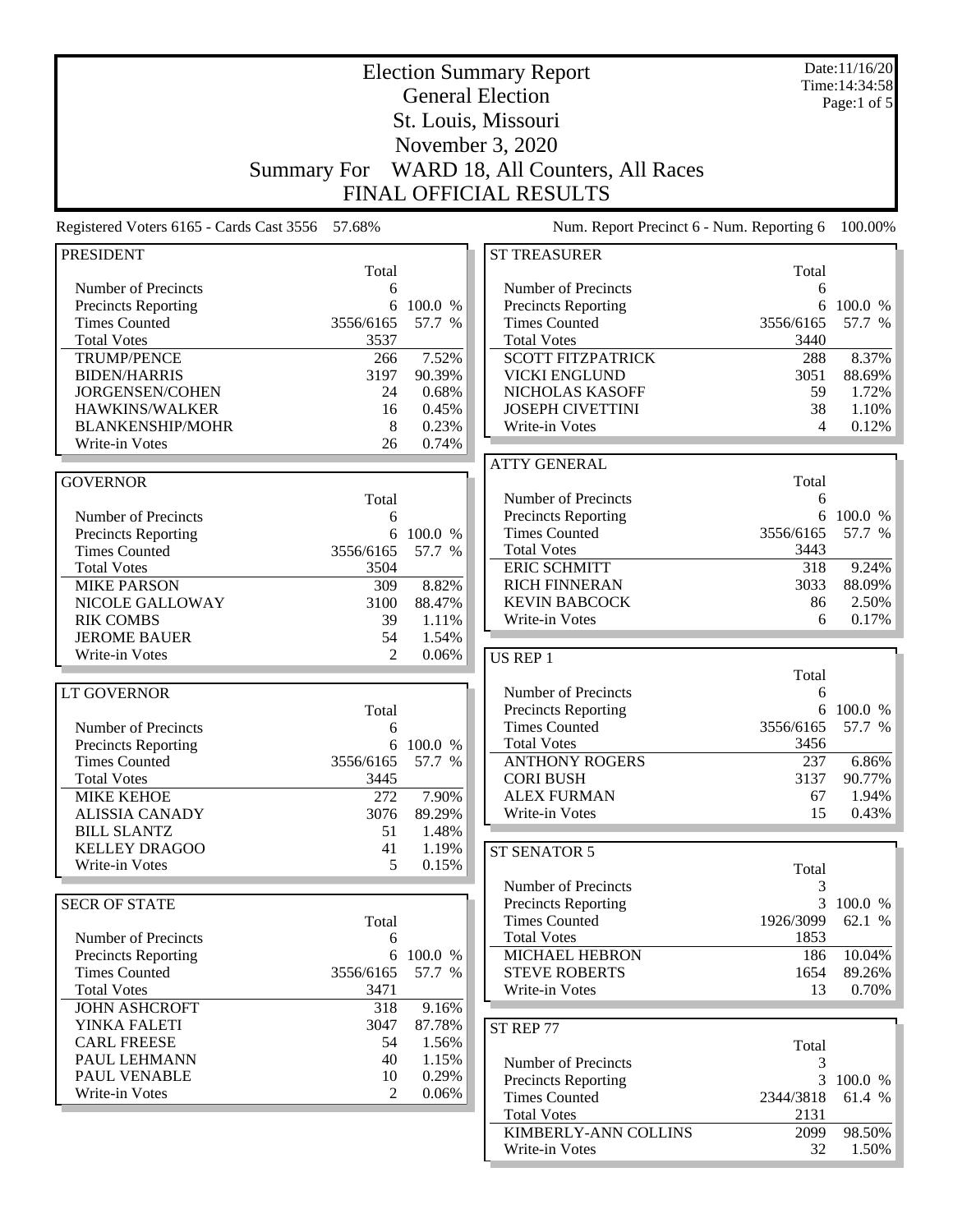| <b>Election Summary Report</b><br><b>General Election</b><br>St. Louis, Missouri |            |                     |                                                    |                | Date:11/16/20<br>Time: 14:34:58<br>Page:2 of 5 |
|----------------------------------------------------------------------------------|------------|---------------------|----------------------------------------------------|----------------|------------------------------------------------|
|                                                                                  |            |                     | November 3, 2020                                   |                |                                                |
|                                                                                  |            |                     | Summary For WARD 18, All Counters, All Races       |                |                                                |
|                                                                                  |            |                     | <b>FINAL OFFICIAL RESULTS</b>                      |                |                                                |
| Registered Voters 6165 - Cards Cast 3556 57.68%                                  |            |                     | Num. Report Precinct 6 - Num. Reporting 6          |                | 100.00%                                        |
| ST REP 79                                                                        | Total      |                     | PATRICIA BRECKENRIDGE                              | Total          |                                                |
| Number of Precincts                                                              |            |                     | Number of Precincts                                | 6              |                                                |
| <b>Precincts Reporting</b>                                                       |            | 1 100.0 %           | <b>Precincts Reporting</b>                         |                | 6 100.0 %                                      |
| <b>Times Counted</b>                                                             | 127/241    | 52.7 %              | <b>Times Counted</b>                               | 3556/6165      | 57.7 %                                         |
| <b>Total Votes</b>                                                               | 117        |                     | <b>Total Votes</b>                                 | 3161           |                                                |
| <b>LAKEYSHA BOSLEY</b>                                                           | 115        | 98.29%              | <b>YES</b>                                         | 2121           | 67.10%                                         |
| Write-in Votes                                                                   | 2          | 1.71%               | NO                                                 | 1040           | 32.90%                                         |
| ST REP 84                                                                        |            |                     | <b>KURT ODENWALD</b>                               |                |                                                |
|                                                                                  | Total      |                     |                                                    | Total          |                                                |
| Number of Precincts                                                              | 2          |                     | Number of Precincts                                | 6              |                                                |
| <b>Precincts Reporting</b><br><b>Times Counted</b>                               | 1085/2106  | 2 100.0 %<br>51.5 % | Precincts Reporting<br><b>Times Counted</b>        | 3556/6165      | 6 100.0 %<br>57.7 %                            |
| <b>Total Votes</b>                                                               | 1004       |                     | <b>Total Votes</b>                                 | 3134           |                                                |
| <b>WILEY PRICE</b>                                                               | 989        | 98.51%              | <b>YES</b>                                         | 1460           | 46.59%                                         |
| Write-in Votes                                                                   | 15         | 1.49%               | NO                                                 | 1674           | 53.41%                                         |
|                                                                                  |            |                     |                                                    |                |                                                |
| <b>CIRCUIT ATTY</b>                                                              |            |                     | <b>ROBIN RANSOM</b>                                |                |                                                |
|                                                                                  | Total      |                     |                                                    | Total          |                                                |
| Number of Precincts<br><b>Precincts Reporting</b>                                | 6          | 6 100.0 %           | Number of Precincts<br>Precincts Reporting         | 6              | 6 100.0 %                                      |
| <b>Times Counted</b>                                                             | 3556/6165  | 57.7 %              | <b>Times Counted</b>                               | 3556/6165      | 57.7 %                                         |
| <b>Total Votes</b>                                                               | 3440       |                     | <b>Total Votes</b>                                 | 3140           |                                                |
| <b>DANIEL ZDRODOWSKI</b>                                                         | 324        | 9.42%               | <b>YES</b>                                         | 1829           | 58.25%                                         |
| <b>KIMBERLY GARDNER</b>                                                          | 3112       | 90.47%              | NO                                                 | 1311           | 41.75%                                         |
| Write-in Votes                                                                   | 4          | 0.12%               |                                                    |                |                                                |
|                                                                                  |            |                     | <b>DAVID DOWD</b>                                  |                |                                                |
| <b>SHERIFF</b>                                                                   | Total      |                     | Number of Precincts                                | Total<br>6     |                                                |
| Number of Precincts                                                              | 6          |                     | Precincts Reporting                                | 6              | 100.0 %                                        |
| <b>Precincts Reporting</b>                                                       | 6          | 100.0 %             | <b>Times Counted</b>                               | 3556/6165      | 57.7 %                                         |
| <b>Times Counted</b>                                                             | 3556/6165  | 57.7 %              | <b>Total Votes</b>                                 | 3123           |                                                |
| <b>Total Votes</b>                                                               | 3398       |                     | <b>YES</b>                                         | 1547           | 49.54%                                         |
| <b>JOHN CASTELLANO</b>                                                           | 268        | 7.89%               | NO                                                 | 1576           | 50.46%                                         |
| <b>VERNON BETTS</b>                                                              | 3117       | 91.73%              |                                                    |                |                                                |
| Write-in Votes                                                                   | 13         | 0.38%               | <b>ELIZABETH HOGAN</b>                             |                |                                                |
|                                                                                  |            |                     |                                                    | Total          |                                                |
| <b>TREASURER</b>                                                                 |            |                     | Number of Precincts                                | 6              |                                                |
| Number of Precincts                                                              | Total<br>6 |                     | <b>Precincts Reporting</b><br><b>Times Counted</b> | 6<br>3556/6165 | 100.0 %<br>57.7 %                              |
| <b>Precincts Reporting</b>                                                       | 6          | 100.0 %             | <b>Total Votes</b>                                 | 3103           |                                                |
| <b>Times Counted</b>                                                             | 3556/6165  | 57.7 %              | <b>YES</b>                                         | 1648           | 53.11%                                         |
| <b>Total Votes</b>                                                               | 3438       |                     | NO                                                 | 1455           | 46.89%                                         |
| <b>ROBERT VROMAN</b>                                                             | 290        | 8.44%               |                                                    |                |                                                |
| <b>TISHAURA JONES</b>                                                            | 3101       | 90.20%              |                                                    |                |                                                |
| DON DE VIVO                                                                      | 39         | 1.13%               |                                                    |                |                                                |
| Write-in Votes                                                                   | 8          | 0.23%               |                                                    |                |                                                |
|                                                                                  |            |                     |                                                    |                |                                                |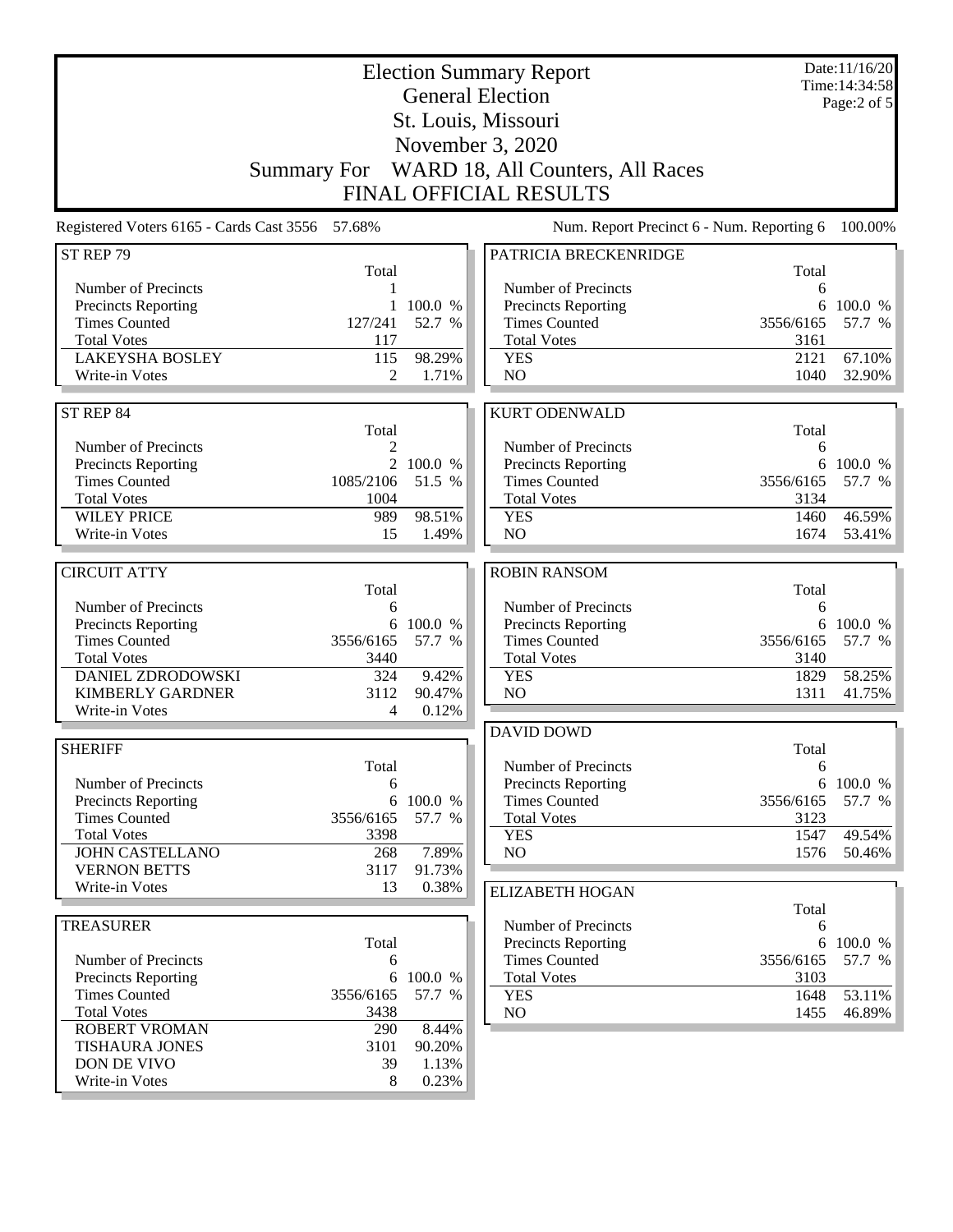| <b>Election Summary Report</b><br><b>General Election</b> |                   |                   |                                                    |                   | Date:11/16/20<br>Time: 14:34:58 |
|-----------------------------------------------------------|-------------------|-------------------|----------------------------------------------------|-------------------|---------------------------------|
|                                                           |                   |                   |                                                    |                   | Page: 3 of 5                    |
|                                                           |                   |                   | St. Louis, Missouri                                |                   |                                 |
|                                                           |                   |                   | November 3, 2020                                   |                   |                                 |
|                                                           |                   |                   | Summary For WARD 18, All Counters, All Races       |                   |                                 |
|                                                           |                   |                   | <b>FINAL OFFICIAL RESULTS</b>                      |                   |                                 |
| Registered Voters 6165 - Cards Cast 3556 57.68%           |                   |                   | Num. Report Precinct 6 - Num. Reporting 6          |                   | 100.00%                         |
| <b>KATHERINE FOWLER</b>                                   | Total             |                   | MADELINE CONNOLLY                                  | Total             |                                 |
| Number of Precincts                                       | 6                 |                   | Number of Precincts                                | 6                 |                                 |
| Precincts Reporting                                       | 6                 | 100.0 %           | Precincts Reporting                                | 6                 | 100.0 %                         |
| <b>Times Counted</b>                                      | 3556/6165         | 57.7 %            | <b>Times Counted</b>                               | 3556/6165         | 57.7 %                          |
| <b>Total Votes</b>                                        | 3108              |                   | <b>Total Votes</b>                                 | 3066              |                                 |
| <b>YES</b>                                                | 2194              | 70.59%            | <b>YES</b>                                         | 1672              | 54.53%                          |
| N <sub>O</sub>                                            | 914               | 29.41%            | NO                                                 | 1394              | 45.47%                          |
| <b>CALEA STOVALL-REID</b>                                 |                   |                   | <b>JOSEPH WHYTE</b>                                |                   |                                 |
|                                                           | Total             |                   |                                                    | Total             |                                 |
| Number of Precincts                                       | 6                 |                   | Number of Precincts                                | 6                 |                                 |
| Precincts Reporting                                       | 6                 | 100.0 %           | Precincts Reporting                                | 6                 | 100.0 %                         |
| <b>Times Counted</b>                                      | 3556/6165         | 57.7 %            | <b>Times Counted</b>                               | 3556/6165         | 57.7 %                          |
| <b>Total Votes</b>                                        | 3104              |                   | <b>Total Votes</b>                                 | 3048              |                                 |
| <b>YES</b>                                                | 2196              | 70.75%            | <b>YES</b>                                         | 1817              | 59.61%                          |
| N <sub>O</sub>                                            | 908               | 29.25%            | NO                                                 | 1231              | 40.39%                          |
| MICHAEL STELZER                                           |                   |                   | ANNETTE LLEWELLYN                                  |                   |                                 |
|                                                           | Total             |                   |                                                    | Total             |                                 |
| Number of Precincts                                       | 6                 |                   | Number of Precincts                                | 6                 |                                 |
| Precincts Reporting                                       |                   | 6 100.0 %         | Precincts Reporting                                | 6                 | 100.0 %                         |
| <b>Times Counted</b>                                      | 3556/6165         | 57.7 %            | <b>Times Counted</b>                               | 3556/6165         | 57.7 %                          |
| <b>Total Votes</b>                                        | 3078              |                   | <b>Total Votes</b>                                 | 3073              |                                 |
| <b>YES</b><br>N <sub>O</sub>                              | 1437<br>1641      | 46.69%            | <b>YES</b><br>N <sub>O</sub>                       | 2164<br>909       | 70.42%<br>29.58%                |
|                                                           |                   | 53.31%            |                                                    |                   |                                 |
| <b>TIMOTHY BOYER</b>                                      |                   |                   | <b>CLINTON WRIGHT</b>                              |                   |                                 |
|                                                           | Total             |                   |                                                    | Total             |                                 |
| Number of Precincts                                       | 6                 |                   | Number of Precincts                                | 6                 |                                 |
| Precincts Reporting                                       | 6                 | 100.0 %           | <b>Precincts Reporting</b><br><b>Times Counted</b> | 6                 | 100.0 %                         |
| <b>Times Counted</b><br><b>Total Votes</b>                | 3556/6165<br>3059 | 57.7 %            | <b>Total Votes</b>                                 | 3556/6165<br>3042 | 57.7 %                          |
| <b>YES</b>                                                | 1447              | 47.30%            | <b>YES</b>                                         | 1926              | 63.31%                          |
| NO.                                                       | 1612              | 52.70%            | NO                                                 | 1116              | 36.69%                          |
|                                                           |                   |                   |                                                    |                   |                                 |
| <b>SCOTT MILLIKAN</b>                                     |                   |                   | <b>STEVEN OHMER</b>                                |                   |                                 |
|                                                           | Total             |                   |                                                    | Total             |                                 |
| Number of Precincts                                       | 6                 |                   | Number of Precincts                                | 6                 |                                 |
| Precincts Reporting<br><b>Times Counted</b>               | 6<br>3556/6165    | 100.0 %<br>57.7 % | Precincts Reporting<br><b>Times Counted</b>        | 6<br>3556/6165    | 100.0 %<br>57.7 %               |
| <b>Total Votes</b>                                        | 3055              |                   | <b>Total Votes</b>                                 | 3042              |                                 |
| <b>YES</b>                                                | 1394              | 45.63%            | <b>YES</b>                                         | 1864              | 61.28%                          |
| NO.                                                       | 1661              | 54.37%            | NO                                                 | 1178              | 38.72%                          |
|                                                           |                   |                   |                                                    |                   |                                 |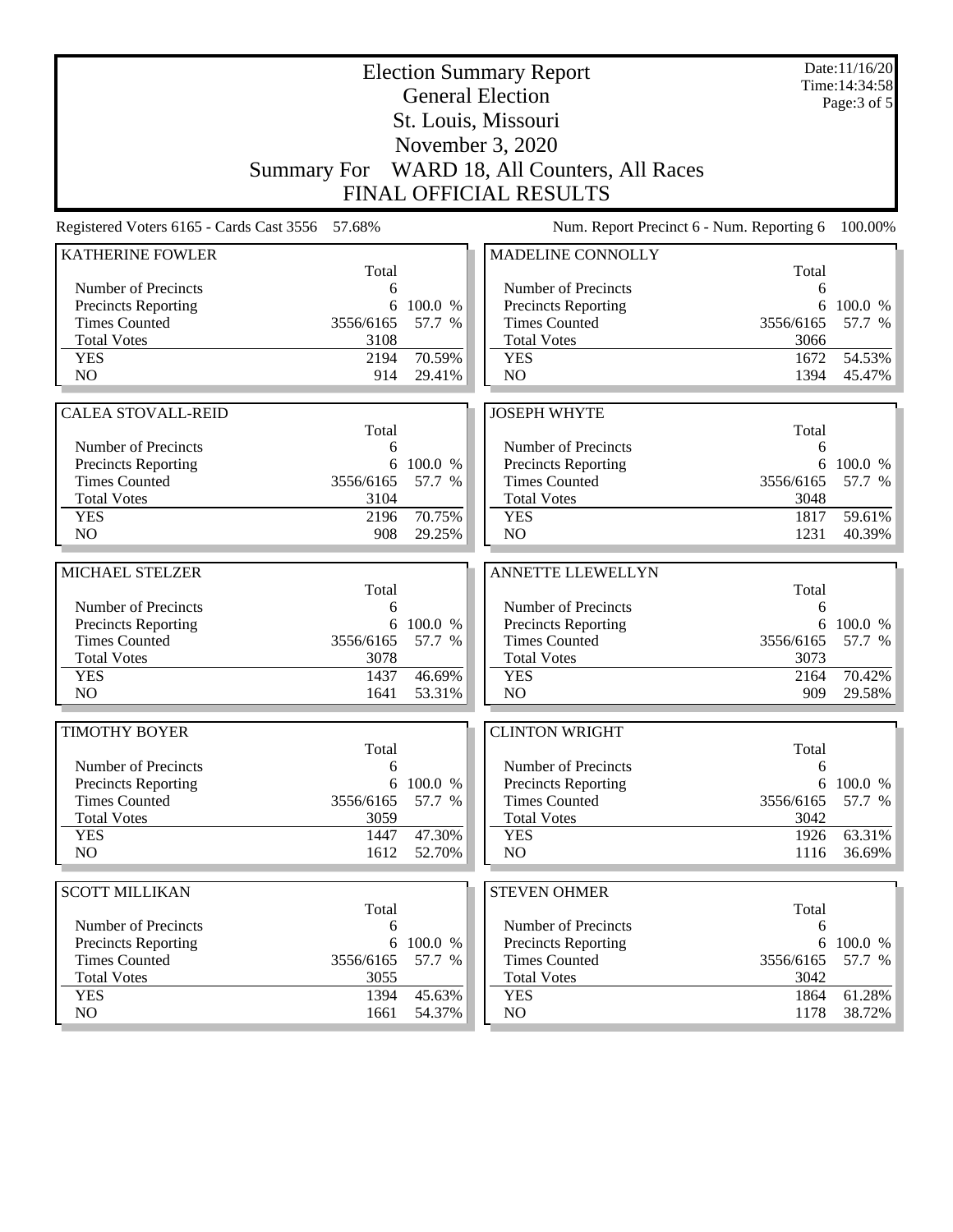| <b>Election Summary Report</b><br><b>General Election</b> |                  |           |                                                   |             | Date:11/16/20<br>Time: 14:34:58 |  |
|-----------------------------------------------------------|------------------|-----------|---------------------------------------------------|-------------|---------------------------------|--|
| St. Louis, Missouri                                       |                  |           |                                                   |             | Page: $4$ of $5$                |  |
|                                                           | November 3, 2020 |           |                                                   |             |                                 |  |
|                                                           |                  |           | Summary For WARD 18, All Counters, All Races      |             |                                 |  |
|                                                           |                  |           | <b>FINAL OFFICIAL RESULTS</b>                     |             |                                 |  |
| Registered Voters 6165 - Cards Cast 3556 57.68%           |                  |           | Num. Report Precinct 6 - Num. Reporting 6         |             | 100.00%                         |  |
| <b>DAVID ROITHER</b>                                      |                  |           | NICOLE COLBERT-BOTCHWAY                           |             |                                 |  |
|                                                           | Total            |           |                                                   | Total       |                                 |  |
| Number of Precincts                                       | 6                |           | Number of Precincts                               | 6           |                                 |  |
| <b>Precincts Reporting</b>                                | 6                | 100.0 %   | <b>Precincts Reporting</b>                        | 6           | 100.0 %                         |  |
| <b>Times Counted</b>                                      | 3556/6165        | 57.7 %    | <b>Times Counted</b>                              | 3556/6165   | 57.7 %                          |  |
| <b>Total Votes</b>                                        | 3041             | 47.29%    | <b>Total Votes</b>                                | 3071        | 72.03%                          |  |
| <b>YES</b><br>N <sub>O</sub>                              | 1438<br>1603     | 52.71%    | <b>YES</b><br>N <sub>O</sub>                      | 2212<br>859 | 27.97%                          |  |
|                                                           |                  |           |                                                   |             |                                 |  |
| THOMAS McCARTHY                                           |                  |           | <b>CON AMEND 1</b>                                |             |                                 |  |
|                                                           | Total            |           |                                                   | Total       |                                 |  |
| Number of Precincts                                       | 6                |           | Number of Precincts                               | 6           |                                 |  |
| Precincts Reporting                                       | 6                | 100.0 %   | Precincts Reporting                               | 6           | 100.0 %                         |  |
| <b>Times Counted</b>                                      | 3556/6165        | 57.7 %    | <b>Times Counted</b>                              | 3556/6165   | 57.7 %                          |  |
| <b>Total Votes</b>                                        | 3044             |           | <b>Total Votes</b>                                | 3386        |                                 |  |
| <b>YES</b>                                                | 1505             | 49.44%    | <b>YES</b>                                        | 1314        | 38.81%                          |  |
| NO                                                        | 1539             | 50.56%    | NO                                                | 2072        | 61.19%                          |  |
|                                                           |                  |           | <b>CON AMEND 3</b>                                |             |                                 |  |
| MICHAEL COLONA                                            | Total            |           |                                                   | Total       |                                 |  |
| Number of Precincts                                       | 6                |           | Number of Precincts                               | 6           |                                 |  |
| <b>Precincts Reporting</b>                                |                  | 6 100.0 % | Precincts Reporting                               | 6           | 100.0 %                         |  |
| <b>Times Counted</b>                                      | 3556/6165        | 57.7 %    | <b>Times Counted</b>                              | 3556/6165   | 57.7 %                          |  |
| <b>Total Votes</b>                                        | 3050             |           | <b>Total Votes</b>                                | 3421        |                                 |  |
| <b>YES</b>                                                | 1868             | 61.25%    | <b>YES</b>                                        | 1248        | 36.48%                          |  |
| N <sub>O</sub>                                            | 1182             | 38.75%    | NO                                                | 2173        | 63.52%                          |  |
| <b>CRAIG HIGGINS</b>                                      |                  |           | <b>PROP D</b>                                     |             |                                 |  |
|                                                           | Total            |           |                                                   | Total       |                                 |  |
| Number of Precincts                                       | 6                |           | Number of Precincts                               | 6           |                                 |  |
| <b>Precincts Reporting</b>                                |                  | 6 100.0 % | Precincts Reporting                               | 6           | 100.0 %                         |  |
| <b>Times Counted</b>                                      | 3556/6165        | 57.7 %    | <b>Times Counted</b>                              | 3556/6165   | 57.7 %                          |  |
| <b>Total Votes</b>                                        | 3050             |           | <b>Total Votes</b>                                | 3380        |                                 |  |
| <b>YES</b>                                                | 2052             | 67.28%    | <b>YES</b>                                        | 2128        | 62.96%                          |  |
| NO.                                                       | 998              | 32.72%    | NO                                                | 1252        | 37.04%                          |  |
|                                                           |                  |           |                                                   |             |                                 |  |
| <b>LYNNE PERKINS</b>                                      |                  |           | PROP <sub>1</sub>                                 |             |                                 |  |
| Number of Precincts                                       | Total            |           |                                                   | Total<br>6  |                                 |  |
| Precincts Reporting                                       | 6<br>6           | 100.0 %   | Number of Precincts<br><b>Precincts Reporting</b> | 6           | 100.0 %                         |  |
| <b>Times Counted</b>                                      | 3556/6165        | 57.7 %    | <b>Times Counted</b>                              | 3556/6165   | 57.7 %                          |  |
| <b>Total Votes</b>                                        | 3065             |           | <b>Total Votes</b>                                | 3379        |                                 |  |
| <b>YES</b>                                                | 2220             | 72.43%    | <b>YES</b>                                        | 1554        | 45.99%                          |  |
| NO.                                                       | 845              | 27.57%    | NO.                                               | 1825        | 54.01%                          |  |
|                                                           |                  |           |                                                   |             |                                 |  |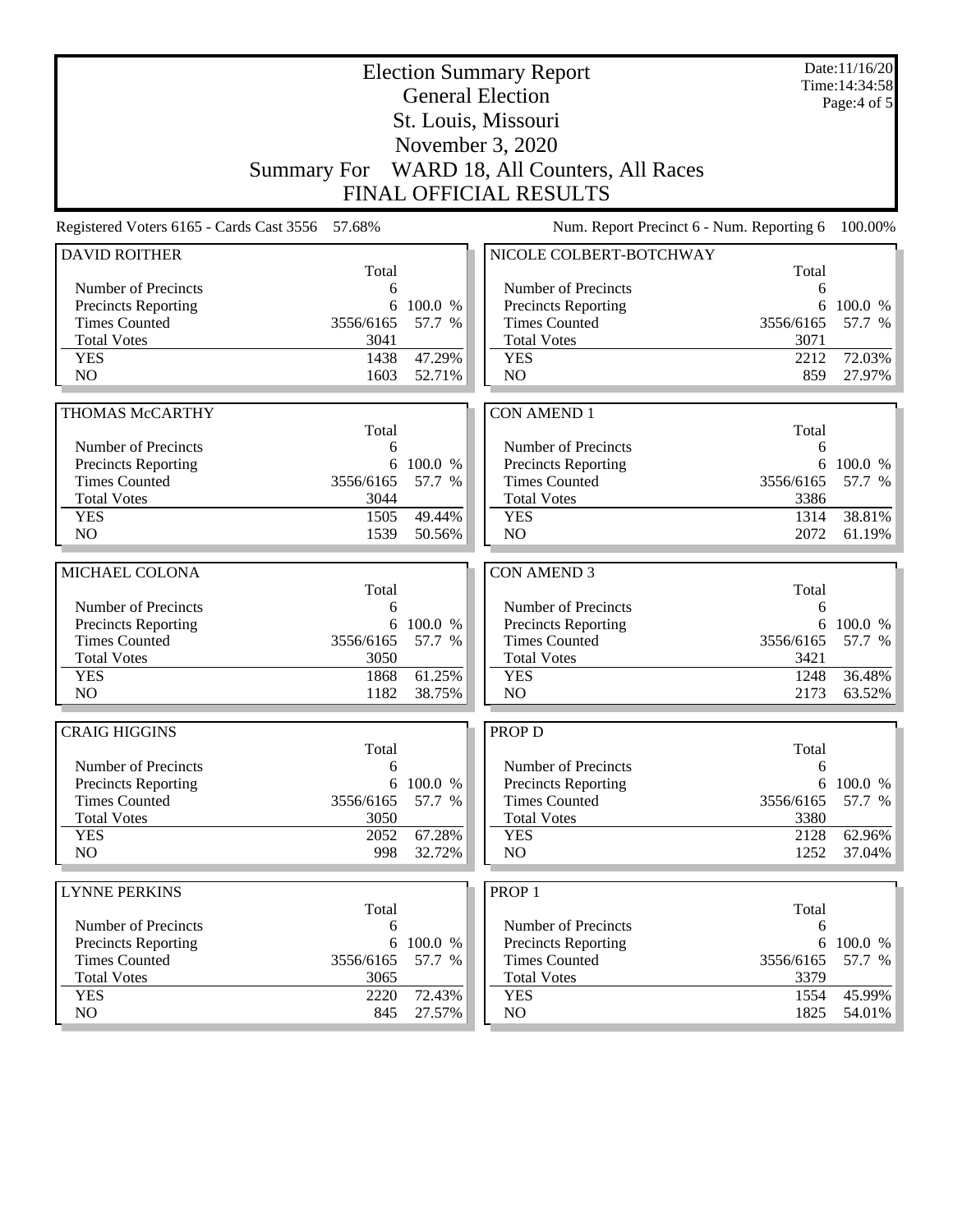Date:11/16/20 Time:14:34:58 Page:5 of 5

## Election Summary Report General Election St. Louis, Missouri November 3, 2020 Summary For WARD 18, All Counters, All Races FINAL OFFICIAL RESULTS

| <b>PROPR</b>               |           |           |
|----------------------------|-----------|-----------|
|                            | Total     |           |
| Number of Precincts        | 6         |           |
| <b>Precincts Reporting</b> | 6         | $100.0\%$ |
| <b>Times Counted</b>       | 3556/6165 | 57.7 %    |
| <b>Total Votes</b>         | 3396      |           |
| <b>YES</b>                 | 1918      | 56.48%    |
| N <sub>O</sub>             | 1478      | 43.52%    |
|                            |           |           |
|                            |           |           |
| <b>PROPT</b>               |           |           |
|                            | Total     |           |
| Number of Precincts        | 6         |           |
| <b>Precincts Reporting</b> | 6         | 100.0 %   |
| <b>Times Counted</b>       | 3556/6165 | 57.7 %    |
| <b>Total Votes</b>         | 3341      |           |
| <b>YES</b>                 | 1100      | 32.92%    |

Registered Voters 6165 - Cards Cast 3556 57.68% Num. Report Precinct 6 - Num. Reporting 6 100.00%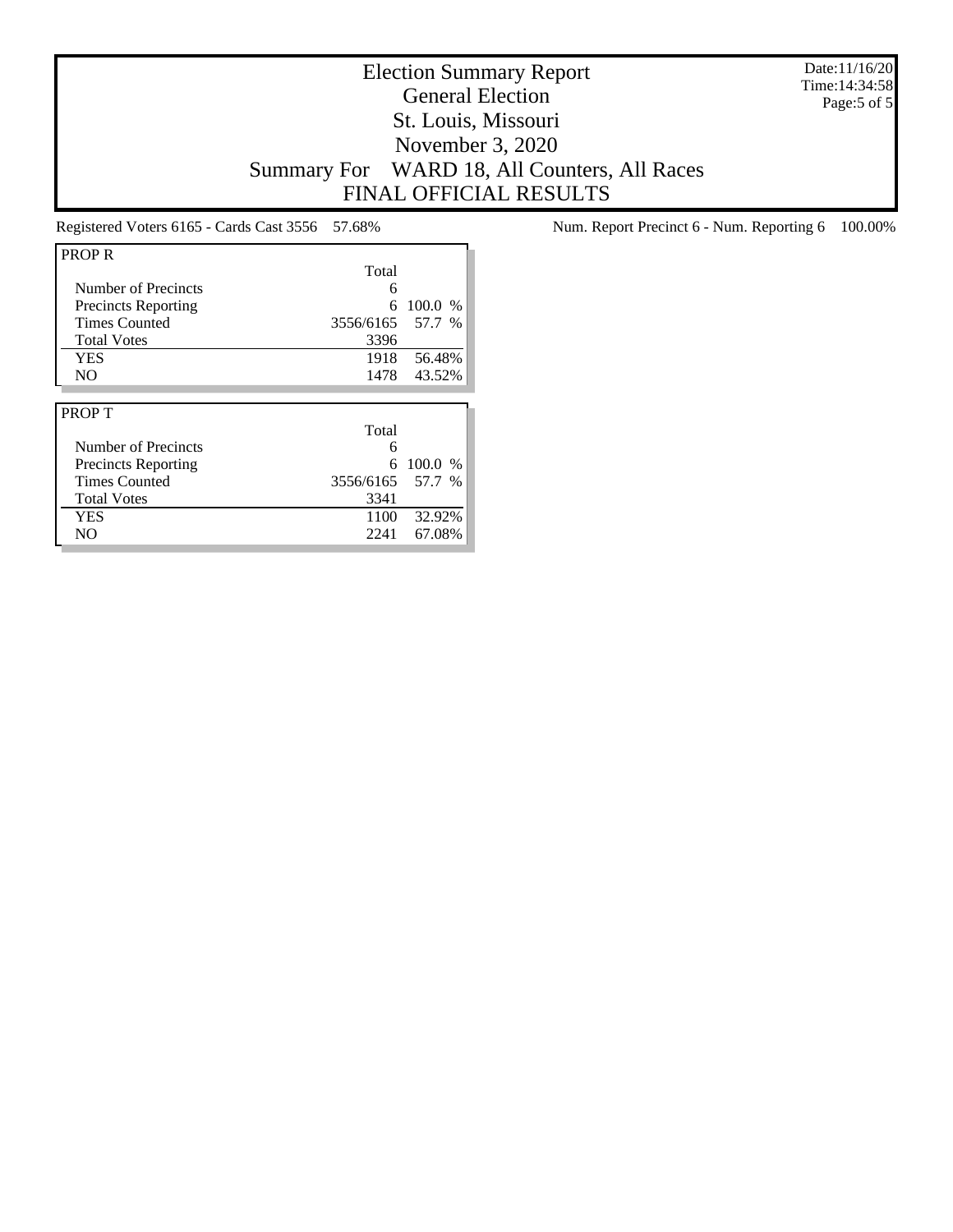|                                            |                     |                  | <b>Election Summary Report</b>                     |            | Date:11/16/20<br>Time: 14:35:06 |  |
|--------------------------------------------|---------------------|------------------|----------------------------------------------------|------------|---------------------------------|--|
| <b>General Election</b>                    |                     |                  |                                                    |            | Page:1 of $5$                   |  |
|                                            | St. Louis, Missouri |                  |                                                    |            |                                 |  |
| November 3, 2020                           |                     |                  |                                                    |            |                                 |  |
|                                            |                     |                  |                                                    |            |                                 |  |
|                                            | <b>Summary For</b>  |                  | WARD 19, All Counters, All Races                   |            |                                 |  |
|                                            |                     |                  | <b>FINAL OFFICIAL RESULTS</b>                      |            |                                 |  |
| Registered Voters 6403 - Cards Cast 3821   | 59.68%              |                  | Num. Report Precinct 9 - Num. Reporting 9          |            | 100.00%                         |  |
| <b>PRESIDENT</b>                           |                     |                  | <b>ST TREASURER</b>                                |            |                                 |  |
|                                            | Total<br>9          |                  |                                                    | Total<br>9 |                                 |  |
| Number of Precincts<br>Precincts Reporting | 9                   | 100.0 %          | Number of Precincts<br>Precincts Reporting         | 9          | 100.0 %                         |  |
| <b>Times Counted</b>                       | 3821/6403           | 59.7 %           | <b>Times Counted</b>                               | 3821/6403  | 59.7 %                          |  |
| <b>Total Votes</b>                         | 3801                |                  | <b>Total Votes</b>                                 | 3686       |                                 |  |
| <b>TRUMP/PENCE</b>                         | 278                 | 7.31%            | <b>SCOTT FITZPATRICK</b>                           | 350        | 9.50%                           |  |
| <b>BIDEN/HARRIS</b>                        | 3466                | 91.19%           | <b>VICKI ENGLUND</b>                               | 3236       | 87.79%                          |  |
| JORGENSEN/COHEN                            | 29                  | 0.76%            | NICHOLAS KASOFF                                    | 69         | 1.87%                           |  |
| HAWKINS/WALKER                             | 14                  | 0.37%            | <b>JOSEPH CIVETTINI</b>                            | 27         | 0.73%                           |  |
| <b>BLANKENSHIP/MOHR</b>                    | $\overline{2}$      | 0.05%            | Write-in Votes                                     | 4          | 0.11%                           |  |
| Write-in Votes                             | 12                  | 0.32%            |                                                    |            |                                 |  |
|                                            |                     |                  | <b>ATTY GENERAL</b>                                |            |                                 |  |
| <b>GOVERNOR</b>                            |                     |                  |                                                    | Total      |                                 |  |
|                                            | Total               |                  | Number of Precincts                                | 9          |                                 |  |
| Number of Precincts                        | 9                   |                  | Precincts Reporting                                | 9          | 100.0 %                         |  |
| <b>Precincts Reporting</b>                 | 9                   | 100.0 %          | <b>Times Counted</b>                               | 3821/6403  | 59.7 %                          |  |
| <b>Times Counted</b>                       | 3821/6403           | 59.7 %           | <b>Total Votes</b>                                 | 3683       |                                 |  |
| <b>Total Votes</b>                         | 3751                |                  | <b>ERIC SCHMITT</b>                                | 342        | 9.29%                           |  |
| <b>MIKE PARSON</b>                         | 353                 | 9.41%            | <b>RICH FINNERAN</b>                               | 3254       | 88.35%                          |  |
| NICOLE GALLOWAY                            | 3337                | 88.96%           | <b>KEVIN BABCOCK</b>                               | 85         | 2.31%                           |  |
| <b>RIK COMBS</b>                           | 32                  | 0.85%<br>0.67%   | Write-in Votes                                     | 2          | 0.05%                           |  |
| <b>JEROME BAUER</b><br>Write-in Votes      | 25<br>4             | 0.11%            |                                                    |            |                                 |  |
|                                            |                     |                  | US REP 1                                           | Total      |                                 |  |
| <b>LT GOVERNOR</b>                         |                     |                  | Number of Precincts                                | 9          |                                 |  |
|                                            | Total               |                  | <b>Precincts Reporting</b>                         | 9          | 100.0 %                         |  |
| Number of Precincts                        | 9                   |                  | <b>Times Counted</b>                               | 3821/6403  | 59.7 %                          |  |
| <b>Precincts Reporting</b>                 |                     | 9 100.0 %        | <b>Total Votes</b>                                 | 3710       |                                 |  |
| <b>Times Counted</b>                       | 3821/6403           | 59.7 %           | <b>ANTHONY ROGERS</b>                              | 306        | 8.25%                           |  |
| <b>Total Votes</b>                         | 3698                |                  | <b>CORI BUSH</b>                                   | 3345       | 90.16%                          |  |
| <b>MIKE KEHOE</b>                          | 320                 | 8.65%            | <b>ALEX FURMAN</b>                                 | 50         | 1.35%                           |  |
| <b>ALISSIA CANADY</b>                      | 3284                | 88.80%           | Write-in Votes                                     | 9          | 0.24%                           |  |
| <b>BILL SLANTZ</b>                         | 45                  | 1.22%            |                                                    |            |                                 |  |
| <b>KELLEY DRAGOO</b>                       | 48                  | 1.30%            | ST SENATOR 5                                       |            |                                 |  |
| Write-in Votes                             | 1                   | 0.03%            |                                                    | Total      |                                 |  |
|                                            |                     |                  | Number of Precincts                                | 9          |                                 |  |
| <b>SECR OF STATE</b>                       |                     |                  | <b>Precincts Reporting</b>                         | 9          | 100.0 %                         |  |
|                                            | Total               |                  | <b>Times Counted</b>                               | 3821/6403  | 59.7 %                          |  |
| Number of Precincts                        | 9                   |                  | <b>Total Votes</b>                                 | 3681       |                                 |  |
| <b>Precincts Reporting</b>                 |                     | 9 100.0 %        | MICHAEL HEBRON                                     | 324        | 8.80%                           |  |
| <b>Times Counted</b>                       | 3821/6403           | 59.7 %           | <b>STEVE ROBERTS</b>                               | 3345       | 90.87%                          |  |
| <b>Total Votes</b>                         | 3717                |                  | Write-in Votes                                     | 12         | 0.33%                           |  |
| <b>JOHN ASHCROFT</b><br>YINKA FALETI       | 378<br>3240         | 10.17%<br>87.17% |                                                    |            |                                 |  |
| <b>CARL FREESE</b>                         | 55                  | 1.48%            | ST REP 77                                          |            |                                 |  |
| PAUL LEHMANN                               | 32                  | 0.86%            |                                                    | Total      |                                 |  |
| PAUL VENABLE                               | 9                   | 0.24%            | Number of Precincts                                | 1          |                                 |  |
| Write-in Votes                             | 3                   | 0.08%            | <b>Precincts Reporting</b><br><b>Times Counted</b> | 152/302    | 100.0 %<br>50.3 %               |  |
|                                            |                     |                  | <b>Total Votes</b>                                 | 127        |                                 |  |
|                                            |                     |                  | KIMBERLY-ANN COLLINS                               | 126        | 99.21%                          |  |
|                                            |                     |                  | Write-in Votes                                     |            | $0.79\%$                        |  |
|                                            |                     |                  |                                                    |            |                                 |  |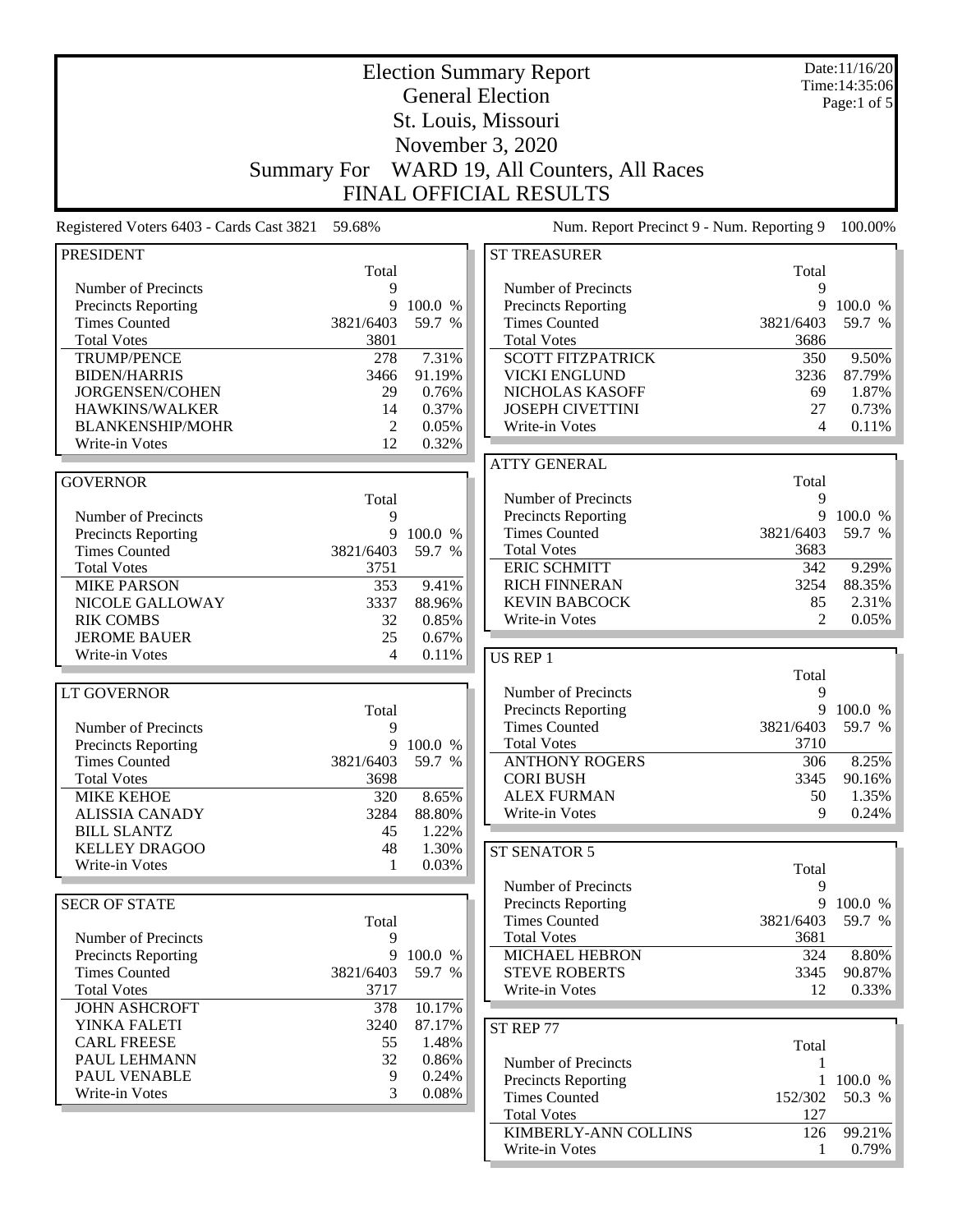| <b>Election Summary Report</b><br><b>General Election</b><br>St. Louis, Missouri<br>November 3, 2020<br>Summary For WARD 19, All Counters, All Races |                        |                 |                                                                            |                   | Date:11/16/20<br>Time: 14:35:06<br>Page:2 of 5 |
|------------------------------------------------------------------------------------------------------------------------------------------------------|------------------------|-----------------|----------------------------------------------------------------------------|-------------------|------------------------------------------------|
| Registered Voters 6403 - Cards Cast 3821                                                                                                             | 59.68%                 |                 | <b>FINAL OFFICIAL RESULTS</b><br>Num. Report Precinct 9 - Num. Reporting 9 |                   | 100.00%                                        |
| ST REP 79                                                                                                                                            |                        |                 | PATRICIA BRECKENRIDGE                                                      |                   |                                                |
|                                                                                                                                                      | Total                  |                 |                                                                            | Total             |                                                |
| Number of Precincts                                                                                                                                  | 7                      |                 | Number of Precincts                                                        | 9                 |                                                |
| <b>Precincts Reporting</b>                                                                                                                           | 7                      | 100.0 %         | <b>Precincts Reporting</b>                                                 | 9                 | 100.0 %                                        |
| <b>Times Counted</b><br><b>Total Votes</b>                                                                                                           | 3621/6025<br>3258      | 60.1 %          | <b>Times Counted</b><br><b>Total Votes</b>                                 | 3821/6403<br>3296 | 59.7 %                                         |
| <b>LAKEYSHA BOSLEY</b>                                                                                                                               | 3230                   | 99.14%          | <b>YES</b>                                                                 | 2106              | 63.90%                                         |
| Write-in Votes                                                                                                                                       | 28                     | 0.86%           | NO                                                                         | 1190              | 36.10%                                         |
|                                                                                                                                                      |                        |                 |                                                                            |                   |                                                |
| ST REP 80                                                                                                                                            |                        |                 | <b>KURT ODENWALD</b>                                                       |                   |                                                |
| Number of Precincts                                                                                                                                  | Total<br>1             |                 | Number of Precincts                                                        | Total<br>9        |                                                |
| <b>Precincts Reporting</b>                                                                                                                           | 1                      | 100.0 %         | Precincts Reporting                                                        | 9                 | 100.0 %                                        |
| <b>Times Counted</b>                                                                                                                                 | 48/76                  | 63.2 %          | <b>Times Counted</b>                                                       | 3821/6403         | 59.7 %                                         |
| <b>Total Votes</b>                                                                                                                                   | 41                     |                 | <b>Total Votes</b>                                                         | 3275              |                                                |
| PETER MERIDETH                                                                                                                                       | 41                     | 100.00%         | <b>YES</b>                                                                 | 1817              | 55.48%                                         |
| Write-in Votes                                                                                                                                       | $\boldsymbol{0}$       | 0.00%           | NO                                                                         | 1458              | 44.52%                                         |
| <b>CIRCUIT ATTY</b>                                                                                                                                  |                        |                 | <b>ROBIN RANSOM</b>                                                        |                   |                                                |
|                                                                                                                                                      | Total                  |                 |                                                                            | Total             |                                                |
| Number of Precincts                                                                                                                                  | 9                      |                 | Number of Precincts                                                        | 9                 |                                                |
| <b>Precincts Reporting</b>                                                                                                                           | 9                      | 100.0 %         | Precincts Reporting                                                        | 9                 | 100.0 %                                        |
| <b>Times Counted</b><br><b>Total Votes</b>                                                                                                           | 3821/6403<br>3683      | 59.7 %          | <b>Times Counted</b><br><b>Total Votes</b>                                 | 3821/6403<br>3287 | 59.7 %                                         |
| <b>DANIEL ZDRODOWSKI</b>                                                                                                                             | 392                    | 10.64%          | <b>YES</b>                                                                 | 2223              | 67.63%                                         |
| <b>KIMBERLY GARDNER</b>                                                                                                                              | 3287                   | 89.25%          | NO                                                                         | 1064              | 32.37%                                         |
| Write-in Votes                                                                                                                                       | 4                      | 0.11%           |                                                                            |                   |                                                |
|                                                                                                                                                      |                        |                 | <b>DAVID DOWD</b>                                                          |                   |                                                |
| <b>SHERIFF</b>                                                                                                                                       |                        |                 |                                                                            | Total             |                                                |
| Number of Precincts                                                                                                                                  | Total<br>9             |                 | Number of Precincts<br><b>Precincts Reporting</b>                          | 9                 | 9 100.0 %                                      |
| <b>Precincts Reporting</b>                                                                                                                           | 9                      | 100.0 %         | <b>Times Counted</b>                                                       | 3821/6403         | 59.7 %                                         |
| <b>Times Counted</b>                                                                                                                                 | 3821/6403              | 59.7 %          | <b>Total Votes</b>                                                         | 3197              |                                                |
| <b>Total Votes</b>                                                                                                                                   | 3673                   |                 | <b>YES</b>                                                                 | 1880              | 58.81%                                         |
| <b>JOHN CASTELLANO</b>                                                                                                                               | 355                    | 9.67%           | NO                                                                         | 1317              | 41.19%                                         |
| <b>VERNON BETTS</b><br>Write-in Votes                                                                                                                | 3314<br>$\overline{4}$ | 90.23%<br>0.11% |                                                                            |                   |                                                |
|                                                                                                                                                      |                        |                 | <b>ELIZABETH HOGAN</b>                                                     | Total             |                                                |
| <b>TREASURER</b>                                                                                                                                     |                        |                 | Number of Precincts                                                        | 9                 |                                                |
|                                                                                                                                                      | Total                  |                 | Precincts Reporting                                                        |                   | 9 100.0 %                                      |
| Number of Precincts                                                                                                                                  | 9                      |                 | <b>Times Counted</b>                                                       | 3821/6403         | 59.7 %                                         |
| Precincts Reporting                                                                                                                                  | 9                      | 100.0 %         | <b>Total Votes</b>                                                         | 3173              |                                                |
| <b>Times Counted</b><br><b>Total Votes</b>                                                                                                           | 3821/6403<br>3698      | 59.7 %          | <b>YES</b><br>NO.                                                          | 1998<br>1175      | 62.97%<br>37.03%                               |
| <b>ROBERT VROMAN</b>                                                                                                                                 | 329                    | 8.90%           |                                                                            |                   |                                                |
| <b>TISHAURA JONES</b>                                                                                                                                | 3311                   | 89.53%          |                                                                            |                   |                                                |
| DON DE VIVO                                                                                                                                          | 55                     | 1.49%           |                                                                            |                   |                                                |
| Write-in Votes                                                                                                                                       | 3                      | 0.08%           |                                                                            |                   |                                                |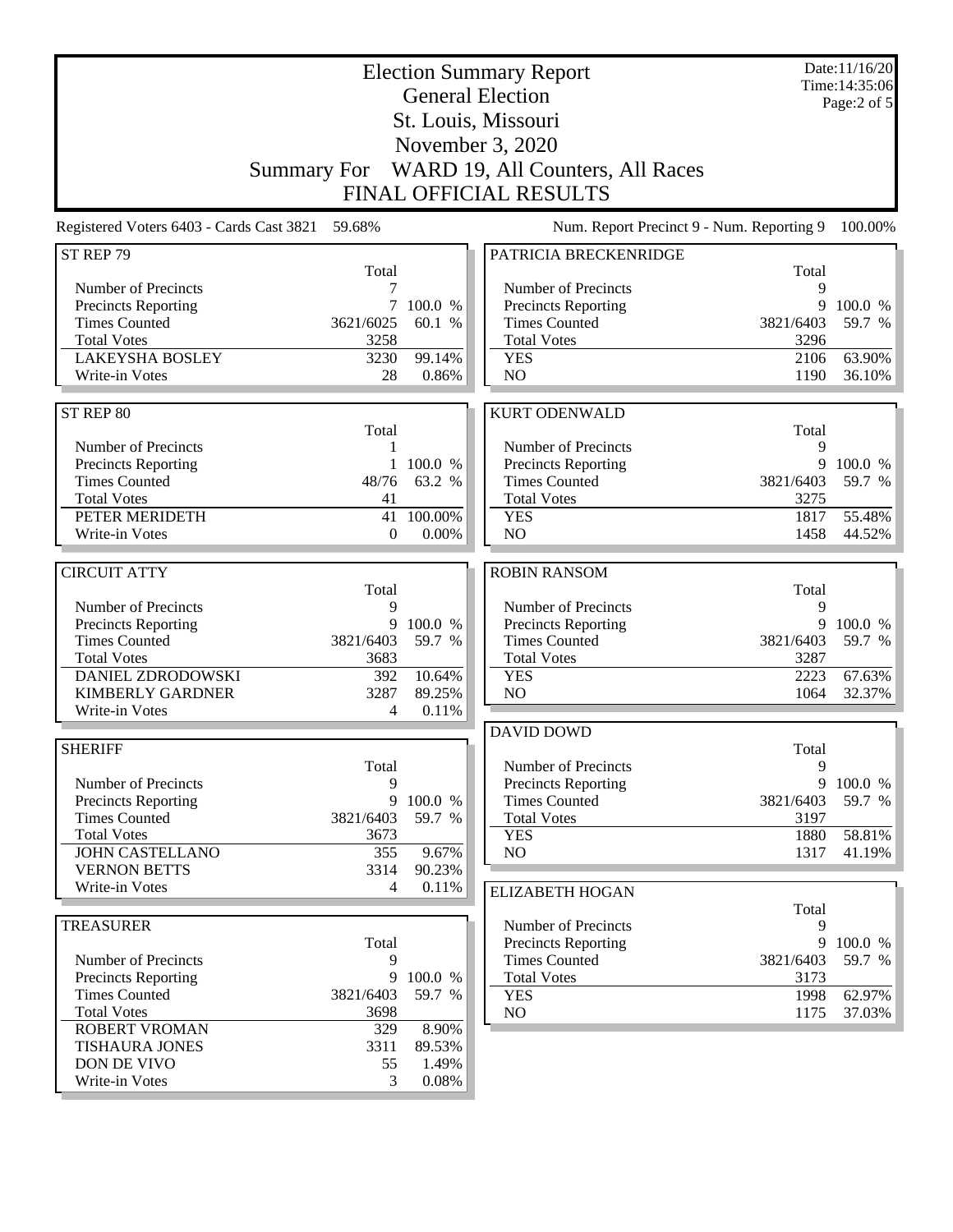| <b>Election Summary Report</b><br><b>General Election</b> |              |                  |                                              |              | Date:11/16/20<br>Time: 14:35:06 |
|-----------------------------------------------------------|--------------|------------------|----------------------------------------------|--------------|---------------------------------|
|                                                           |              |                  |                                              |              | Page: 3 of 5                    |
|                                                           |              |                  | St. Louis, Missouri                          |              |                                 |
|                                                           |              |                  | November 3, 2020                             |              |                                 |
|                                                           |              |                  | Summary For WARD 19, All Counters, All Races |              |                                 |
|                                                           |              |                  | <b>FINAL OFFICIAL RESULTS</b>                |              |                                 |
| Registered Voters 6403 - Cards Cast 3821                  | 59.68%       |                  | Num. Report Precinct 9 - Num. Reporting 9    |              | 100.00%                         |
| <b>KATHERINE FOWLER</b>                                   |              |                  | MADELINE CONNOLLY                            |              |                                 |
| Number of Precincts                                       | Total<br>9   |                  | Number of Precincts                          | Total<br>9   |                                 |
| Precincts Reporting                                       | 9            | 100.0 %          | <b>Precincts Reporting</b>                   | 9            | 100.0 %                         |
| <b>Times Counted</b>                                      | 3821/6403    | 59.7 %           | <b>Times Counted</b>                         | 3821/6403    | 59.7 %                          |
| <b>Total Votes</b>                                        | 3172         |                  | <b>Total Votes</b>                           | 3164         |                                 |
| <b>YES</b>                                                | 2158         | 68.03%           | <b>YES</b>                                   | 2074         | 65.55%                          |
| NO                                                        | 1014         | 31.97%           | NO                                           | 1090         | 34.45%                          |
| <b>CALEA STOVALL-REID</b>                                 |              |                  | <b>JOSEPH WHYTE</b>                          |              |                                 |
|                                                           | Total        |                  |                                              | Total        |                                 |
| Number of Precincts                                       | 9            |                  | Number of Precincts                          | 9            |                                 |
| Precincts Reporting                                       | 9            | 100.0 %          | Precincts Reporting                          | 9            | 100.0 %                         |
| <b>Times Counted</b>                                      | 3821/6403    | 59.7 %           | <b>Times Counted</b>                         | 3821/6403    | 59.7 %                          |
| <b>Total Votes</b>                                        | 3184         |                  | <b>Total Votes</b>                           | 3141         |                                 |
| <b>YES</b>                                                | 2213         | 69.50%           | <b>YES</b>                                   | 1777         | 56.57%                          |
| NO                                                        | 971          | 30.50%           | NO                                           | 1364         | 43.43%                          |
| MICHAEL STELZER                                           |              |                  | ANNETTE LLEWELLYN                            |              |                                 |
|                                                           | Total        |                  |                                              | Total        |                                 |
| Number of Precincts                                       | 9            |                  | Number of Precincts                          | 9            |                                 |
| Precincts Reporting                                       | 9            | 100.0 %          | Precincts Reporting                          | 9            | 100.0 %                         |
| <b>Times Counted</b>                                      | 3821/6403    | 59.7 %           | <b>Times Counted</b>                         | 3821/6403    | 59.7 %                          |
| <b>Total Votes</b>                                        | 3157         |                  | <b>Total Votes</b>                           | 3161         |                                 |
| <b>YES</b>                                                | 1776         | 56.26%           | <b>YES</b>                                   | 2181         | 69.00%                          |
| N <sub>O</sub>                                            | 1381         | 43.74%           | N <sub>O</sub>                               | 980          | 31.00%                          |
| <b>TIMOTHY BOYER</b>                                      |              |                  | <b>CLINTON WRIGHT</b>                        |              |                                 |
|                                                           | Total        |                  |                                              | Total        |                                 |
| Number of Precincts                                       | 9            |                  | Number of Precincts                          | 9            |                                 |
| Precincts Reporting                                       | 9            | 100.0 %          | Precincts Reporting                          | 9            | 100.0 %                         |
| <b>Times Counted</b>                                      | 3821/6403    | 59.7 %           | <b>Times Counted</b>                         | 3821/6403    | 59.7 %                          |
| <b>Total Votes</b>                                        | 3151         |                  | <b>Total Votes</b>                           | 3136         |                                 |
| <b>YES</b><br>NO.                                         | 1836<br>1315 | 58.27%<br>41.73% | <b>YES</b><br>NO                             | 1868<br>1268 | 59.57%<br>40.43%                |
|                                                           |              |                  |                                              |              |                                 |
| <b>SCOTT MILLIKAN</b>                                     |              |                  | <b>STEVEN OHMER</b>                          |              |                                 |
|                                                           | Total        |                  |                                              | Total        |                                 |
| Number of Precincts                                       | 9            |                  | Number of Precincts                          | 9            |                                 |
| Precincts Reporting                                       | 9            | 100.0 %          | Precincts Reporting                          | 9            | 100.0 %                         |
| <b>Times Counted</b>                                      | 3821/6403    | 59.7 %           | <b>Times Counted</b>                         | 3821/6403    | 59.7 %                          |
| <b>Total Votes</b>                                        | 3147         |                  | <b>Total Votes</b>                           | 3130         |                                 |
| <b>YES</b><br>NO.                                         | 1742<br>1405 | 55.35%<br>44.65% | <b>YES</b><br>NO                             | 1786<br>1344 | 57.06%<br>42.94%                |
|                                                           |              |                  |                                              |              |                                 |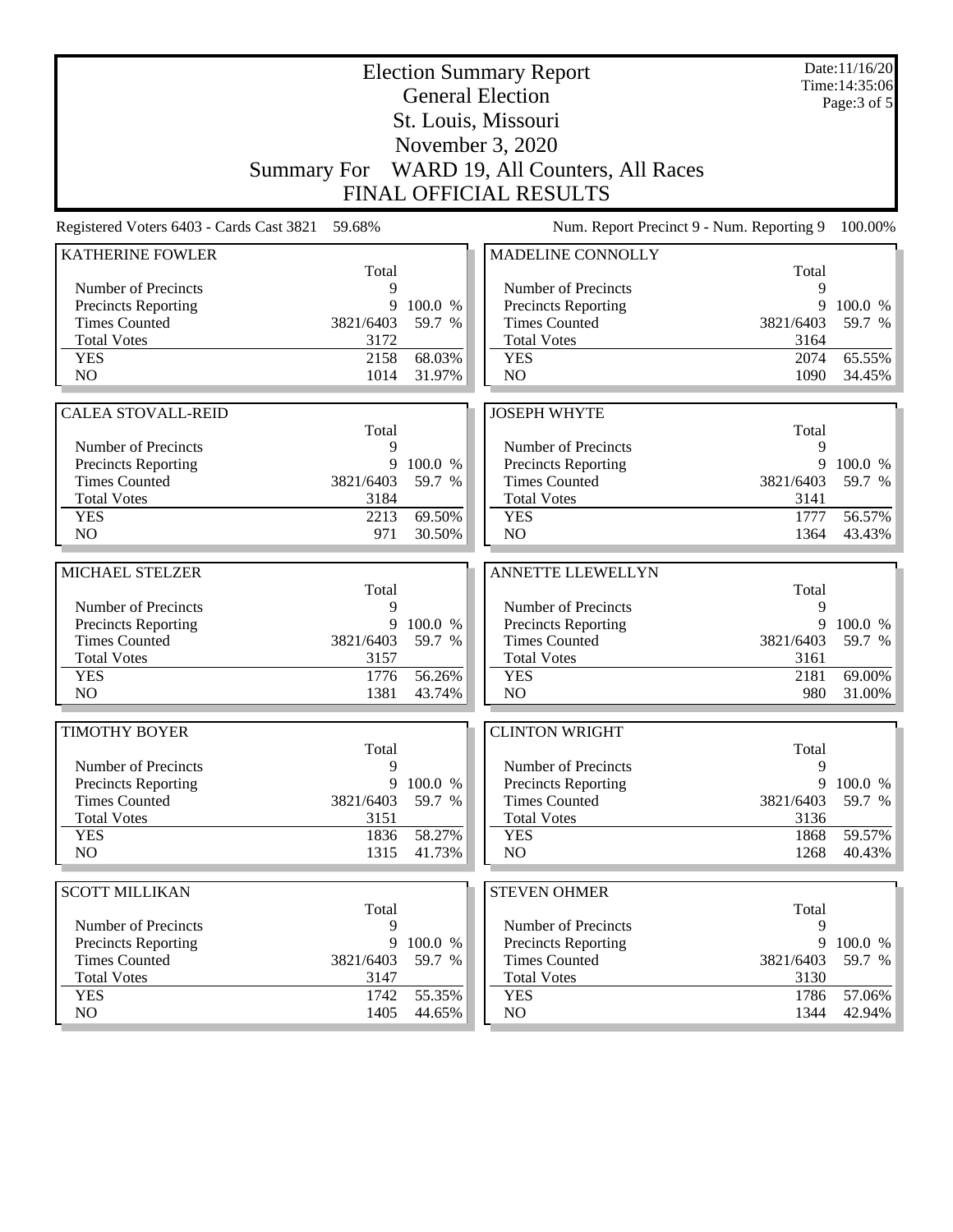| <b>Election Summary Report</b><br><b>General Election</b> |            |                     |                                                    |                | Date:11/16/20<br>Time: 14:35:06<br>Page:4 of 5 |  |  |
|-----------------------------------------------------------|------------|---------------------|----------------------------------------------------|----------------|------------------------------------------------|--|--|
|                                                           |            |                     | St. Louis, Missouri                                |                |                                                |  |  |
|                                                           |            |                     | November 3, 2020                                   |                |                                                |  |  |
|                                                           |            |                     | Summary For WARD 19, All Counters, All Races       |                |                                                |  |  |
|                                                           |            |                     | <b>FINAL OFFICIAL RESULTS</b>                      |                |                                                |  |  |
| Registered Voters 6403 - Cards Cast 3821                  | 59.68%     |                     | Num. Report Precinct 9 - Num. Reporting 9          |                | 100.00%                                        |  |  |
| <b>DAVID ROITHER</b>                                      |            |                     | NICOLE COLBERT-BOTCHWAY                            |                |                                                |  |  |
| Number of Precincts                                       | Total<br>9 |                     | Number of Precincts                                | Total<br>9     |                                                |  |  |
| <b>Precincts Reporting</b>                                | 9          | 100.0 %             | <b>Precincts Reporting</b>                         | 9              | 100.0 %                                        |  |  |
| <b>Times Counted</b>                                      | 3821/6403  | 59.7 %              | <b>Times Counted</b>                               | 3821/6403      | 59.7 %                                         |  |  |
| <b>Total Votes</b>                                        | 3124       |                     | <b>Total Votes</b>                                 | 3161           |                                                |  |  |
| <b>YES</b>                                                | 1784       | 57.11%              | <b>YES</b>                                         | 2220           | 70.23%                                         |  |  |
| N <sub>O</sub>                                            | 1340       | 42.89%              | N <sub>O</sub>                                     | 941            | 29.77%                                         |  |  |
|                                                           |            |                     |                                                    |                |                                                |  |  |
| THOMAS McCARTHY                                           |            |                     | <b>CON AMEND 1</b>                                 |                |                                                |  |  |
|                                                           | Total      |                     |                                                    | Total          |                                                |  |  |
| Number of Precincts                                       | 9          |                     | Number of Precincts                                | 9<br>9         |                                                |  |  |
| <b>Precincts Reporting</b><br><b>Times Counted</b>        | 3821/6403  | 9 100.0 %<br>59.7 % | <b>Precincts Reporting</b><br><b>Times Counted</b> | 3821/6403      | 100.0 %<br>59.7 %                              |  |  |
| <b>Total Votes</b>                                        | 3128       |                     | <b>Total Votes</b>                                 | 3603           |                                                |  |  |
| <b>YES</b>                                                | 1840       | 58.82%              | <b>YES</b>                                         | 1461           | 40.55%                                         |  |  |
| NO                                                        | 1288       | 41.18%              | NO                                                 | 2142           | 59.45%                                         |  |  |
|                                                           |            |                     |                                                    |                |                                                |  |  |
| MICHAEL COLONA                                            |            |                     | <b>CON AMEND 3</b>                                 |                |                                                |  |  |
| Number of Precincts                                       | Total<br>9 |                     | Number of Precincts                                | Total<br>9     |                                                |  |  |
| <b>Precincts Reporting</b>                                | 9          | 100.0 %             | Precincts Reporting                                | 9              | 100.0 %                                        |  |  |
| <b>Times Counted</b>                                      | 3821/6403  | 59.7 %              | <b>Times Counted</b>                               | 3821/6403      | 59.7 %                                         |  |  |
| <b>Total Votes</b>                                        | 3138       |                     | <b>Total Votes</b>                                 | 3642           |                                                |  |  |
| <b>YES</b>                                                | 1890       | 60.23%              | <b>YES</b>                                         | 1330           | 36.52%                                         |  |  |
| N <sub>O</sub>                                            | 1248       | 39.77%              | NO                                                 | 2312           | 63.48%                                         |  |  |
|                                                           |            |                     |                                                    |                |                                                |  |  |
| <b>CRAIG HIGGINS</b>                                      |            |                     | <b>PROP D</b>                                      |                |                                                |  |  |
|                                                           | Total      |                     |                                                    | Total          |                                                |  |  |
| Number of Precincts                                       | 9          |                     | Number of Precincts                                | 9              |                                                |  |  |
| <b>Precincts Reporting</b><br><b>Times Counted</b>        | 3821/6403  | 9 100.0 %<br>59.7 % | <b>Precincts Reporting</b><br><b>Times Counted</b> | 9<br>3821/6403 | 100.0 %<br>59.7 %                              |  |  |
| <b>Total Votes</b>                                        | 3143       |                     | <b>Total Votes</b>                                 | 3586           |                                                |  |  |
| <b>YES</b>                                                | 2027       | 64.49%              | <b>YES</b>                                         | 2263           | 63.11%                                         |  |  |
| NO                                                        | 1116       | 35.51%              | NO                                                 | 1323           | $36.89\%$                                      |  |  |
|                                                           |            |                     |                                                    |                |                                                |  |  |
| <b>LYNNE PERKINS</b>                                      | Total      |                     | PROP <sub>1</sub>                                  | Total          |                                                |  |  |
| Number of Precincts                                       | 9          |                     | Number of Precincts                                | 9              |                                                |  |  |
| <b>Precincts Reporting</b>                                | 9          | 100.0 %             | <b>Precincts Reporting</b>                         | 9              | 100.0 %                                        |  |  |
| <b>Times Counted</b>                                      | 3821/6403  | 59.7 %              | <b>Times Counted</b>                               | 3821/6403      | 59.7 %                                         |  |  |
| <b>Total Votes</b>                                        | 3153       |                     | <b>Total Votes</b>                                 | 3601           |                                                |  |  |
| <b>YES</b>                                                | 2190       | 69.46%              | <b>YES</b>                                         | 1673           | 46.46%                                         |  |  |
| NO.                                                       | 963        | 30.54%              | NO                                                 | 1928           | 53.54%                                         |  |  |
|                                                           |            |                     |                                                    |                |                                                |  |  |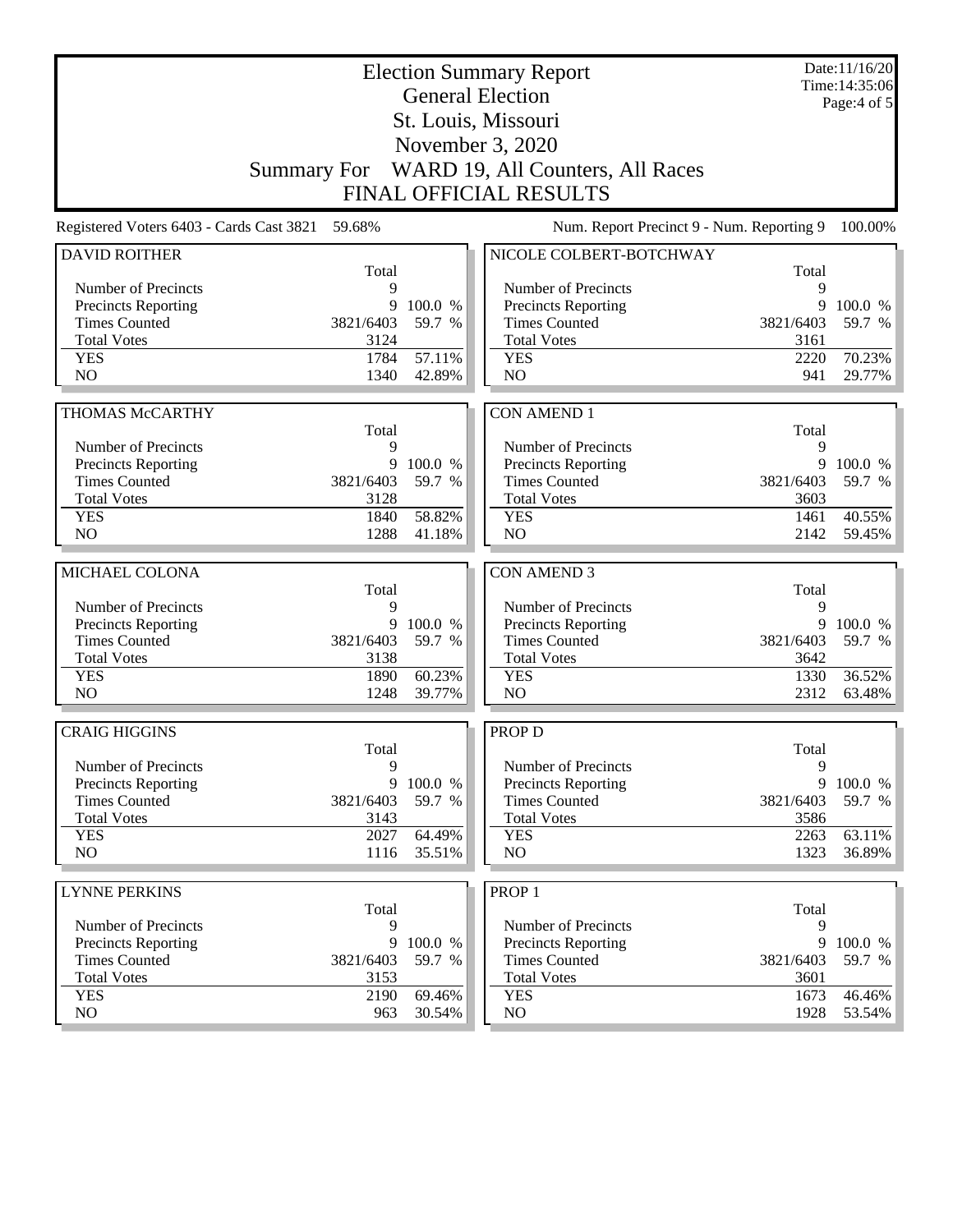Date:11/16/20 Time:14:35:06 Page:5 of 5

## Election Summary Report General Election St. Louis, Missouri November 3, 2020 Summary For WARD 19, All Counters, All Races FINAL OFFICIAL RESULTS

| <b>PROPR</b>               |           |         |
|----------------------------|-----------|---------|
|                            | Total     |         |
| Number of Precincts        | 9         |         |
| <b>Precincts Reporting</b> | 9         | 100.0 % |
| <b>Times Counted</b>       | 3821/6403 | 59.7 %  |
| <b>Total Votes</b>         | 3626      |         |
| <b>YES</b>                 | 2326      | 64.15%  |
| N <sub>O</sub>             | 1300      | 35.85%  |
|                            |           |         |
|                            |           |         |
| <b>PROPT</b>               |           |         |
|                            | Total     |         |
| Number of Precincts        | 9         |         |
| <b>Precincts Reporting</b> | 9         | 100.0%  |
| <b>Times Counted</b>       | 3821/6403 | 59.7 %  |
| <b>Total Votes</b>         | 3529      |         |
| <b>YES</b>                 | 1631      | 46.22%  |

Registered Voters 6403 - Cards Cast 3821 59.68% Num. Report Precinct 9 - Num. Reporting 9 100.00%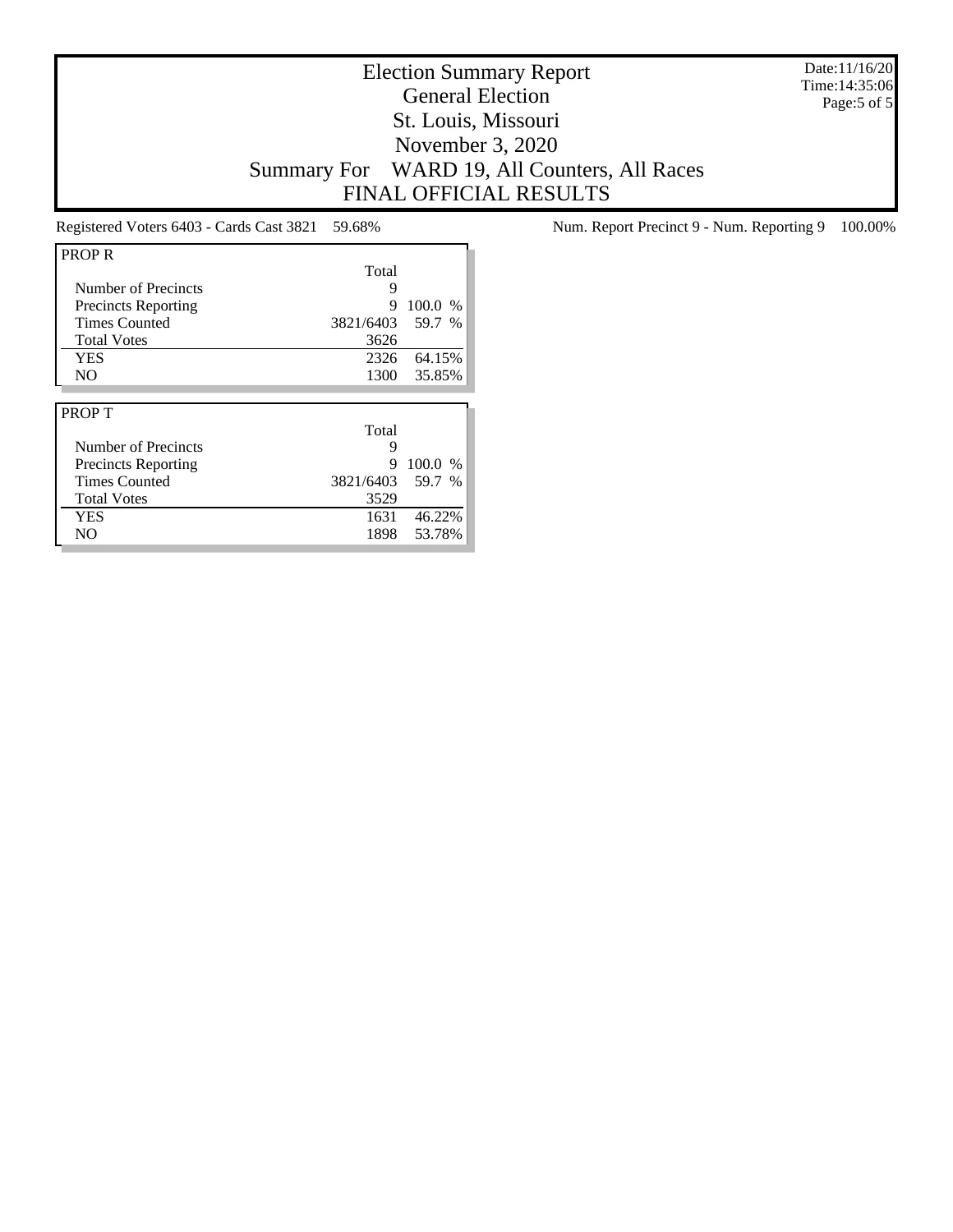| <b>Election Summary Report</b>                     |                    |                     |                                                                   |                 | Date:11/16/20<br>Time: 14:35:13 |
|----------------------------------------------------|--------------------|---------------------|-------------------------------------------------------------------|-----------------|---------------------------------|
|                                                    |                    |                     | <b>General Election</b>                                           |                 | Page:1 of 5                     |
|                                                    |                    |                     |                                                                   |                 |                                 |
| St. Louis, Missouri<br>November 3, 2020            |                    |                     |                                                                   |                 |                                 |
|                                                    |                    |                     |                                                                   |                 |                                 |
|                                                    | <b>Summary For</b> |                     | WARD 20, All Counters, All Races<br><b>FINAL OFFICIAL RESULTS</b> |                 |                                 |
|                                                    |                    |                     |                                                                   |                 |                                 |
| Registered Voters 5757 - Cards Cast 3131           | 54.39%             |                     | Num. Report Precinct 7 - Num. Reporting 7                         |                 | 100.00%                         |
| <b>PRESIDENT</b>                                   | Total              |                     | <b>ST TREASURER</b>                                               | Total           |                                 |
| Number of Precincts                                | 7                  |                     | Number of Precincts                                               | 7               |                                 |
| <b>Precincts Reporting</b>                         | 7                  | 100.0 %             | <b>Precincts Reporting</b>                                        |                 | 100.0 %                         |
| <b>Times Counted</b>                               | 3131/5757          | 54.4 %              | <b>Times Counted</b>                                              | 3131/5757       | 54.4 %                          |
| <b>Total Votes</b>                                 | 3122               |                     | <b>Total Votes</b>                                                | 3067            |                                 |
| TRUMP/PENCE                                        | 360                | 11.53%              | <b>SCOTT FITZPATRICK</b>                                          | 345             | 11.25%                          |
| <b>BIDEN/HARRIS</b>                                | 2697               | 86.39%              | <b>VICKI ENGLUND</b>                                              | 2589            | 84.41%                          |
| JORGENSEN/COHEN                                    | 25                 | 0.80%               | NICHOLAS KASOFF                                                   | 77              | 2.51%                           |
| HAWKINS/WALKER                                     | 23                 | 0.74%               | <b>JOSEPH CIVETTINI</b>                                           | 46              | 1.50%                           |
| <b>BLANKENSHIP/MOHR</b>                            | 2                  | 0.06%               | Write-in Votes                                                    | 10              | 0.33%                           |
| Write-in Votes                                     | 15                 | 0.48%               |                                                                   |                 |                                 |
| <b>GOVERNOR</b>                                    |                    |                     | <b>ATTY GENERAL</b>                                               | Total           |                                 |
|                                                    |                    |                     | Number of Precincts                                               | 7               |                                 |
| Number of Precincts                                | Total<br>7         |                     | <b>Precincts Reporting</b>                                        |                 | 7 100.0 %                       |
| Precincts Reporting                                | 7                  | 100.0 %             | <b>Times Counted</b>                                              | 3131/5757       | 54.4 %                          |
| <b>Times Counted</b>                               | 3131/5757          | 54.4 %              | <b>Total Votes</b>                                                | 3051            |                                 |
| <b>Total Votes</b>                                 | 3088               |                     | <b>ERIC SCHMITT</b>                                               | 372             | 12.19%                          |
| <b>MIKE PARSON</b>                                 | 373                | 12.08%              | <b>RICH FINNERAN</b>                                              | 2568            | 84.17%                          |
| NICOLE GALLOWAY                                    | 2607               | 84.42%              | <b>KEVIN BABCOCK</b>                                              | 103             | 3.38%                           |
| <b>RIK COMBS</b>                                   | 50                 | 1.62%               | Write-in Votes                                                    | 8               | 0.26%                           |
| <b>JEROME BAUER</b>                                | 53                 | 1.72%               |                                                                   |                 |                                 |
| Write-in Votes                                     | 5                  | 0.16%               | US REP 1                                                          |                 |                                 |
|                                                    |                    |                     |                                                                   | Total           |                                 |
| <b>LT GOVERNOR</b>                                 |                    |                     | Number of Precincts                                               | 7               |                                 |
|                                                    | Total              |                     | <b>Precincts Reporting</b>                                        | $7\overline{ }$ | 100.0 %                         |
| Number of Precincts                                | 7                  |                     | <b>Times Counted</b>                                              | 3131/5757       | 54.4 %                          |
| <b>Precincts Reporting</b>                         |                    | 7 100.0 %           | <b>Total Votes</b>                                                | 3068            |                                 |
| <b>Times Counted</b>                               | 3131/5757          | 54.4 %              | <b>ANTHONY ROGERS</b>                                             | 318             | 10.37%                          |
| <b>Total Votes</b>                                 | 3067               |                     | <b>CORI BUSH</b>                                                  | 2670            | 87.03%                          |
| <b>MIKE KEHOE</b>                                  | 335                | 10.92%              | <b>ALEX FURMAN</b>                                                | 73              | 2.38%                           |
| <b>ALISSIA CANADY</b>                              | 2599               | 84.74%              | Write-in Votes                                                    | 7               | 0.23%                           |
| <b>BILL SLANTZ</b>                                 | 70                 | 2.28%               |                                                                   |                 |                                 |
| <b>KELLEY DRAGOO</b>                               | 54                 | 1.76%               | ST SENATOR 5                                                      |                 |                                 |
| Write-in Votes                                     | 9                  | 0.29%               |                                                                   | Total           |                                 |
|                                                    |                    |                     | Number of Precincts                                               | 7               |                                 |
| <b>SECR OF STATE</b>                               |                    |                     | <b>Precincts Reporting</b>                                        |                 | 7 100.0 %                       |
|                                                    | Total              |                     | <b>Times Counted</b>                                              | 3131/5757       | 54.4 %                          |
| Number of Precincts                                | 7                  |                     | <b>Total Votes</b>                                                | 3045            |                                 |
| <b>Precincts Reporting</b><br><b>Times Counted</b> |                    | 7 100.0 %<br>54.4 % | <b>MICHAEL HEBRON</b><br><b>STEVE ROBERTS</b>                     | 342<br>2687     | 11.23%<br>88.24%                |
| <b>Total Votes</b>                                 | 3131/5757<br>3075  |                     | Write-in Votes                                                    | 16              | 0.53%                           |
| <b>JOHN ASHCROFT</b>                               | 388                | 12.62%              |                                                                   |                 |                                 |
| YINKA FALETI                                       | 2554               | 83.06%              |                                                                   |                 |                                 |
| <b>CARL FREESE</b>                                 | 64                 | 2.08%               |                                                                   |                 |                                 |
| PAUL LEHMANN                                       | 44                 | 1.43%               |                                                                   |                 |                                 |
| PAUL VENABLE                                       | 18                 | 0.59%               |                                                                   |                 |                                 |
| Write-in Votes                                     | 7                  | 0.23%               |                                                                   |                 |                                 |
|                                                    |                    |                     |                                                                   |                 |                                 |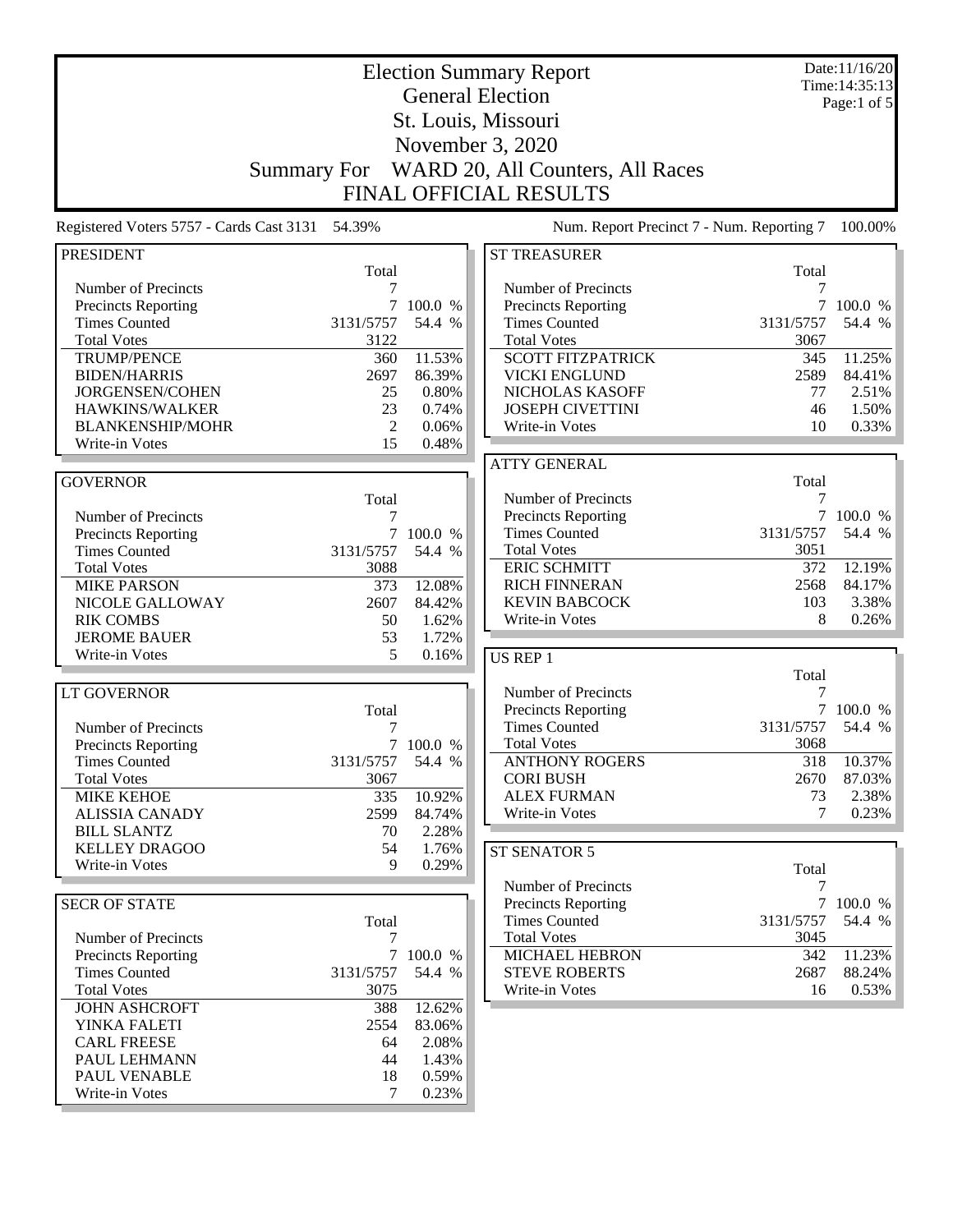| <b>General Election</b><br>Page:2 of 5<br>St. Louis, Missouri<br>November 3, 2020<br>WARD 20, All Counters, All Races<br><b>Summary For</b><br><b>FINAL OFFICIAL RESULTS</b><br>Registered Voters 5757 - Cards Cast 3131 54.39%<br>Num. Report Precinct 7 - Num. Reporting 7<br>ST REP 78<br><b>TREASURER</b><br>Total<br>Total<br>Number of Precincts<br>Number of Precincts<br>7<br>4<br>$\overline{7}$<br>4 100.0 %<br>Precincts Reporting<br><b>Precincts Reporting</b><br>100.0 %<br>3131/5757<br><b>Times Counted</b><br>2139/3990<br>53.6 %<br><b>Times Counted</b><br>54.4 %<br><b>Total Votes</b><br><b>Total Votes</b><br>2062<br>3055<br><b>TIMOTHY GARTIN</b><br>10.38%<br>214<br><b>ROBERT VROMAN</b><br>348<br>11.39%<br><b>RASHEEN ALDRIDGE</b><br>1844<br>89.43%<br><b>TISHAURA JONES</b><br>2632<br>86.15%<br>Write-in Votes<br>DON DE VIVO<br>70<br>2.29%<br>4<br>0.19%<br>Write-in Votes<br>5<br>0.16%<br>ST REP 80<br>PATRICIA BRECKENRIDGE<br>Total<br>Number of Precincts<br>Total<br>1<br>Precincts Reporting<br>100.0 %<br>Number of Precincts<br>1<br>7<br>58.5 %<br>$\overline{7}$<br><b>Times Counted</b><br>237/405<br><b>Precincts Reporting</b><br>100.0 %<br><b>Times Counted</b><br>3131/5757<br>54.4 %<br><b>Total Votes</b><br>216<br><b>Total Votes</b><br>2822<br>PETER MERIDETH<br>214<br>99.07%<br>$\overline{2}$<br><b>YES</b><br>1661<br>58.86%<br>Write-in Votes<br>0.93%<br>N <sub>O</sub><br>1161<br>41.14%<br>ST REP 81<br><b>KURT ODENWALD</b><br>Total<br>Number of Precincts<br>2<br>Total<br>2 100.0 %<br>Number of Precincts<br>7<br>Precincts Reporting<br><b>Times Counted</b><br>$\overline{7}$<br>755/1362<br>55.4 %<br><b>Precincts Reporting</b><br>100.0 %<br><b>Times Counted</b><br><b>Total Votes</b><br>3131/5757<br>54.4 %<br>661<br><b>STEVE BUTZ</b><br><b>Total Votes</b><br>2814<br>652<br>98.64%<br>50.32%<br><b>YES</b><br>1416<br>Write-in Votes<br>9<br>1.36%<br>N <sub>O</sub><br>1398<br>49.68%<br><b>CIRCUIT ATTY</b><br><b>ROBIN RANSOM</b><br>Total<br>Total<br>Number of Precincts<br>7<br>$\tau$<br>Precincts Reporting<br>100.0 %<br>Number of Precincts<br>7<br>$\tau$<br><b>Times Counted</b><br>3131/5757<br>54.4 %<br>Precincts Reporting<br>100.0 %<br><b>Total Votes</b><br>3046<br><b>Times Counted</b><br>3131/5757<br>54.4 %<br>DANIEL ZDRODOWSKI<br>430<br>14.12%<br><b>Total Votes</b><br>2808<br><b>KIMBERLY GARDNER</b><br><b>YES</b><br>1676<br>59.69%<br>2608<br>85.62%<br>Write-in Votes<br>8<br>N <sub>O</sub><br>1132<br>40.31%<br>0.26%<br><b>SHERIFF</b><br><b>DAVID DOWD</b><br>Total<br>Total<br>Number of Precincts<br>7<br>Number of Precincts<br>7<br>$\tau$<br>$7\overline{ }$<br>Precincts Reporting<br>100.0 %<br>Precincts Reporting<br>100.0 %<br>3131/5757<br><b>Times Counted</b><br>54.4 %<br><b>Times Counted</b><br>3131/5757<br>54.4 %<br><b>Total Votes</b><br><b>Total Votes</b><br>3022<br>2771<br><b>JOHN CASTELLANO</b><br>11.45%<br>52.76%<br>346<br><b>YES</b><br>1462<br>NO<br><b>VERNON BETTS</b><br>2664<br>1309<br>88.15%<br>Write-in Votes<br>12<br>0.40% | <b>Election Summary Report</b> |  |  |  | Date:11/16/20<br>Time: 14:35:13 |
|----------------------------------------------------------------------------------------------------------------------------------------------------------------------------------------------------------------------------------------------------------------------------------------------------------------------------------------------------------------------------------------------------------------------------------------------------------------------------------------------------------------------------------------------------------------------------------------------------------------------------------------------------------------------------------------------------------------------------------------------------------------------------------------------------------------------------------------------------------------------------------------------------------------------------------------------------------------------------------------------------------------------------------------------------------------------------------------------------------------------------------------------------------------------------------------------------------------------------------------------------------------------------------------------------------------------------------------------------------------------------------------------------------------------------------------------------------------------------------------------------------------------------------------------------------------------------------------------------------------------------------------------------------------------------------------------------------------------------------------------------------------------------------------------------------------------------------------------------------------------------------------------------------------------------------------------------------------------------------------------------------------------------------------------------------------------------------------------------------------------------------------------------------------------------------------------------------------------------------------------------------------------------------------------------------------------------------------------------------------------------------------------------------------------------------------------------------------------------------------------------------------------------------------------------------------------------------------------------------------------------------------------------------------------------------------------------------------------------------------------------------------------------------------------------------------------------------------------------------------------------------------------------------------------------------------------------------------------------------------------------------------------------------------------------------------------------------------|--------------------------------|--|--|--|---------------------------------|
| 100.00%                                                                                                                                                                                                                                                                                                                                                                                                                                                                                                                                                                                                                                                                                                                                                                                                                                                                                                                                                                                                                                                                                                                                                                                                                                                                                                                                                                                                                                                                                                                                                                                                                                                                                                                                                                                                                                                                                                                                                                                                                                                                                                                                                                                                                                                                                                                                                                                                                                                                                                                                                                                                                                                                                                                                                                                                                                                                                                                                                                                                                                                                                |                                |  |  |  |                                 |
|                                                                                                                                                                                                                                                                                                                                                                                                                                                                                                                                                                                                                                                                                                                                                                                                                                                                                                                                                                                                                                                                                                                                                                                                                                                                                                                                                                                                                                                                                                                                                                                                                                                                                                                                                                                                                                                                                                                                                                                                                                                                                                                                                                                                                                                                                                                                                                                                                                                                                                                                                                                                                                                                                                                                                                                                                                                                                                                                                                                                                                                                                        |                                |  |  |  |                                 |
|                                                                                                                                                                                                                                                                                                                                                                                                                                                                                                                                                                                                                                                                                                                                                                                                                                                                                                                                                                                                                                                                                                                                                                                                                                                                                                                                                                                                                                                                                                                                                                                                                                                                                                                                                                                                                                                                                                                                                                                                                                                                                                                                                                                                                                                                                                                                                                                                                                                                                                                                                                                                                                                                                                                                                                                                                                                                                                                                                                                                                                                                                        |                                |  |  |  |                                 |
|                                                                                                                                                                                                                                                                                                                                                                                                                                                                                                                                                                                                                                                                                                                                                                                                                                                                                                                                                                                                                                                                                                                                                                                                                                                                                                                                                                                                                                                                                                                                                                                                                                                                                                                                                                                                                                                                                                                                                                                                                                                                                                                                                                                                                                                                                                                                                                                                                                                                                                                                                                                                                                                                                                                                                                                                                                                                                                                                                                                                                                                                                        |                                |  |  |  |                                 |
|                                                                                                                                                                                                                                                                                                                                                                                                                                                                                                                                                                                                                                                                                                                                                                                                                                                                                                                                                                                                                                                                                                                                                                                                                                                                                                                                                                                                                                                                                                                                                                                                                                                                                                                                                                                                                                                                                                                                                                                                                                                                                                                                                                                                                                                                                                                                                                                                                                                                                                                                                                                                                                                                                                                                                                                                                                                                                                                                                                                                                                                                                        |                                |  |  |  |                                 |
|                                                                                                                                                                                                                                                                                                                                                                                                                                                                                                                                                                                                                                                                                                                                                                                                                                                                                                                                                                                                                                                                                                                                                                                                                                                                                                                                                                                                                                                                                                                                                                                                                                                                                                                                                                                                                                                                                                                                                                                                                                                                                                                                                                                                                                                                                                                                                                                                                                                                                                                                                                                                                                                                                                                                                                                                                                                                                                                                                                                                                                                                                        |                                |  |  |  |                                 |
|                                                                                                                                                                                                                                                                                                                                                                                                                                                                                                                                                                                                                                                                                                                                                                                                                                                                                                                                                                                                                                                                                                                                                                                                                                                                                                                                                                                                                                                                                                                                                                                                                                                                                                                                                                                                                                                                                                                                                                                                                                                                                                                                                                                                                                                                                                                                                                                                                                                                                                                                                                                                                                                                                                                                                                                                                                                                                                                                                                                                                                                                                        |                                |  |  |  |                                 |
|                                                                                                                                                                                                                                                                                                                                                                                                                                                                                                                                                                                                                                                                                                                                                                                                                                                                                                                                                                                                                                                                                                                                                                                                                                                                                                                                                                                                                                                                                                                                                                                                                                                                                                                                                                                                                                                                                                                                                                                                                                                                                                                                                                                                                                                                                                                                                                                                                                                                                                                                                                                                                                                                                                                                                                                                                                                                                                                                                                                                                                                                                        |                                |  |  |  |                                 |
|                                                                                                                                                                                                                                                                                                                                                                                                                                                                                                                                                                                                                                                                                                                                                                                                                                                                                                                                                                                                                                                                                                                                                                                                                                                                                                                                                                                                                                                                                                                                                                                                                                                                                                                                                                                                                                                                                                                                                                                                                                                                                                                                                                                                                                                                                                                                                                                                                                                                                                                                                                                                                                                                                                                                                                                                                                                                                                                                                                                                                                                                                        |                                |  |  |  |                                 |
|                                                                                                                                                                                                                                                                                                                                                                                                                                                                                                                                                                                                                                                                                                                                                                                                                                                                                                                                                                                                                                                                                                                                                                                                                                                                                                                                                                                                                                                                                                                                                                                                                                                                                                                                                                                                                                                                                                                                                                                                                                                                                                                                                                                                                                                                                                                                                                                                                                                                                                                                                                                                                                                                                                                                                                                                                                                                                                                                                                                                                                                                                        |                                |  |  |  |                                 |
|                                                                                                                                                                                                                                                                                                                                                                                                                                                                                                                                                                                                                                                                                                                                                                                                                                                                                                                                                                                                                                                                                                                                                                                                                                                                                                                                                                                                                                                                                                                                                                                                                                                                                                                                                                                                                                                                                                                                                                                                                                                                                                                                                                                                                                                                                                                                                                                                                                                                                                                                                                                                                                                                                                                                                                                                                                                                                                                                                                                                                                                                                        |                                |  |  |  |                                 |
|                                                                                                                                                                                                                                                                                                                                                                                                                                                                                                                                                                                                                                                                                                                                                                                                                                                                                                                                                                                                                                                                                                                                                                                                                                                                                                                                                                                                                                                                                                                                                                                                                                                                                                                                                                                                                                                                                                                                                                                                                                                                                                                                                                                                                                                                                                                                                                                                                                                                                                                                                                                                                                                                                                                                                                                                                                                                                                                                                                                                                                                                                        |                                |  |  |  |                                 |
|                                                                                                                                                                                                                                                                                                                                                                                                                                                                                                                                                                                                                                                                                                                                                                                                                                                                                                                                                                                                                                                                                                                                                                                                                                                                                                                                                                                                                                                                                                                                                                                                                                                                                                                                                                                                                                                                                                                                                                                                                                                                                                                                                                                                                                                                                                                                                                                                                                                                                                                                                                                                                                                                                                                                                                                                                                                                                                                                                                                                                                                                                        |                                |  |  |  |                                 |
|                                                                                                                                                                                                                                                                                                                                                                                                                                                                                                                                                                                                                                                                                                                                                                                                                                                                                                                                                                                                                                                                                                                                                                                                                                                                                                                                                                                                                                                                                                                                                                                                                                                                                                                                                                                                                                                                                                                                                                                                                                                                                                                                                                                                                                                                                                                                                                                                                                                                                                                                                                                                                                                                                                                                                                                                                                                                                                                                                                                                                                                                                        |                                |  |  |  |                                 |
|                                                                                                                                                                                                                                                                                                                                                                                                                                                                                                                                                                                                                                                                                                                                                                                                                                                                                                                                                                                                                                                                                                                                                                                                                                                                                                                                                                                                                                                                                                                                                                                                                                                                                                                                                                                                                                                                                                                                                                                                                                                                                                                                                                                                                                                                                                                                                                                                                                                                                                                                                                                                                                                                                                                                                                                                                                                                                                                                                                                                                                                                                        |                                |  |  |  |                                 |
|                                                                                                                                                                                                                                                                                                                                                                                                                                                                                                                                                                                                                                                                                                                                                                                                                                                                                                                                                                                                                                                                                                                                                                                                                                                                                                                                                                                                                                                                                                                                                                                                                                                                                                                                                                                                                                                                                                                                                                                                                                                                                                                                                                                                                                                                                                                                                                                                                                                                                                                                                                                                                                                                                                                                                                                                                                                                                                                                                                                                                                                                                        |                                |  |  |  |                                 |
|                                                                                                                                                                                                                                                                                                                                                                                                                                                                                                                                                                                                                                                                                                                                                                                                                                                                                                                                                                                                                                                                                                                                                                                                                                                                                                                                                                                                                                                                                                                                                                                                                                                                                                                                                                                                                                                                                                                                                                                                                                                                                                                                                                                                                                                                                                                                                                                                                                                                                                                                                                                                                                                                                                                                                                                                                                                                                                                                                                                                                                                                                        |                                |  |  |  |                                 |
|                                                                                                                                                                                                                                                                                                                                                                                                                                                                                                                                                                                                                                                                                                                                                                                                                                                                                                                                                                                                                                                                                                                                                                                                                                                                                                                                                                                                                                                                                                                                                                                                                                                                                                                                                                                                                                                                                                                                                                                                                                                                                                                                                                                                                                                                                                                                                                                                                                                                                                                                                                                                                                                                                                                                                                                                                                                                                                                                                                                                                                                                                        |                                |  |  |  |                                 |
|                                                                                                                                                                                                                                                                                                                                                                                                                                                                                                                                                                                                                                                                                                                                                                                                                                                                                                                                                                                                                                                                                                                                                                                                                                                                                                                                                                                                                                                                                                                                                                                                                                                                                                                                                                                                                                                                                                                                                                                                                                                                                                                                                                                                                                                                                                                                                                                                                                                                                                                                                                                                                                                                                                                                                                                                                                                                                                                                                                                                                                                                                        |                                |  |  |  |                                 |
|                                                                                                                                                                                                                                                                                                                                                                                                                                                                                                                                                                                                                                                                                                                                                                                                                                                                                                                                                                                                                                                                                                                                                                                                                                                                                                                                                                                                                                                                                                                                                                                                                                                                                                                                                                                                                                                                                                                                                                                                                                                                                                                                                                                                                                                                                                                                                                                                                                                                                                                                                                                                                                                                                                                                                                                                                                                                                                                                                                                                                                                                                        |                                |  |  |  |                                 |
|                                                                                                                                                                                                                                                                                                                                                                                                                                                                                                                                                                                                                                                                                                                                                                                                                                                                                                                                                                                                                                                                                                                                                                                                                                                                                                                                                                                                                                                                                                                                                                                                                                                                                                                                                                                                                                                                                                                                                                                                                                                                                                                                                                                                                                                                                                                                                                                                                                                                                                                                                                                                                                                                                                                                                                                                                                                                                                                                                                                                                                                                                        |                                |  |  |  |                                 |
|                                                                                                                                                                                                                                                                                                                                                                                                                                                                                                                                                                                                                                                                                                                                                                                                                                                                                                                                                                                                                                                                                                                                                                                                                                                                                                                                                                                                                                                                                                                                                                                                                                                                                                                                                                                                                                                                                                                                                                                                                                                                                                                                                                                                                                                                                                                                                                                                                                                                                                                                                                                                                                                                                                                                                                                                                                                                                                                                                                                                                                                                                        |                                |  |  |  |                                 |
|                                                                                                                                                                                                                                                                                                                                                                                                                                                                                                                                                                                                                                                                                                                                                                                                                                                                                                                                                                                                                                                                                                                                                                                                                                                                                                                                                                                                                                                                                                                                                                                                                                                                                                                                                                                                                                                                                                                                                                                                                                                                                                                                                                                                                                                                                                                                                                                                                                                                                                                                                                                                                                                                                                                                                                                                                                                                                                                                                                                                                                                                                        |                                |  |  |  |                                 |
|                                                                                                                                                                                                                                                                                                                                                                                                                                                                                                                                                                                                                                                                                                                                                                                                                                                                                                                                                                                                                                                                                                                                                                                                                                                                                                                                                                                                                                                                                                                                                                                                                                                                                                                                                                                                                                                                                                                                                                                                                                                                                                                                                                                                                                                                                                                                                                                                                                                                                                                                                                                                                                                                                                                                                                                                                                                                                                                                                                                                                                                                                        |                                |  |  |  |                                 |
|                                                                                                                                                                                                                                                                                                                                                                                                                                                                                                                                                                                                                                                                                                                                                                                                                                                                                                                                                                                                                                                                                                                                                                                                                                                                                                                                                                                                                                                                                                                                                                                                                                                                                                                                                                                                                                                                                                                                                                                                                                                                                                                                                                                                                                                                                                                                                                                                                                                                                                                                                                                                                                                                                                                                                                                                                                                                                                                                                                                                                                                                                        |                                |  |  |  |                                 |
|                                                                                                                                                                                                                                                                                                                                                                                                                                                                                                                                                                                                                                                                                                                                                                                                                                                                                                                                                                                                                                                                                                                                                                                                                                                                                                                                                                                                                                                                                                                                                                                                                                                                                                                                                                                                                                                                                                                                                                                                                                                                                                                                                                                                                                                                                                                                                                                                                                                                                                                                                                                                                                                                                                                                                                                                                                                                                                                                                                                                                                                                                        |                                |  |  |  |                                 |
|                                                                                                                                                                                                                                                                                                                                                                                                                                                                                                                                                                                                                                                                                                                                                                                                                                                                                                                                                                                                                                                                                                                                                                                                                                                                                                                                                                                                                                                                                                                                                                                                                                                                                                                                                                                                                                                                                                                                                                                                                                                                                                                                                                                                                                                                                                                                                                                                                                                                                                                                                                                                                                                                                                                                                                                                                                                                                                                                                                                                                                                                                        |                                |  |  |  |                                 |
| 47.24%                                                                                                                                                                                                                                                                                                                                                                                                                                                                                                                                                                                                                                                                                                                                                                                                                                                                                                                                                                                                                                                                                                                                                                                                                                                                                                                                                                                                                                                                                                                                                                                                                                                                                                                                                                                                                                                                                                                                                                                                                                                                                                                                                                                                                                                                                                                                                                                                                                                                                                                                                                                                                                                                                                                                                                                                                                                                                                                                                                                                                                                                                 |                                |  |  |  |                                 |
|                                                                                                                                                                                                                                                                                                                                                                                                                                                                                                                                                                                                                                                                                                                                                                                                                                                                                                                                                                                                                                                                                                                                                                                                                                                                                                                                                                                                                                                                                                                                                                                                                                                                                                                                                                                                                                                                                                                                                                                                                                                                                                                                                                                                                                                                                                                                                                                                                                                                                                                                                                                                                                                                                                                                                                                                                                                                                                                                                                                                                                                                                        |                                |  |  |  |                                 |
|                                                                                                                                                                                                                                                                                                                                                                                                                                                                                                                                                                                                                                                                                                                                                                                                                                                                                                                                                                                                                                                                                                                                                                                                                                                                                                                                                                                                                                                                                                                                                                                                                                                                                                                                                                                                                                                                                                                                                                                                                                                                                                                                                                                                                                                                                                                                                                                                                                                                                                                                                                                                                                                                                                                                                                                                                                                                                                                                                                                                                                                                                        |                                |  |  |  |                                 |
|                                                                                                                                                                                                                                                                                                                                                                                                                                                                                                                                                                                                                                                                                                                                                                                                                                                                                                                                                                                                                                                                                                                                                                                                                                                                                                                                                                                                                                                                                                                                                                                                                                                                                                                                                                                                                                                                                                                                                                                                                                                                                                                                                                                                                                                                                                                                                                                                                                                                                                                                                                                                                                                                                                                                                                                                                                                                                                                                                                                                                                                                                        |                                |  |  |  |                                 |
|                                                                                                                                                                                                                                                                                                                                                                                                                                                                                                                                                                                                                                                                                                                                                                                                                                                                                                                                                                                                                                                                                                                                                                                                                                                                                                                                                                                                                                                                                                                                                                                                                                                                                                                                                                                                                                                                                                                                                                                                                                                                                                                                                                                                                                                                                                                                                                                                                                                                                                                                                                                                                                                                                                                                                                                                                                                                                                                                                                                                                                                                                        |                                |  |  |  |                                 |
|                                                                                                                                                                                                                                                                                                                                                                                                                                                                                                                                                                                                                                                                                                                                                                                                                                                                                                                                                                                                                                                                                                                                                                                                                                                                                                                                                                                                                                                                                                                                                                                                                                                                                                                                                                                                                                                                                                                                                                                                                                                                                                                                                                                                                                                                                                                                                                                                                                                                                                                                                                                                                                                                                                                                                                                                                                                                                                                                                                                                                                                                                        |                                |  |  |  |                                 |
|                                                                                                                                                                                                                                                                                                                                                                                                                                                                                                                                                                                                                                                                                                                                                                                                                                                                                                                                                                                                                                                                                                                                                                                                                                                                                                                                                                                                                                                                                                                                                                                                                                                                                                                                                                                                                                                                                                                                                                                                                                                                                                                                                                                                                                                                                                                                                                                                                                                                                                                                                                                                                                                                                                                                                                                                                                                                                                                                                                                                                                                                                        |                                |  |  |  |                                 |
|                                                                                                                                                                                                                                                                                                                                                                                                                                                                                                                                                                                                                                                                                                                                                                                                                                                                                                                                                                                                                                                                                                                                                                                                                                                                                                                                                                                                                                                                                                                                                                                                                                                                                                                                                                                                                                                                                                                                                                                                                                                                                                                                                                                                                                                                                                                                                                                                                                                                                                                                                                                                                                                                                                                                                                                                                                                                                                                                                                                                                                                                                        |                                |  |  |  |                                 |
|                                                                                                                                                                                                                                                                                                                                                                                                                                                                                                                                                                                                                                                                                                                                                                                                                                                                                                                                                                                                                                                                                                                                                                                                                                                                                                                                                                                                                                                                                                                                                                                                                                                                                                                                                                                                                                                                                                                                                                                                                                                                                                                                                                                                                                                                                                                                                                                                                                                                                                                                                                                                                                                                                                                                                                                                                                                                                                                                                                                                                                                                                        |                                |  |  |  |                                 |
|                                                                                                                                                                                                                                                                                                                                                                                                                                                                                                                                                                                                                                                                                                                                                                                                                                                                                                                                                                                                                                                                                                                                                                                                                                                                                                                                                                                                                                                                                                                                                                                                                                                                                                                                                                                                                                                                                                                                                                                                                                                                                                                                                                                                                                                                                                                                                                                                                                                                                                                                                                                                                                                                                                                                                                                                                                                                                                                                                                                                                                                                                        |                                |  |  |  |                                 |
|                                                                                                                                                                                                                                                                                                                                                                                                                                                                                                                                                                                                                                                                                                                                                                                                                                                                                                                                                                                                                                                                                                                                                                                                                                                                                                                                                                                                                                                                                                                                                                                                                                                                                                                                                                                                                                                                                                                                                                                                                                                                                                                                                                                                                                                                                                                                                                                                                                                                                                                                                                                                                                                                                                                                                                                                                                                                                                                                                                                                                                                                                        |                                |  |  |  |                                 |
|                                                                                                                                                                                                                                                                                                                                                                                                                                                                                                                                                                                                                                                                                                                                                                                                                                                                                                                                                                                                                                                                                                                                                                                                                                                                                                                                                                                                                                                                                                                                                                                                                                                                                                                                                                                                                                                                                                                                                                                                                                                                                                                                                                                                                                                                                                                                                                                                                                                                                                                                                                                                                                                                                                                                                                                                                                                                                                                                                                                                                                                                                        |                                |  |  |  |                                 |
|                                                                                                                                                                                                                                                                                                                                                                                                                                                                                                                                                                                                                                                                                                                                                                                                                                                                                                                                                                                                                                                                                                                                                                                                                                                                                                                                                                                                                                                                                                                                                                                                                                                                                                                                                                                                                                                                                                                                                                                                                                                                                                                                                                                                                                                                                                                                                                                                                                                                                                                                                                                                                                                                                                                                                                                                                                                                                                                                                                                                                                                                                        |                                |  |  |  |                                 |
|                                                                                                                                                                                                                                                                                                                                                                                                                                                                                                                                                                                                                                                                                                                                                                                                                                                                                                                                                                                                                                                                                                                                                                                                                                                                                                                                                                                                                                                                                                                                                                                                                                                                                                                                                                                                                                                                                                                                                                                                                                                                                                                                                                                                                                                                                                                                                                                                                                                                                                                                                                                                                                                                                                                                                                                                                                                                                                                                                                                                                                                                                        |                                |  |  |  |                                 |
|                                                                                                                                                                                                                                                                                                                                                                                                                                                                                                                                                                                                                                                                                                                                                                                                                                                                                                                                                                                                                                                                                                                                                                                                                                                                                                                                                                                                                                                                                                                                                                                                                                                                                                                                                                                                                                                                                                                                                                                                                                                                                                                                                                                                                                                                                                                                                                                                                                                                                                                                                                                                                                                                                                                                                                                                                                                                                                                                                                                                                                                                                        |                                |  |  |  |                                 |
|                                                                                                                                                                                                                                                                                                                                                                                                                                                                                                                                                                                                                                                                                                                                                                                                                                                                                                                                                                                                                                                                                                                                                                                                                                                                                                                                                                                                                                                                                                                                                                                                                                                                                                                                                                                                                                                                                                                                                                                                                                                                                                                                                                                                                                                                                                                                                                                                                                                                                                                                                                                                                                                                                                                                                                                                                                                                                                                                                                                                                                                                                        |                                |  |  |  |                                 |
|                                                                                                                                                                                                                                                                                                                                                                                                                                                                                                                                                                                                                                                                                                                                                                                                                                                                                                                                                                                                                                                                                                                                                                                                                                                                                                                                                                                                                                                                                                                                                                                                                                                                                                                                                                                                                                                                                                                                                                                                                                                                                                                                                                                                                                                                                                                                                                                                                                                                                                                                                                                                                                                                                                                                                                                                                                                                                                                                                                                                                                                                                        |                                |  |  |  |                                 |
|                                                                                                                                                                                                                                                                                                                                                                                                                                                                                                                                                                                                                                                                                                                                                                                                                                                                                                                                                                                                                                                                                                                                                                                                                                                                                                                                                                                                                                                                                                                                                                                                                                                                                                                                                                                                                                                                                                                                                                                                                                                                                                                                                                                                                                                                                                                                                                                                                                                                                                                                                                                                                                                                                                                                                                                                                                                                                                                                                                                                                                                                                        |                                |  |  |  |                                 |
|                                                                                                                                                                                                                                                                                                                                                                                                                                                                                                                                                                                                                                                                                                                                                                                                                                                                                                                                                                                                                                                                                                                                                                                                                                                                                                                                                                                                                                                                                                                                                                                                                                                                                                                                                                                                                                                                                                                                                                                                                                                                                                                                                                                                                                                                                                                                                                                                                                                                                                                                                                                                                                                                                                                                                                                                                                                                                                                                                                                                                                                                                        |                                |  |  |  |                                 |
|                                                                                                                                                                                                                                                                                                                                                                                                                                                                                                                                                                                                                                                                                                                                                                                                                                                                                                                                                                                                                                                                                                                                                                                                                                                                                                                                                                                                                                                                                                                                                                                                                                                                                                                                                                                                                                                                                                                                                                                                                                                                                                                                                                                                                                                                                                                                                                                                                                                                                                                                                                                                                                                                                                                                                                                                                                                                                                                                                                                                                                                                                        |                                |  |  |  |                                 |
|                                                                                                                                                                                                                                                                                                                                                                                                                                                                                                                                                                                                                                                                                                                                                                                                                                                                                                                                                                                                                                                                                                                                                                                                                                                                                                                                                                                                                                                                                                                                                                                                                                                                                                                                                                                                                                                                                                                                                                                                                                                                                                                                                                                                                                                                                                                                                                                                                                                                                                                                                                                                                                                                                                                                                                                                                                                                                                                                                                                                                                                                                        |                                |  |  |  |                                 |
|                                                                                                                                                                                                                                                                                                                                                                                                                                                                                                                                                                                                                                                                                                                                                                                                                                                                                                                                                                                                                                                                                                                                                                                                                                                                                                                                                                                                                                                                                                                                                                                                                                                                                                                                                                                                                                                                                                                                                                                                                                                                                                                                                                                                                                                                                                                                                                                                                                                                                                                                                                                                                                                                                                                                                                                                                                                                                                                                                                                                                                                                                        |                                |  |  |  |                                 |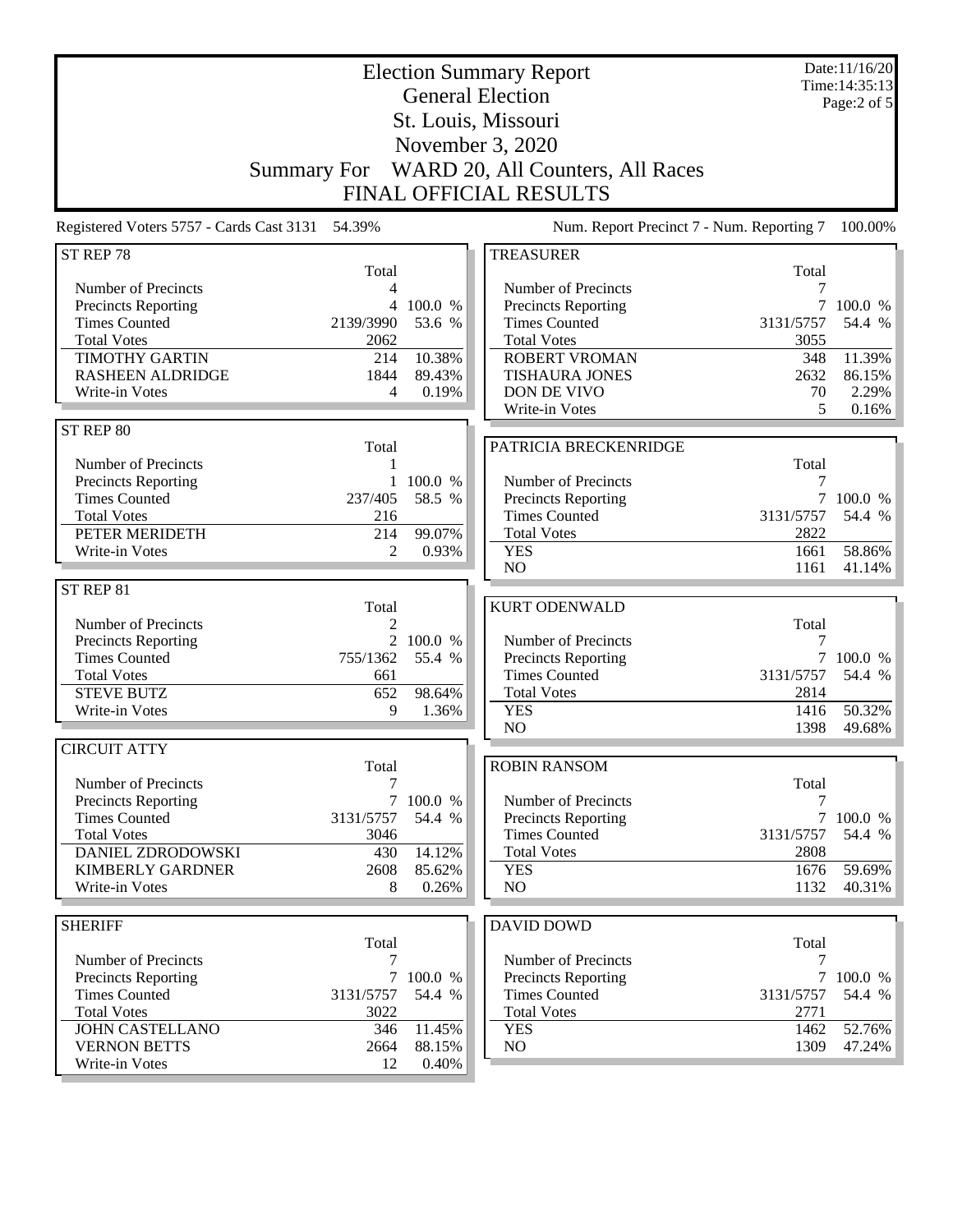| <b>Election Summary Report</b><br><b>General Election</b> |            |           |                                              |            | Date:11/16/20<br>Time: 14:35:13 |
|-----------------------------------------------------------|------------|-----------|----------------------------------------------|------------|---------------------------------|
|                                                           |            |           | St. Louis, Missouri                          |            | Page: 3 of 5                    |
|                                                           |            |           |                                              |            |                                 |
|                                                           |            |           | November 3, 2020                             |            |                                 |
|                                                           |            |           | Summary For WARD 20, All Counters, All Races |            |                                 |
|                                                           |            |           | <b>FINAL OFFICIAL RESULTS</b>                |            |                                 |
| Registered Voters 5757 - Cards Cast 3131 54.39%           |            |           | Num. Report Precinct 7 - Num. Reporting 7    |            | 100.00%                         |
| <b>ELIZABETH HOGAN</b>                                    |            |           | <b>SCOTT MILLIKAN</b>                        |            |                                 |
| Number of Precincts                                       | Total<br>7 |           | Number of Precincts                          | Total<br>7 |                                 |
| <b>Precincts Reporting</b>                                | 7          | 100.0 %   | <b>Precincts Reporting</b>                   | 7          | 100.0 %                         |
| <b>Times Counted</b>                                      | 3131/5757  | 54.4 %    | <b>Times Counted</b>                         | 3131/5757  | 54.4 %                          |
| <b>Total Votes</b>                                        | 2743       |           | <b>Total Votes</b>                           | 2720       |                                 |
| <b>YES</b>                                                | 1554       | 56.65%    | <b>YES</b>                                   | 1341       | 49.30%                          |
| NO                                                        | 1189       | 43.35%    | NO                                           | 1379       | 50.70%                          |
|                                                           |            |           |                                              |            |                                 |
| <b>KATHERINE FOWLER</b>                                   | Total      |           | MADELINE CONNOLLY                            | Total      |                                 |
| Number of Precincts                                       | 7          |           | Number of Precincts                          | 7          |                                 |
| Precincts Reporting                                       | 7          | 100.0 %   | Precincts Reporting                          | 7          | 100.0 %                         |
| <b>Times Counted</b>                                      | 3131/5757  | 54.4 %    | <b>Times Counted</b>                         | 3131/5757  | 54.4 %                          |
| <b>Total Votes</b>                                        | 2749       |           | <b>Total Votes</b>                           | 2726       |                                 |
| <b>YES</b>                                                | 1678       | 61.04%    | <b>YES</b>                                   | 1610       | 59.06%                          |
| NO                                                        | 1071       | 38.96%    | NO                                           | 1116       | 40.94%                          |
|                                                           |            |           |                                              |            |                                 |
| <b>CALEA STOVALL-REID</b>                                 | Total      |           | <b>JOSEPH WHYTE</b>                          | Total      |                                 |
| Number of Precincts                                       | 7          |           | Number of Precincts                          | 7          |                                 |
| <b>Precincts Reporting</b>                                |            | 7 100.0 % | Precincts Reporting                          |            | 7 100.0 %                       |
| <b>Times Counted</b>                                      | 3131/5757  | 54.4 %    | <b>Times Counted</b>                         | 3131/5757  | 54.4 %                          |
| <b>Total Votes</b>                                        | 2756       |           | <b>Total Votes</b>                           | 2720       |                                 |
| <b>YES</b>                                                | 1671       | 60.63%    | <b>YES</b>                                   | 1323       | 48.64%                          |
| N <sub>O</sub>                                            | 1085       | 39.37%    | NO                                           | 1397       | 51.36%                          |
| MICHAEL STELZER                                           |            |           | <b>ANNETTE LLEWELLYN</b>                     |            |                                 |
|                                                           | Total      |           |                                              | Total      |                                 |
| Number of Precincts                                       | 7          |           | Number of Precincts                          | 7          |                                 |
| <b>Precincts Reporting</b>                                |            | 7 100.0 % | <b>Precincts Reporting</b>                   |            | 7 100.0 %                       |
| <b>Times Counted</b>                                      | 3131/5757  | 54.4 %    | <b>Times Counted</b>                         | 3131/5757  | 54.4 %                          |
| <b>Total Votes</b>                                        | 2733       |           | <b>Total Votes</b>                           | 2729       |                                 |
| <b>YES</b>                                                | 1340       | 49.03%    | <b>YES</b>                                   | 1667       | 61.08%                          |
| NO                                                        | 1393       | 50.97%    | NO                                           | 1062       | 38.92%                          |
| <b>TIMOTHY BOYER</b>                                      |            |           | <b>CLINTON WRIGHT</b>                        |            |                                 |
|                                                           | Total      |           |                                              | Total      |                                 |
| Number of Precincts                                       | 7          |           | Number of Precincts                          | 7          |                                 |
| <b>Precincts Reporting</b>                                | $\tau$     | 100.0 %   | Precincts Reporting                          |            | 7 100.0 %                       |
| <b>Times Counted</b>                                      | 3131/5757  | 54.4 %    | <b>Times Counted</b>                         | 3131/5757  | 54.4 %                          |
| <b>Total Votes</b>                                        | 2728       |           | <b>Total Votes</b>                           | 2717       |                                 |
| <b>YES</b><br>NO                                          | 1398       | 51.25%    | <b>YES</b>                                   | 1403       | 51.64%                          |
|                                                           | 1330       | 48.75%    | NO                                           | 1314       | 48.36%                          |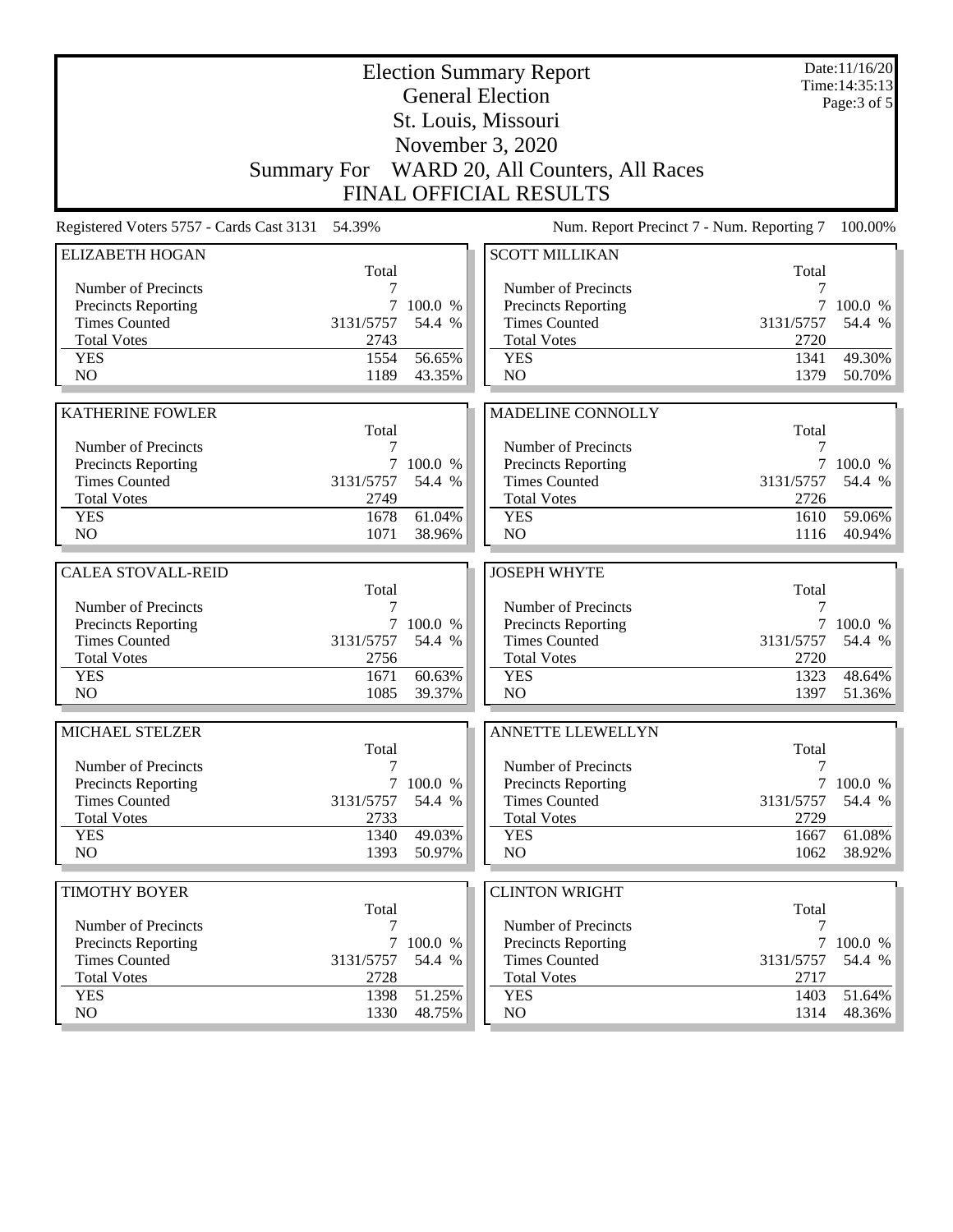| <b>Election Summary Report</b><br><b>General Election</b>                                       |                   |                     |                                                                  |                   | Date:11/16/20<br>Time: 14:35:13<br>Page:4 of 5 |
|-------------------------------------------------------------------------------------------------|-------------------|---------------------|------------------------------------------------------------------|-------------------|------------------------------------------------|
|                                                                                                 |                   |                     | St. Louis, Missouri                                              |                   |                                                |
|                                                                                                 |                   |                     |                                                                  |                   |                                                |
|                                                                                                 |                   |                     | November 3, 2020<br>Summary For WARD 20, All Counters, All Races |                   |                                                |
|                                                                                                 |                   |                     | <b>FINAL OFFICIAL RESULTS</b>                                    |                   |                                                |
| Num. Report Precinct 7 - Num. Reporting 7<br>Registered Voters 5757 - Cards Cast 3131<br>54.39% |                   |                     |                                                                  |                   | 100.00%                                        |
| <b>STEVEN OHMER</b>                                                                             |                   |                     | <b>LYNNE PERKINS</b>                                             |                   |                                                |
|                                                                                                 | Total             |                     |                                                                  | Total             |                                                |
| Number of Precincts                                                                             |                   |                     | Number of Precincts                                              | 7                 |                                                |
| <b>Precincts Reporting</b>                                                                      | 7                 | 100.0 %             | Precincts Reporting                                              |                   | 100.0 %                                        |
| <b>Times Counted</b>                                                                            | 3131/5757         | 54.4 %              | <b>Times Counted</b>                                             | 3131/5757         | 54.4 %                                         |
| <b>Total Votes</b>                                                                              | 2723              |                     | <b>Total Votes</b>                                               | 2731              |                                                |
| <b>YES</b>                                                                                      | 1368              | 50.24%              | <b>YES</b>                                                       | 1681              | 61.55%                                         |
| N <sub>O</sub>                                                                                  | 1355              | 49.76%              | N <sub>O</sub>                                                   | 1050              | 38.45%                                         |
|                                                                                                 |                   |                     |                                                                  |                   |                                                |
| <b>DAVID ROITHER</b>                                                                            |                   |                     | NICOLE COLBERT-BOTCHWAY                                          |                   |                                                |
|                                                                                                 | Total             |                     |                                                                  | Total             |                                                |
| Number of Precincts                                                                             | 7                 |                     | Number of Precincts                                              | 7                 |                                                |
| <b>Precincts Reporting</b><br><b>Times Counted</b>                                              | 3131/5757         | 7 100.0 %<br>54.4 % | Precincts Reporting<br><b>Times Counted</b>                      | 3131/5757         | 7 100.0 %<br>54.4 %                            |
| <b>Total Votes</b>                                                                              | 2717              |                     | <b>Total Votes</b>                                               | 2734              |                                                |
| <b>YES</b>                                                                                      | 1381              | 50.83%              | <b>YES</b>                                                       | 1705              | 62.36%                                         |
| NO.                                                                                             | 1336              | 49.17%              | N <sub>O</sub>                                                   | 1029              | 37.64%                                         |
|                                                                                                 |                   |                     |                                                                  |                   |                                                |
| THOMAS McCARTHY                                                                                 |                   |                     | <b>CON AMEND 1</b>                                               |                   |                                                |
|                                                                                                 |                   |                     |                                                                  |                   |                                                |
|                                                                                                 |                   |                     |                                                                  |                   |                                                |
|                                                                                                 | Total             |                     |                                                                  | Total<br>7        |                                                |
| Number of Precincts                                                                             | 7                 |                     | Number of Precincts                                              | 7                 |                                                |
| <b>Precincts Reporting</b>                                                                      | $\tau$            | 100.0 %             | Precincts Reporting                                              |                   | 100.0 %                                        |
| <b>Times Counted</b><br><b>Total Votes</b>                                                      | 3131/5757<br>2721 | 54.4 %              | <b>Times Counted</b><br><b>Total Votes</b>                       | 3131/5757<br>2990 | 54.4 %                                         |
| <b>YES</b>                                                                                      | 1429              | 52.52%              | <b>YES</b>                                                       | 1183              | 39.57%                                         |
| N <sub>O</sub>                                                                                  | 1292              | 47.48%              | NO                                                               | 1807              | 60.43%                                         |
|                                                                                                 |                   |                     |                                                                  |                   |                                                |
| MICHAEL COLONA                                                                                  |                   |                     | <b>CON AMEND 3</b>                                               |                   |                                                |
|                                                                                                 | Total             |                     |                                                                  | Total             |                                                |
| Number of Precincts                                                                             | 7                 |                     | Number of Precincts                                              | 7                 |                                                |
| <b>Precincts Reporting</b>                                                                      |                   | 7 100.0 %           | Precincts Reporting                                              |                   |                                                |
| <b>Times Counted</b>                                                                            | 3131/5757         | 54.4 %              | <b>Times Counted</b>                                             | 3131/5757         | 54.4 %                                         |
| <b>Total Votes</b><br><b>YES</b>                                                                | 2738<br>1434      | 52.37%              | <b>Total Votes</b><br><b>YES</b>                                 | 3036<br>1075      | 35.41%                                         |
| NO                                                                                              | 1304              | 47.63%              | NO                                                               | 1961              | 64.59%                                         |
|                                                                                                 |                   |                     |                                                                  |                   |                                                |
| <b>CRAIG HIGGINS</b>                                                                            |                   |                     | <b>PROP D</b>                                                    |                   |                                                |
|                                                                                                 | Total             |                     |                                                                  | Total             |                                                |
| Number of Precincts                                                                             | 7                 |                     | Number of Precincts                                              | 7                 |                                                |
| <b>Precincts Reporting</b>                                                                      |                   | 7 100.0 %           | Precincts Reporting                                              |                   | 7100.0%                                        |
| <b>Times Counted</b>                                                                            | 3131/5757         | 54.4 %              | <b>Times Counted</b>                                             | 3131/5757         | 54.4 %                                         |
| <b>Total Votes</b>                                                                              | 2715              |                     | <b>Total Votes</b>                                               | 3012              |                                                |
| <b>YES</b><br>NO                                                                                | 1568<br>1147      | 57.75%<br>42.25%    | <b>YES</b><br>NO                                                 | 1895<br>1117      | 7 100.0 %<br>62.92%<br>37.08%                  |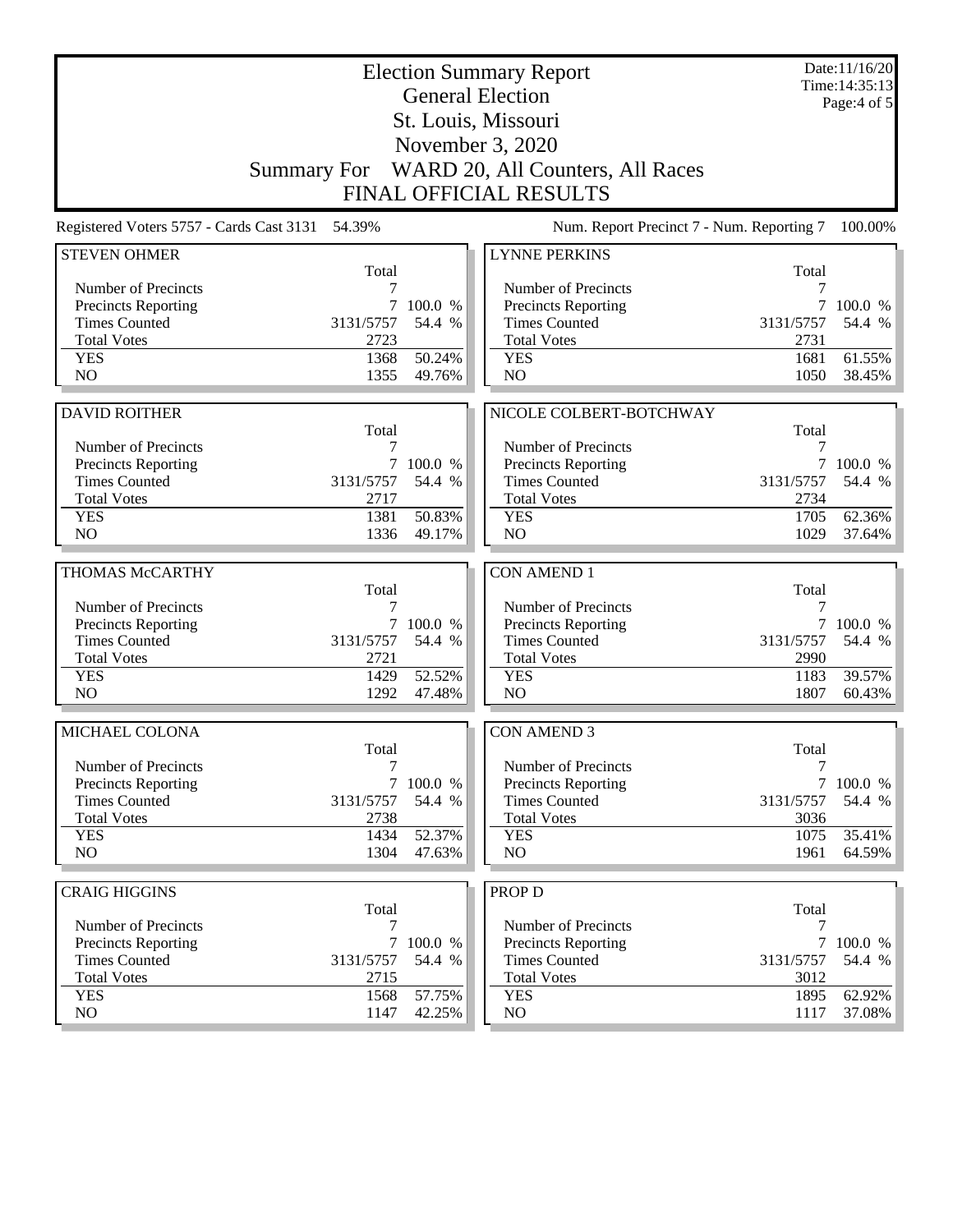Election Summary Report General Election St. Louis, Missouri November 3, 2020 Summary For WARD 20, All Counters, All Races FINAL OFFICIAL RESULTS

Date:11/16/20 Time:14:35:13 Page:5 of 5

| PROP <sub>1</sub>          |                  |             |
|----------------------------|------------------|-------------|
|                            | Total            |             |
| Number of Precincts        | 7                |             |
| <b>Precincts Reporting</b> | 7                | 100.0 %     |
| <b>Times Counted</b>       | 3131/5757 54.4 % |             |
| <b>Total Votes</b>         | 3014             |             |
| <b>YES</b>                 | 1241             | 41.17%      |
| NO.                        | 1773             | 58.83%      |
|                            |                  |             |
| <b>PROPR</b>               |                  |             |
|                            | Total            |             |
| Number of Precincts        | 7                |             |
| <b>Precincts Reporting</b> | 7                | 100.0 %     |
| <b>Times Counted</b>       | 3131/5757 54.4 % |             |
| <b>Total Votes</b>         | 3017             |             |
| <b>YES</b>                 |                  | 1457 48.29% |
| N <sub>O</sub>             | 1560             | 51.71%      |
|                            |                  |             |
| PROP T                     |                  |             |
|                            | Total            |             |
| Number of Precincts        | 7                |             |
| <b>Precincts Reporting</b> | 7                | 100.0 %     |
| <b>Times Counted</b>       | 3131/5757 54.4 % |             |
| <b>Total Votes</b>         | 2970             |             |
| YES                        | 956              | 32.19%      |
| N <sub>O</sub>             | 2014             | 67.81%      |

Registered Voters 5757 - Cards Cast 3131 54.39% Num. Report Precinct 7 - Num. Reporting 7 100.00%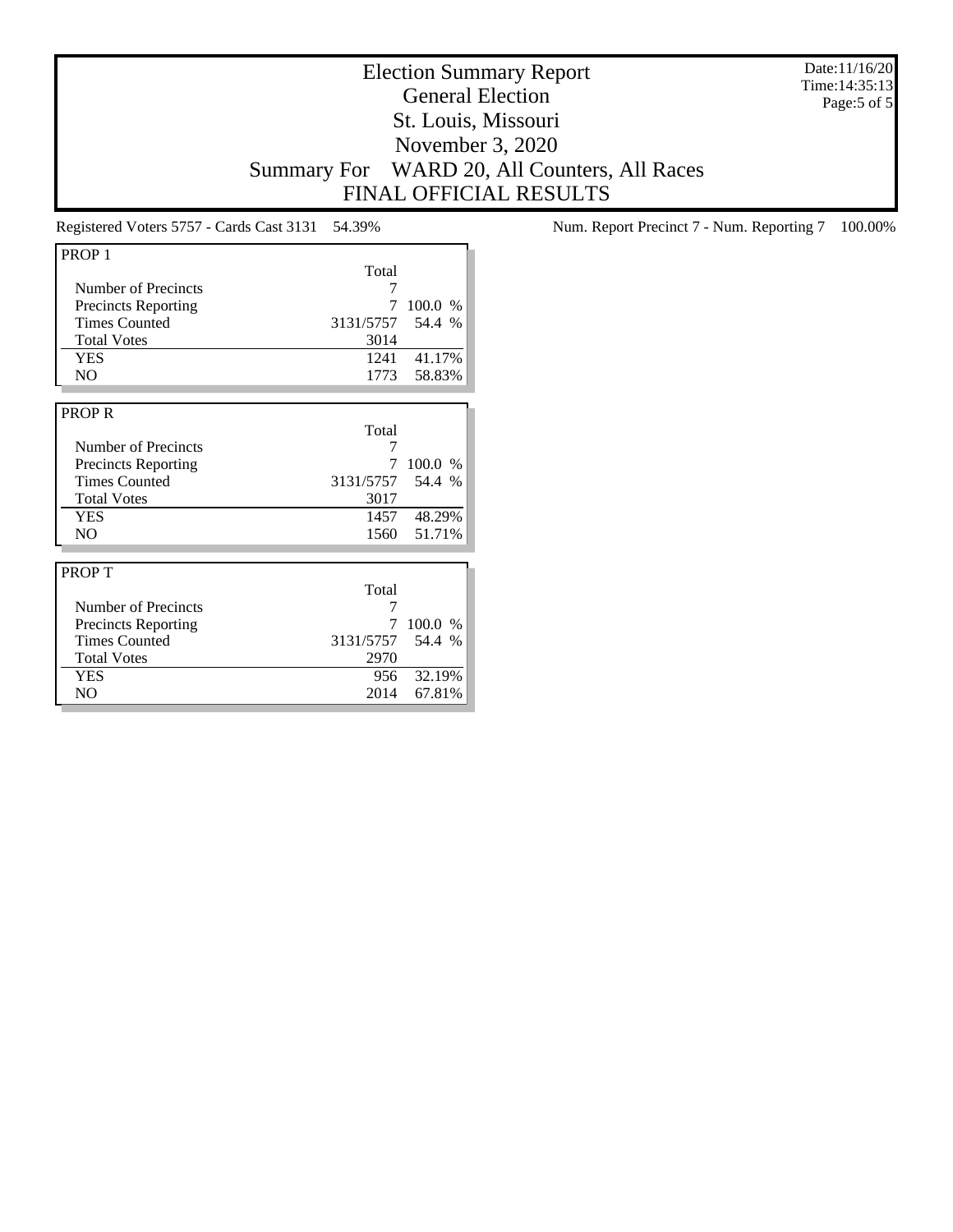|                                                    | <b>Election Summary Report</b><br>Time: 14:35:19 |                   |                                                    |                |                   |  |
|----------------------------------------------------|--------------------------------------------------|-------------------|----------------------------------------------------|----------------|-------------------|--|
|                                                    | <b>General Election</b>                          |                   |                                                    |                |                   |  |
|                                                    |                                                  |                   | St. Louis, Missouri                                |                | Page:1 of $5$     |  |
|                                                    |                                                  |                   | November 3, 2020                                   |                |                   |  |
|                                                    |                                                  |                   |                                                    |                |                   |  |
|                                                    | <b>Summary For</b>                               |                   | WARD 21, All Counters, All Races                   |                |                   |  |
|                                                    |                                                  |                   | <b>FINAL OFFICIAL RESULTS</b>                      |                |                   |  |
| Registered Voters 6640 - Cards Cast 3651           | 54.98%                                           |                   | Num. Report Precinct 9 - Num. Reporting 9          |                | 100.00%           |  |
| <b>PRESIDENT</b>                                   |                                                  |                   | <b>ST TREASURER</b>                                |                |                   |  |
|                                                    | Total                                            |                   |                                                    | Total          |                   |  |
| Number of Precincts                                | 9                                                |                   | Number of Precincts                                | 9<br>9         |                   |  |
| Precincts Reporting<br><b>Times Counted</b>        | 9<br>3651/6640                                   | 100.0 %<br>55.0 % | Precincts Reporting<br><b>Times Counted</b>        | 3651/6640      | 100.0 %<br>55.0 % |  |
| <b>Total Votes</b>                                 | 3629                                             |                   | <b>Total Votes</b>                                 | 3557           |                   |  |
| <b>TRUMP/PENCE</b>                                 | 141                                              | 3.89%             | <b>SCOTT FITZPATRICK</b>                           | 137            | 3.85%             |  |
| <b>BIDEN/HARRIS</b>                                | 3426                                             | 94.41%            | <b>VICKI ENGLUND</b>                               | 3318           | 93.28%            |  |
| JORGENSEN/COHEN                                    | 26                                               | 0.72%             | NICHOLAS KASOFF                                    | 67             | 1.88%             |  |
| HAWKINS/WALKER                                     | 15                                               | 0.41%             | <b>JOSEPH CIVETTINI</b>                            | 27             | 0.76%             |  |
| <b>BLANKENSHIP/MOHR</b>                            | 3                                                | 0.08%             | Write-in Votes                                     | 8              | 0.22%             |  |
| Write-in Votes                                     | 18                                               | 0.50%             |                                                    |                |                   |  |
|                                                    |                                                  |                   | <b>ATTY GENERAL</b>                                |                |                   |  |
| <b>GOVERNOR</b>                                    |                                                  |                   |                                                    | Total          |                   |  |
|                                                    | Total                                            |                   | Number of Precincts                                | 9              |                   |  |
| Number of Precincts                                | 9                                                |                   | Precincts Reporting                                | 9              | 100.0 %           |  |
| <b>Precincts Reporting</b>                         | 9                                                | 100.0 %           | <b>Times Counted</b>                               | 3651/6640      | 55.0 %            |  |
| <b>Times Counted</b>                               | 3651/6640                                        | 55.0 %            | <b>Total Votes</b>                                 | 3544           |                   |  |
| <b>Total Votes</b>                                 | 3600                                             |                   | <b>ERIC SCHMITT</b>                                | 162            | 4.57%             |  |
| <b>MIKE PARSON</b>                                 | 193                                              | 5.36%             | <b>RICH FINNERAN</b>                               | 3287           | 92.75%            |  |
| NICOLE GALLOWAY                                    | 3293                                             | 91.47%            | <b>KEVIN BABCOCK</b>                               | 88             | 2.48%             |  |
| <b>RIK COMBS</b>                                   | 44                                               | 1.22%             | Write-in Votes                                     | 7              | 0.20%             |  |
| <b>JEROME BAUER</b>                                | 62                                               | 1.72%             |                                                    |                |                   |  |
| Write-in Votes                                     | 8                                                | 0.22%             | US REP 1                                           |                |                   |  |
|                                                    |                                                  |                   |                                                    | Total          |                   |  |
| <b>LT GOVERNOR</b>                                 |                                                  |                   | Number of Precincts                                | 9              |                   |  |
|                                                    | Total                                            |                   | Precincts Reporting                                | 9              | 100.0 %           |  |
| Number of Precincts                                | 9                                                |                   | <b>Times Counted</b>                               | 3651/6640      | 55.0 %            |  |
| <b>Precincts Reporting</b>                         |                                                  | 9 100.0 %         | <b>Total Votes</b>                                 | 3561           |                   |  |
| <b>Times Counted</b>                               | 3651/6640                                        | 55.0 %            | <b>ANTHONY ROGERS</b>                              | 101            | 2.84%             |  |
| <b>Total Votes</b>                                 | 3541                                             |                   | <b>CORI BUSH</b>                                   | 3387           | 95.11%            |  |
| <b>MIKE KEHOE</b>                                  | 133                                              | 3.76%             | <b>ALEX FURMAN</b>                                 | 58             | 1.63%             |  |
| <b>ALISSIA CANADY</b>                              | 3308                                             | 93.42%            | Write-in Votes                                     | 15             | 0.42%             |  |
| <b>BILL SLANTZ</b><br><b>KELLEY DRAGOO</b>         | 50                                               | 1.41%             |                                                    |                |                   |  |
| Write-in Votes                                     | 43<br>7                                          | 1.21%<br>0.20%    | ST SENATOR 5                                       |                |                   |  |
|                                                    |                                                  |                   |                                                    | Total          |                   |  |
|                                                    |                                                  |                   | Number of Precincts                                | 8<br>8         |                   |  |
| <b>SECR OF STATE</b>                               |                                                  |                   | <b>Precincts Reporting</b><br><b>Times Counted</b> |                | 100.0 %<br>54.7 % |  |
|                                                    | Total                                            |                   | <b>Total Votes</b>                                 | 3260/5955      |                   |  |
| Number of Precincts                                | 9<br>9                                           |                   | MICHAEL HEBRON                                     | 3196           | 3.88%             |  |
| <b>Precincts Reporting</b><br><b>Times Counted</b> | 3651/6640                                        | 100.0 %<br>55.0 % | <b>STEVE ROBERTS</b>                               | 124<br>3068    | 95.99%            |  |
| <b>Total Votes</b>                                 | 3566                                             |                   | Write-in Votes                                     | $\overline{4}$ | 0.13%             |  |
| <b>JOHN ASHCROFT</b>                               | 188                                              | 5.27%             |                                                    |                |                   |  |
| YINKA FALETI                                       | 3259                                             | 91.39%            |                                                    |                |                   |  |
| <b>CARL FREESE</b>                                 | 61                                               | 1.71%             | ST REP 76                                          |                |                   |  |
| PAUL LEHMANN                                       | 37                                               | 1.04%             |                                                    | Total          |                   |  |
| PAUL VENABLE                                       | 15                                               | 0.42%             | Number of Precincts                                | 4              |                   |  |
| Write-in Votes                                     | 6                                                | 0.17%             | <b>Precincts Reporting</b>                         |                | 4 100.0 %         |  |
|                                                    |                                                  |                   | <b>Times Counted</b>                               | 1544/2762      | 55.9 %            |  |
|                                                    |                                                  |                   | <b>Total Votes</b>                                 | 1431           |                   |  |
|                                                    |                                                  |                   | <b>MARLON ANDERSON</b>                             | 1426           | 99.65%            |  |
|                                                    |                                                  |                   | Write-in Votes                                     | 5              | 0.35%             |  |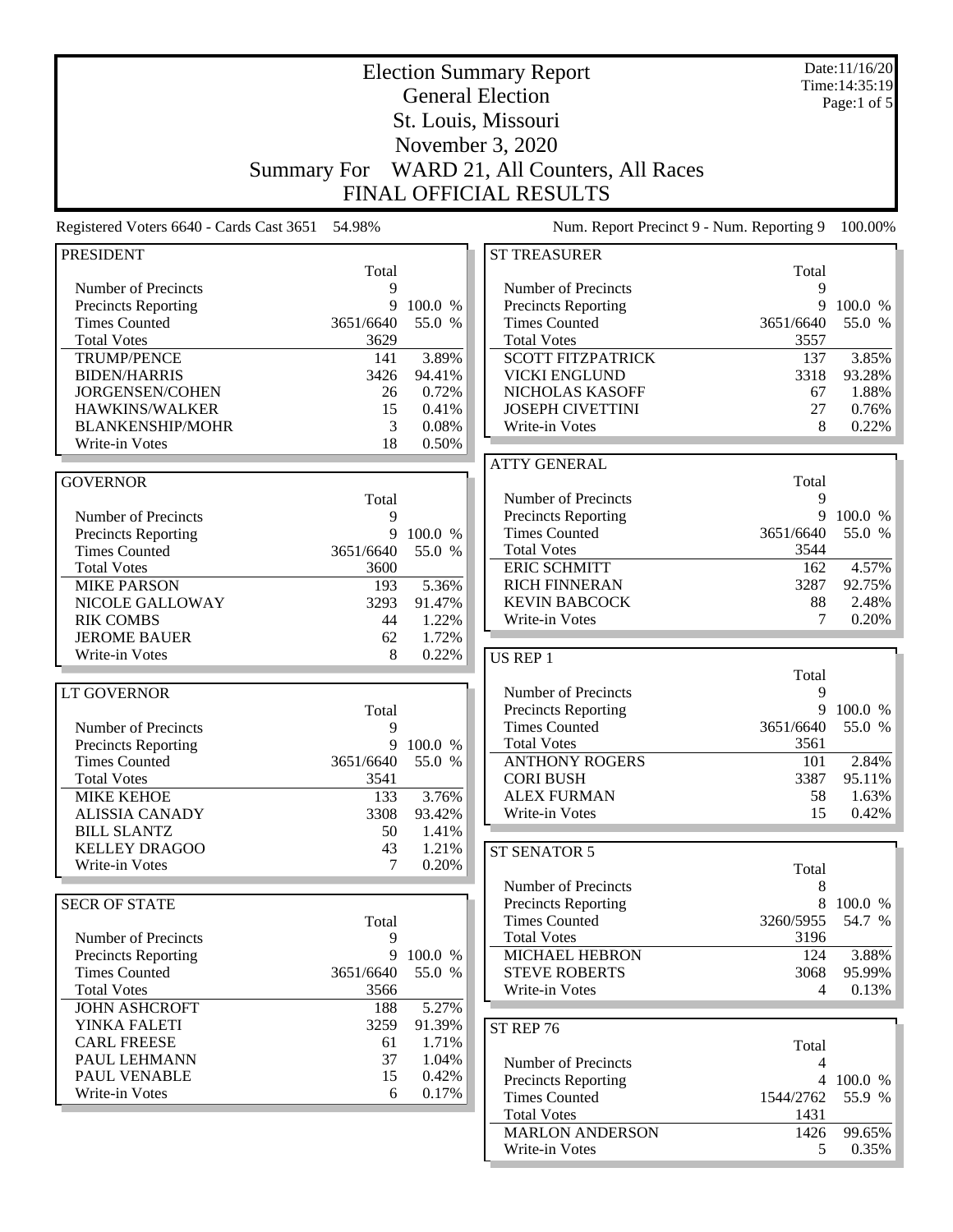| <b>Election Summary Report</b><br><b>General Election</b> |                   |         |                                                                   |                   | Date:11/16/20<br>Time: 14:35:19<br>Page:2 of 5 |
|-----------------------------------------------------------|-------------------|---------|-------------------------------------------------------------------|-------------------|------------------------------------------------|
| St. Louis, Missouri                                       |                   |         |                                                                   |                   |                                                |
|                                                           |                   |         | November 3, 2020                                                  |                   |                                                |
|                                                           |                   |         |                                                                   |                   |                                                |
| <b>Summary For</b>                                        |                   |         | WARD 21, All Counters, All Races<br><b>FINAL OFFICIAL RESULTS</b> |                   |                                                |
|                                                           |                   |         |                                                                   |                   |                                                |
| Registered Voters 6640 - Cards Cast 3651 54.98%           |                   |         | Num. Report Precinct 9 - Num. Reporting 9                         |                   | 100.00%                                        |
| ST REP 77                                                 | Total             |         | <b>KURT ODENWALD</b>                                              | Total             |                                                |
| Number of Precincts                                       | 5                 |         | Number of Precincts                                               | 9                 |                                                |
| Precincts Reporting                                       | 5                 | 100.0 % | Precincts Reporting                                               | 9                 | 100.0 %                                        |
| <b>Times Counted</b><br><b>Total Votes</b>                | 2107/3878<br>1962 | 54.3 %  | <b>Times Counted</b><br><b>Total Votes</b>                        | 3651/6640<br>3374 | 55.0 %                                         |
| KIMBERLY-ANN COLLINS                                      | 1957              | 99.75%  | <b>YES</b>                                                        | 1379              | 40.87%                                         |
| Write-in Votes                                            | 5                 | 0.25%   | NO                                                                | 1995              | 59.13%                                         |
|                                                           |                   |         |                                                                   |                   |                                                |
| <b>CIRCUIT ATTY</b>                                       |                   |         | <b>ROBIN RANSOM</b>                                               |                   |                                                |
| Number of Precincts                                       | Total<br>9        |         | Number of Precincts                                               | Total<br>9        |                                                |
| Precincts Reporting                                       | 9                 | 100.0 % | Precincts Reporting                                               | 9                 | 100.0 %                                        |
| <b>Times Counted</b>                                      | 3651/6640         | 55.0 %  | <b>Times Counted</b>                                              | 3651/6640         | 55.0 %                                         |
| <b>Total Votes</b>                                        | 3554              |         | <b>Total Votes</b>                                                | 3355              |                                                |
| DANIEL ZDRODOWSKI                                         | 123               | 3.46%   | <b>YES</b>                                                        | 1706              | 50.85%                                         |
| <b>KIMBERLY GARDNER</b>                                   | 3429              | 96.48%  | NO                                                                | 1649              | 49.15%                                         |
| Write-in Votes                                            | 2                 | 0.06%   |                                                                   |                   |                                                |
| <b>SHERIFF</b>                                            |                   |         | <b>DAVID DOWD</b>                                                 | Total             |                                                |
|                                                           | Total             |         | Number of Precincts                                               | 9                 |                                                |
| Number of Precincts                                       | 9                 |         | Precincts Reporting                                               | 9                 | 100.0 %                                        |
| Precincts Reporting                                       | 9                 | 100.0 % | <b>Times Counted</b>                                              | 3651/6640         | 55.0 %                                         |
| <b>Times Counted</b>                                      | 3651/6640         | 55.0 %  | <b>Total Votes</b>                                                | 3339              |                                                |
| <b>Total Votes</b><br><b>JOHN CASTELLANO</b>              | 3549<br>124       | 3.49%   | <b>YES</b><br>NO                                                  | 1429<br>1910      | 42.80%<br>57.20%                               |
| <b>VERNON BETTS</b>                                       | 3409              | 96.06%  |                                                                   |                   |                                                |
| Write-in Votes                                            | 16                | 0.45%   | <b>ELIZABETH HOGAN</b>                                            |                   |                                                |
|                                                           |                   |         |                                                                   | Total             |                                                |
| <b>TREASURER</b>                                          |                   |         | Number of Precincts                                               | 9                 |                                                |
|                                                           | Total             |         | Precincts Reporting                                               | 9                 | 100.0 %                                        |
| Number of Precincts                                       | 9<br>9            | 100.0 % | <b>Times Counted</b><br><b>Total Votes</b>                        | 3651/6640<br>3322 | 55.0 %                                         |
| <b>Precincts Reporting</b><br><b>Times Counted</b>        | 3651/6640         | 55.0 %  | <b>YES</b>                                                        | 1504              | 45.27%                                         |
| <b>Total Votes</b>                                        | 3563              |         | NO                                                                | 1818              | 54.73%                                         |
| <b>ROBERT VROMAN</b>                                      | 96                | 2.69%   |                                                                   |                   |                                                |
| <b>TISHAURA JONES</b>                                     | 3427              | 96.18%  | <b>KATHERINE FOWLER</b>                                           |                   |                                                |
| DON DE VIVO                                               | 34                | 0.95%   |                                                                   | Total             |                                                |
| Write-in Votes                                            | 6                 | 0.17%   | Number of Precincts                                               | 9                 |                                                |
|                                                           |                   |         | <b>Precincts Reporting</b>                                        | 9                 | 100.0 %                                        |
| PATRICIA BRECKENRIDGE                                     | Total             |         | <b>Times Counted</b><br><b>Total Votes</b>                        | 3651/6640<br>3319 | 55.0 %                                         |
| Number of Precincts                                       | 9                 |         | <b>YES</b>                                                        | 2332              | 70.26%                                         |
| Precincts Reporting                                       | 9                 | 100.0 % | NO                                                                | 987               | 29.74%                                         |
| <b>Times Counted</b>                                      | 3651/6640         | 55.0 %  |                                                                   |                   |                                                |
| <b>Total Votes</b>                                        | 3372              |         |                                                                   |                   |                                                |
| <b>YES</b>                                                | 2272              | 67.38%  |                                                                   |                   |                                                |
| NO                                                        | 1100              | 32.62%  |                                                                   |                   |                                                |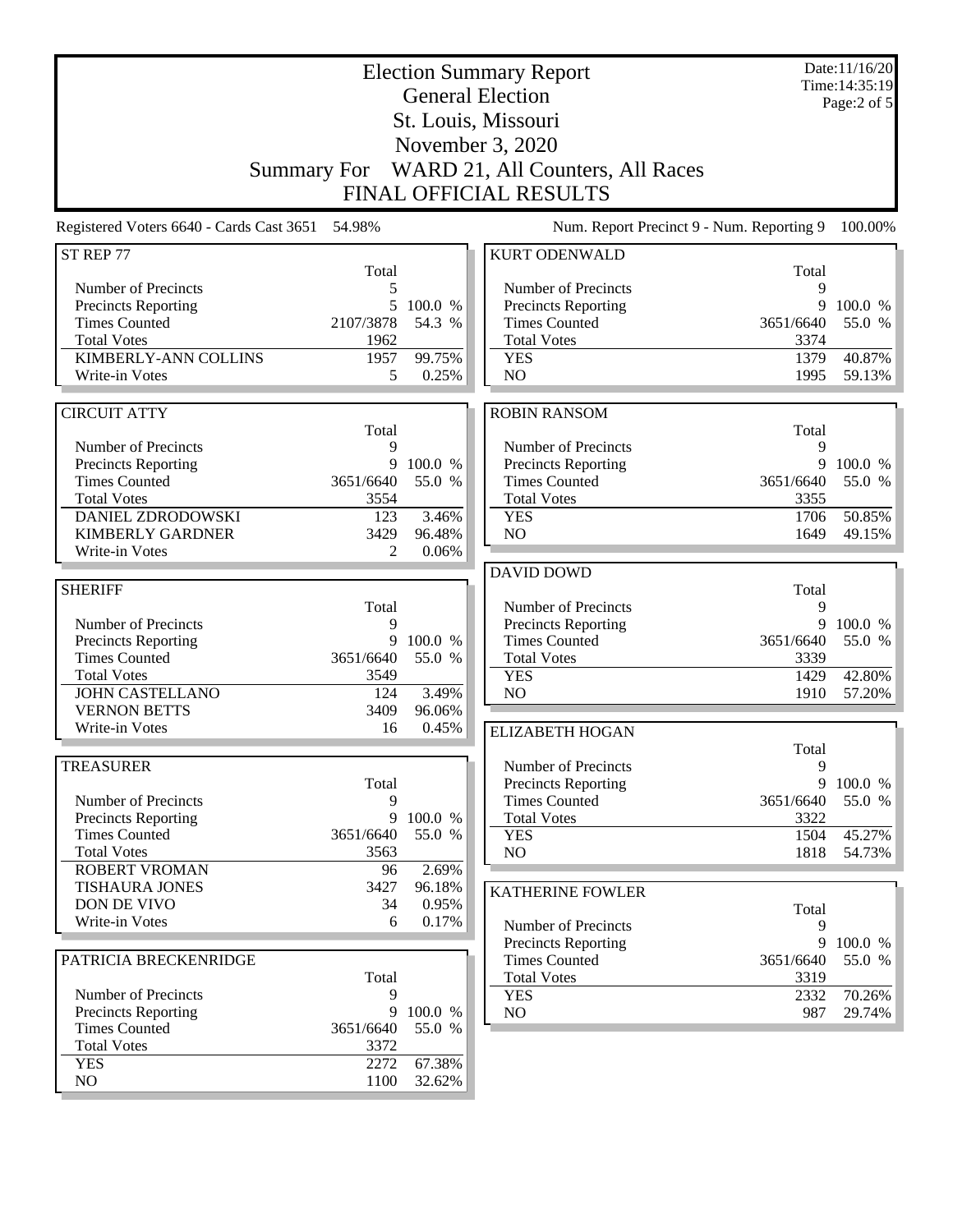| <b>Election Summary Report</b><br><b>General Election</b> |                   |                  |                                                                  |                   | Date:11/16/20<br>Time: 14:35:19 |
|-----------------------------------------------------------|-------------------|------------------|------------------------------------------------------------------|-------------------|---------------------------------|
| St. Louis, Missouri                                       |                   |                  |                                                                  |                   | Page: $3$ of $5$                |
|                                                           |                   |                  |                                                                  |                   |                                 |
|                                                           |                   |                  | November 3, 2020<br>Summary For WARD 21, All Counters, All Races |                   |                                 |
|                                                           |                   |                  |                                                                  |                   |                                 |
|                                                           |                   |                  | <b>FINAL OFFICIAL RESULTS</b>                                    |                   |                                 |
| Registered Voters 6640 - Cards Cast 3651                  | 54.98%            |                  | Num. Report Precinct 9 - Num. Reporting 9                        |                   | 100.00%                         |
| <b>CALEA STOVALL-REID</b>                                 | Total             |                  | <b>JOSEPH WHYTE</b>                                              | Total             |                                 |
| Number of Precincts                                       | 9                 |                  | Number of Precincts                                              | 9                 |                                 |
| <b>Precincts Reporting</b>                                | 9                 | 100.0 %          | <b>Precincts Reporting</b>                                       | 9                 | 100.0 %                         |
| <b>Times Counted</b>                                      | 3651/6640         | 55.0 %           | <b>Times Counted</b>                                             | 3651/6640         | 55.0 %                          |
| <b>Total Votes</b>                                        | 3332              |                  | <b>Total Votes</b>                                               | 3312              |                                 |
| <b>YES</b>                                                | 2371              | 71.16%           | <b>YES</b>                                                       | 2081              | 62.83%                          |
| N <sub>O</sub>                                            | 961               | 28.84%           | N <sub>O</sub>                                                   | 1231              | 37.17%                          |
|                                                           |                   |                  |                                                                  |                   |                                 |
| MICHAEL STELZER                                           | Total             |                  | <b>ANNETTE LLEWELLYN</b>                                         | Total             |                                 |
| Number of Precincts                                       | 9                 |                  | Number of Precincts                                              | 9                 |                                 |
| <b>Precincts Reporting</b>                                | 9                 | 100.0 %          | <b>Precincts Reporting</b>                                       | 9                 | 100.0 %                         |
| <b>Times Counted</b>                                      | 3651/6640         | 55.0 %           | <b>Times Counted</b>                                             | 3651/6640         | 55.0 %                          |
| <b>Total Votes</b>                                        | 3321              |                  | <b>Total Votes</b>                                               | 3321              |                                 |
| <b>YES</b>                                                | 1315              | 39.60%           | <b>YES</b>                                                       | 2399              | 72.24%                          |
| NO                                                        | 2006              | 60.40%           | NO                                                               | 922               | 27.76%                          |
|                                                           |                   |                  |                                                                  |                   |                                 |
|                                                           |                   |                  |                                                                  |                   |                                 |
| <b>TIMOTHY BOYER</b>                                      |                   |                  | <b>CLINTON WRIGHT</b>                                            |                   |                                 |
|                                                           | Total             |                  |                                                                  | Total             |                                 |
| Number of Precincts                                       | 9                 |                  | Number of Precincts                                              | 9<br>9            |                                 |
| <b>Precincts Reporting</b>                                | 9                 | 100.0 %          | Precincts Reporting                                              |                   | 100.0 %                         |
| <b>Times Counted</b><br><b>Total Votes</b>                | 3651/6640<br>3323 | 55.0 %           | <b>Times Counted</b><br><b>Total Votes</b>                       | 3651/6640<br>3295 | 55.0 %                          |
| <b>YES</b>                                                | 1407              | 42.34%           | <b>YES</b>                                                       | 2184              | 66.28%                          |
| N <sub>O</sub>                                            | 1916              | 57.66%           | NO                                                               | 1111              | 33.72%                          |
|                                                           |                   |                  |                                                                  |                   |                                 |
| <b>SCOTT MILLIKAN</b>                                     | Total             |                  | <b>STEVEN OHMER</b>                                              | Total             |                                 |
| Number of Precincts                                       | 9                 |                  | Number of Precincts                                              | 9                 |                                 |
| <b>Precincts Reporting</b>                                | 9                 | 100.0 %          | <b>Precincts Reporting</b>                                       | 9                 | 100.0 %                         |
| <b>Times Counted</b>                                      | 3651/6640         | 55.0 %           | <b>Times Counted</b>                                             | 3651/6640         | 55.0 %                          |
| <b>Total Votes</b>                                        | 3304              |                  | <b>Total Votes</b>                                               | 3304              |                                 |
| <b>YES</b>                                                | 1331              | 40.28%           | <b>YES</b>                                                       | 2071              | 62.68%                          |
| NO                                                        | 1973              | 59.72%           | NO                                                               | 1233              | 37.32%                          |
|                                                           |                   |                  |                                                                  |                   |                                 |
| MADELINE CONNOLLY                                         | Total             |                  | <b>DAVID ROITHER</b>                                             | Total             |                                 |
| Number of Precincts                                       | 9                 |                  | Number of Precincts                                              | 9                 |                                 |
| Precincts Reporting                                       | 9                 | 100.0 %          | <b>Precincts Reporting</b>                                       | 9                 | 100.0 %                         |
| <b>Times Counted</b>                                      | 3651/6640         | 55.0 %           | <b>Times Counted</b>                                             | 3651/6640         | 55.0 %                          |
| <b>Total Votes</b>                                        | 3317              |                  | <b>Total Votes</b>                                               | 3301              |                                 |
| <b>YES</b><br>NO.                                         | 1523<br>1794      | 45.91%<br>54.09% | <b>YES</b><br>NO                                                 | 1374<br>1927      | 41.62%<br>58.38%                |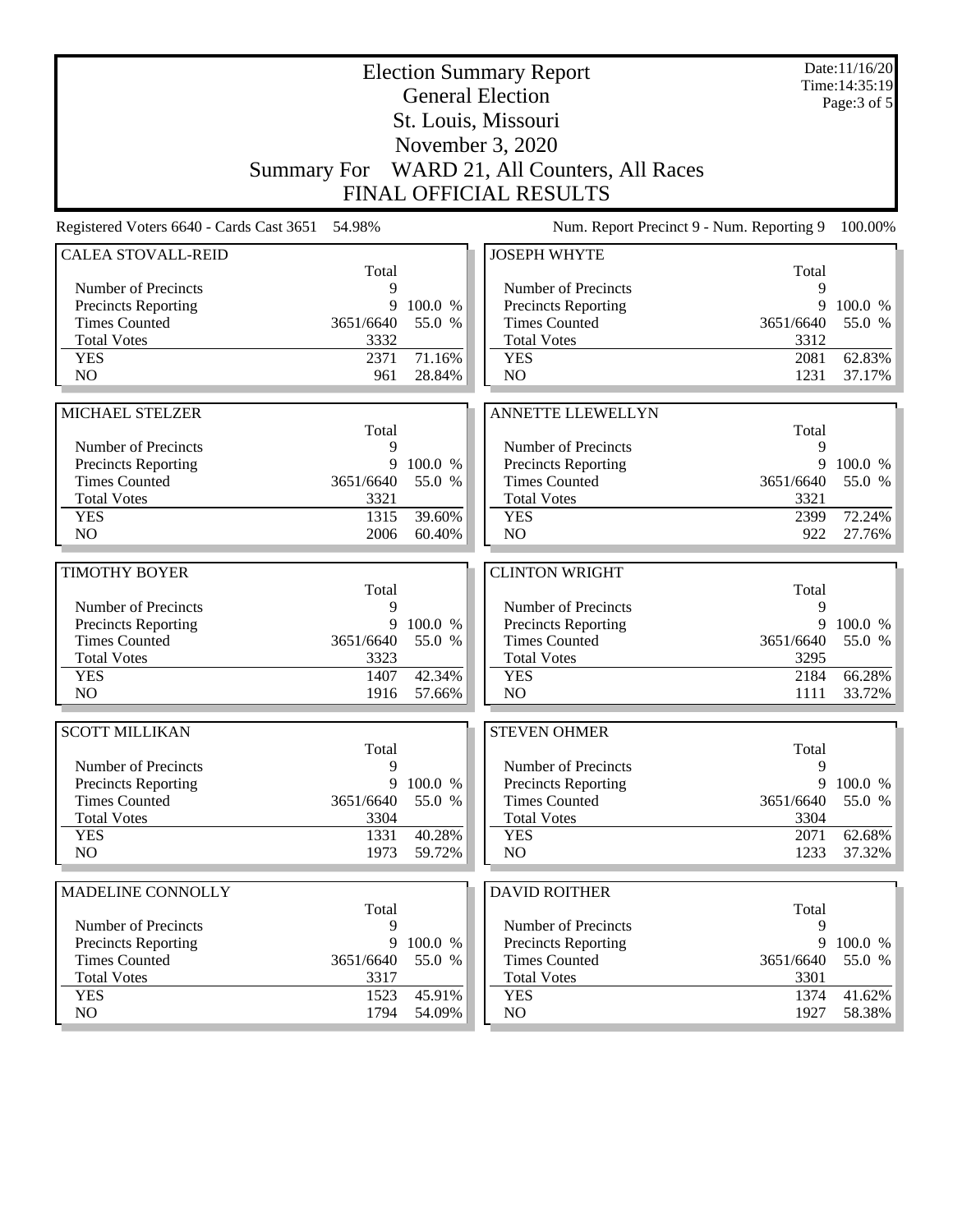| <b>Election Summary Report</b><br><b>General Election</b> |             |                  |                                              |              | Date:11/16/20<br>Time: 14:35:19<br>Page:4 of 5 |
|-----------------------------------------------------------|-------------|------------------|----------------------------------------------|--------------|------------------------------------------------|
|                                                           |             |                  |                                              |              |                                                |
|                                                           |             |                  |                                              |              |                                                |
|                                                           |             |                  | Summary For WARD 21, All Counters, All Races |              |                                                |
|                                                           |             |                  | <b>FINAL OFFICIAL RESULTS</b>                |              |                                                |
| Registered Voters 6640 - Cards Cast 3651                  | 54.98%      |                  | Num. Report Precinct 9 - Num. Reporting 9    |              | 100.00%                                        |
| <b>THOMAS McCARTHY</b>                                    |             |                  | <b>CON AMEND 1</b>                           |              |                                                |
| Number of Precincts                                       | Total<br>9  |                  | Number of Precincts                          | Total<br>9   |                                                |
| Precincts Reporting                                       | 9           | 100.0 %          | <b>Precincts Reporting</b>                   | 9            | 100.0 %                                        |
| <b>Times Counted</b>                                      | 3651/6640   | 55.0 %           | <b>Times Counted</b>                         | 3651/6640    | 55.0 %                                         |
| <b>Total Votes</b>                                        | 3303        |                  | <b>Total Votes</b>                           | 3469         |                                                |
| <b>YES</b>                                                | 1430        | 43.29%           | <b>YES</b>                                   | 1141         | 32.89%                                         |
| NO                                                        | 1873        | 56.71%           | NO                                           | 2328         | 67.11%                                         |
|                                                           |             |                  |                                              |              |                                                |
| MICHAEL COLONA                                            |             |                  | <b>CON AMEND 3</b>                           |              |                                                |
| Number of Precincts                                       | Total<br>9  |                  | Number of Precincts                          | Total<br>9   |                                                |
| <b>Precincts Reporting</b>                                | 9           | 100.0 %          | Precincts Reporting                          | 9            | 100.0 %                                        |
| <b>Times Counted</b>                                      | 3651/6640   | 55.0 %           | <b>Times Counted</b>                         | 3651/6640    | 55.0 %                                         |
| <b>Total Votes</b>                                        | 3298        |                  | <b>Total Votes</b>                           | 3505         |                                                |
| <b>YES</b>                                                | 1420        | 43.06%           | <b>YES</b>                                   | 1132         | 32.30%                                         |
| NO                                                        | 1878        | 56.94%           | N <sub>O</sub>                               | 2373         | 67.70%                                         |
|                                                           |             |                  |                                              |              |                                                |
| <b>CRAIG HIGGINS</b>                                      | Total       |                  | <b>PROP D</b>                                | Total        |                                                |
| Number of Precincts                                       | 9           |                  | Number of Precincts                          | 9            |                                                |
| <b>Precincts Reporting</b>                                | 9           | 100.0 %          | Precincts Reporting                          | 9            | 100.0 %                                        |
| <b>Times Counted</b>                                      | 3651/6640   | 55.0 %           | <b>Times Counted</b>                         | 3651/6640    | 55.0 %                                         |
| <b>Total Votes</b>                                        | 3317        |                  | <b>Total Votes</b>                           | 3486         |                                                |
| <b>YES</b>                                                | 2273        | 68.53%           | <b>YES</b>                                   | 1734         | 49.74%                                         |
| NO                                                        | 1044        | 31.47%           | NO                                           | 1752         | 50.26%                                         |
| <b>LYNNE PERKINS</b>                                      |             |                  | PROP <sub>1</sub>                            |              |                                                |
|                                                           |             |                  |                                              |              |                                                |
| Number of Precincts                                       |             |                  |                                              |              |                                                |
|                                                           | Total<br>9  |                  | Number of Precincts                          | Total<br>9   |                                                |
| <b>Precincts Reporting</b>                                | 9           | 100.0 %          | <b>Precincts Reporting</b>                   | 9            | 100.0 %                                        |
| <b>Times Counted</b>                                      | 3651/6640   | 55.0 %           | <b>Times Counted</b>                         | 3651/6640    | 55.0 %                                         |
| <b>Total Votes</b>                                        | 3318        |                  | <b>Total Votes</b>                           | 3495         |                                                |
| <b>YES</b>                                                | 2412        | 72.69%           | <b>YES</b>                                   | 1395         | 39.91%                                         |
| NO                                                        | 906         | 27.31%           | NO                                           | 2100         | $60.09\%$                                      |
| NICOLE COLBERT-BOTCHWAY                                   |             |                  | <b>PROPR</b>                                 |              |                                                |
|                                                           | Total       |                  |                                              | Total        |                                                |
| Number of Precincts                                       | 9           |                  | Number of Precincts                          | 9            |                                                |
| <b>Precincts Reporting</b>                                | 9           | 100.0 %          | <b>Precincts Reporting</b>                   | 9            | 100.0 %                                        |
| <b>Times Counted</b>                                      | 3651/6640   | 55.0 %           | <b>Times Counted</b>                         | 3651/6640    | 55.0 %                                         |
| <b>Total Votes</b>                                        | 3331        |                  | <b>Total Votes</b>                           | 3515         |                                                |
| <b>YES</b><br>NO                                          | 2397<br>934 | 71.96%<br>28.04% | <b>YES</b><br>NO                             | 1988<br>1527 | 56.56%<br>43.44%                               |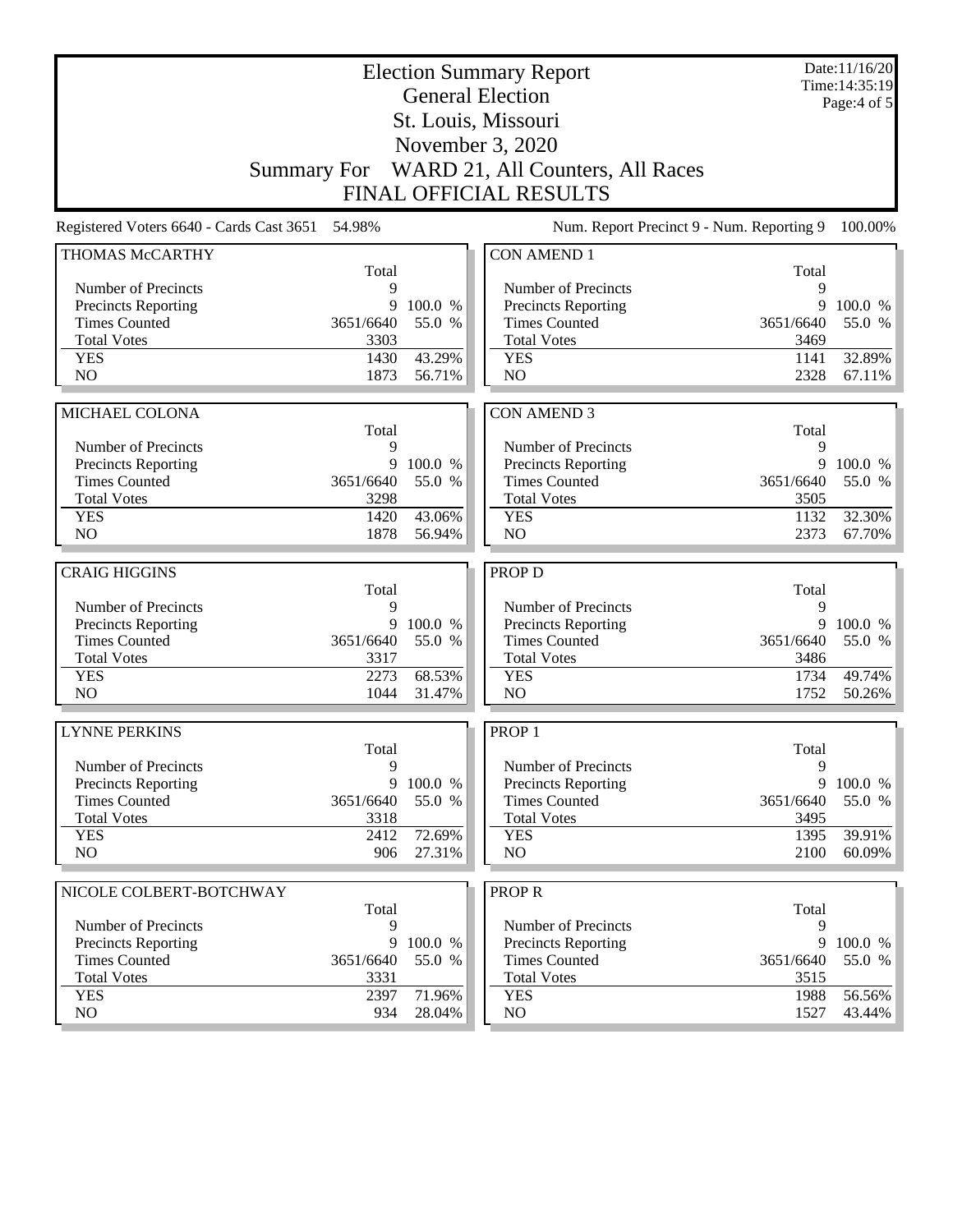Date:11/16/20 Time:14:35:20 Page:5 of 5

## Election Summary Report General Election St. Louis, Missouri November 3, 2020 Summary For WARD 21, All Counters, All Races FINAL OFFICIAL RESULTS

| <b>PROPT</b>               |                  |         |
|----------------------------|------------------|---------|
|                            | Total            |         |
| Number of Precincts        | Q                |         |
| <b>Precincts Reporting</b> | 9                | 100.0 % |
| <b>Times Counted</b>       | 3651/6640 55.0 % |         |
| <b>Total Votes</b>         | 3476             |         |
| <b>YES</b>                 | 837              | 24.08%  |
| NO.                        | 2639             | 75.92%  |

Registered Voters 6640 - Cards Cast 3651 54.98% Num. Report Precinct 9 - Num. Reporting 9 100.00%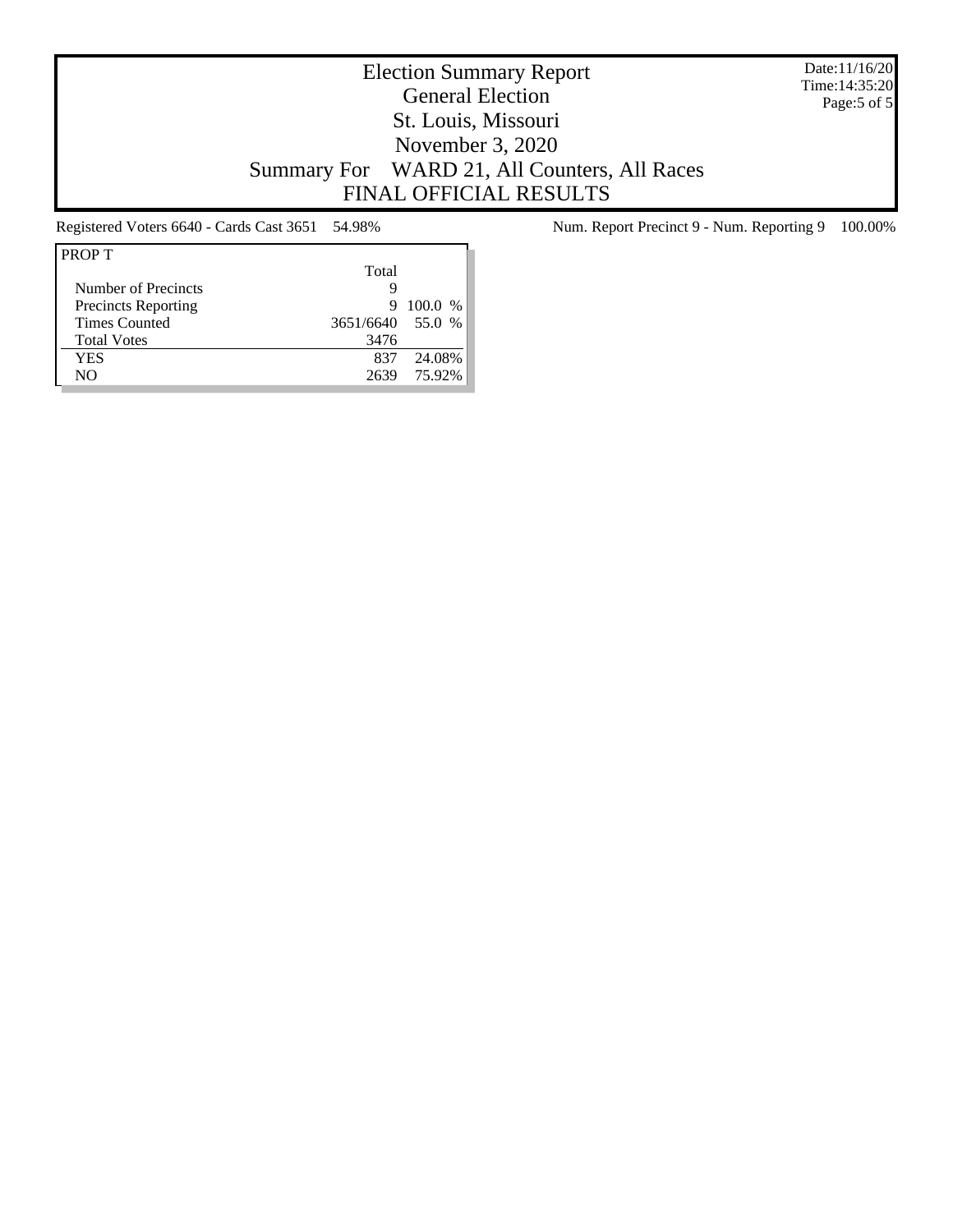|                                                   | <b>Election Summary Report</b> |                                 |                                                   |            |                 |  |  |
|---------------------------------------------------|--------------------------------|---------------------------------|---------------------------------------------------|------------|-----------------|--|--|
|                                                   |                                | Time: 14:35:25<br>Page:1 of $4$ |                                                   |            |                 |  |  |
|                                                   | St. Louis, Missouri            |                                 |                                                   |            |                 |  |  |
|                                                   | November 3, 2020               |                                 |                                                   |            |                 |  |  |
|                                                   |                                |                                 | WARD 22, All Counters, All Races                  |            |                 |  |  |
|                                                   | <b>Summary For</b>             |                                 |                                                   |            |                 |  |  |
|                                                   |                                |                                 | <b>FINAL OFFICIAL RESULTS</b>                     |            |                 |  |  |
| Registered Voters 5815 - Cards Cast 2850          | 49.01%                         |                                 | Num. Report Precinct 8 - Num. Reporting 8         |            | 100.00%         |  |  |
| <b>PRESIDENT</b>                                  |                                |                                 | <b>ST TREASURER</b>                               |            |                 |  |  |
|                                                   | Total                          |                                 |                                                   | Total      |                 |  |  |
| Number of Precincts<br><b>Precincts Reporting</b> | 8<br>8                         | 100.0 %                         | Number of Precincts<br><b>Precincts Reporting</b> | 8          | 100.0 %         |  |  |
| <b>Times Counted</b>                              | 2850/5815                      | 49.0 %                          | <b>Times Counted</b>                              | 2850/5815  | 49.0 %          |  |  |
| <b>Total Votes</b>                                | 2836                           |                                 | <b>Total Votes</b>                                | 2800       |                 |  |  |
| <b>TRUMP/PENCE</b>                                | 100                            | 3.53%                           | <b>SCOTT FITZPATRICK</b>                          | 97         | 3.46%           |  |  |
| <b>BIDEN/HARRIS</b>                               | 2686                           | 94.71%                          | <b>VICKI ENGLUND</b>                              | 2621       | 93.61%          |  |  |
| JORGENSEN/COHEN                                   | 19                             | 0.67%                           | NICHOLAS KASOFF                                   | 49         | 1.75%           |  |  |
| HAWKINS/WALKER                                    | 16                             | 0.56%                           | <b>JOSEPH CIVETTINI</b>                           | 30         | 1.07%           |  |  |
| <b>BLANKENSHIP/MOHR</b>                           | 3                              | 0.11%                           | Write-in Votes                                    | 3          | 0.11%           |  |  |
| Write-in Votes                                    | 12                             | 0.42%                           |                                                   |            |                 |  |  |
|                                                   |                                |                                 | <b>ATTY GENERAL</b>                               |            |                 |  |  |
| <b>GOVERNOR</b>                                   |                                |                                 | Number of Precincts                               | Total      |                 |  |  |
| Number of Precincts                               | Total<br>8                     |                                 | <b>Precincts Reporting</b>                        | 8<br>8     | 100.0 %         |  |  |
| <b>Precincts Reporting</b>                        | 8                              | 100.0 %                         | <b>Times Counted</b>                              | 2850/5815  | 49.0 %          |  |  |
| <b>Times Counted</b>                              | 2850/5815                      | 49.0 %                          | <b>Total Votes</b>                                | 2799       |                 |  |  |
| <b>Total Votes</b>                                | 2821                           |                                 | <b>ERIC SCHMITT</b>                               | 108        | 3.86%           |  |  |
| <b>MIKE PARSON</b>                                | 133                            | 4.71%                           | <b>RICH FINNERAN</b>                              | 2618       | 93.53%          |  |  |
| NICOLE GALLOWAY                                   | 2612                           | 92.59%                          | <b>KEVIN BABCOCK</b>                              | 69         | 2.47%           |  |  |
| <b>RIK COMBS</b>                                  | 26                             | 0.92%                           | Write-in Votes                                    | 4          | 0.14%           |  |  |
| <b>JEROME BAUER</b>                               | 48                             | 1.70%                           |                                                   |            |                 |  |  |
| Write-in Votes                                    | $\overline{2}$                 | 0.07%                           | US REP 1                                          |            |                 |  |  |
|                                                   |                                |                                 |                                                   | Total      |                 |  |  |
| LT GOVERNOR                                       |                                |                                 | Number of Precincts                               | 8          |                 |  |  |
|                                                   | Total                          |                                 | <b>Precincts Reporting</b>                        | 8          | 100.0 %         |  |  |
| Number of Precincts                               | 8                              |                                 | <b>Times Counted</b>                              | 2850/5815  | 49.0 %          |  |  |
| <b>Precincts Reporting</b>                        | 8                              | 100.0 %                         | <b>Total Votes</b>                                | 2806       |                 |  |  |
| <b>Times Counted</b><br><b>Total Votes</b>        | 2850/5815<br>2806              | 49.0 %                          | <b>ANTHONY ROGERS</b><br><b>CORI BUSH</b>         | 74<br>2690 | 2.64%<br>95.87% |  |  |
| <b>MIKE KEHOE</b>                                 | 88                             | 3.14%                           | <b>ALEX FURMAN</b>                                | 40         | 1.43%           |  |  |
| <b>ALISSIA CANADY</b>                             | 2655                           | 94.62%                          | Write-in Votes                                    | 2          | 0.07%           |  |  |
| <b>BILL SLANTZ</b>                                | 24                             | 0.86%                           |                                                   |            |                 |  |  |
| <b>KELLEY DRAGOO</b>                              | 37                             | 1.32%                           | ST REP 76                                         |            |                 |  |  |
| Write-in Votes                                    | $\mathfrak{D}$                 | 0.07%                           |                                                   | Total      |                 |  |  |
|                                                   |                                |                                 | Number of Precincts                               | 3          |                 |  |  |
| <b>SECR OF STATE</b>                              |                                |                                 | <b>Precincts Reporting</b>                        | 3          | 100.0 %         |  |  |
|                                                   | Total                          |                                 | <b>Times Counted</b>                              | 1080/2335  | 46.3 %          |  |  |
| Number of Precincts                               | 8                              |                                 | <b>Total Votes</b>                                | 1039       |                 |  |  |
| <b>Precincts Reporting</b>                        | 8                              | 100.0 %                         | <b>MARLON ANDERSON</b>                            | 1030       | 99.13%          |  |  |
| <b>Times Counted</b>                              | 2850/5815                      | 49.0 %                          | Write-in Votes                                    | 9          | 0.87%           |  |  |
| <b>Total Votes</b>                                | 2811                           |                                 |                                                   |            |                 |  |  |
| <b>JOHN ASHCROFT</b>                              | 118                            | 4.20%                           | ST REP 84                                         |            |                 |  |  |
| YINKA FALETI                                      | 2610                           | 92.85%                          |                                                   | Total      |                 |  |  |
| <b>CARL FREESE</b>                                | 40                             | 1.42%                           | Number of Precincts                               | 5          |                 |  |  |
| PAUL LEHMANN<br>PAUL VENABLE                      | 33<br>8                        | 1.17%<br>0.28%                  | <b>Precincts Reporting</b>                        |            | 5 100.0 %       |  |  |
| Write-in Votes                                    | $\overline{c}$                 | 0.07%                           | <b>Times Counted</b>                              | 1770/3480  | 50.9 %          |  |  |
|                                                   |                                |                                 | <b>Total Votes</b><br><b>WILEY PRICE</b>          | 1666       | 99.22%          |  |  |
|                                                   |                                |                                 | Write-in Votes                                    | 1653<br>13 | 0.78%           |  |  |
|                                                   |                                |                                 |                                                   |            |                 |  |  |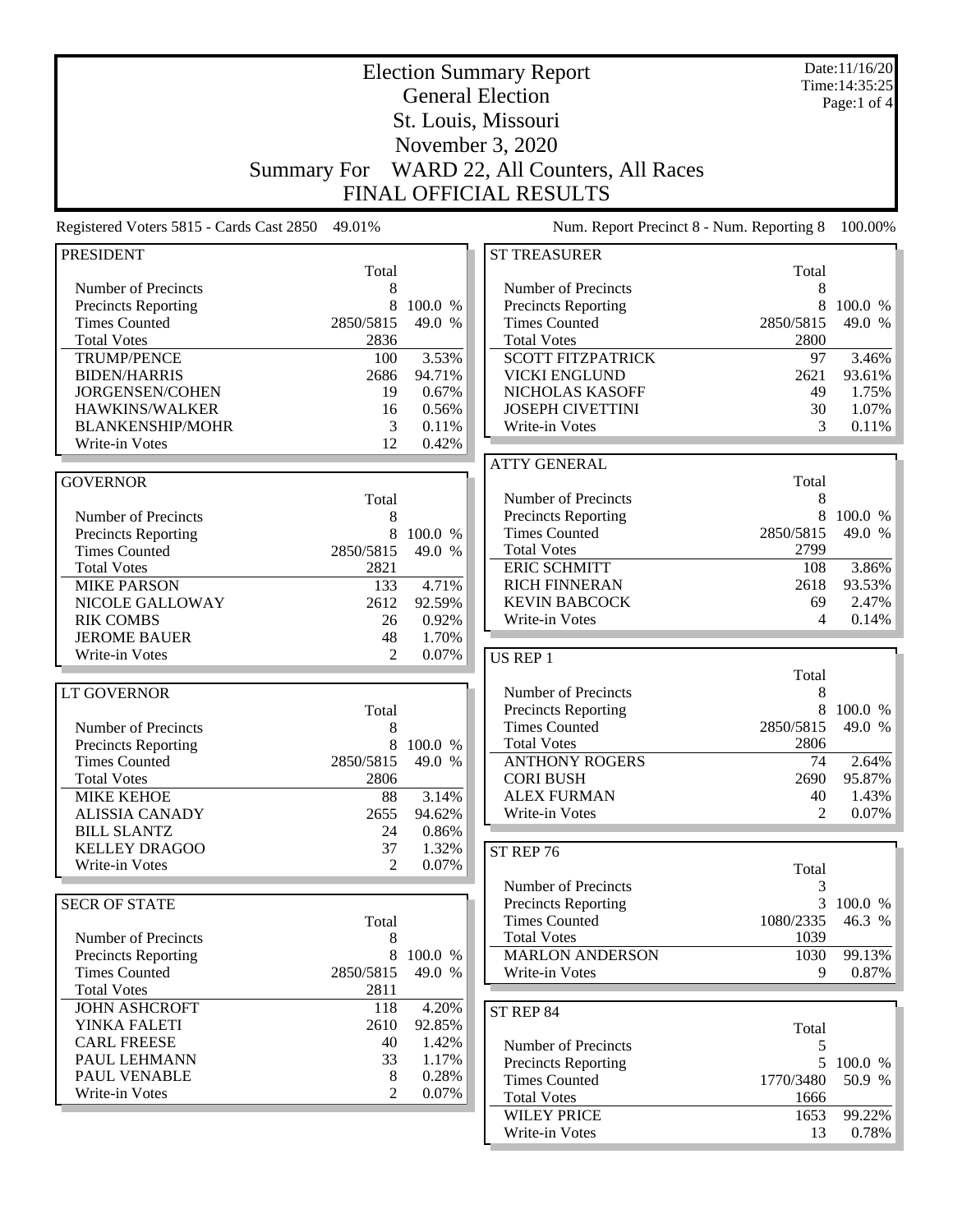|                                                    | <b>Election Summary Report</b><br><b>General Election</b><br>St. Louis, Missouri |                   |                                                                   |                   | Date:11/16/20<br>Time: 14:35:25<br>Page:2 of 4 |
|----------------------------------------------------|----------------------------------------------------------------------------------|-------------------|-------------------------------------------------------------------|-------------------|------------------------------------------------|
|                                                    |                                                                                  |                   |                                                                   |                   |                                                |
|                                                    |                                                                                  |                   | November 3, 2020                                                  |                   |                                                |
|                                                    | Summary For                                                                      |                   | WARD 22, All Counters, All Races<br><b>FINAL OFFICIAL RESULTS</b> |                   |                                                |
|                                                    |                                                                                  |                   |                                                                   |                   |                                                |
| Registered Voters 5815 - Cards Cast 2850           | 49.01%                                                                           |                   | Num. Report Precinct 8 - Num. Reporting 8                         |                   | 100.00%                                        |
| <b>CIRCUIT ATTY</b>                                | Total                                                                            |                   | <b>ROBIN RANSOM</b>                                               | Total             |                                                |
| Number of Precincts                                | 8                                                                                |                   | Number of Precincts                                               | 8                 |                                                |
| Precincts Reporting<br><b>Times Counted</b>        | 8<br>2850/5815                                                                   | 100.0 %           | Precincts Reporting<br><b>Times Counted</b>                       | 8<br>2850/5815    | 100.0 %                                        |
| <b>Total Votes</b>                                 | 2796                                                                             | 49.0 %            | <b>Total Votes</b>                                                | 2667              | 49.0 %                                         |
| DANIEL ZDRODOWSKI                                  | 83                                                                               | 2.97%             | <b>YES</b>                                                        | 1164              | 43.64%                                         |
| <b>KIMBERLY GARDNER</b>                            | 2709                                                                             | 96.89%            | NO                                                                | 1503              | 56.36%                                         |
| Write-in Votes                                     | 4                                                                                | 0.14%             |                                                                   |                   |                                                |
|                                                    |                                                                                  |                   | <b>DAVID DOWD</b>                                                 |                   |                                                |
| <b>SHERIFF</b>                                     |                                                                                  |                   |                                                                   | Total             |                                                |
|                                                    | Total                                                                            |                   | Number of Precincts                                               | 8                 |                                                |
| Number of Precincts                                | 8<br>8                                                                           | 100.0 %           | Precincts Reporting<br><b>Times Counted</b>                       | 8<br>2850/5815    | 100.0 %<br>49.0 %                              |
| <b>Precincts Reporting</b><br><b>Times Counted</b> | 2850/5815                                                                        | 49.0 %            | <b>Total Votes</b>                                                | 2653              |                                                |
| <b>Total Votes</b>                                 | 2764                                                                             |                   | <b>YES</b>                                                        | 907               | 34.19%                                         |
| <b>JOHN CASTELLANO</b>                             | 84                                                                               | 3.04%             | NO                                                                | 1746              | 65.81%                                         |
| <b>VERNON BETTS</b>                                | 2675                                                                             | 96.78%            |                                                                   |                   |                                                |
| Write-in Votes                                     | 5                                                                                | 0.18%             | <b>ELIZABETH HOGAN</b>                                            |                   |                                                |
|                                                    |                                                                                  |                   |                                                                   | Total             |                                                |
| <b>TREASURER</b>                                   |                                                                                  |                   | Number of Precincts                                               | 8                 |                                                |
|                                                    | Total                                                                            |                   | Precincts Reporting                                               | 8                 | 100.0 %                                        |
| Number of Precincts<br>Precincts Reporting         | 8<br>8                                                                           | 100.0 %           | <b>Times Counted</b><br><b>Total Votes</b>                        | 2850/5815<br>2642 | 49.0 %                                         |
| <b>Times Counted</b>                               | 2850/5815                                                                        | 49.0 %            | <b>YES</b>                                                        | 1009              | 38.19%                                         |
| <b>Total Votes</b>                                 | 2806                                                                             |                   | NO                                                                | 1633              | 61.81%                                         |
| <b>ROBERT VROMAN</b>                               | 64                                                                               | 2.28%             |                                                                   |                   |                                                |
| <b>TISHAURA JONES</b>                              | 2709                                                                             | 96.54%            | <b>KATHERINE FOWLER</b>                                           |                   |                                                |
| DON DE VIVO                                        | 30                                                                               | 1.07%             |                                                                   | Total             |                                                |
| Write-in Votes                                     | 3                                                                                | 0.11%             | Number of Precincts                                               | 8                 |                                                |
|                                                    |                                                                                  |                   | <b>Precincts Reporting</b>                                        | 8                 | 100.0 %                                        |
| PATRICIA BRECKENRIDGE                              |                                                                                  |                   | <b>Times Counted</b>                                              | 2850/5815         | 49.0 %                                         |
| Number of Precincts                                | Total<br>8                                                                       |                   | <b>Total Votes</b><br><b>YES</b>                                  | 2621<br>1907      | 72.76%                                         |
| Precincts Reporting                                | 8                                                                                | 100.0 %           | N <sub>O</sub>                                                    | 714               | 27.24%                                         |
| <b>Times Counted</b>                               | 2850/5815                                                                        | 49.0 %            |                                                                   |                   |                                                |
| <b>Total Votes</b>                                 | 2677                                                                             |                   | <b>CALEA STOVALL-REID</b>                                         |                   |                                                |
| <b>YES</b>                                         | 1904                                                                             | 71.12%            |                                                                   | Total             |                                                |
| NO.                                                | 773                                                                              | 28.88%            | Number of Precincts                                               | 8                 |                                                |
|                                                    |                                                                                  |                   | <b>Precincts Reporting</b>                                        | 8                 | 100.0 %                                        |
| <b>KURT ODENWALD</b>                               |                                                                                  |                   | <b>Times Counted</b>                                              | 2850/5815         | 49.0 %                                         |
|                                                    | Total                                                                            |                   | <b>Total Votes</b>                                                | 2637              |                                                |
| Number of Precincts                                | 8                                                                                |                   | <b>YES</b>                                                        | 1918              | 72.73%                                         |
| Precincts Reporting<br><b>Times Counted</b>        | 8<br>2850/5815                                                                   | 100.0 %<br>49.0 % | NO                                                                | 719               | 27.27%                                         |
| <b>Total Votes</b>                                 | 2647                                                                             |                   |                                                                   |                   |                                                |
| <b>YES</b>                                         | 889                                                                              | 33.59%            |                                                                   |                   |                                                |
| NO                                                 | 1758                                                                             | 66.41%            |                                                                   |                   |                                                |
|                                                    |                                                                                  |                   |                                                                   |                   |                                                |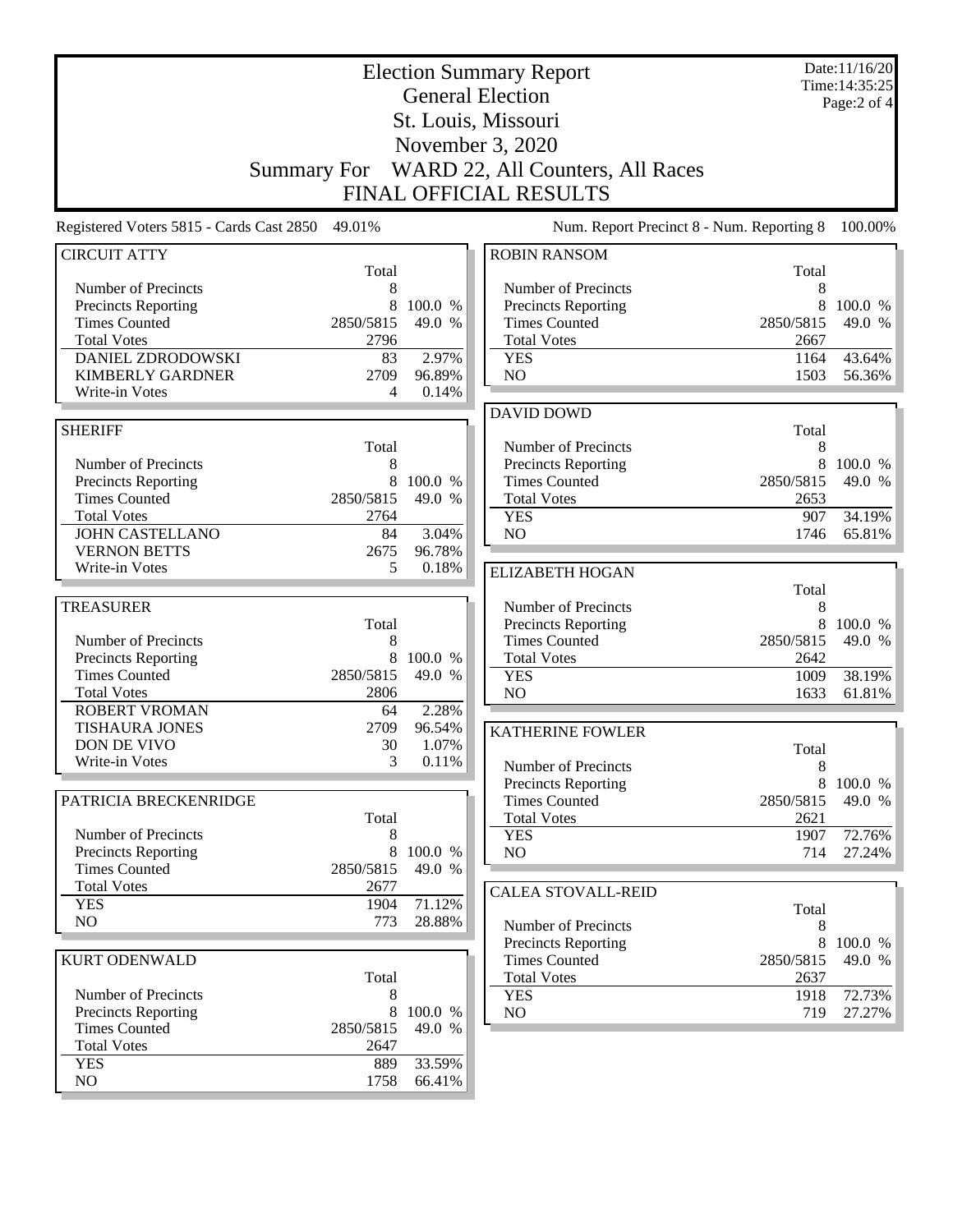| <b>Election Summary Report</b><br><b>General Election</b> |                   |                   |                                                    |                   | Date:11/16/20<br>Time: 14:35:25 |
|-----------------------------------------------------------|-------------------|-------------------|----------------------------------------------------|-------------------|---------------------------------|
|                                                           |                   | Page: 3 of 4      |                                                    |                   |                                 |
|                                                           |                   |                   | St. Louis, Missouri                                |                   |                                 |
|                                                           |                   |                   | November 3, 2020                                   |                   |                                 |
|                                                           |                   |                   | Summary For WARD 22, All Counters, All Races       |                   |                                 |
| <b>FINAL OFFICIAL RESULTS</b>                             |                   |                   |                                                    |                   |                                 |
| Registered Voters 5815 - Cards Cast 2850                  | 49.01%            |                   | Num. Report Precinct 8 - Num. Reporting 8          |                   | 100.00%                         |
| MICHAEL STELZER                                           |                   |                   | <b>ANNETTE LLEWELLYN</b>                           |                   |                                 |
| Number of Precincts                                       | Total<br>8        |                   | Number of Precincts                                | Total<br>8        |                                 |
| <b>Precincts Reporting</b>                                | 8                 | 100.0 %           | <b>Precincts Reporting</b>                         | 8                 | 100.0 %                         |
| <b>Times Counted</b>                                      | 2850/5815         | 49.0 %            | <b>Times Counted</b>                               | 2850/5815         | 49.0 %                          |
| <b>Total Votes</b>                                        | 2624              |                   | <b>Total Votes</b>                                 | 2626              |                                 |
| <b>YES</b>                                                | 893               | 34.03%            | <b>YES</b>                                         | 1898              | 72.28%                          |
| N <sub>O</sub>                                            | 1731              | 65.97%            | NO                                                 | 728               | 27.72%                          |
|                                                           |                   |                   |                                                    |                   |                                 |
| <b>TIMOTHY BOYER</b>                                      |                   |                   | <b>CLINTON WRIGHT</b>                              |                   |                                 |
|                                                           | Total             |                   |                                                    | Total             |                                 |
| Number of Precincts<br><b>Precincts Reporting</b>         | 8<br>8            | 100.0 %           | Number of Precincts<br>Precincts Reporting         | 8<br>8            | 100.0 %                         |
| <b>Times Counted</b>                                      | 2850/5815         | 49.0 %            | <b>Times Counted</b>                               | 2850/5815         | 49.0 %                          |
| <b>Total Votes</b>                                        | 2617              |                   | <b>Total Votes</b>                                 | 2605              |                                 |
| <b>YES</b>                                                | 911               | 34.81%            | <b>YES</b>                                         | 1772              | 68.02%                          |
| N <sub>O</sub>                                            | 1706              | 65.19%            | NO                                                 | 833               | 31.98%                          |
|                                                           |                   |                   |                                                    |                   |                                 |
| <b>SCOTT MILLIKAN</b>                                     |                   |                   | <b>STEVEN OHMER</b>                                |                   |                                 |
|                                                           | Total             |                   |                                                    | Total             |                                 |
| Number of Precincts                                       | 8                 |                   | Number of Precincts                                | 8                 |                                 |
| <b>Precincts Reporting</b><br><b>Times Counted</b>        | 8<br>2850/5815    | 100.0 %<br>49.0 % | <b>Precincts Reporting</b><br><b>Times Counted</b> | 8                 | 100.0 %                         |
| <b>Total Votes</b>                                        |                   |                   |                                                    |                   |                                 |
|                                                           |                   |                   |                                                    | 2850/5815         | 49.0 %                          |
|                                                           | 2616              |                   | <b>Total Votes</b>                                 | 2610              |                                 |
| <b>YES</b><br>N <sub>O</sub>                              | 821<br>1795       | 31.38%<br>68.62%  | <b>YES</b><br>NO                                   | 1699<br>911       | 65.10%                          |
|                                                           |                   |                   |                                                    |                   | 34.90%                          |
| MADELINE CONNOLLY                                         |                   |                   | <b>DAVID ROITHER</b>                               |                   |                                 |
|                                                           | Total             |                   |                                                    | Total             |                                 |
| Number of Precincts                                       | 8                 |                   | Number of Precincts                                | 8                 |                                 |
| <b>Precincts Reporting</b>                                | 8                 | 100.0 %           | Precincts Reporting                                | 8                 |                                 |
| <b>Times Counted</b><br><b>Total Votes</b>                | 2850/5815<br>2611 | 49.0 %            | <b>Times Counted</b><br><b>Total Votes</b>         | 2850/5815<br>2611 |                                 |
| <b>YES</b>                                                | 1038              | 39.75%            | <b>YES</b>                                         | 873               | 33.44%                          |
| NO.                                                       | 1573              | 60.25%            | NO                                                 | 1738              |                                 |
|                                                           |                   |                   |                                                    |                   |                                 |
| <b>JOSEPH WHYTE</b>                                       |                   |                   | THOMAS McCARTHY                                    |                   |                                 |
| Number of Precincts                                       | Total<br>8        |                   | Number of Precincts                                | Total<br>8        | 100.0 %<br>49.0 %<br>66.56%     |
| Precincts Reporting                                       | 8                 | 100.0 %           | <b>Precincts Reporting</b>                         | 8                 | 100.0 %                         |
| <b>Times Counted</b>                                      | 2850/5815         | 49.0 %            | <b>Times Counted</b>                               | 2850/5815         | 49.0 %                          |
| <b>Total Votes</b>                                        | 2602              |                   | <b>Total Votes</b>                                 | 2608              |                                 |
| <b>YES</b><br>NO.                                         | 1667<br>935       | 64.07%<br>35.93%  | <b>YES</b><br>NO                                   | 948<br>1660       | 36.35%<br>63.65%                |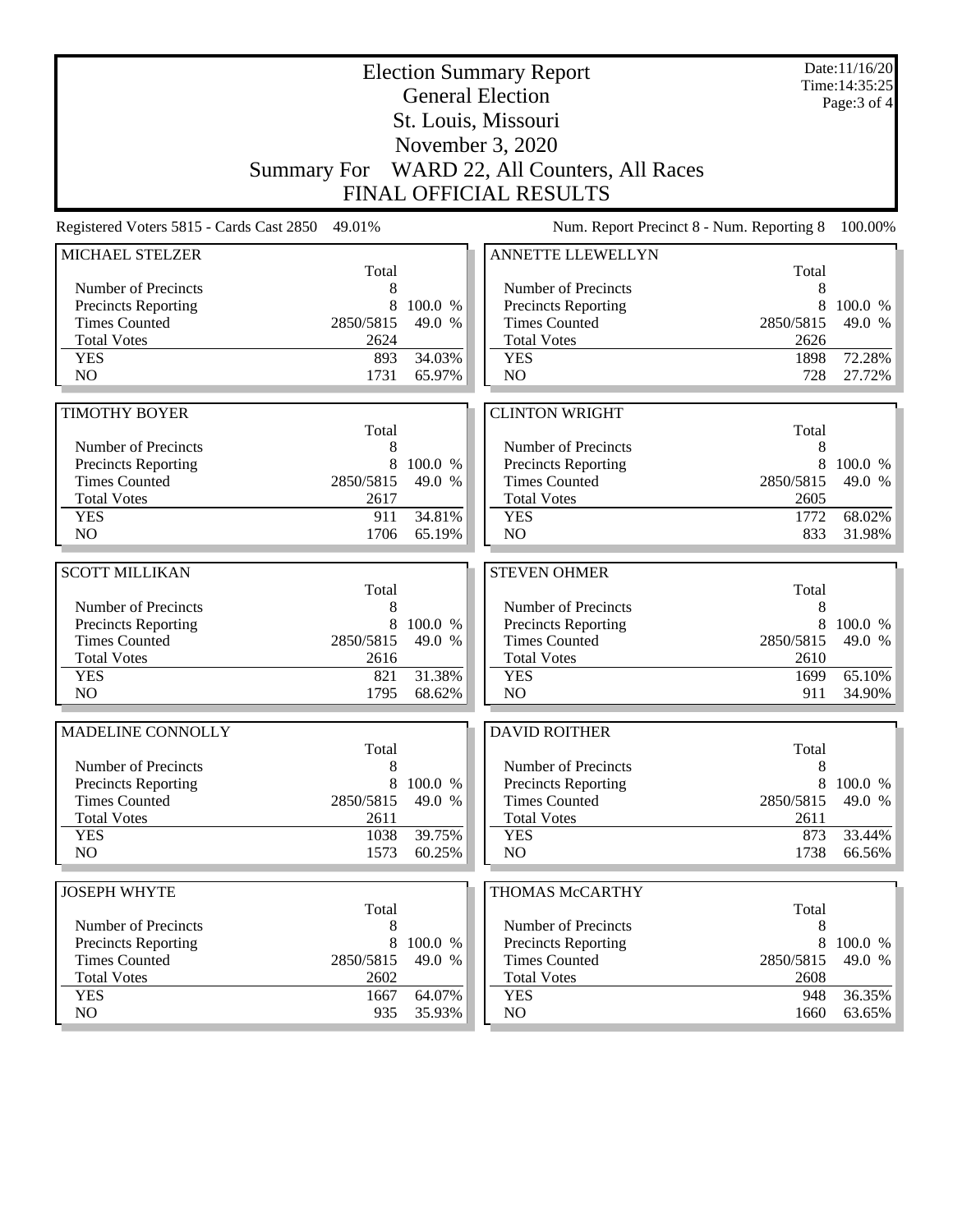| <b>Election Summary Report</b><br><b>General Election</b><br>St. Louis, Missouri |            |         |                                              |            | Date:11/16/20<br>Time: 14:35:25<br>Page: 4 of 4 |
|----------------------------------------------------------------------------------|------------|---------|----------------------------------------------|------------|-------------------------------------------------|
|                                                                                  |            |         |                                              |            |                                                 |
|                                                                                  |            |         |                                              |            |                                                 |
|                                                                                  |            |         | Summary For WARD 22, All Counters, All Races |            |                                                 |
| <b>FINAL OFFICIAL RESULTS</b>                                                    |            |         |                                              |            |                                                 |
| Registered Voters 5815 - Cards Cast 2850                                         | 49.01%     |         | Num. Report Precinct 8 - Num. Reporting 8    |            | 100.00%                                         |
| MICHAEL COLONA                                                                   |            |         | <b>CON AMEND 3</b>                           |            |                                                 |
| Number of Precincts                                                              | Total<br>8 |         | Number of Precincts                          | Total<br>8 |                                                 |
| <b>Precincts Reporting</b>                                                       | 8          | 100.0 % | Precincts Reporting                          | 8          | 100.0 %                                         |
| <b>Times Counted</b>                                                             | 2850/5815  | 49.0 %  | <b>Times Counted</b>                         | 2850/5815  | 49.0 %                                          |
| <b>Total Votes</b>                                                               | 2617       |         | <b>Total Votes</b>                           | 2767       |                                                 |
| <b>YES</b>                                                                       | 965        | 36.87%  | <b>YES</b>                                   | 772        | 27.90%                                          |
| N <sub>O</sub>                                                                   | 1652       | 63.13%  | N <sub>O</sub>                               | 1995       | 72.10%                                          |
|                                                                                  |            |         |                                              |            |                                                 |
| <b>CRAIG HIGGINS</b>                                                             | Total      |         | PROP D                                       | Total      |                                                 |
| Number of Precincts                                                              | 8          |         | Number of Precincts                          | 8          |                                                 |
| Precincts Reporting                                                              | 8          | 100.0 % | Precincts Reporting                          | 8          | 100.0 %                                         |
| <b>Times Counted</b>                                                             | 2850/5815  | 49.0 %  | <b>Times Counted</b>                         | 2850/5815  | 49.0 %                                          |
| <b>Total Votes</b>                                                               | 2614       |         | <b>Total Votes</b>                           | 2751       |                                                 |
| <b>YES</b>                                                                       | 1834       | 70.16%  | <b>YES</b>                                   | 1177       | 42.78%                                          |
| N <sub>O</sub>                                                                   | 780        | 29.84%  | N <sub>O</sub>                               | 1574       | 57.22%                                          |
|                                                                                  |            |         |                                              |            |                                                 |
| <b>LYNNE PERKINS</b>                                                             | Total      |         | PROP <sub>1</sub>                            | Total      |                                                 |
| Number of Precincts                                                              | 8          |         | Number of Precincts                          | 8          |                                                 |
| Precincts Reporting                                                              | 8          | 100.0 % | Precincts Reporting                          | 8          | 100.0 %                                         |
| <b>Times Counted</b>                                                             | 2850/5815  | 49.0 %  | <b>Times Counted</b>                         | 2850/5815  | 49.0 %                                          |
| <b>Total Votes</b>                                                               | 2632       |         | <b>Total Votes</b>                           | 2757       |                                                 |
| <b>YES</b>                                                                       | 1978       | 75.15%  | <b>YES</b>                                   | 899        | 32.61%                                          |
| NO                                                                               | 654        | 24.85%  | NO                                           | 1858       | 67.39%                                          |
| NICOLE COLBERT-BOTCHWAY                                                          |            |         | <b>PROPR</b>                                 |            |                                                 |
|                                                                                  | Total      |         |                                              | Total      |                                                 |
| Number of Precincts<br><b>Precincts Reporting</b>                                | 8<br>8     | 100.0 % | Number of Precincts<br>Precincts Reporting   | 8<br>8     | 100.0 %                                         |
| <b>Times Counted</b>                                                             | 2850/5815  | 49.0 %  | <b>Times Counted</b>                         | 2850/5815  | 49.0 %                                          |
| <b>Total Votes</b>                                                               | 2641       |         | <b>Total Votes</b>                           | 2762       |                                                 |
| <b>YES</b>                                                                       | 1948       | 73.76%  | <b>YES</b>                                   | 816        | 29.54%                                          |
| NO                                                                               | 693        | 26.24%  | NO                                           | 1946       | 70.46%                                          |
|                                                                                  |            |         |                                              |            |                                                 |
| <b>CON AMEND 1</b>                                                               | Total      |         | <b>PROPT</b>                                 | Total      |                                                 |
| Number of Precincts                                                              | 8          |         | Number of Precincts                          | 8          |                                                 |
| Precincts Reporting                                                              | 8          | 100.0 % | <b>Precincts Reporting</b>                   | 8          | 100.0 %                                         |
| <b>Times Counted</b>                                                             | 2850/5815  | 49.0 %  | <b>Times Counted</b>                         | 2850/5815  | 49.0 %                                          |
| <b>Total Votes</b>                                                               | 2765       |         | <b>Total Votes</b>                           | 2745       |                                                 |
| <b>YES</b>                                                                       | 811        | 29.33%  | <b>YES</b>                                   | 1423       | 51.84%                                          |
| NO                                                                               | 1954       | 70.67%  | $\rm NO$                                     | 1322       | $48.16\%$                                       |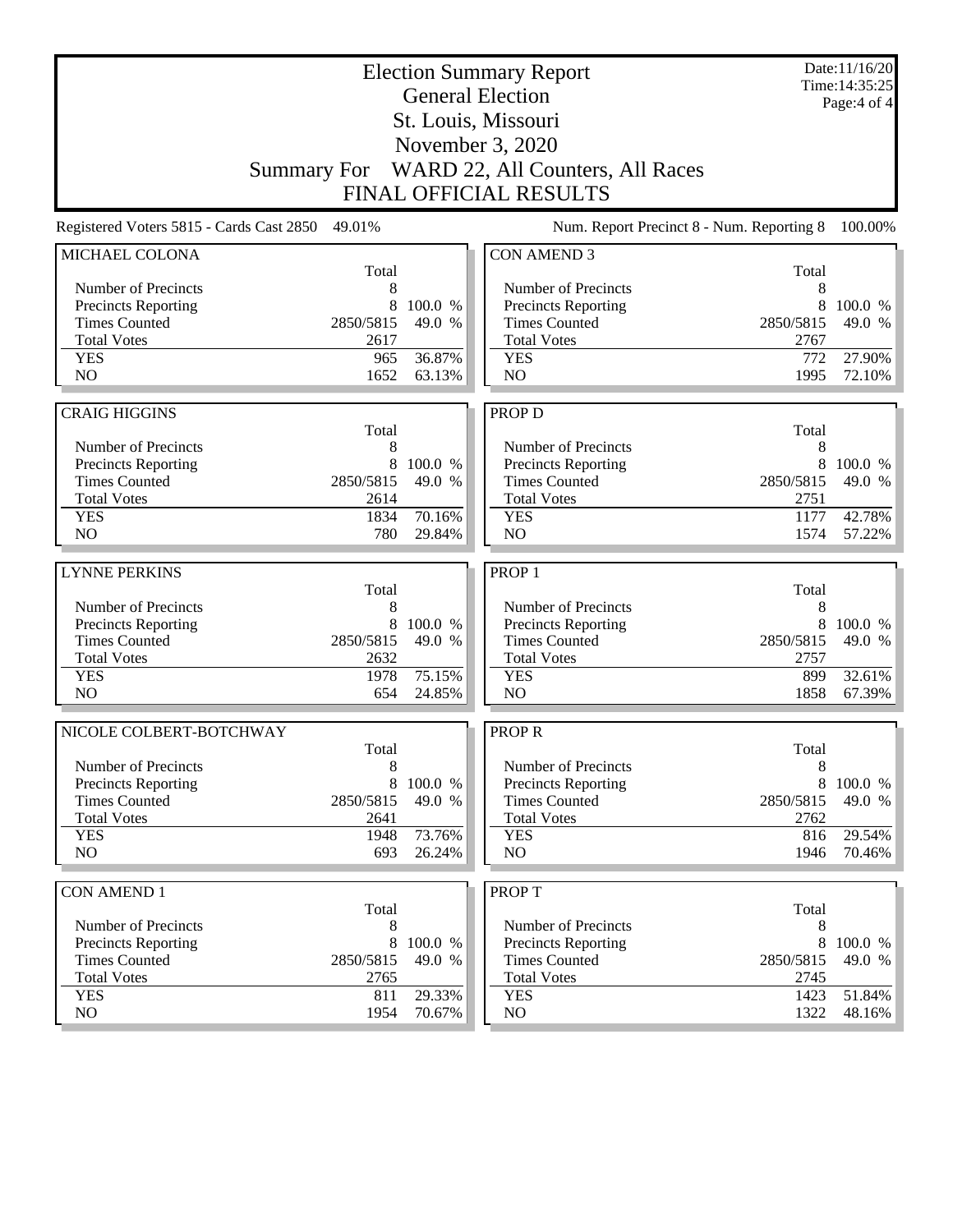|                                            | Date:11/16/20<br><b>Election Summary Report</b><br>Time: 14:35:31 |                |                                                    |           |               |  |
|--------------------------------------------|-------------------------------------------------------------------|----------------|----------------------------------------------------|-----------|---------------|--|
|                                            | <b>General Election</b>                                           |                |                                                    |           |               |  |
|                                            |                                                                   |                | St. Louis, Missouri                                |           | Page:1 of $5$ |  |
|                                            |                                                                   |                | November 3, 2020                                   |           |               |  |
|                                            |                                                                   |                |                                                    |           |               |  |
|                                            | <b>Summary For</b>                                                |                | WARD 23, All Counters, All Races                   |           |               |  |
|                                            |                                                                   |                | <b>FINAL OFFICIAL RESULTS</b>                      |           |               |  |
| Registered Voters 9151 - Cards Cast 7407   | 80.94%                                                            |                | Num. Report Precinct 9 - Num. Reporting 9          |           | 100.00%       |  |
| <b>PRESIDENT</b>                           |                                                                   |                | <b>ST TREASURER</b>                                |           |               |  |
|                                            | Total                                                             |                |                                                    | Total     |               |  |
| Number of Precincts<br>Precincts Reporting | 9<br>9                                                            | 100.0 %        | Number of Precincts                                | 9<br>9    | 100.0 %       |  |
| <b>Times Counted</b>                       | 7407/9151                                                         | 80.9 %         | Precincts Reporting<br><b>Times Counted</b>        | 7407/9151 | 80.9 %        |  |
| <b>Total Votes</b>                         | 7380                                                              |                | <b>Total Votes</b>                                 | 7136      |               |  |
| <b>TRUMP/PENCE</b>                         | 2074                                                              | 28.10%         | <b>SCOTT FITZPATRICK</b>                           | 2404      | 33.69%        |  |
| <b>BIDEN/HARRIS</b>                        | 5131                                                              | 69.53%         | <b>VICKI ENGLUND</b>                               | 4503      | 63.10%        |  |
| JORGENSEN/COHEN                            | 120                                                               | 1.63%          | NICHOLAS KASOFF                                    | 172       | 2.41%         |  |
| HAWKINS/WALKER                             | 28                                                                | 0.38%          | <b>JOSEPH CIVETTINI</b>                            | 52        | 0.73%         |  |
| <b>BLANKENSHIP/MOHR</b>                    | 4                                                                 | 0.05%          | Write-in Votes                                     | 5         | 0.07%         |  |
| Write-in Votes                             | 23                                                                | 0.31%          |                                                    |           |               |  |
|                                            |                                                                   |                | <b>ATTY GENERAL</b>                                |           |               |  |
| <b>GOVERNOR</b>                            |                                                                   |                |                                                    | Total     |               |  |
|                                            | Total                                                             |                | Number of Precincts                                | 9         |               |  |
| Number of Precincts                        | 9                                                                 |                | Precincts Reporting                                | 9         | 100.0 %       |  |
| <b>Precincts Reporting</b>                 | 9                                                                 | 100.0 %        | <b>Times Counted</b>                               | 7407/9151 | 80.9 %        |  |
| <b>Times Counted</b>                       | 7407/9151                                                         | 80.9 %         | <b>Total Votes</b>                                 | 7178      |               |  |
| <b>Total Votes</b>                         | 7336                                                              |                | <b>ERIC SCHMITT</b>                                | 2435      | 33.92%        |  |
| <b>MIKE PARSON</b>                         | 2237                                                              | 30.49%         | <b>RICH FINNERAN</b>                               | 4594      | 64.00%        |  |
| NICOLE GALLOWAY                            | 4986                                                              | 67.97%         | <b>KEVIN BABCOCK</b>                               | 145<br>4  | 2.02%         |  |
| <b>RIK COMBS</b><br><b>JEROME BAUER</b>    | 88<br>22                                                          | 1.20%<br>0.30% | Write-in Votes                                     |           | 0.06%         |  |
| Write-in Votes                             | 3                                                                 | 0.04%          | US REP 1                                           |           |               |  |
|                                            |                                                                   |                |                                                    | Total     |               |  |
| <b>LT GOVERNOR</b>                         |                                                                   |                | Number of Precincts                                | 9         |               |  |
|                                            | Total                                                             |                | Precincts Reporting                                | 9         | 100.0 %       |  |
| Number of Precincts                        | 9                                                                 |                | <b>Times Counted</b>                               | 7407/9151 | 80.9 %        |  |
| <b>Precincts Reporting</b>                 | 9                                                                 | 100.0 %        | <b>Total Votes</b>                                 | 7147      |               |  |
| <b>Times Counted</b>                       | 7407/9151                                                         | 80.9 %         | <b>ANTHONY ROGERS</b>                              | 2326      | 32.55%        |  |
| <b>Total Votes</b>                         | 7210                                                              |                | <b>CORI BUSH</b>                                   | 4612      | 64.53%        |  |
| <b>MIKE KEHOE</b>                          | 2329                                                              | 32.30%         | <b>ALEX FURMAN</b>                                 | 181       | 2.53%         |  |
| <b>ALISSIA CANADY</b>                      | 4667                                                              | 64.73%         | Write-in Votes                                     | 28        | 0.39%         |  |
| <b>BILL SLANTZ</b>                         | 124                                                               | 1.72%          |                                                    |           |               |  |
| <b>KELLEY DRAGOO</b>                       | 87                                                                | 1.21%          | ST REP 80                                          |           |               |  |
| Write-in Votes                             | 3                                                                 | 0.04%          |                                                    | Total     |               |  |
|                                            |                                                                   |                | Number of Precincts                                | 1         |               |  |
| <b>SECR OF STATE</b>                       |                                                                   |                | <b>Precincts Reporting</b>                         |           | 1 100.0 %     |  |
|                                            | Total                                                             |                | <b>Times Counted</b>                               | 810/967   | 83.8 %        |  |
| Number of Precincts                        | 9                                                                 |                | <b>Total Votes</b>                                 | 676       |               |  |
| <b>Precincts Reporting</b>                 | 9                                                                 | 100.0 %        | PETER MERIDETH                                     | 666       | 98.52%        |  |
| <b>Times Counted</b><br><b>Total Votes</b> | 7407/9151<br>7209                                                 | 80.9 %         | Write-in Votes                                     | 10        | 1.48%         |  |
| <b>JOHN ASHCROFT</b>                       | 2493                                                              | 34.58%         |                                                    |           |               |  |
| YINKA FALETI                               | 4521                                                              | 62.71%         | ST REP 82                                          |           |               |  |
| <b>CARL FREESE</b>                         | 131                                                               | 1.82%          |                                                    | Total     |               |  |
| PAUL LEHMANN                               | 48                                                                | 0.67%          | Number of Precincts                                | 6         | 6 100.0 %     |  |
| PAUL VENABLE                               | 13                                                                | 0.18%          | <b>Precincts Reporting</b><br><b>Times Counted</b> | 5070/6240 | 81.3 %        |  |
| Write-in Votes                             | 3                                                                 | 0.04%          | <b>Total Votes</b>                                 | 4875      |               |  |
|                                            |                                                                   |                | <b>ROBERT CRUMP</b>                                | 1360      | 27.90%        |  |
|                                            |                                                                   |                | <b>DONNA BARINGER</b>                              | 3510      | 72.00%        |  |
|                                            |                                                                   |                | Write-in Votes                                     | 5         | $0.10\%$      |  |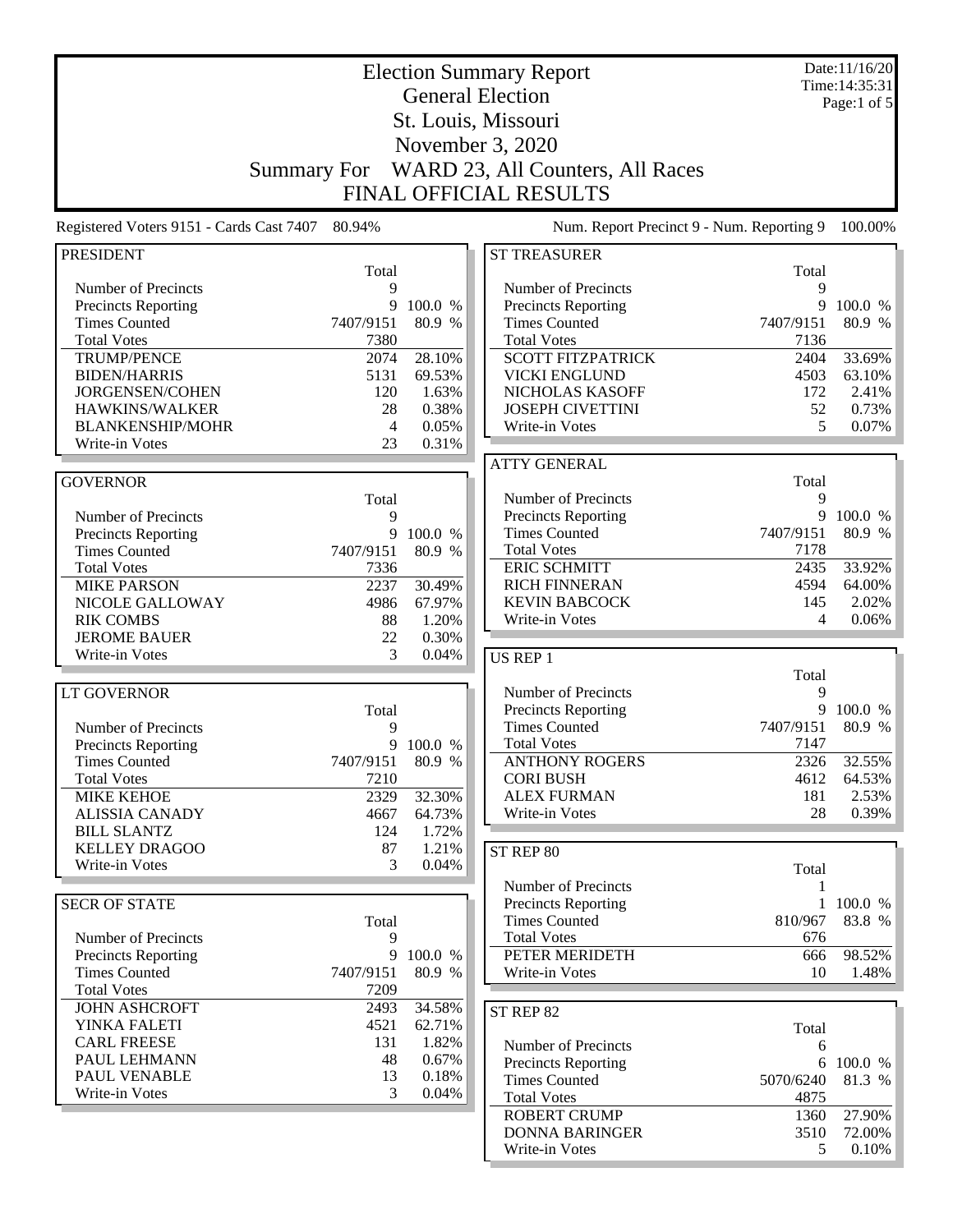| <b>Election Summary Report</b><br><b>General Election</b><br>St. Louis, Missouri<br>November 3, 2020<br>WARD 23, All Counters, All Races<br><b>Summary For</b> |             |           |                                                                            |              | Date:11/16/20<br>Time: 14:35:31<br>Page:2 of 5 |
|----------------------------------------------------------------------------------------------------------------------------------------------------------------|-------------|-----------|----------------------------------------------------------------------------|--------------|------------------------------------------------|
| Registered Voters 9151 - Cards Cast 7407                                                                                                                       | 80.94%      |           | <b>FINAL OFFICIAL RESULTS</b><br>Num. Report Precinct 9 - Num. Reporting 9 |              | 100.00%                                        |
| ST REP 83                                                                                                                                                      |             |           | PATRICIA BRECKENRIDGE                                                      |              |                                                |
|                                                                                                                                                                | Total       |           |                                                                            | Total        |                                                |
| Number of Precincts                                                                                                                                            |             |           | Number of Precincts                                                        | 9            |                                                |
| Precincts Reporting                                                                                                                                            | 1           | 100.0 %   | Precincts Reporting                                                        | 9            | 100.0 %                                        |
| <b>Times Counted</b>                                                                                                                                           | 1283/1623   | 79.1 %    | <b>Times Counted</b>                                                       | 7407/9151    | 80.9 %                                         |
| <b>Total Votes</b><br><b>JO DOLL</b>                                                                                                                           | 1144<br>905 | 79.11%    | <b>Total Votes</b><br><b>YES</b>                                           | 6272<br>4603 | 73.39%                                         |
| <b>ANDREW BOLIN</b>                                                                                                                                            | 229         | 20.02%    | NO                                                                         | 1669         | 26.61%                                         |
| Write-in Votes                                                                                                                                                 | 10          | 0.87%     |                                                                            |              |                                                |
|                                                                                                                                                                |             |           | <b>KURT ODENWALD</b>                                                       |              |                                                |
| ST REP 91                                                                                                                                                      |             |           |                                                                            | Total        |                                                |
|                                                                                                                                                                | Total       |           | Number of Precincts                                                        | 9            |                                                |
| Number of Precincts                                                                                                                                            | 1           |           | Precincts Reporting                                                        |              | 9 100.0 %                                      |
| Precincts Reporting                                                                                                                                            |             | 1 100.0 % | <b>Times Counted</b>                                                       | 7407/9151    | 80.9 %                                         |
| <b>Times Counted</b>                                                                                                                                           | 244/321     | 76.0 %    | <b>Total Votes</b>                                                         | 6202         |                                                |
| <b>Total Votes</b>                                                                                                                                             | 187         |           | <b>YES</b>                                                                 | 4219         | 68.03%                                         |
| <b>SARAH UNSICKER</b>                                                                                                                                          | 180         | 96.26%    | NO                                                                         | 1983         | 31.97%                                         |
| Write-in Votes                                                                                                                                                 | 7           | 3.74%     |                                                                            |              |                                                |
| <b>CIRCUIT ATTY</b>                                                                                                                                            |             |           | <b>ROBIN RANSOM</b>                                                        |              |                                                |
|                                                                                                                                                                | Total       |           | Number of Precincts                                                        | Total<br>9   |                                                |
| Number of Precincts                                                                                                                                            | 9           |           | Precincts Reporting                                                        | 9            | 100.0 %                                        |
| Precincts Reporting                                                                                                                                            | 9           | 100.0 %   | <b>Times Counted</b>                                                       | 7407/9151    | 80.9 %                                         |
| <b>Times Counted</b>                                                                                                                                           | 7407/9151   | 80.9 %    | <b>Total Votes</b>                                                         | 6192         |                                                |
| <b>Total Votes</b>                                                                                                                                             | 7111        |           | <b>YES</b>                                                                 | 4514         | 72.90%                                         |
| <b>DANIEL ZDRODOWSKI</b>                                                                                                                                       | 3484        | 48.99%    | N <sub>O</sub>                                                             | 1678         | 27.10%                                         |
| <b>KIMBERLY GARDNER</b>                                                                                                                                        | 3604        | 50.68%    |                                                                            |              |                                                |
| Write-in Votes                                                                                                                                                 | 23          | 0.32%     | <b>DAVID DOWD</b>                                                          |              |                                                |
|                                                                                                                                                                |             |           |                                                                            | Total        |                                                |
| <b>SHERIFF</b>                                                                                                                                                 | Total       |           | Number of Precincts                                                        | 9<br>9       |                                                |
| Number of Precincts                                                                                                                                            | 9           |           | <b>Precincts Reporting</b><br><b>Times Counted</b>                         | 7407/9151    | 100.0 %<br>80.9 %                              |
| <b>Precincts Reporting</b>                                                                                                                                     | 9           | 100.0 %   | <b>Total Votes</b>                                                         | 6020         |                                                |
| <b>Times Counted</b>                                                                                                                                           | 7407/9151   | 80.9 %    | <b>YES</b>                                                                 | 4324         | 71.83%                                         |
| <b>Total Votes</b>                                                                                                                                             | 7042        |           | NO                                                                         | 1696         | 28.17%                                         |
| <b>JOHN CASTELLANO</b>                                                                                                                                         | 2358        | 33.48%    |                                                                            |              |                                                |
| <b>VERNON BETTS</b>                                                                                                                                            | 4662        | 66.20%    | <b>ELIZABETH HOGAN</b>                                                     |              |                                                |
| Write-in Votes                                                                                                                                                 | 22          | 0.31%     |                                                                            | Total        |                                                |
|                                                                                                                                                                |             |           | Number of Precincts                                                        | 9            |                                                |
| <b>TREASURER</b>                                                                                                                                               |             |           | <b>Precincts Reporting</b>                                                 | 9            | 100.0 %                                        |
|                                                                                                                                                                | Total       |           | <b>Times Counted</b>                                                       | 7407/9151    | 80.9 %                                         |
| Number of Precincts<br>Precincts Reporting                                                                                                                     | 9<br>9      | 100.0 %   | <b>Total Votes</b><br><b>YES</b>                                           | 5969<br>4245 | 71.12%                                         |
| <b>Times Counted</b>                                                                                                                                           | 7407/9151   | 80.9 %    | NO                                                                         | 1724         | 28.88%                                         |
| <b>Total Votes</b>                                                                                                                                             | 7082        |           |                                                                            |              |                                                |
| <b>ROBERT VROMAN</b>                                                                                                                                           | 2670        | 37.70%    |                                                                            |              |                                                |
| <b>TISHAURA JONES</b>                                                                                                                                          | 4220        | 59.59%    |                                                                            |              |                                                |
| DON DE VIVO                                                                                                                                                    | 183         | 2.58%     |                                                                            |              |                                                |
| Write-in Votes                                                                                                                                                 | 9           | 0.13%     |                                                                            |              |                                                |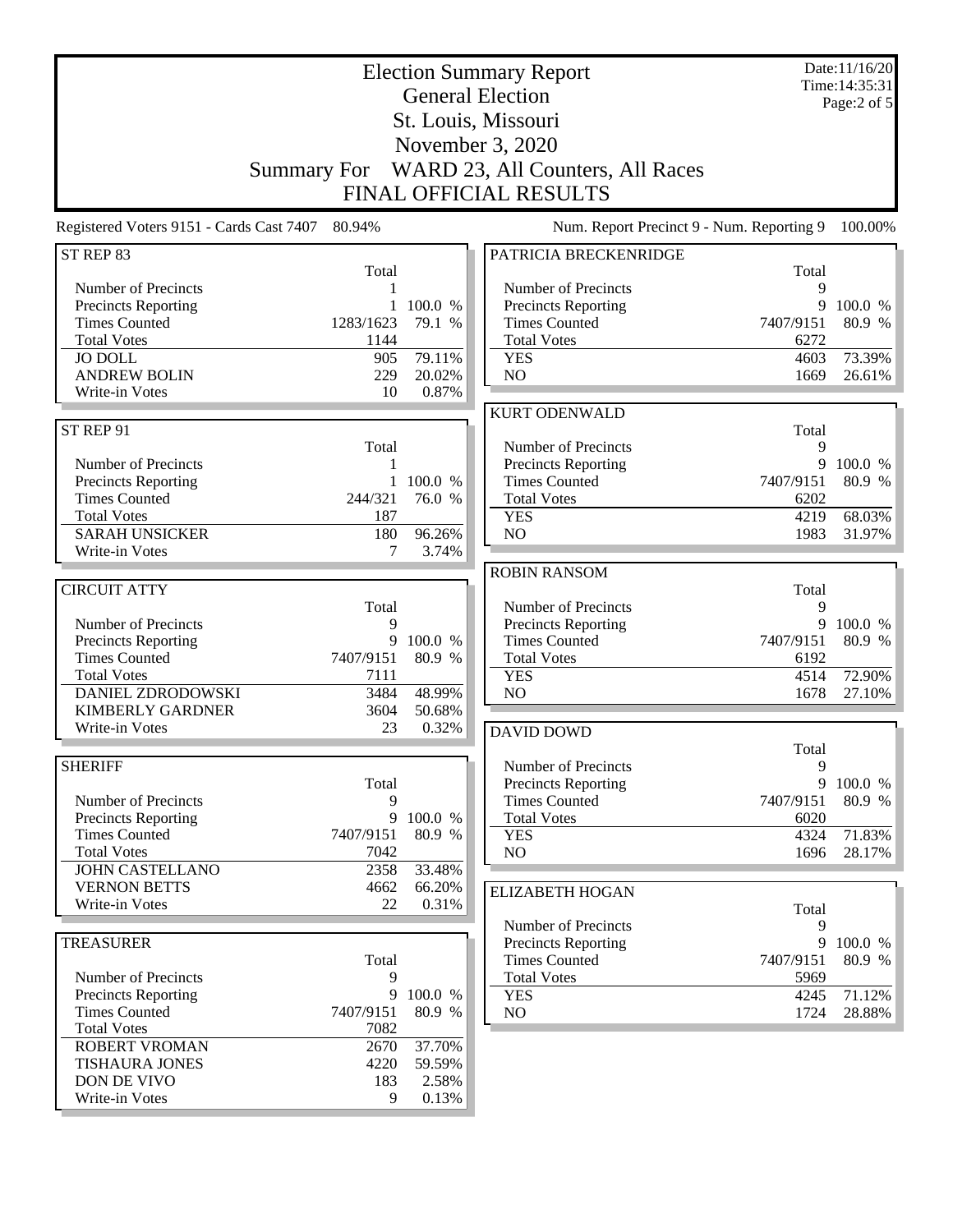| <b>Election Summary Report</b>              |                   |                  |                                              |                   | Date:11/16/20<br>Time: 14:35:31 |
|---------------------------------------------|-------------------|------------------|----------------------------------------------|-------------------|---------------------------------|
| <b>General Election</b>                     |                   |                  |                                              |                   | Page: 3 of 5                    |
| St. Louis, Missouri                         |                   |                  |                                              |                   |                                 |
| November 3, 2020                            |                   |                  |                                              |                   |                                 |
|                                             |                   |                  | Summary For WARD 23, All Counters, All Races |                   |                                 |
|                                             |                   |                  | <b>FINAL OFFICIAL RESULTS</b>                |                   |                                 |
| Registered Voters 9151 - Cards Cast 7407    | 80.94%            |                  | Num. Report Precinct 9 - Num. Reporting 9    |                   | 100.00%                         |
| <b>KATHERINE FOWLER</b>                     |                   |                  | MADELINE CONNOLLY                            |                   |                                 |
| Number of Precincts                         | Total<br>9        |                  | Number of Precincts                          | Total<br>9        |                                 |
| Precincts Reporting                         | 9                 | 100.0 %          | <b>Precincts Reporting</b>                   | 9                 | 100.0 %                         |
| <b>Times Counted</b>                        | 7407/9151         | 80.9 %           | <b>Times Counted</b>                         | 7407/9151         | 80.9 %                          |
| <b>Total Votes</b>                          | 5933              |                  | <b>Total Votes</b>                           | 5888              |                                 |
| <b>YES</b>                                  | 4385              | 73.91%           | <b>YES</b>                                   | 4284              | 72.76%                          |
| NO                                          | 1548              | 26.09%           | N <sub>O</sub>                               | 1604              | 27.24%                          |
|                                             |                   |                  |                                              |                   |                                 |
| <b>CALEA STOVALL-REID</b>                   | Total             |                  | <b>JOSEPH WHYTE</b>                          | Total             |                                 |
| Number of Precincts                         | 9                 |                  | Number of Precincts                          | 9                 |                                 |
| <b>Precincts Reporting</b>                  | 9                 | 100.0 %          | Precincts Reporting                          | 9                 | 100.0 %                         |
| <b>Times Counted</b>                        | 7407/9151         | 80.9 %           | <b>Times Counted</b>                         | 7407/9151         | 80.9 %                          |
| <b>Total Votes</b>                          | 5945              |                  | <b>Total Votes</b>                           | 5847              |                                 |
| <b>YES</b>                                  | 4201              | 70.66%           | <b>YES</b>                                   | 3887              | 66.48%                          |
| NO                                          | 1744              | 29.34%           | NO                                           | 1960              | 33.52%                          |
| MICHAEL STELZER                             |                   |                  | <b>ANNETTE LLEWELLYN</b>                     |                   |                                 |
|                                             | Total             |                  |                                              | Total             |                                 |
| Number of Precincts                         | 9                 |                  | Number of Precincts                          | 9                 |                                 |
| Precincts Reporting                         | 9                 | 100.0 %          | Precincts Reporting                          | 9                 | 100.0 %                         |
| <b>Times Counted</b>                        | 7407/9151         | 80.9 %           | <b>Times Counted</b>                         | 7407/9151         | 80.9 %                          |
| <b>Total Votes</b>                          | 5956              |                  | <b>Total Votes</b>                           | 5883              |                                 |
| <b>YES</b><br>N <sub>O</sub>                | 4124<br>1832      | 69.24%<br>30.76% | <b>YES</b><br>NO                             | 4282<br>1601      | 72.79%<br>27.21%                |
|                                             |                   |                  |                                              |                   |                                 |
| <b>TIMOTHY BOYER</b>                        |                   |                  | <b>CLINTON WRIGHT</b>                        |                   |                                 |
|                                             | Total             |                  |                                              | Total             |                                 |
| Number of Precincts                         | 9                 |                  | Number of Precincts                          | 9                 |                                 |
| Precincts Reporting                         | 9                 | 100.0 %          | <b>Precincts Reporting</b>                   | 9                 | 100.0 %                         |
| <b>Times Counted</b><br><b>Total Votes</b>  | 7407/9151<br>5875 | 80.9 %           | <b>Times Counted</b><br><b>Total Votes</b>   | 7407/9151<br>5828 | 80.9 %                          |
| <b>YES</b>                                  | 3939              | 67.05%           | <b>YES</b>                                   | 3879              | 66.56%                          |
| NO.                                         | 1936              | 32.95%           | NO                                           | 1949              | 33.44%                          |
|                                             |                   |                  |                                              |                   |                                 |
| <b>SCOTT MILLIKAN</b>                       |                   |                  | <b>STEVEN OHMER</b>                          |                   |                                 |
|                                             | Total             |                  |                                              | Total             |                                 |
| Number of Precincts                         | 9<br>9            | 100.0 %          | Number of Precincts                          | 9<br>9            |                                 |
| Precincts Reporting<br><b>Times Counted</b> | 7407/9151         | 80.9 %           | Precincts Reporting<br><b>Times Counted</b>  | 7407/9151         | 100.0 %<br>80.9 %               |
| <b>Total Votes</b>                          | 5886              |                  | <b>Total Votes</b>                           | 5867              |                                 |
| <b>YES</b>                                  | 4012              | 68.16%           | <b>YES</b>                                   | 3886              | 66.23%                          |
|                                             |                   |                  |                                              |                   |                                 |
| NO.                                         | 1874              | 31.84%           | NO <sub>1</sub>                              | 1981              | 33.77%                          |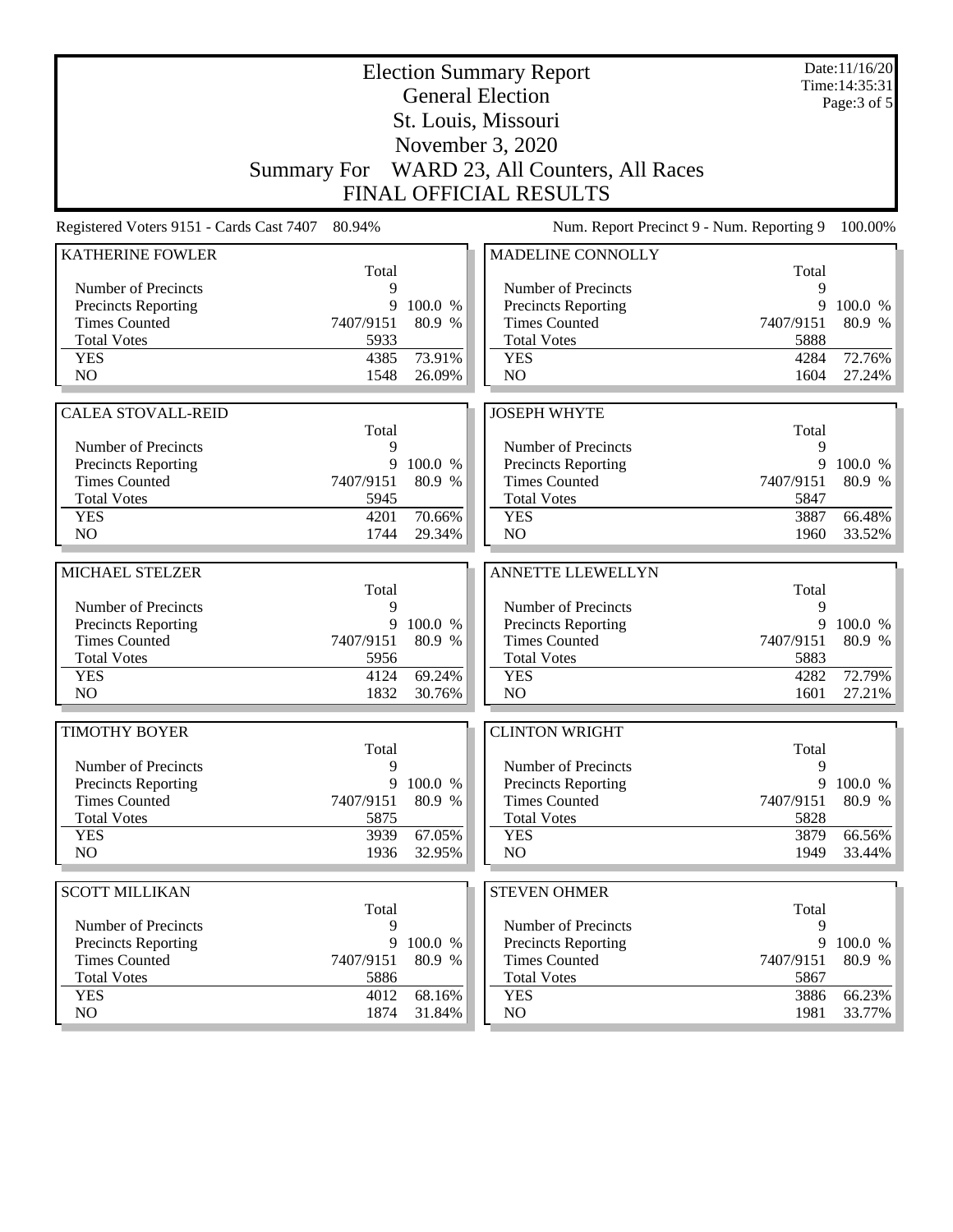|                                          | Date:11/16/20<br><b>Election Summary Report</b><br>Time: 14:35:31<br><b>General Election</b><br>Page: $4$ of $5$ |                  |                                              |              |                             |  |
|------------------------------------------|------------------------------------------------------------------------------------------------------------------|------------------|----------------------------------------------|--------------|-----------------------------|--|
|                                          | St. Louis, Missouri                                                                                              |                  |                                              |              |                             |  |
|                                          |                                                                                                                  |                  | November 3, 2020                             |              |                             |  |
|                                          |                                                                                                                  |                  | Summary For WARD 23, All Counters, All Races |              |                             |  |
|                                          |                                                                                                                  |                  | <b>FINAL OFFICIAL RESULTS</b>                |              |                             |  |
| Registered Voters 9151 - Cards Cast 7407 | 80.94%                                                                                                           |                  | Num. Report Precinct 9 - Num. Reporting 9    |              | 100.00%                     |  |
| <b>DAVID ROITHER</b>                     | Total                                                                                                            |                  | NICOLE COLBERT-BOTCHWAY                      |              |                             |  |
| Number of Precincts                      | 9                                                                                                                |                  | Number of Precincts                          | Total<br>9   |                             |  |
| <b>Precincts Reporting</b>               | 9                                                                                                                | 100.0 %          | <b>Precincts Reporting</b>                   | 9            | 100.0 %                     |  |
| <b>Times Counted</b>                     | 7407/9151                                                                                                        | 80.9 %           | <b>Times Counted</b>                         | 7407/9151    | 80.9 %                      |  |
| <b>Total Votes</b>                       | 5838                                                                                                             |                  | <b>Total Votes</b>                           | 5867         |                             |  |
| <b>YES</b>                               | 3980                                                                                                             | 68.17%           | <b>YES</b>                                   | 4269         | 72.76%                      |  |
| N <sub>O</sub>                           | 1858                                                                                                             | 31.83%           | NO                                           | 1598         | 27.24%                      |  |
| THOMAS McCARTHY                          |                                                                                                                  |                  | <b>CON AMEND 1</b>                           |              |                             |  |
|                                          | Total                                                                                                            |                  |                                              | Total        |                             |  |
| Number of Precincts                      | 9                                                                                                                |                  | Number of Precincts                          | 9            |                             |  |
| <b>Precincts Reporting</b>               | 9                                                                                                                | 100.0 %          | Precincts Reporting                          | 9            | 100.0 %                     |  |
| <b>Times Counted</b>                     | 7407/9151                                                                                                        | 80.9 %           | <b>Times Counted</b>                         | 7407/9151    | 80.9 %                      |  |
| <b>Total Votes</b>                       | 5833                                                                                                             |                  | <b>Total Votes</b>                           | 7042         |                             |  |
| <b>YES</b>                               | 3939                                                                                                             | 67.53%           | <b>YES</b>                                   | 3548         | 50.38%                      |  |
| NO                                       | 1894                                                                                                             | 32.47%           | NO                                           | 3494         | 49.62%                      |  |
| MICHAEL COLONA                           |                                                                                                                  |                  | <b>CON AMEND 3</b>                           |              |                             |  |
|                                          | Total                                                                                                            |                  |                                              | Total        |                             |  |
| Number of Precincts                      | 9                                                                                                                |                  | Number of Precincts                          | 9            |                             |  |
| <b>Precincts Reporting</b>               | 9                                                                                                                | 100.0 %          | Precincts Reporting                          | 9            | 100.0 %                     |  |
| <b>Times Counted</b>                     |                                                                                                                  |                  |                                              |              |                             |  |
|                                          | 7407/9151                                                                                                        | 80.9 %           | <b>Times Counted</b>                         | 7407/9151    | 80.9 %                      |  |
| <b>Total Votes</b>                       | 5869                                                                                                             |                  | <b>Total Votes</b>                           | 7153         |                             |  |
| <b>YES</b>                               | 4031                                                                                                             | 68.68%           | <b>YES</b>                                   | 2316         | 32.38%                      |  |
| N <sub>O</sub>                           | 1838                                                                                                             | 31.32%           | NO                                           | 4837         | 67.62%                      |  |
| <b>CRAIG HIGGINS</b>                     |                                                                                                                  |                  | <b>PROP D</b>                                |              |                             |  |
|                                          | Total                                                                                                            |                  |                                              | Total        |                             |  |
| Number of Precincts                      | 9                                                                                                                |                  | Number of Precincts                          | 9            |                             |  |
| <b>Precincts Reporting</b>               | 9                                                                                                                | 100.0 %          | Precincts Reporting                          | 9            |                             |  |
| <b>Times Counted</b>                     | 7407/9151                                                                                                        | 80.9 %           | <b>Times Counted</b>                         | 7407/9151    |                             |  |
| <b>Total Votes</b>                       | 5841                                                                                                             |                  | <b>Total Votes</b>                           | 7010         |                             |  |
| <b>YES</b>                               | 4051                                                                                                             | 69.35%           | <b>YES</b>                                   | 4986         | 71.13%                      |  |
| NO                                       | 1790                                                                                                             | 30.65%           | NO                                           | 2024         | 100.0 %<br>80.9 %<br>28.87% |  |
| <b>LYNNE PERKINS</b>                     |                                                                                                                  |                  | PROP <sub>1</sub>                            |              |                             |  |
|                                          | Total                                                                                                            |                  |                                              | Total        |                             |  |
| Number of Precincts                      | 9                                                                                                                |                  | Number of Precincts                          | 9            |                             |  |
| Precincts Reporting                      | 9                                                                                                                | 100.0 %          | <b>Precincts Reporting</b>                   | 9            | 100.0 %                     |  |
| <b>Times Counted</b>                     | 7407/9151                                                                                                        | 80.9 %           | <b>Times Counted</b>                         | 7407/9151    | 80.9 %                      |  |
| <b>Total Votes</b>                       | 5854                                                                                                             |                  | <b>Total Votes</b>                           | 7049         |                             |  |
| <b>YES</b><br>NO.                        | 4220<br>1634                                                                                                     | 72.09%<br>27.91% | <b>YES</b><br>NO                             | 4211<br>2838 | 59.74%<br>40.26%            |  |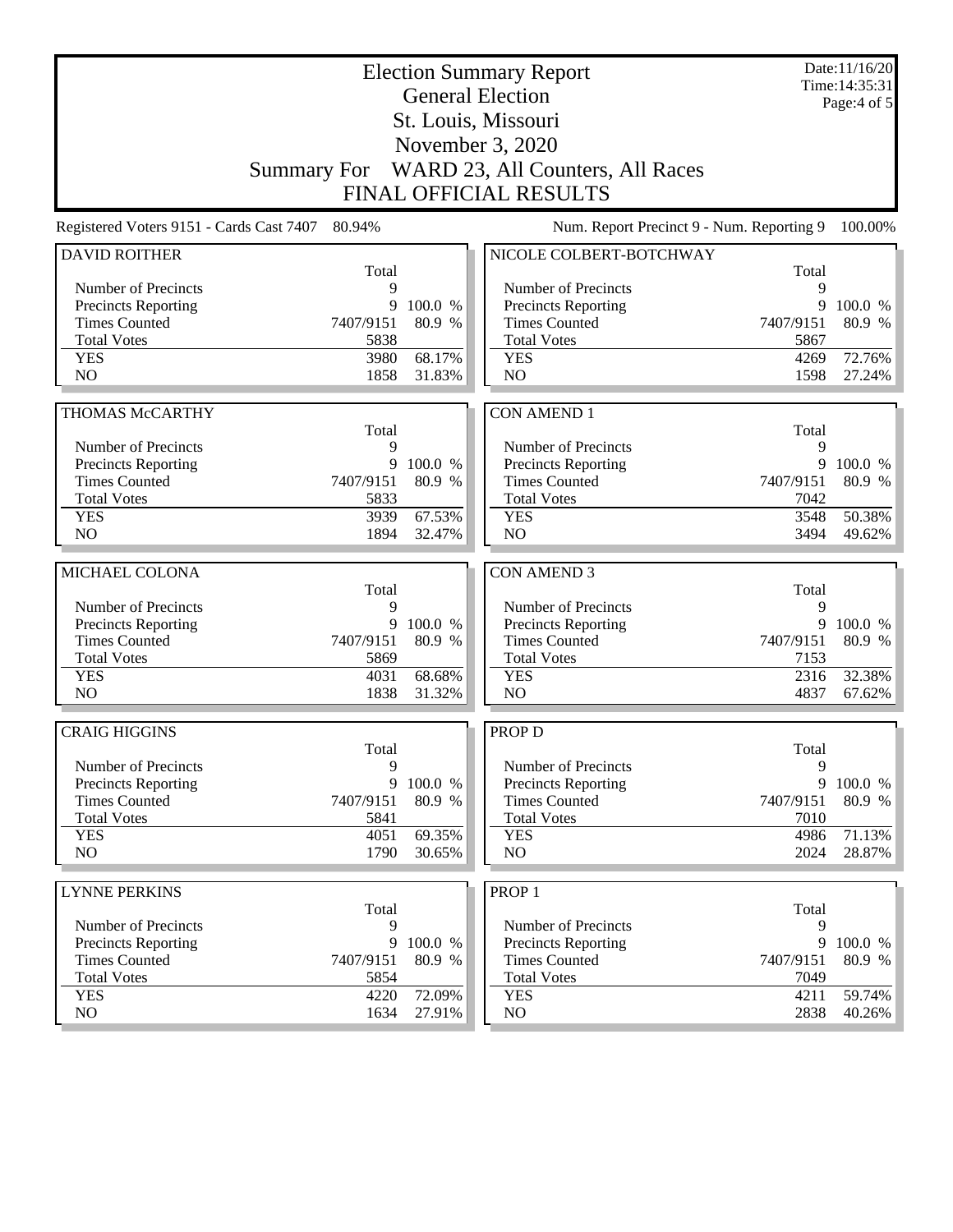Date:11/16/20 Time:14:35:31 Page:5 of 5

## Election Summary Report General Election St. Louis, Missouri November 3, 2020 Summary For WARD 23, All Counters, All Races FINAL OFFICIAL RESULTS

| <b>PROP R</b>              |           |           |
|----------------------------|-----------|-----------|
|                            | Total     |           |
| Number of Precincts        | 9         |           |
| <b>Precincts Reporting</b> | 9         | $100.0\%$ |
| <b>Times Counted</b>       | 7407/9151 | 80.9 %    |
| <b>Total Votes</b>         | 7090      |           |
| <b>YES</b>                 | 3784      | 53.37%    |
| N <sub>O</sub>             | 3306      | 46.63%    |
|                            |           |           |
|                            |           |           |
| <b>PROPT</b>               |           |           |
|                            | Total     |           |
| Number of Precincts        | 9         |           |
| <b>Precincts Reporting</b> | 9         | 100.0 %   |
| <b>Times Counted</b>       | 7407/9151 | 80.9 %    |
| <b>Total Votes</b>         | 6781      |           |
| YES                        | 2557      | 37.71%    |

Registered Voters 9151 - Cards Cast 7407 80.94% Num. Report Precinct 9 - Num. Reporting 9 100.00%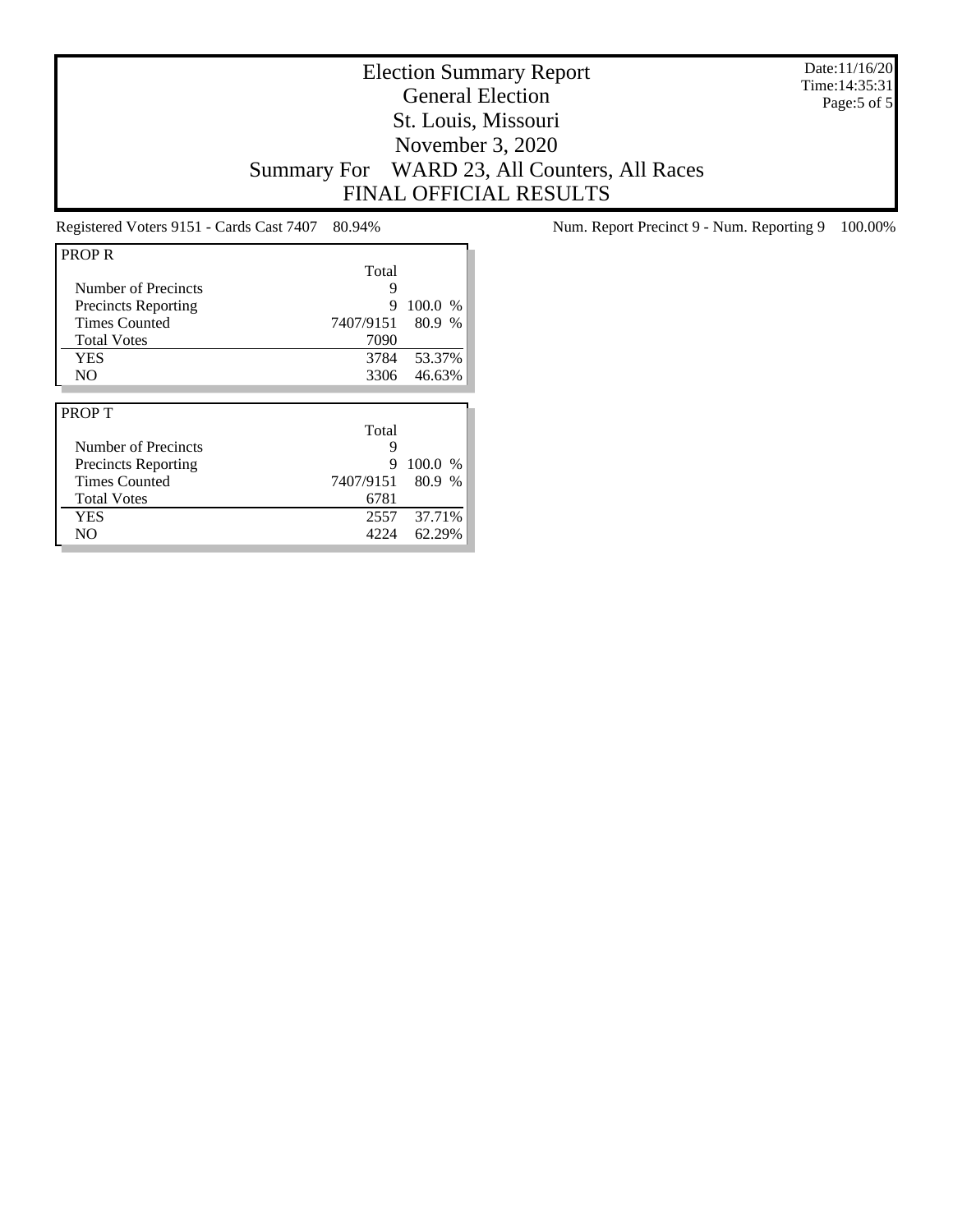|                                             | Date:11/16/20<br><b>Election Summary Report</b> |                |                                             |              |                                 |
|---------------------------------------------|-------------------------------------------------|----------------|---------------------------------------------|--------------|---------------------------------|
|                                             |                                                 |                | <b>General Election</b>                     |              | Time: 14:35:38<br>Page:1 of $4$ |
|                                             |                                                 |                | St. Louis, Missouri                         |              |                                 |
|                                             |                                                 |                | November 3, 2020                            |              |                                 |
|                                             |                                                 |                |                                             |              |                                 |
|                                             | <b>Summary For</b>                              |                | WARD 24, All Counters, All Races            |              |                                 |
|                                             |                                                 |                | <b>FINAL OFFICIAL RESULTS</b>               |              |                                 |
| Registered Voters 8278 - Cards Cast 6348    | 76.69%                                          |                | Num. Report Precinct 8 - Num. Reporting 8   |              | 100.00%                         |
| <b>PRESIDENT</b>                            |                                                 |                | <b>ST TREASURER</b>                         |              |                                 |
| Number of Precincts                         | Total<br>8                                      |                | Number of Precincts                         | Total<br>8   |                                 |
|                                             | 8                                               | 100.0 %        |                                             | 8            | 100.0 %                         |
| Precincts Reporting<br><b>Times Counted</b> | 6348/8278                                       | 76.7 %         | Precincts Reporting<br><b>Times Counted</b> | 6348/8278    | 76.7 %                          |
| <b>Total Votes</b>                          | 6333                                            |                | <b>Total Votes</b>                          | 6139         |                                 |
| <b>TRUMP/PENCE</b>                          | 1544                                            | 24.38%         | <b>SCOTT FITZPATRICK</b>                    | 1814         | 29.55%                          |
| <b>BIDEN/HARRIS</b>                         | 4592                                            | 72.51%         | <b>VICKI ENGLUND</b>                        | 4082         | 66.49%                          |
| JORGENSEN/COHEN                             | 126                                             | 1.99%          | NICHOLAS KASOFF                             | 181          | 2.95%                           |
| HAWKINS/WALKER                              | 30                                              | 0.47%          | <b>JOSEPH CIVETTINI</b>                     | 58           | 0.94%                           |
| <b>BLANKENSHIP/MOHR</b>                     | 7                                               | 0.11%          | Write-in Votes                              | 4            | 0.07%                           |
| Write-in Votes                              | 34                                              | 0.54%          |                                             |              |                                 |
|                                             |                                                 |                | <b>ATTY GENERAL</b>                         |              |                                 |
| <b>GOVERNOR</b>                             |                                                 |                |                                             | Total        |                                 |
|                                             | Total                                           |                | Number of Precincts                         | 8            |                                 |
| Number of Precincts                         | 8                                               |                | Precincts Reporting                         | 8            | 100.0 %                         |
| <b>Precincts Reporting</b>                  | 8                                               | 100.0 %        | <b>Times Counted</b>                        | 6348/8278    | 76.7 %                          |
| <b>Times Counted</b>                        | 6348/8278                                       | 76.7 %         | <b>Total Votes</b><br><b>ERIC SCHMITT</b>   | 6127<br>1764 | 28.79%                          |
| <b>Total Votes</b><br><b>MIKE PARSON</b>    | 6295<br>1647                                    | 26.16%         | <b>RICH FINNERAN</b>                        | 4177         | 68.17%                          |
| NICOLE GALLOWAY                             | 4511                                            | 71.66%         | <b>KEVIN BABCOCK</b>                        | 181          | 2.95%                           |
| <b>RIK COMBS</b>                            | 92                                              | 1.46%          | Write-in Votes                              | 5            | 0.08%                           |
| <b>JEROME BAUER</b>                         | 39                                              | 0.62%          |                                             |              |                                 |
| Write-in Votes                              | 6                                               | 0.10%          | US REP 1                                    |              |                                 |
|                                             |                                                 |                |                                             | Total        |                                 |
| <b>LT GOVERNOR</b>                          |                                                 |                | Number of Precincts                         | 8            |                                 |
|                                             | Total                                           |                | Precincts Reporting                         | 8            | 100.0 %                         |
| Number of Precincts                         | 8                                               |                | <b>Times Counted</b>                        | 6348/8278    | 76.7 %                          |
| <b>Precincts Reporting</b>                  | 8                                               | 100.0 %        | <b>Total Votes</b>                          | 6147         |                                 |
| <b>Times Counted</b>                        | 6348/8278                                       | 76.7 %         | <b>ANTHONY ROGERS</b>                       | 1683         | 27.38%                          |
| <b>Total Votes</b>                          | 6173                                            |                | <b>CORI BUSH</b>                            | 4256         | 69.24%                          |
| <b>MIKE KEHOE</b>                           | 1707                                            | 27.65%         | <b>ALEX FURMAN</b>                          | 184          | 2.99%                           |
| <b>ALISSIA CANADY</b>                       | 4255                                            | 68.93%         | Write-in Votes                              | 24           | 0.39%                           |
| <b>BILL SLANTZ</b><br><b>KELLEY DRAGOO</b>  | 133<br>73                                       | 2.15%          |                                             |              |                                 |
| Write-in Votes                              | 5                                               | 1.18%<br>0.08% | ST REP 83                                   |              |                                 |
|                                             |                                                 |                | Number of Precincts                         | Total        |                                 |
| <b>SECR OF STATE</b>                        |                                                 |                | <b>Precincts Reporting</b>                  | 4            | 4 100.0 %                       |
|                                             | Total                                           |                | <b>Times Counted</b>                        | 3565/4664    | 76.4 %                          |
| Number of Precincts                         | 8                                               |                | <b>Total Votes</b>                          | 3260         |                                 |
| <b>Precincts Reporting</b>                  | 8                                               | 100.0 %        | <b>JO DOLL</b>                              | 2544         | 78.04%                          |
| <b>Times Counted</b>                        | 6348/8278                                       | 76.7 %         | <b>ANDREW BOLIN</b>                         | 682          | 20.92%                          |
| <b>Total Votes</b>                          | 6180                                            |                | Write-in Votes                              | 34           | 1.04%                           |
| <b>JOHN ASHCROFT</b>                        | 1809                                            | 29.27%         |                                             |              |                                 |
| YINKA FALETI                                | 4141                                            | 67.01%         | ST REP 84                                   |              |                                 |
| <b>CARL FREESE</b>                          | 159                                             | 2.57%          |                                             | Total        |                                 |
| PAUL LEHMANN                                | 56                                              | 0.91%          | Number of Precincts                         | 4            |                                 |
| PAUL VENABLE                                | 11                                              | 0.18%          | <b>Precincts Reporting</b>                  | 4            | 100.0 %                         |
| Write-in Votes                              | 4                                               | 0.06%          | <b>Times Counted</b>                        | 2783/3614    | 77.0 %                          |
|                                             |                                                 |                | <b>Total Votes</b>                          | 2233         |                                 |
|                                             |                                                 |                | <b>WILEY PRICE</b>                          | 2144         | 96.01%                          |
|                                             |                                                 |                | Write-in Votes                              | 89           | $3.99\%$                        |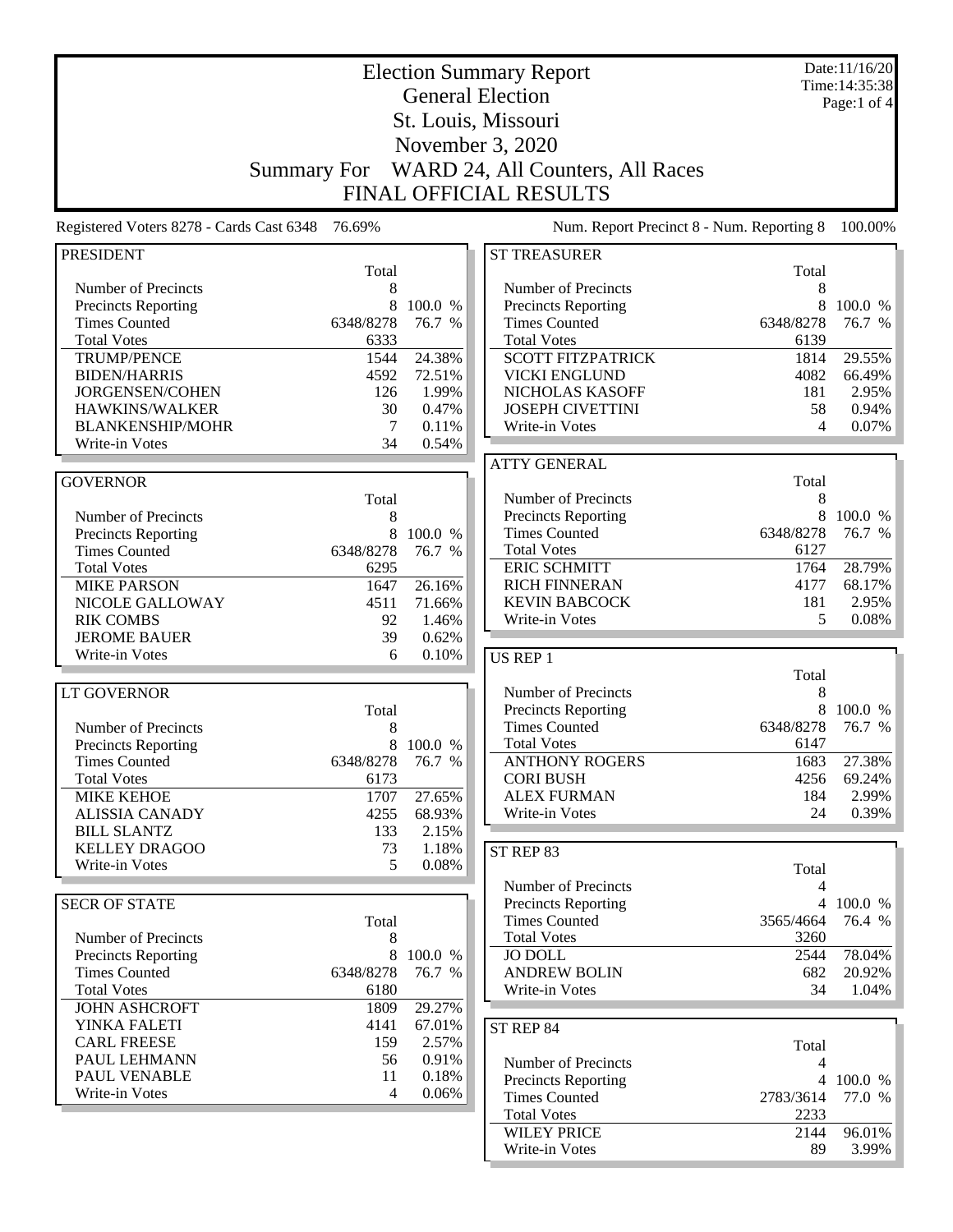| <b>Election Summary Report</b><br><b>General Election</b><br>St. Louis, Missouri<br>November 3, 2020<br>WARD 24, All Counters, All Races<br>Summary For<br><b>FINAL OFFICIAL RESULTS</b> |                                      |                           |                                                                                                 |                                      | Date:11/16/20<br>Time: 14:35:38<br>Page:2 of 4 |
|------------------------------------------------------------------------------------------------------------------------------------------------------------------------------------------|--------------------------------------|---------------------------|-------------------------------------------------------------------------------------------------|--------------------------------------|------------------------------------------------|
| Registered Voters 8278 - Cards Cast 6348                                                                                                                                                 | 76.69%                               |                           | Num. Report Precinct 8 - Num. Reporting 8                                                       |                                      | 100.00%                                        |
| <b>CIRCUIT ATTY</b>                                                                                                                                                                      |                                      |                           | <b>ROBIN RANSOM</b>                                                                             |                                      |                                                |
| Number of Precincts<br><b>Precincts Reporting</b><br><b>Times Counted</b><br><b>Total Votes</b>                                                                                          | Total<br>8<br>8<br>6348/8278<br>6072 | 100.0 %<br>76.7 %         | Number of Precincts<br><b>Precincts Reporting</b><br><b>Times Counted</b><br><b>Total Votes</b> | Total<br>8<br>8<br>6348/8278<br>5177 | 100.0 %<br>76.7 %                              |
| DANIEL ZDRODOWSKI<br><b>KIMBERLY GARDNER</b><br>Write-in Votes                                                                                                                           | 2402<br>3652<br>18                   | 39.56%<br>60.14%<br>0.30% | <b>YES</b><br>NO                                                                                | 3638<br>1539                         | 70.27%<br>29.73%                               |
|                                                                                                                                                                                          |                                      |                           | <b>DAVID DOWD</b>                                                                               |                                      |                                                |
| <b>SHERIFF</b><br>Number of Precincts<br>Precincts Reporting<br><b>Times Counted</b>                                                                                                     | Total<br>8<br>8<br>6348/8278         | 100.0 %<br>76.7 %         | Number of Precincts<br><b>Precincts Reporting</b><br><b>Times Counted</b><br><b>Total Votes</b> | Total<br>8<br>8<br>6348/8278<br>4980 | 100.0 %<br>76.7 %                              |
| <b>Total Votes</b><br><b>JOHN CASTELLANO</b><br><b>VERNON BETTS</b>                                                                                                                      | 5990<br>1823<br>4150                 | 30.43%<br>69.28%          | <b>YES</b><br>NO                                                                                | 3258<br>1722                         | 65.42%<br>34.58%                               |
| Write-in Votes                                                                                                                                                                           | 17                                   | 0.28%                     | <b>ELIZABETH HOGAN</b>                                                                          |                                      |                                                |
| <b>TREASURER</b>                                                                                                                                                                         | Total                                |                           | Number of Precincts<br><b>Precincts Reporting</b>                                               | Total<br>8<br>8                      | 100.0 %                                        |
| Number of Precincts<br><b>Precincts Reporting</b><br><b>Times Counted</b>                                                                                                                | 8<br>8<br>6348/8278                  | 100.0 %<br>76.7 %         | <b>Times Counted</b><br><b>Total Votes</b><br><b>YES</b>                                        | 6348/8278<br>4924<br>3258            | 76.7 %<br>66.17%                               |
| <b>Total Votes</b>                                                                                                                                                                       | 6055                                 |                           | N <sub>O</sub>                                                                                  | 1666                                 | 33.83%                                         |
| <b>ROBERT VROMAN</b><br><b>TISHAURA JONES</b><br>DON DE VIVO                                                                                                                             | 1889<br>3985<br>171                  | 31.20%<br>65.81%<br>2.82% | <b>KATHERINE FOWLER</b>                                                                         |                                      |                                                |
| Write-in Votes                                                                                                                                                                           | 10                                   | 0.17%                     | Number of Precincts                                                                             | Total<br>8                           |                                                |
| PATRICIA BRECKENRIDGE                                                                                                                                                                    | Total                                |                           | <b>Precincts Reporting</b><br><b>Times Counted</b><br><b>Total Votes</b>                        | 8<br>6348/8278<br>4891               | 100.0 %<br>76.7 %                              |
| Number of Precincts<br>Precincts Reporting<br><b>Times Counted</b>                                                                                                                       | 8<br>8<br>6348/8278                  | 100.0 %<br>76.7 %         | <b>YES</b><br>NO                                                                                | 3480<br>1411                         | 71.15%<br>28.85%                               |
| <b>Total Votes</b><br><b>YES</b><br>NO.                                                                                                                                                  | 5261<br>3709<br>1552                 | 70.50%<br>29.50%          | <b>CALEA STOVALL-REID</b>                                                                       | Total                                |                                                |
| <b>KURT ODENWALD</b>                                                                                                                                                                     |                                      |                           | Number of Precincts<br><b>Precincts Reporting</b><br><b>Times Counted</b>                       | 8<br>8<br>6348/8278                  | 100.0 %<br>76.7 %                              |
| Number of Precincts<br>Precincts Reporting<br><b>Times Counted</b>                                                                                                                       | Total<br>8<br>$\,8\,$<br>6348/8278   | 100.0 %<br>76.7 %         | <b>Total Votes</b><br><b>YES</b><br>NO.                                                         | 4894<br>3319<br>1575                 | 67.82%<br>32.18%                               |
| <b>Total Votes</b><br><b>YES</b><br>NO                                                                                                                                                   | 5177<br>3382<br>1795                 | 65.33%<br>34.67%          |                                                                                                 |                                      |                                                |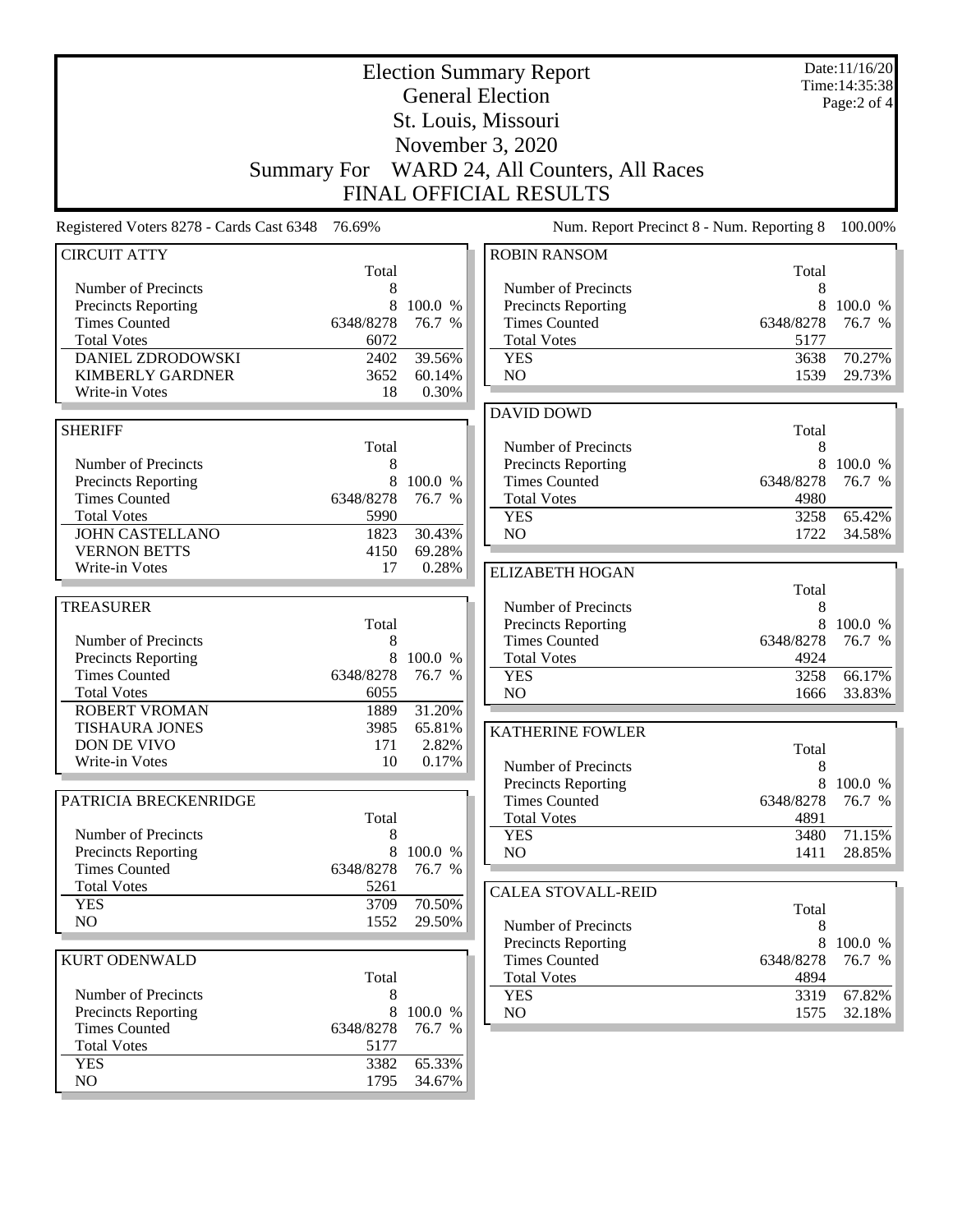| Page: 3 of 4<br>St. Louis, Missouri<br>November 3, 2020<br>Summary For WARD 24, All Counters, All Races<br><b>FINAL OFFICIAL RESULTS</b><br>Num. Report Precinct 8 - Num. Reporting 8<br>Registered Voters 8278 - Cards Cast 6348<br>76.69%<br>ANNETTE LLEWELLYN<br>MICHAEL STELZER<br>Total<br>Total<br>Number of Precincts<br>8<br>Number of Precincts<br>8<br>8<br><b>Precincts Reporting</b><br>8<br>100.0 %<br>Precincts Reporting<br>100.0 %<br><b>Times Counted</b><br><b>Times Counted</b><br>6348/8278<br>76.7 %<br>6348/8278<br>76.7 %<br><b>Total Votes</b><br>4894<br><b>Total Votes</b><br>4856<br>3080<br>62.93%<br>3357<br>69.13%<br><b>YES</b><br><b>YES</b><br>NO<br>N <sub>O</sub><br>1814<br>1499<br>30.87%<br>37.07%<br><b>CLINTON WRIGHT</b><br><b>TIMOTHY BOYER</b><br>Total<br>Total<br>Number of Precincts<br>8<br>Number of Precincts<br>8<br><b>Precincts Reporting</b><br>8<br>100.0 %<br>Precincts Reporting<br>8<br>100.0 %<br><b>Times Counted</b><br><b>Times Counted</b><br>6348/8278<br>76.7 %<br>6348/8278<br>76.7 %<br><b>Total Votes</b><br>4843<br><b>Total Votes</b><br>4808<br>3000<br>61.95%<br>2941<br>61.17%<br><b>YES</b><br><b>YES</b><br>NO<br>38.83%<br>N <sub>O</sub><br>1843<br>38.05%<br>1867<br><b>SCOTT MILLIKAN</b><br><b>STEVEN OHMER</b><br>Total<br>Total<br>8<br>Number of Precincts<br>8<br>Number of Precincts<br><b>Precincts Reporting</b><br>8<br>100.0 %<br>Precincts Reporting<br>8<br>100.0 %<br><b>Times Counted</b><br>6348/8278<br>76.7 %<br><b>Times Counted</b><br>6348/8278<br>76.7 %<br><b>Total Votes</b><br>4840<br><b>Total Votes</b><br>4836<br>62.38%<br>60.28%<br><b>YES</b><br>3019<br><b>YES</b><br>2915<br>N <sub>O</sub><br>1821<br>N <sub>O</sub><br>1921<br>39.72%<br>37.62%<br>MADELINE CONNOLLY<br><b>DAVID ROITHER</b><br>Total<br>Total<br>Number of Precincts<br>8<br>Number of Precincts<br>8<br><b>Precincts Reporting</b><br>8<br>100.0 %<br>Precincts Reporting<br>8<br>100.0 %<br><b>Times Counted</b><br>6348/8278<br><b>Times Counted</b><br>6348/8278<br>76.7 %<br>76.7 %<br><b>Total Votes</b><br><b>Total Votes</b><br>4858<br>4814<br><b>YES</b><br>70.58%<br>3429<br><b>YES</b><br>3037<br>63.09%<br>NO.<br>1429<br>NO<br>36.91%<br>29.42%<br>1777<br><b>JOSEPH WHYTE</b><br>THOMAS McCARTHY<br>Total<br>Total<br>Number of Precincts<br>Number of Precincts<br>8<br>8<br>8<br>100.0 %<br><b>Precincts Reporting</b><br>8<br>Precincts Reporting<br>100.0 %<br><b>Times Counted</b><br><b>Times Counted</b><br>6348/8278<br>76.7 %<br>6348/8278<br>76.7 %<br><b>Total Votes</b><br><b>Total Votes</b><br>4821<br>4838<br><b>YES</b><br>2983<br>61.66%<br>3062<br>63.51%<br><b>YES</b><br>NO<br>1855<br>38.34%<br>NO<br>1759 | <b>Election Summary Report</b><br><b>General Election</b> |  |  |  |  | Date:11/16/20<br>Time: 14:35:38 |  |  |
|---------------------------------------------------------------------------------------------------------------------------------------------------------------------------------------------------------------------------------------------------------------------------------------------------------------------------------------------------------------------------------------------------------------------------------------------------------------------------------------------------------------------------------------------------------------------------------------------------------------------------------------------------------------------------------------------------------------------------------------------------------------------------------------------------------------------------------------------------------------------------------------------------------------------------------------------------------------------------------------------------------------------------------------------------------------------------------------------------------------------------------------------------------------------------------------------------------------------------------------------------------------------------------------------------------------------------------------------------------------------------------------------------------------------------------------------------------------------------------------------------------------------------------------------------------------------------------------------------------------------------------------------------------------------------------------------------------------------------------------------------------------------------------------------------------------------------------------------------------------------------------------------------------------------------------------------------------------------------------------------------------------------------------------------------------------------------------------------------------------------------------------------------------------------------------------------------------------------------------------------------------------------------------------------------------------------------------------------------------------------------------------------------------------------------------------------------------------------------------------------------------------------------------------------------------------------------------------------------------------------------------------------------------------------------------------------------------------------------------|-----------------------------------------------------------|--|--|--|--|---------------------------------|--|--|
|                                                                                                                                                                                                                                                                                                                                                                                                                                                                                                                                                                                                                                                                                                                                                                                                                                                                                                                                                                                                                                                                                                                                                                                                                                                                                                                                                                                                                                                                                                                                                                                                                                                                                                                                                                                                                                                                                                                                                                                                                                                                                                                                                                                                                                                                                                                                                                                                                                                                                                                                                                                                                                                                                                                                 |                                                           |  |  |  |  |                                 |  |  |
|                                                                                                                                                                                                                                                                                                                                                                                                                                                                                                                                                                                                                                                                                                                                                                                                                                                                                                                                                                                                                                                                                                                                                                                                                                                                                                                                                                                                                                                                                                                                                                                                                                                                                                                                                                                                                                                                                                                                                                                                                                                                                                                                                                                                                                                                                                                                                                                                                                                                                                                                                                                                                                                                                                                                 |                                                           |  |  |  |  |                                 |  |  |
| 100.00%<br>36.49%                                                                                                                                                                                                                                                                                                                                                                                                                                                                                                                                                                                                                                                                                                                                                                                                                                                                                                                                                                                                                                                                                                                                                                                                                                                                                                                                                                                                                                                                                                                                                                                                                                                                                                                                                                                                                                                                                                                                                                                                                                                                                                                                                                                                                                                                                                                                                                                                                                                                                                                                                                                                                                                                                                               |                                                           |  |  |  |  |                                 |  |  |
|                                                                                                                                                                                                                                                                                                                                                                                                                                                                                                                                                                                                                                                                                                                                                                                                                                                                                                                                                                                                                                                                                                                                                                                                                                                                                                                                                                                                                                                                                                                                                                                                                                                                                                                                                                                                                                                                                                                                                                                                                                                                                                                                                                                                                                                                                                                                                                                                                                                                                                                                                                                                                                                                                                                                 |                                                           |  |  |  |  |                                 |  |  |
|                                                                                                                                                                                                                                                                                                                                                                                                                                                                                                                                                                                                                                                                                                                                                                                                                                                                                                                                                                                                                                                                                                                                                                                                                                                                                                                                                                                                                                                                                                                                                                                                                                                                                                                                                                                                                                                                                                                                                                                                                                                                                                                                                                                                                                                                                                                                                                                                                                                                                                                                                                                                                                                                                                                                 |                                                           |  |  |  |  |                                 |  |  |
|                                                                                                                                                                                                                                                                                                                                                                                                                                                                                                                                                                                                                                                                                                                                                                                                                                                                                                                                                                                                                                                                                                                                                                                                                                                                                                                                                                                                                                                                                                                                                                                                                                                                                                                                                                                                                                                                                                                                                                                                                                                                                                                                                                                                                                                                                                                                                                                                                                                                                                                                                                                                                                                                                                                                 |                                                           |  |  |  |  |                                 |  |  |
|                                                                                                                                                                                                                                                                                                                                                                                                                                                                                                                                                                                                                                                                                                                                                                                                                                                                                                                                                                                                                                                                                                                                                                                                                                                                                                                                                                                                                                                                                                                                                                                                                                                                                                                                                                                                                                                                                                                                                                                                                                                                                                                                                                                                                                                                                                                                                                                                                                                                                                                                                                                                                                                                                                                                 |                                                           |  |  |  |  |                                 |  |  |
|                                                                                                                                                                                                                                                                                                                                                                                                                                                                                                                                                                                                                                                                                                                                                                                                                                                                                                                                                                                                                                                                                                                                                                                                                                                                                                                                                                                                                                                                                                                                                                                                                                                                                                                                                                                                                                                                                                                                                                                                                                                                                                                                                                                                                                                                                                                                                                                                                                                                                                                                                                                                                                                                                                                                 |                                                           |  |  |  |  |                                 |  |  |
|                                                                                                                                                                                                                                                                                                                                                                                                                                                                                                                                                                                                                                                                                                                                                                                                                                                                                                                                                                                                                                                                                                                                                                                                                                                                                                                                                                                                                                                                                                                                                                                                                                                                                                                                                                                                                                                                                                                                                                                                                                                                                                                                                                                                                                                                                                                                                                                                                                                                                                                                                                                                                                                                                                                                 |                                                           |  |  |  |  |                                 |  |  |
|                                                                                                                                                                                                                                                                                                                                                                                                                                                                                                                                                                                                                                                                                                                                                                                                                                                                                                                                                                                                                                                                                                                                                                                                                                                                                                                                                                                                                                                                                                                                                                                                                                                                                                                                                                                                                                                                                                                                                                                                                                                                                                                                                                                                                                                                                                                                                                                                                                                                                                                                                                                                                                                                                                                                 |                                                           |  |  |  |  |                                 |  |  |
|                                                                                                                                                                                                                                                                                                                                                                                                                                                                                                                                                                                                                                                                                                                                                                                                                                                                                                                                                                                                                                                                                                                                                                                                                                                                                                                                                                                                                                                                                                                                                                                                                                                                                                                                                                                                                                                                                                                                                                                                                                                                                                                                                                                                                                                                                                                                                                                                                                                                                                                                                                                                                                                                                                                                 |                                                           |  |  |  |  |                                 |  |  |
|                                                                                                                                                                                                                                                                                                                                                                                                                                                                                                                                                                                                                                                                                                                                                                                                                                                                                                                                                                                                                                                                                                                                                                                                                                                                                                                                                                                                                                                                                                                                                                                                                                                                                                                                                                                                                                                                                                                                                                                                                                                                                                                                                                                                                                                                                                                                                                                                                                                                                                                                                                                                                                                                                                                                 |                                                           |  |  |  |  |                                 |  |  |
|                                                                                                                                                                                                                                                                                                                                                                                                                                                                                                                                                                                                                                                                                                                                                                                                                                                                                                                                                                                                                                                                                                                                                                                                                                                                                                                                                                                                                                                                                                                                                                                                                                                                                                                                                                                                                                                                                                                                                                                                                                                                                                                                                                                                                                                                                                                                                                                                                                                                                                                                                                                                                                                                                                                                 |                                                           |  |  |  |  |                                 |  |  |
|                                                                                                                                                                                                                                                                                                                                                                                                                                                                                                                                                                                                                                                                                                                                                                                                                                                                                                                                                                                                                                                                                                                                                                                                                                                                                                                                                                                                                                                                                                                                                                                                                                                                                                                                                                                                                                                                                                                                                                                                                                                                                                                                                                                                                                                                                                                                                                                                                                                                                                                                                                                                                                                                                                                                 |                                                           |  |  |  |  |                                 |  |  |
|                                                                                                                                                                                                                                                                                                                                                                                                                                                                                                                                                                                                                                                                                                                                                                                                                                                                                                                                                                                                                                                                                                                                                                                                                                                                                                                                                                                                                                                                                                                                                                                                                                                                                                                                                                                                                                                                                                                                                                                                                                                                                                                                                                                                                                                                                                                                                                                                                                                                                                                                                                                                                                                                                                                                 |                                                           |  |  |  |  |                                 |  |  |
|                                                                                                                                                                                                                                                                                                                                                                                                                                                                                                                                                                                                                                                                                                                                                                                                                                                                                                                                                                                                                                                                                                                                                                                                                                                                                                                                                                                                                                                                                                                                                                                                                                                                                                                                                                                                                                                                                                                                                                                                                                                                                                                                                                                                                                                                                                                                                                                                                                                                                                                                                                                                                                                                                                                                 |                                                           |  |  |  |  |                                 |  |  |
|                                                                                                                                                                                                                                                                                                                                                                                                                                                                                                                                                                                                                                                                                                                                                                                                                                                                                                                                                                                                                                                                                                                                                                                                                                                                                                                                                                                                                                                                                                                                                                                                                                                                                                                                                                                                                                                                                                                                                                                                                                                                                                                                                                                                                                                                                                                                                                                                                                                                                                                                                                                                                                                                                                                                 |                                                           |  |  |  |  |                                 |  |  |
|                                                                                                                                                                                                                                                                                                                                                                                                                                                                                                                                                                                                                                                                                                                                                                                                                                                                                                                                                                                                                                                                                                                                                                                                                                                                                                                                                                                                                                                                                                                                                                                                                                                                                                                                                                                                                                                                                                                                                                                                                                                                                                                                                                                                                                                                                                                                                                                                                                                                                                                                                                                                                                                                                                                                 |                                                           |  |  |  |  |                                 |  |  |
|                                                                                                                                                                                                                                                                                                                                                                                                                                                                                                                                                                                                                                                                                                                                                                                                                                                                                                                                                                                                                                                                                                                                                                                                                                                                                                                                                                                                                                                                                                                                                                                                                                                                                                                                                                                                                                                                                                                                                                                                                                                                                                                                                                                                                                                                                                                                                                                                                                                                                                                                                                                                                                                                                                                                 |                                                           |  |  |  |  |                                 |  |  |
|                                                                                                                                                                                                                                                                                                                                                                                                                                                                                                                                                                                                                                                                                                                                                                                                                                                                                                                                                                                                                                                                                                                                                                                                                                                                                                                                                                                                                                                                                                                                                                                                                                                                                                                                                                                                                                                                                                                                                                                                                                                                                                                                                                                                                                                                                                                                                                                                                                                                                                                                                                                                                                                                                                                                 |                                                           |  |  |  |  |                                 |  |  |
|                                                                                                                                                                                                                                                                                                                                                                                                                                                                                                                                                                                                                                                                                                                                                                                                                                                                                                                                                                                                                                                                                                                                                                                                                                                                                                                                                                                                                                                                                                                                                                                                                                                                                                                                                                                                                                                                                                                                                                                                                                                                                                                                                                                                                                                                                                                                                                                                                                                                                                                                                                                                                                                                                                                                 |                                                           |  |  |  |  |                                 |  |  |
|                                                                                                                                                                                                                                                                                                                                                                                                                                                                                                                                                                                                                                                                                                                                                                                                                                                                                                                                                                                                                                                                                                                                                                                                                                                                                                                                                                                                                                                                                                                                                                                                                                                                                                                                                                                                                                                                                                                                                                                                                                                                                                                                                                                                                                                                                                                                                                                                                                                                                                                                                                                                                                                                                                                                 |                                                           |  |  |  |  |                                 |  |  |
|                                                                                                                                                                                                                                                                                                                                                                                                                                                                                                                                                                                                                                                                                                                                                                                                                                                                                                                                                                                                                                                                                                                                                                                                                                                                                                                                                                                                                                                                                                                                                                                                                                                                                                                                                                                                                                                                                                                                                                                                                                                                                                                                                                                                                                                                                                                                                                                                                                                                                                                                                                                                                                                                                                                                 |                                                           |  |  |  |  |                                 |  |  |
|                                                                                                                                                                                                                                                                                                                                                                                                                                                                                                                                                                                                                                                                                                                                                                                                                                                                                                                                                                                                                                                                                                                                                                                                                                                                                                                                                                                                                                                                                                                                                                                                                                                                                                                                                                                                                                                                                                                                                                                                                                                                                                                                                                                                                                                                                                                                                                                                                                                                                                                                                                                                                                                                                                                                 |                                                           |  |  |  |  |                                 |  |  |
|                                                                                                                                                                                                                                                                                                                                                                                                                                                                                                                                                                                                                                                                                                                                                                                                                                                                                                                                                                                                                                                                                                                                                                                                                                                                                                                                                                                                                                                                                                                                                                                                                                                                                                                                                                                                                                                                                                                                                                                                                                                                                                                                                                                                                                                                                                                                                                                                                                                                                                                                                                                                                                                                                                                                 |                                                           |  |  |  |  |                                 |  |  |
|                                                                                                                                                                                                                                                                                                                                                                                                                                                                                                                                                                                                                                                                                                                                                                                                                                                                                                                                                                                                                                                                                                                                                                                                                                                                                                                                                                                                                                                                                                                                                                                                                                                                                                                                                                                                                                                                                                                                                                                                                                                                                                                                                                                                                                                                                                                                                                                                                                                                                                                                                                                                                                                                                                                                 |                                                           |  |  |  |  |                                 |  |  |
|                                                                                                                                                                                                                                                                                                                                                                                                                                                                                                                                                                                                                                                                                                                                                                                                                                                                                                                                                                                                                                                                                                                                                                                                                                                                                                                                                                                                                                                                                                                                                                                                                                                                                                                                                                                                                                                                                                                                                                                                                                                                                                                                                                                                                                                                                                                                                                                                                                                                                                                                                                                                                                                                                                                                 |                                                           |  |  |  |  |                                 |  |  |
|                                                                                                                                                                                                                                                                                                                                                                                                                                                                                                                                                                                                                                                                                                                                                                                                                                                                                                                                                                                                                                                                                                                                                                                                                                                                                                                                                                                                                                                                                                                                                                                                                                                                                                                                                                                                                                                                                                                                                                                                                                                                                                                                                                                                                                                                                                                                                                                                                                                                                                                                                                                                                                                                                                                                 |                                                           |  |  |  |  |                                 |  |  |
|                                                                                                                                                                                                                                                                                                                                                                                                                                                                                                                                                                                                                                                                                                                                                                                                                                                                                                                                                                                                                                                                                                                                                                                                                                                                                                                                                                                                                                                                                                                                                                                                                                                                                                                                                                                                                                                                                                                                                                                                                                                                                                                                                                                                                                                                                                                                                                                                                                                                                                                                                                                                                                                                                                                                 |                                                           |  |  |  |  |                                 |  |  |
|                                                                                                                                                                                                                                                                                                                                                                                                                                                                                                                                                                                                                                                                                                                                                                                                                                                                                                                                                                                                                                                                                                                                                                                                                                                                                                                                                                                                                                                                                                                                                                                                                                                                                                                                                                                                                                                                                                                                                                                                                                                                                                                                                                                                                                                                                                                                                                                                                                                                                                                                                                                                                                                                                                                                 |                                                           |  |  |  |  |                                 |  |  |
|                                                                                                                                                                                                                                                                                                                                                                                                                                                                                                                                                                                                                                                                                                                                                                                                                                                                                                                                                                                                                                                                                                                                                                                                                                                                                                                                                                                                                                                                                                                                                                                                                                                                                                                                                                                                                                                                                                                                                                                                                                                                                                                                                                                                                                                                                                                                                                                                                                                                                                                                                                                                                                                                                                                                 |                                                           |  |  |  |  |                                 |  |  |
|                                                                                                                                                                                                                                                                                                                                                                                                                                                                                                                                                                                                                                                                                                                                                                                                                                                                                                                                                                                                                                                                                                                                                                                                                                                                                                                                                                                                                                                                                                                                                                                                                                                                                                                                                                                                                                                                                                                                                                                                                                                                                                                                                                                                                                                                                                                                                                                                                                                                                                                                                                                                                                                                                                                                 |                                                           |  |  |  |  |                                 |  |  |
|                                                                                                                                                                                                                                                                                                                                                                                                                                                                                                                                                                                                                                                                                                                                                                                                                                                                                                                                                                                                                                                                                                                                                                                                                                                                                                                                                                                                                                                                                                                                                                                                                                                                                                                                                                                                                                                                                                                                                                                                                                                                                                                                                                                                                                                                                                                                                                                                                                                                                                                                                                                                                                                                                                                                 |                                                           |  |  |  |  |                                 |  |  |
|                                                                                                                                                                                                                                                                                                                                                                                                                                                                                                                                                                                                                                                                                                                                                                                                                                                                                                                                                                                                                                                                                                                                                                                                                                                                                                                                                                                                                                                                                                                                                                                                                                                                                                                                                                                                                                                                                                                                                                                                                                                                                                                                                                                                                                                                                                                                                                                                                                                                                                                                                                                                                                                                                                                                 |                                                           |  |  |  |  |                                 |  |  |
|                                                                                                                                                                                                                                                                                                                                                                                                                                                                                                                                                                                                                                                                                                                                                                                                                                                                                                                                                                                                                                                                                                                                                                                                                                                                                                                                                                                                                                                                                                                                                                                                                                                                                                                                                                                                                                                                                                                                                                                                                                                                                                                                                                                                                                                                                                                                                                                                                                                                                                                                                                                                                                                                                                                                 |                                                           |  |  |  |  |                                 |  |  |
|                                                                                                                                                                                                                                                                                                                                                                                                                                                                                                                                                                                                                                                                                                                                                                                                                                                                                                                                                                                                                                                                                                                                                                                                                                                                                                                                                                                                                                                                                                                                                                                                                                                                                                                                                                                                                                                                                                                                                                                                                                                                                                                                                                                                                                                                                                                                                                                                                                                                                                                                                                                                                                                                                                                                 |                                                           |  |  |  |  |                                 |  |  |
|                                                                                                                                                                                                                                                                                                                                                                                                                                                                                                                                                                                                                                                                                                                                                                                                                                                                                                                                                                                                                                                                                                                                                                                                                                                                                                                                                                                                                                                                                                                                                                                                                                                                                                                                                                                                                                                                                                                                                                                                                                                                                                                                                                                                                                                                                                                                                                                                                                                                                                                                                                                                                                                                                                                                 |                                                           |  |  |  |  |                                 |  |  |
|                                                                                                                                                                                                                                                                                                                                                                                                                                                                                                                                                                                                                                                                                                                                                                                                                                                                                                                                                                                                                                                                                                                                                                                                                                                                                                                                                                                                                                                                                                                                                                                                                                                                                                                                                                                                                                                                                                                                                                                                                                                                                                                                                                                                                                                                                                                                                                                                                                                                                                                                                                                                                                                                                                                                 |                                                           |  |  |  |  |                                 |  |  |
|                                                                                                                                                                                                                                                                                                                                                                                                                                                                                                                                                                                                                                                                                                                                                                                                                                                                                                                                                                                                                                                                                                                                                                                                                                                                                                                                                                                                                                                                                                                                                                                                                                                                                                                                                                                                                                                                                                                                                                                                                                                                                                                                                                                                                                                                                                                                                                                                                                                                                                                                                                                                                                                                                                                                 |                                                           |  |  |  |  |                                 |  |  |
|                                                                                                                                                                                                                                                                                                                                                                                                                                                                                                                                                                                                                                                                                                                                                                                                                                                                                                                                                                                                                                                                                                                                                                                                                                                                                                                                                                                                                                                                                                                                                                                                                                                                                                                                                                                                                                                                                                                                                                                                                                                                                                                                                                                                                                                                                                                                                                                                                                                                                                                                                                                                                                                                                                                                 |                                                           |  |  |  |  |                                 |  |  |
|                                                                                                                                                                                                                                                                                                                                                                                                                                                                                                                                                                                                                                                                                                                                                                                                                                                                                                                                                                                                                                                                                                                                                                                                                                                                                                                                                                                                                                                                                                                                                                                                                                                                                                                                                                                                                                                                                                                                                                                                                                                                                                                                                                                                                                                                                                                                                                                                                                                                                                                                                                                                                                                                                                                                 |                                                           |  |  |  |  |                                 |  |  |
|                                                                                                                                                                                                                                                                                                                                                                                                                                                                                                                                                                                                                                                                                                                                                                                                                                                                                                                                                                                                                                                                                                                                                                                                                                                                                                                                                                                                                                                                                                                                                                                                                                                                                                                                                                                                                                                                                                                                                                                                                                                                                                                                                                                                                                                                                                                                                                                                                                                                                                                                                                                                                                                                                                                                 |                                                           |  |  |  |  |                                 |  |  |
|                                                                                                                                                                                                                                                                                                                                                                                                                                                                                                                                                                                                                                                                                                                                                                                                                                                                                                                                                                                                                                                                                                                                                                                                                                                                                                                                                                                                                                                                                                                                                                                                                                                                                                                                                                                                                                                                                                                                                                                                                                                                                                                                                                                                                                                                                                                                                                                                                                                                                                                                                                                                                                                                                                                                 |                                                           |  |  |  |  |                                 |  |  |
|                                                                                                                                                                                                                                                                                                                                                                                                                                                                                                                                                                                                                                                                                                                                                                                                                                                                                                                                                                                                                                                                                                                                                                                                                                                                                                                                                                                                                                                                                                                                                                                                                                                                                                                                                                                                                                                                                                                                                                                                                                                                                                                                                                                                                                                                                                                                                                                                                                                                                                                                                                                                                                                                                                                                 |                                                           |  |  |  |  |                                 |  |  |
|                                                                                                                                                                                                                                                                                                                                                                                                                                                                                                                                                                                                                                                                                                                                                                                                                                                                                                                                                                                                                                                                                                                                                                                                                                                                                                                                                                                                                                                                                                                                                                                                                                                                                                                                                                                                                                                                                                                                                                                                                                                                                                                                                                                                                                                                                                                                                                                                                                                                                                                                                                                                                                                                                                                                 |                                                           |  |  |  |  |                                 |  |  |
|                                                                                                                                                                                                                                                                                                                                                                                                                                                                                                                                                                                                                                                                                                                                                                                                                                                                                                                                                                                                                                                                                                                                                                                                                                                                                                                                                                                                                                                                                                                                                                                                                                                                                                                                                                                                                                                                                                                                                                                                                                                                                                                                                                                                                                                                                                                                                                                                                                                                                                                                                                                                                                                                                                                                 |                                                           |  |  |  |  |                                 |  |  |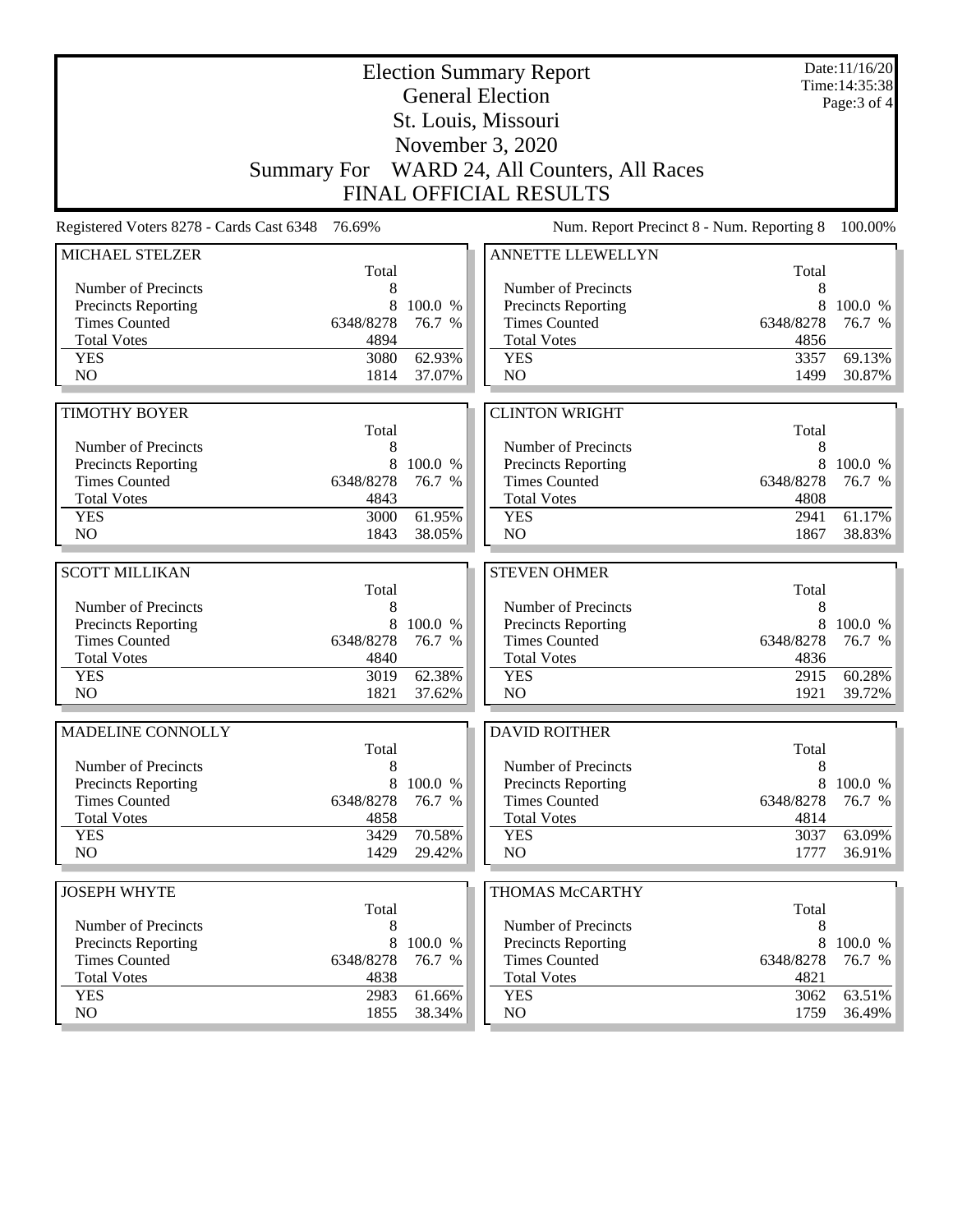| <b>Election Summary Report</b><br><b>General Election</b> |              |                  |                                                    |              | Date:11/16/20<br>Time: 14:35:38 |
|-----------------------------------------------------------|--------------|------------------|----------------------------------------------------|--------------|---------------------------------|
| St. Louis, Missouri                                       |              |                  |                                                    |              | Page: 4 of 4                    |
| November 3, 2020                                          |              |                  |                                                    |              |                                 |
|                                                           |              |                  | Summary For WARD 24, All Counters, All Races       |              |                                 |
|                                                           |              |                  | <b>FINAL OFFICIAL RESULTS</b>                      |              |                                 |
|                                                           |              |                  |                                                    |              |                                 |
| Registered Voters 8278 - Cards Cast 6348                  | 76.69%       |                  | Num. Report Precinct 8 - Num. Reporting 8          |              | 100.00%                         |
| MICHAEL COLONA                                            | Total        |                  | <b>CON AMEND 3</b>                                 | Total        |                                 |
| Number of Precincts                                       | 8            |                  | Number of Precincts                                | 8            |                                 |
| <b>Precincts Reporting</b>                                | 8            | 100.0 %          | <b>Precincts Reporting</b>                         | 8            | 100.0 %                         |
| <b>Times Counted</b>                                      | 6348/8278    | 76.7 %           | <b>Times Counted</b>                               | 6348/8278    | 76.7 %                          |
| <b>Total Votes</b>                                        | 4828         |                  | <b>Total Votes</b>                                 | 6152         |                                 |
| <b>YES</b>                                                | 3078         | 63.75%           | <b>YES</b>                                         | 1887         | 30.67%                          |
| NO                                                        | 1750         | 36.25%           | NO                                                 | 4265         | 69.33%                          |
|                                                           |              |                  |                                                    |              |                                 |
| <b>CRAIG HIGGINS</b>                                      | Total        |                  | <b>PROP D</b>                                      | Total        |                                 |
| Number of Precincts                                       | 8            |                  | Number of Precincts                                | 8            |                                 |
| <b>Precincts Reporting</b>                                | 8            | 100.0 %          | Precincts Reporting                                | 8            | 100.0 %                         |
| <b>Times Counted</b>                                      | 6348/8278    | 76.7 %           | <b>Times Counted</b>                               | 6348/8278    | 76.7 %                          |
| <b>Total Votes</b>                                        | 4808         |                  | <b>Total Votes</b>                                 | 6041         |                                 |
| <b>YES</b>                                                | 3121         | 64.91%           | <b>YES</b>                                         | 4678         | 77.44%                          |
| NO                                                        | 1687         | 35.09%           | N <sub>O</sub>                                     | 1363         | 22.56%                          |
|                                                           |              |                  |                                                    |              |                                 |
|                                                           |              |                  |                                                    |              |                                 |
| <b>LYNNE PERKINS</b>                                      |              |                  | PROP <sub>1</sub>                                  |              |                                 |
|                                                           | Total        |                  |                                                    | Total        |                                 |
| Number of Precincts                                       | 8            |                  | Number of Precincts                                | 8            |                                 |
| <b>Precincts Reporting</b>                                | 8            | 100.0 %          | Precincts Reporting                                | 8            | 100.0 %                         |
| <b>Times Counted</b>                                      | 6348/8278    | 76.7 %           | <b>Times Counted</b>                               | 6348/8278    | 76.7 %                          |
| <b>Total Votes</b>                                        | 4844         |                  | <b>Total Votes</b>                                 | 6026         |                                 |
| <b>YES</b><br>NO                                          | 3356<br>1488 | 69.28%<br>30.72% | <b>YES</b><br>NO                                   | 3364<br>2662 | 55.82%<br>44.18%                |
|                                                           |              |                  |                                                    |              |                                 |
| NICOLE COLBERT-BOTCHWAY                                   |              |                  | <b>PROPR</b>                                       |              |                                 |
|                                                           | Total        |                  |                                                    | Total        |                                 |
| Number of Precincts                                       | 8<br>8       | 100.0 %          | Number of Precincts                                | 8<br>8       |                                 |
| <b>Precincts Reporting</b><br><b>Times Counted</b>        | 6348/8278    | 76.7 %           | <b>Precincts Reporting</b><br><b>Times Counted</b> | 6348/8278    | 100.0 %<br>76.7 %               |
| <b>Total Votes</b>                                        | 4847         |                  | <b>Total Votes</b>                                 | 6087         |                                 |
| <b>YES</b>                                                | 3394         | 70.02%           | <b>YES</b>                                         | 3337         | 54.82%                          |
| NO                                                        | 1453         | 29.98%           | NO                                                 | 2750         | $45.18\%$                       |
|                                                           |              |                  |                                                    |              |                                 |
| <b>CON AMEND 1</b>                                        |              |                  | <b>PROPT</b>                                       |              |                                 |
| Number of Precincts                                       | Total<br>8   |                  | Number of Precincts                                | Total<br>8   |                                 |
| <b>Precincts Reporting</b>                                | 8            | 100.0 %          | <b>Precincts Reporting</b>                         | 8            | 100.0 %                         |
| <b>Times Counted</b>                                      | 6348/8278    | 76.7 %           | <b>Times Counted</b>                               | 6348/8278    | 76.7 %                          |
| <b>Total Votes</b>                                        | 6047         |                  | <b>Total Votes</b>                                 | 5822         |                                 |
| <b>YES</b><br>NO                                          | 3251<br>2796 | 53.76%<br>46.24% | <b>YES</b><br>NO                                   | 2446<br>3376 | 42.01%<br>57.99%                |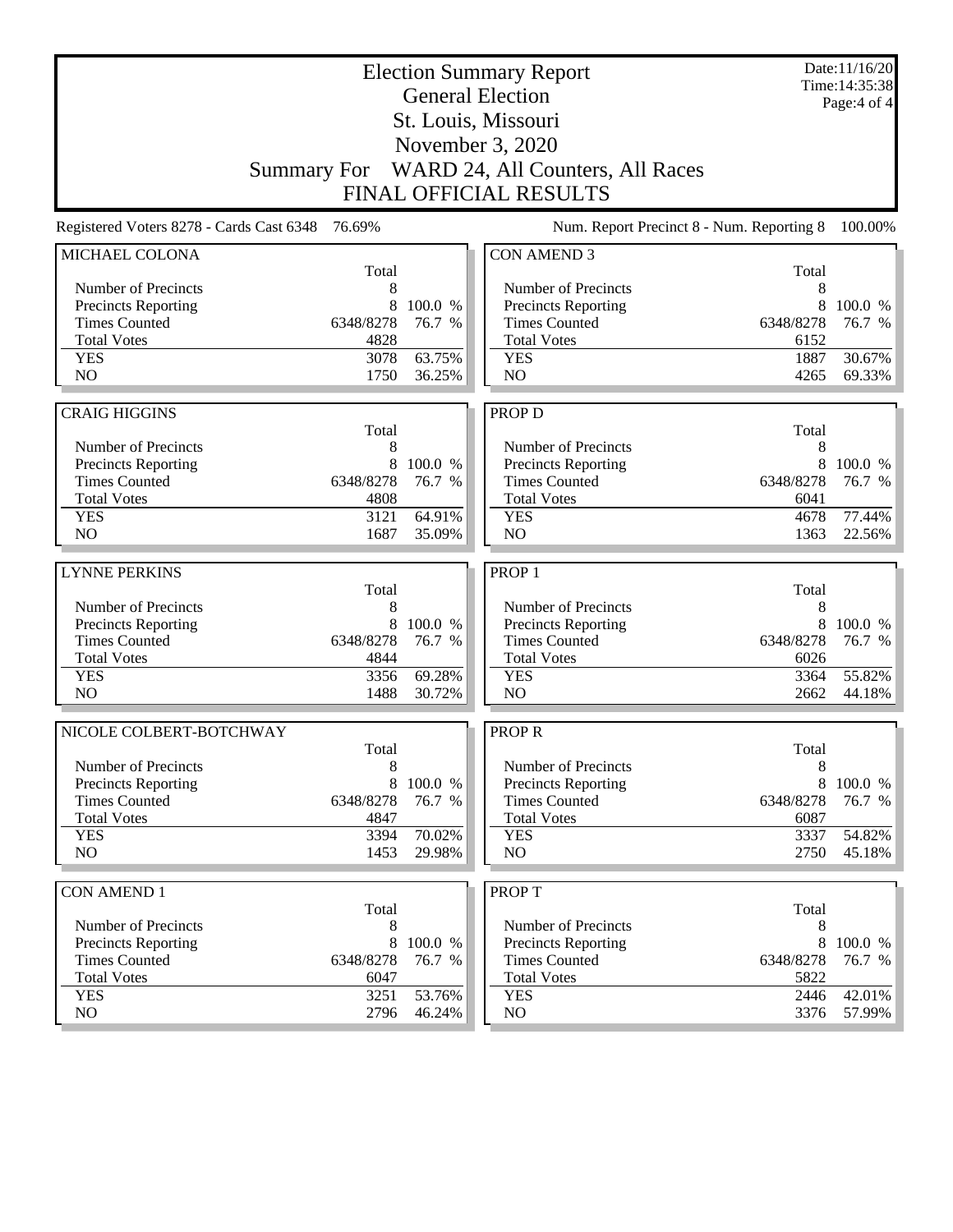|                                                    | <b>Election Summary Report</b> |                     |                                                                   |                          | Date:11/16/20<br>Time: 14:35:44 |
|----------------------------------------------------|--------------------------------|---------------------|-------------------------------------------------------------------|--------------------------|---------------------------------|
|                                                    |                                |                     | <b>General Election</b>                                           |                          | Page:1 of 5                     |
| St. Louis, Missouri                                |                                |                     |                                                                   |                          |                                 |
| November 3, 2020                                   |                                |                     |                                                                   |                          |                                 |
|                                                    |                                |                     |                                                                   |                          |                                 |
|                                                    | <b>Summary For</b>             |                     | WARD 25, All Counters, All Races<br><b>FINAL OFFICIAL RESULTS</b> |                          |                                 |
| Registered Voters 5872 - Cards Cast 3394           | 57.80%                         |                     | Num. Report Precinct 6 - Num. Reporting 6                         |                          | 100.00%                         |
|                                                    |                                |                     |                                                                   |                          |                                 |
| <b>PRESIDENT</b>                                   | Total                          |                     | <b>ST TREASURER</b>                                               | Total                    |                                 |
| Number of Precincts                                | 6                              |                     | Number of Precincts                                               | 6                        |                                 |
| Precincts Reporting                                | 6                              | 100.0 %             | Precincts Reporting<br><b>Times Counted</b>                       | 6                        | 100.0 %                         |
| <b>Times Counted</b><br><b>Total Votes</b>         | 3394/5872<br>3378              | 57.8 %              | <b>Total Votes</b>                                                | 3394/5872<br>3289        | 57.8 %                          |
| <b>TRUMP/PENCE</b>                                 | 581                            | 17.20%              | <b>SCOTT FITZPATRICK</b>                                          | 606                      | 18.43%                          |
| <b>BIDEN/HARRIS</b>                                | 2736                           | 80.99%              | <b>VICKI ENGLUND</b>                                              | 2548                     | 77.47%                          |
| JORGENSEN/COHEN                                    | 28                             | 0.83%               | NICHOLAS KASOFF                                                   | 89                       | 2.71%                           |
| HAWKINS/WALKER                                     | 12                             | 0.36%               | <b>JOSEPH CIVETTINI</b>                                           | 42                       | 1.28%                           |
| <b>BLANKENSHIP/MOHR</b>                            | 5                              | 0.15%               | Write-in Votes                                                    | $\overline{\mathcal{A}}$ | 0.12%                           |
| Write-in Votes                                     | 16                             | 0.47%               |                                                                   |                          |                                 |
|                                                    |                                |                     | <b>ATTY GENERAL</b>                                               |                          |                                 |
| <b>GOVERNOR</b>                                    |                                |                     |                                                                   | Total                    |                                 |
|                                                    | Total                          |                     | Number of Precincts                                               | 6                        |                                 |
| Number of Precincts                                | 6                              | 100.0 %             | <b>Precincts Reporting</b><br><b>Times Counted</b>                | 3394/5872                | 6 100.0 %<br>57.8 %             |
| <b>Precincts Reporting</b><br><b>Times Counted</b> | 6<br>3394/5872                 | 57.8 %              | <b>Total Votes</b>                                                | 3293                     |                                 |
| <b>Total Votes</b>                                 | 3336                           |                     | <b>ERIC SCHMITT</b>                                               | 651                      | 19.77%                          |
| <b>MIKE PARSON</b>                                 | 642                            | 19.24%              | <b>RICH FINNERAN</b>                                              | 2545                     | 77.29%                          |
| NICOLE GALLOWAY                                    | 2587                           | 77.55%              | <b>KEVIN BABCOCK</b>                                              | 95                       | 2.88%                           |
| <b>RIK COMBS</b>                                   | 60                             | 1.80%               | Write-in Votes                                                    | 2                        | 0.06%                           |
| <b>JEROME BAUER</b>                                | 46                             | 1.38%               |                                                                   |                          |                                 |
| Write-in Votes                                     | 1                              | 0.03%               | US REP 1                                                          |                          |                                 |
|                                                    |                                |                     |                                                                   | Total                    |                                 |
| <b>LT GOVERNOR</b>                                 |                                |                     | Number of Precincts                                               | 6                        |                                 |
|                                                    | Total                          |                     | Precincts Reporting                                               |                          | 6 100.0 %                       |
| Number of Precincts                                | 6                              |                     | <b>Times Counted</b><br><b>Total Votes</b>                        | 3394/5872<br>3299        | 57.8 %                          |
| <b>Precincts Reporting</b><br><b>Times Counted</b> | 3394/5872                      | 6 100.0 %<br>57.8 % | <b>ANTHONY ROGERS</b>                                             | 595                      | 18.04%                          |
| <b>Total Votes</b>                                 | 3293                           |                     | <b>CORI BUSH</b>                                                  | 2624                     | 79.54%                          |
| <b>MIKE KEHOE</b>                                  | 597                            | 18.13%              | <b>ALEX FURMAN</b>                                                | 77                       | 2.33%                           |
| <b>ALISSIA CANADY</b>                              | 2566                           | 77.92%              | Write-in Votes                                                    | 3                        | 0.09%                           |
| <b>BILL SLANTZ</b>                                 | 74                             | 2.25%               |                                                                   |                          |                                 |
| <b>KELLEY DRAGOO</b>                               | 55                             | 1.67%               | ST SENATOR 5                                                      |                          |                                 |
| Write-in Votes                                     | 1                              | 0.03%               |                                                                   | Total                    |                                 |
|                                                    |                                |                     | Number of Precincts                                               | 6                        |                                 |
| <b>SECR OF STATE</b>                               |                                |                     | <b>Precincts Reporting</b>                                        |                          | 6 100.0 %                       |
|                                                    | Total                          |                     | <b>Times Counted</b>                                              | 3394/5872                | 57.8 %                          |
| Number of Precincts                                | 6                              |                     | <b>Total Votes</b>                                                | 3280                     |                                 |
| <b>Precincts Reporting</b>                         |                                | 6 100.0 %           | <b>MICHAEL HEBRON</b>                                             | 601                      | 18.32%                          |
| <b>Times Counted</b><br><b>Total Votes</b>         | 3394/5872<br>3320              | 57.8 %              | <b>STEVE ROBERTS</b><br>Write-in Votes                            | 2674<br>5                | 81.52%                          |
| <b>JOHN ASHCROFT</b>                               | 650                            | 19.58%              |                                                                   |                          | 0.15%                           |
| YINKA FALETI                                       | 2538                           | 76.45%              |                                                                   |                          |                                 |
| <b>CARL FREESE</b>                                 | 74                             | 2.23%               |                                                                   |                          |                                 |
| PAUL LEHMANN                                       | 39                             | 1.17%               |                                                                   |                          |                                 |
| PAUL VENABLE                                       | 18                             | 0.54%               |                                                                   |                          |                                 |
| Write-in Votes                                     | 1                              | 0.03%               |                                                                   |                          |                                 |
|                                                    |                                |                     |                                                                   |                          |                                 |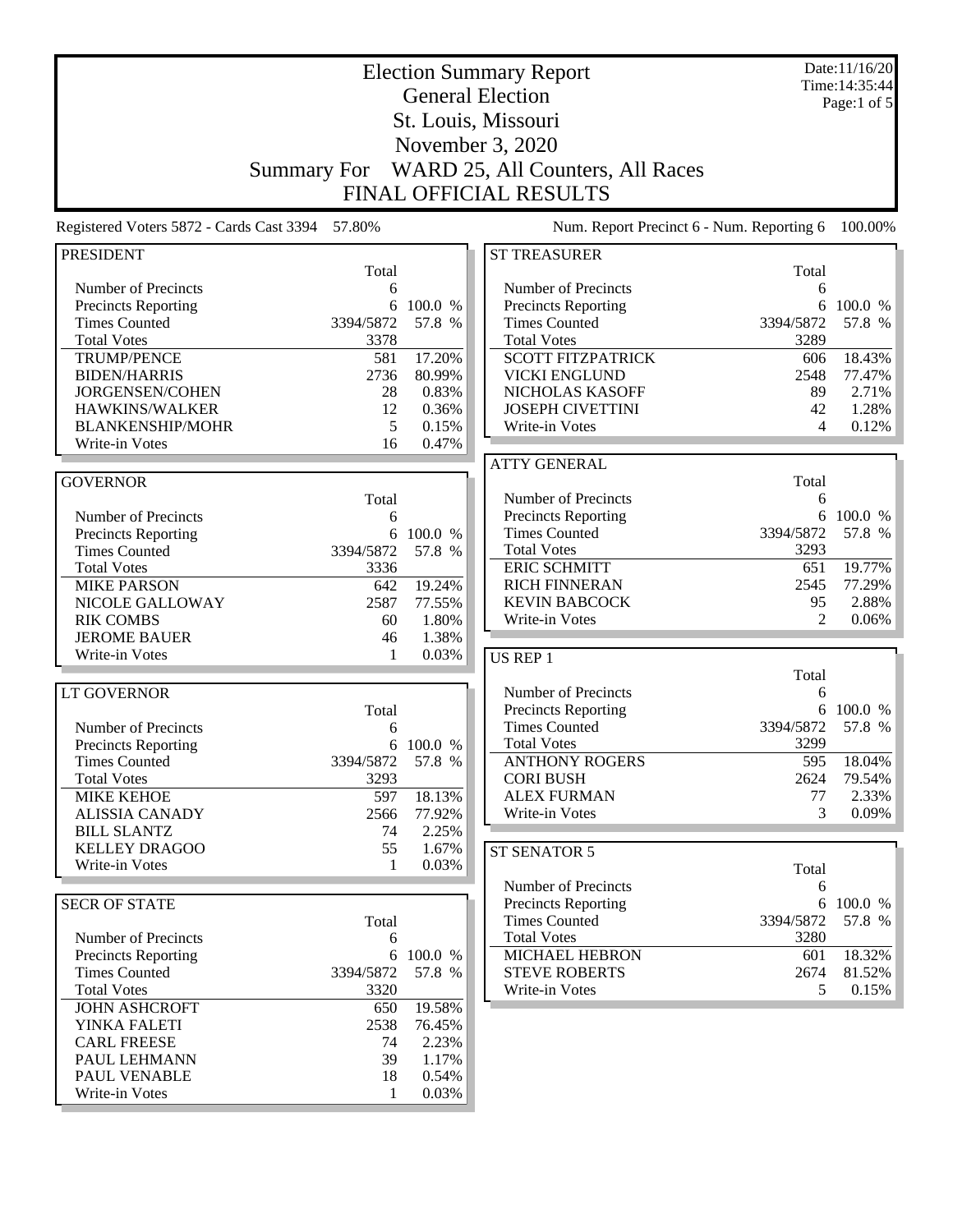| <b>Election Summary Report</b><br><b>General Election</b><br>St. Louis, Missouri |                                  |                 |                                                                        |             | Date:11/16/20<br>Time: 14:35:44<br>Page:2 of 5 |
|----------------------------------------------------------------------------------|----------------------------------|-----------------|------------------------------------------------------------------------|-------------|------------------------------------------------|
|                                                                                  |                                  |                 | November 3, 2020                                                       |             |                                                |
|                                                                                  |                                  |                 | Summary For WARD 25, All Counters, All Races<br>FINAL OFFICIAL RESULTS |             |                                                |
|                                                                                  |                                  |                 |                                                                        |             |                                                |
| Registered Voters 5872 - Cards Cast 3394 57.80%                                  |                                  |                 | Num. Report Precinct 6 - Num. Reporting 6                              |             | 100.00%                                        |
| ST REP 78                                                                        | Total                            |                 | <b>TREASURER</b>                                                       | Total       |                                                |
| Number of Precincts                                                              | 1                                |                 | Number of Precincts                                                    | 6           |                                                |
| <b>Precincts Reporting</b>                                                       | $\mathbf{1}$                     | 100.0 %         | Precincts Reporting                                                    | 6           | 100.0 %                                        |
| <b>Times Counted</b>                                                             | 12/20                            | 60.0 %          | <b>Times Counted</b>                                                   | 3394/5872   | 57.8 %                                         |
| <b>Total Votes</b>                                                               | 12                               |                 | <b>Total Votes</b>                                                     | 3278        |                                                |
| <b>TIMOTHY GARTIN</b><br><b>RASHEEN ALDRIDGE</b>                                 | $\mathbf{1}$<br>11               | 8.33%<br>91.67% | <b>ROBERT VROMAN</b><br><b>TISHAURA JONES</b>                          | 640<br>2574 | 19.52%<br>78.52%                               |
| Write-in Votes                                                                   | $\Omega$                         | $0.00\%$        | DON DE VIVO                                                            | 59          | 1.80%                                          |
|                                                                                  |                                  |                 | Write-in Votes                                                         | 5           | 0.15%                                          |
| ST REP 80                                                                        |                                  |                 |                                                                        |             |                                                |
|                                                                                  | Total                            |                 | PATRICIA BRECKENRIDGE                                                  |             |                                                |
| Number of Precincts<br><b>Precincts Reporting</b>                                | $\overline{c}$<br>$\overline{2}$ | 100.0 %         | Number of Precincts                                                    | Total<br>6  |                                                |
| <b>Times Counted</b>                                                             | 775/1440                         | 53.8 %          | Precincts Reporting                                                    | 6           | 100.0 %                                        |
| <b>Total Votes</b>                                                               | 627                              |                 | <b>Times Counted</b>                                                   | 3394/5872   | 57.8 %                                         |
| PETER MERIDETH                                                                   | 610                              | 97.29%          | <b>Total Votes</b>                                                     | 3014        |                                                |
| Write-in Votes                                                                   | 17                               | 2.71%           | <b>YES</b>                                                             | 1934        | 64.17%                                         |
|                                                                                  |                                  |                 | N <sub>O</sub>                                                         | 1080        | 35.83%                                         |
| ST REP 81                                                                        |                                  |                 |                                                                        |             |                                                |
|                                                                                  | Total                            |                 | <b>KURT ODENWALD</b>                                                   |             |                                                |
| Number of Precincts                                                              | 3                                | 3 100.0 %       | Number of Precincts                                                    | Total<br>6  |                                                |
| <b>Precincts Reporting</b><br><b>Times Counted</b>                               | 2607/4412                        | 59.1 %          | <b>Precincts Reporting</b>                                             | 6           | 100.0 %                                        |
| <b>Total Votes</b>                                                               | 2252                             |                 | <b>Times Counted</b>                                                   | 3394/5872   | 57.8 %                                         |
| <b>STEVE BUTZ</b>                                                                | 2202                             | 97.78%          | <b>Total Votes</b>                                                     | 2990        |                                                |
| Write-in Votes                                                                   | 50                               | 2.22%           | <b>YES</b>                                                             | 1691        | 56.56%                                         |
|                                                                                  |                                  |                 | NO                                                                     | 1299        | 43.44%                                         |
| <b>CIRCUIT ATTY</b>                                                              |                                  |                 |                                                                        |             |                                                |
| Number of Precincts                                                              | Total<br>6                       |                 | <b>ROBIN RANSOM</b>                                                    | Total       |                                                |
| <b>Precincts Reporting</b>                                                       | 6                                | 100.0 %         | Number of Precincts                                                    | 6           |                                                |
| <b>Times Counted</b>                                                             | 3394/5872                        | 57.8 %          | Precincts Reporting                                                    |             | 6 100.0 %                                      |
| <b>Total Votes</b>                                                               | 3283                             |                 | <b>Times Counted</b>                                                   | 3394/5872   | 57.8 %                                         |
| <b>DANIEL ZDRODOWSKI</b>                                                         | 742                              | 22.60%          | <b>Total Votes</b>                                                     | 2987        |                                                |
| <b>KIMBERLY GARDNER</b>                                                          | 2531                             | 77.09%          | <b>YES</b>                                                             | 1941        | 64.98%                                         |
| Write-in Votes                                                                   | 10                               | 0.30%           | NO                                                                     | 1046        | 35.02%                                         |
|                                                                                  |                                  |                 |                                                                        |             |                                                |
| <b>SHERIFF</b>                                                                   | Total                            |                 | <b>DAVID DOWD</b>                                                      | Total       |                                                |
| <b>Number of Precincts</b>                                                       | 6                                |                 | Number of Precincts                                                    | 6           |                                                |
| <b>Precincts Reporting</b>                                                       |                                  | 6 100.0 %       | Precincts Reporting                                                    |             | 6 100.0 %                                      |
| <b>Times Counted</b>                                                             | 3394/5872                        | 57.8 %          | <b>Times Counted</b>                                                   | 3394/5872   | 57.8 %                                         |
| <b>Total Votes</b>                                                               | 3267                             |                 | <b>Total Votes</b>                                                     | 2916        |                                                |
| <b>JOHN CASTELLANO</b>                                                           | 602                              | 18.43%          | <b>YES</b>                                                             | 1637        | 56.14%                                         |
| <b>VERNON BETTS</b>                                                              | 2660                             | 81.42%          | NO                                                                     | 1279        | 43.86%                                         |
| Write-in Votes                                                                   | 5                                | 0.15%           |                                                                        |             |                                                |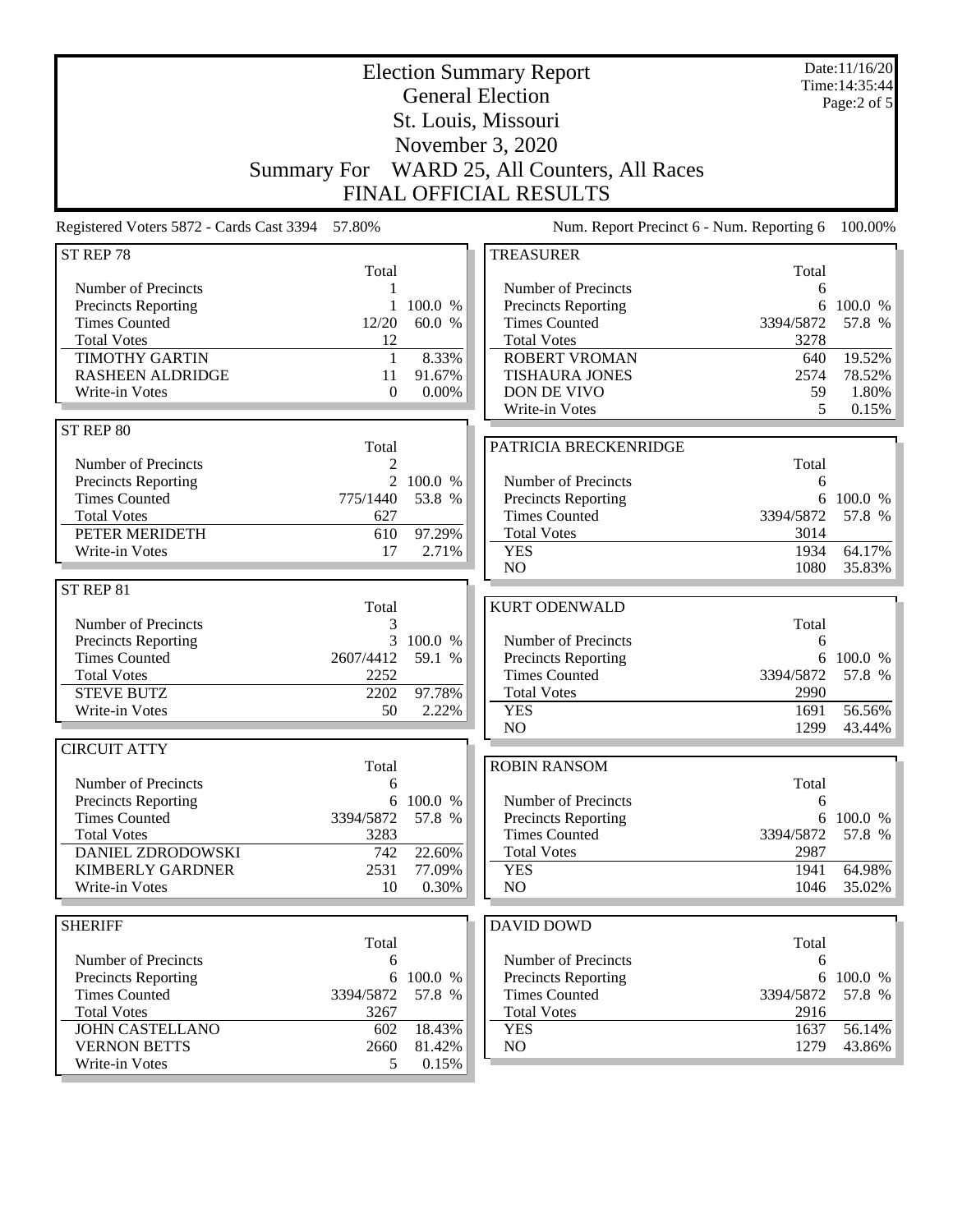| <b>Election Summary Report</b><br><b>General Election</b> |                |                   |                                                    |                | Date:11/16/20<br>Time: 14:35:44<br>Page: 3 of 5 |
|-----------------------------------------------------------|----------------|-------------------|----------------------------------------------------|----------------|-------------------------------------------------|
| St. Louis, Missouri                                       |                |                   |                                                    |                |                                                 |
|                                                           |                |                   | November 3, 2020                                   |                |                                                 |
|                                                           |                |                   | Summary For WARD 25, All Counters, All Races       |                |                                                 |
|                                                           |                |                   | <b>FINAL OFFICIAL RESULTS</b>                      |                |                                                 |
| Registered Voters 5872 - Cards Cast 3394 57.80%           |                |                   | Num. Report Precinct 6 - Num. Reporting 6          |                | 100.00%                                         |
| <b>ELIZABETH HOGAN</b>                                    |                |                   | <b>SCOTT MILLIKAN</b>                              |                |                                                 |
|                                                           | Total          |                   |                                                    | Total          |                                                 |
| Number of Precincts                                       | 6              |                   | Number of Precincts                                | 6              |                                                 |
| <b>Precincts Reporting</b><br><b>Times Counted</b>        | 6<br>3394/5872 | 100.0 %<br>57.8 % | <b>Precincts Reporting</b><br><b>Times Counted</b> | 6<br>3394/5872 | 100.0 %<br>57.8 %                               |
| <b>Total Votes</b>                                        | 2903           |                   | <b>Total Votes</b>                                 | 2873           |                                                 |
| <b>YES</b>                                                | 1739           | 59.90%            | <b>YES</b>                                         | 1569           | 54.61%                                          |
| N <sub>O</sub>                                            | 1164           | 40.10%            | NO                                                 | 1304           | 45.39%                                          |
|                                                           |                |                   |                                                    |                |                                                 |
| <b>KATHERINE FOWLER</b>                                   | Total          |                   | MADELINE CONNOLLY                                  | Total          |                                                 |
| Number of Precincts                                       | 6              |                   | Number of Precincts                                | 6              |                                                 |
| <b>Precincts Reporting</b>                                | 6              | 100.0 %           | <b>Precincts Reporting</b>                         | 6              | 100.0 %                                         |
| <b>Times Counted</b>                                      | 3394/5872      | 57.8 %            | <b>Times Counted</b>                               | 3394/5872      | 57.8 %                                          |
| <b>Total Votes</b>                                        | 2897           |                   | <b>Total Votes</b>                                 | 2886           |                                                 |
| <b>YES</b>                                                | 1889           | 65.21%            | <b>YES</b>                                         | 1839           | 63.72%                                          |
| NO                                                        | 1008           | 34.79%            | NO                                                 | 1047           | 36.28%                                          |
| <b>CALEA STOVALL-REID</b>                                 |                |                   | <b>JOSEPH WHYTE</b>                                |                |                                                 |
|                                                           | Total          |                   |                                                    | Total          |                                                 |
| Number of Precincts                                       | 6              |                   | Number of Precincts                                | 6              |                                                 |
| <b>Precincts Reporting</b>                                | 6              | 100.0 %           | Precincts Reporting                                | 6              | 100.0 %                                         |
| <b>Times Counted</b>                                      | 3394/5872      | 57.8 %            | <b>Times Counted</b>                               | 3394/5872      | 57.8 %                                          |
| <b>Total Votes</b>                                        | 2903           |                   | <b>Total Votes</b>                                 | 2873           |                                                 |
| <b>YES</b><br>N <sub>O</sub>                              | 1865<br>1038   | 64.24%<br>35.76%  | <b>YES</b><br>NO                                   | 1544<br>1329   | 53.74%<br>46.26%                                |
|                                                           |                |                   |                                                    |                |                                                 |
| MICHAEL STELZER                                           |                |                   | <b>ANNETTE LLEWELLYN</b>                           |                |                                                 |
| Number of Precincts                                       | Total<br>6     |                   | Number of Precincts                                | Total<br>6     |                                                 |
| <b>Precincts Reporting</b>                                |                | 6 100.0 %         | <b>Precincts Reporting</b>                         |                | 6 100.0 %                                       |
| <b>Times Counted</b>                                      | 3394/5872      | 57.8 %            | <b>Times Counted</b>                               | 3394/5872      | 57.8 %                                          |
| <b>Total Votes</b>                                        | 2887           |                   | <b>Total Votes</b>                                 | 2882           |                                                 |
| <b>YES</b>                                                | 1573           | 54.49%            | <b>YES</b>                                         | 1847           | 64.09%                                          |
| NO                                                        | 1314           | 45.51%            | NO                                                 | 1035           | $35.91\%$                                       |
| <b>TIMOTHY BOYER</b>                                      |                |                   | <b>CLINTON WRIGHT</b>                              |                |                                                 |
|                                                           | Total          |                   |                                                    | Total          |                                                 |
| Number of Precincts                                       | 6              |                   | Number of Precincts                                | 6              |                                                 |
| Precincts Reporting                                       | 6              | 100.0 %           | <b>Precincts Reporting</b>                         | 6              | 100.0 %                                         |
| <b>Times Counted</b>                                      | 3394/5872      | 57.8 %            | <b>Times Counted</b>                               | 3394/5872      | 57.8 %                                          |
| <b>Total Votes</b>                                        | 2882           |                   | <b>Total Votes</b>                                 | 2866           |                                                 |
| <b>YES</b><br>NO                                          | 1574<br>1308   | 54.61%<br>45.39%  | <b>YES</b><br>NO                                   | 1593<br>1273   | 55.58%<br>44.42%                                |
|                                                           |                |                   |                                                    |                |                                                 |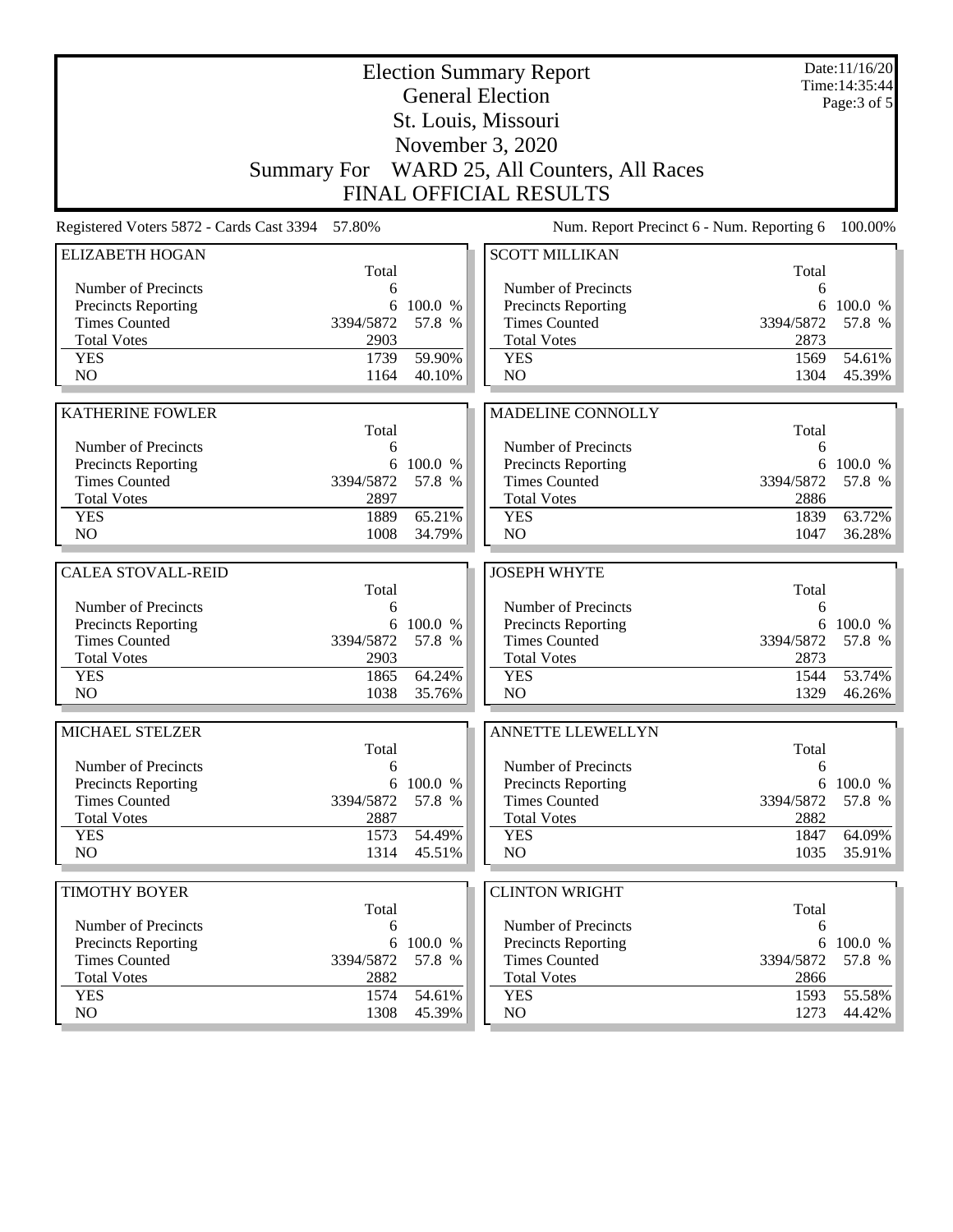| <b>Election Summary Report</b><br><b>General Election</b><br>St. Louis, Missouri |                   |           |                                              |                   | Date:11/16/20<br>Time: 14:35:44<br>Page:4 of 5 |  |
|----------------------------------------------------------------------------------|-------------------|-----------|----------------------------------------------|-------------------|------------------------------------------------|--|
|                                                                                  | November 3, 2020  |           |                                              |                   |                                                |  |
|                                                                                  |                   |           | Summary For WARD 25, All Counters, All Races |                   |                                                |  |
|                                                                                  |                   |           | <b>FINAL OFFICIAL RESULTS</b>                |                   |                                                |  |
| Registered Voters 5872 - Cards Cast 3394 57.80%                                  |                   |           | Num. Report Precinct 6 - Num. Reporting 6    |                   | 100.00%                                        |  |
| <b>STEVEN OHMER</b>                                                              |                   |           | <b>LYNNE PERKINS</b>                         |                   |                                                |  |
| Number of Precincts                                                              | Total<br>6        |           | Number of Precincts                          | Total<br>6        |                                                |  |
| Precincts Reporting                                                              | 6                 | 100.0 %   | Precincts Reporting                          | 6                 | 100.0 %                                        |  |
| <b>Times Counted</b>                                                             | 3394/5872         | 57.8 %    | <b>Times Counted</b>                         | 3394/5872         | 57.8 %                                         |  |
| <b>Total Votes</b>                                                               | 2871              |           | <b>Total Votes</b>                           | 2874              |                                                |  |
| <b>YES</b>                                                                       | 1548              | 53.92%    | <b>YES</b>                                   | 1901              | 66.14%                                         |  |
| N <sub>O</sub>                                                                   | 1323              | 46.08%    | N <sub>O</sub>                               | 973               | 33.86%                                         |  |
|                                                                                  |                   |           |                                              |                   |                                                |  |
| <b>DAVID ROITHER</b>                                                             |                   |           | NICOLE COLBERT-BOTCHWAY                      |                   |                                                |  |
|                                                                                  | Total             |           |                                              | Total             |                                                |  |
| Number of Precincts                                                              | 6                 |           | Number of Precincts                          | 6                 |                                                |  |
| Precincts Reporting                                                              | 6                 | 100.0 %   | Precincts Reporting                          | 6                 | 100.0 %                                        |  |
| <b>Times Counted</b><br><b>Total Votes</b>                                       | 3394/5872<br>2869 | 57.8 %    | <b>Times Counted</b><br><b>Total Votes</b>   | 3394/5872<br>2885 | 57.8 %                                         |  |
| <b>YES</b>                                                                       | 1542              | 53.75%    | <b>YES</b>                                   | 1889              | 65.48%                                         |  |
| N <sub>O</sub>                                                                   | 1327              | 46.25%    | N <sub>O</sub>                               | 996               | 34.52%                                         |  |
|                                                                                  |                   |           |                                              |                   |                                                |  |
| THOMAS McCARTHY                                                                  |                   |           | <b>CON AMEND 1</b>                           |                   |                                                |  |
|                                                                                  | Total             |           |                                              | Total             |                                                |  |
| Number of Precincts                                                              | 6                 |           | Number of Precincts                          | 6                 |                                                |  |
| Precincts Reporting                                                              | 6                 | 100.0 %   | Precincts Reporting                          | 6                 | 100.0 %                                        |  |
| <b>Times Counted</b>                                                             | 3394/5872         | 57.8 %    | <b>Times Counted</b>                         | 3394/5872         | 57.8 %                                         |  |
| <b>Total Votes</b>                                                               | 2869              |           | <b>Total Votes</b>                           | 3178              |                                                |  |
| <b>YES</b><br>NO                                                                 | 1646<br>1223      | 57.37%    | <b>YES</b><br>N <sub>O</sub>                 | 1542<br>1636      | 48.52%                                         |  |
|                                                                                  |                   | 42.63%    |                                              |                   | 51.48%                                         |  |
| MICHAEL COLONA                                                                   |                   |           | <b>CON AMEND 3</b>                           |                   |                                                |  |
|                                                                                  | Total             |           |                                              | Total             |                                                |  |
| Number of Precincts<br><b>Precincts Reporting</b>                                | 6                 | 6 100.0 % | Number of Precincts<br>Precincts Reporting   | 6<br>6            | 100.0 %                                        |  |
| <b>Times Counted</b>                                                             | 3394/5872         | 57.8 %    | <b>Times Counted</b>                         | 3394/5872         | 57.8 %                                         |  |
| <b>Total Votes</b>                                                               | 2866              |           | <b>Total Votes</b>                           | 3220              |                                                |  |
| <b>YES</b>                                                                       | 1675              | 58.44%    | <b>YES</b>                                   | 1351              | 41.96%                                         |  |
| NO                                                                               | 1191              | 41.56%    | NO                                           | 1869              | 58.04%                                         |  |
|                                                                                  |                   |           |                                              |                   |                                                |  |
| <b>CRAIG HIGGINS</b>                                                             | Total             |           | <b>PROP D</b>                                | Total             |                                                |  |
| Number of Precincts                                                              | 6                 |           | Number of Precincts                          | 6                 |                                                |  |
| <b>Precincts Reporting</b>                                                       | 6                 | 100.0 %   | <b>Precincts Reporting</b>                   | 6                 | 100.0 %                                        |  |
| <b>Times Counted</b>                                                             | 3394/5872         | 57.8 %    | <b>Times Counted</b>                         | 3394/5872         | 57.8 %                                         |  |
| <b>Total Votes</b>                                                               | 2870              |           | <b>Total Votes</b>                           | 3193              |                                                |  |
| <b>YES</b>                                                                       | 1707              | 59.48%    | <b>YES</b>                                   | 2376              | 74.41%                                         |  |
| $\rm NO$                                                                         | 1163              | 40.52%    | $\rm NO$                                     | 817               | 25.59%                                         |  |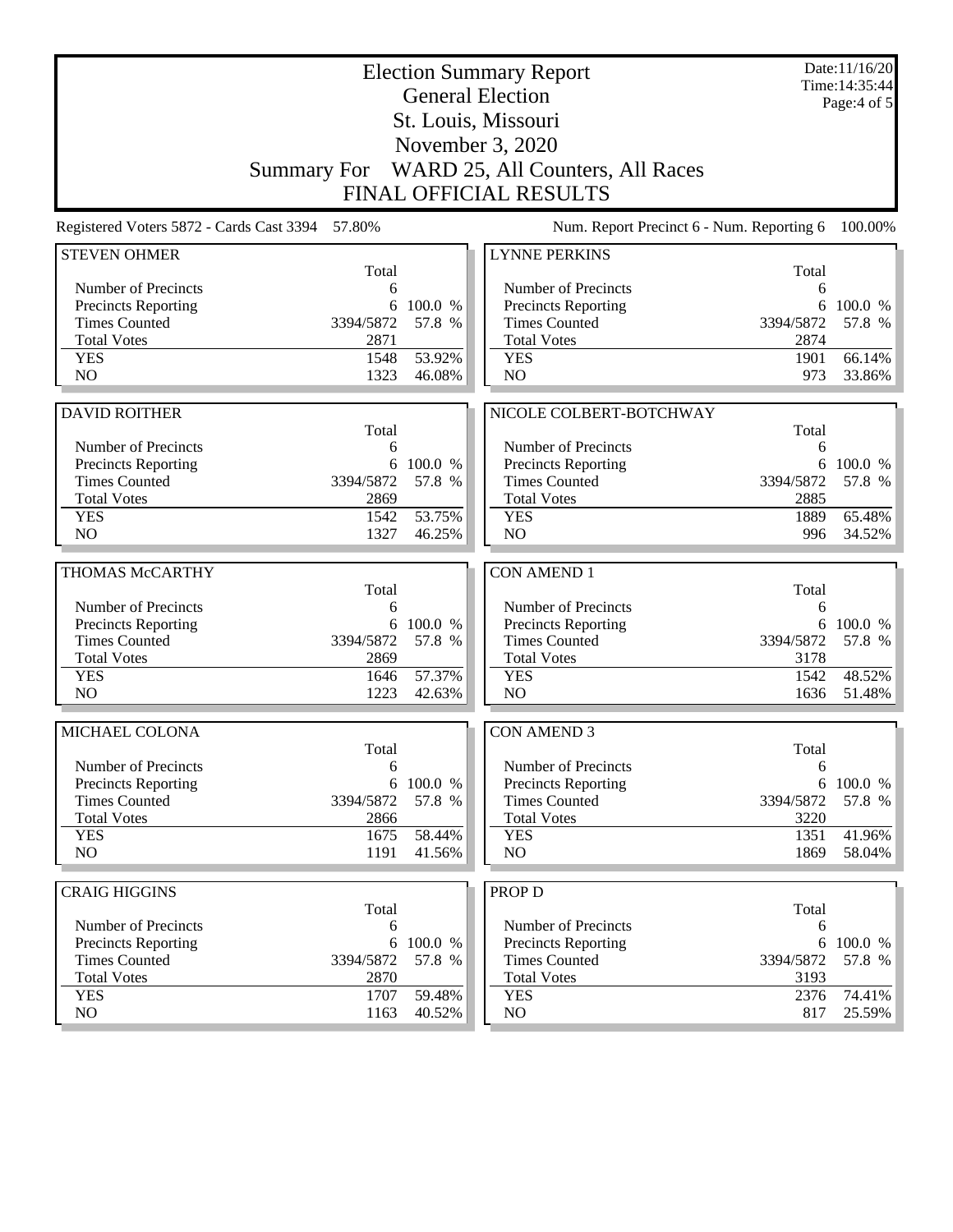Election Summary Report General Election St. Louis, Missouri November 3, 2020 Summary For WARD 25, All Counters, All Races FINAL OFFICIAL RESULTS

| PROP <sub>1</sub>          |           |         |
|----------------------------|-----------|---------|
|                            | Total     |         |
| Number of Precincts        | 6         |         |
| <b>Precincts Reporting</b> | 6         | 100.0 % |
| <b>Times Counted</b>       | 3394/5872 | 57.8 %  |
| <b>Total Votes</b>         | 3194      |         |
| <b>YES</b>                 | 1666      | 52.16%  |
| NO.                        | 1528      | 47.84%  |
|                            |           |         |
| <b>PROPR</b>               |           |         |
|                            | Total     |         |
| Number of Precincts        | 6         |         |
| <b>Precincts Reporting</b> | 6         | 100.0%  |
| <b>Times Counted</b>       | 3394/5872 | 57.8 %  |
| <b>Total Votes</b>         | 3208      |         |
| <b>YES</b>                 | 1698      | 52.93%  |
| NO                         | 1510      | 47.07%  |
|                            |           |         |
| <b>PROPT</b>               |           |         |
|                            | Total     |         |
| Number of Precincts        | 6         |         |
| <b>Precincts Reporting</b> | 6         | 100.0 % |
| <b>Times Counted</b>       | 3394/5872 | 57.8 %  |
| <b>Total Votes</b>         | 3137      |         |
| <b>YES</b>                 | 1193      | 38.03%  |
| NO                         | 1944      | 61.97%  |

Registered Voters 5872 - Cards Cast 3394 57.80% Num. Report Precinct 6 - Num. Reporting 6 100.00%

Date:11/16/20 Time:14:35:44 Page:5 of 5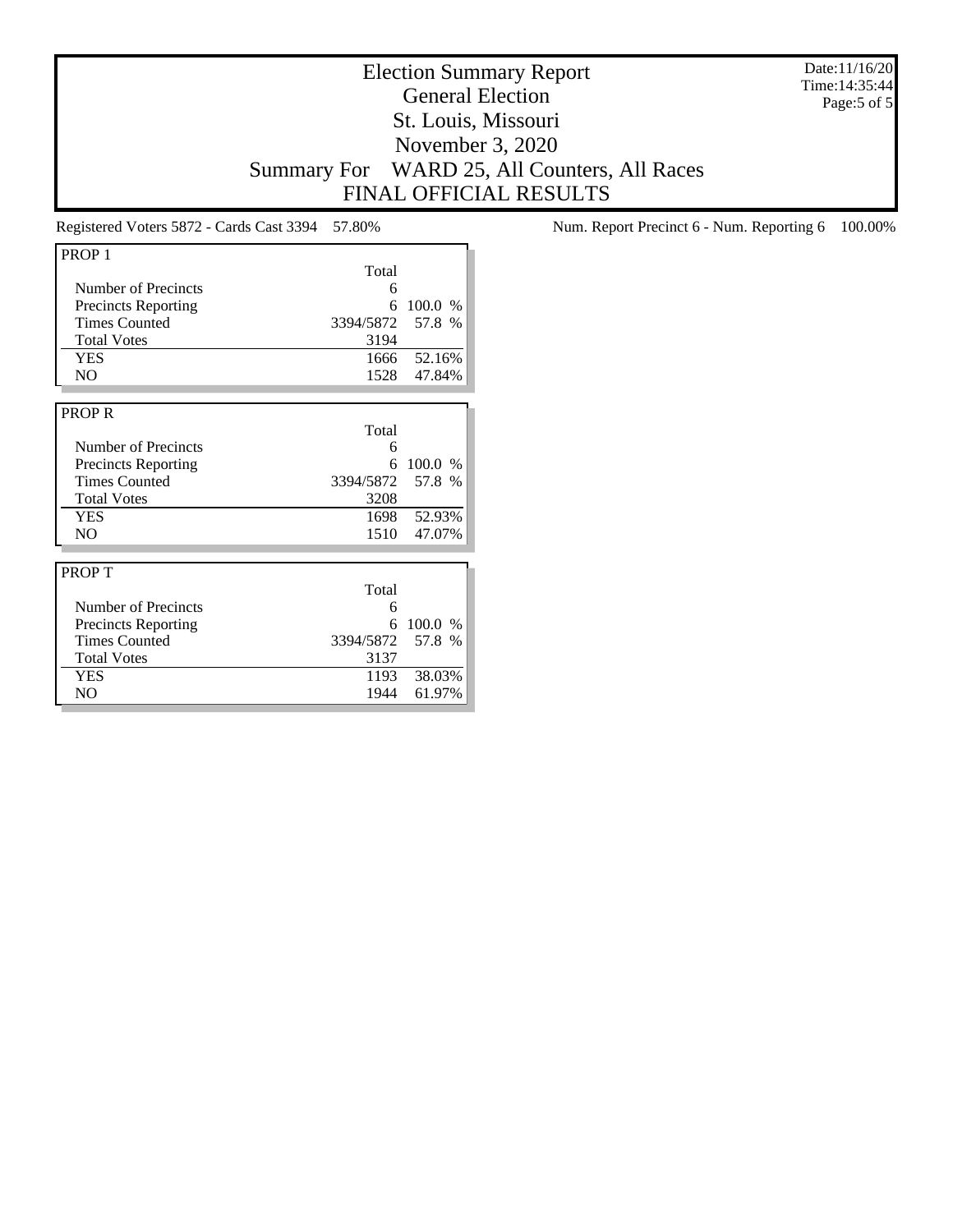|                                                    |                    |                     | <b>Election Summary Report</b>                     |                | Date:11/16/20<br>Time: 14:35:50 |
|----------------------------------------------------|--------------------|---------------------|----------------------------------------------------|----------------|---------------------------------|
|                                                    |                    |                     | <b>General Election</b>                            |                | Page:1 of $4$                   |
|                                                    |                    |                     | St. Louis, Missouri                                |                |                                 |
|                                                    |                    |                     | November 3, 2020                                   |                |                                 |
|                                                    |                    |                     |                                                    |                |                                 |
|                                                    | <b>Summary For</b> |                     | WARD 26, All Counters, All Races                   |                |                                 |
|                                                    |                    |                     | <b>FINAL OFFICIAL RESULTS</b>                      |                |                                 |
| Registered Voters 7356 - Cards Cast 4589           | 62.38%             |                     | Num. Report Precinct 6 - Num. Reporting 6          |                | 100.00%                         |
| <b>PRESIDENT</b>                                   |                    |                     | <b>ST TREASURER</b>                                |                |                                 |
|                                                    | Total              |                     |                                                    | Total          |                                 |
| Number of Precincts                                | 6                  |                     | Number of Precincts                                | 6              |                                 |
| Precincts Reporting<br><b>Times Counted</b>        | 6<br>4589/7356     | 100.0 %<br>62.4 %   | <b>Precincts Reporting</b><br><b>Times Counted</b> | 6<br>4589/7356 | 100.0 %<br>62.4 %               |
| <b>Total Votes</b>                                 | 4568               |                     | <b>Total Votes</b>                                 | 4471           |                                 |
| <b>TRUMP/PENCE</b>                                 | 277                | 6.06%               | <b>SCOTT FITZPATRICK</b>                           | 378            | 8.45%                           |
| <b>BIDEN/HARRIS</b>                                | 4196               | 91.86%              | <b>VICKI ENGLUND</b>                               | 3962           | 88.62%                          |
| JORGENSEN/COHEN                                    | 43                 | 0.94%               | NICHOLAS KASOFF                                    | 87             | 1.95%                           |
| HAWKINS/WALKER                                     | 22                 | 0.48%               | <b>JOSEPH CIVETTINI</b>                            | 37             | 0.83%                           |
| <b>BLANKENSHIP/MOHR</b>                            | 6                  | 0.13%               | Write-in Votes                                     | 7              | 0.16%                           |
| Write-in Votes                                     | 24                 | 0.53%               |                                                    |                |                                 |
|                                                    |                    |                     | <b>ATTY GENERAL</b>                                |                |                                 |
| <b>GOVERNOR</b>                                    |                    |                     |                                                    | Total          |                                 |
|                                                    | Total              |                     | Number of Precincts                                | 6              |                                 |
| Number of Precincts                                | 6                  |                     | Precincts Reporting                                | 6              | 100.0 %                         |
| <b>Precincts Reporting</b>                         | 6                  | 100.0 %             | <b>Times Counted</b>                               | 4589/7356      | 62.4 %                          |
| <b>Times Counted</b>                               | 4589/7356          | 62.4 %              | <b>Total Votes</b>                                 | 4474           |                                 |
| <b>Total Votes</b>                                 | 4546               |                     | <b>ERIC SCHMITT</b>                                | 381            | 8.52%                           |
| <b>MIKE PARSON</b>                                 | 358                | 7.88%               | <b>RICH FINNERAN</b>                               | 3984           | 89.05%                          |
| NICOLE GALLOWAY                                    | 4102               | 90.23%              | <b>KEVIN BABCOCK</b>                               | 104<br>5       | 2.32%                           |
| <b>RIK COMBS</b><br><b>JEROME BAUER</b>            | 46<br>39           | 1.01%<br>0.86%      | Write-in Votes                                     |                | 0.11%                           |
| Write-in Votes                                     | 1                  | 0.02%               | US REP 1                                           |                |                                 |
|                                                    |                    |                     |                                                    | Total          |                                 |
| <b>LT GOVERNOR</b>                                 |                    |                     | Number of Precincts                                | 6              |                                 |
|                                                    | Total              |                     | Precincts Reporting                                | 6              | 100.0 %                         |
| Number of Precincts                                | 6                  |                     | <b>Times Counted</b>                               | 4589/7356      | 62.4 %                          |
| <b>Precincts Reporting</b>                         |                    | 6 100.0 %           | <b>Total Votes</b>                                 | 4501           |                                 |
| <b>Times Counted</b>                               | 4589/7356          | 62.4 %              | <b>ANTHONY ROGERS</b>                              | 297            | 6.60%                           |
| <b>Total Votes</b>                                 | 4477               |                     | <b>CORI BUSH</b>                                   | 4125           | 91.65%                          |
| <b>MIKE KEHOE</b>                                  | 322                | 7.19%               | <b>ALEX FURMAN</b>                                 | 63             | 1.40%                           |
| <b>ALISSIA CANADY</b>                              | 4041               | 90.26%              | Write-in Votes                                     | 16             | 0.36%                           |
| <b>BILL SLANTZ</b>                                 | 56                 | 1.25%               |                                                    |                |                                 |
| <b>KELLEY DRAGOO</b>                               | 53                 | 1.18%               | ST REP 84                                          |                |                                 |
| Write-in Votes                                     | 5                  | 0.11%               |                                                    | Total          |                                 |
|                                                    |                    |                     | Number of Precincts                                | 6              |                                 |
| <b>SECR OF STATE</b>                               |                    |                     | <b>Precincts Reporting</b>                         |                | 6 100.0 %                       |
|                                                    | Total              |                     | <b>Times Counted</b>                               | 4589/7356      | 62.4 %                          |
| Number of Precincts                                | 6                  |                     | <b>Total Votes</b>                                 | 4225           |                                 |
| <b>Precincts Reporting</b><br><b>Times Counted</b> | 4589/7356          | 6 100.0 %<br>62.4 % | <b>WILEY PRICE</b><br>Write-in Votes               | 4189<br>36     | 99.15%<br>0.85%                 |
| <b>Total Votes</b>                                 | 4504               |                     |                                                    |                |                                 |
| <b>JOHN ASHCROFT</b>                               | 363                | 8.06%               |                                                    |                |                                 |
| YINKA FALETI                                       | 4030               | 89.48%              | <b>CIRCUIT ATTY</b>                                | Total          |                                 |
| <b>CARL FREESE</b>                                 | 52                 | 1.15%               | Number of Precincts                                | 6              |                                 |
| PAUL LEHMANN                                       | 39                 | 0.87%               | <b>Precincts Reporting</b>                         | 6              | 100.0 %                         |
| PAUL VENABLE                                       | 15                 | 0.33%               | <b>Times Counted</b>                               | 4589/7356      | 62.4 %                          |
| Write-in Votes                                     | 5                  | 0.11%               | <b>Total Votes</b>                                 | 4449           |                                 |
|                                                    |                    |                     | DANIEL ZDRODOWSKI                                  | 409            | 9.19%                           |
|                                                    |                    |                     | <b>KIMBERLY GARDNER</b>                            | 4031           | 90.60%                          |
|                                                    |                    |                     | Write-in Votes                                     | 9              | $0.20\%$                        |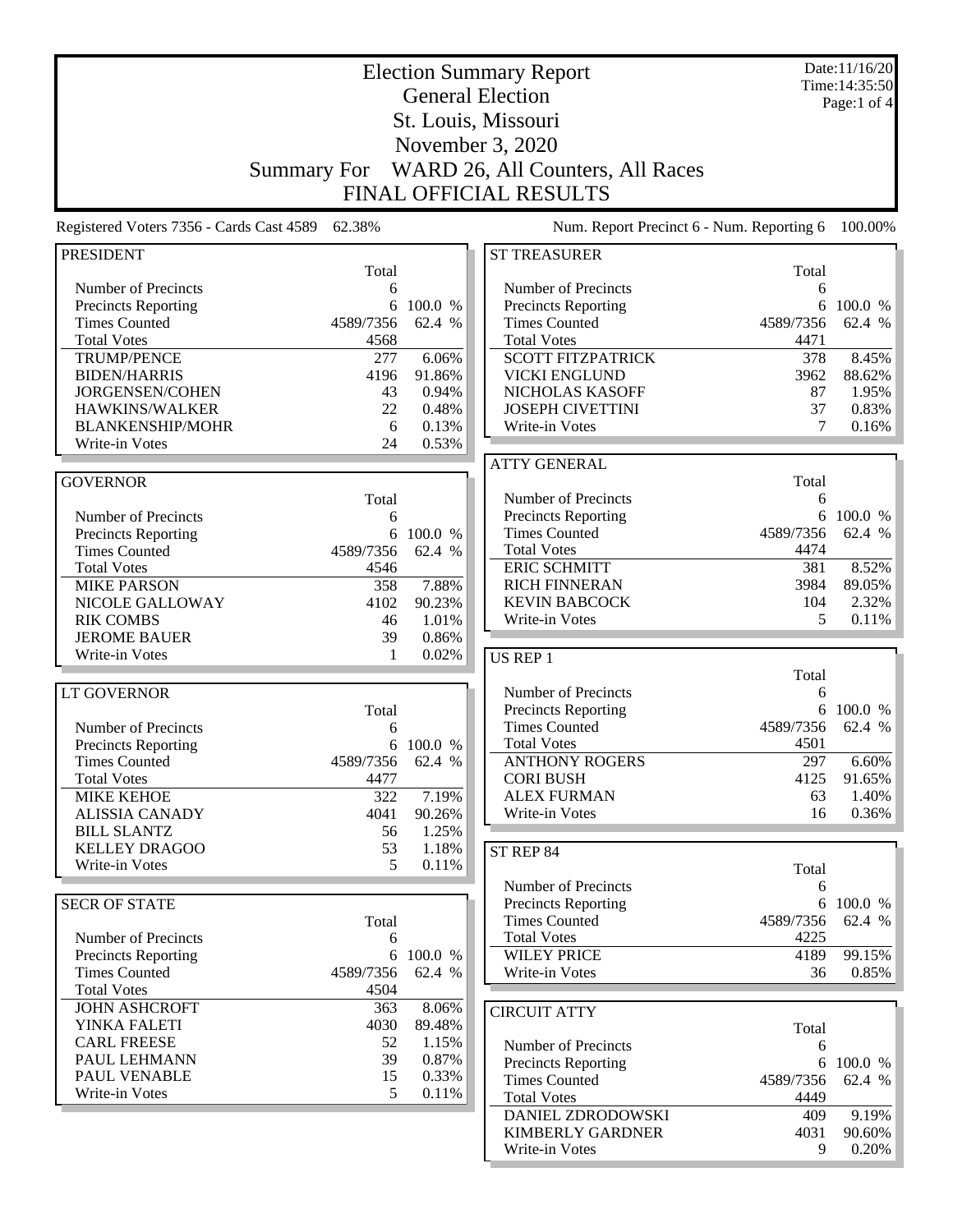|                                                    |                   |                   | <b>Election Summary Report</b><br><b>General Election</b> |              | Date:11/16/20<br>Time: 14:35:50<br>Page:2 of 4 |
|----------------------------------------------------|-------------------|-------------------|-----------------------------------------------------------|--------------|------------------------------------------------|
|                                                    |                   |                   | St. Louis, Missouri                                       |              |                                                |
|                                                    |                   |                   | November 3, 2020                                          |              |                                                |
|                                                    |                   |                   | Summary For WARD 26, All Counters, All Races              |              |                                                |
|                                                    |                   |                   | <b>FINAL OFFICIAL RESULTS</b>                             |              |                                                |
| Registered Voters 7356 - Cards Cast 4589 62.38%    |                   |                   | Num. Report Precinct 6 - Num. Reporting 6                 |              | 100.00%                                        |
| <b>SHERIFF</b>                                     |                   |                   | <b>DAVID DOWD</b>                                         |              |                                                |
|                                                    | Total             |                   |                                                           | Total        |                                                |
| Number of Precincts<br><b>Precincts Reporting</b>  | 6                 | 6 100.0 %         | Number of Precincts<br><b>Precincts Reporting</b>         | 6            | 6 100.0 %                                      |
| <b>Times Counted</b>                               | 4589/7356         | 62.4 %            | <b>Times Counted</b>                                      | 4589/7356    | 62.4 %                                         |
| <b>Total Votes</b>                                 | 4436              |                   | <b>Total Votes</b>                                        | 3912         |                                                |
| <b>JOHN CASTELLANO</b>                             | 355               | 8.00%             | <b>YES</b>                                                | 2240         | 57.26%                                         |
| <b>VERNON BETTS</b>                                | 4069              | 91.73%            | NO                                                        | 1672         | 42.74%                                         |
| Write-in Votes                                     | 12                | 0.27%             |                                                           |              |                                                |
| <b>TREASURER</b>                                   |                   |                   | <b>ELIZABETH HOGAN</b>                                    | Total        |                                                |
|                                                    | Total             |                   | Number of Precincts                                       | 6            |                                                |
| Number of Precincts                                | 6                 |                   | Precincts Reporting                                       |              | 6 100.0 %                                      |
| Precincts Reporting                                |                   | 6 100.0 %         | <b>Times Counted</b>                                      | 4589/7356    | 62.4 %                                         |
| <b>Times Counted</b>                               | 4589/7356         | 62.4 %            | <b>Total Votes</b>                                        | 3887         |                                                |
| <b>Total Votes</b>                                 | 4468              |                   | <b>YES</b>                                                | 2368         | 60.92%                                         |
| <b>ROBERT VROMAN</b><br><b>TISHAURA JONES</b>      | 305<br>4105       | 6.83%<br>91.88%   | NO                                                        | 1519         | 39.08%                                         |
| DON DE VIVO                                        | 55                | 1.23%             |                                                           |              |                                                |
| Write-in Votes                                     | 3                 | 0.07%             | <b>KATHERINE FOWLER</b>                                   | Total        |                                                |
|                                                    |                   |                   | Number of Precincts                                       | 6            |                                                |
| PATRICIA BRECKENRIDGE                              |                   |                   | Precincts Reporting                                       | 6            | 100.0 %                                        |
|                                                    | Total             |                   | <b>Times Counted</b>                                      | 4589/7356    | 62.4 %                                         |
| Number of Precincts                                | 6                 |                   | <b>Total Votes</b>                                        | 3878         |                                                |
| <b>Precincts Reporting</b><br><b>Times Counted</b> | 6                 | 100.0 %           | <b>YES</b>                                                | 2570         | 66.27%                                         |
| <b>Total Votes</b>                                 | 4589/7356<br>4020 | 62.4 %            | NO                                                        | 1308         | 33.73%                                         |
| <b>YES</b>                                         | 2524              | 62.79%            | <b>CALEA STOVALL-REID</b>                                 |              |                                                |
| NO                                                 | 1496              | 37.21%            |                                                           | Total        |                                                |
|                                                    |                   |                   | Number of Precincts                                       | 6            |                                                |
| KURT ODENWALD                                      |                   |                   | Precincts Reporting                                       | 6            | 100.0 %                                        |
|                                                    | Total             |                   | <b>Times Counted</b>                                      | 4589/7356    | 62.4 %                                         |
| Number of Precincts                                | 6                 |                   | <b>Total Votes</b>                                        | 3908         |                                                |
| Precincts Reporting<br><b>Times Counted</b>        | 6<br>4589/7356    | 100.0 %<br>62.4 % | <b>YES</b><br>NO                                          | 2694         | 68.94%                                         |
| <b>Total Votes</b>                                 | 3983              |                   |                                                           | 1214         | 31.06%                                         |
| <b>YES</b>                                         | 2116              | 53.13%            |                                                           |              |                                                |
| N <sub>O</sub>                                     | 1867              | 46.87%            | MICHAEL STELZER                                           | Total        |                                                |
|                                                    |                   |                   | Number of Precincts                                       | 6            |                                                |
| <b>ROBIN RANSOM</b>                                |                   |                   | Precincts Reporting                                       | 6            | 100.0 %                                        |
|                                                    | Total             |                   | <b>Times Counted</b>                                      | 4589/7356    | 62.4 %                                         |
| Number of Precincts                                | 6                 |                   | <b>Total Votes</b>                                        | 3871         |                                                |
| Precincts Reporting<br><b>Times Counted</b>        | 6<br>4589/7356    | 100.0 %<br>62.4 % | <b>YES</b><br>NO                                          | 2094<br>1777 | 54.09%<br>45.91%                               |
| <b>Total Votes</b>                                 | 4010              |                   |                                                           |              |                                                |
| <b>YES</b>                                         | 2680              | 66.83%            |                                                           |              |                                                |
| NO                                                 | 1330              | 33.17%            |                                                           |              |                                                |
|                                                    |                   |                   |                                                           |              |                                                |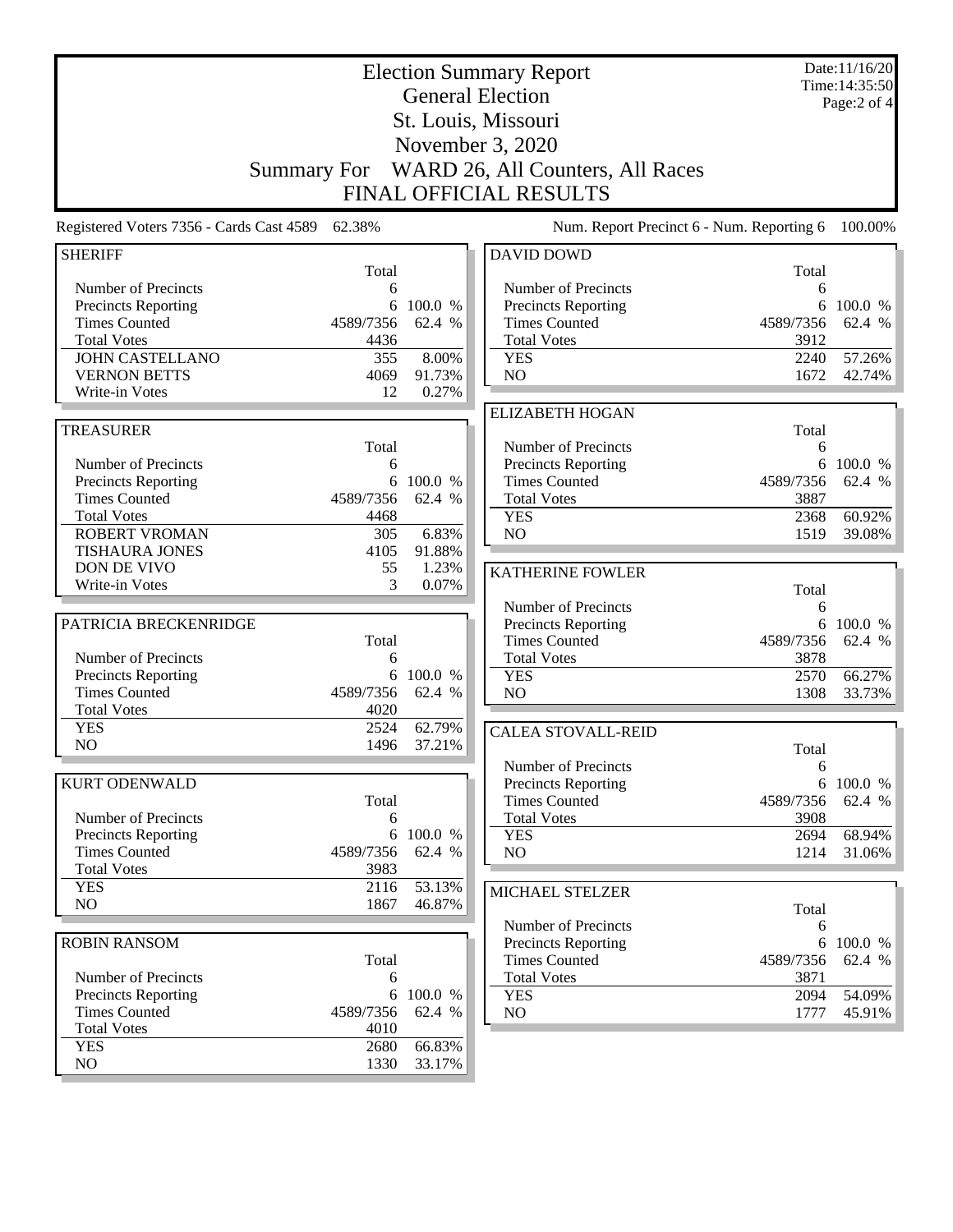| St. Louis, Missouri<br>November 3, 2020<br>Summary For WARD 26, All Counters, All Races<br><b>FINAL OFFICIAL RESULTS</b><br>Num. Report Precinct 6 - Num. Reporting 6<br>Registered Voters 7356 - Cards Cast 4589<br>62.38%<br><b>TIMOTHY BOYER</b><br><b>CLINTON WRIGHT</b><br>Total<br>Total<br>Number of Precincts<br>Number of Precincts<br>6<br>6<br><b>Precincts Reporting</b><br>100.0 %<br>Precincts Reporting<br>100.0 %<br>6<br>6<br><b>Times Counted</b><br><b>Times Counted</b><br>4589/7356<br>62.4 %<br>4589/7356<br>62.4 %<br><b>Total Votes</b><br>3838<br><b>Total Votes</b><br>3835<br>54.82%<br>57.34%<br><b>YES</b><br><b>YES</b><br>2104<br>2199<br>NO<br>N <sub>O</sub><br>1734<br>1636<br>42.66%<br>45.18%<br><b>SCOTT MILLIKAN</b><br><b>STEVEN OHMER</b><br>Total<br>Total<br>Number of Precincts<br>Number of Precincts<br>6<br>6<br><b>Precincts Reporting</b><br>100.0 %<br>Precincts Reporting<br>100.0 %<br>6<br>6<br><b>Times Counted</b><br><b>Times Counted</b><br>4589/7356<br>62.4 %<br>4589/7356<br>62.4 %<br><b>Total Votes</b><br>3834<br><b>Total Votes</b><br>3825<br>53.63%<br>2056<br><b>YES</b><br><b>YES</b><br>2067<br>54.04%<br>NO<br>N <sub>O</sub><br>1778<br>46.37%<br>1758<br>MADELINE CONNOLLY<br><b>DAVID ROITHER</b><br>Total<br>Total<br>Number of Precincts<br>Number of Precincts<br>6<br>6<br><b>Precincts Reporting</b><br>6 100.0 %<br>Precincts Reporting<br>6<br>100.0 %<br><b>Times Counted</b><br>4589/7356<br>62.4 %<br><b>Times Counted</b><br>4589/7356<br>62.4 %<br><b>Total Votes</b><br>3843<br><b>Total Votes</b><br>3828<br>62.53%<br>55.15%<br><b>YES</b><br>2403<br><b>YES</b><br>2111<br>NO<br>N <sub>O</sub><br>1440<br>1717<br>44.85%<br>37.47%<br><b>JOSEPH WHYTE</b><br><b>THOMAS McCARTHY</b><br>Total<br>Total<br>Number of Precincts<br>Number of Precincts<br>6<br>6<br><b>Precincts Reporting</b><br>100.0 %<br>Precincts Reporting<br>6<br>6<br><b>Times Counted</b><br>62.4 %<br><b>Times Counted</b><br>4589/7356<br>4589/7356<br><b>Total Votes</b><br><b>Total Votes</b><br>3835<br>3833<br>53.51%<br>55.78%<br><b>YES</b><br>2052<br><b>YES</b><br>2138<br>NO.<br>1783<br>NO<br>1695<br>46.49%<br>ANNETTE LLEWELLYN<br>MICHAEL COLONA<br>Total<br>Total<br>Number of Precincts<br>Number of Precincts<br>6<br>6<br><b>Precincts Reporting</b><br>100.0 %<br><b>Precincts Reporting</b><br>6<br>100.0 %<br>6<br><b>Times Counted</b><br><b>Times Counted</b><br>4589/7356<br>62.4 %<br>4589/7356<br>62.4 %<br><b>Total Votes</b><br>3870<br><b>Total Votes</b><br>3841<br>57.59%<br><b>YES</b><br>2655<br>68.60%<br><b>YES</b><br>2212<br>NO<br>1215<br>31.40%<br>NO<br>1629 |  | <b>Election Summary Report</b><br><b>General Election</b> | Date:11/16/20<br>Time: 14:35:50 |  |
|----------------------------------------------------------------------------------------------------------------------------------------------------------------------------------------------------------------------------------------------------------------------------------------------------------------------------------------------------------------------------------------------------------------------------------------------------------------------------------------------------------------------------------------------------------------------------------------------------------------------------------------------------------------------------------------------------------------------------------------------------------------------------------------------------------------------------------------------------------------------------------------------------------------------------------------------------------------------------------------------------------------------------------------------------------------------------------------------------------------------------------------------------------------------------------------------------------------------------------------------------------------------------------------------------------------------------------------------------------------------------------------------------------------------------------------------------------------------------------------------------------------------------------------------------------------------------------------------------------------------------------------------------------------------------------------------------------------------------------------------------------------------------------------------------------------------------------------------------------------------------------------------------------------------------------------------------------------------------------------------------------------------------------------------------------------------------------------------------------------------------------------------------------------------------------------------------------------------------------------------------------------------------------------------------------------------------------------------------------------------------------------------------------------------------------------------------------------------------------------------------------------------------------------------------------------------------------------------------------------------------------------------------------------------|--|-----------------------------------------------------------|---------------------------------|--|
|                                                                                                                                                                                                                                                                                                                                                                                                                                                                                                                                                                                                                                                                                                                                                                                                                                                                                                                                                                                                                                                                                                                                                                                                                                                                                                                                                                                                                                                                                                                                                                                                                                                                                                                                                                                                                                                                                                                                                                                                                                                                                                                                                                                                                                                                                                                                                                                                                                                                                                                                                                                                                                                                      |  |                                                           | Page: 3 of 4                    |  |
|                                                                                                                                                                                                                                                                                                                                                                                                                                                                                                                                                                                                                                                                                                                                                                                                                                                                                                                                                                                                                                                                                                                                                                                                                                                                                                                                                                                                                                                                                                                                                                                                                                                                                                                                                                                                                                                                                                                                                                                                                                                                                                                                                                                                                                                                                                                                                                                                                                                                                                                                                                                                                                                                      |  |                                                           |                                 |  |
| 100.00%                                                                                                                                                                                                                                                                                                                                                                                                                                                                                                                                                                                                                                                                                                                                                                                                                                                                                                                                                                                                                                                                                                                                                                                                                                                                                                                                                                                                                                                                                                                                                                                                                                                                                                                                                                                                                                                                                                                                                                                                                                                                                                                                                                                                                                                                                                                                                                                                                                                                                                                                                                                                                                                              |  |                                                           |                                 |  |
|                                                                                                                                                                                                                                                                                                                                                                                                                                                                                                                                                                                                                                                                                                                                                                                                                                                                                                                                                                                                                                                                                                                                                                                                                                                                                                                                                                                                                                                                                                                                                                                                                                                                                                                                                                                                                                                                                                                                                                                                                                                                                                                                                                                                                                                                                                                                                                                                                                                                                                                                                                                                                                                                      |  |                                                           |                                 |  |
| 45.96%<br>62.4 %<br>44.22%<br>42.41%                                                                                                                                                                                                                                                                                                                                                                                                                                                                                                                                                                                                                                                                                                                                                                                                                                                                                                                                                                                                                                                                                                                                                                                                                                                                                                                                                                                                                                                                                                                                                                                                                                                                                                                                                                                                                                                                                                                                                                                                                                                                                                                                                                                                                                                                                                                                                                                                                                                                                                                                                                                                                                 |  |                                                           |                                 |  |
|                                                                                                                                                                                                                                                                                                                                                                                                                                                                                                                                                                                                                                                                                                                                                                                                                                                                                                                                                                                                                                                                                                                                                                                                                                                                                                                                                                                                                                                                                                                                                                                                                                                                                                                                                                                                                                                                                                                                                                                                                                                                                                                                                                                                                                                                                                                                                                                                                                                                                                                                                                                                                                                                      |  |                                                           |                                 |  |
|                                                                                                                                                                                                                                                                                                                                                                                                                                                                                                                                                                                                                                                                                                                                                                                                                                                                                                                                                                                                                                                                                                                                                                                                                                                                                                                                                                                                                                                                                                                                                                                                                                                                                                                                                                                                                                                                                                                                                                                                                                                                                                                                                                                                                                                                                                                                                                                                                                                                                                                                                                                                                                                                      |  |                                                           |                                 |  |
|                                                                                                                                                                                                                                                                                                                                                                                                                                                                                                                                                                                                                                                                                                                                                                                                                                                                                                                                                                                                                                                                                                                                                                                                                                                                                                                                                                                                                                                                                                                                                                                                                                                                                                                                                                                                                                                                                                                                                                                                                                                                                                                                                                                                                                                                                                                                                                                                                                                                                                                                                                                                                                                                      |  |                                                           |                                 |  |
|                                                                                                                                                                                                                                                                                                                                                                                                                                                                                                                                                                                                                                                                                                                                                                                                                                                                                                                                                                                                                                                                                                                                                                                                                                                                                                                                                                                                                                                                                                                                                                                                                                                                                                                                                                                                                                                                                                                                                                                                                                                                                                                                                                                                                                                                                                                                                                                                                                                                                                                                                                                                                                                                      |  |                                                           |                                 |  |
|                                                                                                                                                                                                                                                                                                                                                                                                                                                                                                                                                                                                                                                                                                                                                                                                                                                                                                                                                                                                                                                                                                                                                                                                                                                                                                                                                                                                                                                                                                                                                                                                                                                                                                                                                                                                                                                                                                                                                                                                                                                                                                                                                                                                                                                                                                                                                                                                                                                                                                                                                                                                                                                                      |  |                                                           |                                 |  |
|                                                                                                                                                                                                                                                                                                                                                                                                                                                                                                                                                                                                                                                                                                                                                                                                                                                                                                                                                                                                                                                                                                                                                                                                                                                                                                                                                                                                                                                                                                                                                                                                                                                                                                                                                                                                                                                                                                                                                                                                                                                                                                                                                                                                                                                                                                                                                                                                                                                                                                                                                                                                                                                                      |  |                                                           |                                 |  |
|                                                                                                                                                                                                                                                                                                                                                                                                                                                                                                                                                                                                                                                                                                                                                                                                                                                                                                                                                                                                                                                                                                                                                                                                                                                                                                                                                                                                                                                                                                                                                                                                                                                                                                                                                                                                                                                                                                                                                                                                                                                                                                                                                                                                                                                                                                                                                                                                                                                                                                                                                                                                                                                                      |  |                                                           |                                 |  |
|                                                                                                                                                                                                                                                                                                                                                                                                                                                                                                                                                                                                                                                                                                                                                                                                                                                                                                                                                                                                                                                                                                                                                                                                                                                                                                                                                                                                                                                                                                                                                                                                                                                                                                                                                                                                                                                                                                                                                                                                                                                                                                                                                                                                                                                                                                                                                                                                                                                                                                                                                                                                                                                                      |  |                                                           |                                 |  |
|                                                                                                                                                                                                                                                                                                                                                                                                                                                                                                                                                                                                                                                                                                                                                                                                                                                                                                                                                                                                                                                                                                                                                                                                                                                                                                                                                                                                                                                                                                                                                                                                                                                                                                                                                                                                                                                                                                                                                                                                                                                                                                                                                                                                                                                                                                                                                                                                                                                                                                                                                                                                                                                                      |  |                                                           |                                 |  |
|                                                                                                                                                                                                                                                                                                                                                                                                                                                                                                                                                                                                                                                                                                                                                                                                                                                                                                                                                                                                                                                                                                                                                                                                                                                                                                                                                                                                                                                                                                                                                                                                                                                                                                                                                                                                                                                                                                                                                                                                                                                                                                                                                                                                                                                                                                                                                                                                                                                                                                                                                                                                                                                                      |  |                                                           |                                 |  |
|                                                                                                                                                                                                                                                                                                                                                                                                                                                                                                                                                                                                                                                                                                                                                                                                                                                                                                                                                                                                                                                                                                                                                                                                                                                                                                                                                                                                                                                                                                                                                                                                                                                                                                                                                                                                                                                                                                                                                                                                                                                                                                                                                                                                                                                                                                                                                                                                                                                                                                                                                                                                                                                                      |  |                                                           |                                 |  |
|                                                                                                                                                                                                                                                                                                                                                                                                                                                                                                                                                                                                                                                                                                                                                                                                                                                                                                                                                                                                                                                                                                                                                                                                                                                                                                                                                                                                                                                                                                                                                                                                                                                                                                                                                                                                                                                                                                                                                                                                                                                                                                                                                                                                                                                                                                                                                                                                                                                                                                                                                                                                                                                                      |  |                                                           |                                 |  |
|                                                                                                                                                                                                                                                                                                                                                                                                                                                                                                                                                                                                                                                                                                                                                                                                                                                                                                                                                                                                                                                                                                                                                                                                                                                                                                                                                                                                                                                                                                                                                                                                                                                                                                                                                                                                                                                                                                                                                                                                                                                                                                                                                                                                                                                                                                                                                                                                                                                                                                                                                                                                                                                                      |  |                                                           |                                 |  |
|                                                                                                                                                                                                                                                                                                                                                                                                                                                                                                                                                                                                                                                                                                                                                                                                                                                                                                                                                                                                                                                                                                                                                                                                                                                                                                                                                                                                                                                                                                                                                                                                                                                                                                                                                                                                                                                                                                                                                                                                                                                                                                                                                                                                                                                                                                                                                                                                                                                                                                                                                                                                                                                                      |  |                                                           |                                 |  |
|                                                                                                                                                                                                                                                                                                                                                                                                                                                                                                                                                                                                                                                                                                                                                                                                                                                                                                                                                                                                                                                                                                                                                                                                                                                                                                                                                                                                                                                                                                                                                                                                                                                                                                                                                                                                                                                                                                                                                                                                                                                                                                                                                                                                                                                                                                                                                                                                                                                                                                                                                                                                                                                                      |  |                                                           |                                 |  |
|                                                                                                                                                                                                                                                                                                                                                                                                                                                                                                                                                                                                                                                                                                                                                                                                                                                                                                                                                                                                                                                                                                                                                                                                                                                                                                                                                                                                                                                                                                                                                                                                                                                                                                                                                                                                                                                                                                                                                                                                                                                                                                                                                                                                                                                                                                                                                                                                                                                                                                                                                                                                                                                                      |  |                                                           |                                 |  |
|                                                                                                                                                                                                                                                                                                                                                                                                                                                                                                                                                                                                                                                                                                                                                                                                                                                                                                                                                                                                                                                                                                                                                                                                                                                                                                                                                                                                                                                                                                                                                                                                                                                                                                                                                                                                                                                                                                                                                                                                                                                                                                                                                                                                                                                                                                                                                                                                                                                                                                                                                                                                                                                                      |  |                                                           |                                 |  |
| 100.0 %                                                                                                                                                                                                                                                                                                                                                                                                                                                                                                                                                                                                                                                                                                                                                                                                                                                                                                                                                                                                                                                                                                                                                                                                                                                                                                                                                                                                                                                                                                                                                                                                                                                                                                                                                                                                                                                                                                                                                                                                                                                                                                                                                                                                                                                                                                                                                                                                                                                                                                                                                                                                                                                              |  |                                                           |                                 |  |
|                                                                                                                                                                                                                                                                                                                                                                                                                                                                                                                                                                                                                                                                                                                                                                                                                                                                                                                                                                                                                                                                                                                                                                                                                                                                                                                                                                                                                                                                                                                                                                                                                                                                                                                                                                                                                                                                                                                                                                                                                                                                                                                                                                                                                                                                                                                                                                                                                                                                                                                                                                                                                                                                      |  |                                                           |                                 |  |
|                                                                                                                                                                                                                                                                                                                                                                                                                                                                                                                                                                                                                                                                                                                                                                                                                                                                                                                                                                                                                                                                                                                                                                                                                                                                                                                                                                                                                                                                                                                                                                                                                                                                                                                                                                                                                                                                                                                                                                                                                                                                                                                                                                                                                                                                                                                                                                                                                                                                                                                                                                                                                                                                      |  |                                                           |                                 |  |
|                                                                                                                                                                                                                                                                                                                                                                                                                                                                                                                                                                                                                                                                                                                                                                                                                                                                                                                                                                                                                                                                                                                                                                                                                                                                                                                                                                                                                                                                                                                                                                                                                                                                                                                                                                                                                                                                                                                                                                                                                                                                                                                                                                                                                                                                                                                                                                                                                                                                                                                                                                                                                                                                      |  |                                                           |                                 |  |
|                                                                                                                                                                                                                                                                                                                                                                                                                                                                                                                                                                                                                                                                                                                                                                                                                                                                                                                                                                                                                                                                                                                                                                                                                                                                                                                                                                                                                                                                                                                                                                                                                                                                                                                                                                                                                                                                                                                                                                                                                                                                                                                                                                                                                                                                                                                                                                                                                                                                                                                                                                                                                                                                      |  |                                                           |                                 |  |
|                                                                                                                                                                                                                                                                                                                                                                                                                                                                                                                                                                                                                                                                                                                                                                                                                                                                                                                                                                                                                                                                                                                                                                                                                                                                                                                                                                                                                                                                                                                                                                                                                                                                                                                                                                                                                                                                                                                                                                                                                                                                                                                                                                                                                                                                                                                                                                                                                                                                                                                                                                                                                                                                      |  |                                                           |                                 |  |
|                                                                                                                                                                                                                                                                                                                                                                                                                                                                                                                                                                                                                                                                                                                                                                                                                                                                                                                                                                                                                                                                                                                                                                                                                                                                                                                                                                                                                                                                                                                                                                                                                                                                                                                                                                                                                                                                                                                                                                                                                                                                                                                                                                                                                                                                                                                                                                                                                                                                                                                                                                                                                                                                      |  |                                                           |                                 |  |
|                                                                                                                                                                                                                                                                                                                                                                                                                                                                                                                                                                                                                                                                                                                                                                                                                                                                                                                                                                                                                                                                                                                                                                                                                                                                                                                                                                                                                                                                                                                                                                                                                                                                                                                                                                                                                                                                                                                                                                                                                                                                                                                                                                                                                                                                                                                                                                                                                                                                                                                                                                                                                                                                      |  |                                                           |                                 |  |
|                                                                                                                                                                                                                                                                                                                                                                                                                                                                                                                                                                                                                                                                                                                                                                                                                                                                                                                                                                                                                                                                                                                                                                                                                                                                                                                                                                                                                                                                                                                                                                                                                                                                                                                                                                                                                                                                                                                                                                                                                                                                                                                                                                                                                                                                                                                                                                                                                                                                                                                                                                                                                                                                      |  |                                                           |                                 |  |
|                                                                                                                                                                                                                                                                                                                                                                                                                                                                                                                                                                                                                                                                                                                                                                                                                                                                                                                                                                                                                                                                                                                                                                                                                                                                                                                                                                                                                                                                                                                                                                                                                                                                                                                                                                                                                                                                                                                                                                                                                                                                                                                                                                                                                                                                                                                                                                                                                                                                                                                                                                                                                                                                      |  |                                                           |                                 |  |
|                                                                                                                                                                                                                                                                                                                                                                                                                                                                                                                                                                                                                                                                                                                                                                                                                                                                                                                                                                                                                                                                                                                                                                                                                                                                                                                                                                                                                                                                                                                                                                                                                                                                                                                                                                                                                                                                                                                                                                                                                                                                                                                                                                                                                                                                                                                                                                                                                                                                                                                                                                                                                                                                      |  |                                                           |                                 |  |
|                                                                                                                                                                                                                                                                                                                                                                                                                                                                                                                                                                                                                                                                                                                                                                                                                                                                                                                                                                                                                                                                                                                                                                                                                                                                                                                                                                                                                                                                                                                                                                                                                                                                                                                                                                                                                                                                                                                                                                                                                                                                                                                                                                                                                                                                                                                                                                                                                                                                                                                                                                                                                                                                      |  |                                                           |                                 |  |
|                                                                                                                                                                                                                                                                                                                                                                                                                                                                                                                                                                                                                                                                                                                                                                                                                                                                                                                                                                                                                                                                                                                                                                                                                                                                                                                                                                                                                                                                                                                                                                                                                                                                                                                                                                                                                                                                                                                                                                                                                                                                                                                                                                                                                                                                                                                                                                                                                                                                                                                                                                                                                                                                      |  |                                                           |                                 |  |
|                                                                                                                                                                                                                                                                                                                                                                                                                                                                                                                                                                                                                                                                                                                                                                                                                                                                                                                                                                                                                                                                                                                                                                                                                                                                                                                                                                                                                                                                                                                                                                                                                                                                                                                                                                                                                                                                                                                                                                                                                                                                                                                                                                                                                                                                                                                                                                                                                                                                                                                                                                                                                                                                      |  |                                                           |                                 |  |
|                                                                                                                                                                                                                                                                                                                                                                                                                                                                                                                                                                                                                                                                                                                                                                                                                                                                                                                                                                                                                                                                                                                                                                                                                                                                                                                                                                                                                                                                                                                                                                                                                                                                                                                                                                                                                                                                                                                                                                                                                                                                                                                                                                                                                                                                                                                                                                                                                                                                                                                                                                                                                                                                      |  |                                                           |                                 |  |
|                                                                                                                                                                                                                                                                                                                                                                                                                                                                                                                                                                                                                                                                                                                                                                                                                                                                                                                                                                                                                                                                                                                                                                                                                                                                                                                                                                                                                                                                                                                                                                                                                                                                                                                                                                                                                                                                                                                                                                                                                                                                                                                                                                                                                                                                                                                                                                                                                                                                                                                                                                                                                                                                      |  |                                                           |                                 |  |
|                                                                                                                                                                                                                                                                                                                                                                                                                                                                                                                                                                                                                                                                                                                                                                                                                                                                                                                                                                                                                                                                                                                                                                                                                                                                                                                                                                                                                                                                                                                                                                                                                                                                                                                                                                                                                                                                                                                                                                                                                                                                                                                                                                                                                                                                                                                                                                                                                                                                                                                                                                                                                                                                      |  |                                                           |                                 |  |
|                                                                                                                                                                                                                                                                                                                                                                                                                                                                                                                                                                                                                                                                                                                                                                                                                                                                                                                                                                                                                                                                                                                                                                                                                                                                                                                                                                                                                                                                                                                                                                                                                                                                                                                                                                                                                                                                                                                                                                                                                                                                                                                                                                                                                                                                                                                                                                                                                                                                                                                                                                                                                                                                      |  |                                                           |                                 |  |
|                                                                                                                                                                                                                                                                                                                                                                                                                                                                                                                                                                                                                                                                                                                                                                                                                                                                                                                                                                                                                                                                                                                                                                                                                                                                                                                                                                                                                                                                                                                                                                                                                                                                                                                                                                                                                                                                                                                                                                                                                                                                                                                                                                                                                                                                                                                                                                                                                                                                                                                                                                                                                                                                      |  |                                                           |                                 |  |
|                                                                                                                                                                                                                                                                                                                                                                                                                                                                                                                                                                                                                                                                                                                                                                                                                                                                                                                                                                                                                                                                                                                                                                                                                                                                                                                                                                                                                                                                                                                                                                                                                                                                                                                                                                                                                                                                                                                                                                                                                                                                                                                                                                                                                                                                                                                                                                                                                                                                                                                                                                                                                                                                      |  |                                                           |                                 |  |
|                                                                                                                                                                                                                                                                                                                                                                                                                                                                                                                                                                                                                                                                                                                                                                                                                                                                                                                                                                                                                                                                                                                                                                                                                                                                                                                                                                                                                                                                                                                                                                                                                                                                                                                                                                                                                                                                                                                                                                                                                                                                                                                                                                                                                                                                                                                                                                                                                                                                                                                                                                                                                                                                      |  |                                                           |                                 |  |
|                                                                                                                                                                                                                                                                                                                                                                                                                                                                                                                                                                                                                                                                                                                                                                                                                                                                                                                                                                                                                                                                                                                                                                                                                                                                                                                                                                                                                                                                                                                                                                                                                                                                                                                                                                                                                                                                                                                                                                                                                                                                                                                                                                                                                                                                                                                                                                                                                                                                                                                                                                                                                                                                      |  |                                                           |                                 |  |
|                                                                                                                                                                                                                                                                                                                                                                                                                                                                                                                                                                                                                                                                                                                                                                                                                                                                                                                                                                                                                                                                                                                                                                                                                                                                                                                                                                                                                                                                                                                                                                                                                                                                                                                                                                                                                                                                                                                                                                                                                                                                                                                                                                                                                                                                                                                                                                                                                                                                                                                                                                                                                                                                      |  |                                                           |                                 |  |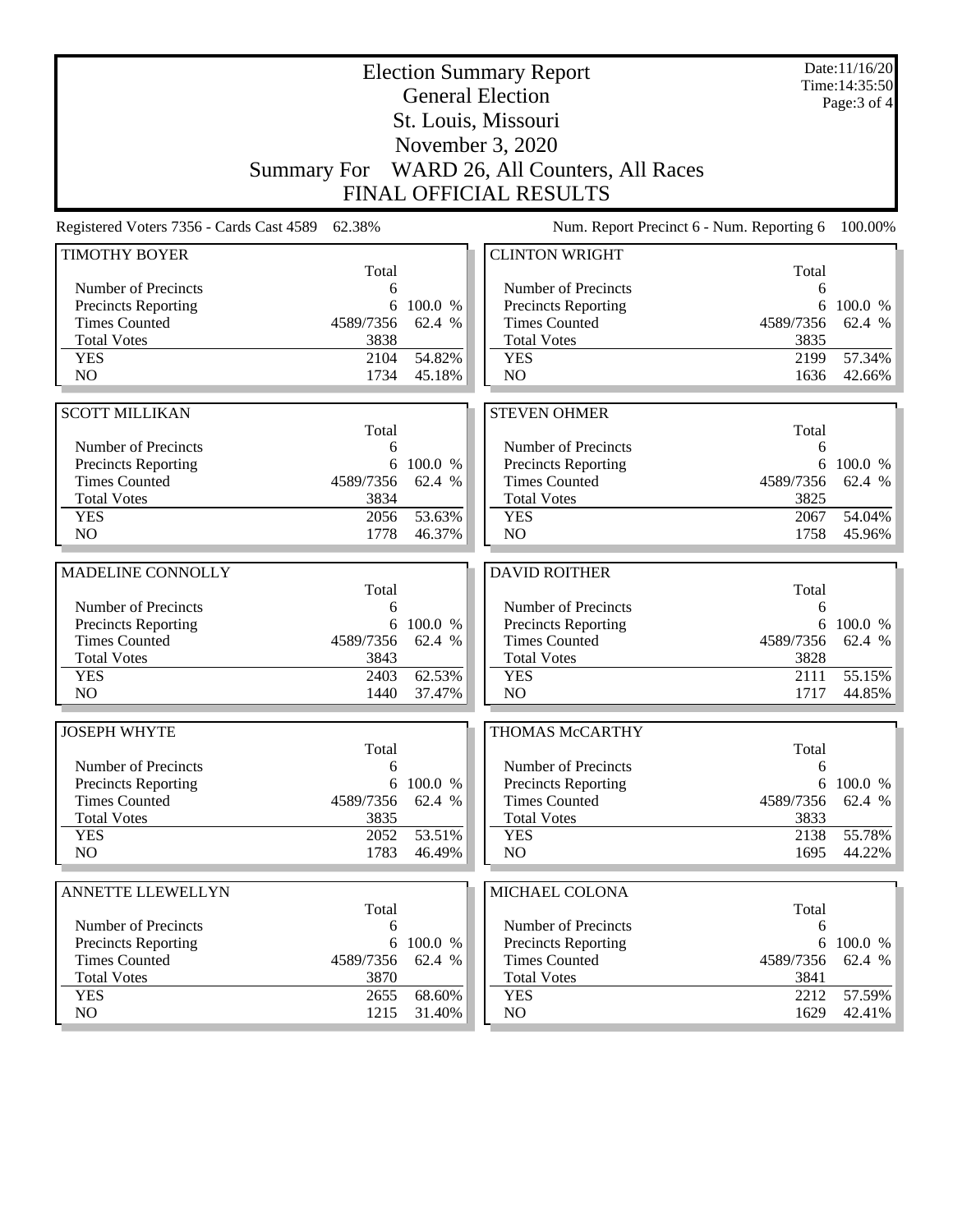|                                                                                                                   | Date:11/16/20<br><b>Election Summary Report</b> |                               |  |  |  |
|-------------------------------------------------------------------------------------------------------------------|-------------------------------------------------|-------------------------------|--|--|--|
| <b>General Election</b>                                                                                           |                                                 | Time: 14:35:50<br>Page:4 of 4 |  |  |  |
| St. Louis, Missouri                                                                                               |                                                 |                               |  |  |  |
| November 3, 2020                                                                                                  |                                                 |                               |  |  |  |
|                                                                                                                   |                                                 |                               |  |  |  |
| WARD 26, All Counters, All Races<br><b>Summary For</b>                                                            |                                                 |                               |  |  |  |
| <b>FINAL OFFICIAL RESULTS</b>                                                                                     |                                                 |                               |  |  |  |
| Registered Voters 7356 - Cards Cast 4589 62.38%                                                                   | Num. Report Precinct 6 - Num. Reporting 6       | 100.00%                       |  |  |  |
| <b>CRAIG HIGGINS</b><br><b>PROP D</b>                                                                             |                                                 |                               |  |  |  |
| Total                                                                                                             | Total                                           |                               |  |  |  |
| Number of Precincts<br>6<br>100.0 %<br>6                                                                          | Number of Precincts<br>6                        | 6 100.0 %                     |  |  |  |
| Precincts Reporting<br><b>Times Counted</b><br>4589/7356<br>62.4 %<br><b>Times Counted</b>                        | Precincts Reporting<br>4589/7356                | 62.4 %                        |  |  |  |
| <b>Total Votes</b><br>3853<br><b>Total Votes</b>                                                                  | 4376                                            |                               |  |  |  |
| 62.73%<br><b>YES</b><br>2417<br><b>YES</b>                                                                        | 2764                                            | 63.16%                        |  |  |  |
| NO<br>N <sub>O</sub><br>37.27%<br>1436                                                                            | 1612                                            | 36.84%                        |  |  |  |
|                                                                                                                   |                                                 |                               |  |  |  |
| <b>LYNNE PERKINS</b><br>PROP <sub>1</sub>                                                                         |                                                 |                               |  |  |  |
| Total                                                                                                             | Total                                           |                               |  |  |  |
| Number of Precincts<br>6                                                                                          | Number of Precincts<br>6                        |                               |  |  |  |
| 6 100.0 %<br>Precincts Reporting                                                                                  | Precincts Reporting                             | 6 100.0 %                     |  |  |  |
| <b>Times Counted</b><br>4589/7356<br>62.4 %<br><b>Times Counted</b>                                               | 4589/7356                                       | 62.4 %                        |  |  |  |
| <b>Total Votes</b><br>3872<br><b>Total Votes</b>                                                                  | 4388                                            |                               |  |  |  |
| <b>YES</b><br>2672<br>69.01%<br><b>YES</b>                                                                        | 1916                                            | 43.66%                        |  |  |  |
| NO<br>1200<br>30.99%<br>N <sub>O</sub>                                                                            | 2472                                            | 56.34%                        |  |  |  |
|                                                                                                                   |                                                 |                               |  |  |  |
|                                                                                                                   |                                                 |                               |  |  |  |
| NICOLE COLBERT-BOTCHWAY<br><b>PROPR</b>                                                                           |                                                 |                               |  |  |  |
| Total                                                                                                             | Total                                           |                               |  |  |  |
| Number of Precincts<br>6                                                                                          | Number of Precincts<br>6                        |                               |  |  |  |
| Precincts Reporting<br>6 100.0 %                                                                                  | Precincts Reporting                             | 6 100.0 %                     |  |  |  |
| <b>Times Counted</b><br><b>Times Counted</b><br>4589/7356<br>62.4 %<br>3882                                       | 4589/7356<br>4411                               | 62.4 %                        |  |  |  |
| <b>Total Votes</b><br><b>Total Votes</b><br>2709<br>69.78%<br><b>YES</b><br><b>YES</b>                            | 2337                                            | 52.98%                        |  |  |  |
| N <sub>O</sub><br>N <sub>O</sub><br>1173<br>30.22%                                                                | 2074                                            | 47.02%                        |  |  |  |
|                                                                                                                   |                                                 |                               |  |  |  |
| <b>CON AMEND 1</b><br><b>PROPT</b>                                                                                |                                                 |                               |  |  |  |
| Total<br>Number of Precincts                                                                                      | Total                                           |                               |  |  |  |
| 6                                                                                                                 | Number of Precincts<br>6                        | 6 100.0 %                     |  |  |  |
| <b>Precincts Reporting</b><br>6<br>100.0 %<br><b>Times Counted</b><br>4589/7356<br>62.4 %<br><b>Times Counted</b> | Precincts Reporting<br>4589/7356                | 62.4 %                        |  |  |  |
| <b>Total Votes</b><br>4392<br><b>Total Votes</b>                                                                  | 4310                                            |                               |  |  |  |
| 38.89%<br><b>YES</b><br>1708<br><b>YES</b>                                                                        | 1442                                            | 33.46%                        |  |  |  |
| NO.<br>2684<br>NO<br>61.11%                                                                                       | 2868                                            | 66.54%                        |  |  |  |
|                                                                                                                   |                                                 |                               |  |  |  |
| <b>CON AMEND 3</b>                                                                                                |                                                 |                               |  |  |  |
| Total<br>Number of Precincts<br>6                                                                                 |                                                 |                               |  |  |  |
| Precincts Reporting<br>6<br>100.0 %                                                                               |                                                 |                               |  |  |  |
| <b>Times Counted</b><br>4589/7356<br>62.4 %                                                                       |                                                 |                               |  |  |  |
| <b>Total Votes</b><br>4422                                                                                        |                                                 |                               |  |  |  |
| 32.38%<br><b>YES</b><br>1432<br>NO<br>2990<br>67.62%                                                              |                                                 |                               |  |  |  |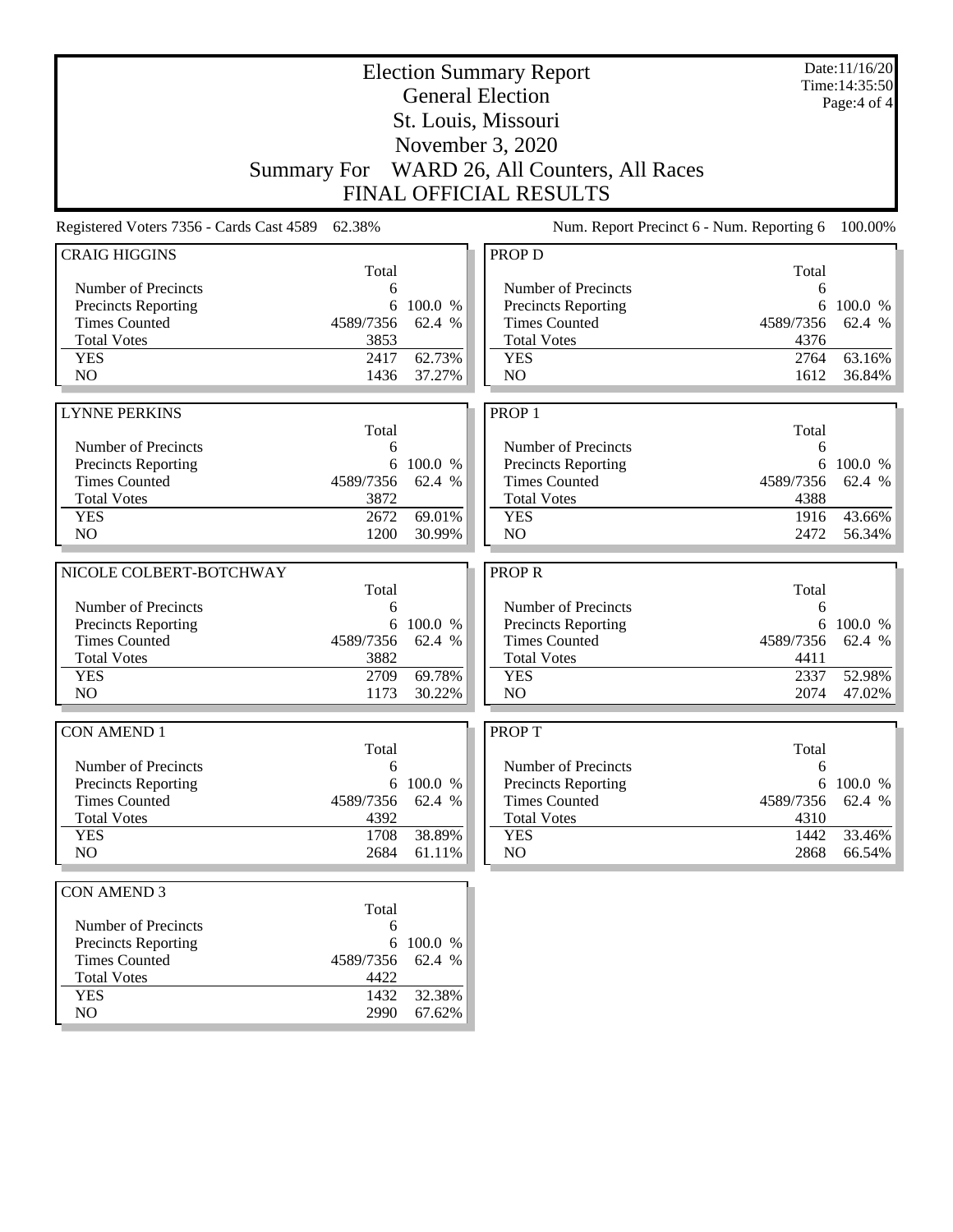|                                                 |                    |           | <b>Election Summary Report</b>                     |              | Date:11/16/20<br>Time: 14:35:56 |
|-------------------------------------------------|--------------------|-----------|----------------------------------------------------|--------------|---------------------------------|
|                                                 |                    |           | <b>General Election</b>                            |              | Page:1 of $4$                   |
|                                                 |                    |           | St. Louis, Missouri                                |              |                                 |
|                                                 |                    |           | November 3, 2020                                   |              |                                 |
|                                                 |                    |           |                                                    |              |                                 |
|                                                 | <b>Summary For</b> |           | WARD 27, All Counters, All Races                   |              |                                 |
|                                                 |                    |           | <b>FINAL OFFICIAL RESULTS</b>                      |              |                                 |
| Registered Voters 7025 - Cards Cast 3736 53.18% |                    |           | Num. Report Precinct 8 - Num. Reporting 8          |              | 100.00%                         |
| <b>PRESIDENT</b>                                |                    |           | <b>ST TREASURER</b>                                |              |                                 |
|                                                 | Total              |           |                                                    | Total        |                                 |
| Number of Precincts                             | 8<br>8             | 100.0 %   | Number of Precincts                                | 8<br>8       | 100.0 %                         |
| Precincts Reporting<br><b>Times Counted</b>     | 3736/7025          | 53.2 %    | <b>Precincts Reporting</b><br><b>Times Counted</b> | 3736/7025    | 53.2 %                          |
| <b>Total Votes</b>                              | 3723               |           | <b>Total Votes</b>                                 | 3633         |                                 |
| <b>TRUMP/PENCE</b>                              | 122                | 3.28%     | <b>SCOTT FITZPATRICK</b>                           | 143          | 3.94%                           |
| <b>BIDEN/HARRIS</b>                             | 3560               | 95.62%    | <b>VICKI ENGLUND</b>                               | 3381         | 93.06%                          |
| JORGENSEN/COHEN                                 | 15                 | 0.40%     | NICHOLAS KASOFF                                    | 68           | 1.87%                           |
| HAWKINS/WALKER                                  | 10                 | 0.27%     | <b>JOSEPH CIVETTINI</b>                            | 35           | 0.96%                           |
| <b>BLANKENSHIP/MOHR</b>                         | $\overline{2}$     | 0.05%     | Write-in Votes                                     | 6            | 0.17%                           |
| Write-in Votes                                  | 14                 | 0.38%     |                                                    |              |                                 |
|                                                 |                    |           | <b>ATTY GENERAL</b>                                |              |                                 |
| <b>GOVERNOR</b>                                 |                    |           |                                                    | Total        |                                 |
|                                                 | Total              |           | Number of Precincts                                | 8            |                                 |
| Number of Precincts                             | 8                  |           | Precincts Reporting                                | 8            | 100.0 %                         |
| <b>Precincts Reporting</b>                      | 8                  | 100.0 %   | <b>Times Counted</b>                               | 3736/7025    | 53.2 %                          |
| <b>Times Counted</b>                            | 3736/7025          | 53.2 %    | <b>Total Votes</b>                                 | 3635         |                                 |
| <b>Total Votes</b>                              | 3688               |           | <b>ERIC SCHMITT</b>                                | 171          | 4.70%                           |
| <b>MIKE PARSON</b>                              | 180                | 4.88%     | <b>RICH FINNERAN</b>                               | 3378         | 92.93%                          |
| NICOLE GALLOWAY                                 | 3421               | 92.76%    | <b>KEVIN BABCOCK</b>                               | 79           | 2.17%                           |
| <b>RIK COMBS</b>                                | 36                 | 0.98%     | Write-in Votes                                     | 7            | 0.19%                           |
| <b>JEROME BAUER</b>                             | 44                 | 1.19%     |                                                    |              |                                 |
| Write-in Votes                                  | 7                  | 0.19%     | US REP 1                                           |              |                                 |
| <b>LT GOVERNOR</b>                              |                    |           | Number of Precincts                                | Total<br>8   |                                 |
|                                                 | Total              |           | Precincts Reporting                                | 8            | 100.0 %                         |
| Number of Precincts                             | 8                  |           | <b>Times Counted</b>                               | 3736/7025    | 53.2 %                          |
| <b>Precincts Reporting</b>                      | 8                  | 100.0 %   | <b>Total Votes</b>                                 | 3656         |                                 |
| <b>Times Counted</b>                            | 3736/7025          | 53.2 %    | <b>ANTHONY ROGERS</b>                              | 117          | 3.20%                           |
| <b>Total Votes</b>                              | 3629               |           | <b>CORI BUSH</b>                                   | 3483         | 95.27%                          |
| <b>MIKE KEHOE</b>                               | 110                | 3.03%     | <b>ALEX FURMAN</b>                                 | 47           | 1.29%                           |
| <b>ALISSIA CANADY</b>                           | 3426               | 94.41%    | Write-in Votes                                     | 9            | 0.25%                           |
| <b>BILL SLANTZ</b>                              | 40                 | 1.10%     |                                                    |              |                                 |
| <b>KELLEY DRAGOO</b>                            | 46                 | 1.27%     | ST SENATOR 5                                       |              |                                 |
| Write-in Votes                                  | 7                  | 0.19%     |                                                    | Total        |                                 |
|                                                 |                    |           | Number of Precincts                                | 1            |                                 |
| <b>SECR OF STATE</b>                            |                    |           | <b>Precincts Reporting</b>                         | $\mathbf{1}$ | 100.0 %                         |
|                                                 | Total              |           | <b>Times Counted</b>                               | 285/639      | 44.6 %                          |
| Number of Precincts                             | 8                  |           | <b>Total Votes</b>                                 | 277          |                                 |
| <b>Precincts Reporting</b>                      |                    | 8 100.0 % | MICHAEL HEBRON                                     | 8            | 2.89%                           |
| <b>Times Counted</b>                            | 3736/7025          | 53.2 %    | <b>STEVE ROBERTS</b>                               | 269          | 97.11%                          |
| <b>Total Votes</b>                              | 3654               |           | Write-in Votes                                     | $\Omega$     | $0.00\%$                        |
| <b>JOHN ASHCROFT</b>                            | 164                | 4.49%     |                                                    |              |                                 |
| YINKA FALETI                                    | 3394               | 92.88%    | ST REP 76                                          |              |                                 |
| <b>CARL FREESE</b>                              | 50                 | 1.37%     |                                                    | Total        |                                 |
| PAUL LEHMANN                                    | 38                 | 1.04%     | Number of Precincts                                | 8            |                                 |
| PAUL VENABLE                                    | 6                  | 0.16%     | <b>Precincts Reporting</b>                         | 8            | 100.0 %                         |
| Write-in Votes                                  | $\mathfrak{D}$     | 0.05%     | <b>Times Counted</b>                               | 3736/7025    | 53.2 %                          |
|                                                 |                    |           | <b>Total Votes</b>                                 | 3528         |                                 |
|                                                 |                    |           | <b>MARLON ANDERSON</b>                             | 3517         | 99.69%                          |
|                                                 |                    |           | Write-in Votes                                     | 11           | $0.31\%$                        |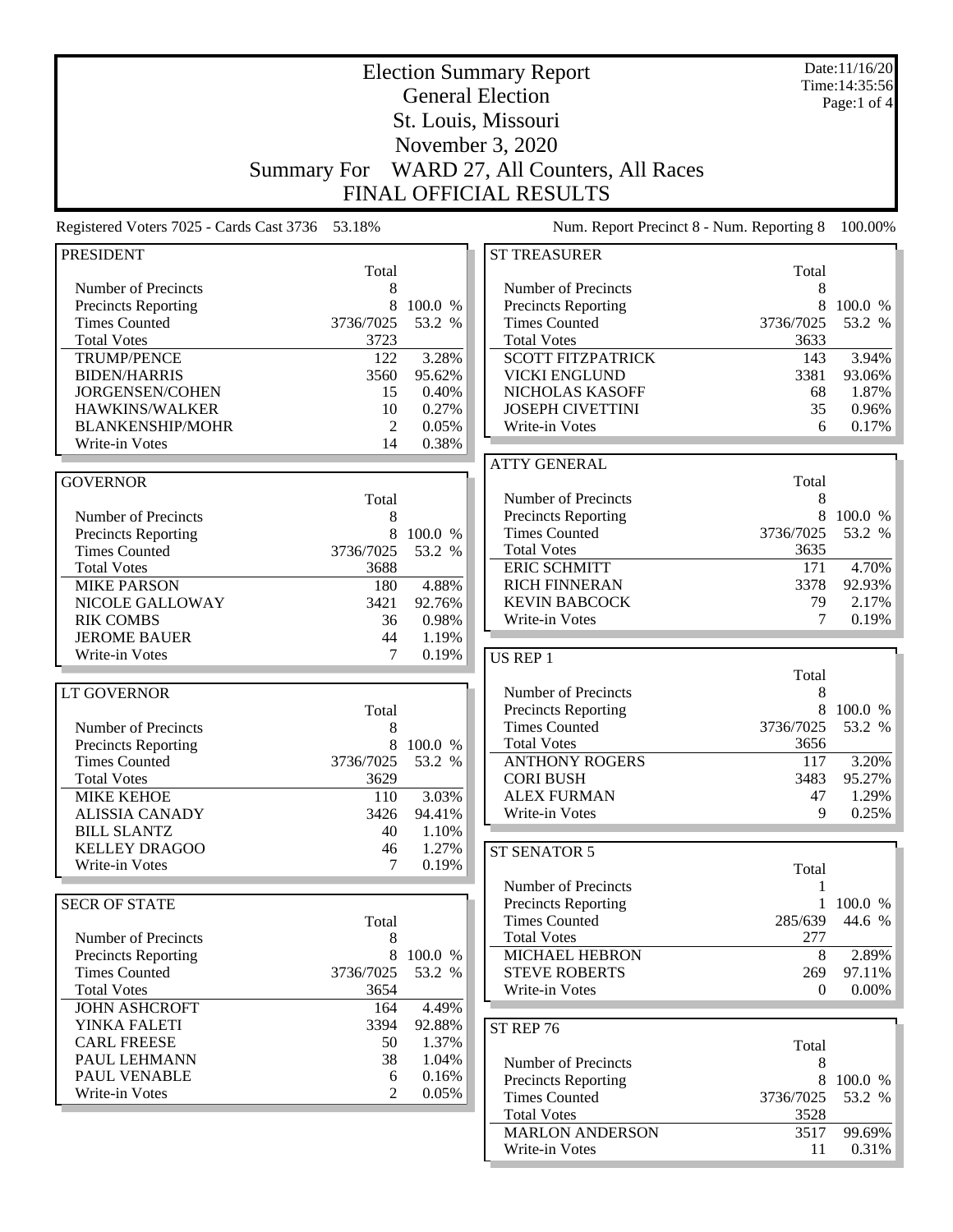|                                                 |                |                   | <b>Election Summary Report</b><br><b>General Election</b><br>St. Louis, Missouri<br>November 3, 2020<br>Summary For WARD 27, All Counters, All Races |                | Date:11/16/20<br>Time:14:35:56<br>Page:2 of 4 |
|-------------------------------------------------|----------------|-------------------|------------------------------------------------------------------------------------------------------------------------------------------------------|----------------|-----------------------------------------------|
|                                                 |                |                   | <b>FINAL OFFICIAL RESULTS</b>                                                                                                                        |                |                                               |
| Registered Voters 7025 - Cards Cast 3736 53.18% |                |                   | Num. Report Precinct 8 - Num. Reporting 8                                                                                                            |                | 100.00%                                       |
| <b>CIRCUIT ATTY</b>                             | Total          |                   | <b>ROBIN RANSOM</b>                                                                                                                                  | Total          |                                               |
| Number of Precincts                             | 8              |                   | Number of Precincts                                                                                                                                  | 8              |                                               |
| Precincts Reporting                             | 8              | 100.0 %           | Precincts Reporting                                                                                                                                  | 8              | 100.0 %                                       |
| <b>Times Counted</b>                            | 3736/7025      | 53.2 %            | <b>Times Counted</b>                                                                                                                                 | 3736/7025      | 53.2 %                                        |
| <b>Total Votes</b>                              | 3652           |                   | <b>Total Votes</b>                                                                                                                                   | 3389           |                                               |
| DANIEL ZDRODOWSKI                               | 121            | 3.31%             | <b>YES</b><br>NO                                                                                                                                     | 2067           | 60.99%                                        |
| <b>KIMBERLY GARDNER</b><br>Write-in Votes       | 3528<br>3      | 96.60%<br>0.08%   |                                                                                                                                                      | 1322           | 39.01%                                        |
|                                                 |                |                   | <b>DAVID DOWD</b>                                                                                                                                    |                |                                               |
| <b>SHERIFF</b>                                  |                |                   |                                                                                                                                                      | Total          |                                               |
|                                                 | Total          |                   | Number of Precincts                                                                                                                                  | 8              |                                               |
| Number of Precincts                             | 8              |                   | Precincts Reporting                                                                                                                                  | 8              | 100.0 %                                       |
| Precincts Reporting                             | 8              | 100.0 %           | <b>Times Counted</b>                                                                                                                                 | 3736/7025      | 53.2 %                                        |
| <b>Times Counted</b>                            | 3736/7025      | 53.2 %            | <b>Total Votes</b>                                                                                                                                   | 3323           |                                               |
| <b>Total Votes</b>                              | 3642           |                   | <b>YES</b>                                                                                                                                           | 1841           | 55.40%                                        |
| <b>JOHN CASTELLANO</b>                          | 131            | 3.60%             | NO                                                                                                                                                   | 1482           | 44.60%                                        |
| <b>VERNON BETTS</b>                             | 3505           | 96.24%            |                                                                                                                                                      |                |                                               |
| Write-in Votes                                  | 6              | 0.16%             | <b>ELIZABETH HOGAN</b>                                                                                                                               |                |                                               |
|                                                 |                |                   |                                                                                                                                                      | Total          |                                               |
| <b>TREASURER</b>                                |                |                   | Number of Precincts                                                                                                                                  | 8              |                                               |
| Number of Precincts                             | Total<br>8     |                   | Precincts Reporting<br><b>Times Counted</b>                                                                                                          | 8<br>3736/7025 | 100.0 %<br>53.2 %                             |
| Precincts Reporting                             | 8              | 100.0 %           | <b>Total Votes</b>                                                                                                                                   | 3308           |                                               |
| <b>Times Counted</b>                            | 3736/7025      | 53.2 %            | <b>YES</b>                                                                                                                                           | 1946           | 58.83%                                        |
| <b>Total Votes</b>                              | 3673           |                   | N <sub>O</sub>                                                                                                                                       | 1362           | 41.17%                                        |
| <b>ROBERT VROMAN</b>                            | 97             | 2.64%             |                                                                                                                                                      |                |                                               |
| <b>TISHAURA JONES</b>                           | 3535           | 96.24%            | <b>KATHERINE FOWLER</b>                                                                                                                              |                |                                               |
| DON DE VIVO                                     | 36             | 0.98%             |                                                                                                                                                      | Total          |                                               |
| Write-in Votes                                  | 5              | 0.14%             | Number of Precincts                                                                                                                                  | 8              |                                               |
|                                                 |                |                   | Precincts Reporting                                                                                                                                  |                | 8 100.0 %                                     |
| PATRICIA BRECKENRIDGE                           |                |                   | <b>Times Counted</b>                                                                                                                                 | 3736/7025      | 53.2 %                                        |
|                                                 | Total          |                   | <b>Total Votes</b>                                                                                                                                   | 3299           |                                               |
| Number of Precincts                             | 8              |                   | <b>YES</b>                                                                                                                                           | 2104           | 63.78%                                        |
| Precincts Reporting<br><b>Times Counted</b>     | 8<br>3736/7025 | 100.0 %<br>53.2 % | NO                                                                                                                                                   | 1195           | 36.22%                                        |
| <b>Total Votes</b>                              | 3370           |                   |                                                                                                                                                      |                |                                               |
| <b>YES</b>                                      | 1976           | 58.64%            | <b>CALEA STOVALL-REID</b>                                                                                                                            |                |                                               |
| NO.                                             | 1394           | 41.36%            | Number of Precincts                                                                                                                                  | Total<br>8     |                                               |
|                                                 |                |                   | <b>Precincts Reporting</b>                                                                                                                           | 8              | 100.0 %                                       |
| <b>KURT ODENWALD</b>                            |                |                   | <b>Times Counted</b>                                                                                                                                 | 3736/7025      | 53.2 %                                        |
|                                                 | Total          |                   | <b>Total Votes</b>                                                                                                                                   | 3298           |                                               |
| Number of Precincts                             | 8              |                   | <b>YES</b>                                                                                                                                           | 2094           | 63.49%                                        |
| Precincts Reporting                             | 8              | 100.0 %           | NO                                                                                                                                                   | 1204           | 36.51%                                        |
| <b>Times Counted</b>                            | 3736/7025      | 53.2 %            |                                                                                                                                                      |                |                                               |
| <b>Total Votes</b>                              | 3385           |                   |                                                                                                                                                      |                |                                               |
| <b>YES</b>                                      | 1461           | 43.16%            |                                                                                                                                                      |                |                                               |
| NO                                              | 1924           | 56.84%            |                                                                                                                                                      |                |                                               |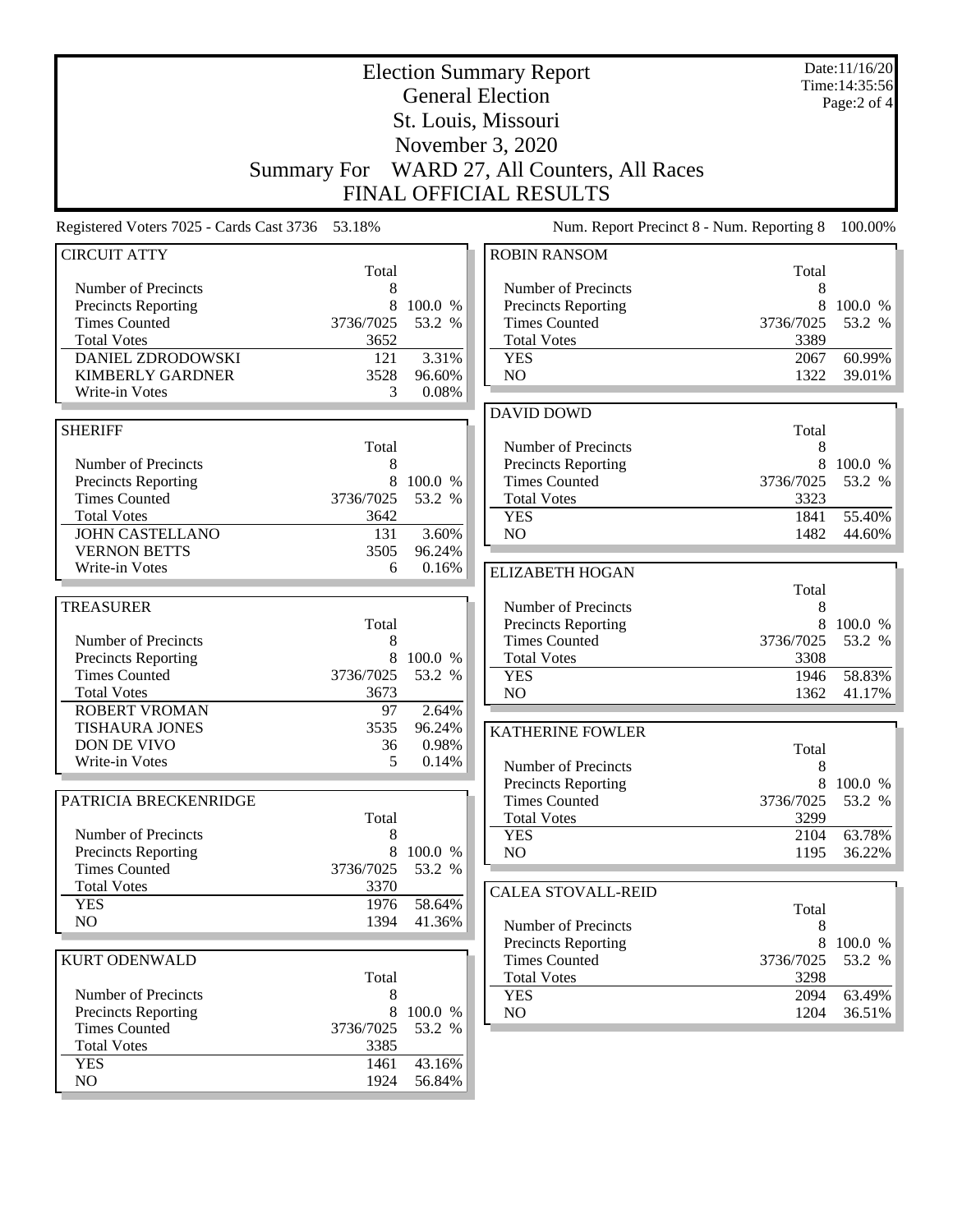|                                                   | <b>Election Summary Report</b><br><b>General Election</b> |                  |                                                   |                   |                  |
|---------------------------------------------------|-----------------------------------------------------------|------------------|---------------------------------------------------|-------------------|------------------|
|                                                   |                                                           | Page: 3 of 4     |                                                   |                   |                  |
|                                                   |                                                           |                  | November 3, 2020                                  |                   |                  |
|                                                   |                                                           |                  | Summary For WARD 27, All Counters, All Races      |                   |                  |
|                                                   |                                                           |                  | FINAL OFFICIAL RESULTS                            |                   |                  |
| Registered Voters 7025 - Cards Cast 3736 53.18%   |                                                           |                  | Num. Report Precinct 8 - Num. Reporting 8         |                   | 100.00%          |
| MICHAEL STELZER                                   |                                                           |                  | <b>ANNETTE LLEWELLYN</b>                          |                   |                  |
|                                                   | Total<br>8                                                |                  |                                                   | Total<br>8        |                  |
| Number of Precincts<br><b>Precincts Reporting</b> | 8                                                         | 100.0 %          | Number of Precincts<br><b>Precincts Reporting</b> | 8                 | 100.0 %          |
| <b>Times Counted</b>                              | 3736/7025                                                 | 53.2 %           | <b>Times Counted</b>                              | 3736/7025         | 53.2 %           |
| <b>Total Votes</b>                                | 3276                                                      |                  | <b>Total Votes</b>                                | 3277              |                  |
| <b>YES</b>                                        | 1754                                                      | 53.54%           | <b>YES</b>                                        | 2111              | 64.42%           |
| N <sub>O</sub>                                    | 1522                                                      | 46.46%           | N <sub>O</sub>                                    | 1166              | 35.58%           |
|                                                   |                                                           |                  |                                                   |                   |                  |
| <b>TIMOTHY BOYER</b>                              |                                                           |                  | <b>CLINTON WRIGHT</b>                             |                   |                  |
| Number of Precincts                               | Total<br>8                                                |                  | Number of Precincts                               | Total<br>8        |                  |
| <b>Precincts Reporting</b>                        | 8                                                         | 100.0 %          | Precincts Reporting                               | 8                 | 100.0 %          |
| <b>Times Counted</b>                              | 3736/7025                                                 | 53.2 %           | <b>Times Counted</b>                              | 3736/7025         | 53.2 %           |
| <b>Total Votes</b>                                | 3282                                                      |                  | <b>Total Votes</b>                                | 3260              |                  |
| <b>YES</b>                                        | 1557                                                      | 47.44%           | <b>YES</b>                                        | 1861              | 57.09%           |
| NO                                                | 1725                                                      | 52.56%           | NO                                                | 1399              | 42.91%           |
|                                                   |                                                           |                  |                                                   |                   |                  |
|                                                   |                                                           |                  |                                                   |                   |                  |
| <b>SCOTT MILLIKAN</b>                             |                                                           |                  | <b>STEVEN OHMER</b>                               |                   |                  |
|                                                   | Total                                                     |                  |                                                   | Total             |                  |
| Number of Precincts                               | 8                                                         |                  | Number of Precincts                               | 8                 |                  |
| Precincts Reporting                               | 8                                                         | 100.0 %          | Precincts Reporting                               | 8                 | 100.0 %          |
| <b>Times Counted</b><br><b>Total Votes</b>        | 3736/7025<br>3256                                         | 53.2 %           | <b>Times Counted</b><br><b>Total Votes</b>        | 3736/7025<br>3249 | 53.2 %           |
| <b>YES</b>                                        | 1430                                                      | 43.92%           | <b>YES</b>                                        | 1778              | 54.72%           |
| N <sub>O</sub>                                    | 1826                                                      | 56.08%           | NO                                                | 1471              | 45.28%           |
| MADELINE CONNOLLY                                 |                                                           |                  | <b>DAVID ROITHER</b>                              |                   |                  |
|                                                   | Total                                                     |                  |                                                   | Total             |                  |
| Number of Precincts                               | 8                                                         |                  | Number of Precincts                               | 8                 |                  |
| <b>Precincts Reporting</b>                        | 8                                                         | 100.0 %          | Precincts Reporting                               | 8                 | 100.0 %          |
| <b>Times Counted</b>                              | 3736/7025                                                 | 53.2 %           | <b>Times Counted</b>                              | 3736/7025         | 53.2 %           |
| <b>Total Votes</b>                                | 3274                                                      |                  | <b>Total Votes</b>                                | 3246              |                  |
| <b>YES</b><br>NO.                                 | 1953<br>1321                                              | 59.65%<br>40.35% | <b>YES</b><br>NO                                  | 1675<br>1571      | 51.60%<br>48.40% |
|                                                   |                                                           |                  |                                                   |                   |                  |
| <b>JOSEPH WHYTE</b>                               |                                                           |                  | THOMAS McCARTHY                                   |                   |                  |
|                                                   | Total                                                     |                  |                                                   | Total             |                  |
| Number of Precincts                               | 8                                                         |                  | Number of Precincts                               | 8                 |                  |
| Precincts Reporting<br><b>Times Counted</b>       | 8                                                         | 100.0 %          | Precincts Reporting                               | 8<br>3736/7025    | 100.0 %          |
| <b>Total Votes</b>                                | 3736/7025<br>3257                                         | 53.2 %           | <b>Times Counted</b><br><b>Total Votes</b>        | 3259              | 53.2 %           |
| <b>YES</b><br>NO.                                 | 1753<br>1504                                              | 53.82%<br>46.18% | <b>YES</b><br>NO.                                 | 1548<br>1711      | 47.50%<br>52.50% |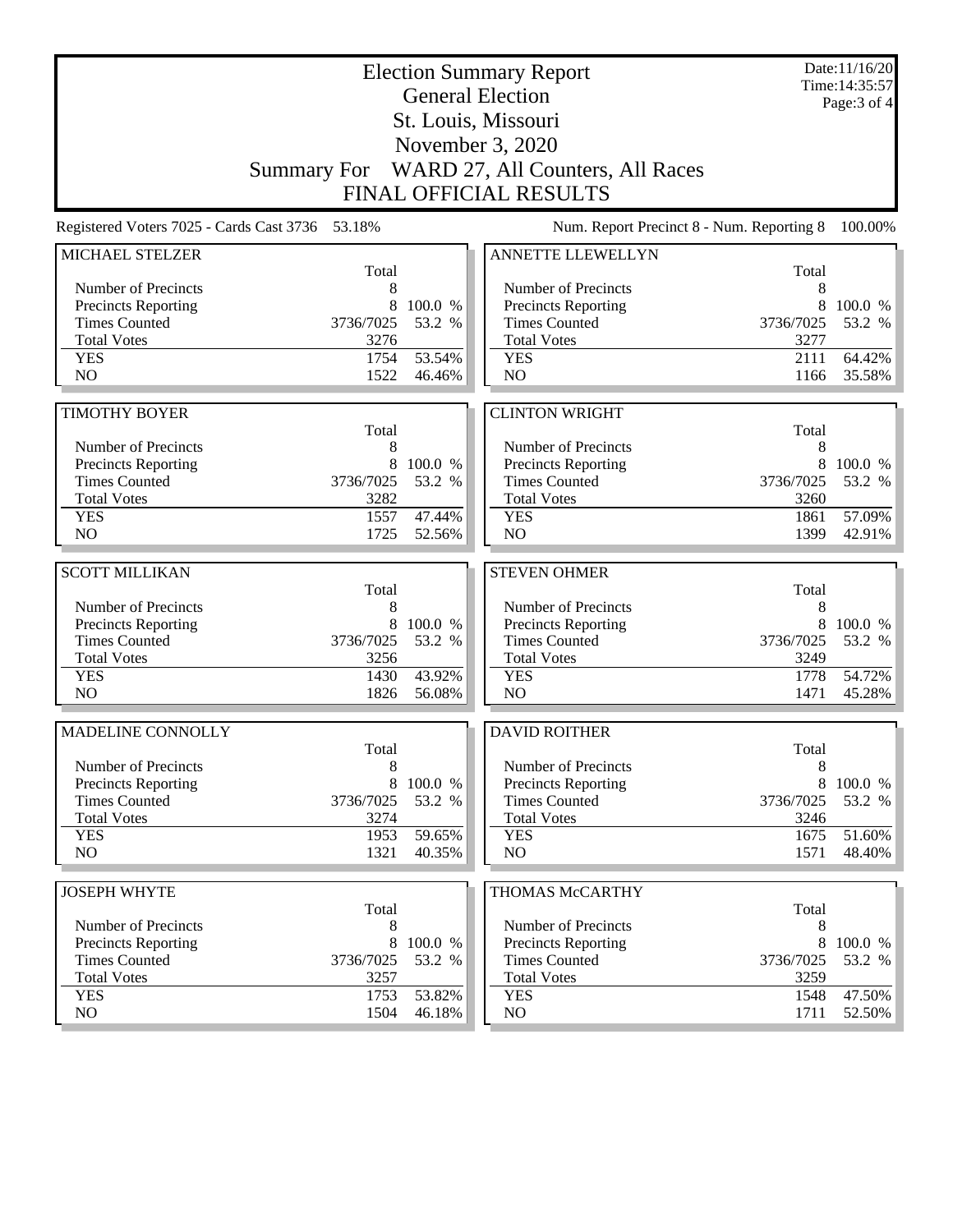|                                                 |              | Date:11/16/20<br>Time: 14:35:57<br>Page: 4 of 4 |                                              |              |                  |
|-------------------------------------------------|--------------|-------------------------------------------------|----------------------------------------------|--------------|------------------|
|                                                 |              |                                                 | St. Louis, Missouri                          |              |                  |
|                                                 |              |                                                 | November 3, 2020                             |              |                  |
|                                                 |              |                                                 | Summary For WARD 27, All Counters, All Races |              |                  |
|                                                 |              |                                                 | <b>FINAL OFFICIAL RESULTS</b>                |              |                  |
| Registered Voters 7025 - Cards Cast 3736 53.18% |              |                                                 | Num. Report Precinct 8 - Num. Reporting 8    |              | 100.00%          |
| MICHAEL COLONA                                  | Total        |                                                 | <b>CON AMEND 3</b>                           | Total        |                  |
| Number of Precincts                             | 8            |                                                 | Number of Precincts                          | 8            |                  |
| <b>Precincts Reporting</b>                      | 8            | 100.0 %                                         | Precincts Reporting                          | 8            | 100.0 %          |
| <b>Times Counted</b>                            | 3736/7025    | 53.2 %                                          | <b>Times Counted</b>                         | 3736/7025    | 53.2 %           |
| <b>Total Votes</b>                              | 3267         |                                                 | <b>Total Votes</b>                           | 3569         |                  |
| <b>YES</b>                                      | 1810         | 55.40%                                          | <b>YES</b>                                   | 1073         | 30.06%           |
| N <sub>O</sub>                                  | 1457         | 44.60%                                          | N <sub>O</sub>                               | 2496         | 69.94%           |
| <b>CRAIG HIGGINS</b>                            |              |                                                 | PROP D                                       |              |                  |
|                                                 | Total        |                                                 |                                              | Total        |                  |
| Number of Precincts                             | 8            |                                                 | Number of Precincts                          | 8            |                  |
| Precincts Reporting                             | 8            | 100.0 %                                         | Precincts Reporting                          | 8            | 100.0 %          |
| <b>Times Counted</b>                            | 3736/7025    | 53.2 %                                          | <b>Times Counted</b>                         | 3736/7025    | 53.2 %           |
| <b>Total Votes</b>                              | 3277         |                                                 | <b>Total Votes</b>                           | 3536         |                  |
| <b>YES</b>                                      | 1956         | 59.69%                                          | <b>YES</b>                                   | 1603         | 45.33%           |
| N <sub>O</sub>                                  | 1321         | 40.31%                                          | N <sub>O</sub>                               | 1933         | 54.67%           |
| <b>LYNNE PERKINS</b>                            |              |                                                 | PROP <sub>1</sub>                            |              |                  |
|                                                 | Total        |                                                 |                                              | Total        |                  |
| Number of Precincts                             | 8            |                                                 | Number of Precincts                          | 8            |                  |
| Precincts Reporting                             | 8            | 100.0 %                                         | Precincts Reporting                          | 8            | 100.0 %          |
| <b>Times Counted</b>                            | 3736/7025    | 53.2 %                                          | <b>Times Counted</b>                         | 3736/7025    | 53.2 %           |
| <b>Total Votes</b>                              | 3286         |                                                 | <b>Total Votes</b>                           | 3549         |                  |
| <b>YES</b><br>NO                                | 2160<br>1126 | 65.73%<br>34.27%                                | <b>YES</b><br>NO                             | 1336<br>2213 | 37.64%<br>62.36% |
|                                                 |              |                                                 |                                              |              |                  |
| NICOLE COLBERT-BOTCHWAY                         |              |                                                 | <b>PROPR</b>                                 |              |                  |
| Number of Precincts                             | Total<br>8   |                                                 | Number of Precincts                          | Total<br>8   |                  |
| <b>Precincts Reporting</b>                      | 8            | 100.0 %                                         | Precincts Reporting                          | 8            | 100.0 %          |
| <b>Times Counted</b>                            | 3736/7025    | 53.2 %                                          | <b>Times Counted</b>                         | 3736/7025    | 53.2 %           |
| <b>Total Votes</b>                              | 3299         |                                                 | <b>Total Votes</b>                           | 3548         |                  |
| <b>YES</b>                                      | 2127         | 64.47%                                          | <b>YES</b>                                   | 1601         | 45.12%           |
| NO                                              | 1172         | 35.53%                                          | NO                                           | 1947         | 54.88%           |
| <b>CON AMEND 1</b>                              |              |                                                 | <b>PROPT</b>                                 |              |                  |
|                                                 | Total        |                                                 |                                              | Total        |                  |
|                                                 |              |                                                 |                                              |              |                  |
| Number of Precincts                             | 8            |                                                 | Number of Precincts                          | 8            |                  |
| <b>Precincts Reporting</b>                      | 8            | 100.0 %                                         | <b>Precincts Reporting</b>                   | 8            | 100.0 %          |
| <b>Times Counted</b>                            | 3736/7025    | 53.2 %                                          | <b>Times Counted</b>                         | 3736/7025    | 53.2 %           |
| <b>Total Votes</b>                              | 3526         |                                                 | <b>Total Votes</b>                           | 3503         |                  |
| <b>YES</b><br>NO                                | 1141<br>2385 | 32.36%<br>67.64%                                | <b>YES</b><br>NO                             | 1056<br>2447 | 30.15%<br>69.85% |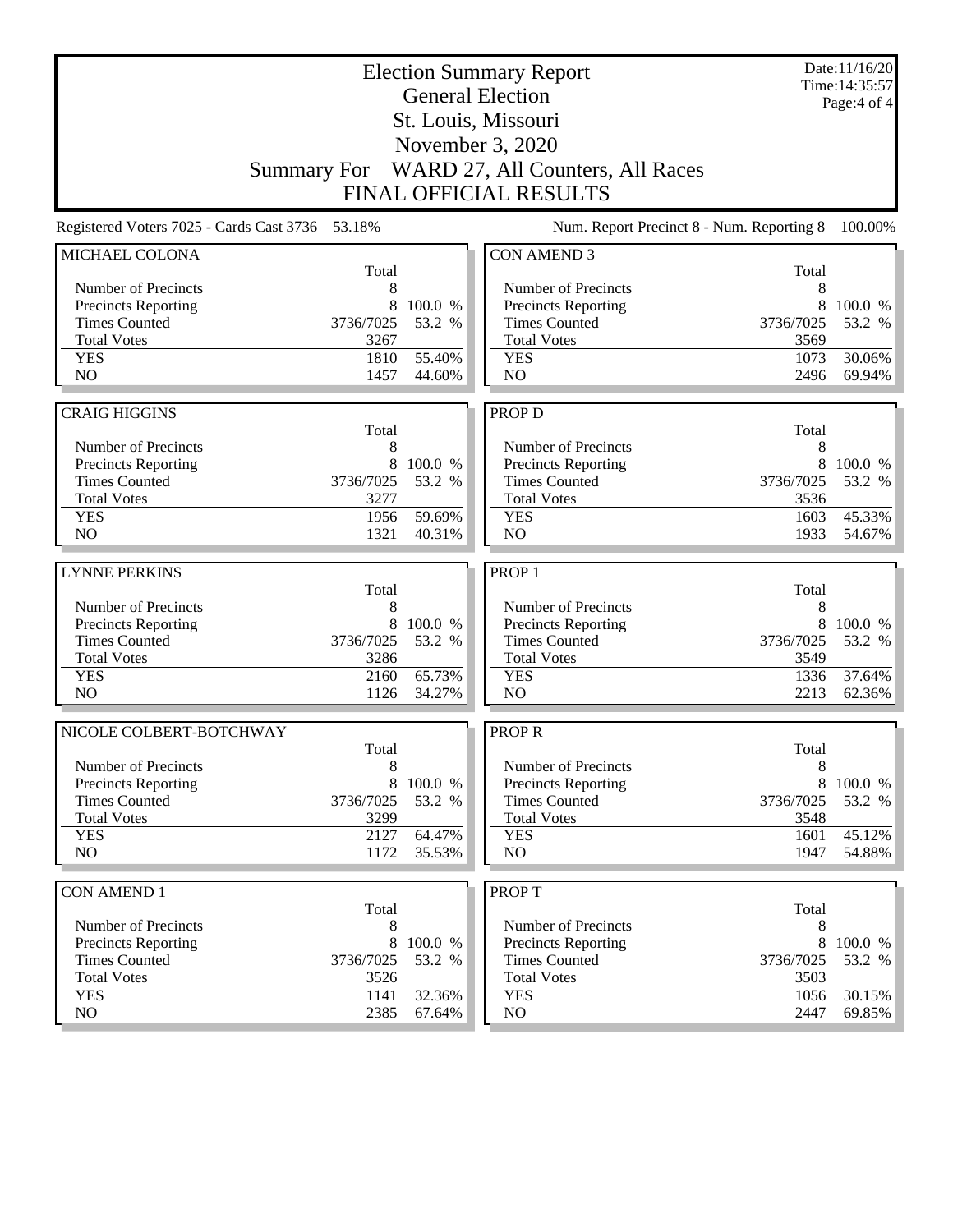|                                                   |                    |            | <b>Election Summary Report</b>              |             | Date:11/16/20<br>Time: 14:36:02 |
|---------------------------------------------------|--------------------|------------|---------------------------------------------|-------------|---------------------------------|
|                                                   |                    |            | <b>General Election</b>                     |             | Page:1 of 5                     |
|                                                   |                    |            | St. Louis, Missouri                         |             |                                 |
|                                                   |                    |            | November 3, 2020                            |             |                                 |
|                                                   |                    |            |                                             |             |                                 |
|                                                   | <b>Summary For</b> |            | WARD 28, All Counters, All Races            |             |                                 |
|                                                   |                    |            | <b>FINAL OFFICIAL RESULTS</b>               |             |                                 |
| Registered Voters 8772 - Cards Cast 6494 74.03%   |                    |            | Num. Report Precinct 10 - Num. Reporting 10 |             | 100.00%                         |
| <b>PRESIDENT</b>                                  |                    |            | <b>ST TREASURER</b>                         |             |                                 |
|                                                   | Total              |            |                                             | Total       |                                 |
| Number of Precincts<br><b>Precincts Reporting</b> | 10<br>10           | 100.0 %    | Number of Precincts<br>Precincts Reporting  | 10<br>10    | 100.0 %                         |
| <b>Times Counted</b>                              | 6494/8772          | 74.0 %     | <b>Times Counted</b>                        | 6494/8772   | 74.0 %                          |
| <b>Total Votes</b>                                | 6471               |            | <b>Total Votes</b>                          | 6286        |                                 |
| <b>TRUMP/PENCE</b>                                | 881                | 13.61%     | <b>SCOTT FITZPATRICK</b>                    | 1176        | 18.71%                          |
| <b>BIDEN/HARRIS</b>                               | 5479               | 84.67%     | <b>VICKI ENGLUND</b>                        | 4984        | 79.29%                          |
| JORGENSEN/COHEN                                   | 62                 | 0.96%      | NICHOLAS KASOFF                             | 86          | 1.37%                           |
| HAWKINS/WALKER                                    | 21                 | 0.32%      | <b>JOSEPH CIVETTINI</b>                     | 34          | 0.54%                           |
| <b>BLANKENSHIP/MOHR</b>                           | 1                  | 0.02%      | Write-in Votes                              | 6           | 0.10%                           |
| Write-in Votes                                    | 27                 | 0.42%      |                                             |             |                                 |
| <b>GOVERNOR</b>                                   |                    |            | <b>ATTY GENERAL</b>                         | Total       |                                 |
|                                                   | Total              |            | Number of Precincts                         | 10          |                                 |
| Number of Precincts                               | 10                 |            | Precincts Reporting                         |             | 10 100.0 %                      |
| <b>Precincts Reporting</b>                        |                    | 10 100.0 % | <b>Times Counted</b>                        | 6494/8772   | 74.0 %                          |
| <b>Times Counted</b>                              | 6494/8772          | 74.0 %     | <b>Total Votes</b>                          | 6313        |                                 |
| <b>Total Votes</b>                                | 6435               |            | <b>ERIC SCHMITT</b>                         | 1117        | 17.69%                          |
| <b>MIKE PARSON</b>                                | 1009               | 15.68%     | <b>RICH FINNERAN</b>                        | 5092        | 80.66%                          |
| NICOLE GALLOWAY                                   | 5356               | 83.23%     | <b>KEVIN BABCOCK</b>                        | 95          | 1.50%                           |
| <b>RIK COMBS</b>                                  | 47                 | 0.73%      | Write-in Votes                              | 9           | 0.14%                           |
| <b>JEROME BAUER</b>                               | 21                 | 0.33%      |                                             |             |                                 |
| Write-in Votes                                    | $\overline{2}$     | 0.03%      | US REP 1                                    |             |                                 |
| LT GOVERNOR                                       |                    |            | Number of Precincts                         | Total<br>10 |                                 |
|                                                   | Total              |            | Precincts Reporting                         |             | 10 100.0 %                      |
| Number of Precincts                               | 10                 |            | <b>Times Counted</b>                        | 6494/8772   | 74.0 %                          |
| <b>Precincts Reporting</b>                        |                    | 10 100.0 % | <b>Total Votes</b>                          | 6298        |                                 |
| <b>Times Counted</b>                              | 6494/8772          | 74.0 %     | <b>ANTHONY ROGERS</b>                       | 1086        | 17.24%                          |
| <b>Total Votes</b>                                | 6345               |            | <b>CORI BUSH</b>                            | 5058        | 80.31%                          |
| <b>MIKE KEHOE</b>                                 | 1116               | 17.59%     | <b>ALEX FURMAN</b>                          | 121         | 1.92%                           |
| <b>ALISSIA CANADY</b>                             | 5088               | 80.19%     | Write-in Votes                              | 33          | 0.52%                           |
| <b>BILL SLANTZ</b>                                | 81                 | 1.28%      |                                             |             |                                 |
| <b>KELLEY DRAGOO</b>                              | 53                 | 0.84%      | ST SENATOR 5                                |             |                                 |
| Write-in Votes                                    | 7                  | 0.11%      |                                             | Total       |                                 |
|                                                   |                    |            | Number of Precincts                         | 1           |                                 |
| <b>SECR OF STATE</b>                              | Total              |            | Precincts Reporting<br><b>Times Counted</b> | 726/945     | 1 100.0 %<br>76.8 %             |
| Number of Precincts                               | 10                 |            | <b>Total Votes</b>                          | 689         |                                 |
| <b>Precincts Reporting</b>                        |                    | 10 100.0 % | <b>MICHAEL HEBRON</b>                       | 121         | 17.56%                          |
| <b>Times Counted</b>                              | 6494/8772          | 74.0 %     | <b>STEVE ROBERTS</b>                        | 563         | 81.71%                          |
| <b>Total Votes</b>                                | 6352               |            | Write-in Votes                              | 5           | 0.73%                           |
| <b>JOHN ASHCROFT</b>                              | 1169               | 18.40%     |                                             |             |                                 |
| YINKA FALETI                                      | 5076               | 79.91%     | ST REP 77                                   |             |                                 |
| <b>CARL FREESE</b>                                | 65                 | 1.02%      |                                             | Total       |                                 |
| PAUL LEHMANN                                      | 34                 | 0.54%      | Number of Precincts                         | 4           |                                 |
| PAUL VENABLE                                      | 4                  | 0.06%      | <b>Precincts Reporting</b>                  |             | 4 100.0 %                       |
| Write-in Votes                                    | 4                  | 0.06%      | <b>Times Counted</b>                        | 2209/2961   | 74.6 %                          |
|                                                   |                    |            | <b>Total Votes</b>                          | 1921        |                                 |
|                                                   |                    |            | KIMBERLY-ANN COLLINS                        | 1881        | 97.92%                          |
|                                                   |                    |            | Write-in Votes                              | 40          | $2.08\%$                        |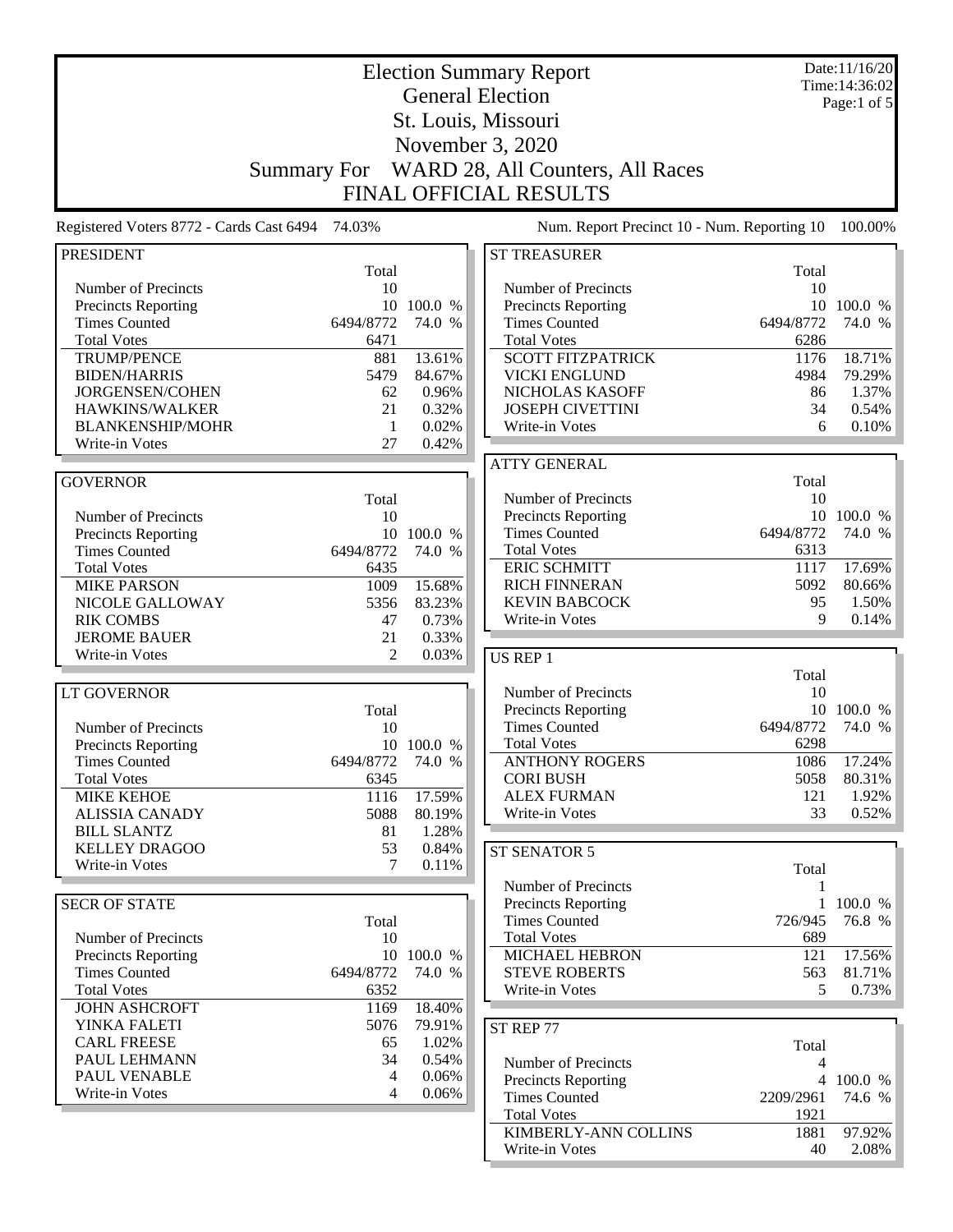| <b>Election Summary Report</b><br><b>General Election</b> |                    |                      |                                             |                   | Date:11/16/20<br>Time: 14:36:02 |
|-----------------------------------------------------------|--------------------|----------------------|---------------------------------------------|-------------------|---------------------------------|
|                                                           |                    |                      |                                             |                   | Page:2 of 5                     |
|                                                           |                    |                      | St. Louis, Missouri                         |                   |                                 |
|                                                           |                    |                      | November 3, 2020                            |                   |                                 |
|                                                           | <b>Summary For</b> |                      | WARD 28, All Counters, All Races            |                   |                                 |
|                                                           |                    |                      | <b>FINAL OFFICIAL RESULTS</b>               |                   |                                 |
| Registered Voters 8772 - Cards Cast 6494 74.03%           |                    |                      | Num. Report Precinct 10 - Num. Reporting 10 |                   | 100.00%                         |
| ST REP 84                                                 |                    |                      | <b>KURT ODENWALD</b>                        |                   |                                 |
|                                                           | Total              |                      |                                             | Total             |                                 |
| Number of Precincts                                       | 6                  |                      | Number of Precincts                         | 10                |                                 |
| Precincts Reporting<br><b>Times Counted</b>               | 6<br>4285/5811     | 100.0 %<br>73.7 %    | Precincts Reporting<br><b>Times Counted</b> | 6494/8772         | 10 100.0 %<br>74.0 %            |
| <b>Total Votes</b>                                        | 3630               |                      | <b>Total Votes</b>                          | 5201              |                                 |
| <b>WILEY PRICE</b>                                        | 3560               | 98.07%               | <b>YES</b>                                  | 3720              | 71.52%                          |
| Write-in Votes                                            | 70                 | 1.93%                | N <sub>O</sub>                              | 1481              | 28.48%                          |
|                                                           |                    |                      |                                             |                   |                                 |
| <b>CIRCUIT ATTY</b>                                       |                    |                      | <b>ROBIN RANSOM</b>                         |                   |                                 |
| Number of Precincts                                       | Total<br>10        |                      | Number of Precincts                         | Total<br>10       |                                 |
| Precincts Reporting                                       |                    | 10 100.0 %           | Precincts Reporting                         |                   | 10 100.0 %                      |
| <b>Times Counted</b>                                      | 6494/8772          | 74.0 %               | <b>Times Counted</b>                        | 6494/8772         | 74.0 %                          |
| <b>Total Votes</b>                                        | 6194               |                      | <b>Total Votes</b>                          | 5183              |                                 |
| DANIEL ZDRODOWSKI                                         | 1610               | 25.99%               | <b>YES</b>                                  | 4119              | 79.47%                          |
| <b>KIMBERLY GARDNER</b>                                   | 4550               | 73.46%               | NO                                          | 1064              | 20.53%                          |
| Write-in Votes                                            | 34                 | 0.55%                |                                             |                   |                                 |
|                                                           |                    |                      | <b>DAVID DOWD</b>                           |                   |                                 |
| <b>SHERIFF</b>                                            |                    |                      |                                             | Total             |                                 |
|                                                           | Total              |                      | Number of Precincts                         | 10                |                                 |
| Number of Precincts                                       | 10                 | 10 100.0 %           | Precincts Reporting<br><b>Times Counted</b> | 6494/8772         | 10 100.0 %<br>74.0 %            |
| Precincts Reporting<br><b>Times Counted</b>               | 6494/8772          | 74.0 %               | <b>Total Votes</b>                          | 5042              |                                 |
| <b>Total Votes</b>                                        | 6178               |                      | <b>YES</b>                                  | 3736              | 74.10%                          |
| <b>JOHN CASTELLANO</b>                                    | 1199               | 19.41%               | NO                                          | 1306              | 25.90%                          |
| <b>VERNON BETTS</b>                                       | 4960               | 80.28%               |                                             |                   |                                 |
| Write-in Votes                                            | 19                 | 0.31%                | <b>ELIZABETH HOGAN</b>                      |                   |                                 |
|                                                           |                    |                      |                                             | Total             |                                 |
| <b>TREASURER</b>                                          |                    |                      | Number of Precincts                         | 10                |                                 |
|                                                           | Total              |                      | Precincts Reporting                         |                   | 10 100.0 %                      |
| Number of Precincts                                       | 10                 | 10 100.0 %           | <b>Times Counted</b><br><b>Total Votes</b>  | 6494/8772<br>4989 | 74.0 %                          |
| <b>Precincts Reporting</b><br><b>Times Counted</b>        | 6494/8772          | 74.0 %               | <b>YES</b>                                  | 3780              | 75.77%                          |
| <b>Total Votes</b>                                        | 6204               |                      | NO                                          | 1209              | 24.23%                          |
| <b>ROBERT VROMAN</b>                                      | 1369               | 22.07%               |                                             |                   |                                 |
| <b>TISHAURA JONES</b>                                     | 4703               | 75.81%               | <b>KATHERINE FOWLER</b>                     |                   |                                 |
| DON DE VIVO                                               | 118                | 1.90%                |                                             | Total             |                                 |
| Write-in Votes                                            | 14                 | 0.23%                | Number of Precincts                         | 10                |                                 |
|                                                           |                    |                      | <b>Precincts Reporting</b>                  |                   | 10 100.0 %                      |
| PATRICIA BRECKENRIDGE                                     |                    |                      | <b>Times Counted</b>                        | 6494/8772         | 74.0 %                          |
|                                                           | Total              |                      | <b>Total Votes</b>                          | 4972              |                                 |
| Number of Precincts                                       | 10                 |                      | <b>YES</b>                                  | 4021              | 80.87%                          |
| Precincts Reporting<br><b>Times Counted</b>               | 6494/8772          | 10 100.0 %<br>74.0 % | NO                                          | 951               | 19.13%                          |
| <b>Total Votes</b>                                        | 5276               |                      |                                             |                   |                                 |
| <b>YES</b>                                                | 4087               | 77.46%               |                                             |                   |                                 |
| $\rm NO$                                                  | 1189               | 22.54%               |                                             |                   |                                 |
|                                                           |                    |                      |                                             |                   |                                 |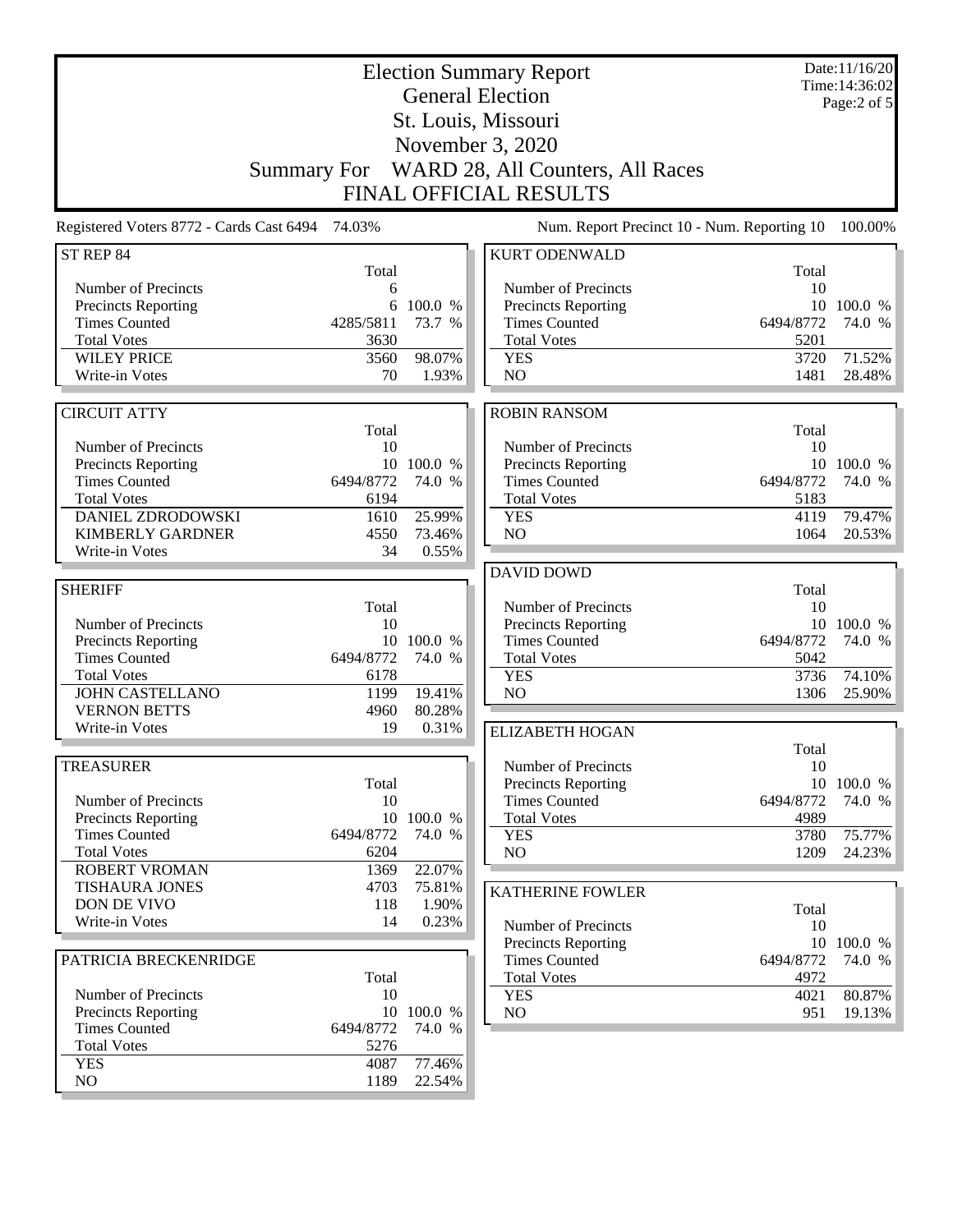|                                                   |           |            | <b>Election Summary Report</b><br><b>General Election</b> |           | Date:11/16/20<br>Time: 14:36:02 |
|---------------------------------------------------|-----------|------------|-----------------------------------------------------------|-----------|---------------------------------|
|                                                   |           |            | St. Louis, Missouri                                       |           | Page: $3$ of $5$                |
|                                                   |           |            | November 3, 2020                                          |           |                                 |
|                                                   |           |            |                                                           |           |                                 |
|                                                   |           |            | Summary For WARD 28, All Counters, All Races              |           |                                 |
|                                                   |           |            | <b>FINAL OFFICIAL RESULTS</b>                             |           |                                 |
| Registered Voters 8772 - Cards Cast 6494          | 74.03%    |            | Num. Report Precinct 10 - Num. Reporting 10               |           | 100.00%                         |
| <b>CALEA STOVALL-REID</b>                         | Total     |            | <b>JOSEPH WHYTE</b>                                       | Total     |                                 |
| Number of Precincts                               | 10        |            | Number of Precincts                                       | 10        |                                 |
| <b>Precincts Reporting</b>                        |           | 10 100.0 % | Precincts Reporting                                       |           | 10 100.0 %                      |
| <b>Times Counted</b>                              | 6494/8772 | 74.0 %     | <b>Times Counted</b>                                      | 6494/8772 | 74.0 %                          |
| <b>Total Votes</b>                                | 4979      |            | <b>Total Votes</b>                                        | 4858      |                                 |
| <b>YES</b>                                        | 3944      | 79.21%     | <b>YES</b>                                                | 3462      | 71.26%                          |
| N <sub>O</sub>                                    | 1035      | 20.79%     | NO                                                        | 1396      | 28.74%                          |
|                                                   |           |            |                                                           |           |                                 |
| MICHAEL STELZER                                   |           |            | <b>ANNETTE LLEWELLYN</b>                                  |           |                                 |
|                                                   | Total     |            |                                                           | Total     |                                 |
| Number of Precincts<br><b>Precincts Reporting</b> | 10        | 10 100.0 % | Number of Precincts<br>Precincts Reporting                | 10        | 10 100.0 %                      |
| <b>Times Counted</b>                              | 6494/8772 | 74.0 %     | <b>Times Counted</b>                                      | 6494/8772 | 74.0 %                          |
| <b>Total Votes</b>                                | 4945      |            | <b>Total Votes</b>                                        | 4915      |                                 |
| <b>YES</b>                                        | 3579      | 72.38%     | <b>YES</b>                                                | 3955      | 80.47%                          |
| N <sub>O</sub>                                    | 1366      | 27.62%     | NO                                                        | 960       | 19.53%                          |
|                                                   |           |            |                                                           |           |                                 |
| <b>TIMOTHY BOYER</b>                              | Total     |            | <b>CLINTON WRIGHT</b>                                     | Total     |                                 |
| Number of Precincts                               | 10        |            | Number of Precincts                                       | 10        |                                 |
| <b>Precincts Reporting</b>                        |           | 10 100.0 % | Precincts Reporting                                       |           | 10 100.0 %                      |
| <b>Times Counted</b>                              | 6494/8772 | 74.0 %     | <b>Times Counted</b>                                      | 6494/8772 | 74.0 %                          |
| <b>Total Votes</b>                                | 4896      |            | <b>Total Votes</b>                                        | 4845      |                                 |
| <b>YES</b>                                        | 3487      | 71.22%     | <b>YES</b>                                                | 3512      | 72.49%                          |
| N <sub>O</sub>                                    | 1409      | 28.78%     | NO                                                        | 1333      | 27.51%                          |
| <b>SCOTT MILLIKAN</b>                             |           |            | <b>STEVEN OHMER</b>                                       |           |                                 |
|                                                   | Total     |            |                                                           | Total     |                                 |
| Number of Precincts                               | 10        |            | Number of Precincts                                       | 10        |                                 |
| <b>Precincts Reporting</b>                        |           | 10 100.0 % | Precincts Reporting                                       |           | 10 100.0 %                      |
| <b>Times Counted</b>                              | 6494/8772 | 74.0 %     | <b>Times Counted</b>                                      | 6494/8772 | 74.0 %                          |
| <b>Total Votes</b>                                | 4873      |            | <b>Total Votes</b>                                        | 4898      |                                 |
| <b>YES</b>                                        | 3506      | 71.95%     | <b>YES</b>                                                | 3499      | 71.44%                          |
| NO.                                               | 1367      | 28.05%     | NO                                                        | 1399      | 28.56%                          |
| MADELINE CONNOLLY                                 |           |            | <b>DAVID ROITHER</b>                                      |           |                                 |
|                                                   | Total     |            |                                                           | Total     |                                 |
| Number of Precincts                               | 10        |            | Number of Precincts                                       | 10        |                                 |
| Precincts Reporting                               | 10        | 100.0 %    | <b>Precincts Reporting</b>                                | 10        | 100.0 %                         |
| <b>Times Counted</b>                              | 6494/8772 | 74.0 %     | <b>Times Counted</b>                                      | 6494/8772 | 74.0 %                          |
| <b>Total Votes</b>                                | 4896      |            | <b>Total Votes</b>                                        | 4843      |                                 |
| <b>YES</b>                                        | 3901      | 79.68%     | <b>YES</b>                                                | 3550      | 73.30%<br>26.70%                |
| NO                                                | 995       | 20.32%     | NO                                                        | 1293      |                                 |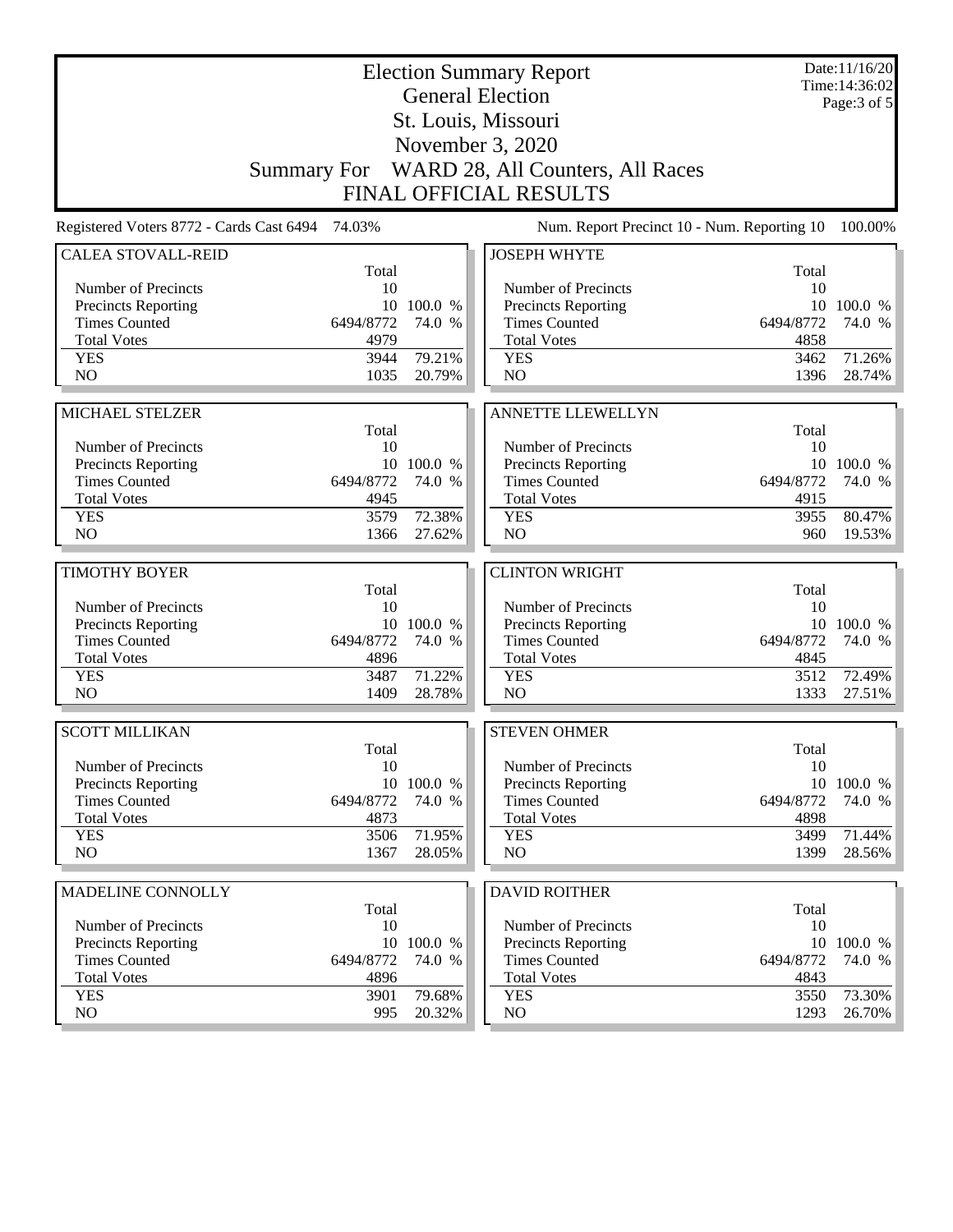| <b>Election Summary Report</b><br><b>General Election</b><br>St. Louis, Missouri |                   |                      |                                              |                   | Date:11/16/20<br>Time: 14:36:02<br>Page:4 of 5 |  |
|----------------------------------------------------------------------------------|-------------------|----------------------|----------------------------------------------|-------------------|------------------------------------------------|--|
|                                                                                  |                   |                      | November 3, 2020                             |                   |                                                |  |
|                                                                                  |                   |                      | Summary For WARD 28, All Counters, All Races |                   |                                                |  |
| <b>FINAL OFFICIAL RESULTS</b>                                                    |                   |                      |                                              |                   |                                                |  |
| Registered Voters 8772 - Cards Cast 6494 74.03%                                  |                   |                      | Num. Report Precinct 10 - Num. Reporting 10  |                   | 100.00%                                        |  |
| THOMAS McCARTHY                                                                  |                   |                      | <b>CON AMEND 1</b>                           |                   |                                                |  |
| Number of Precincts                                                              | Total<br>10       |                      | Number of Precincts                          | Total<br>10       |                                                |  |
| <b>Precincts Reporting</b>                                                       |                   | 10 100.0 %           | <b>Precincts Reporting</b>                   |                   | 10 100.0 %                                     |  |
| <b>Times Counted</b>                                                             | 6494/8772         | 74.0 %               | <b>Times Counted</b>                         | 6494/8772         | 74.0 %                                         |  |
| <b>Total Votes</b>                                                               | 4843              |                      | <b>Total Votes</b>                           | 6196              |                                                |  |
| <b>YES</b>                                                                       | 3485              | 71.96%               | <b>YES</b>                                   | 3190              | 51.48%                                         |  |
| NO                                                                               | 1358              | 28.04%               | NO                                           | 3006              | 48.52%                                         |  |
|                                                                                  |                   |                      |                                              |                   |                                                |  |
| MICHAEL COLONA                                                                   |                   |                      | <b>CON AMEND 3</b>                           |                   |                                                |  |
|                                                                                  | Total             |                      |                                              | Total             |                                                |  |
| Number of Precincts                                                              | 10                |                      | Number of Precincts                          | 10                |                                                |  |
| <b>Precincts Reporting</b><br><b>Times Counted</b>                               |                   | 10 100.0 %           | Precincts Reporting                          |                   | 10 100.0 %                                     |  |
| <b>Total Votes</b>                                                               | 6494/8772<br>4873 | 74.0 %               | <b>Times Counted</b><br><b>Total Votes</b>   | 6494/8772<br>6303 | 74.0 %                                         |  |
| <b>YES</b>                                                                       | 3626              | 74.41%               | <b>YES</b>                                   | 1746              | 27.70%                                         |  |
| NO                                                                               | 1247              | 25.59%               | NO                                           | 4557              | 72.30%                                         |  |
|                                                                                  |                   |                      |                                              |                   |                                                |  |
| <b>CRAIG HIGGINS</b>                                                             |                   |                      | PROP D                                       |                   |                                                |  |
|                                                                                  | Total             |                      |                                              | Total             |                                                |  |
| Number of Precincts                                                              | 10                |                      | Number of Precincts                          | 10                |                                                |  |
| <b>Precincts Reporting</b>                                                       |                   | 10 100.0 %           | Precincts Reporting                          |                   | 10 100.0 %                                     |  |
| <b>Times Counted</b>                                                             | 6494/8772         | 74.0 %               | <b>Times Counted</b>                         | 6494/8772         | 74.0 %                                         |  |
| <b>Total Votes</b>                                                               | 4860              |                      | <b>Total Votes</b>                           | 6147              |                                                |  |
| <b>YES</b>                                                                       | 3726              | 76.67%               | <b>YES</b>                                   | 4557              | 74.13%                                         |  |
| NO                                                                               | 1134              | 23.33%               | NO                                           | 1590              | 25.87%                                         |  |
| <b>LYNNE PERKINS</b>                                                             |                   |                      | PROP <sub>1</sub>                            |                   |                                                |  |
|                                                                                  | Total             |                      |                                              | Total             |                                                |  |
| Number of Precincts                                                              | 10                |                      | Number of Precincts                          | 10                |                                                |  |
| <b>Precincts Reporting</b><br><b>Times Counted</b>                               | 6494/8772         | 10 100.0 %<br>74.0 % | Precincts Reporting<br><b>Times Counted</b>  | 6494/8772         | 10 100.0 %<br>74.0 %                           |  |
| <b>Total Votes</b>                                                               | 4897              |                      | <b>Total Votes</b>                           | 6153              |                                                |  |
| <b>YES</b>                                                                       | 3946              | 80.58%               | <b>YES</b>                                   | 3507              | 57.00%                                         |  |
| NO                                                                               | 951               | 19.42%               | NO                                           | 2646              | 43.00%                                         |  |
|                                                                                  |                   |                      |                                              |                   |                                                |  |
| NICOLE COLBERT-BOTCHWAY                                                          |                   |                      | <b>PROPR</b>                                 |                   |                                                |  |
|                                                                                  | Total             |                      |                                              | Total             |                                                |  |
| Number of Precincts                                                              | 10                |                      | Number of Precincts                          | 10                |                                                |  |
| <b>Precincts Reporting</b>                                                       |                   | 10 100.0 %           | <b>Precincts Reporting</b>                   |                   | 10 100.0 %                                     |  |
| <b>Times Counted</b><br><b>Total Votes</b>                                       | 6494/8772<br>4927 | 74.0 %               | <b>Times Counted</b><br><b>Total Votes</b>   | 6494/8772<br>6225 | 74.0 %                                         |  |
| <b>YES</b>                                                                       | 4053              | 82.26%               | <b>YES</b>                                   | 4246              | 68.21%                                         |  |
| NO                                                                               | 874               | 17.74%               | NO                                           | 1979              | $31.79\%$                                      |  |
|                                                                                  |                   |                      |                                              |                   |                                                |  |